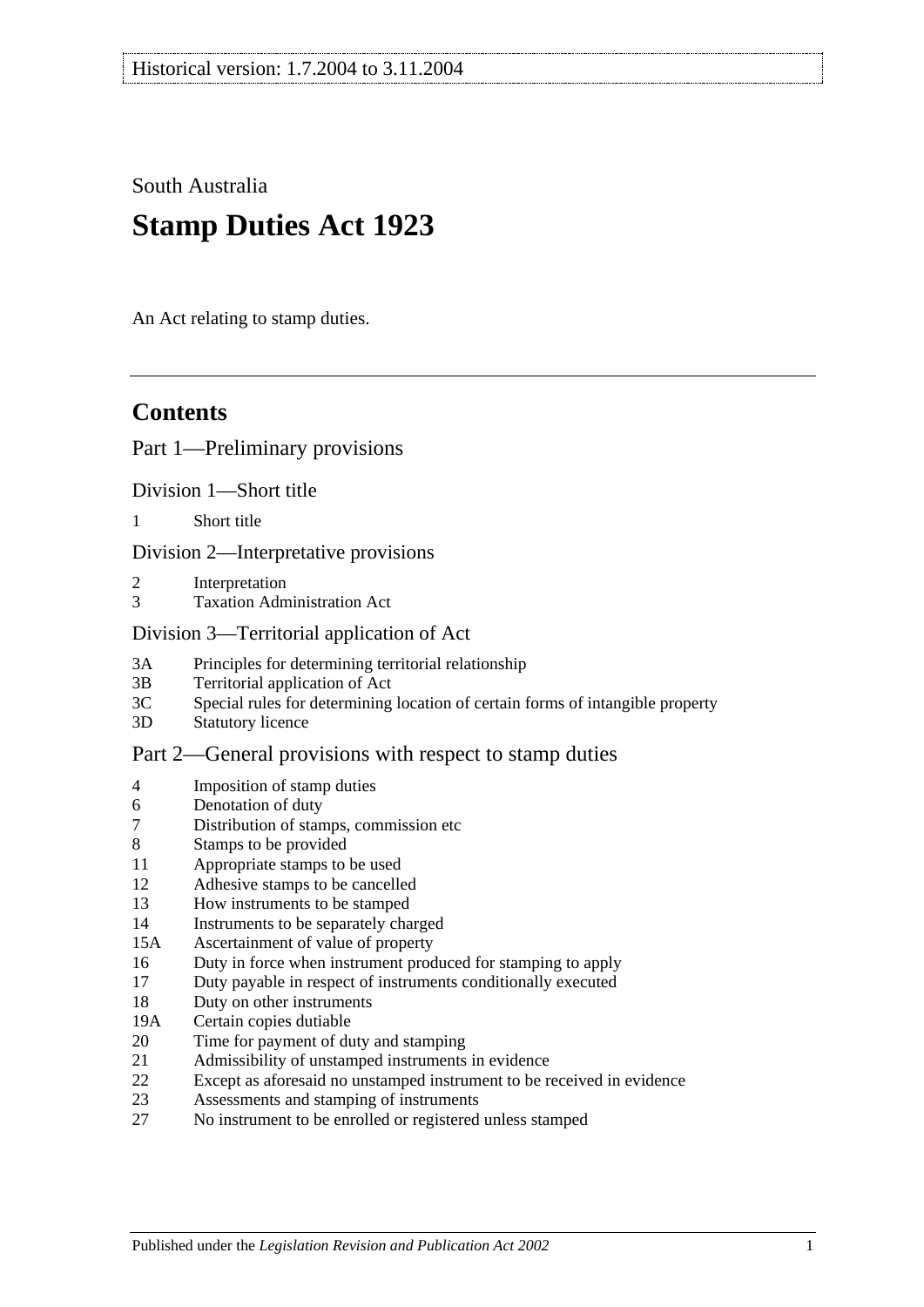# [Part 3—Special provisions with respect to certain stamp duties](#page-18-0)

#### [Division 1—Agreements](#page-18-1)

- 29 [Adhesive stamp may be used for agreement not under seal](#page-18-2)
- 30 [When agreement comprised of several letters](#page-18-3)
- 31 [Certain contracts to be chargeable as conveyances on sale](#page-18-4)
- 31A [Duty on agreements for "walk in walk out" sales of land used for primary production](#page-19-0)

#### [Division 2—Rental business](#page-19-1)

- 31B [Interpretation](#page-19-2)
- 31C [Jurisdictional nexus](#page-21-0)
- 31D [Obligation to be registered](#page-21-1)
- 31E [Registration](#page-21-2)
- 31F [Lodgement of statement and payment of duty](#page-21-3)
- 31H [Manner of denoting duty on statement](#page-22-0)
- 31I [Matter not to be included in statement](#page-23-0)
- 31K [Calculation by other methods](#page-24-0)
- 31L [Passing on a rental duty](#page-25-0)
- 31M [Ascertainment and disclosure of place of use of goods](#page-25-1)

#### [Division 3—Annual licences](#page-26-0)

- 32 [Interpretation](#page-26-1)
- 33 [Annual licence required for insurance business](#page-26-2)
- 34 [Application for annual licence](#page-27-0)
- 35 [Issuing and term of annual licence](#page-27-1)
- 36 [Monthly returns in respect of general insurance business](#page-27-2)
- 36A [Duty if annual licence application or monthly return not lodged as required](#page-27-3)
- 37 [Denoting of duty](#page-28-0)
- 38 [Duty payable on acquisition of insurance business](#page-28-1)
- 42AA [Duty in respect of policies effected outside South Australia](#page-28-2)
- 42AB [Insurers not required to be licensed](#page-28-3)

#### [Division 4—Application for motor vehicle registration](#page-29-0)

- 42A [Interpretation](#page-29-1)
- 42B [Duty on applications for motor vehicle registration or transfer of registration](#page-30-0)
- 42BA [Concessional rate of duty on some applications to transfer registration](#page-32-0)
- 42C [Refund of duty where vehicle returned or registration or transfer in error](#page-32-1)
- 42D [Taxation Administration Act and functions of Registrar](#page-32-2)
- 42E [Regulations](#page-33-0)

#### [Division 5—Cheques](#page-33-1)

- 43 [Interpretation](#page-33-2)
- 44 [Duty on cheques and cheque forms](#page-33-3)
- 45 [Duty not to be chargeable after certain date](#page-34-0)
- 46 [Power to make regulations](#page-34-1)

#### [Division 6—Conveyances and conveyances on sale](#page-34-2)

- 60 [Interpretation](#page-34-3)
- 60A [Value of property conveyed or transferred](#page-35-0)
- 60B [Refund of duty where transaction is rescinded or annulled](#page-37-0)
- 60C [Refund of duty on reconveyance of property subject to a common law mortgage](#page-37-1)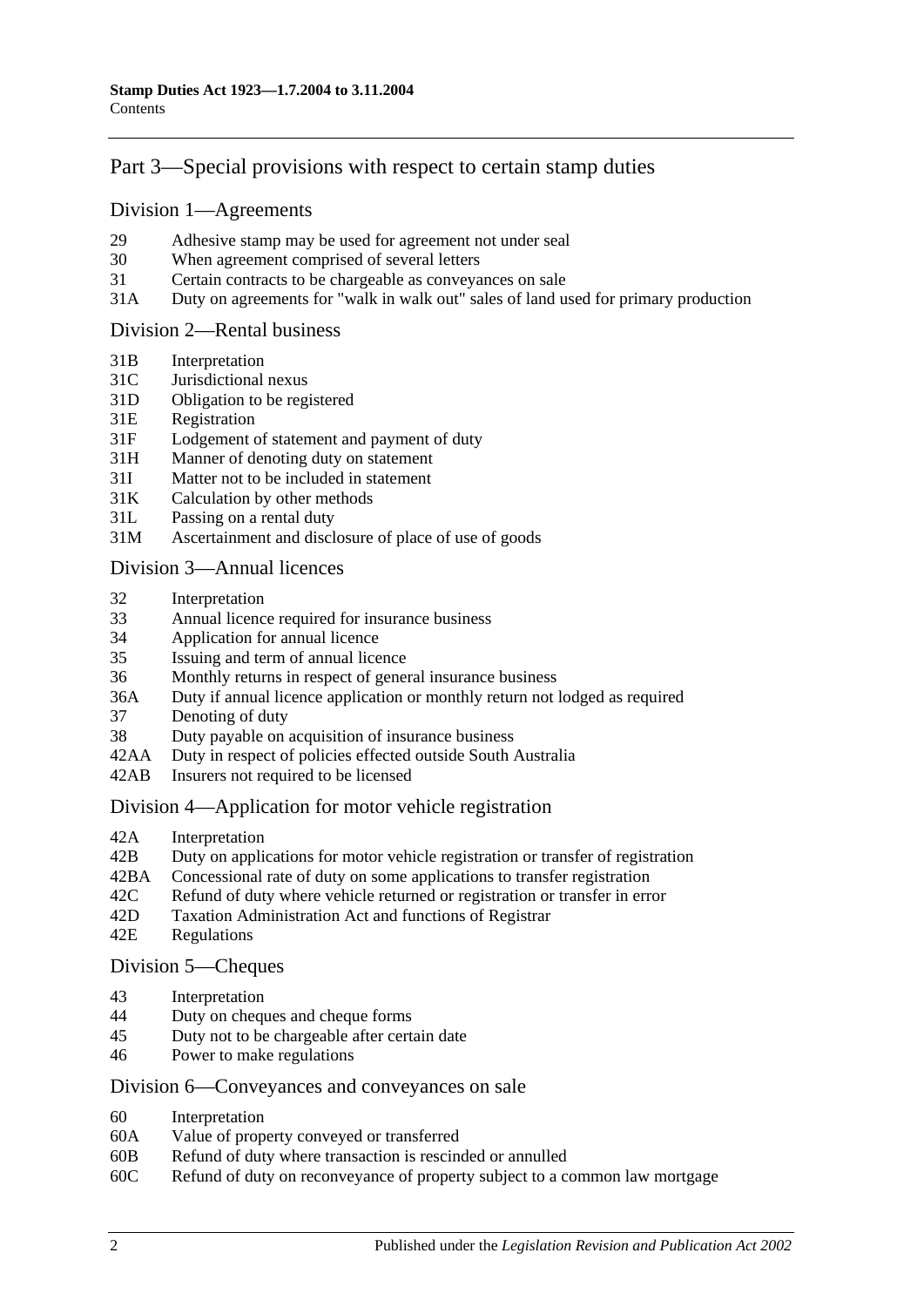- 61 [Method or estimating value of consideration where consideration](#page-37-2) consists of shares
- 62 [Land use entitlements](#page-38-0)
- 64 [Consideration in case of lease](#page-38-1)
- 65 [Where consideration consists of real or personal property](#page-38-2)
- 66 [Where consideration is payable in instalments](#page-38-3)
- 67 [Computation of duty where instruments are interrelated](#page-39-0)
- 68 [Duty in certain cases](#page-39-1)
- 70 [Evasion of duty](#page-40-0)
- 71 [Instruments chargeable as conveyances operating as voluntary dispositions](#page-40-1) *inter vivos*
- 71AA [Instruments disclaiming etc an interest in the estate of a deceased person](#page-44-0)
- 71A [Provision where trust property distributed](#page-44-1) *in specie*
- 71B [Partition or division of property](#page-44-2)
- 71C [Concessional rates of duty in respect of purchase of first home etc](#page-44-3)<br>71CA Exemption from duty in respect of certain maintenance agreements
- [Exemption from duty in respect of certain maintenance agreements etc](#page-48-0)
- 71CB [Exemption from duty in respect of certain transfers between spouses or former spouses](#page-49-0)
- 71CC [Interfamilial transfer of farming property](#page-50-0)
- 71CD [Duty on conveyances by Official Trustee etc](#page-52-0)
- 71D [Concessional duty to encourage mineral or petroleum exploration activity](#page-52-1)
- 71DA [Duty on certain conveyances between superannuation funds etc](#page-53-0)

#### [Division 7—Gaming machine surcharge](#page-55-0)

- 71EA [Interpretation](#page-55-1)
- 71EB [Direct interests](#page-56-0)
- 71EC [Related entities](#page-57-0)<br>71ED Indirect interest
- [Indirect interests](#page-57-1)
- 71EE [Notional interests](#page-57-2)
- 71EF [Application of this Division](#page-58-0)
- 71EG [Imposition of surcharge](#page-58-1)<br>71EH Exempt transactions
- [Exempt transactions](#page-59-0)
- 71EI [Notice of transaction to which this Division applies](#page-59-1)
- 71EJ [Recovery of duty](#page-59-2)

#### [Division 8—Transactions effected without creating dutiable instrument](#page-60-0)

- 71E [Transactions otherwise than by dutiable instrument](#page-60-1)
- 71F [Statutory transfers](#page-61-0)

#### [Division 9—Leases](#page-62-0)

- 72 [Agreement for lease to be charged as a lease](#page-62-1)
- 73 [Leases, how to be charged in respect of produce etc](#page-62-2)
- 74 [Duty in respect of certain kinds of lease](#page-63-0)
- 75 [Consideration for lease](#page-63-1)
- 75A [Abolition of duty on leases](#page-64-0)

#### [Division 10—Mortgages](#page-64-1)

- 76 [Interpretation](#page-64-2)
- 77 [Where mortgage consists of several instruments](#page-65-0)
- 78 [Security for stock, how to be charged](#page-65-1)<br>79 Mortgage securing future and conting
- 79 [Mortgage securing future and contingent liabilities](#page-65-2)<br>80 Security for repayment by periodical payments how
- [Security for repayment by periodical payments, how to be charged](#page-67-0)
- 81 [Transfers and further charges](#page-67-1)
- 81A [Duty may be denoted in certain cases by adhesive stamps](#page-67-2)
- 81B [Duty chargeable proportioned to value of South Australian property](#page-67-3)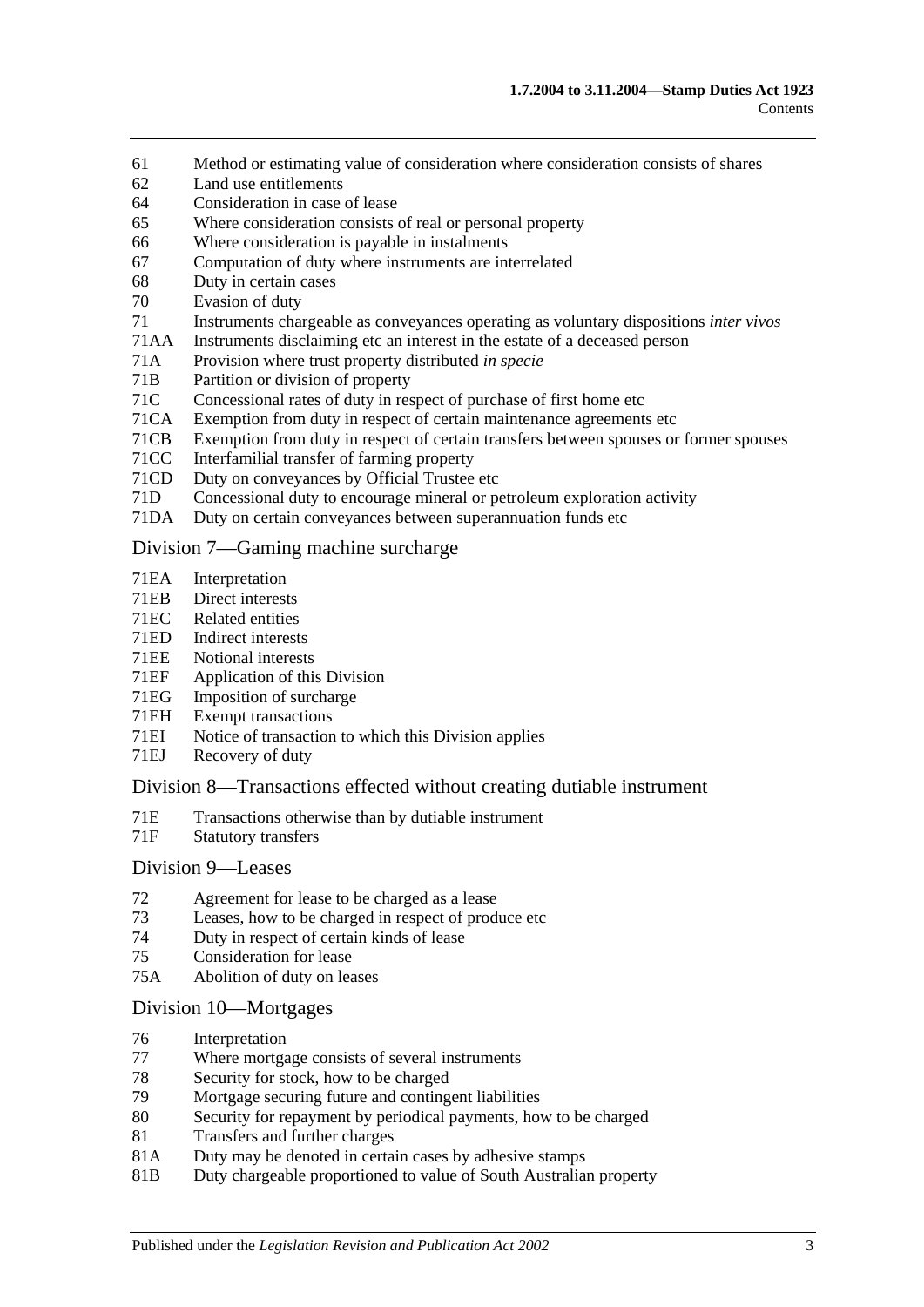- 81C [Duty paid on one mortgage may be denoted as having been paid on another mortgage](#page-68-0)
- 81D [Refinancing of primary producers' loans](#page-69-0)
- 81E [Refinancing of loan due to rural branch closure](#page-69-1)
- 82 [Unregistered mortgages protected by caveats](#page-70-0)
- 83 [Exemption from duty for first home owners](#page-71-0)

#### [Part 3A—Special provisions relating to financial products](#page-72-0)

#### [Division 1—Interpretation](#page-72-1)

- 90A [Interpretation](#page-72-2)
- 90AB [Share buy-back](#page-74-0)
- 90AC [Exempt transactions](#page-74-1)

#### [Division 2—Duty on sales and purchases by brokers](#page-74-2)

- 90B [Application of Division](#page-74-3)
- 90C [Records of sales and purchases of financial products](#page-75-0)
- 90D [Returns to be lodged and duty paid](#page-76-0)
- 90E [Endorsement of instrument of transfer as to payment of duty](#page-77-0)
- 90F [Power of dealer to recover paid duty](#page-77-1)
- 90G [Transactions in S.A. financial products on U.K. stock exchange](#page-77-2)

#### [Division 3—Duty on certain clearing and settlement transactions](#page-79-0)

- 90H [Application of Division](#page-79-1)
- 90I [Requirement to make record of CSF transactions](#page-80-0)
- 90J [Transfer document or record to be treated as instrument of conveyance](#page-80-1)
- 
- 90K [Particulars to be included in a transfer document](#page-81-0)<br>90I. Relevant CSF participant's identification code eq [Relevant CSF participant's identification code equivalent to stamping](#page-81-1)
- 90M [Returns to be lodged and duty paid](#page-81-2)
- 90N [Monthly returns by registered CS facility licensees](#page-81-3)
- 90O [Particulars reported by participants to be kept by registered CS facility licensees](#page-82-0)
- 90P [Refund for error transaction](#page-82-1)

#### [Division 4—Registration of Australian market licensees and CS facility licensees](#page-82-2)

- 90Q [Registration process](#page-82-3)
- 90R [Disclosure of information](#page-83-0)

#### [Division 5—Duty on other conveyances](#page-83-1)

- 90T [Application of Division](#page-83-2)
- 90U [Financial products liable to duty](#page-83-3)
- 90V [Proclaimed countries](#page-83-4)
- [Part 4—Land rich entities](#page-84-0)

#### [Division 1—Preliminary](#page-84-1)

- 91 [Interpretation](#page-84-2)
- 92 [Direct interests](#page-86-0)
- 92A [Related entities](#page-87-0)
- 92B [Indirect interests](#page-87-1)
- 93 [Notional interest in assets of related entity](#page-87-2)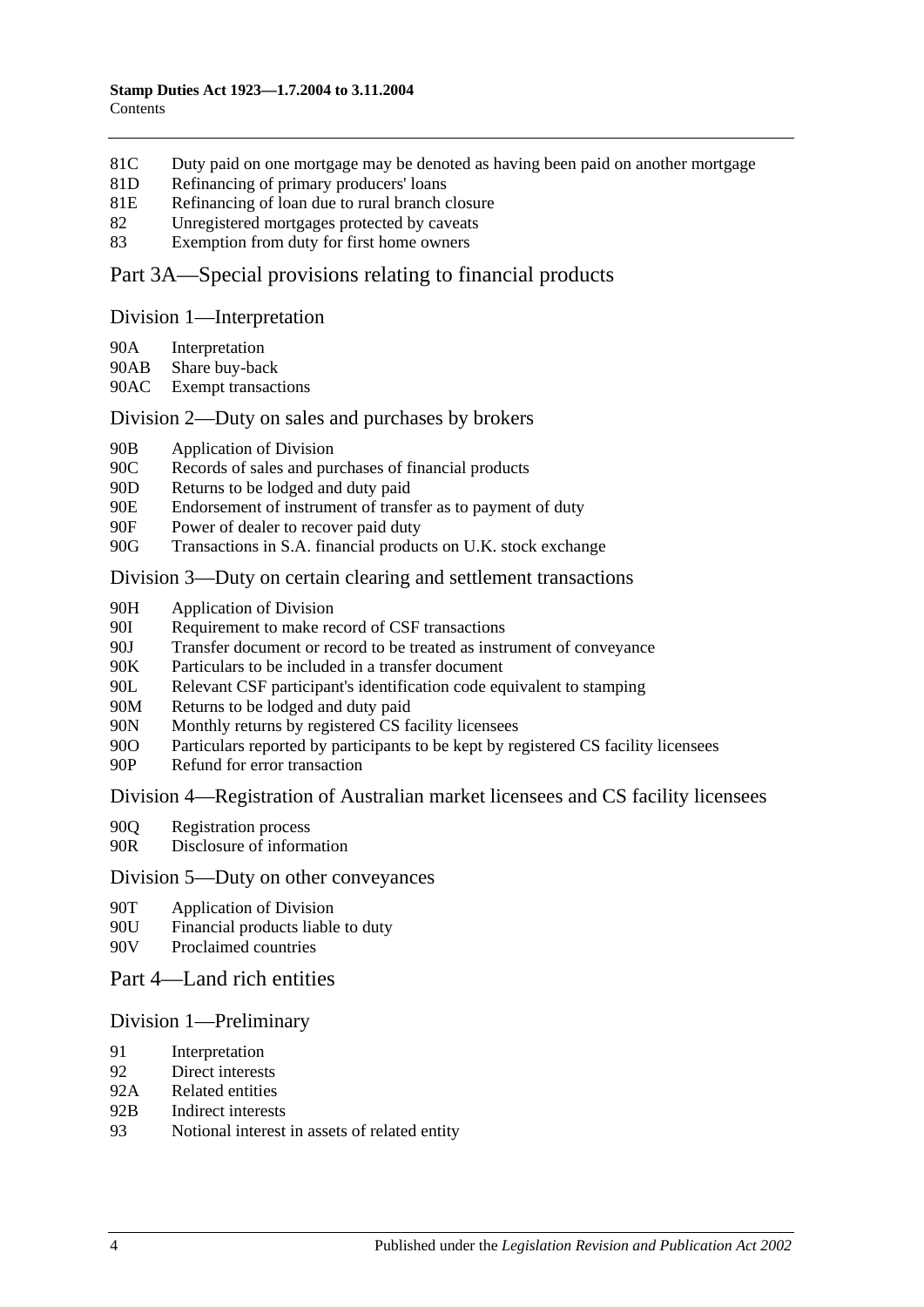[Division 2—Land rich entity](#page-88-0)

94 [Land rich entity](#page-88-1)

[Division 3—Dutiable transactions](#page-89-0)

- 95 [General principle of liability to duty](#page-89-1)
- 96 [Value of notional interest acquired as a result of dutiable transaction](#page-89-2)
- 97 [Calculation of duty](#page-90-0)

#### [Division 4—Payment and recovery of duty](#page-91-0)

- 98 [Acquisition statement](#page-91-1)
- 99 [Recovery from entity](#page-91-2)

#### [Division 5—Miscellaneous](#page-92-0)

- 100 [Valuation of interest under contract or option to purchase land](#page-92-1)
- 101 [Exempt transactions](#page-92-2)
- 102 [Multiple incidences of duty](#page-93-0)

#### [Part 5—Miscellaneous provisions](#page-94-0)

- 106 [Spoiled or unused stamps](#page-94-1)
- 106A [Transfer of financial products not to be registered unless duly stamped](#page-94-2)
- 107 [Transfer of property to correct error](#page-95-0)
- 108 [Penalties for certain offences](#page-95-1)
- 109 [Penalty for fraud](#page-96-0)
- 111 [Remedy for misappropriation](#page-96-1)
- 112 [Regulations](#page-96-2)
- 114 [Exemption from stamp duty](#page-97-0)

[Schedule 1—Transitional provisions](#page-98-0)

1 [Commencement of consequential regulations](#page-98-1)

[Schedule 2—Stamp duties and exemptions](#page-98-2)

Part 1—Specified instruments

## Part 2—General exemptions from all stamp duties

16 [General exemptions](#page-111-0)

[Legislative history](#page-116-0)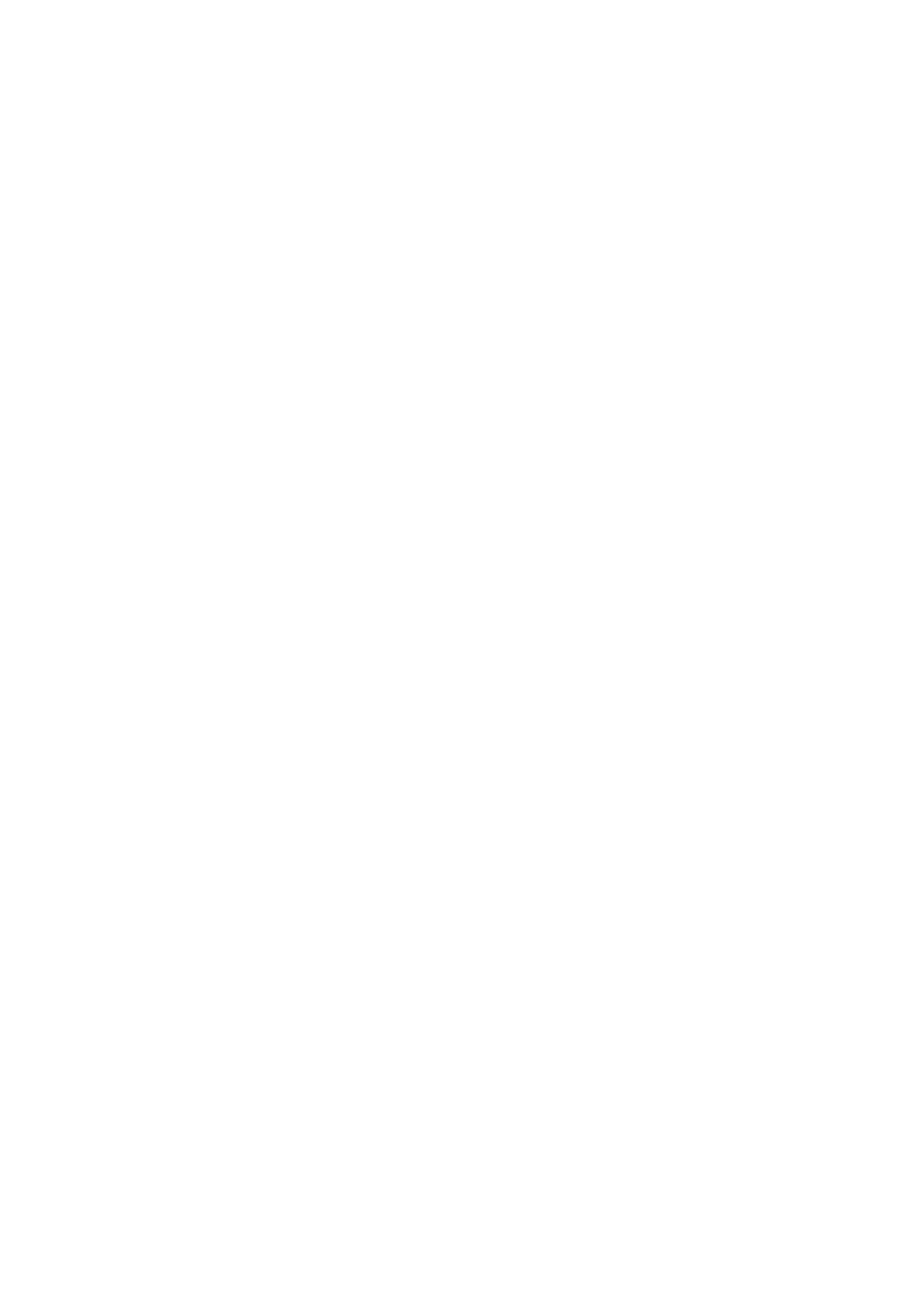## <span id="page-6-0"></span>**The Parliament of South Australia enacts as follows:**

# **Part 1—Preliminary provisions**

# <span id="page-6-1"></span>**Division 1—Short title**

## <span id="page-6-2"></span>**1—Short title**

This Act may be cited as the *Stamp Duties Act 1923*.

# <span id="page-6-3"></span>**Division 2—Interpretative provisions**

## <span id="page-6-4"></span>**2—Interpretation**

(1) In this Act, unless it is otherwise provided or there is something in the context repugnant thereto—

*adhesive stamp* means an adhesive stamp purchased or otherwise obtained from the Commissioner or a distributor of stamps in pursuance of this Act;

*approved form* means a form approved by the Commissioner;

*assessment* means an assessment or reassessment by the Commissioner under Part 3 of the *[Taxation Administration Act](http://www.legislation.sa.gov.au/index.aspx?action=legref&type=act&legtitle=Taxation%20Administration%20Act%201996) 1996*, and *assess* and *assessed* have corresponding meanings;

*Australian market licensee* means the holder of an Australian market licence under Chapter 7 of the *Corporations Act 2001* of the Commonwealth;

*beneficial interest* means an equitable interest or an interest vested both at law and in equity in the holder of the interest and includes a potential beneficial interest;

*business of primary production* means the business of agriculture, pasturage, horticulture, viticulture, apiculture, poultry farming, dairy farming, forestry or any other business consisting of the cultivation of soils, the gathering in of crops, the rearing of livestock or the propagation and harvesting of fish or other aquatic organisms;

*Commissioner* means the person appointed or acting as the Commissioner of State Taxation, and includes a person appointed or acting as a Deputy Commissioner of State Taxation (see Part 9 of the *[Taxation Administration Act](http://www.legislation.sa.gov.au/index.aspx?action=legref&type=act&legtitle=Taxation%20Administration%20Act%201996) 1996*);

*CUFS* means an interest, issued by or on behalf of CHESS Depositary Nominees Pty Ltd, that provides beneficial ownership in respect of—

- (a) shares in a corporation incorporated outside Australia; or
- (b) units in a unit trust scheme,

being shares or units that are quoted on the market operated by the Australian Stock Exchange Limited;

*die* means die or other machine or implement used for impressing or imprinting stamps upon documents;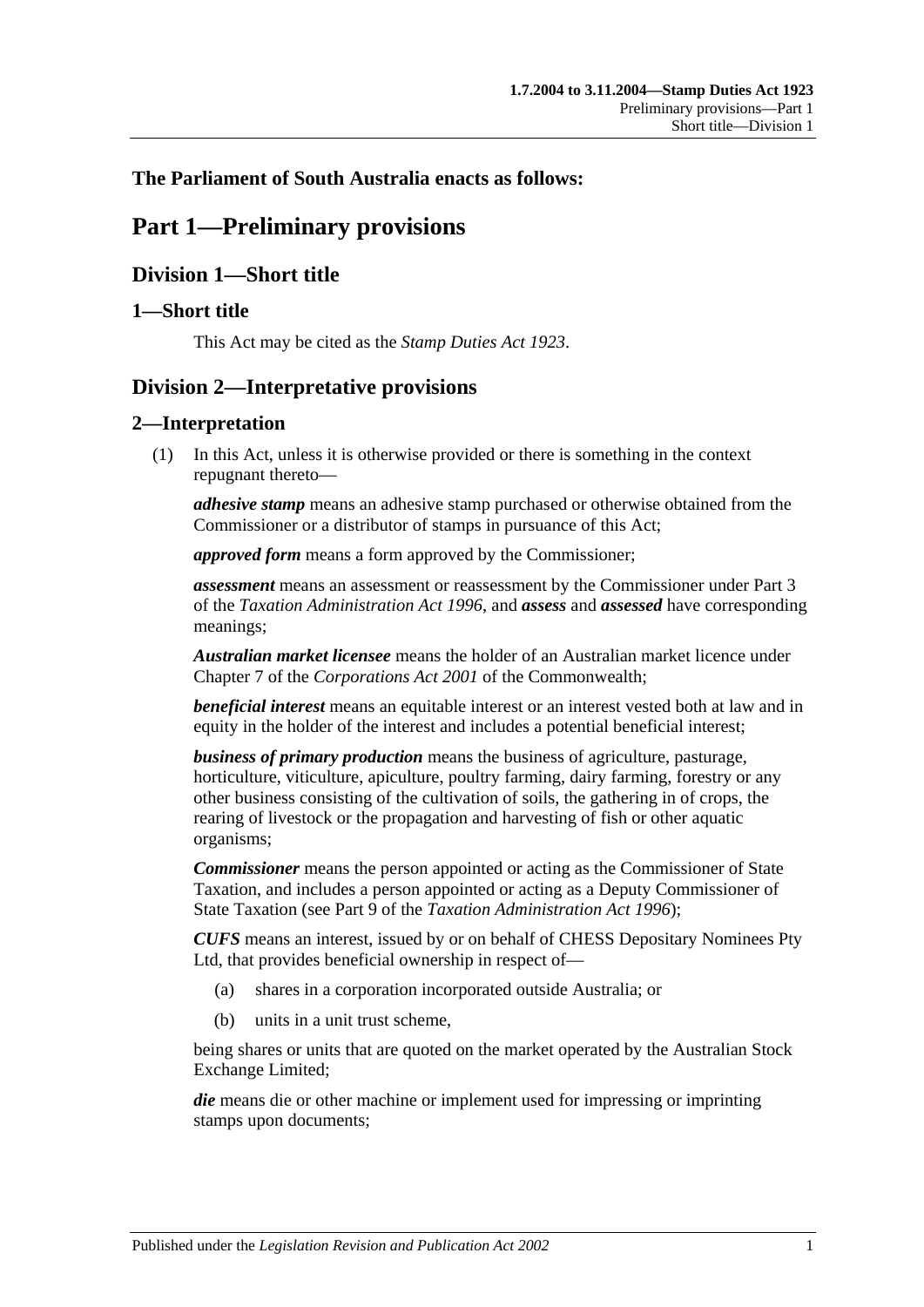*discretionary trust* means an arrangement, however made, under which a person holds property, and the beneficial interest in all or any part of that property may be vested in a person (in this Act referred to as an *object* of the discretionary trust) on the exercise of a discretion, whether subject to any other contingency or not and whether the exercise of the discretion is obligatory or optional;

*duty* means duty charged under this Act, and includes penalty tax and interest payable under Part 5 of the *[Taxation Administration Act](http://www.legislation.sa.gov.au/index.aspx?action=legref&type=act&legtitle=Taxation%20Administration%20Act%201996) 1996* in relation to duty under this Act;

*executed* and *execution*, with reference to instruments not under seal, mean signed and signature;

*financial product* means—

- (a) any stock, share or other similar security of a corporation (including a government, semi-government or municipal corporation), company or society; or
- (b) any debenture, debenture stock, bond, note or other similar security of a corporation (including a government, semi-government or municipal corporation), company or society (whether constituting a charge on the assets of the corporation, company or society or not); or
- (c) any interest in a managed investment scheme registered under Chapter 5C of the *Corporations Act 2001* of the Commonwealth; or
- (d) any other stock or security that is bought or sold through the agency of a participant in a financial market within the meaning of Chapter 7 of the *Corporations Act 2001* of the Commonwealth operated by an Australian market licensee; or
- (e) a CUFS; or
- (f) any other stock, security or interest brought within the ambit of this definition by the regulations,

and includes a right in respect of a financial product but does not include any stock, security or interest excluded from the ambit of this definition by the regulations;

*forge* includes counterfeit;

*GST* means the tax payable under the GST law;

*GST law* means—

- (a) A *New Tax System (Goods and Services Tax) Act 1999* (Cwth); and
- (b) the related legislation of the Commonwealth dealing with the imposition of a tax on the supply of goods and services;

#### *impressed stamp* means—

- (a) a stamp impressed or imprinted by means of a die; or
- (b) a record imprinted or made by means of any machine or implement,

under the direction of the Commissioner in pursuance of this Act;

*instrument* includes every written document;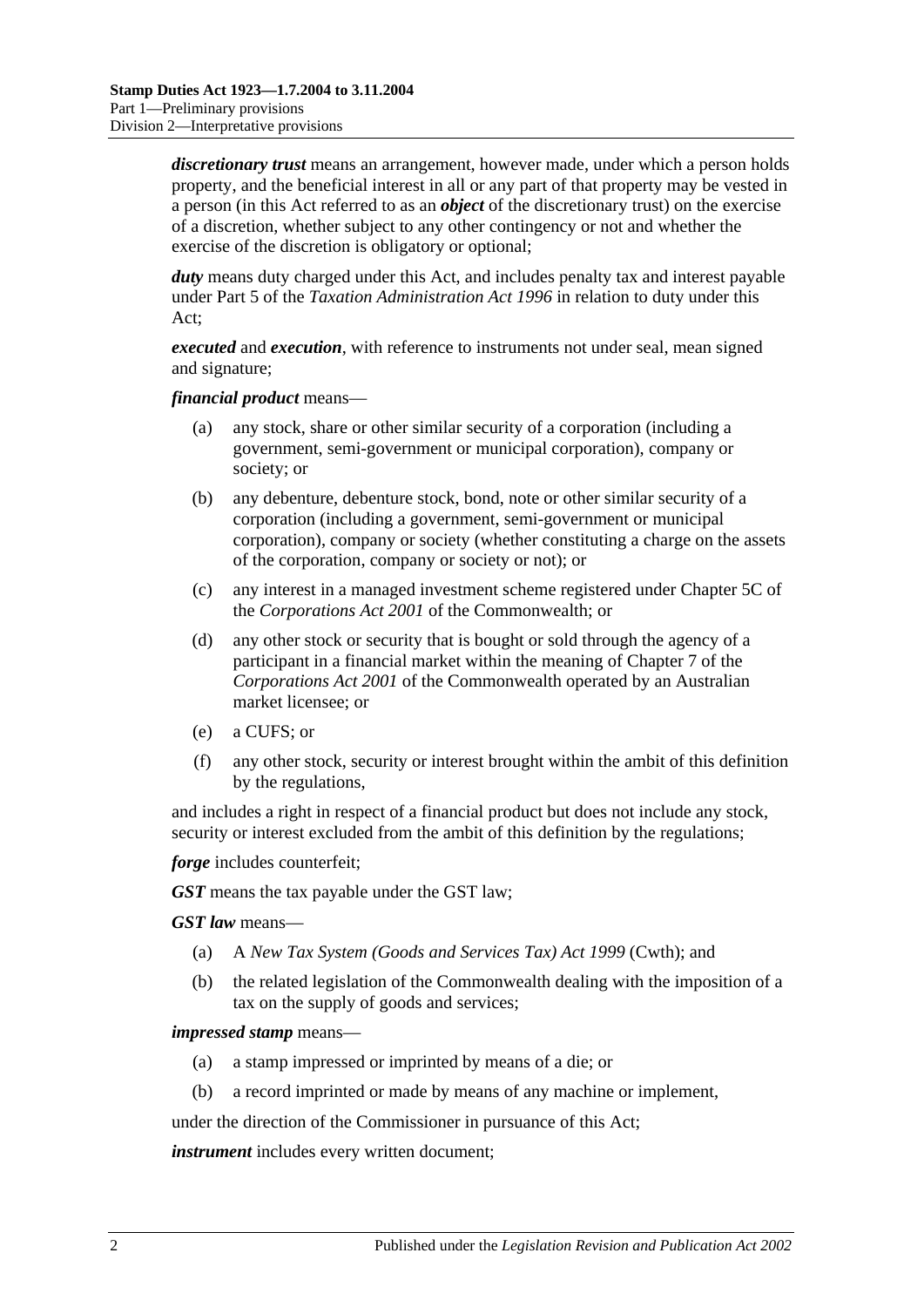*intellectual property* includes—

- (a) a registered patent, circuit layout, or design;
- (b) a right under the *Plant Breeder's Rights Act 1994* (Cwth);
- (c) a trade mark;
- (d) a copyright;

*interest* in property means a legal or equitable interest and includes a potential, contingent, expectant or inchoate interest;

*jurisdiction* means—

- (a) a State or Territory of Australia; or
- (b) a country or place subject to the laws of a particular legislative authority;

*material* means any sort of material upon which words or figures can be expressed;

*money* includes all sums expressed in Australian or foreign currency;

*potential beneficial interest* means the rights, expectancies or possibilities of an object of a discretionary trust in, or in relation to, property subject to the discretionary trust;

*property* means real or personal property and includes—

- (a) intellectual property (except know-how and confidential information); and
- (b) an interest in property;

*recognised financial market* means—

- (a) a financial market operated by the Australian Stock Exchange Limited; or
- (b) a financial market of a stock exchange brought within the ambit of this definition by the regulations;

*records* means records of any kind (whether in documentary or other form);

*rent* includes an amount (however it may be described in a lease) to be paid by a lessee to a lessor to reimburse, offset or defray the lessor's liability to GST;

*right in respect of a financial product* means a right, whether actual, prospective or contingent, of any person to have issued to him or her a financial product, whether or not on payment of any money or other consideration for the financial product;

*sale* of property includes any transaction under which the property is converted into money;

*spouse* of a person includes a *de facto* husband or wife of the person who has been co-habiting continuously with the person for at least three years;

*stamp* means an adhesive stamp or an impressed stamp;

*stamped* means bearing an impressed stamp or having an adhesive stamp affixed;

*State* includes the Australian Capital Territory and the Northern Territory;

*stock* means any share in the stocks or funds of any State or government, or in the capital stock or funded debt of any company, corporation or society (whether incorporated under a law of this or any other State, a law of the Commonwealth, or a law of any other place);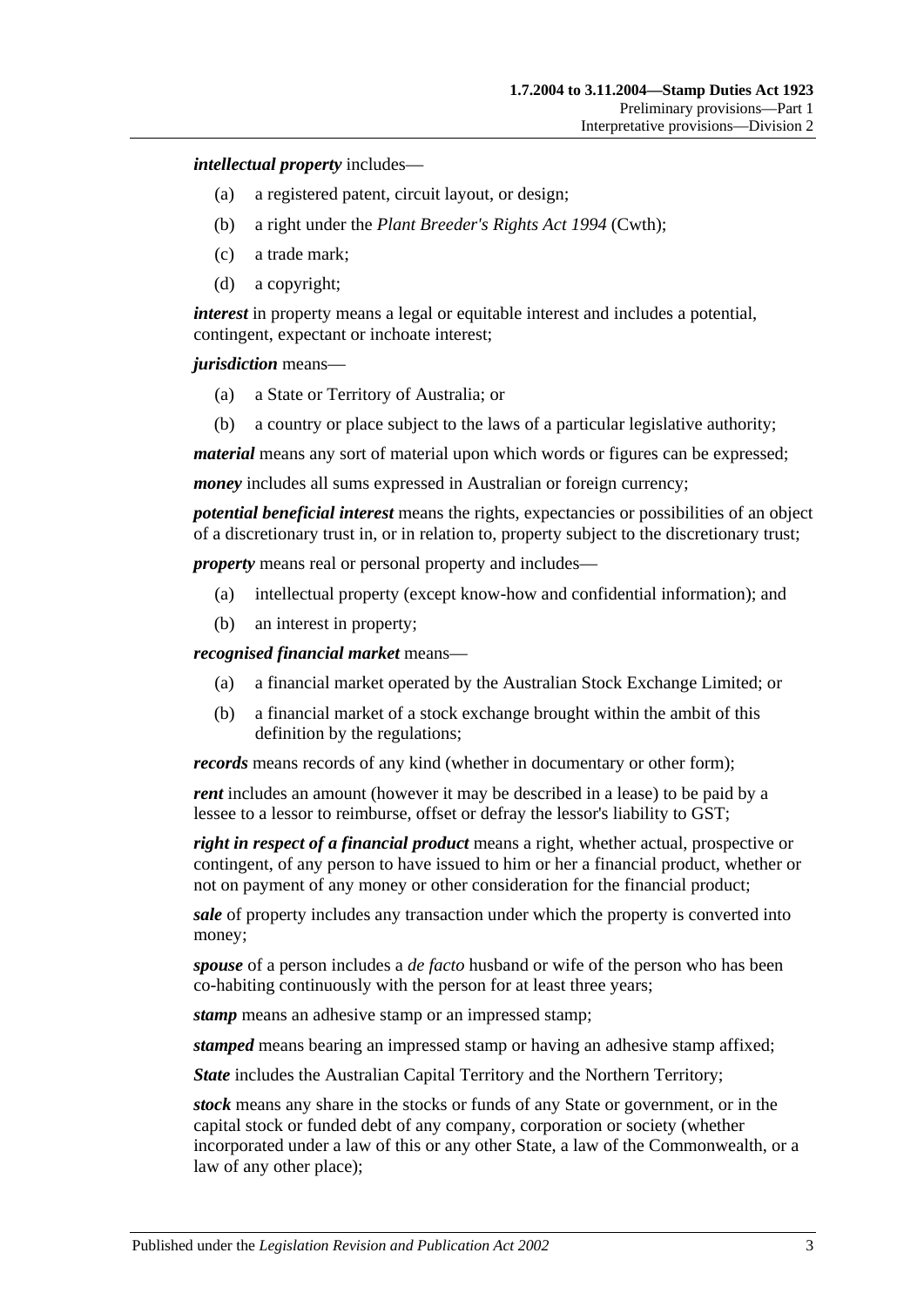*transfer*, in relation to property, means transfer, assure or vest at law or in equity (whether or not the transfer, assurance or vesting is subject to registration, the issue of a certificate of title or some other similar requirement);

*unit* in relation to a unit trust scheme means a right or interest (however described) of a beneficiary under a unit trust scheme;

*unit trust scheme* means an arrangement made for the purpose, or having the effect, of providing for persons having funds available for investment facilities for the participation by them, as beneficiaries under a trust, in any profits or income arising from the acquisition, holding, management or disposal of any property subject to the trust;

*write*, *written* and *writing* include every mode in which words or figures can be expressed upon material.

(2) An interest of a particular kind in the proceeds of the sale of property is, until the property is sold, taken to be an interest of the same kind in the property.

#### **Example—**

A beneficial interest in the proceeds of the sale of property is, until the property is sold, taken to be a beneficial interest in the property.

(3) A person is taken to transfer a leasehold or other interest in land held from the Crown if the person surrenders the interest so that the Crown may grant to a person other than the surrenderor a leasehold or other interest in the land.

#### <span id="page-9-0"></span>**3—Taxation Administration Act**

This Act should be read together with the *[Taxation Administration Act](http://www.legislation.sa.gov.au/index.aspx?action=legref&type=act&legtitle=Taxation%20Administration%20Act%201996) 1996* which makes provision for the administration and enforcement of this Act and other taxation laws.

## <span id="page-9-1"></span>**Division 3—Territorial application of Act**

#### <span id="page-9-2"></span>**3A—Principles for determining territorial relationship**

- <span id="page-9-4"></span><span id="page-9-3"></span>(1) An instrument relates to property situated in a particular jurisdiction if it—
	- (a) creates, transfers, redeems, renounces, surrenders, cancels or extinguishes an interest in property situated in the relevant jurisdiction; or
	- (b) deals with an interest in property situated in the relevant jurisdiction in any other way; or
	- (c) acknowledges, evidences or records a transaction to which [paragraph](#page-9-3) (a) or [\(b\)](#page-9-4) refers.
- (2) A potential, contingent, expectant or other inchoate interest is to be regarded as an interest in property in a particular jurisdiction if the realisation of the potentiality, contingency or expectancy, or the occurrence of any act or event necessary to perfect the interest could result in—
	- (a) an interest in property situated in that jurisdiction; or
	- (b) an interest in the proceeds of the sale of property situated in that jurisdiction.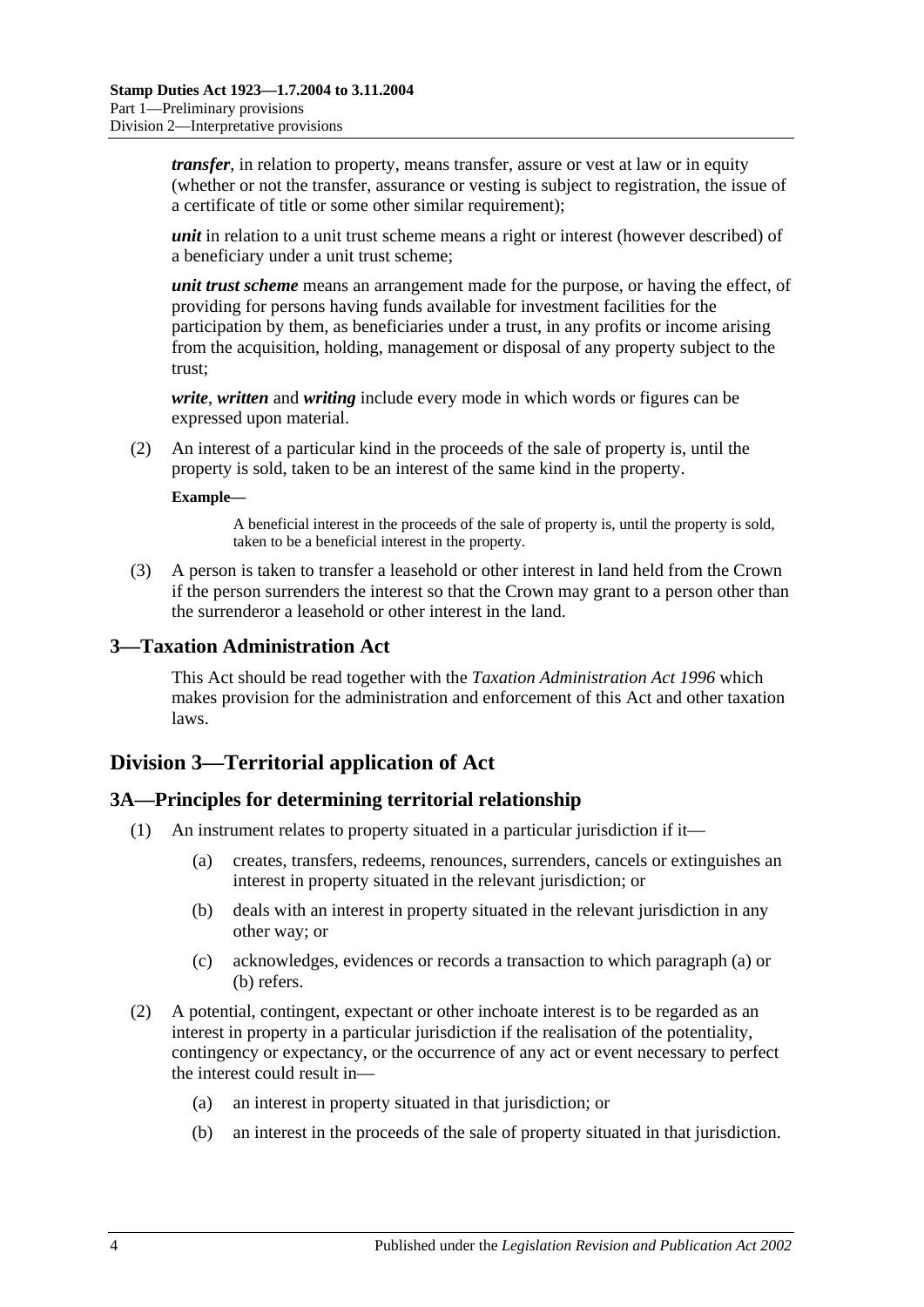- (3) For the purpose of calculating duty on an instrument that relates to a potential, contingent, expectant or other inchoate interest—
	- (a) the interest is to be treated as an actual interest ie as if the potentiality, contingency or expectancy had been realised or anything necessary to perfect the interest had occurred; and
	- (b) if the interest is dependent in any way on the exercise of a discretion or any other contingency, it will be presumed that the discretion has been exercised, or the contingency has been realised, so as to give rise to the greatest possible liability to duty in this State.
- (4) An interest in property is taken to be situated in the jurisdiction in which the property to which the interest relates is situated.

## <span id="page-10-0"></span>**3B—Territorial application of Act**

- (1) This Act applies in respect of an instrument that relates to property situated, or a matter or thing to be done, in South Australia irrespective of whether—
	- (a) the instrument is within or outside South Australia; or
	- (b) the instrument was executed within or outside South Australia.
- (2) If an instrument relates to property situated in part in South Australia and in part outside South Australia, duty is to be calculated as if the instrument related only to the property situated in South Australia.
- (3) This section operates subject to any other specific provision dealing with how duty is to be calculated on an instrument that relates to property within and outside South Australia<sup>1</sup>
- **Note—**
	- 1 [Section](#page-67-3) 81B deals with the duty payable on a mortgage over property within and outside the State.

# <span id="page-10-1"></span>**3C—Special rules for determining location of certain forms of intangible property**

- (1) This section applies to intangible property of the following kinds—
	- (a) business or product goodwill;
	- (b) intellectual property (except know-how and confidential information);
	- (c) rights conferred under a franchise agreement or licence (including a statutory licence granted under the law of the Commonwealth but not a statutory licence granted under the law of the State).
- <span id="page-10-2"></span>(2) If intangible property to which this section applies is a business asset, it is taken to be wholly situated in South Australia if the business is carried on wholly in South Australia and, if not, is taken to be situated in the various jurisdictions in which the business is carried on in proportion to the volume of business carried on in each.
- (3) The Commissioner is to determine proportions for the purposes of [subsection](#page-10-2) (2) having regard to—
	- (a) the turnover of the business; and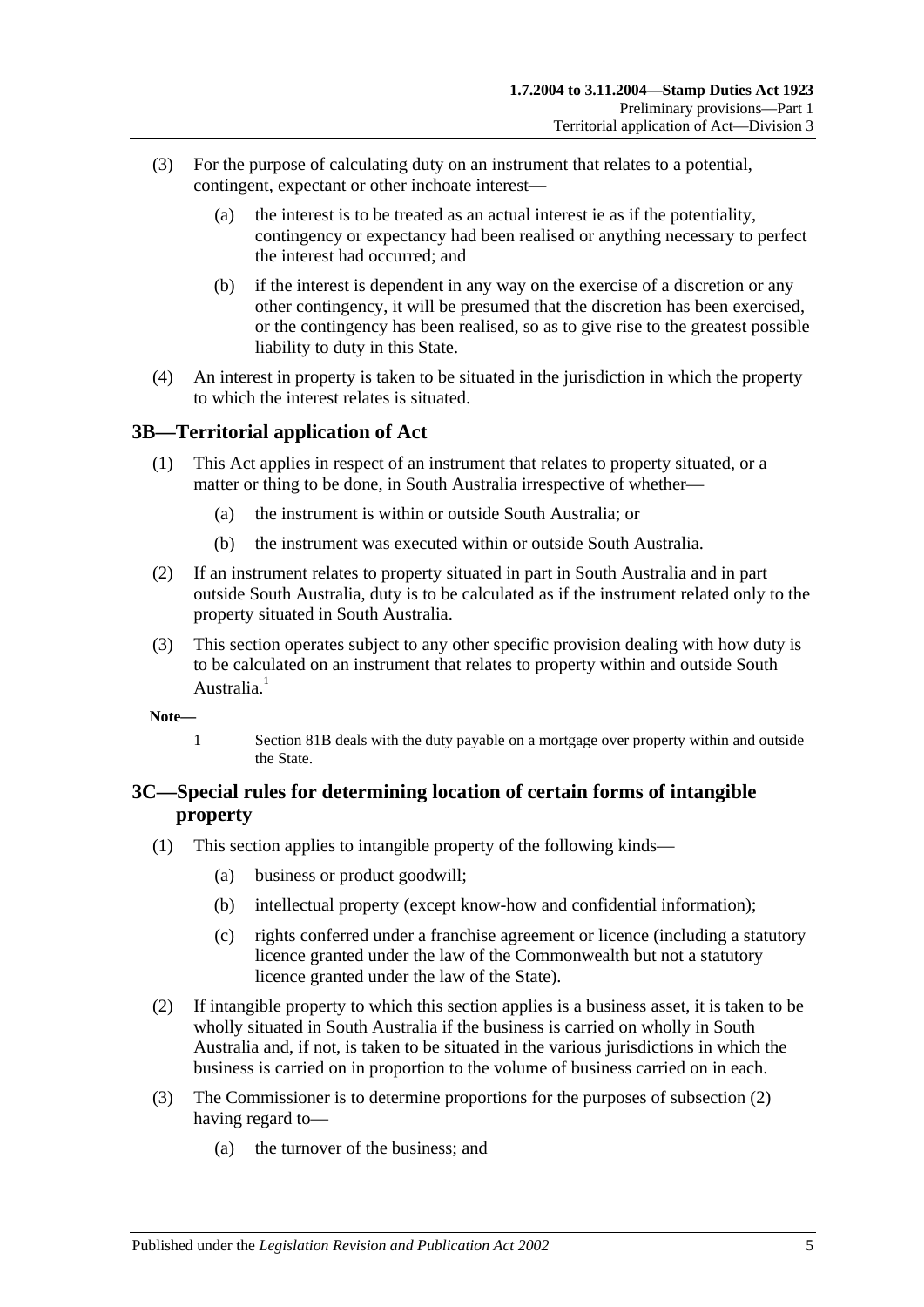- (b) the relative extent of income generated by the business in each jurisdiction in which the business is carried on; and
- (c) the relative extent of the work carried on in each of the relevant jurisdictions; and
- (d) any other relevant factors.
- (4) If intangible property to which this section applies is not a business asset, it is taken to be situated in the jurisdiction in which the owner—
	- (a) if a company—
		- (i) in the case of a company incorporated or taken to be incorporated under the *Corporations Act 2001* of the Commonwealth—is taken, under that Act, to be registered;
		- (ii) in any other case—is incorporated; or
	- (b) if a natural person—is ordinarily resident.

#### <span id="page-11-0"></span>**3D—Statutory licence**

The property in a statutory licence granted under the law of South Australia, and in any rights deriving from such a licence, is taken to be situated in South Australia.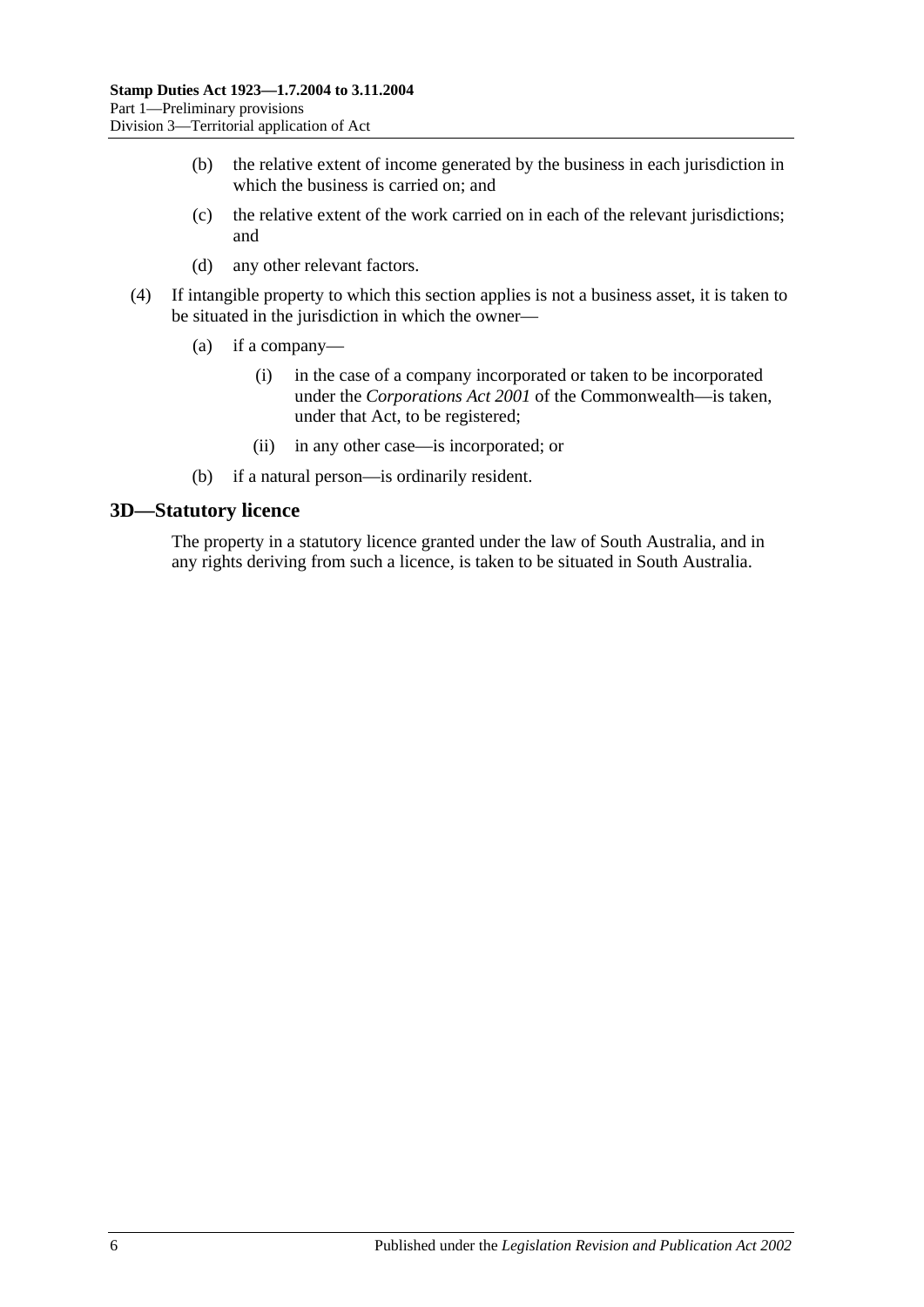# <span id="page-12-0"></span>**Part 2—General provisions with respect to stamp duties**

## <span id="page-12-1"></span>**4—Imposition of stamp duties**

- (1) Subject to the exemptions contained in [Schedule 2](#page-98-2) and the other provisions of this Act, the stamp duties specified in that Schedule are charged in respect of the instruments specified in that Schedule.
- (2) The parties who executed an instrument are jointly and severally liable to pay the duty charged in respect of the instrument.

## <span id="page-12-2"></span>**6—Denotation of duty**

- (1) Subject to any express provision to the contrary, the payment of duty on an instrument is to be denoted on the instrument by an impressed stamp.
- (2) Subject to any express provision to the contrary, if another provision of this Act provides for duty on an instrument to be denoted by an adhesive stamp, the duty may be denoted by an impressed stamp or an adhesive stamp.

## <span id="page-12-3"></span>**7—Distribution of stamps, commission etc**

- (1) The Governor may appoint any person a distributor of stamps.
- (2) Any such distributor may be remunerated by a commission upon the value of stamps purchased for disposal by him, or by salary, or by any other allowance, and upon the sale of stamps to any such distributor such discount may be allowed as may be authorised by regulations made under this Act.
- (3) A financial institution paying duty to the Commissioner in respect of cheque forms and cheques may be allowed commission at the prescribed rate.

# <span id="page-12-4"></span>**8—Stamps to be provided**

The Treasurer shall, for denoting the several duties chargeable under this Act, provide such stamps or dies as may be required for the purposes of this Act, and may do any other act which may be necessary for effectually collecting the duties.

## <span id="page-12-5"></span>**11—Appropriate stamps to be used**

- (1) A stamp which, by any word or words on the face of it, is appropriated to any particular description of instrument shall not be used for any instrument of another description.
- (2) An instrument falling under the particular description to which any stamp is so appropriated shall not be deemed duly stamped unless it is stamped with the stamp so appropriated.
- (3) No instrument shall be deemed duly stamped with an adhesive stamp unless the words "DUTY STAMP" are printed on and form part of the stamp.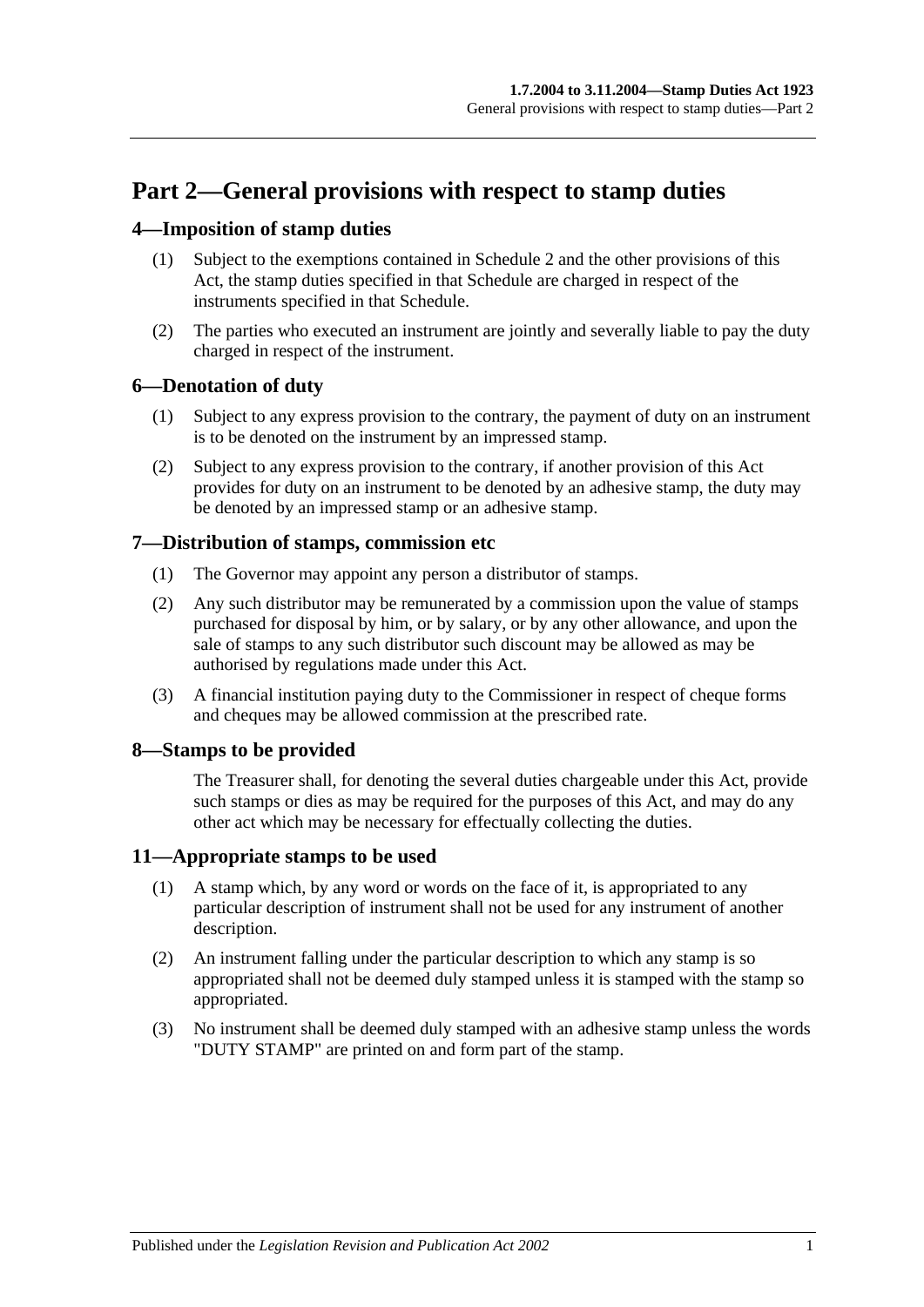Part 2—General provisions with respect to stamp duties

## <span id="page-13-0"></span>**12—Adhesive stamps to be cancelled**

- (1) An instrument, the duty upon which is required or permitted by this Act to be denoted by an adhesive stamp, shall not be deemed duly stamped with an adhesive stamp unless—
	- (a) the person required by this Act to cancel the adhesive stamp cancels it by writing on or across the stamp his name or initials, or the name or initials of his firm, together with the true date of his so writing, or otherwise effectually cancels the stamp and renders it incapable of being used for any other instrument; or
	- (b) it is otherwise proved that the stamp appearing on the instrument was affixed thereto at the proper time.
- (2) Where two or more adhesive stamps are used to denote the duty upon an instrument, each stamp shall be cancelled in the manner described above.
- (3) A person who is required to cancel an adhesive stamp must not fail to do so in accordance with this Act.

Penalty: \$50.

## <span id="page-13-1"></span>**13—How instruments to be stamped**

- (1) Every instrument written upon stamped material shall be written in such manner, and every instrument partly or wholly written before being stamped shall be so stamped, that the stamp may appear on the face of the instrument and cannot be used for, or applied to, any other instrument written upon the same piece of material.
- (2) If more than one instrument is written upon the same piece of material, each one of those instruments shall be separately and distinctly stamped with the duty with which it is chargeable.

## <span id="page-13-2"></span>**14—Instruments to be separately charged**

Except where express provision is made to the contrary—

- (a) any instrument containing or relating to several distinct matters shall be separately and distinctly charged with duty in respect of each of such matters as if the portion of the instrument containing or relating to each such matter were a separate instrument;
- (b) any instrument made for any consideration in respect of which it is chargeable with *ad valorem* duty, and also for any further or other valuable consideration, shall, in addition to being charged with *ad valorem* duty, be charged with duty in respect of the last mentioned consideration as if it were an instrument made only for that consideration.

## <span id="page-13-3"></span>**15A—Ascertainment of value of property**

- (1) If the value of property is to be ascertained by reference to an actual or notional cost of acquisition, any component of the cost of acquisition that is referable to GST payable on its sale or supply is to be regarded as a component of its value.
- (2) In ascertaining the value of property for the purpose of assessing *ad valorem* duty on an instrument, the existence of an overriding power of revocation or reconveyance in that or any other instrument may be disregarded.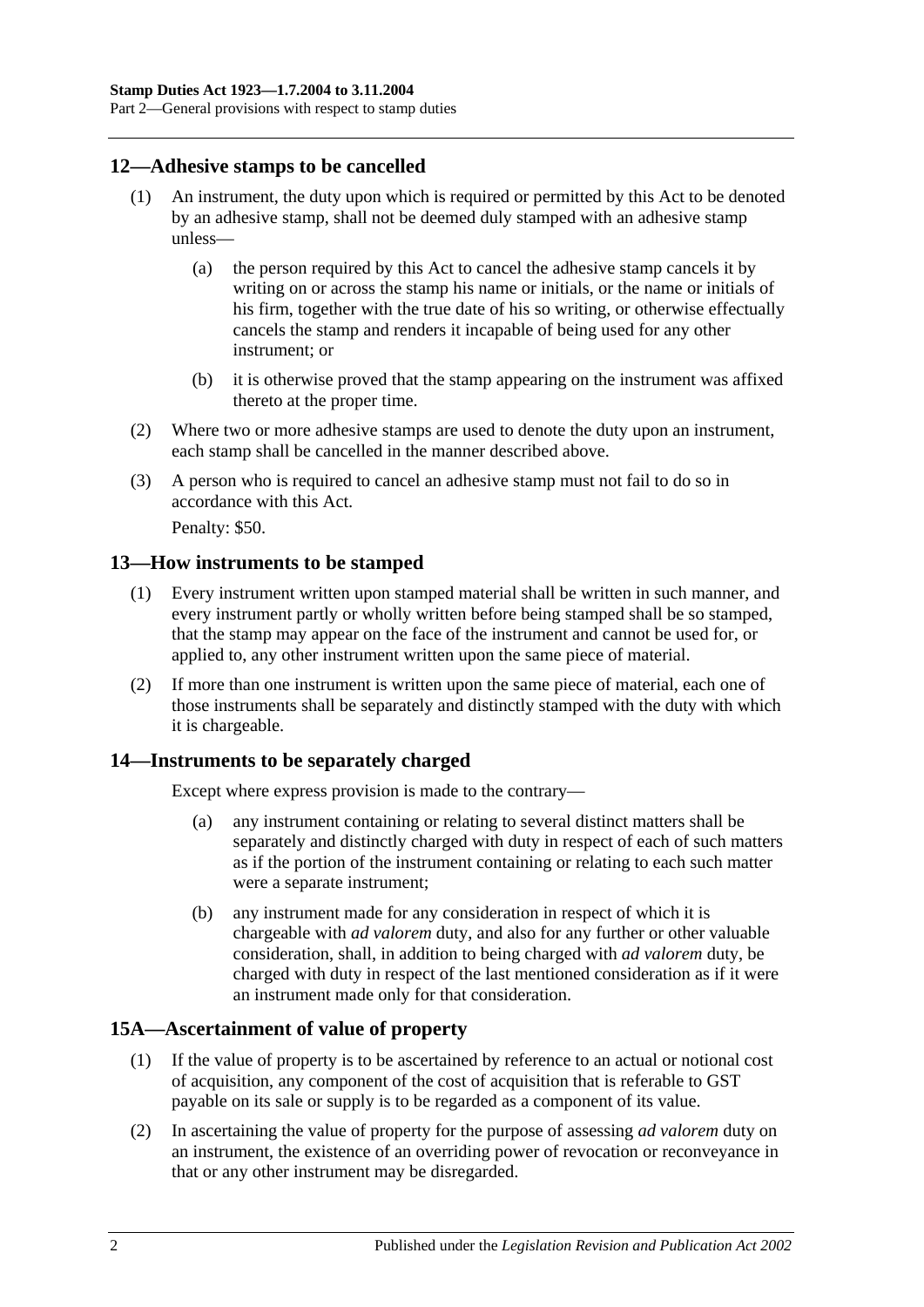### <span id="page-14-0"></span>**16—Duty in force when instrument produced for stamping to apply**

The duty chargeable upon any instrument shall be calculated according to the rates in force at the time when the instrument is produced to the Commissioner for the purpose of being stamped.

#### <span id="page-14-1"></span>**17—Duty payable in respect of instruments conditionally executed**

- (1) Subject to [subsection](#page-14-4) (2), an instrument that is executed conditionally by one or more parties is liable to duty as if it had been executed unconditionally.
- <span id="page-14-4"></span> $(2)$  If—
	- (a) duty is paid on or in respect of an instrument that was executed conditionally by one or more of the parties;
	- (b) the Commissioner is satisfied that, by reason of non-fulfilment of the condition, or recall of the execution, the instrument will never come into force,

the Commissioner will, on application by a party who paid the duty and production of the instrument, cancel any stamp on the instrument and refund the amount of the duty paid.

#### <span id="page-14-2"></span>**18—Duty on other instruments**

Where the duty with which any instrument is chargeable depends in any manner upon the duty paid upon another instrument, the payment of the last mentioned duty may, on production of both the instruments, be denoted in such manner as the Commissioner thinks fit upon the first mentioned instrument.

#### <span id="page-14-3"></span>**19A—Certain copies dutiable**

- (1) Notwithstanding any other provision of this Act, but subject to [subsection](#page-14-5) (2), where an original instrument chargeable with duty under this Act has not been duly stamped or has been destroyed without being duly stamped, any copy of the instrument shall, for the purposes of this Act, be chargeable with duty as if it were the original and be deemed to have been executed by the person or persons who executed the original at the same time as the original was executed.
- <span id="page-14-5"></span>(2) Where an original instrument or a copy of an instrument is duly stamped under this Act, the Commissioner shall, upon application and production of that original or copy, stamp any copy or further copy or the original, as the case may be, with a particular stamp denoting that it is duly stamped.
- (3) In this section—

*copy* includes—

- (a) a duplicate or counterpart of an original instrument; or
- (b) an instrument that acknowledges, evidences or records the existence or terms of an original instrument; or
- (c) an instrument that acknowledges, evidences or records the transaction or a part of the transaction to which an original instrument relates or related.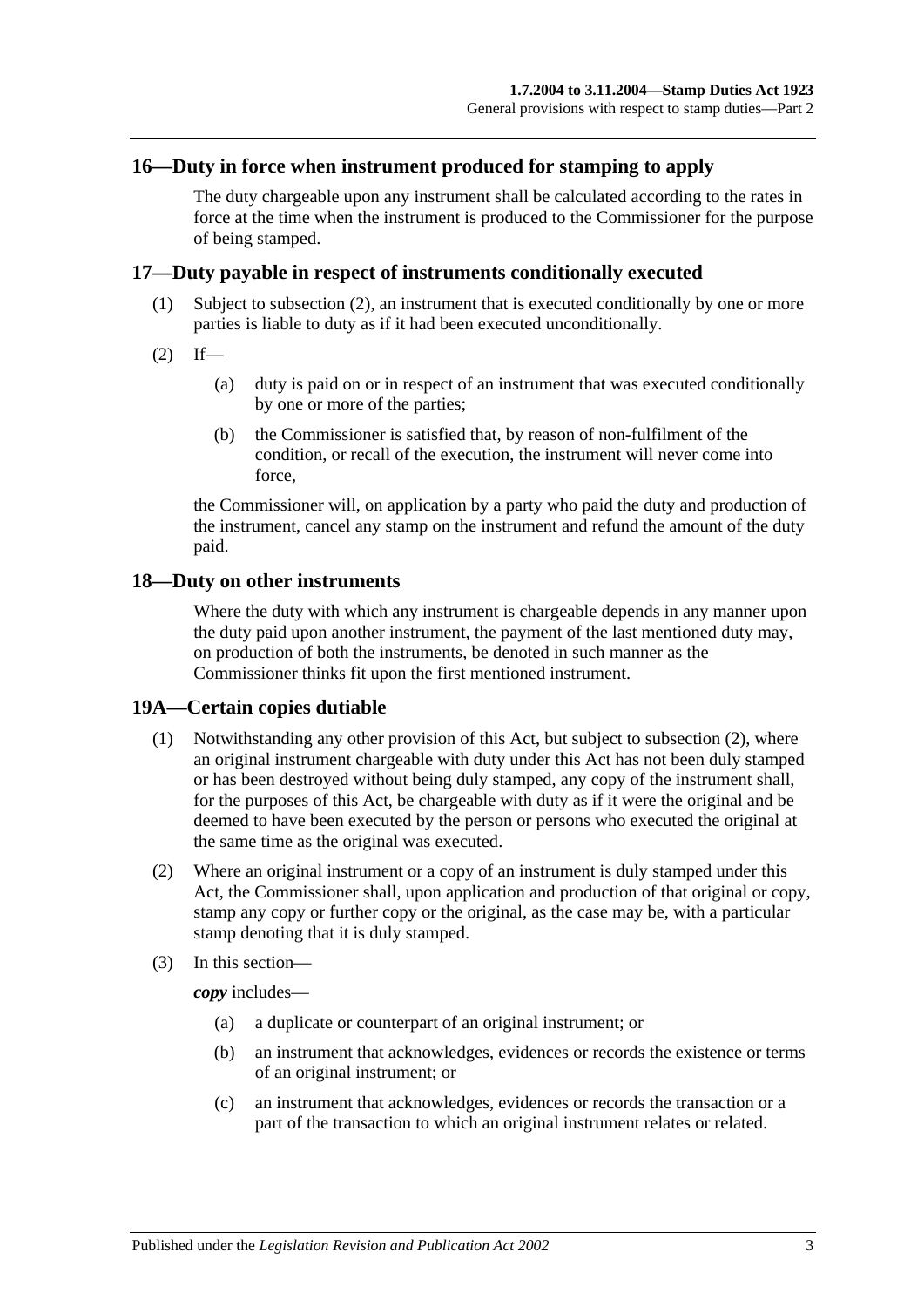## <span id="page-15-0"></span>**20—Time for payment of duty and stamping**

- (1) Subject to any express provision to the contrary, if an instrument is chargeable with duty, the duty must be paid and the instrument stamped—
	- (a) in the case of an instrument executed in South Australia—within two months after its execution; or
	- (b) in the case of an instrument executed outside South Australia—within two months after its receipt in South Australia or within six months after its execution, whichever period first expires.
- (2) If duty or further duty becomes chargeable on an instrument in consequence of an event occurring after its execution, the duty must be paid and the instrument stamped within two months after that event.
- (3) The payment in relation to an instrument of any penalty tax or interest under Part 5 of the *[Taxation Administration Act](http://www.legislation.sa.gov.au/index.aspx?action=legref&type=act&legtitle=Taxation%20Administration%20Act%201996) 1996* must be denoted on the instrument by a particular stamp.
- <span id="page-15-3"></span>(4) If an instrument that is chargeable with stamp duty is not produced to the Commissioner for stamping within the period prescribed by this section, any person who executed the instrument, or on whose behalf it was executed, is guilty of an offence.

Penalty: \$10 000.

- (5) [Subsection](#page-15-3) (4) does not apply in relation to—
	- (a) an instrument executed, or brought into existence, before 7th December, 1987;
	- (b) an instrument that has been duly stamped in some other manner authorised by this Act within the relevant period.
- (6) It is a defence to a charge against [subsection](#page-15-3) (4) to prove that the defendant delivered the instrument or had it delivered into the possession of some other party, or an agent for some other party, to the instrument in the reasonable expectation that the other party would have it stamped.
- (7) The commission of an offence against [subsection](#page-15-3) (4) does not affect the validity of the instrument in relation to which the offence was committed.

## <span id="page-15-1"></span>**21—Admissibility of unstamped instruments in evidence**

Upon the production of any instrument chargeable with duty as evidence in any civil proceedings in any part of South Australia, the officer whose duty it is to read the instrument shall call the attention of the presiding judge, special magistrate or justices to any omission or insufficiency of the stamp thereon.

## <span id="page-15-2"></span>**22—Except as aforesaid no unstamped instrument to be received in evidence**

No instrument chargeable with duty executed in any part of South Australia, or relating, wherever it was executed, to any property situated, or to any matter or thing done or to be done, in any part of South Australia, shall, except in criminal proceedings, be pleaded or given in evidence, or admitted to be good, useful or available at law or in equity, unless duly stamped.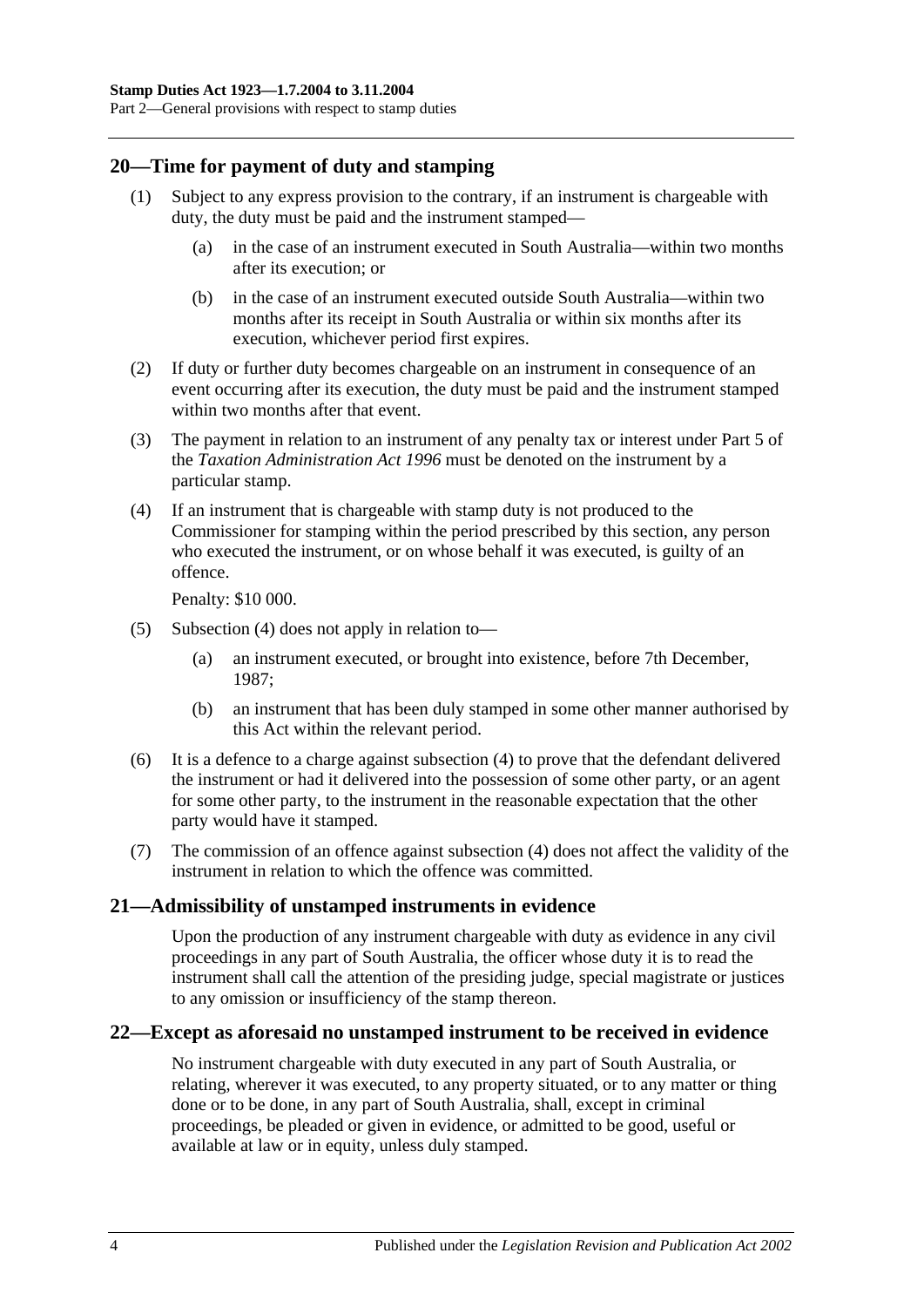#### <span id="page-16-0"></span>**23—Assessments and stamping of instruments**

- (1) If the result of an assessment relating to an instrument is that the instrument is not chargeable with duty, the instrument may be stamped by the Commissioner with a particular stamp denoting that it is not chargeable with duty.
- (2) If the result of an assessment relating to an instrument is that the instrument is chargeable with duty or further duty, the instrument is, on payment of any duty or further duty payable in respect of the instrument, to be stamped or further stamped in accordance with the assessment, and, when so stamped, may also be stamped by the Commissioner with a particular stamp denoting that it is duly stamped.
- <span id="page-16-2"></span>(3) If the result of an assessment relating to a stamped instrument is that duty or further duty is chargeable in respect of the instrument, the instrument is, from the date of the assessment until the duty or further duty is paid and the instrument is further stamped, to be taken to be insufficiently stamped, and this subsection applies despite the fact that the instrument has already been stamped, whether under this section or another provision of this Act, with a particular stamp denoting that it is not chargeable with duty or that it is duly stamped.
- (4) Every instrument stamped with the particular stamp denoting either that it is not chargeable with duty or that it is duly stamped shall, subject to [subsection](#page-16-2) (3), be admissible in evidence and shall be available for all purposes, notwithstanding any objection relating to duty.
- (5) An instrument on which duty has been assessed by the Commissioner cannot be stamped except in accordance with that assessment unless the Commissioner reassesses duty on the instrument.

## <span id="page-16-1"></span>**27—No instrument to be enrolled or registered unless stamped**

No person whose office it is to enrol, register or enter in or upon any rolls, books or records any instrument chargeable with any duty, or the memorial of any instrument chargeable with any duty, shall enrol, register or enter any such an instrument or memorial unless the instrument is duly stamped.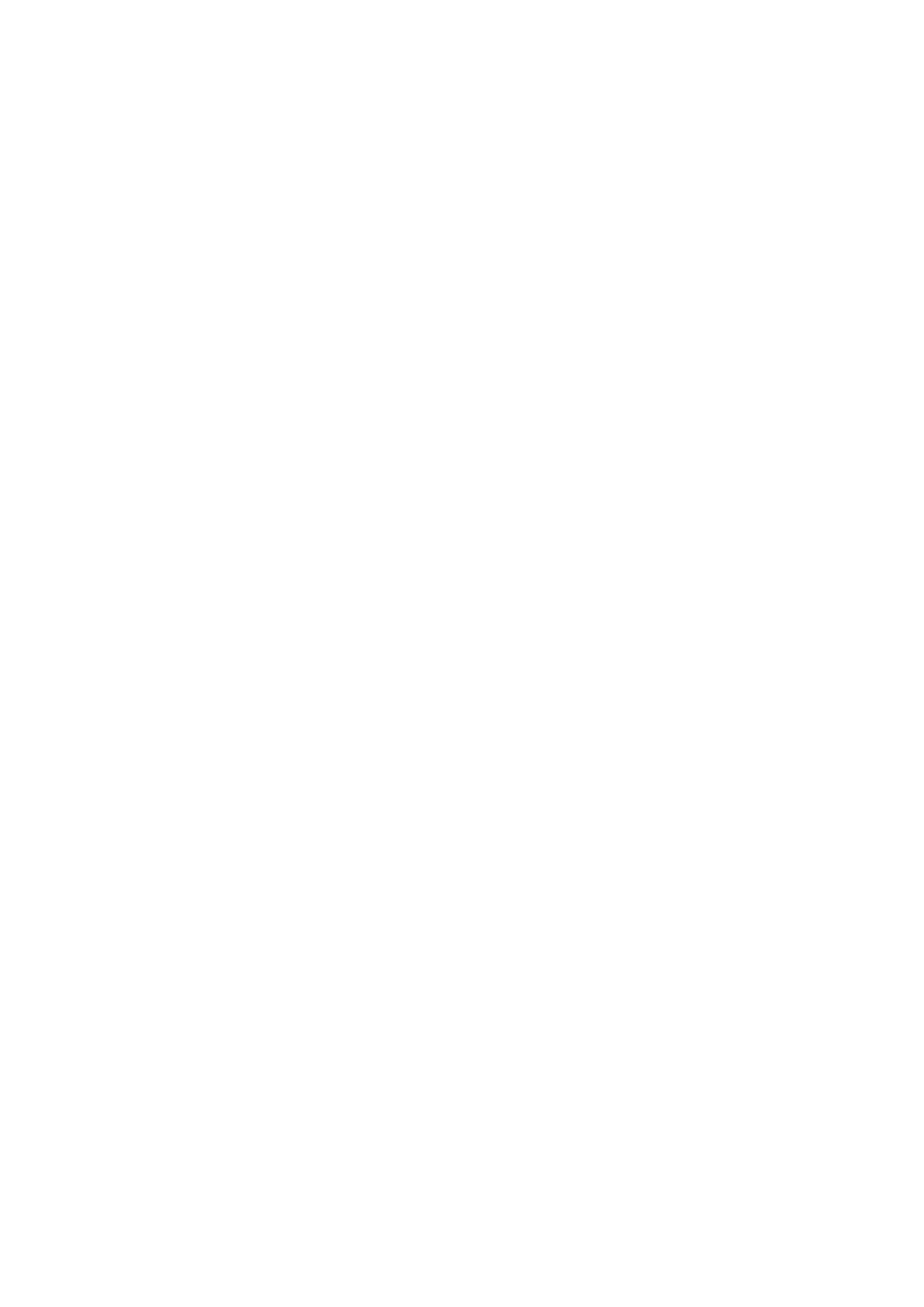# <span id="page-18-0"></span>**Part 3—Special provisions with respect to certain stamp duties**

## <span id="page-18-1"></span>**Division 1—Agreements**

### <span id="page-18-2"></span>**29—Adhesive stamp may be used for agreement not under seal**

The duty upon an agreement not under seal may be denoted by an adhesive stamp, which shall be cancelled by one of the parties executing the agreement.

#### <span id="page-18-3"></span>**30—When agreement comprised of several letters**

In any case where an agreement is constituted by two or more letters, the agreement and all the letters shall be deemed to be duly stamped if any one of the letters is duly stamped with the duty payable upon the agreement.

#### <span id="page-18-5"></span><span id="page-18-4"></span>**31—Certain contracts to be chargeable as conveyances on sale**

- (1) Any contract or agreement in writing for the sale of any estate or interest in any property (including goods, wares and merchandise not being goods, wares and merchandise agreed to be sold in the ordinary course of trade by a party whose business is or includes the sale of such goods, wares and merchandise) except—
	- (a) property which cannot vest in the purchaser except upon registration of a conveyance; or
	- (c) stock or financial products or shares in the stock, funds or capital of any corporation, company or society,

shall be charged with the same *ad valorem* duty as if it were an actual conveyance on sale of the estate or interest contracted or agreed to be sold.

- (2) Where duty has been duly paid on a contract or agreement in accordance with [subsection](#page-18-5) (1), any conveyance made to the purchaser in pursuance of the contract or agreement shall not be chargeable with any duty, and the Commissioner, upon application and upon the production of the contract or agreement duly stamped, shall stamp the conveyance with a particular stamp denoting that it is duly stamped.
- (3) For the purposes of this section, a receipt for the payment, in pursuance of any contract or agreement, of any purchase money shall, in the absence of any further or other instrument being or evidencing the contract or agreement, be charged with *ad valorem* duty.
- (4) If any such contract or agreement as is mentioned in [subsection](#page-18-5) (1) is afterwards rescinded or annulled, or for any other reason is not substantially performed or carried into effect so as to operate as, or to be followed by, a conveyance, the person who paid the *ad valorem* duty upon the contract or agreement shall be deemed to be possessed of stamped material rendered useless by being inadvertently spoiled, within the meaning of [section](#page-94-1) 106, and the provisions of that section shall apply accordingly.
- (5) This section shall not apply to, or in respect of, any hire-purchase agreement within the meaning of this Act.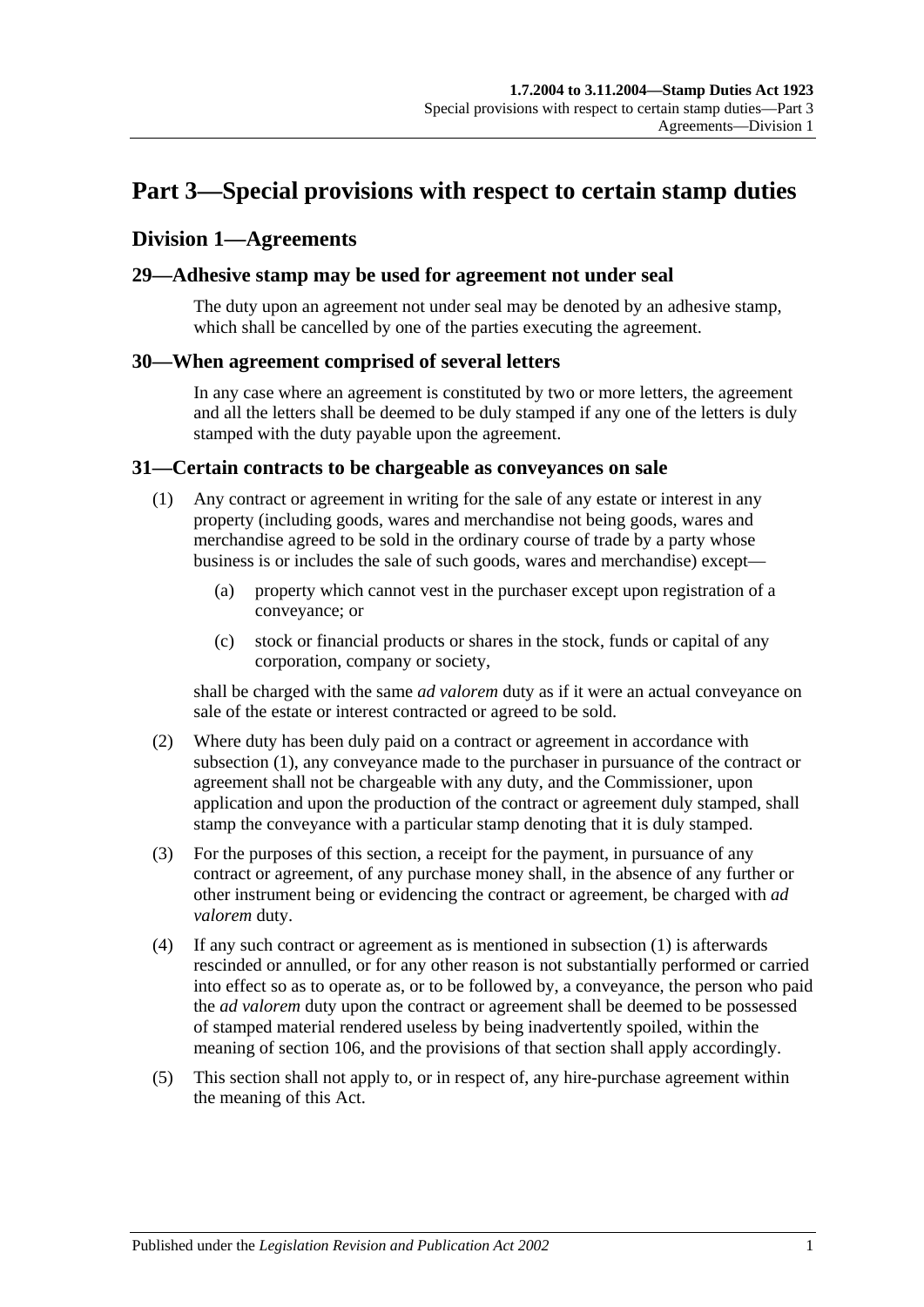# <span id="page-19-0"></span>**31A—Duty on agreements for "walk in walk out" sales of land used for primary production**

Notwithstanding [section](#page-18-4) 31, if—

- (a) a contract or agreement in writing provides for the sale as a going concern of land used wholly or mainly for the business of primary production, together with stock, implements and other chattels held or used in connection therewith; and
- (b) the contract or agreement sets out separately the consideration payable for the land and the consideration payable for stock, implements or other chattels; and
- (c) the Commissioner certifies in writing on the contract or agreement that he is of the opinion that the consideration specified as being payable for the land represents the value of that land,

then the contract or agreement in writing shall be chargeable with stamp duty as if it related solely to the land mentioned therein and not to the stock, implements and other chattels.

# <span id="page-19-1"></span>**Division 2—Rental business**

## <span id="page-19-2"></span>**31B—Interpretation**

In this Division, unless the contrary intention appears—

*bailee* means a person who has, or is entitled to, possession of goods under a contractual or non-contractual bailment;

*bailment plan* means an arrangement under which—

- (a) a financier provides financial accommodation for a business carried on by a trader; and
- (b) the financier retains or acquires title to a trading stock as security for the financial accommodation provided; and
- (c) the trader has possession of the trading stock by virtue of a contractual or non-contractual bailment;

*bailor* means a person who confers a right to possession of goods on another under a contractual or non-contractual bailment;

*contractual bailment* means a contract or agreement under which a person who owns, or is entitled to the possession of, goods confers on another a right to possession or use of the goods, and includes a hire-purchase agreement, but does not include a contract or agreement conferring a right to the possession or use of goods, or providing for the sale of goods, incidentally to a lease of, or licence to occupy, or the sale of, land;

*corresponding law* means a law of the Commonwealth or of another State or of a Territory that imposes duty of a similar nature to the duty imposed under this Division in respect of rental business or hiring arrangements;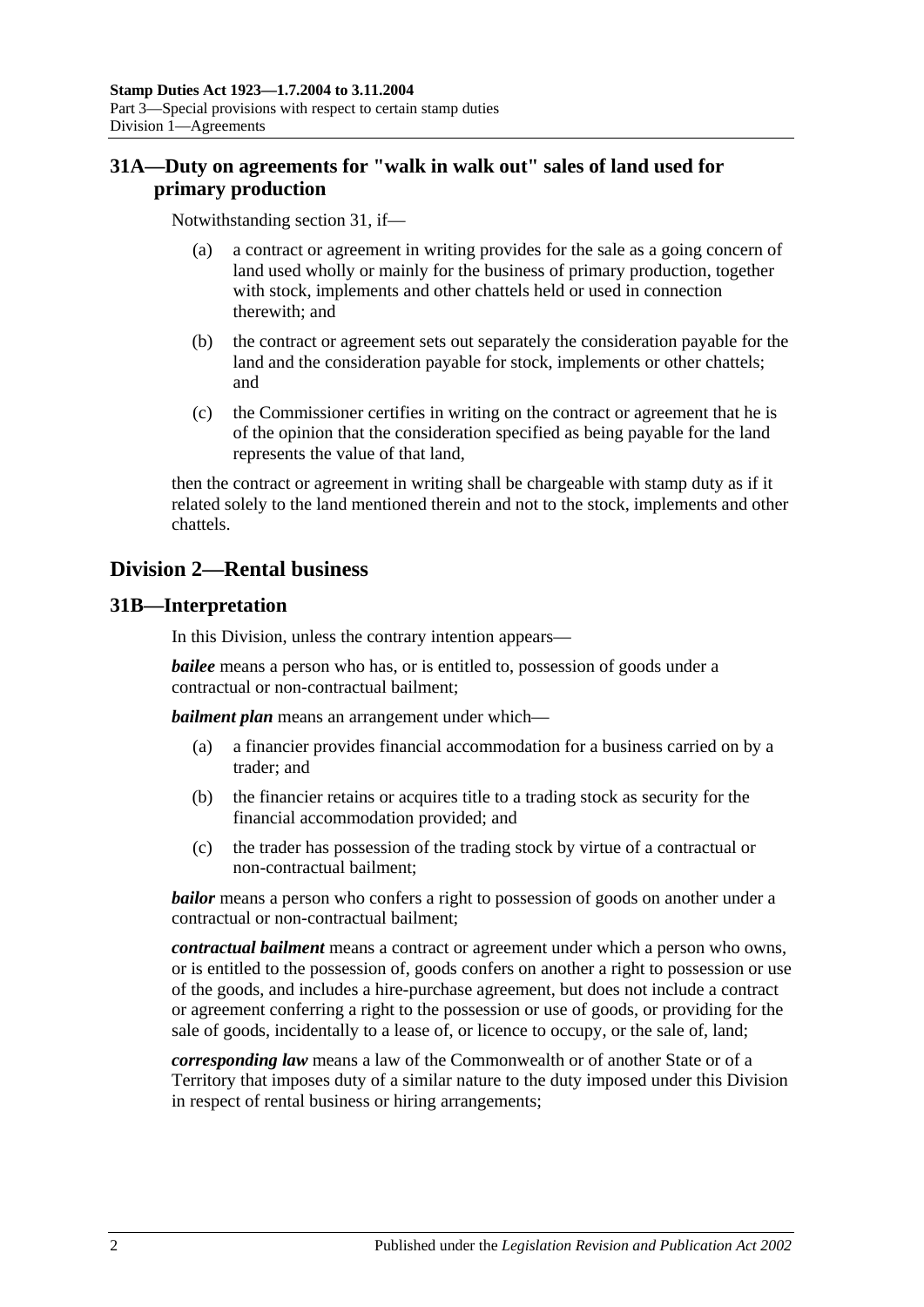*dutiable rental business* means rental business consisting of one or more of the following—

- (a) conferring rights to the possession or use of goods under a contractual bailment to which this Division applies;
- (b) guaranteeing the obligations of the bailee under a contractual bailment to which this Division applies;
- (c) acquiring the rights of the bailor under a contractual bailment to which this Division applies;
- (d) providing financial accommodation under a bailment plan where the trading stock is situated in South Australia;
- (e) guaranteeing the obligations of the bailee under a bailment plan where the trading stock is situated in South Australia;

#### *equipment financing arrangement* means—

- (a) a hire purchase agreement; or
- (b) a contractual bailment for a term of not less than 9 months under which the final payment is not required to be made earlier than 8 months after the agreement is entered into;

*goods* includes all chattels personal and any fixture severable from the realty, but does not include money, livestock , things in action or books;

#### *hire-purchase agreement* means—

- (a) a contract or agreement for the letting of goods with an option to purchase the goods; or
- (b) a contract or agreement for the sale of goods by instalments (whether the contract or agreement describes the instalments as rent or hire or otherwise),

but does not include a contract or agreement under which property in the goods passes on or before delivery of the goods;

*registered* means registered under [section](#page-21-2) 31E;

*related corporation*, in relation to a corporation, means a corporation that is related to the first-mentioned corporation under section 50 of the *Corporations Act 2001* of the Commonwealth;

#### *rental business* means—

- (a) the business of conferring rights to the possession or use of goods under a contractual bailment; or
- (b) the business of acquiring the rights of the bailor under a contractual bailment; or
- (c) the business of providing financial accommodation under a bailment plan; or
- (d) the business of guaranteeing the obligations of a bailee under a contractual bailment or a bailment plan,

but does not include business of a class exempted by regulation from the ambit of this definition.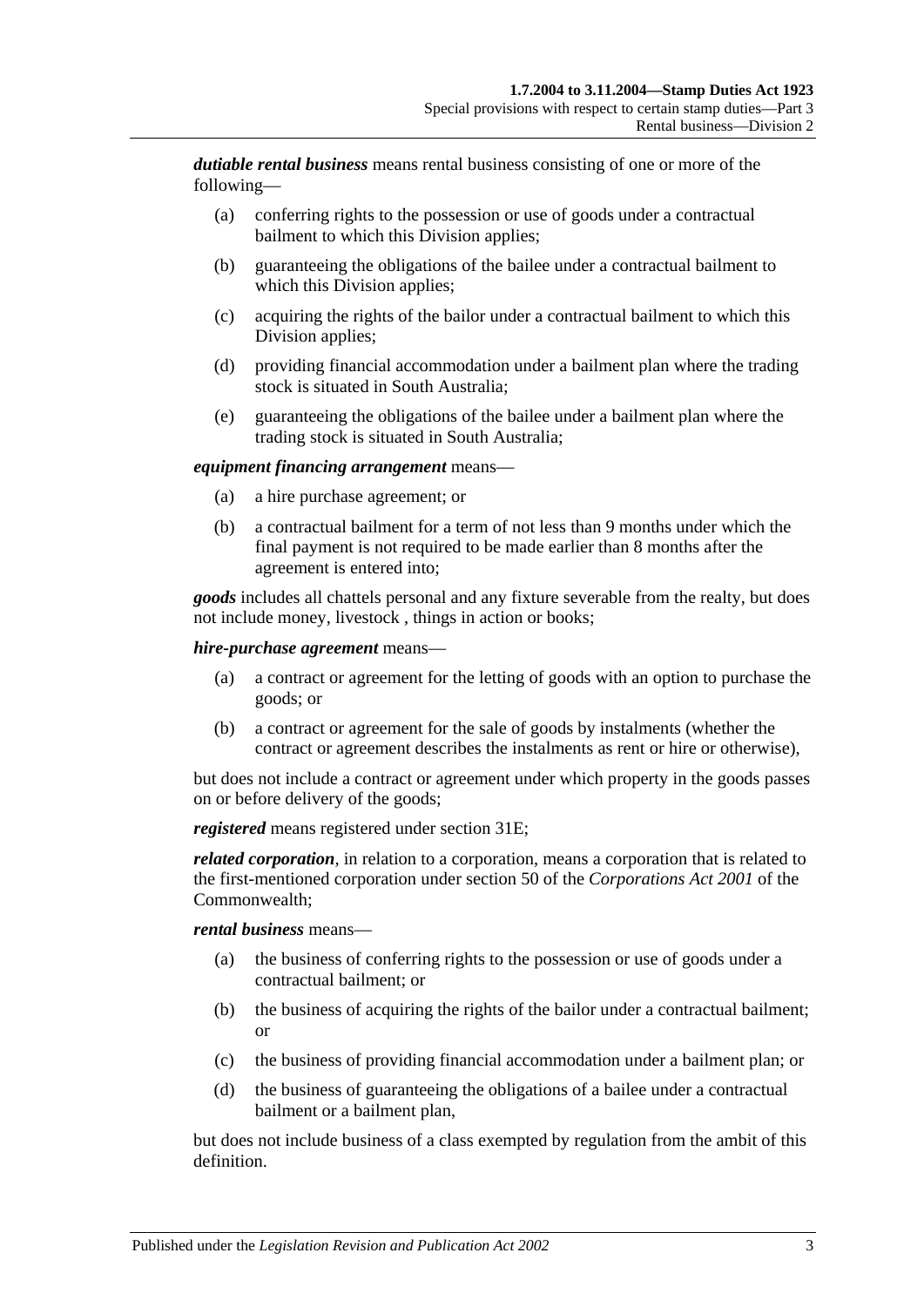## <span id="page-21-0"></span>**31C—Jurisdictional nexus**

- (1) This Division applies to a contractual bailment if—
	- (a) the goods are, or are to be, used solely or predominantly in South Australia; or
	- (b) the goods are delivered to the bailee in South Australia and—
		- (i) they are to be used outside Australia; or
		- (ii) they are not to be used solely in any one Australian State and it is not possible to determine which Australian State is to be the jurisdiction of predominant use.
- (2) If a motor vehicle is taken on hire under an equipment financing arrangement, and the motor vehicle is, or is to be, registered under the law of a State, the State in which the motor vehicle is registered will be taken to be the jurisdiction of its predominant use.

## <span id="page-21-1"></span>**31D—Obligation to be registered**

(1) A person who carries on rental business consisting of or involving dutiable rental business must be registered.

Maximum penalty: \$10 000.

- (2) The section applies—
	- (a) irrespective of where the rental business is transacted; and
	- (b) whether or not the person is resident, or has a place of business, within the State.

## <span id="page-21-2"></span>**31E—Registration**

- (1) The Commissioner shall register any person who applies in the approved form for registration under this section.
- (2) A registered person who is no longer required to be registered may, by notice in the approved form given to the Commissioner, cancel his registration under this section.

## <span id="page-21-4"></span><span id="page-21-3"></span>**31F—Lodgement of statement and payment of duty**

- (1) A person who is, or ought to be, registered must, not later than the 21st day of each month—
	- (a) lodge with the Commissioner a statement in the approved form setting out—
		- (i) the total amount received during the previous month in respect of dutiable rental business; and
		- (ii) the amount representing the component referable to equipment financing arrangements entered into before 1 October 2003 (the *old equipment financing component*); and
		- (iii) the amount representing the component referable to equipment financing arrangements entered into on or after 1 October 2003 (the *new equipment financing component*); and
		- (iv) the amount representing the component referable to other kinds of rental business (the *general rental business component*); and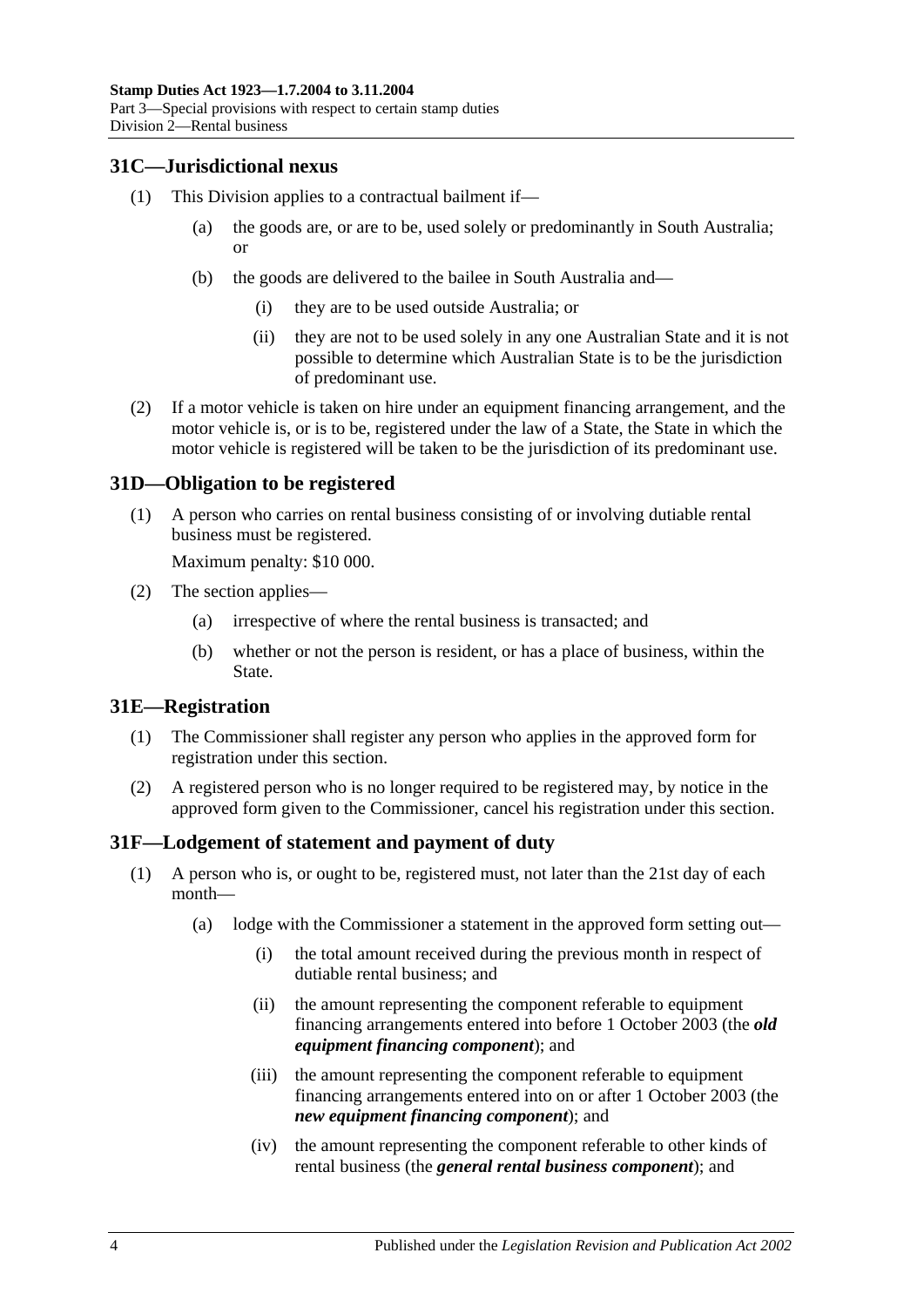#### **Exception—**

The statement need not include amounts received in respect of hire purchase agreements entered into before 1 January 2003.

- (b) pay to the Commissioner duty equivalent to the aggregate of—
	- (i) 1.8% of the old equipment financing component; and
	- (ii) 0.75% of the new equipment financing component; and
	- (iii) if the general rental business component exceeds \$6 000—1.8% of the amount of the excess.
- (2) The amount to be disclosed in respect of dutiable rental business or a particular component of dutiable rental business under [subsection](#page-21-4) (1)—
	- (a) is to include amounts received for services incidental or related to the business or the relevant component of the business; but
	- (b) is not to include amounts received to reimburse, offset or defray liability to GST.

**Exception—**

If an equipment financing arrangement (or a collateral agreement) provides that the financier is to be responsible for servicing the goods—

- (a) the cost of servicing, if separately charged, need not be disclosed and is not liable to duty; or
- (b) if the cost of servicing is not separately charged, a proportion of the consideration received by the financier that the Commissioner considers properly referable to servicing the goods, need not be disclosed and is not liable to duty.
- <span id="page-22-1"></span>(3) If the Commissioner is satisfied, on application in the approved form by a registered person, that the total on which duty is to be calculated for the ensuing 12 months is likely to be less than \$120 000, the Commissioner may permit the person to lodge statements and pay duty on an annual basis.
- (4) A person must comply with any conditions on which the Commissioner grants permission under [subsection](#page-22-1) (3).

Maximum penalty: \$10 000.

(5) The Commissioner may, at any time, revoke a permission granted under [subsection](#page-22-1) (3) for breach of a condition or any other proper reason.

#### <span id="page-22-0"></span>**31H—Manner of denoting duty on statement**

The duty paid by a person on a statement lodged with the Commissioner under [section](#page-21-3) 31F shall be denoted by cash register imprint on the statement or in such other manner approved by the Auditor-General as is notified by the Commissioner in the Gazette.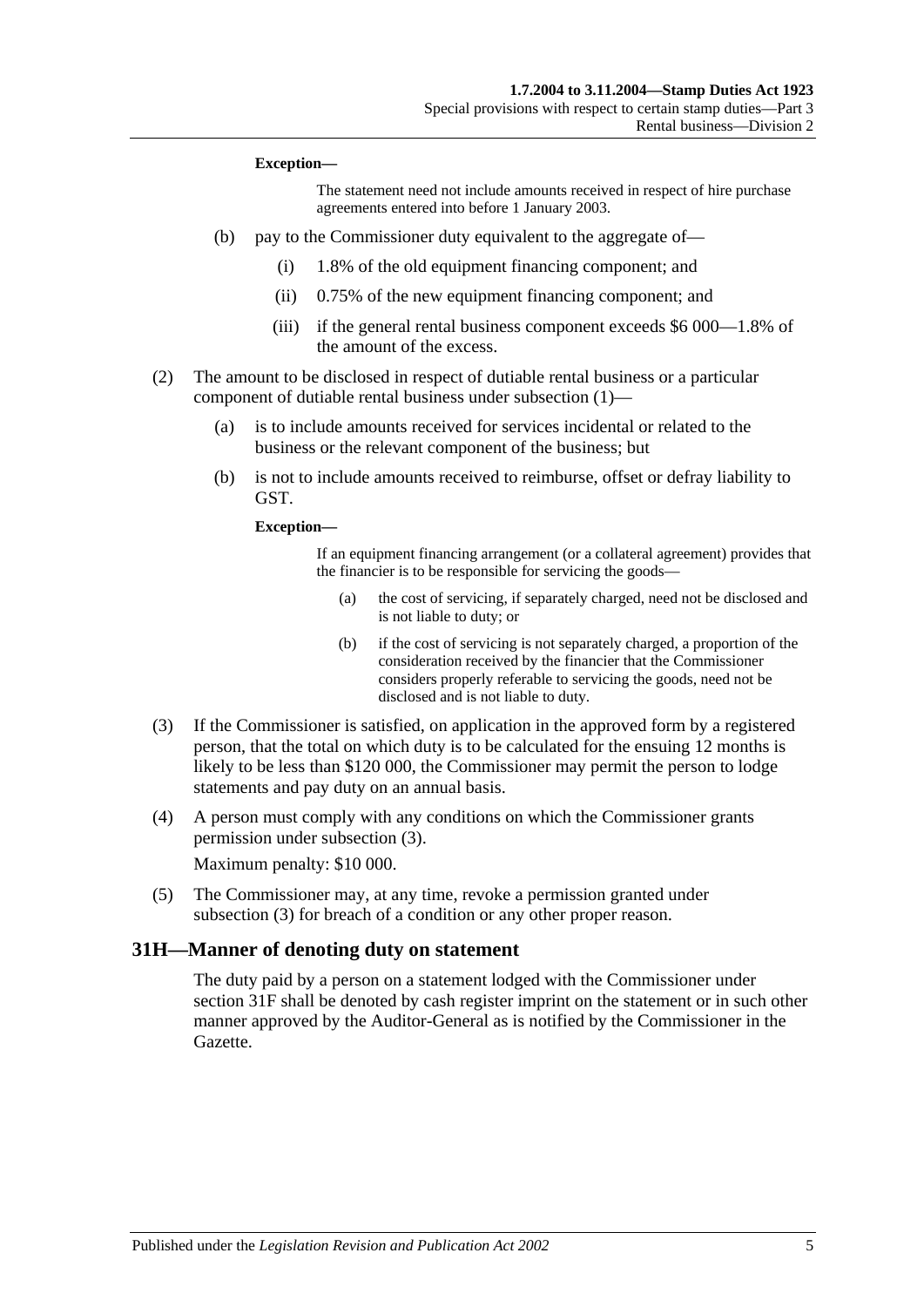### <span id="page-23-0"></span>**31I—Matter not to be included in statement**

- (1) Nothing contained in [section](#page-21-3) 31F shall require a person to include in a statement required by that section to be lodged with the Commissioner any amount in respect of—
	- (a) a transaction entered into by the person in the course of any business carried on by the person as a pawnbroker; or
	- (b) the sale of any goods (other than under a hire-purchase agreement or where there is an agreement, arrangement or understanding that the person to whom the goods are sold may, at a later time, sell the goods back to the first mentioned person); or
	- (c) business transacted by a registered person in respect of which the registered person has paid duty under a corresponding law if the Commissioner is satisfied, on application by the registered person, that—
		- (i) the duty paid under the corresponding law is not less than would be applicable under this Act; and
		- (ii) it would be reasonable to allow the person the benefit of this subsection in respect of that business; or
	- (g) the grant, by a corporation to a related corporation, of the right to the use of goods beneficially owned by that first mentioned corporation.
- <span id="page-23-1"></span> $(1a)$  If—
	- (a) a registered person, in respect of any period for which duty is payable under this Division in respect of his or her rental business, pays duty in respect of the same business (including business that involves a hiring arrangement) under a corresponding law; and
	- (b) the duty paid under the corresponding law is less than would be applicable under this Act; and
	- (c) the Commissioner is satisfied, on application made to the Commissioner by the registered person in a manner and form determined by the Commissioner, that it would be reasonable to allow a deduction to be made under this subsection,

<span id="page-23-2"></span>the registered person is entitled to a deduction from the amount of duty that would, apart from this subsection, be payable, the amount of the deduction being equal to the amount of duty paid in respect of the same business under that corresponding law for the corresponding period.

- (1b) The Commissioner may, in making a decision on an application under [subsection](#page-23-1)  $(1)(c)(ii)$  or  $(1a)(c)$ , take into account any of the following:
	- (b) the extent to which the business to which the application relates is connected with the place where the corresponding law applies;
	- (c) the extent (if any) to which it appears to the Commissioner that the registered person has arranged or structured his or her business to avoid the payment of duty under this Division,

and may take into account such other matters (whether similar or dissimilar to those referred to above) as the Commissioner thinks fit.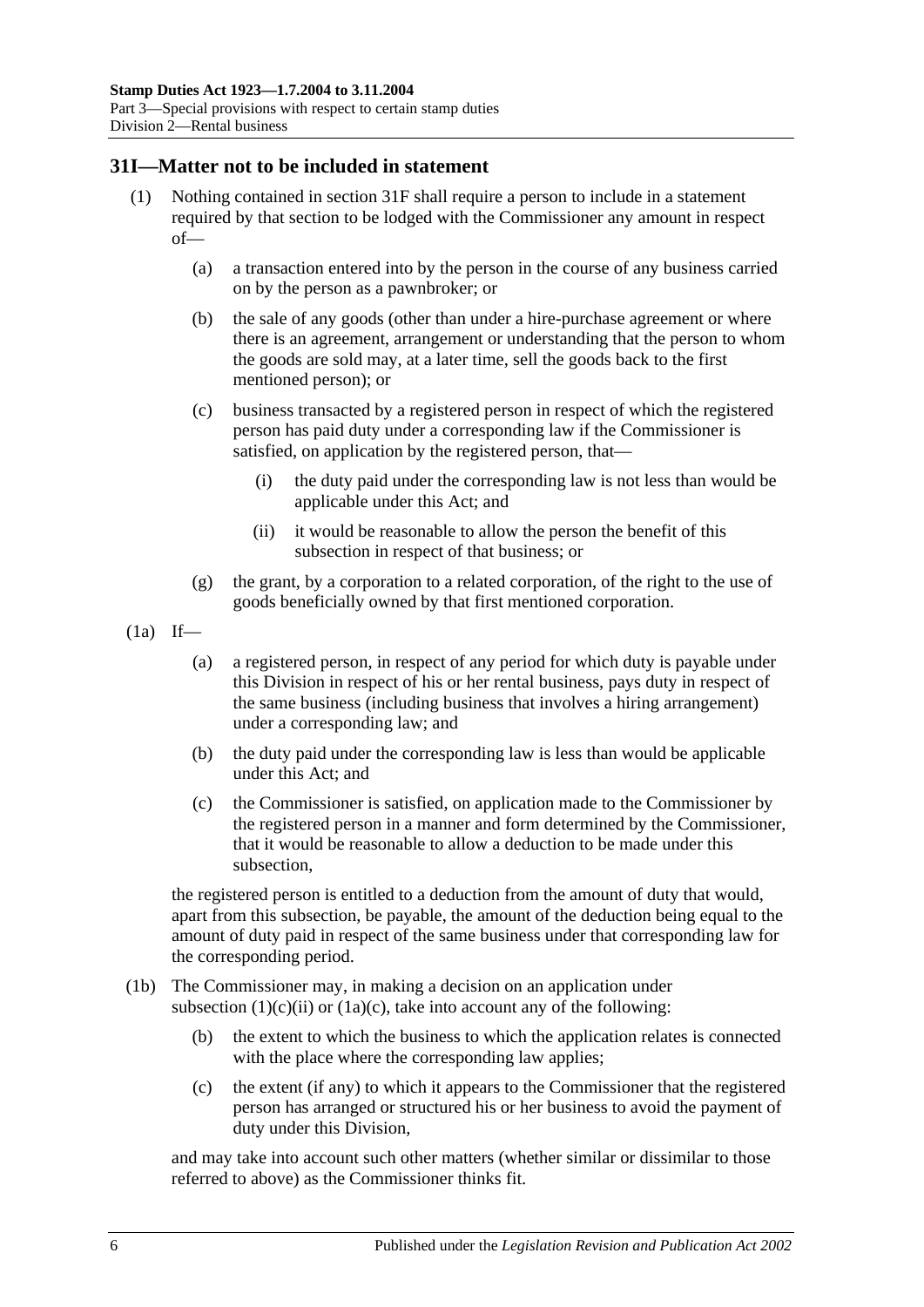- (1c) Where a person receives in excess of \$6 000 per month for or in relation to the use of goods under a contractual bailment (other than an equipment financing arrangement) that provides for the person to be responsible for the servicing of those goods, the person may deduct from the excess, on account of the cost of servicing those goods—
	- (a) an amount not exceeding 40 per centum of the excess or such higher proportion of the excess as is fixed by the Commissioner, on the application of the person, in respect of particular goods where, in the opinion of the Commissioner, the higher proportion is properly attributable to the cost of servicing the goods; or
	- (b) the actual cost of servicing the goods,

whichever is the lesser.

## <span id="page-24-1"></span><span id="page-24-0"></span>**31K—Calculation by other methods**

- (1) Where the Commissioner is satisfied that—
	- (a) it is not reasonably practicable to calculate precisely any amount which is to be set out in the statement of any registered person required to be lodged under [section](#page-21-3) 31F, he may agree to accept from that person statements in which that amount is calculated in such a manner or on such a basis as he thinks fit: or
	- (b) in the circumstances of a particular case, it is not reasonable to require statements to be lodged by the registered person in each month, he may agree to accept statements at such times and relating to such periods as he thinks fit.
- (2) Where, pursuant to [subsection](#page-24-1) (1), the Commissioner agrees to accept from a registered person a statement—
	- (a) in which an amount is calculated in a manner or on a basis different from that required under [section](#page-21-3) 31F; or
	- (b) at a time, or relating to a period, otherwise than in accordance with that section,

the registered person shall, at the time of lodging that statement with the Commissioner, pay to the Commissioner the amount of duty that would be payable on that statement if it were lodged by him with the Commissioner in accordance with that section.

(3) The Commissioner may, by notice in writing served on a registered person, cancel any agreement made pursuant to [subsection](#page-24-1) (1) and, upon the day specified in the notice as the day on which the agreement is cancelled, that agreement shall have no further force or effect in relation to that registered person.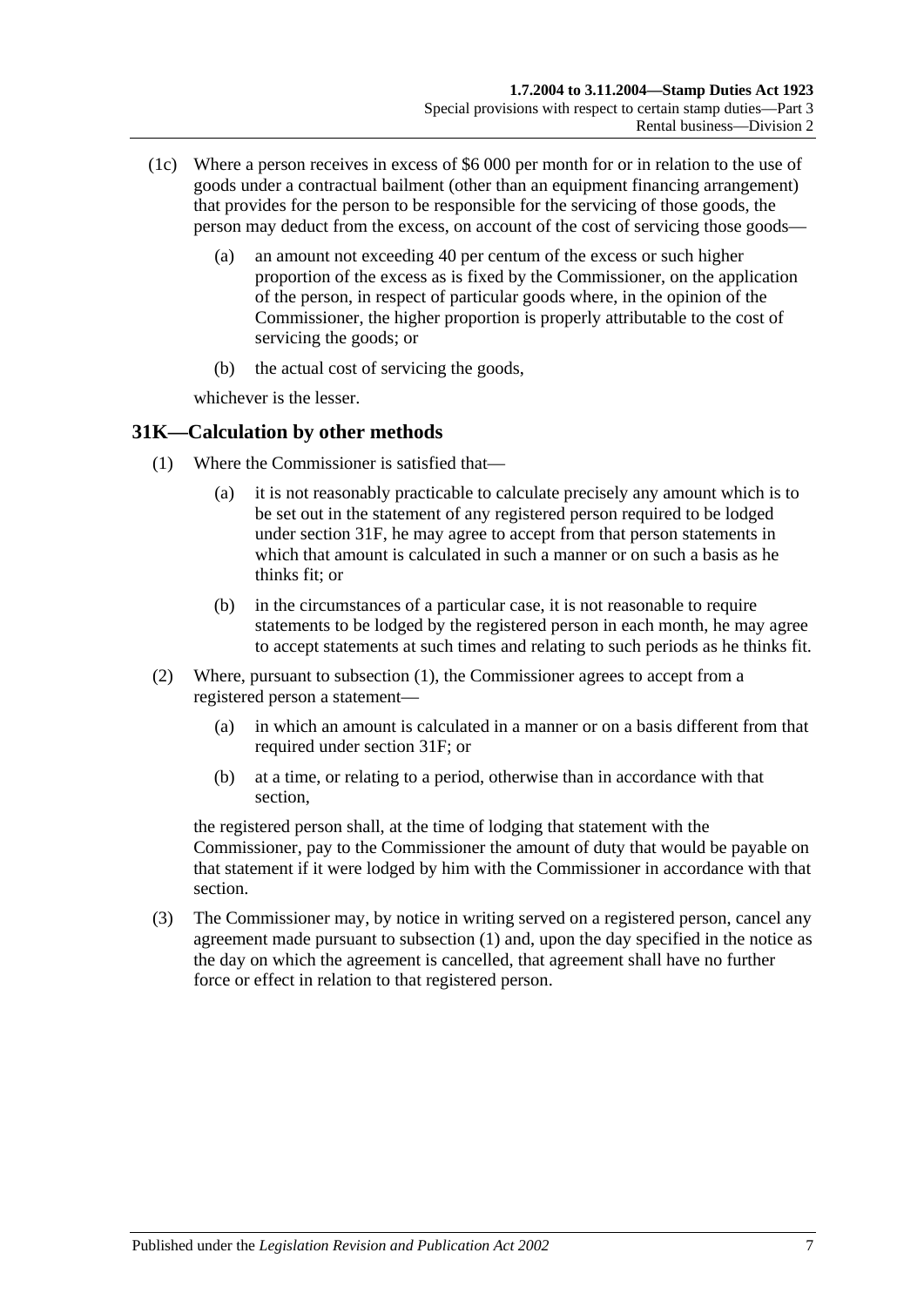### <span id="page-25-2"></span><span id="page-25-0"></span>**31L—Passing on a rental duty**

(1) Subject to this section, a registered person or any person acting on his behalf shall not add the amount of any duty or of any part of the duty payable by the registered person as such under this Act to any amount payable by any other person with whom he has entered into or is conducting any rental business, whether by agreement or otherwise, or otherwise demand or recover or seek to recover any such first mentioned amount from that other person.

Penalty: \$250.

Expiation fee: \$80.

- (2) In the event of a contravention of [subsection](#page-25-2) (1)—
	- (a) the court by which the defendant is convicted shall, in addition to imposing a penalty for the offence, order the defendant to refund to the other person referred to in that subsection any such amount which has been paid by that other person; or
	- (b) the other person referred to in that subsection may recover any such amount from the registered person, or person to whom he paid it, by action in a court of competent jurisdiction as if it were a debt due to him from that person.
- (3) The Governor may by proclamation—
	- (a) exempt a class of transactions from the application of this section; or
	- (b) vary or revoke any such exemption.

#### <span id="page-25-1"></span>**31M—Ascertainment and disclosure of place of use of goods**

- (1) A person who carries on a rental business may rely on a statement of the person who takes goods on hire as to where the goods will be solely or predominantly used during the course of the hire or, in the case of a motor vehicle, where the motor vehicle will be registered, unless the person knows that the statement is false.
- (2) A person who carries on a rental business is not bound to inquire as to any change in the place of use of the goods or, in the case of a motor vehicle, the place of registration.
- (3) If the Commissioner finds that insufficient duty has been paid, the failure to pay the correct amount of duty does not constitute a tax default under the *[Taxation](http://www.legislation.sa.gov.au/index.aspx?action=legref&type=act&legtitle=Taxation%20Administration%20Act%201996)  [Administration Act](http://www.legislation.sa.gov.au/index.aspx?action=legref&type=act&legtitle=Taxation%20Administration%20Act%201996) 1996* if—
	- (a) the failure to pay the correct amount of duty results from reliance on information on which the person liable for the duty was entitled to rely under this section; and
	- (b) the correct amount of duty is paid within 3 months after the issue of a notice of assessment of the duty by the Commissioner.
- (4) A person who falsely represents that the goods that the person takes, or proposes to take, on hire will be used solely or predominantly outside South Australia, is guilty of an offence.

Maximum penalty: \$10 000.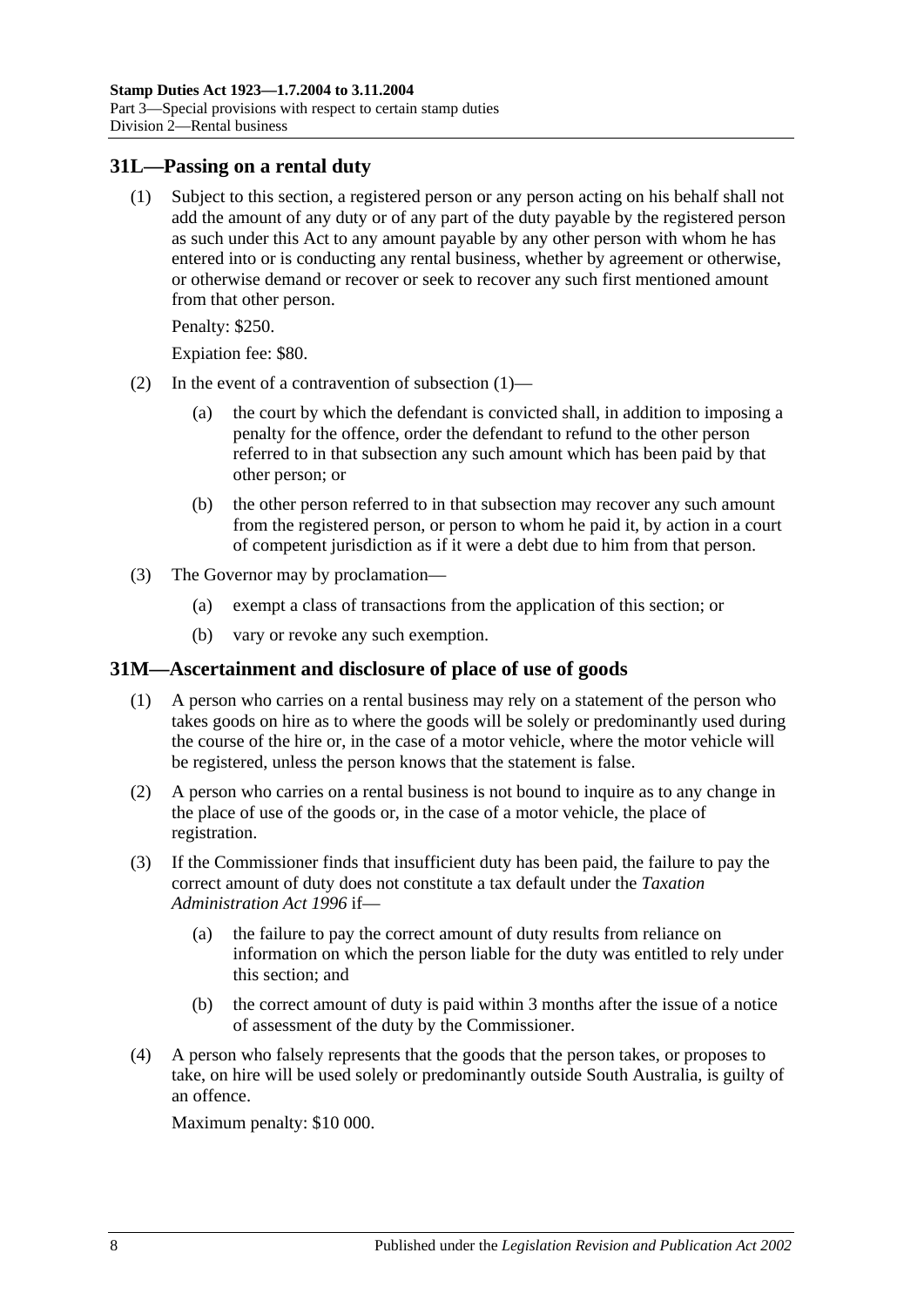# <span id="page-26-0"></span>**Division 3—Annual licences**

## <span id="page-26-1"></span>**32—Interpretation**

#### In this Act—

*assurance or insurance business* means and includes—

- (a) the granting or issuing of any life, personal accident, fire, fidelity, guarantee, livestock, plate glass, marine or other assurance or insurance policies; or
- (b) the acceptance, either directly or indirectly, of any premium, renewal premium or consideration for, or in respect of, the granting or issuing or keeping alive or in force of any life, personal accident, fire, fidelity, guarantee, livestock, plate glass, marine or other policy; or
- (c) the receiving of any letter or declaration of interest attaching to any life, personal accident, fire, marine or other policy issued in South Australia or elsewhere; or
- (d) the carrying out, by means of assurance or insurance effected out of South Australia, of any written, verbal or implied contract or undertaking to effect assurance or insurance;

*company* includes corporation and society, whether corporate or unincorporate;

*firm of persons* includes any association of underwriters carrying on marine assurance or insurance business through a managing underwriter solely;

*general insurance business* means any assurance or insurance business not relating to life insurance policies;

*life insurance policy* does not include a policy covering personal accident or workers compensation or a policy complying with Part 4 of the *[Motor Vehicles Act](http://www.legislation.sa.gov.au/index.aspx?action=legref&type=act&legtitle=Motor%20Vehicles%20Act%201959) 1959*;

*policy* includes any instrument in the nature of a policy, an open policy, an insurance cover or any instrument in any manner covering any assurance or insurance;

*premium* means any amount paid or payable for assurance or insurance and includes—

- (a) an amount charged to a policy holder to reimburse, offset or defray the insurer's liability for GST in respect of the assurance or insurance;
- (b) a levy charged to a policy holder;
- (c) an instalment of premium.

#### <span id="page-26-2"></span>**33—Annual licence required for insurance business**

A company, person or firm of persons must not carry on any assurance or insurance business in any year in South Australia, whether the head office or principal place of business of that company, person or firm is in South Australia or elsewhere, unless the company, person or firm has taken out an annual licence for that year in a form determined by the Commissioner.

Penalty: \$10 000.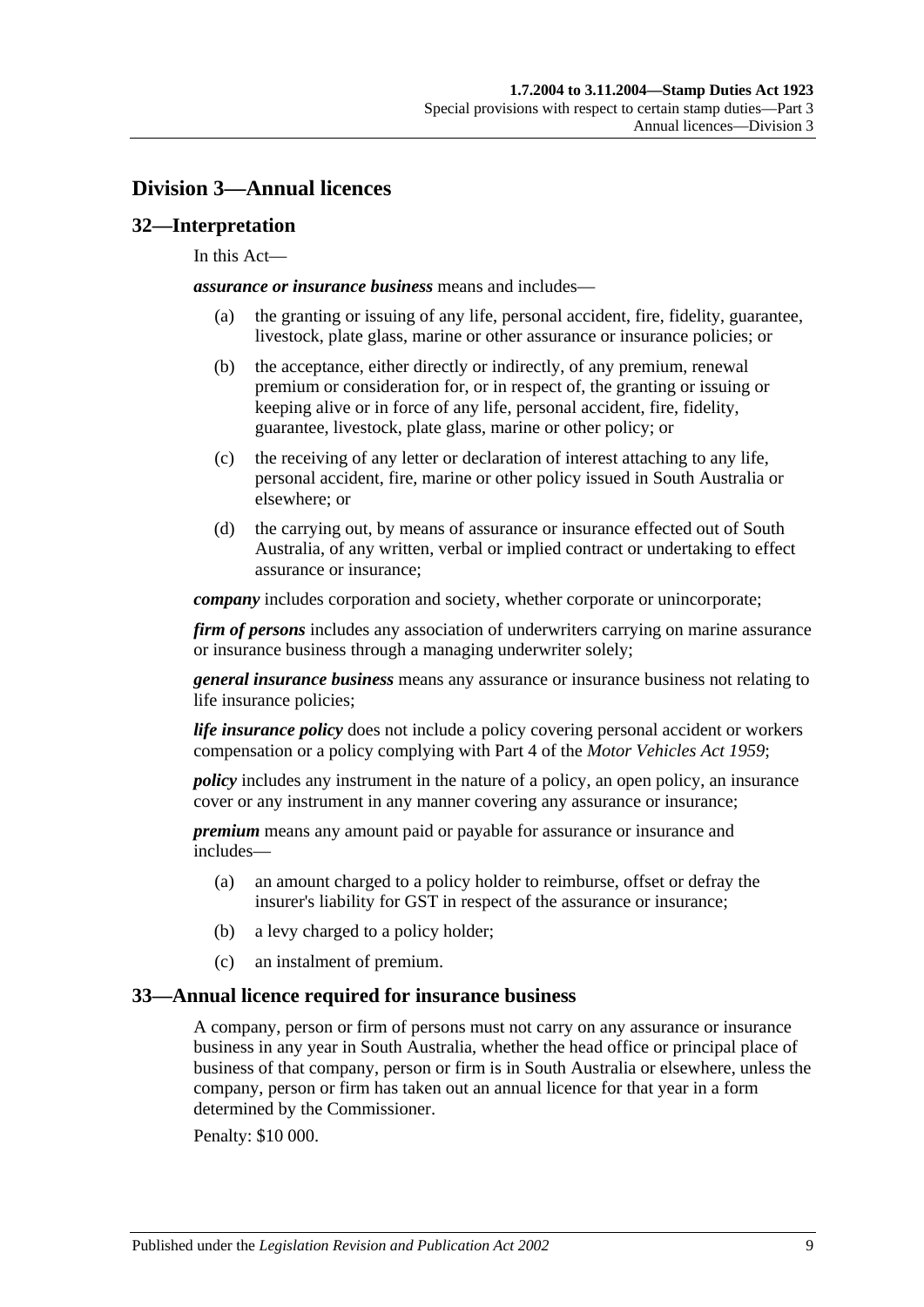## <span id="page-27-0"></span>**34—Application for annual licence**

- (1) A company, person or firm of persons requiring an annual licence must make a written application to the Commissioner in a manner and form determined by the Commissioner and supported by such evidence as the Commissioner may require.
- (2) Any information or statement contained in the application must be verified by statutory declaration made—
	- (a) where the applicant is a natural person—by that person; or
	- (b) where the applicant is a firm—by a member of the firm; or
	- (c) where the applicant is a company—by a member of the board or committee of management of the company; or
	- (d) in any case—by a person authorised by the applicant and approved by the Commissioner.
- (3) A company, person or firm of persons that applies for an annual licence must, at the time of lodging the application, pay to the Commissioner the duty (if any) payable under [Schedule 2](#page-98-2) on the annual licence application.

## <span id="page-27-1"></span>**35—Issuing and term of annual licence**

- (1) The Commissioner is authorised to issue an annual licence on payment of the duty (if any) payable on the annual licence application.
- (2) An annual licence comes into force on the date specified in the licence (which may be a date earlier than the date of issue of the licence) and remains in force until 31 December of the year in which it is issued.

#### <span id="page-27-2"></span>**36—Monthly returns in respect of general insurance business**

- (1) A company, person or firm of persons that carries on general insurance business in South Australia, whether the head office or principal place of business of that company, person or firm is in South Australia or elsewhere, must lodge with the Commissioner a return in a form determined by the Commissioner, supported by such evidence as the Commissioner may require, not later than the fifteenth day of the month following each month in which the company, person or firm carries on such business.
- (2) Any information or statement contained in a monthly return must be verified by statutory declaration in the same way as is required for an application for an annual licence.
- (3) A company, person or firm of persons that lodges a monthly return must, at the time of lodging the monthly return, pay to the Commissioner the duty (if any) payable under [Schedule 2](#page-98-2) on the monthly return.

## <span id="page-27-3"></span>**36A—Duty if annual licence application or monthly return not lodged as required**

A company, person or firm that does not lodge an application for an annual licence, or does not lodge a monthly return, as required under this Act is nevertheless liable to pay duty to the Commissioner as if the company, person or firm had lodged the application or return required under this Act immediately before the end of the period allowed for such lodgment.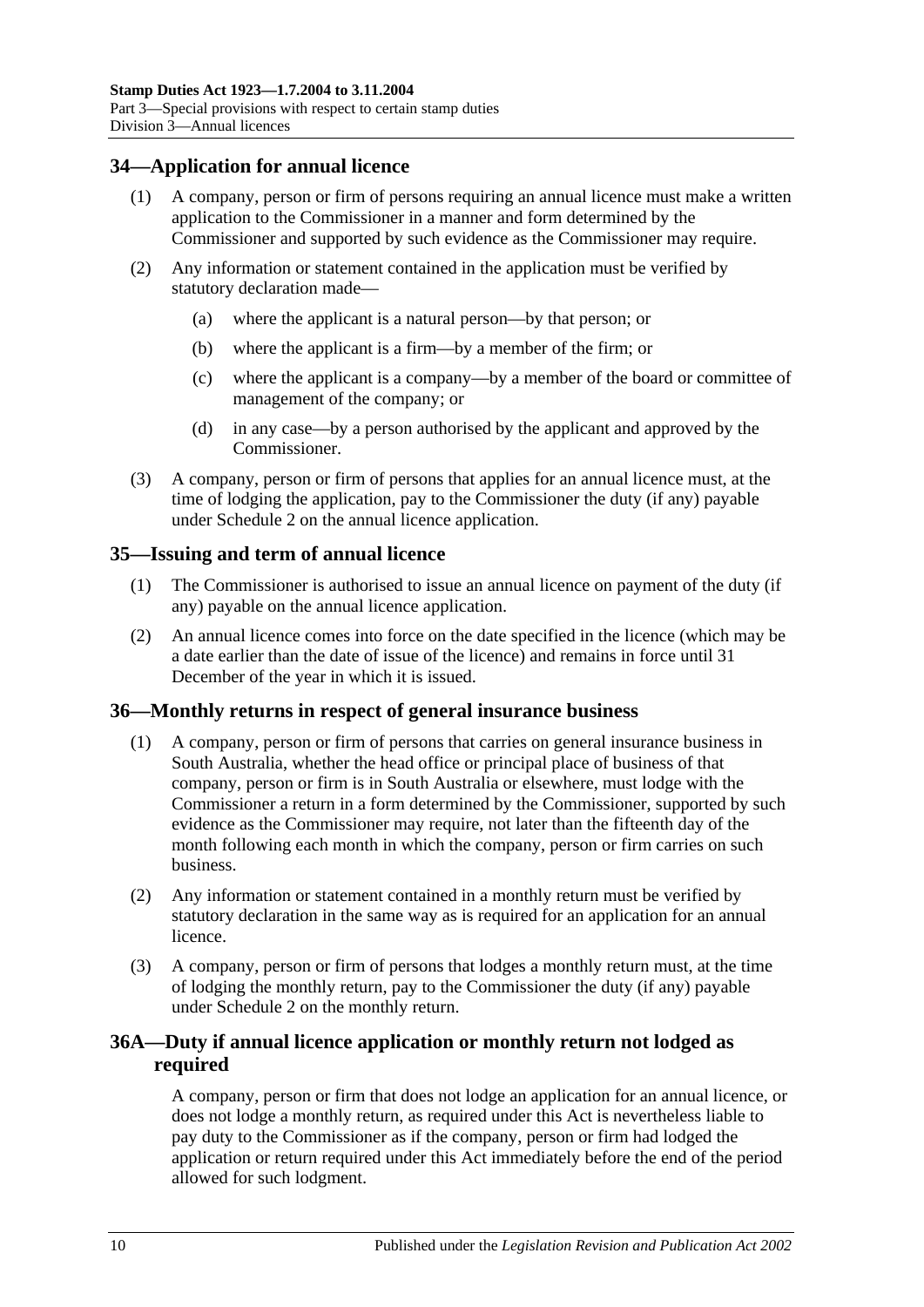## <span id="page-28-0"></span>**37—Denoting of duty**

The duty paid on an annual licence application or a monthly return must be denoted by cash register imprint on the licence or return.

## <span id="page-28-1"></span>**38—Duty payable on acquisition of insurance business**

Where a company, person or firm of persons acquires contractual rights and obligations of, or in connection with, the assurance or insurance business of some other company, person or firm, the acquiring company, person or firm is liable to pay to the Commissioner the amount of any unpaid duty in respect of premiums received or in any manner charged in account (whether directly or by agents) by the other company, person or firm after the end of the period in respect of which such duty was last paid by the other company, person or firm as if the acquiring company, person or firm had received or charged in account those premiums.

# <span id="page-28-4"></span><span id="page-28-2"></span>**42AA—Duty in respect of policies effected outside South Australia**

- (1) Every company, person or firm of persons which is not required to take out an annual licence under [section](#page-26-2) 33 and which obtains, effects or renews, outside South Australia, a policy of assurance or insurance wholly or partly in respect of any property in South Australia, or any risk, contingency or event occurring in South Australia, shall, within one month of obtaining, effecting or renewing that policy, lodge with the Commissioner a return in the approved form containing such particulars of that policy and such other information as may be prescribed or as the Commissioner may in any particular case require.
- (2) The Commissioner may allow a rebate of the duty payable on that proportion of any premium which is, in his opinion, properly attributable to the assurance or insurance of any property outside South Australia or any risk, contingency or event occurring outside South Australia.
- (3) The person lodging such a return shall, upon lodgment, pay to the Commissioner the duty payable thereon, which shall be denoted by cash register imprint on the receipt issued therefor.
- (4) A company, person or firm that does not lodge a return as required under this section is nevertheless liable to pay duty to the Commissioner as if the company, person or firm had lodged the return required under this section immediately before the end of the period allowed for such lodgement.
- (5) [Subsection](#page-28-4) (1) does not apply to any policy of life assurance.

## <span id="page-28-3"></span>**42AB—Insurers not required to be licensed**

- (1) The Commissioner may enter into an agreement with an insurer who is not required to take out an annual licence under this Act under which—
	- (a) the Commissioner approves the insurer for the purposes of this section; and
	- (b) the insurer undertakes to pay duty as if the insurer were required to be licensed and were in fact licensed under this Act.
- (2) A party to an agreement under this section may, by notice in writing to the other party, terminate the agreement at any time.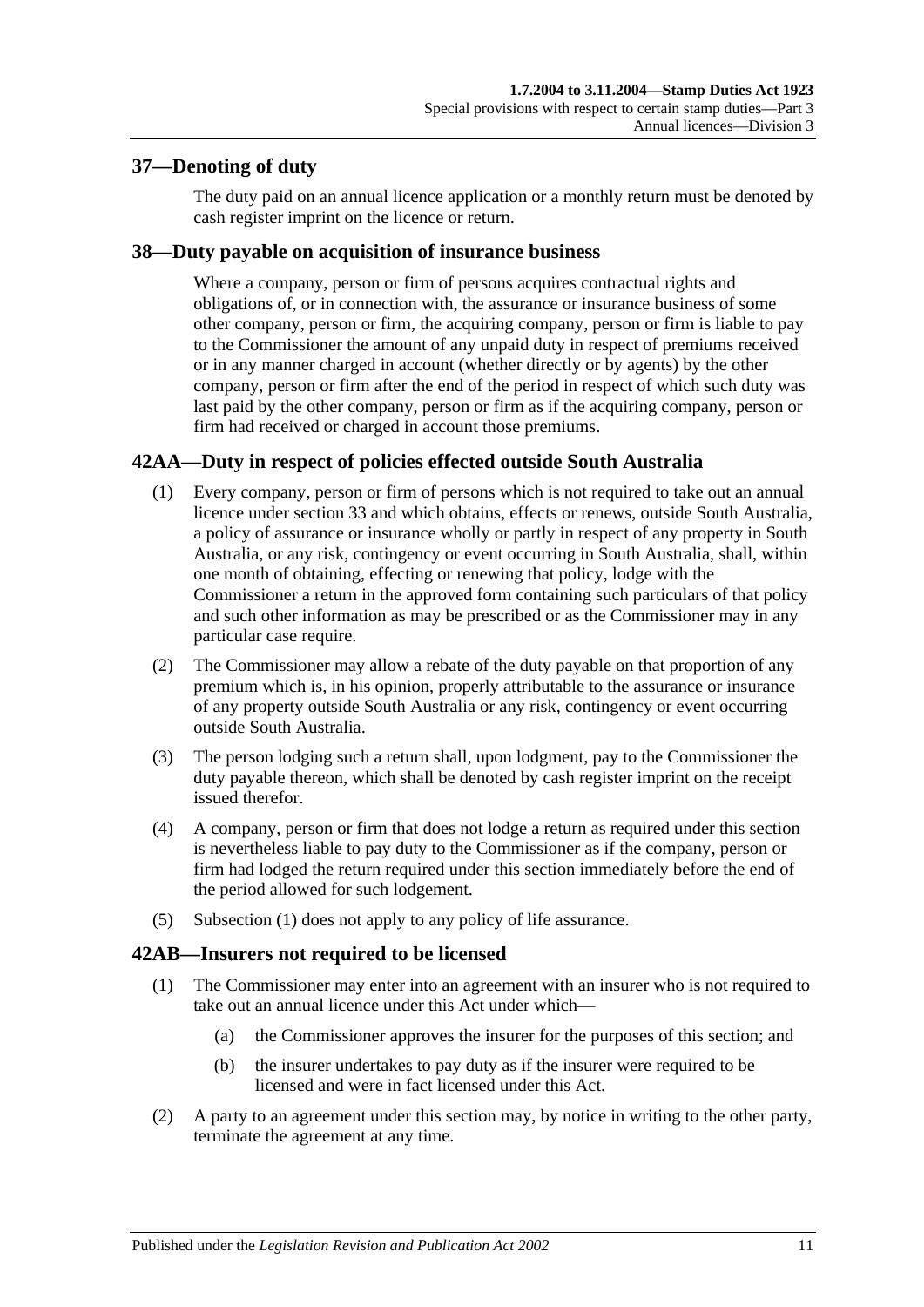- (3) Where an insurer is neither required to be licensed under this Act nor approved under this section, a person who pays a premium to the insurer shall, within 21 days after the end of the month in which the premium was paid—
	- (a) furnish a return to the Commissioner stating the amount of premium; and
	- (b) pay stamp duty calculated by reference to the amount of the premium and the appropriate rate prescribed by [Schedule 2](#page-98-2) in relation to annual licence applications.
- (4) This section does not apply in relation to a levy paid under the *[Workers Rehabilitation](http://www.legislation.sa.gov.au/index.aspx?action=legref&type=act&legtitle=Workers%20Rehabilitation%20and%20Compensation%20Act%201986)  [and Compensation Act](http://www.legislation.sa.gov.au/index.aspx?action=legref&type=act&legtitle=Workers%20Rehabilitation%20and%20Compensation%20Act%201986) 1986*.
- (5) In this section—

*insurer* means a person, firm or company that carries on assurance or insurance business in the State.

# <span id="page-29-0"></span>**Division 4—Application for motor vehicle registration**

## <span id="page-29-1"></span>**42A—Interpretation**

In this Act—

*applicant* means a person by or on whose behalf an application to register a motor vehicle or an application to transfer the registration of a motor vehicle is made;

*application to register a motor vehicle* means an application to register a motor vehicle made under the *[Motor Vehicles Act](http://www.legislation.sa.gov.au/index.aspx?action=legref&type=act&legtitle=Motor%20Vehicles%20Act%201959) 1959* and includes an application so made to renew the registration of a motor vehicle;

*application to transfer the registration of a motor vehicle* means an application to transfer the registration of a motor vehicle made under the provisions of the *[Motor](http://www.legislation.sa.gov.au/index.aspx?action=legref&type=act&legtitle=Motor%20Vehicles%20Act%201959)  [Vehicles Act](http://www.legislation.sa.gov.au/index.aspx?action=legref&type=act&legtitle=Motor%20Vehicles%20Act%201959) 1959*;

*commercial motor vehicle* has the same meaning as in the *[Motor Vehicles Act](http://www.legislation.sa.gov.au/index.aspx?action=legref&type=act&legtitle=Motor%20Vehicles%20Act%201959) 1959*;

*dealer* means a person licensed as a dealer under the *[Second-hand Motor Vehicles](http://www.legislation.sa.gov.au/index.aspx?action=legref&type=act&legtitle=Second-hand%20Motor%20Vehicles%20Act%201983)  Act [1983](http://www.legislation.sa.gov.au/index.aspx?action=legref&type=act&legtitle=Second-hand%20Motor%20Vehicles%20Act%201983)*;

*list price* means—

- (a) for a motor vehicle—the price (inclusive of GST) fixed by the manufacturer, importer or principal distributor as the retail selling price in the State of a motor vehicle of the relevant make and model;
- (b) for optional equipment—the additional price (inclusive of GST) so fixed if the vehicle is to be sold with the optional equipment;

*market value*, in relation to a motor vehicle, means the amount (inclusive of GST) for which the motor vehicle might reasonably be sold, free of encumbrances, in the open market;

*motor vehicle* and *trailer* have the same meanings as those expressions respectively have in the *[Motor Vehicles Act](http://www.legislation.sa.gov.au/index.aspx?action=legref&type=act&legtitle=Motor%20Vehicles%20Act%201959) 1959*;

*new motor vehicle* means a motor vehicle not previously registered in this State or elsewhere;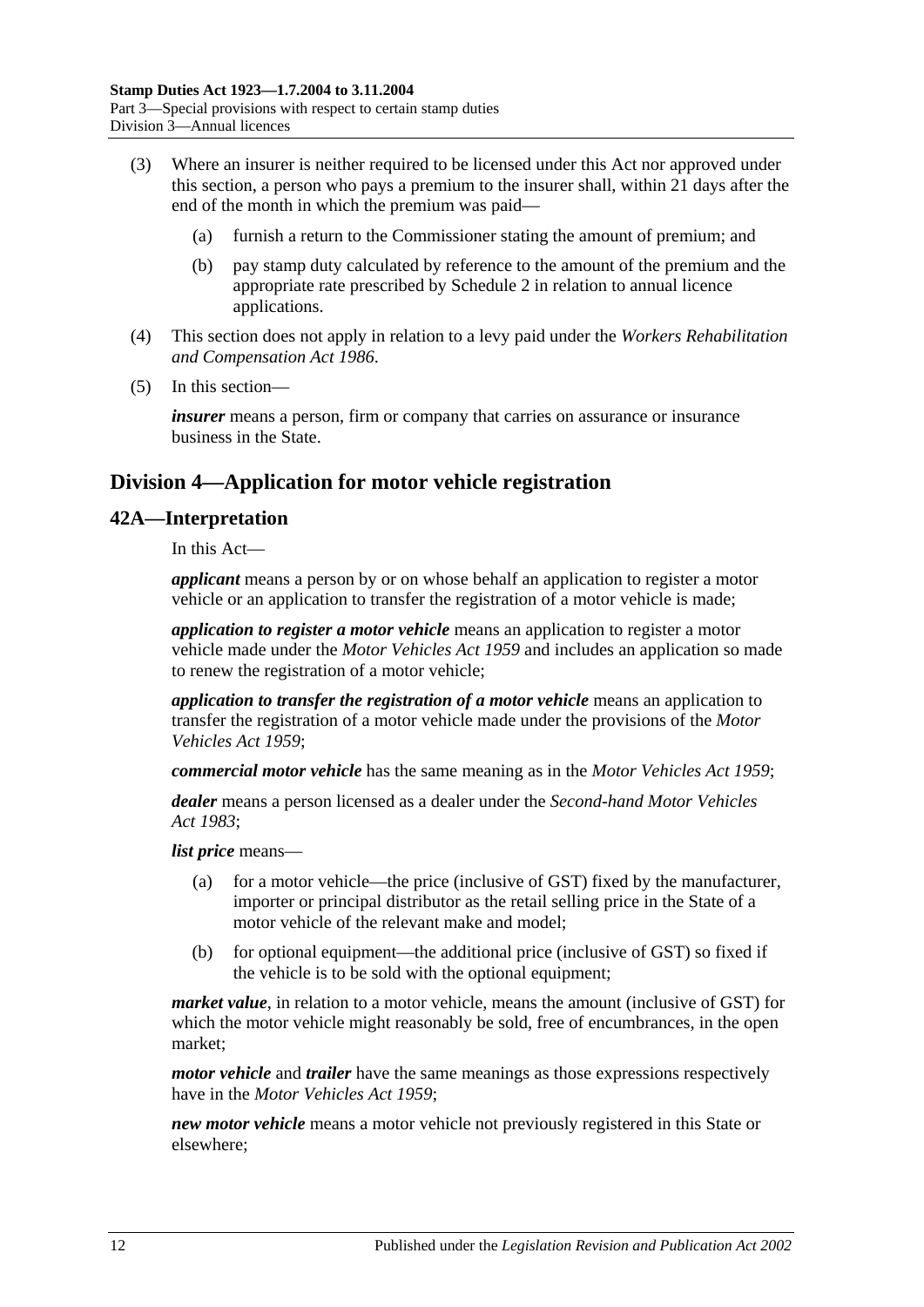*optional equipment*, in relation to a motor vehicle for which there is a list price, means equipment or a feature of the vehicle that is not covered by that list price, being—

- (a) a particular kind of transmission; or
- (b) power steering; or
- (c) any other prescribed equipment or feature;

*policy of insurance* means a policy of insurance under Part 4 of the *[Motor Vehicles](http://www.legislation.sa.gov.au/index.aspx?action=legref&type=act&legtitle=Motor%20Vehicles%20Act%201959)  Act [1959](http://www.legislation.sa.gov.au/index.aspx?action=legref&type=act&legtitle=Motor%20Vehicles%20Act%201959)*;

*primary producer* has the same meaning as in the *[Motor Vehicles Act](http://www.legislation.sa.gov.au/index.aspx?action=legref&type=act&legtitle=Motor%20Vehicles%20Act%201959) 1959*;

*second-hand motor vehicle* means a motor vehicle previously registered in this State or elsewhere.

## <span id="page-30-0"></span>**42B—Duty on applications for motor vehicle registration or transfer of registration**

- (1) For the purposes of this Act, the value of a motor vehicle is—
	- (a) in the case of an application to register a new motor vehicle for which there is a list price—
		- (i) if the motor vehicle has no optional equipment, the list price of the vehicle; or
		- (ii) if the motor vehicle has optional equipment, the list price of the motor vehicle plus the list price or, if there is no list price, the actual price (inclusive of GST) of the equipment; or
	- (b) in the case of an application to transfer the registration of a second-hand motor vehicle upon sale of the vehicle, the consideration for the sale or the market value of the motor vehicle, whichever is the higher; or
	- (c) in any other case, the market value (inclusive of GST) of the motor vehicle.
- (1aa) The applicant for registration, or transfer of registration, of a motor vehicle shall state in the application the value of the motor vehicle as at the date of the application.
- <span id="page-30-1"></span>(1a) The amount of stamp duty—
	- (a) payable upon an application to register a motor vehicle shall be an amount calculated by the addition of—
		- (i) the amount prescribed by [Schedule 2](#page-98-2) as the component payable in respect of registration; and
		- (ii) the amount prescribed by [Schedule 2](#page-98-2) as the component payable in respect of a policy of insurance; or
	- (b) payable upon an application to transfer the registration of a motor vehicle shall be the amount prescribed by [Schedule 2](#page-98-2) as the component payable in respect of registration and, in the case of such an application, no additional component shall be payable in respect of a policy of insurance.
- (2) The amount payable upon an application in accordance with [subsection](#page-30-1) (1a) shall be paid by the applicant to the Registrar of Motor Vehicles at the time of making the application.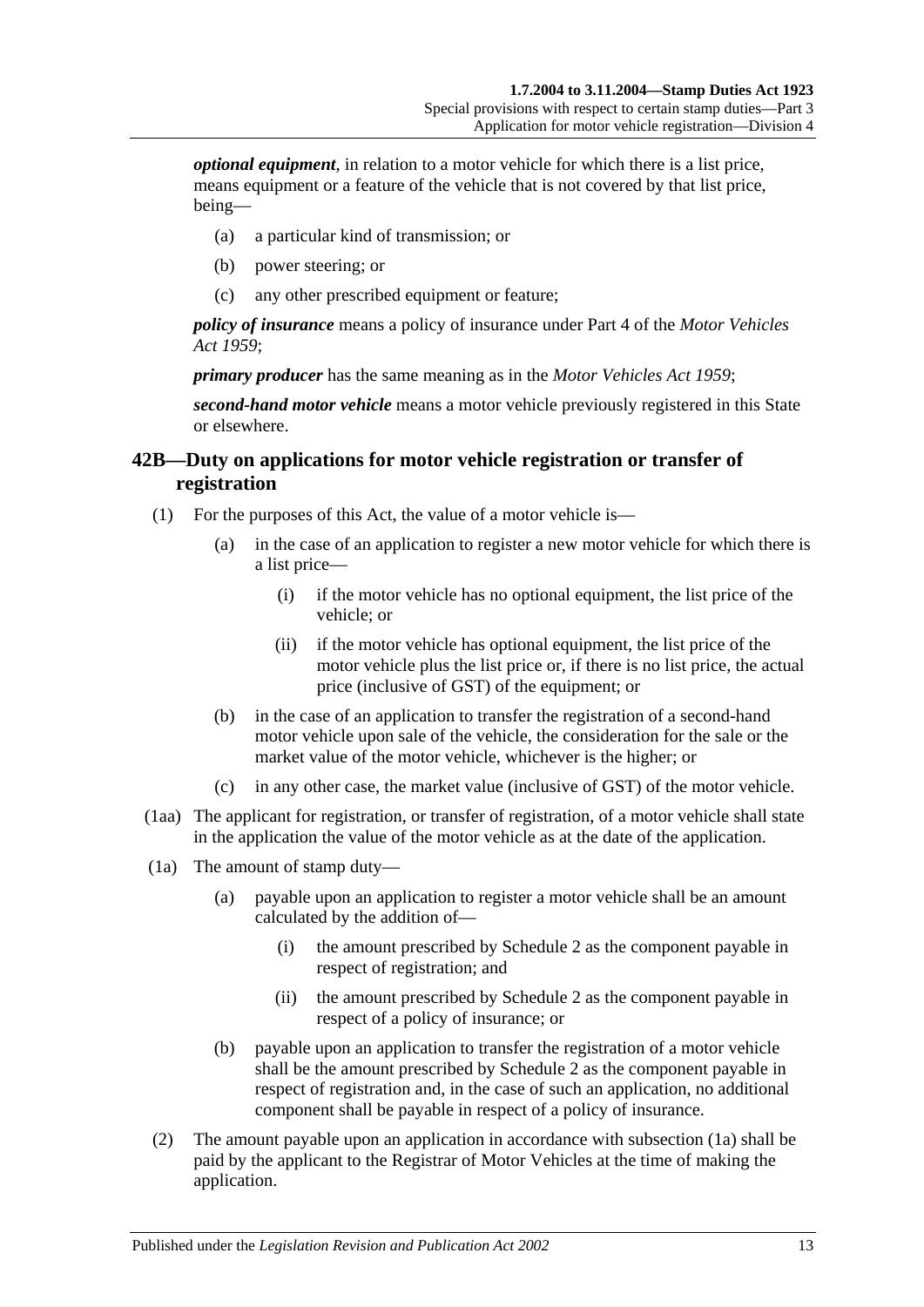- (2a) The duty paid by any person—
	- (a) on an application to register a motor vehicle shall be denoted by impressed stamp or cash register imprint, or by both, on the certificate or interim certificate of registration relating to that motor vehicle issued by the Registrar or on such form or forms as may be approved by the Commissioner; and
	- (b) on an application to transfer the registration of a motor vehicle shall be denoted by impressed stamp or cash register imprint, or by both, on such form or forms as may be approved by the Commissioner.
- (3) The Registrar of Motor Vehicles shall furnish the Commissioner, at least once in every month, with a statement showing details of amounts received by him as stamp duty on applications to register, and to transfer the registration of, motor vehicles, and showing separately the amounts so received upon applications to register motor vehicles in respect of policies of insurance, and shall pay all amounts of stamp duty received by him to the Treasurer who shall—
	- (a) place to the credit of the General Revenue—
		- (i) all amounts representing the stamp duty received by the Registrar on applications to register motor vehicles except amounts paid upon such applications in respect of policies of insurance; and
		- (ii) all amounts representing the stamp duty received by the Registrar upon applications to transfer the registration of motor vehicles; and
	- (b) place to the credit of the Hospitals Fund kept at the Treasury all amounts representing stamp duty received by the Registrar upon applications in respect of policies of insurance.
- (4) A person who does not lodge an application to register a motor vehicle, or transfer the registration of a motor vehicle, as required is nevertheless liable to pay duty to the Commissioner as if the person had lodged the required application immediately before the end of the period allowed for making such an application.
- (5) If a person drives a motor vehicle on a road without registration in contravention of the *[Motor Vehicles Act](http://www.legislation.sa.gov.au/index.aspx?action=legref&type=act&legtitle=Motor%20Vehicles%20Act%201959) 1959*, the person is to be taken to have been required by this Act to lodge an application to register the vehicle not later than the day preceding the day on which the vehicle is so driven on a road.
- (6) A person is to be taken to be required by this Act to lodge an application to transfer the registration of a motor vehicle within the period within which such an application is required to be made under the *[Motor Vehicles Act](http://www.legislation.sa.gov.au/index.aspx?action=legref&type=act&legtitle=Motor%20Vehicles%20Act%201959) 1959*.
- (7) The Commissioner or the Registrar of Motor Vehicles may require an applicant who claims to be entitled to an exemption from, or reduction in, stamp duty under this Act—
	- (a) to state that fact on the application; and
	- (b) to provide such information as the Commissioner or Registrar may require for the purpose of determining the applicant's claim.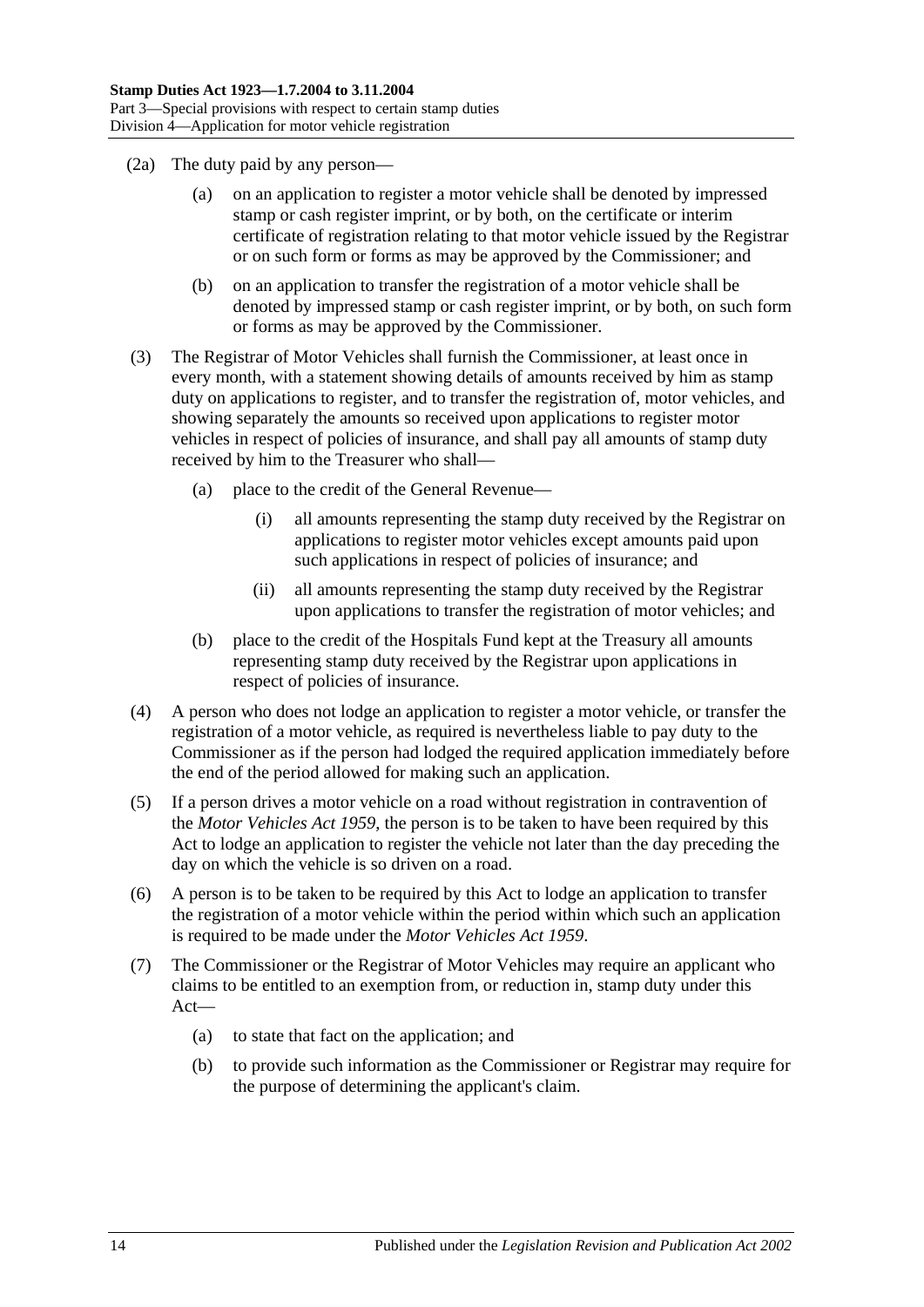#### <span id="page-32-0"></span>**42BA—Concessional rate of duty on some applications to transfer registration**

(1) The amount of duty payable on an application to transfer the registration of a motor vehicle where a person who is a registered owner of the motor vehicle immediately before the registration is transferred will continue to be a registered owner of the motor vehicle immediately after the registration is transferred is calculated as follows:

$$
D = A \times \frac{B}{C}
$$

where—

*D* is the amount of duty payable

*A* is the amount of duty that would be payable apart from this section

*B* is the number of persons that the application seeks to add to, or remove from, the register as owners of the motor vehicle, whichever is the greater

*C* is—

- (a) the number of persons who are registered owners of the motor vehicle immediately before the registration is transferred; or
- (b) the number of persons who will be registered owners of the motor vehicle immediately after the registration is transferred,

whichever is the greater.

- (2) This section does not derogate from any other provision conferring an exemption under this Act.
- (3) This section applies to applications executed after its commencement.

## <span id="page-32-1"></span>**42C—Refund of duty where vehicle returned or registration or transfer in error**

If, on application, the Commissioner is satisfied, in relation to the registration, or transfer of the registration, of a motor vehicle—

- (a) that, within three months after the registration or transfer, the vehicle was returned by the applicant to the person from whom it was acquired and accepted by that person; or
- (b) that the registration or transfer was made in error,

the Commissioner may refund the duty paid in respect of the application for the registration or transfer.

## <span id="page-32-2"></span>**42D—Taxation Administration Act and functions of Registrar**

The *[Taxation Administration Act](http://www.legislation.sa.gov.au/index.aspx?action=legref&type=act&legtitle=Taxation%20Administration%20Act%201996) 1996* applies in relation to—

- (a) the payment of money to the Registrar of Motor Vehicles as duty under this Act; and
- (b) the performance of functions by the Registrar under this Act or the *[Motor](http://www.legislation.sa.gov.au/index.aspx?action=legref&type=act&legtitle=Motor%20Vehicles%20Act%201959)  [Vehicles Act](http://www.legislation.sa.gov.au/index.aspx?action=legref&type=act&legtitle=Motor%20Vehicles%20Act%201959) 1959* in relation to duty under this Act,

as if the Registrar were the Commissioner.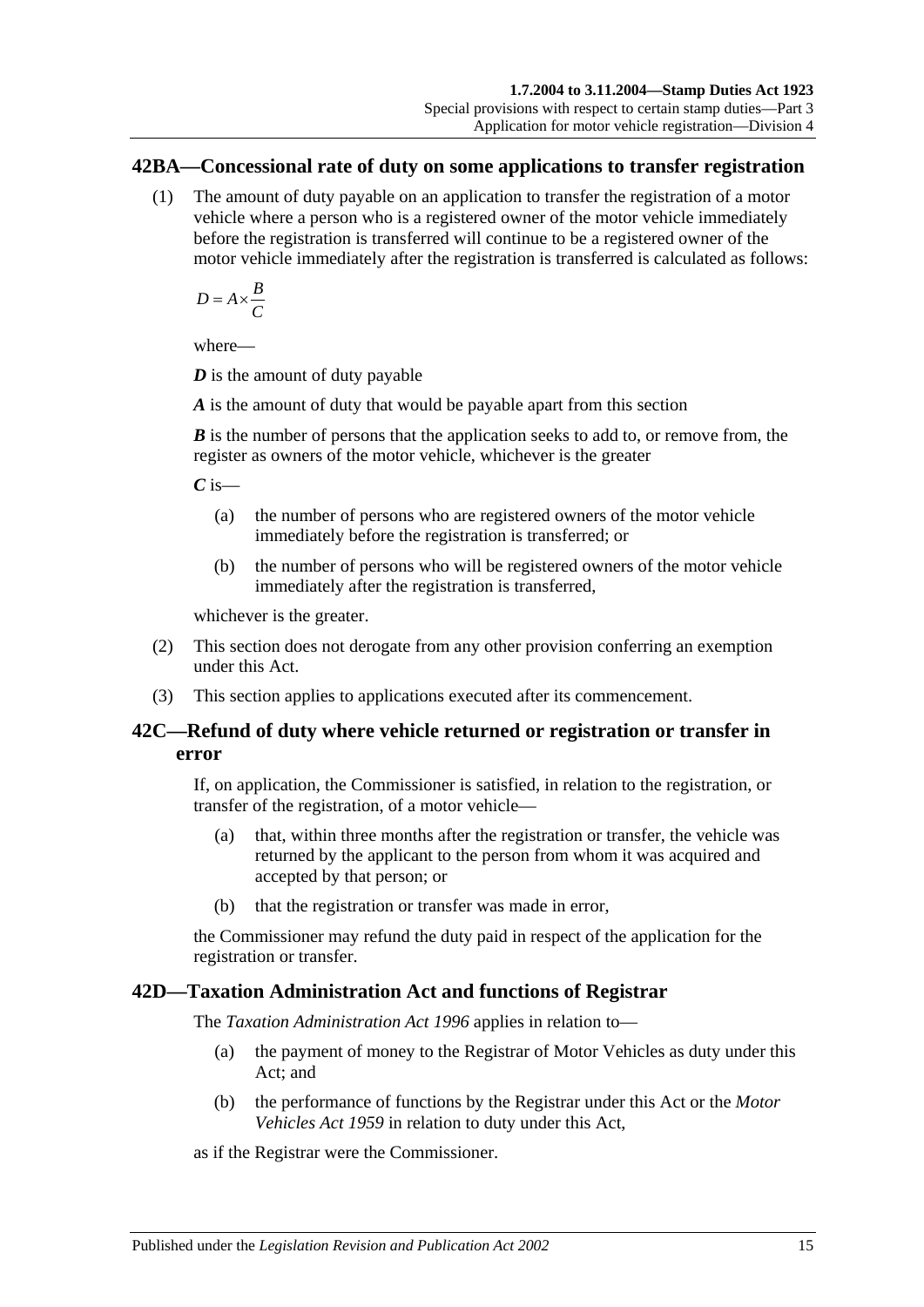## <span id="page-33-0"></span>**42E—Regulations**

In addition to any power by any other section conferred on the Governor to make regulations as to any matter, the Governor may make any regulations which may be necessary or convenient for carrying out any of the provisions of [sections 42A,](#page-29-1) [42B,](#page-30-0) [42BA,](#page-32-0) [42C,](#page-32-1) [42D](#page-32-2) and this section or for better effecting the objects of those sections and in particular (without limiting the effect of this section) for prescribing exemptions additional to or in substitution for or repealing or varying any of the exemptions to clause 2 of [Schedule 2.](#page-98-2)

# <span id="page-33-1"></span>**Division 5—Cheques**

## <span id="page-33-2"></span>**43—Interpretation**

In this Act, unless the contrary intention appears—

#### *cheque* means—

- (a) a cheque for the purposes of the *Cheques Act 1986* of the Commonwealth;
- (b) an instrument of a prescribed class;

*financial institution* has the same meaning as in the *Cheques Act 1986* of the Commonwealth;

*unstamped cheque* means a cheque drawn against an account held with a financial institution in South Australia on which duty or exemption from duty is not denoted in a form approved by the Commissioner.

# <span id="page-33-4"></span><span id="page-33-3"></span>**44—Duty on cheques and cheque forms**

- (1) A financial institution must, not later than the 7th day of each month—
	- (a) lodge with the Commissioner a return, in a form approved by the Commissioner, of—
		- (i) all cheque forms issued during the preceding month by the financial institution to be used in drawing on accounts held by the financial institution in South Australia; and
		- (ii) all unstamped cheques paid by the financial institution during the preceding month; and
	- (b) pay to the Commissioner duty at a rate prescribed by [Schedule 2](#page-98-2) less commission referred to in [section](#page-12-3) 7 on each cheque form and cheque to which the return relates.
- (2) A financial institution is entitled to recover duty on a cheque form issued or an unstamped cheque paid by the financial institution from the person to whom the cheque form was issued or the payee of the unstamped cheque and may deduct the amount of the duty from an account of the person at the financial institution or from the amount paid on the cheque.
- (3) A financial institution that does not lodge a return as required under [subsection](#page-33-4) (1) is nevertheless liable to pay duty to the Commissioner as if the financial institution had lodged the return required under that subsection immediately before the end of the last day for such lodgement.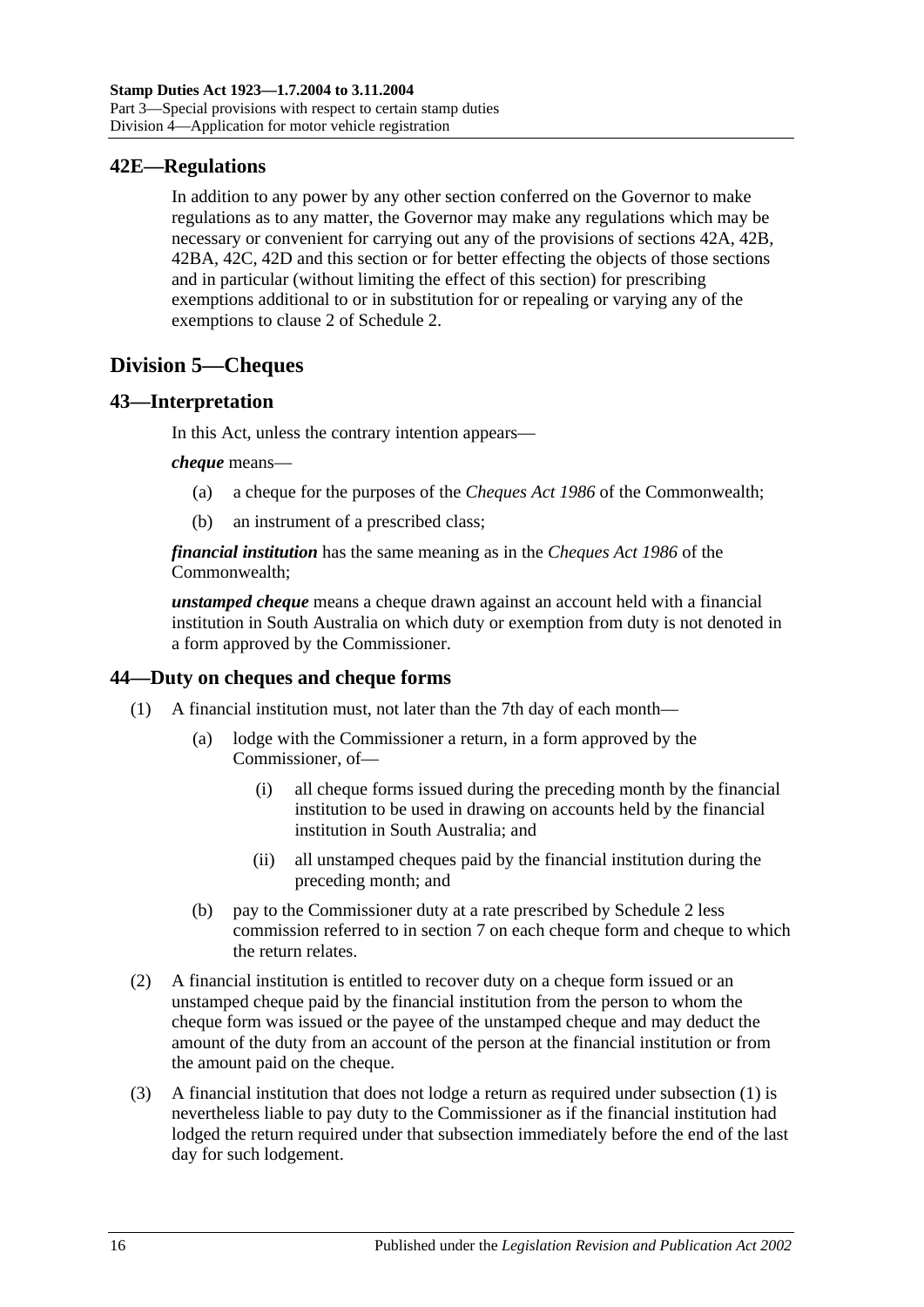- (4) Duty on cheque forms issued by financial institutions is to be denoted in a form approved by the Commissioner.
- (5) If a cheque form issued by a financial institution in respect of an account held with the financial institution in South Australia is exempt from duty, the fact that it is so exempt is to be denoted in a form approved by the Commissioner.

#### <span id="page-34-0"></span>**45—Duty not to be chargeable after certain date**

- (1) Despite any other provision of this Act, duty is not chargeable on a cheque form issued by a financial institution or a cheque paid by a financial institution on or after 1 July 2004.
- (2) No refund of duty on cheque forms is to be allowed on or after 1 July 2004.
- <span id="page-34-4"></span>(3) After 1 July 2004, the Governor may, by proclamation, fix a date for the repeal of this Division and [Schedule 2](#page-98-2) clause 13.
- (4) On the date fixed under [subsection](#page-34-4) (3), this Division (including this section) and [Schedule 2](#page-98-2) clause 13 are repealed.

#### <span id="page-34-1"></span>**46—Power to make regulations**

The power to make regulations conferred on the Governor by [section](#page-96-2) 112 includes power to make regulations with respect to returns and the payment of duty under [section](#page-33-3) 44 and the obligations of financial institutions.

#### <span id="page-34-2"></span>**Division 6—Conveyances and conveyances on sale**

#### <span id="page-34-3"></span>**60—Interpretation**

In this Act—

*conveyance* includes—

- (a) every conveyance, assignment, transfer or declaration of trust and every application under the *[Real Property Act](http://www.legislation.sa.gov.au/index.aspx?action=legref&type=act&legtitle=Real%20Property%20Act%201886) 1886* or the *[Community Titles](http://www.legislation.sa.gov.au/index.aspx?action=legref&type=act&legtitle=Community%20Titles%20Act%201996)  Act [1996](http://www.legislation.sa.gov.au/index.aspx?action=legref&type=act&legtitle=Community%20Titles%20Act%201996)*; and
- (b) every decree or order of any court, judge or commissioner; and
- (c) every other application or request of any kind; and
- (d) every other assurance or instrument of any kind,

by which or by virtue of which or by the operation of which, whether upon registration or otherwise, or by the issue of a certificate of title in pursuance of which, any real or personal property or any estate or interest in any such property is assured to, or vested in, any person, and *to convey* has a meaning coextensive with the meaning of *conveyance*, as extended by this section;

*conveyance on sale* includes—

- (a) every conveyance, assignment, transfer or application under the *[Real](http://www.legislation.sa.gov.au/index.aspx?action=legref&type=act&legtitle=Real%20Property%20Act%201886)  [Property Act](http://www.legislation.sa.gov.au/index.aspx?action=legref&type=act&legtitle=Real%20Property%20Act%201886) 1886*; and
- (b) every decree or order of any court, judge or commissioner; and
- (c) every other application or request of any kind; and
- (d) every other assurance or instrument,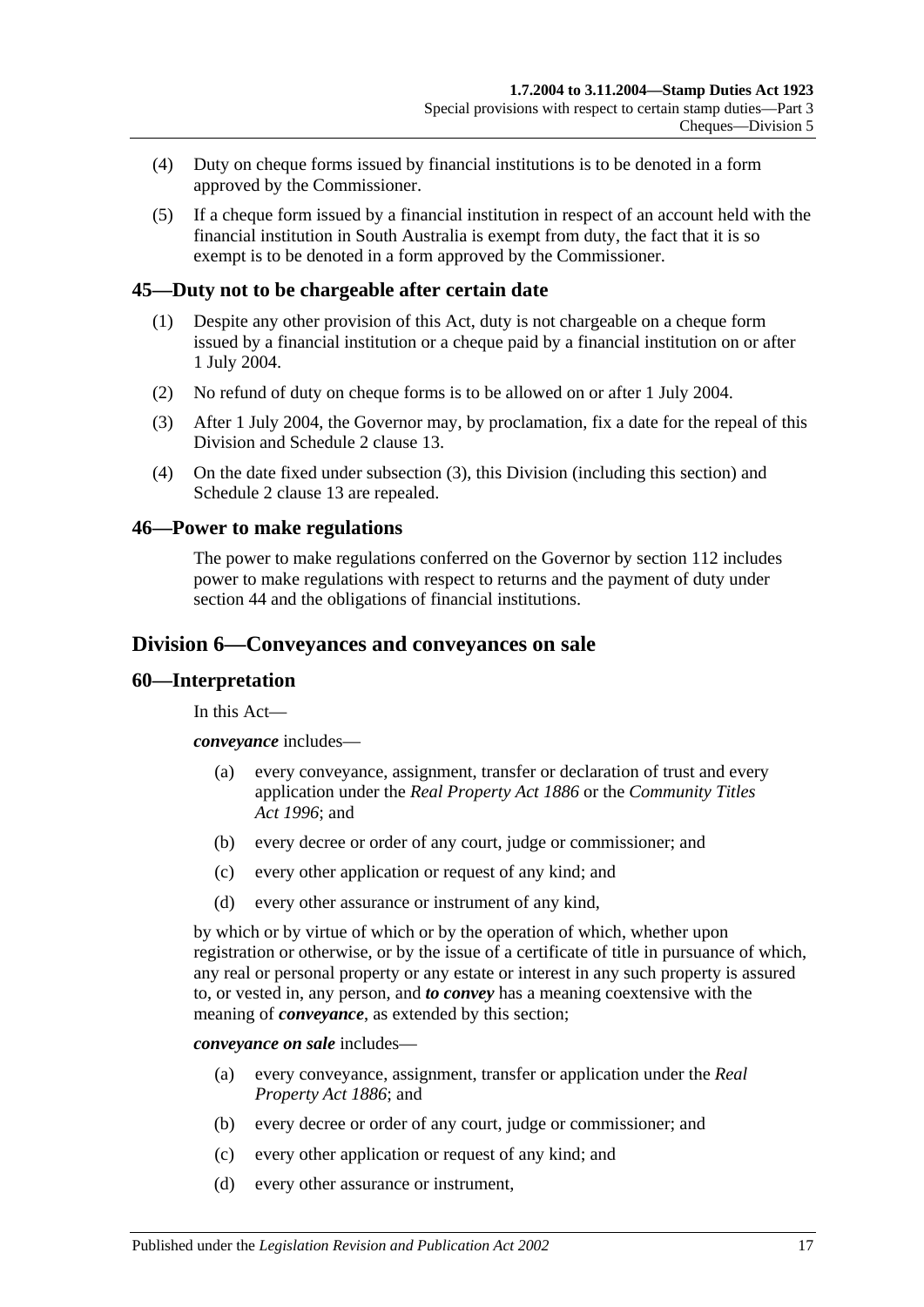by which or by virtue of which any real or personal property, upon the sale thereof, is legally or equitably transferred to, or vested in, the purchaser or any other person on his behalf or by his direction, and also includes—

- (e) every application for a foreclosure order under the *[Real Property Act](http://www.legislation.sa.gov.au/index.aspx?action=legref&type=act&legtitle=Real%20Property%20Act%201886) 1886*; and
- (f) every lease for which any consideration other than the rent reserved may be paid or agreed to be paid (but only so far as such consideration is concerned).

# <span id="page-35-2"></span><span id="page-35-0"></span>**60A—Value of property conveyed or transferred**

- (1) Subject to [subsection](#page-35-1) (2), a reference in this Act (other than in Part 4) to the value of property conveyed or transferred is a reference to the market value of the property—
	- (a) in the case of a conveyance on sale—as at the date of the sale; or
	- (b) in any other case—as at the date of the conveyance,

assuming, in either case, that the property had, at that date, been free from any encumbrances.

- <span id="page-35-1"></span>(2) In the case of a conveyance on sale, the Commissioner may treat the consideration for the sale as being the value of the property conveyed or transferred unless it appears to the Commissioner that the consideration may be less than the value of the property as referred to in [subsection](#page-35-2) (1).
- <span id="page-35-3"></span>(3) Where no evidence of the value of property conveyed or transferred, or comprising or forming part of the consideration for a conveyance, is furnished to the Commissioner, or the evidence so furnished is, in his opinion, unsatisfactory, the Commissioner may cause a valuation of the property to be made by some person appointed by him and may assess the duty payable by reference to that valuation.
- (4) The Commissioner may, having regard to the merits of the case, charge the whole or a part of the expenses of, or incidental to, the making of a valuation pursuant to [subsection](#page-35-3) (3) to the person liable to pay the duty and may recover the amount so charged from him as a debt due to the Crown.
- (4a) Where an interest, agreement or arrangement (granted or made on or after 7 January 1997) in respect of property has the effect of reducing the value of the property, the Commissioner may, for the purposes of assessing the duty payable on a conveyance of the property, disregard the existence of the interest, agreement or arrangement unless a person liable to pay the duty satisfies the Commissioner that the interest, agreement or arrangement—
	- (a) was granted or made for a purpose other than reducing the value of the property; and
	- (b) was not granted or made in favour of the transferee or a person related to the transferee.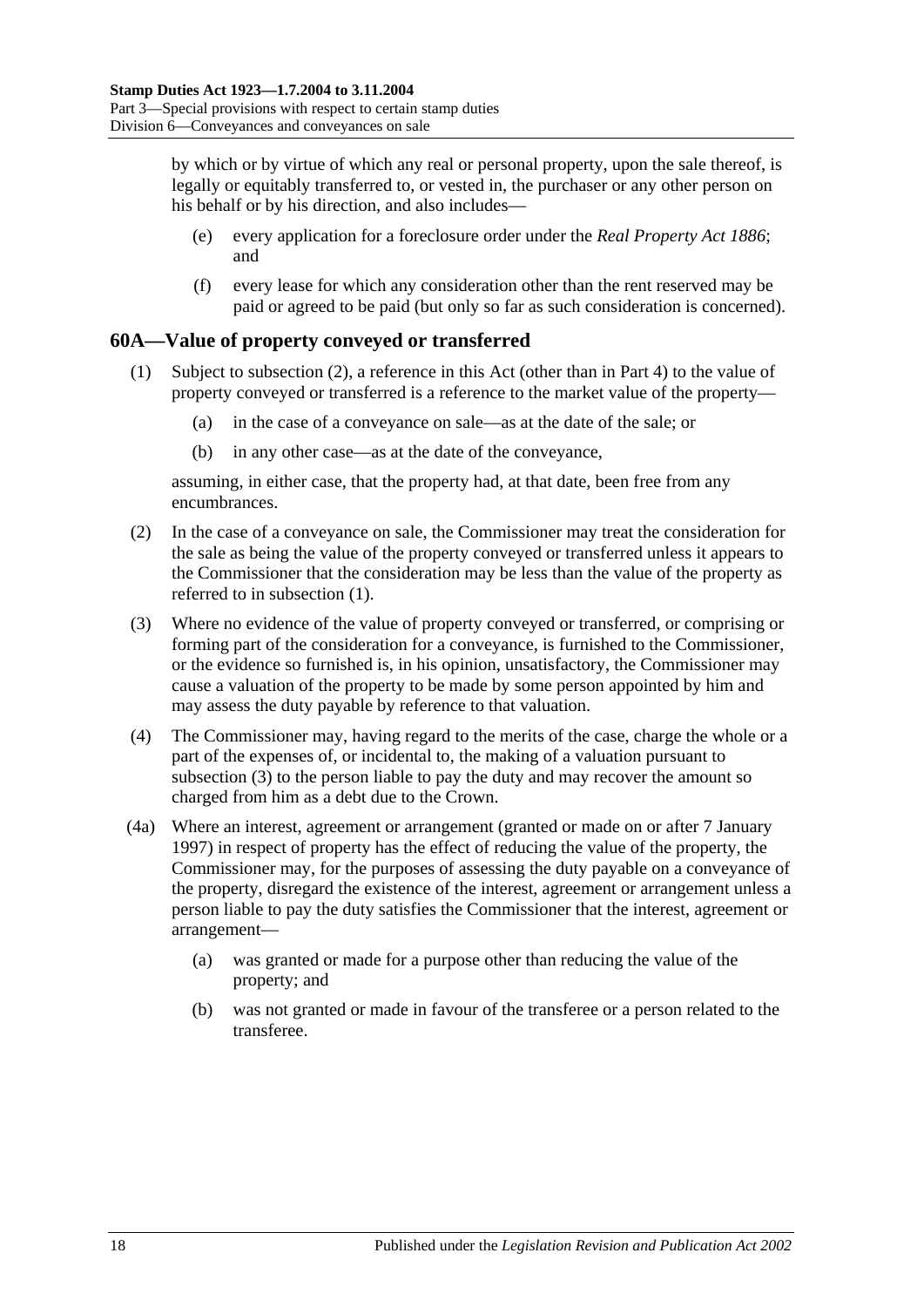- (4b) Where an estate or interest conveyed or transferred merges with an estate or interest already held by the transferee (the latter having been acquired by the transferee on or after 7 January 1997), the Commissioner may, for the purposes of assessing the duty payable on the conveyance, treat the value of the estate or interest conveyed or transferred as being—
	- (a) where the instrument creating the estate or interest already held was charged with *ad valorem* duty as a conveyance—the value of the estate or interest produced by the merger less the value of the estate or interest already held; or
	- (b) in any other case—the value of the estate or interest produced by the merger.
- $(5)$  In [subsection](#page-35-0)  $(1)$ —

*encumbrance* does not include a prescribed encumbrance or an encumbrance of a prescribed kind.

- <span id="page-36-1"></span>(6) For the purposes of [subsection](#page-36-0)  $(4a)$  (but subject to subsection  $(7)$ )—
	- (a) natural persons are related persons if—
		- (i) they are members of a partnership within the meaning of the *[Partnership Act](http://www.legislation.sa.gov.au/index.aspx?action=legref&type=act&legtitle=Partnership%20Act%201891) 1891*; or
		- (ii) one is the spouse of the other or the relationship between them is that of parent and child; and
	- (b) companies are related persons if they are related bodies corporate within the meaning of the *Corporations Act 2001* of the Commonwealth; and
	- (c) trustees are related persons if any person is a beneficiary common to the trusts of which they are trustees; and
	- (d) a natural person and a company are related persons if the natural person is a majority shareholder, director or secretary in or of the company or in or of another company that is a related body corporate of the company within the meaning of the *Corporations Act 2001* of the Commonwealth; and
	- (e) a natural person and a trustee are related persons if the natural person is a beneficiary of the trust of which the trustee is a trustee; and
	- (f) a company and a trustee are related persons if—
		- (i) the company, or a majority shareholder, director or secretary in or of the company, is a beneficiary of the trust of which the trustee is a trustee; or
		- (ii) a related body corporate of the company (within the meaning of the *Corporations Act 2001* of the Commonwealth) is a beneficiary of the trust of which the trustee is a trustee.
- <span id="page-36-0"></span>(7) For the purposes of [subsection](#page-35-1) (4a), persons are not related persons if the Commissioner is satisfied that the persons were not acting together to achieve a common purpose.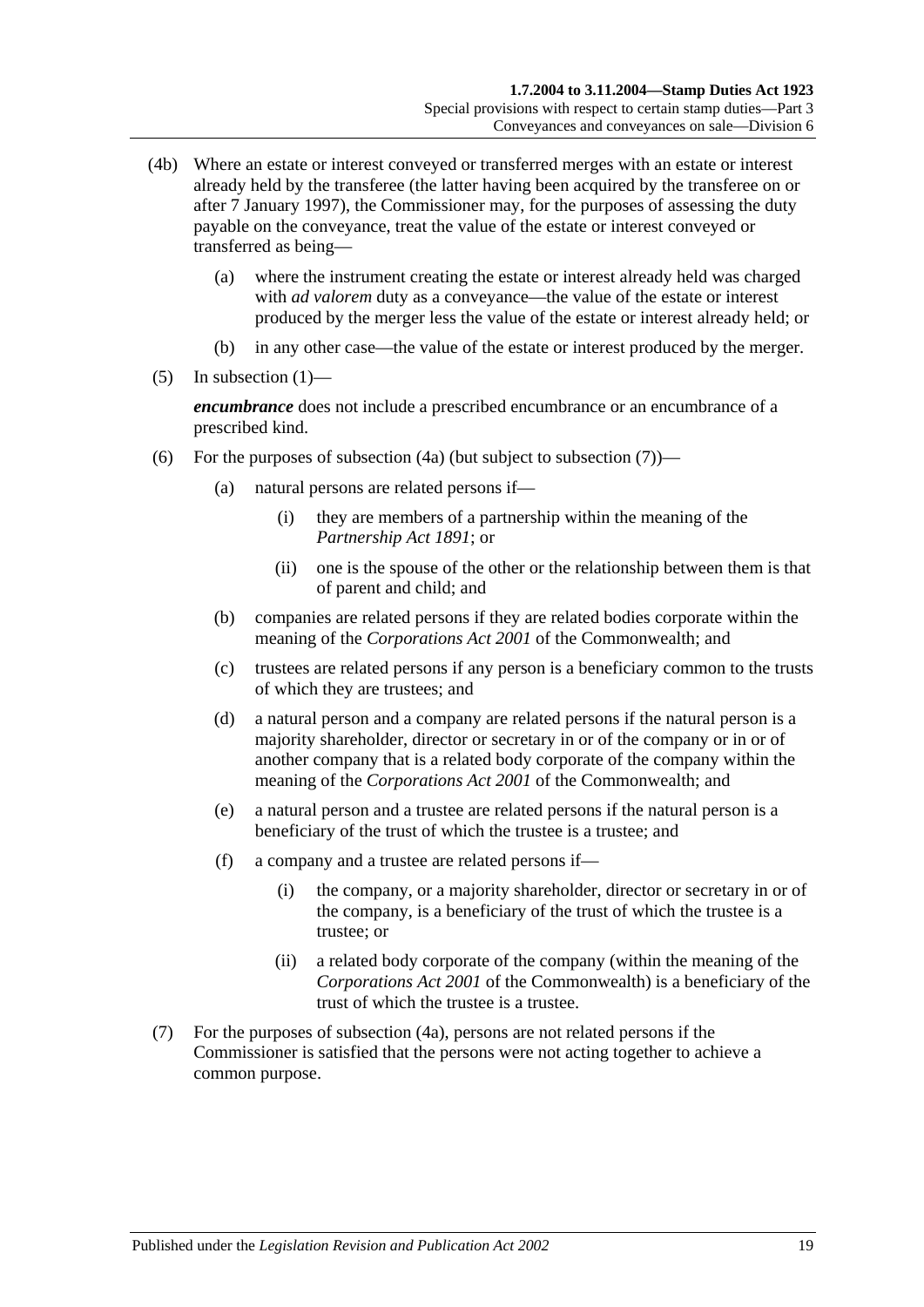(8) In [subsection](#page-36-1) (6)—

*majority shareholder*, in relation to a company, means a person who would have a substantial shareholding in the company as defined in section 9 of the *Corporations Act 2001* of the Commonwealth if the reference to 5% in paragraph (a) of the definition of *substantial holding* in that section were replaced by a reference at 50%.

## **60B—Refund of duty where transaction is rescinded or annulled**

- (1) Where a party to an instrument of a kind that is registrable under the *[Real Property](http://www.legislation.sa.gov.au/index.aspx?action=legref&type=act&legtitle=Real%20Property%20Act%201886)  Act [1886](http://www.legislation.sa.gov.au/index.aspx?action=legref&type=act&legtitle=Real%20Property%20Act%201886)* satisfies the Commissioner, upon application made to him not later than 5 years after execution of the instrument—
	- (a) that he has paid duty upon the instrument; and
	- (b) that the transaction in respect of which the instrument was executed has been frustrated or avoided or has miscarried through failure of a party to comply with a condition.

the applicant shall be deemed to be possessed of stamped material rendered useless by being inadvertently spoiled within the meaning of [section](#page-94-0) 106, and the provisions of that section shall apply accordingly.

(2) This section does not apply in respect of an instrument executed before the commencement of the *[Stamp Duties Act Amendment Act](http://www.legislation.sa.gov.au/index.aspx?action=legref&type=act&legtitle=Stamp%20Duties%20Act%20Amendment%20Act%201975) 1975*.

# **60C—Refund of duty on reconveyance of property subject to a common law mortgage**

- $(1)$  If—
	- (a) *ad valorem* duty is paid on a conveyance of property (the *prior conveyance*); and
	- (b) the sole purpose of the conveyance is to secure a liability under a loan, indemnity or guarantee; and
	- (c) a conveyance (the *later conveyance*) reconveys the property to the person by whom the security was given under the terms of the security or on extinguishment or termination of the secured liability,

this section applies to the later conveyance.

- (2) If the Commissioner is satisfied that a conveyance is one to which this section applies—
	- (a) no stamp duty is payable on the conveyance; and
	- (b) the Commissioner must, on application by the person to whom the property is reconveyed, refund the duty paid on the prior conveyance.

# **61—Method or estimating value of consideration where consideration consists of shares**

Where the consideration or part of the consideration for a conveyance chargeable with *ad valorem* duty consists of shares or debentures to be issued by a company, or a contract to issue such shares or debentures, the market value of the shares or debentures shall be taken as the value of the consideration or part.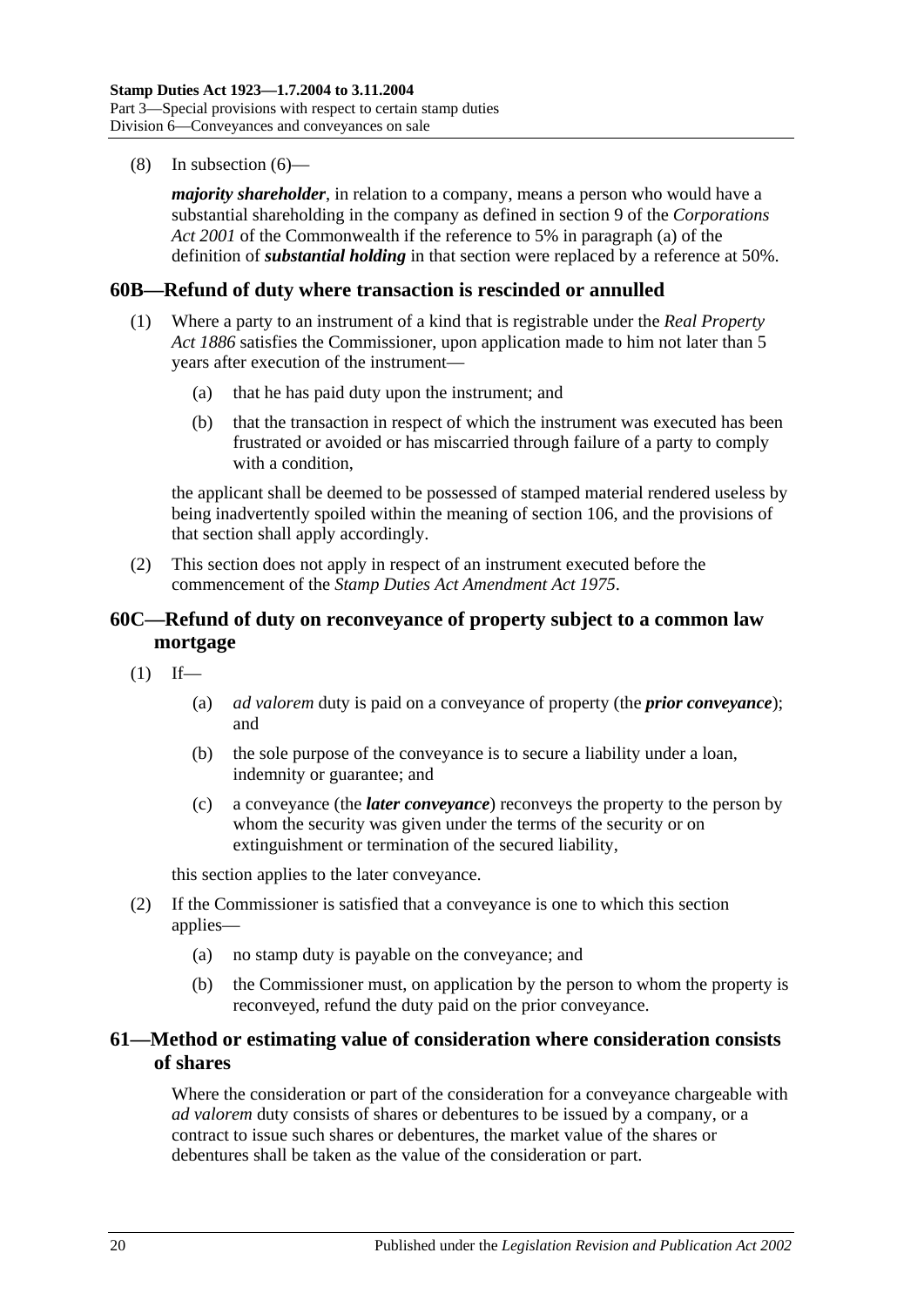## **62—Land use entitlements**

- (1) This section applies to a transaction under which a person—
	- (a) acquires a share in a company or an interest under a trust; or
	- (b) becomes entitled, as the owner of a share in a company or an interest under a trust, to the possession of land.
- (2) Subject to the following exceptions, if a person acquires a notional interest in land as a result of a transaction to which this section applies, the transaction is dutiable under this section.

#### **Exceptions—**

- 1 The acquisition of a share in a company or an interest under a trust that confers a right to occupy a dwelling is not dutiable under this section if the dwelling is part of a scheme consisting of two or more dwellings owned and administered by the company or the trustees of the trust.
- 2 The acquisition of a share in a company or an interest under a trust that confers a right to occupy a dwelling is not dutiable under this section if the dwelling is part of a retirement village scheme under the *[Retirement Villages Act](http://www.legislation.sa.gov.au/index.aspx?action=legref&type=act&legtitle=Retirement%20Villages%20Act%201987) 1987*.
- 3 A transaction exempted by the regulations from this section is not dutiable under this section.
- (3) An instrument that gives effect to, or acknowledges, evidences or records a transaction that is dutiable under this section is dutiable as a conveyance of a notional interest in the land.
- (4) The value of the notional interest acquired as a result of the transaction is determined as follows—
	- (a) if the person acquires a right to exclusive possession of land—the value of the notional interest is equivalent to the value of an unencumbered estate in fee simple in the land;
	- (b) in any other case—the value of the notional interest is a proportion of the value of an unencumbered estate in fee simple in the land reflecting the more limited extent of the possessory right.

#### **64—Consideration in case of lease**

In the case of a lease for which any consideration other than the rent reserved may be paid or agreed to be paid, the amount of the other consideration shall be deemed the consideration for the conveyance on sale.

## **65—Where consideration consists of real or personal property**

Where the consideration or any part of the consideration for a conveyance on sale consists of any real or personal property other than money, the market value of the real or personal property at the date of the sale shall be taken as the value of the consideration or part of the consideration.

#### **66—Where consideration is payable in instalments**

Where the consideration or any part of the consideration for a conveyance on sale consists of money payable periodically for a definite period, so that the total amount to be paid can be previously ascertained, the total amount shall be taken as the consideration or part of the consideration.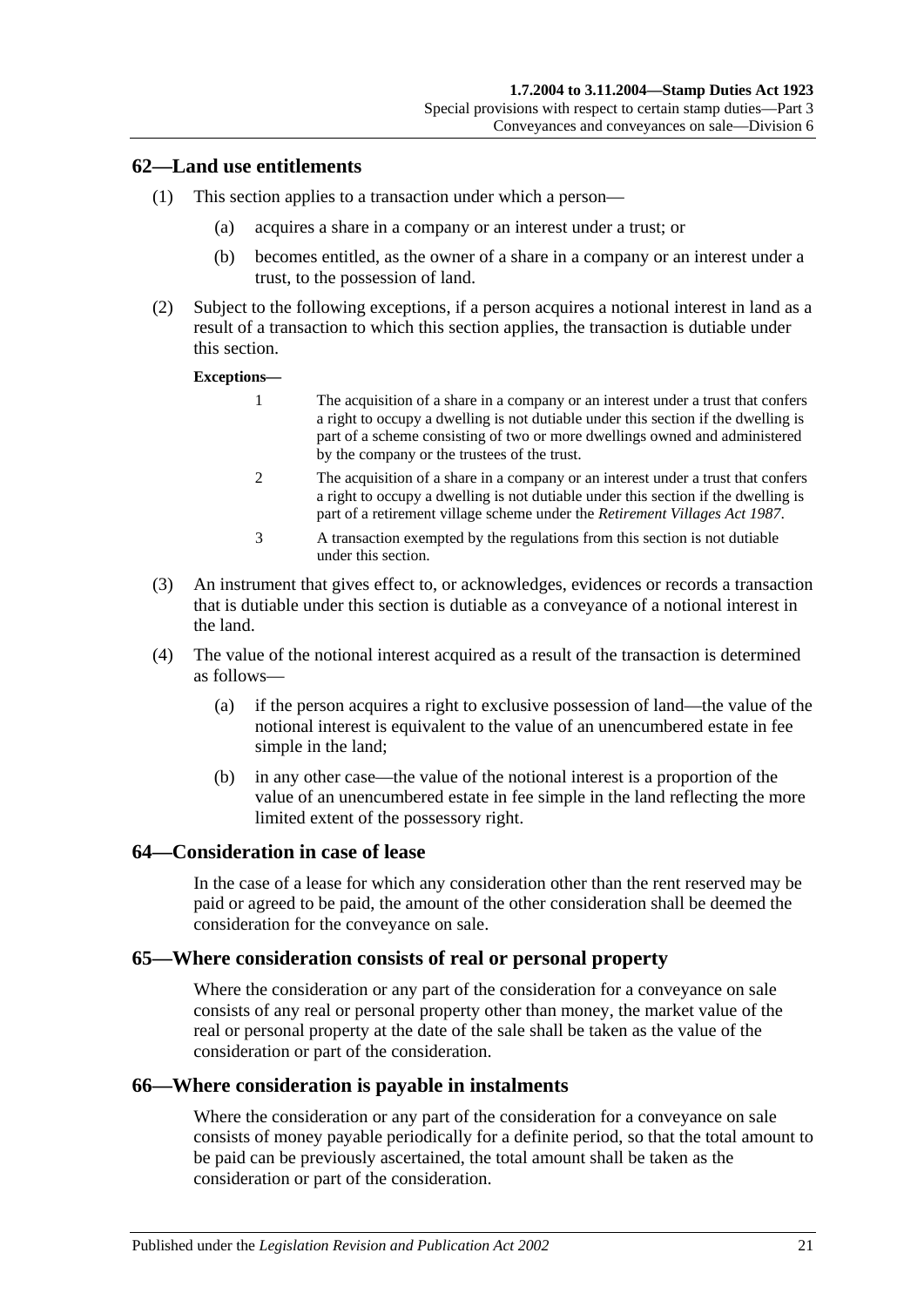# **67—Computation of duty where instruments are interrelated**

- (1) Subject to [subsection](#page-39-0) (2), this section applies to the following instruments:
	- (a) a conveyance on sale; or
	- (b) a conveyance operating as a voluntary disposition *inter vivos*; or
	- (c) an instrument chargeable with duty as if it were a conveyance (including a statement under [section](#page-60-0) 71E).
- <span id="page-39-0"></span>(2) This section does not apply to the following instruments:
	- (a) a conveyance that relates to property that is being conveyed in separate parcels to different persons by separate conveyances where the Commissioner is satisfied that no arrangement or understanding exists between the persons under which the parcels of property conveyed are to be used otherwise than separately and independently from each other;
	- (b) a conveyance of stock, implements or other chattels in a case where [section](#page-19-0) 31A applies;
	- (c) a conveyance on sale of any financial product;
	- (d) an instrument excluded from the operation of this section by the regulations.
- (3) Where two or more instruments to which this section applies—
	- (a) arise from a single contract of sale; or
	- (b) together form, or arise from, substantially one transaction or one series of transactions,

the instruments are chargeable with *ad valorem* duty calculated on the sum of the amounts by reference to which *ad valorem* duty on each of the instruments would, but for this subsection, have been calculated, and that duty will be apportioned to the various instruments as determined by the Commissioner.

- (4) Where by instruments that have been, or appear to have been, executed within 12 months of each other a person conveys property or interests in property to the same person (whether that person takes alone or with the same or different persons), it will be presumed, unless the Commissioner is satisfied to the contrary, that the instruments form one transaction or one series of transactions.
- (7) This section does not operate to reduce the duty payable on an instrument.

# **68—Duty in certain cases**

(3) Where a person, having contracted for the purchase of any property but not having obtained a conveyance, contracts to sell it to any other person and the property is in consequence conveyed immediately to the subpurchaser, the conveyance shall be chargeable with *ad valorem* duty as a conveyance for the consideration for the sale to the original purchaser and also as a conveyance for the consideration for the sale by the original purchaser to the subpurchaser, in the same manner as if the considerations were specified in separate instruments.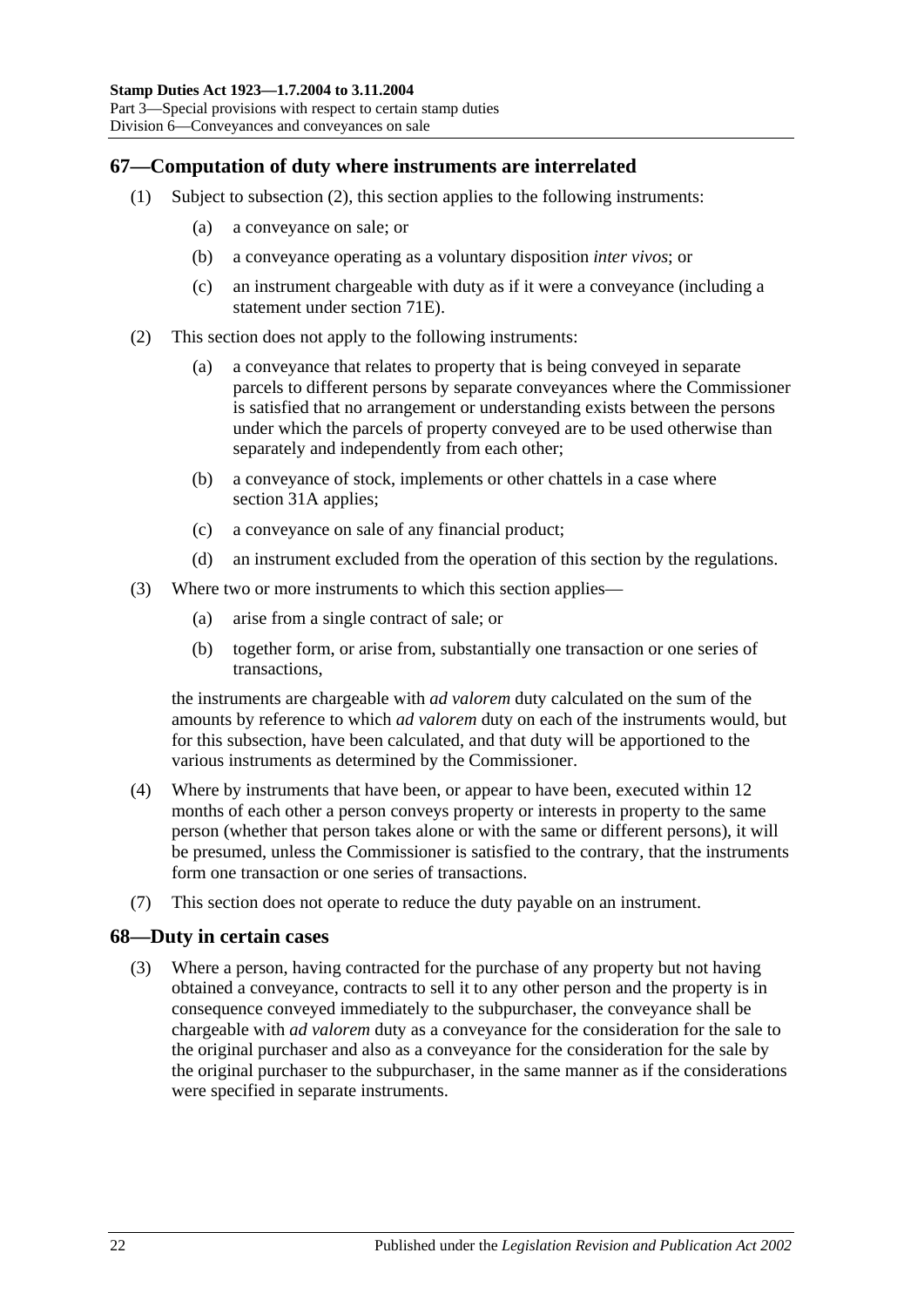- (4) Where a person, having contracted for the purchase of any property but not having obtained a conveyance, contracts to sell the whole or any part or parts thereof to any other person and the property is in consequence conveyed by the original seller to different persons in parts or parcels, the conveyance of each part or parcel shall be chargeable with *ad valorem* duty as a conveyance for the consideration for the sale to the original purchaser and also as a conveyance for the consideration for the sale by the original purchaser to the subpurchaser, in the same manner as if the considerations were specified in separate instruments. The consideration for the sale to the original purchaser in respect of each part or parcel shall, for the purposes of this subsection, be ascertained by determining the ratio which the value of the part or parcel in question bears to the value of the whole property and shall be specified in the instrument of conveyance.
- (5) Where a subpurchaser takes an actual conveyance of the interest of the person immediately selling to him, which is chargeable with *ad valorem* duty as a conveyance for the consideration moving from him and is duly stamped accordingly, any conveyance to be afterwards made to him of the same property by the original seller shall be chargeable with *ad valorem* duty as a conveyance for the consideration for the sale to the original purchaser.

# <span id="page-40-1"></span>**70—Evasion of duty**

- (1) Subject to [subsection](#page-40-0) (2), an instrument executed in order, either directly or indirectly, to avoid or evade the payment of the duty payable upon a conveyance on sale is void.
- <span id="page-40-0"></span>(2) Where a third party relying in good faith on an instrument that is void by virtue of [subsection](#page-40-1) (1) purports to acquire an interest in property subject to the instrument, the instrument shall, for the purposes of that transaction, be treated as valid, provided that it is duly stamped as a conveyance on sale.

# **71—Instruments chargeable as conveyances operating as voluntary dispositions** *inter vivos*

- (1) The value for the purposes of this Act of the property conveyed by any conveyance operating as a voluntary disposition *inter vivos* shall be declared in the conveyance.
- <span id="page-40-2"></span>(3) For the purposes of this Act, the following instruments shall, subject to this section, be deemed to be conveyances operating as voluntary dispositions *inter vivos*:
	- (a) an instrument to which [subsection](#page-41-0) (4) applies effecting or acknowledging, evidencing or recording, any of the following transactions:
		- (i) a transfer of property to a person who takes as trustee; or
		- (ii) a declaration of trust; or
		- (iii) the creation of an interest in property subject to a trust; or
		- (iv) a transfer of an interest in property subject to a trust; or
		- (v) the surrender or renunciation of an interest in property subject to a trust; or
		- (vi) the redemption, cancellation or extinguishment of an interest in property subject to a trust,

whether or not any consideration is given for the transaction; or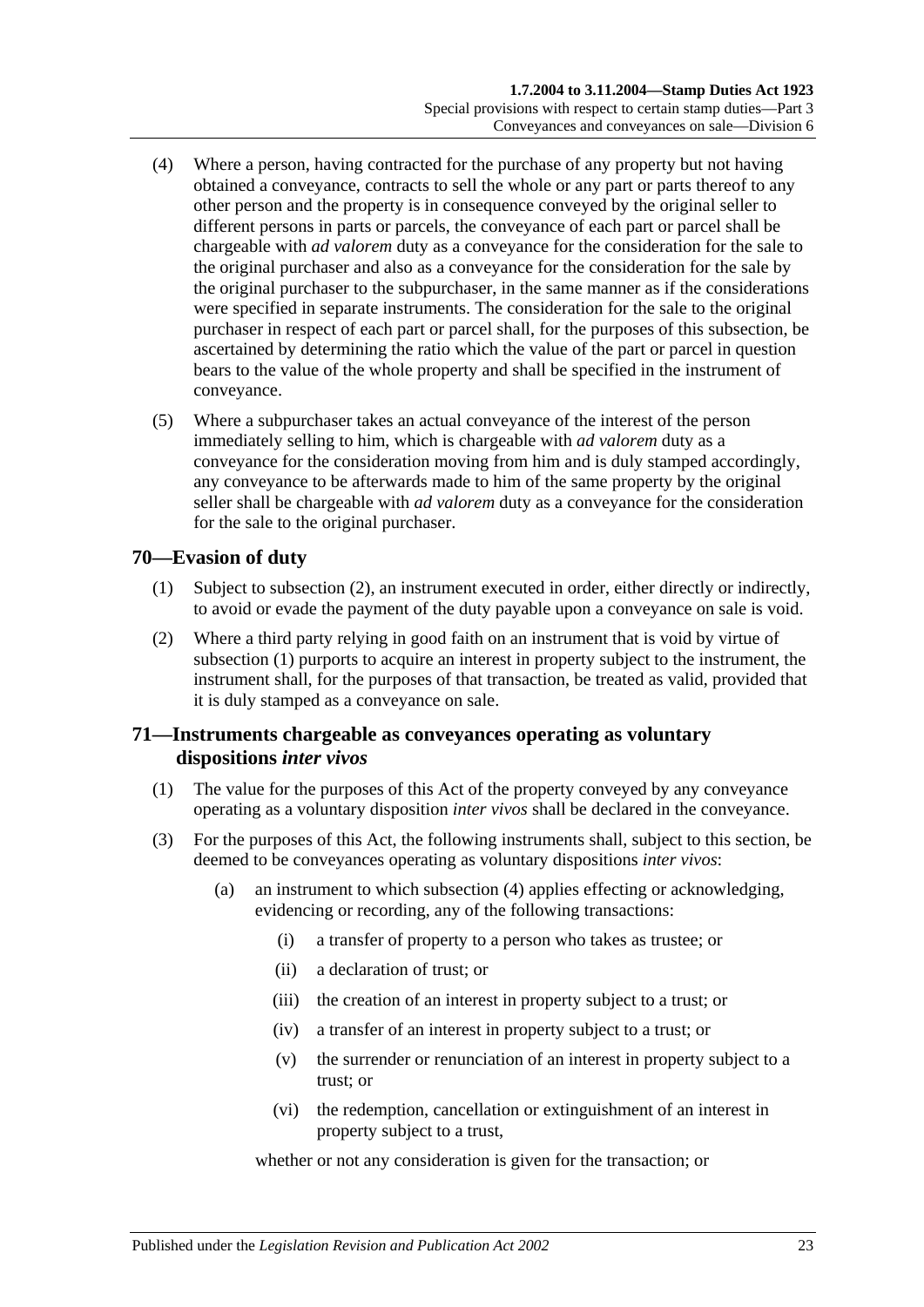- (b) an instrument to which [paragraph](#page-40-2) (a) does not apply, being a conveyance that is not chargeable with duty as a conveyance on sale.
- <span id="page-41-0"></span>(4) This subsection applies to any instrument that relates to land, a financial product or a unit under a unit trust scheme, or an interest in land, a financial product or a unit under a unit trust scheme.
- (4a) A reference in [subsection](#page-41-0) (4) to a unit trust scheme does not include—
	- (a) an arrangement under the constitution of a managed investment scheme registered under Chapter 5C of the *Corporations Act 2001* of the Commonwealth; or
	- (b) an approved deposit fund or a pooled superannuation trust within the meaning of the *Superannuation Industry (Supervision) Act 1993* (Cwlth).
- <span id="page-41-3"></span><span id="page-41-2"></span><span id="page-41-1"></span>(5) Subject to [subsection](#page-42-0) (6), an instrument effecting or acknowledging, evidencing or recording, any of the following transactions shall be deemed not to be a conveyance operating as a voluntary disposition *inter vivos*:
	- (b) a transfer *in specie* of property of a company in liquidation made by the liquidator to a shareholder of the company;
	- (c) a transfer of any financial product issued by a public company to a person who takes as trustee, where—
		- (i) the beneficial interest in the property is, upon the transfer, vested in the transferor; and
		- (ii) the transfer is not in pursuance of a sale;
	- (d) a transfer of property for the purpose of effectuating the retirement of a trustee or the appointment of a new trustee, where the Commissioner is satisfied that the transfer is not part of a scheme for conferring a benefit, in relation to the trust property, upon the new trustee or any other person, whether as a beneficiary or otherwise, to the detriment of the beneficial interest of any person;
	- (e) a transfer of property to a person who has a beneficial interest in the property by virtue of an instrument that is duly stamped, where—
		- (i) the beneficial interest arises under a trust of which the transferor is a trustee; and
		- $(ii)$ 
			- (A) the transferor or some other trustee or trustees of the trust obtained his, her or their interest in the property under one of the other paragraphs of this subsection (except [paragraph](#page-41-1) (d)); or
			- (B) the transferor or some other trustee or trustees of the trust obtained his, her or their interest in the property by virtue of an instrument duly stamped with *ad valorem* duty;
	- (f) a transfer to a natural person who is an object of a discretionary trust of property or a beneficial interest in property subject to the discretionary trust, where—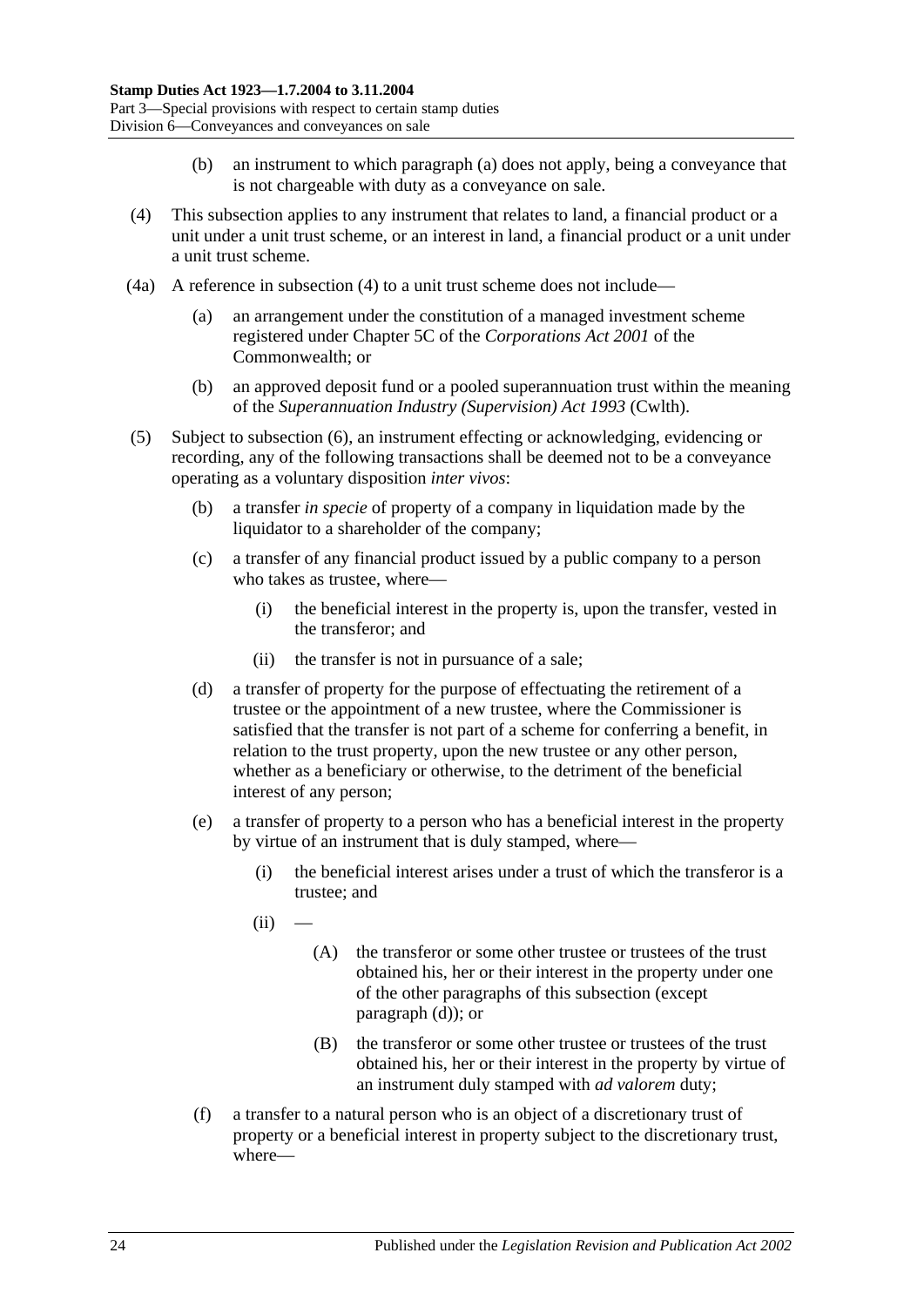- (i) the discretionary trust was created by an instrument that is duly stamped; and
- (ii) the Commissioner is satisfied that the discretionary trust was created wholly or principally for the benefit of that person or a family group of which that person is a member;
- (g) a transfer of a potential beneficial interest in property subject to a discretionary trust, where—
	- (i) the discretionary trust was created by an instrument that is duly stamped wholly or principally for the benefit of a family group; and
	- (ii) the transfer is made by one member of the family group to another member of the family group, or by a member of the family group by way of surrender or renunciation of the potential beneficial interest and another member of the family group is to continue as an object or beneficiary under the trust;
- (h) a transfer to or by a person in his capacity as the personal representative of a deceased person or the trustee of the estate of a deceased person, being a transfer made in pursuance of the provisions of the will of the deceased person or the laws of intestacy and not being a transfer in pursuance of a sale;
- (i) any variation of the terms of a trust, where the trust was created by an instrument that is duly stamped and the variation does not involve the creation or variation of any beneficial interest in property subject to the trust;
- (ia) a transaction under which there is a *pro rata* increase or diminution of the number of units held by the unitholders in a unit trust so that each unitholder's holding, expressed as a proportion of the aggregate number of units, remains unaffected by the transaction;
- (j) a voluntary disposition of property that is wholly for charitable or religious purposes;
- (k) a transfer of a prescribed class.
- <span id="page-42-0"></span>(6) [Subsection](#page-41-2) (5) does not apply in relation to a transfer of property or a beneficial interest in property to a person who has, prior to the transfer, a beneficial interest in the property but who takes the property or interest transferred to him as trustee under a further trust.
- (7) For the purposes of [subsection](#page-41-3) (5)(e), a person who is an object of a discretionary trust by virtue of an instrument that is duly stamped shall not be regarded as having a beneficial interest in the trust property by virtue of an instrument that is duly stamped unless that person has been appointed to be a beneficiary under the discretionary trust by a further instrument that is duly stamped.
- (8) A conveyance operating as a voluntary disposition *inter vivos* that transfers a potential beneficial interest in, or in relation to, property subject to a discretionary trust shall, subject to this Act, be chargeable with duty as if it transferred the beneficial interest in the property that the transferee would have if the discretion under the discretionary trust were so exercised as to confer upon him the greatest benefit in relation to that property that can be conferred upon him under the discretionary trust.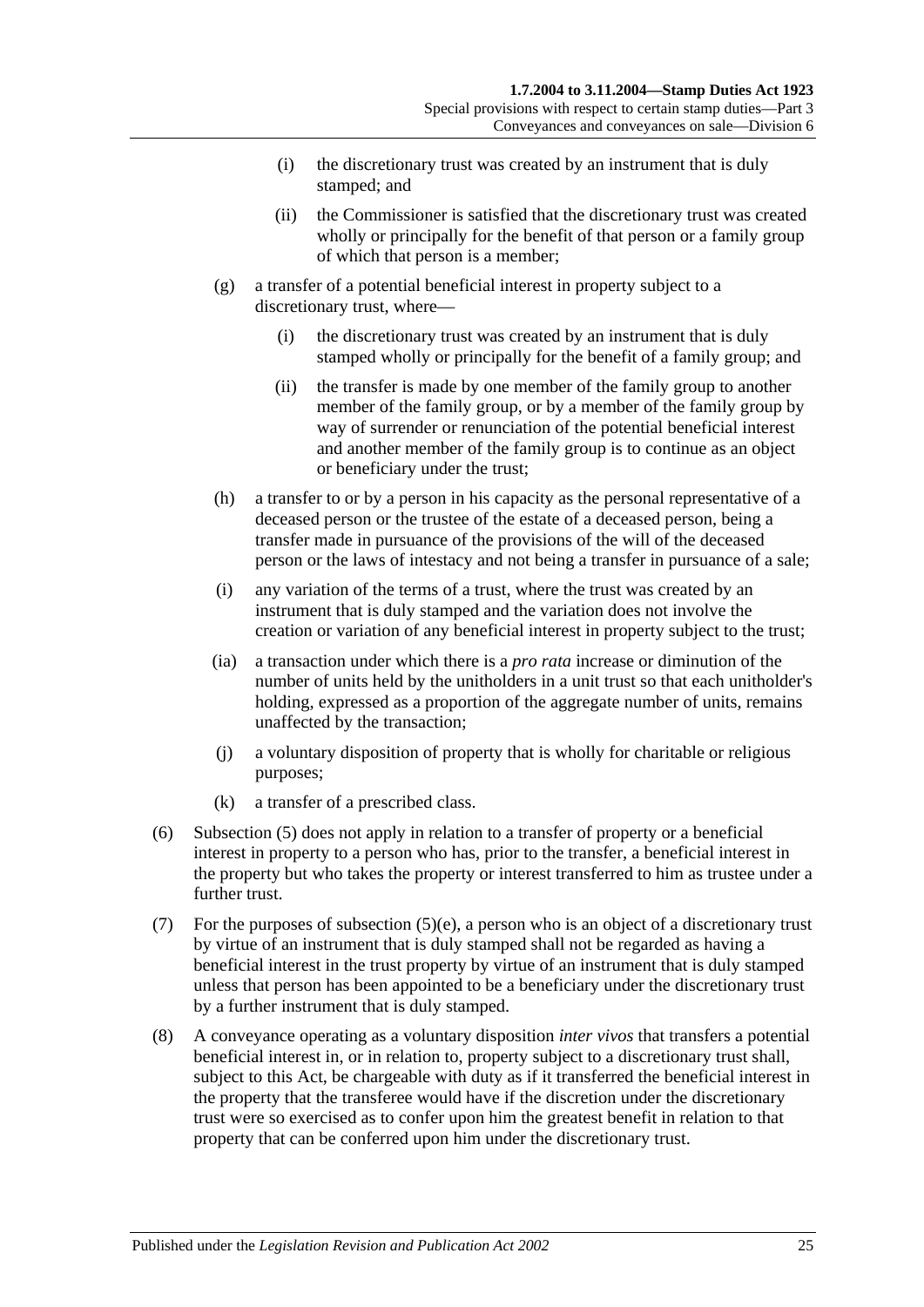- (9) An instrument that acknowledges, evidences or records a transaction of a kind referred to in [subsection](#page-40-2) (3)(a) (not being a copy within the meaning of [section](#page-14-0) 19A that is duly stamped) shall, for the purposes of this Act, be deemed to have effected the transaction and to have been executed by the parties to the transaction at the same time as the transaction took place.
- (10) For the purposes of this Act, in determining the value of property transferred by a conveyance operating as a voluntary disposition *inter vivos*, no regard shall be had to the fact that the person to whom the property is transferred takes or is to hold the property subject to a trust or has a beneficial interest in the property.
- <span id="page-43-1"></span>(11) Notwithstanding any other provisions of this Act but subject to [subsection](#page-43-0) (11a), the rate of duty chargeable in respect of a conveyance operating as a voluntary disposition *inter vivos* of a financial product shall, if that conveyance is made in pursuance of sale, be the rate fixed by [Schedule 2](#page-98-0) in respect of a conveyance or transfer on sale of a financial product or, as the case may require, in respect of a return lodged pursuant to [section](#page-76-0) 90D.
- <span id="page-43-0"></span>(11a) [Subsection](#page-43-1) (11) does not apply in relation to a statement under Part 4.
- <span id="page-43-2"></span>(12) Where an instrument of a kind referred to in [subsection](#page-40-2) (3)(a) is duly stamped under this Act, the Commissioner shall, upon application and production of that instrument, stamp any other instrument of a kind referred to in [subsection](#page-40-2)  $(3)(a)$  that he is satisfied relates to the same transaction with a particular stamp denoting that it is duly stamped.
- (13) Without limiting the generality of [subsection](#page-43-2) (12), where an instrument that is duly stamped transfers or creates, or acknowledges, evidences or records, the transfer or creation of any property or interest in property and the person to or in whom the property or interest in property is transferred or vested takes the property or interest in property as trustee, the Commissioner shall, upon application and production of that instrument, stamp any declaration of trust or other instrument that acknowledges, evidences or records the fact that the person took the property or interest in property as trustee with a particular stamp denoting that it is duly stamped.
- (14) Notwithstanding any other provisions of this Act, where—
	- (a) property has been transferred to a person who took as trustee; and
	- (b) that property is subsequently transferred back to the transferor; and
	- (c) the Commissioner is satisfied that no person other than the transferor under the first transfer has had a beneficial interest in the property during the period elapsing between the transfers,

the Commissioner shall, if *ad valorem* duty was paid in respect of the first transfer, upon application, refund to the person who paid that duty an amount equal to the difference between the amount of the duty and ten dollars.

<span id="page-43-3"></span>(15) In this section—

*family group* means a group of persons connected by an unbroken series of relationships of consanguinity or affinity;

*public company* means a public company within the meaning of the *Corporations Act 2001* of the Commonwealth;

*trust* includes an implied trust or a discretionary trust;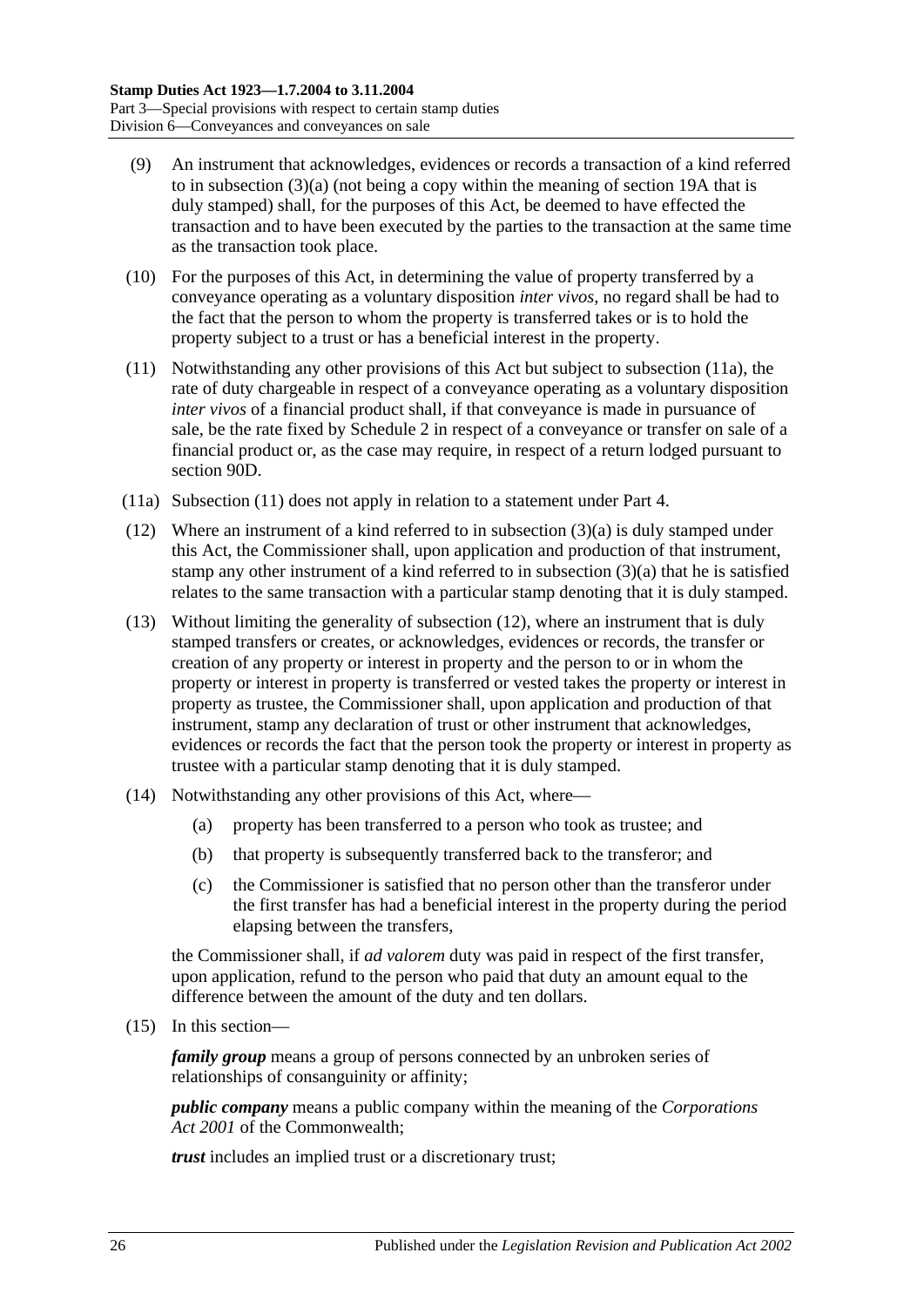#### *trustee* includes—

- (a) a trustee under an implied trust; or
- (b) a person who holds property subject to a discretionary trust.

# **71AA—Instruments disclaiming etc an interest in the estate of a deceased person**

- (1) This section applies to an instrument under which a person who is, or may be, entitled to share in the distribution of the estate of a deceased person—
	- (a) disclaims an interest in the estate; or
	- (b) assigns or transfers an interest in the estate to another.
- (2) An instrument to which this section applies is taken to be a conveyance of property operating as a voluntary disposition *inter vivos* (whether or not consideration is given for the transaction).
- (3) For the purpose of calculating *ad valorem* duty payable on an instrument to which this section applies, the value of the interest subject to the conveyance is to be determined as if the estate had been distributed and the interest were an interest in possession.

## **71A—Provision where trust property distributed** *in specie*

If any will or any instrument by which any trust is declared contains a direction to convert any property into money and to pay the proceeds to any beneficiary and, instead of converting the property into money the executor, administrator or trustee, as the case may be, conveys the property *in specie* to the beneficiary, the conveyance shall not be chargeable with duty as a conveyance on sale or as a conveyance operating as a voluntary disposition *inter vivos* if, in the case of a trust other than a trust declared by a will, the beneficiary is beneficiary by virtue of an instrument that is duly stamped.

# **71B—Partition or division of property**

- (1) Where upon the partition or division of any property any consideration exceeding in amount or value two hundred dollars is paid or given, or agreed to be paid or given, for equality, the instrument by which the partition or division is effected shall be charged with duty as if it were a conveyance on sale and that consideration were equal to the value of the property.
- (4) This section applies only in relation to a conveyance for the partition or division of property between members of a family group.
- (5) In this section—

*family group* has the meaning assigned to that expression by [section](#page-43-3) 71(15).

#### **71C—Concessional rates of duty in respect of purchase of first home etc**

- (1) Where upon an application made on or after 9 August, 1989, in a manner and form determined by the Commissioner and supported by such evidence as he may require the Commissioner is satisfied—
	- (a) that the applicant or applicants—
		- (i) are natural persons; and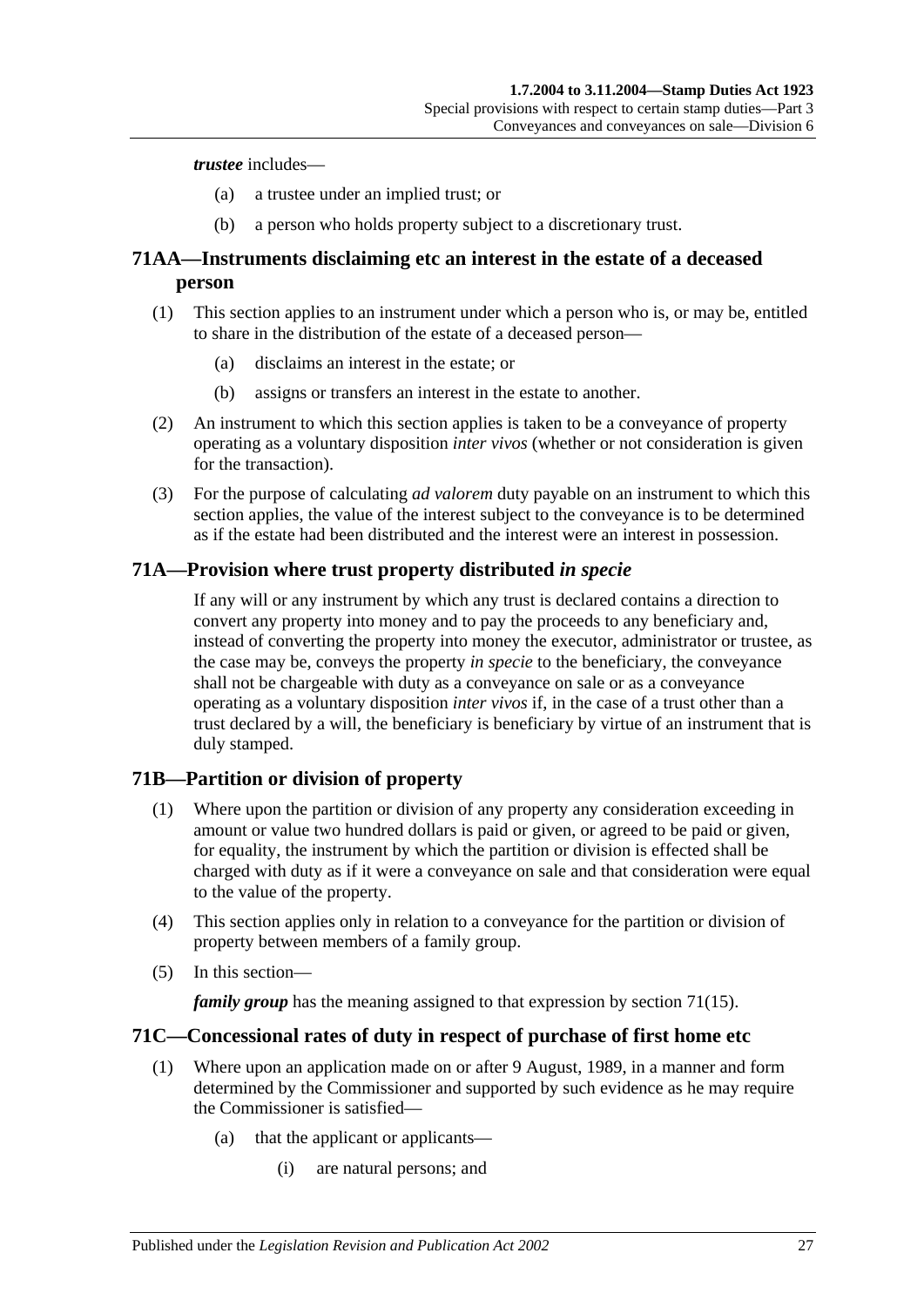- <span id="page-45-2"></span>(ii) on or after the fifteenth day of September, 1979, entered into a contract for the purchase of a relevant interest in land or for the purchase of shares in a company that confer a right to occupy land of the company; and
- <span id="page-45-1"></span>(iii) are the sole purchasers of the land or the shares; and
- $(iv)$ 
	- (A) have entered into a contract for the construction of a dwelling house on the land and intend to occupy the dwelling house as their principal place of residence within 12 months of completion of construction; or
	- (B) where there is presently a dwelling house on the land—were occupying that dwelling house as their principal place of residence at the date of the conveyance, or intend to so occupy the dwelling house within 12 months of the date of the conveyance; and
- (ab) where the relevant contract is entered into on or after 1 September 1992—that the amount by reference to which duty would, apart from this section, be calculated does not exceed the prescribed maximum; and
- (b) that no party to the application has previously—
	- (i) occupied a dwellinghouse (except as a minor) either in the State or elsewhere in pursuance of a relevant interest of that party in the dwellinghouse (other than an interest arising under an agreement with the South Australian Housing Trust relating to the purchase of the dwelling house to which the application relates) or any interest of that party in shares conferring a right to occupy the dwellinghouse; or
	- (ii) received the benefit of this section,

<span id="page-45-0"></span>this section applies to a conveyance under which the land or shares are conveyed to the purchaser or purchasers.

- (1a) [Subsection](#page-45-0)  $(1)(b)(ii)$  does not apply to an applicant who is the occupier of a Housing Trust home and who is purchasing the home under an agreement with the South Australian Housing Trust if the Commissioner is satisfied—
	- (a) that the conveyance to which the application relates arises from that agreement; and
	- (b) that the applicant previously received the benefit of this section only in relation to another conveyance arising from the same agreement.
- (1b) If the Commissioner is satisfied on an application under this section—
	- (a) that the conveyance relates to a genuine farm; and
	- (b) that the conveyance would be one to which this section applies if it related only to the relevant component of the genuine farm,

this section applies to a notional conveyance of the relevant component of the genuine farm.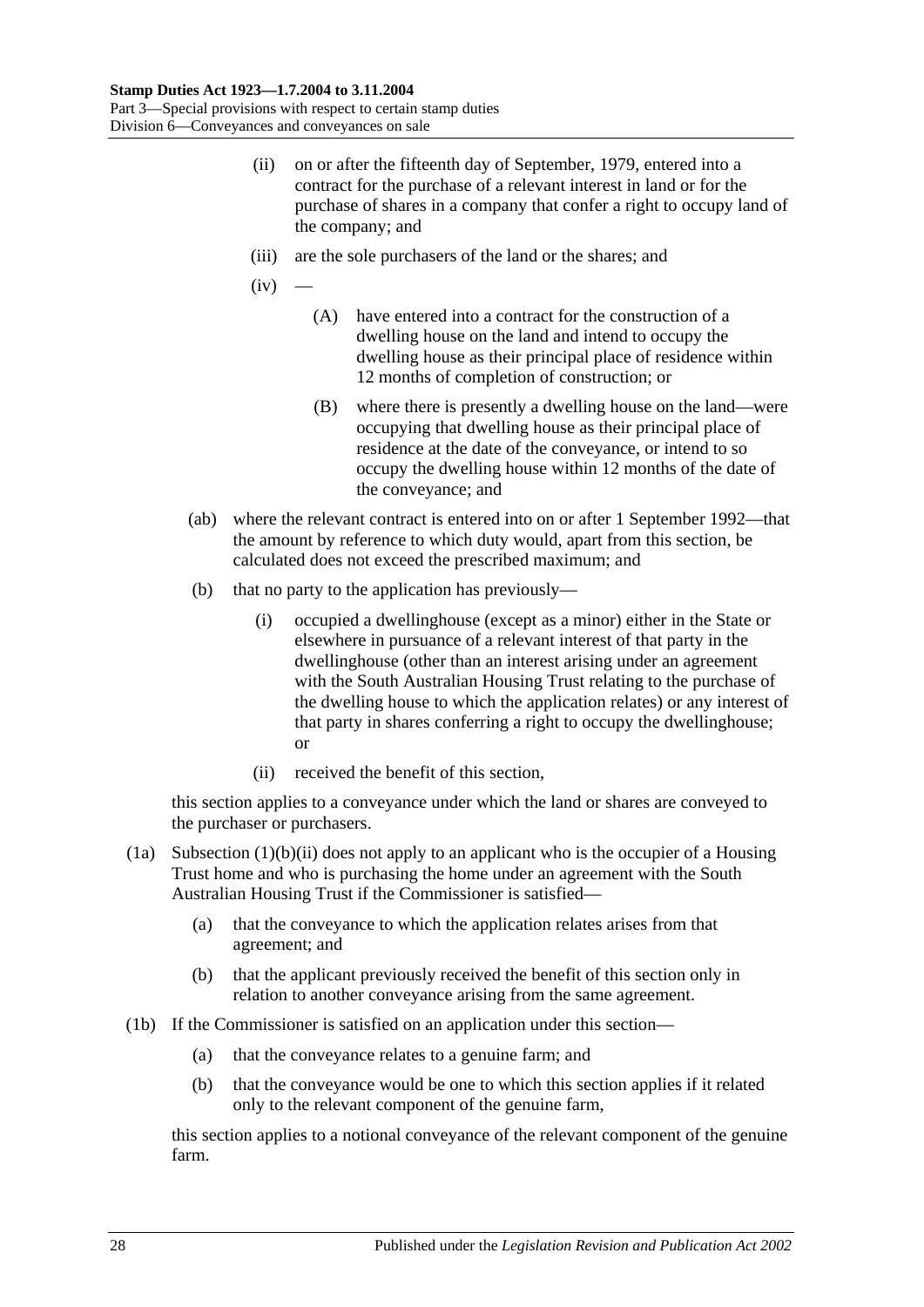- (2) The duty payable upon a conveyance or notional conveyance to which this section applies will, if it gives effect to a relevant contract entered into before 27 May 2004, be as follows:
	- (a) where the amount by reference to which the duty would, apart from this section, be calculated does not exceed the prescribed amount—no duty will be payable; or
	- (b) where the amount by reference to which the duty would, apart from this section, be calculated exceeds the prescribed amount—
		- (i) where the relevant contract was entered into before 1 September 1992—the duty payable will be the amount payable apart from this section less \$2 130;
		- (ii) where the relevant contract is entered into on or after 1 September 1992—the duty payable will be an amount calculated in accordance with the following formula:

$$
A = B - \left(C - D \frac{(E - F)}{1000}\right)
$$

where

*A* is the amount of duty payable

*B* is the amount of duty payable apart from this section

*C* is—

where the relevant contract is entered into during the period commencing on 1 February 1997 and ending on 31 January 1998—\$2 830;

in any other case—\$2 130

 $\boldsymbol{D}$  is—

where the relevant contract is entered into during the period commencing on 1 February 1997 and ending on 31 January 1998—56;

in any other case—42

*E* is the amount by reference to which duty would, apart from this section, be calculated (any fractional part of \$1 000 being rounded up to the next multiple of \$1 000)

*F* is the prescribed amount.

- (3) The duty payable upon a conveyance or notional conveyance to which this section applies will, if it gives effect to a relevant contract entered into on or after 27 May 2004, be as follows:
	- (a) where the amount by reference to which the duty would, apart from this section, be calculated (the *property value*) does not exceed \$80 000—no duty will be payable;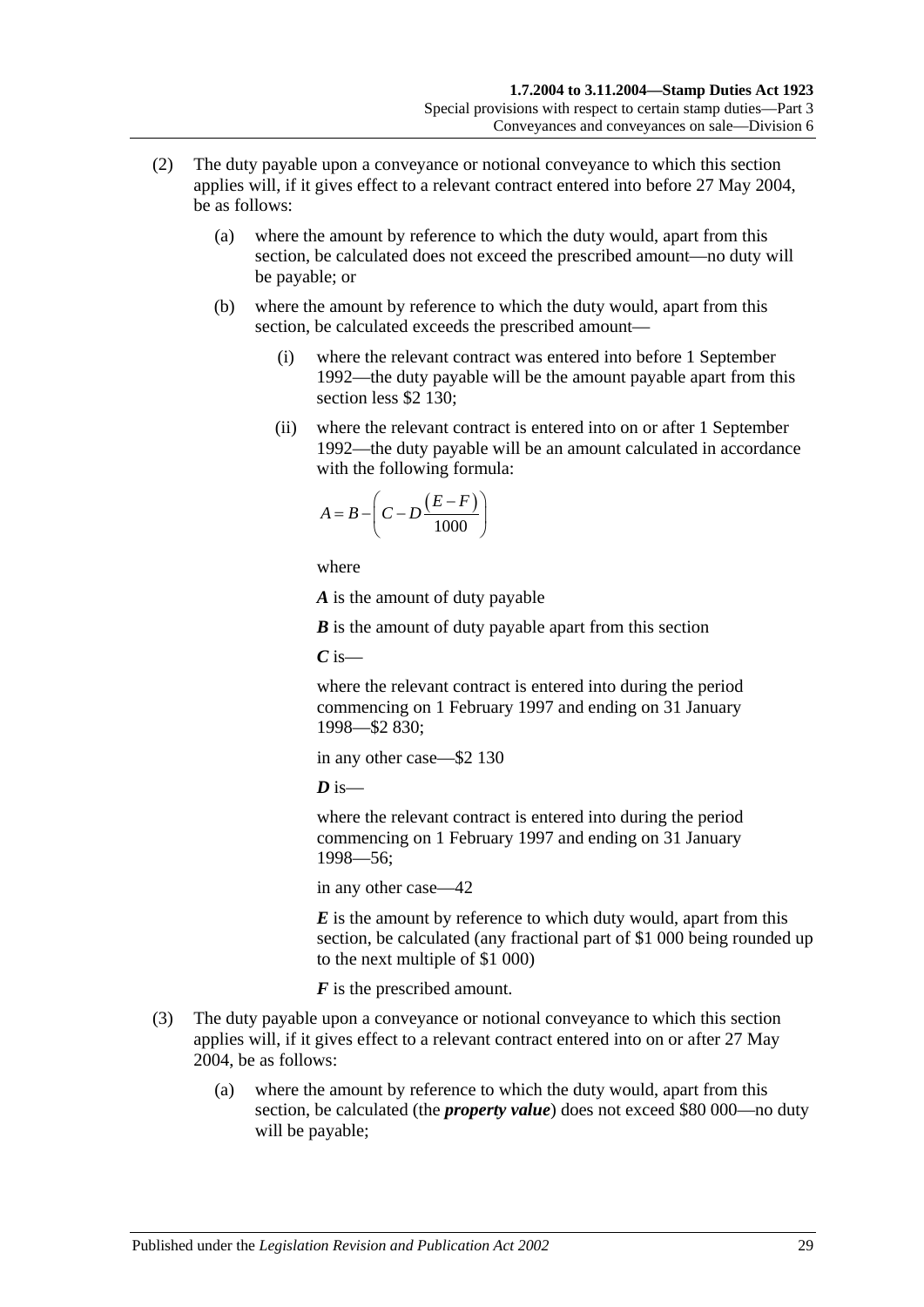<span id="page-47-0"></span>(b) where the property value exceeds \$80 000 but does not exceed \$100 000—the duty payable is the relevant percentage of the duty that would, apart from this section, be payable;

> In [paragraph](#page-47-0) (b), the *relevant percentage* is a percentage in a range beginning at 2.5% for a property value of \$81 000, increasing in steps of 2.5% for each additional \$1 000 of property value, and ending at 50% for a property value of \$100 000.

- (c) where the property value exceeds \$100 000 but does not exceed \$150 000—the duty payable will be 50% of the duty that would, apart from this section, be payable;
- (d) the maximum concession under this subsection (\$2 415) is reached at a property value of \$150 000 and where the property value exceeds \$150 000 but does not exceed \$250 000 the amount of duty payable is the amount that would, apart from this section, be payable less a concession calculated by reducing the maximum concession by \$24 for each additional \$1 000 by which the property value exceeds \$150 000;
- (e) where the property value exceeds \$250 000—no concession applies.
- **Note—**

For the purposes of this subsection, property values are to be expressed to the nearest multiple of \$1 000 and if a property value lies exactly at the mid point between two multiples of \$1 000, the property value is to be rounded down to the lower of those multiples.

- (4) Where the Commissioner is satisfied by such evidence as the Commissioner may require that—
	- (a) a person or persons who have paid stamp duty on a conveyance would have been entitled to the benefit of this section in respect of the conveyance if when it was submitted for stamping the requirements of [subsection](#page-45-1)  $(1)(a)(iv)$ had been satisfied; and
	- (b) the person or persons occupied, as their principal place of residence, a dwelling house constructed subsequent to the conveyance, on the land comprised in the conveyance, or under rights conferred by shares comprised in the conveyance, within 2 years of the date of the conveyance,

the Commissioner must refund to that person or those persons any duty in excess of the amount that would have been payable if the conveyance had been stamped under this section.

- (5) Where, on the conveyance of a genuine farm, the amount by reference to which duty would, apart from this section, be calculated exceeds the prescribed maximum, the duty payable on the conveyance is calculated as follows:
	- (a) first, calculate the duty on the conveyance apart from this section;
	- (b) then, subtract from this amount the duty that would be payable apart from this section on a notional conveyance of the relevant component of the farm;
	- (c) finally, add to this amount the duty calculated on the notional conveyance in accordance with this section.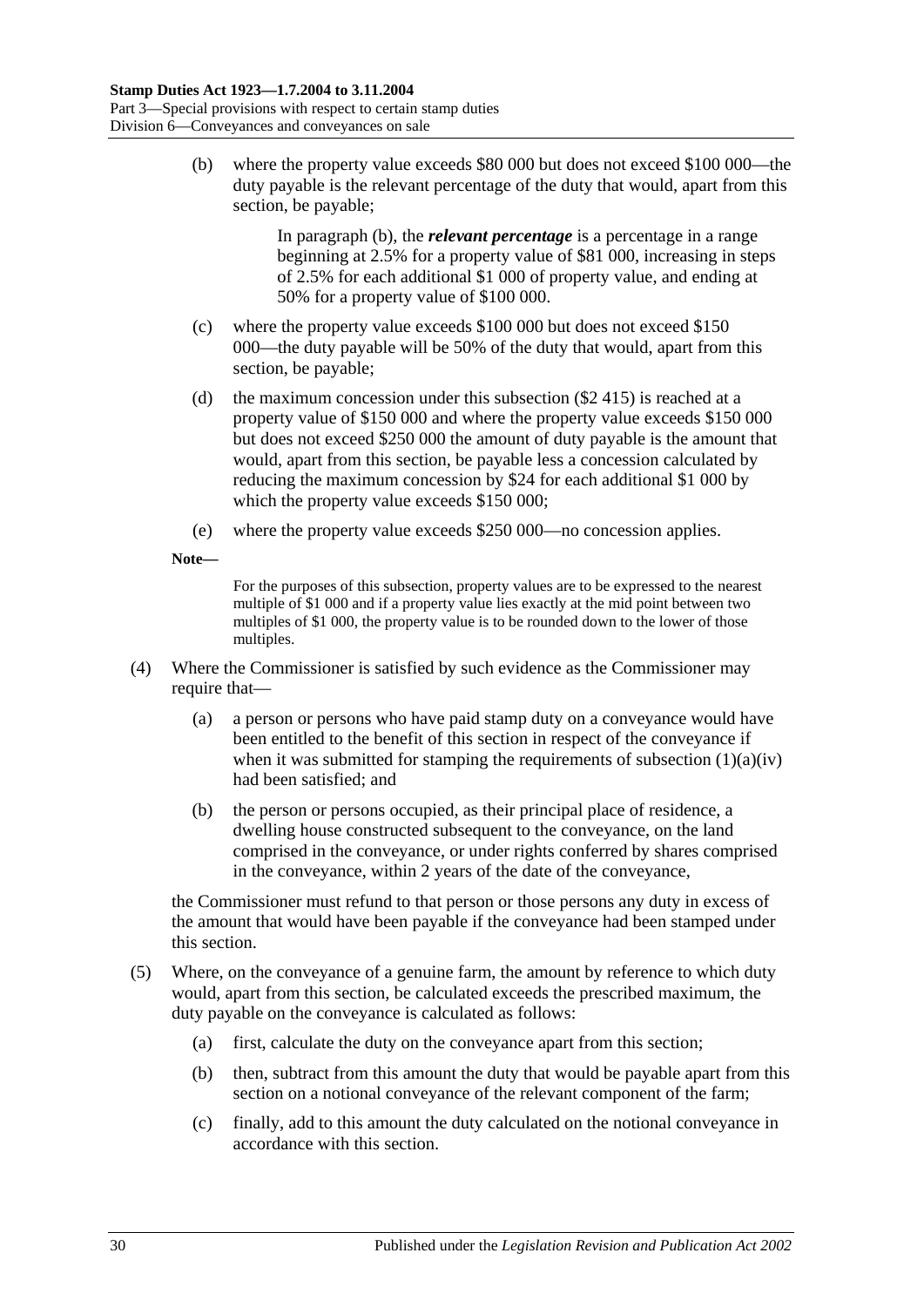(6) In this section—

*dwelling house* does not include residential premises that form part of industrial or commercial premises;

*genuine farm* means land as to which the Commissioner is satisfied—

- (a) the land is to be used for primary production by the person seeking the benefit of this section; and
- (b) the land is, by itself, or in conjunction with other land owned by that person, capable of supporting economically viable primary production operations;

*Housing Trust home* means residential premises owned by the South Australian Housing Trust;

*perpetual lease* means a perpetual lease under the *[Crown Lands Act](http://www.legislation.sa.gov.au/index.aspx?action=legref&type=act&legtitle=Crown%20Lands%20Act%201929) 1929*;

*prescribed amount* means—

- (a) where the relevant contract is entered into during the period commencing on 1 February 1997 and ending on 31 January 1998—\$100 000;
- (b) in any other case—\$80 000;

*prescribed maximum* means—

- (a) where the relevant contract is entered into during the period commencing on 1 February 1997 and ending on 31 January 1998—\$150 000;
- (b) in any other case—\$130 000;

*relevant component* of a genuine farm means the part of the farm constituted by the dwelling house and its curtilage, or the part of the land that is to constitute the site and curtilage of a dwelling house that is to be constructed;

*relevant contract* means the contract relied on by an applicant under this section to satisfy the requirements of [subsection](#page-45-2)  $(1)(a)(ii)$ ;

*relevant interest*, in relation to land or a dwelling house, means any estate or interest conferring a right to possession, including any such estate or interest arising under a perpetual lease but not including any other leasehold estate or interest.

(7) This section applies to a conveyance first lodged with the Commissioner for stamping on or after 9 August, 1989.

# **71CA—Exemption from duty in respect of certain maintenance agreements etc**

(1) In this section—

*instrument to which this section applies* means—

- (a) a maintenance agreement registered under Part VIII of the *Family Law Act 1975* of the Commonwealth; or
- (b) a deed or other instrument (including an application to transfer registration of a motor vehicle) for the purposes of, or consequential upon—
	- (i) a maintenance agreement registered under Part VIII of the *Family Law Act 1975* of the Commonwealth; or
	- (ii) an order under Part VIII of the *Family Law Act 1975* of the Commonwealth;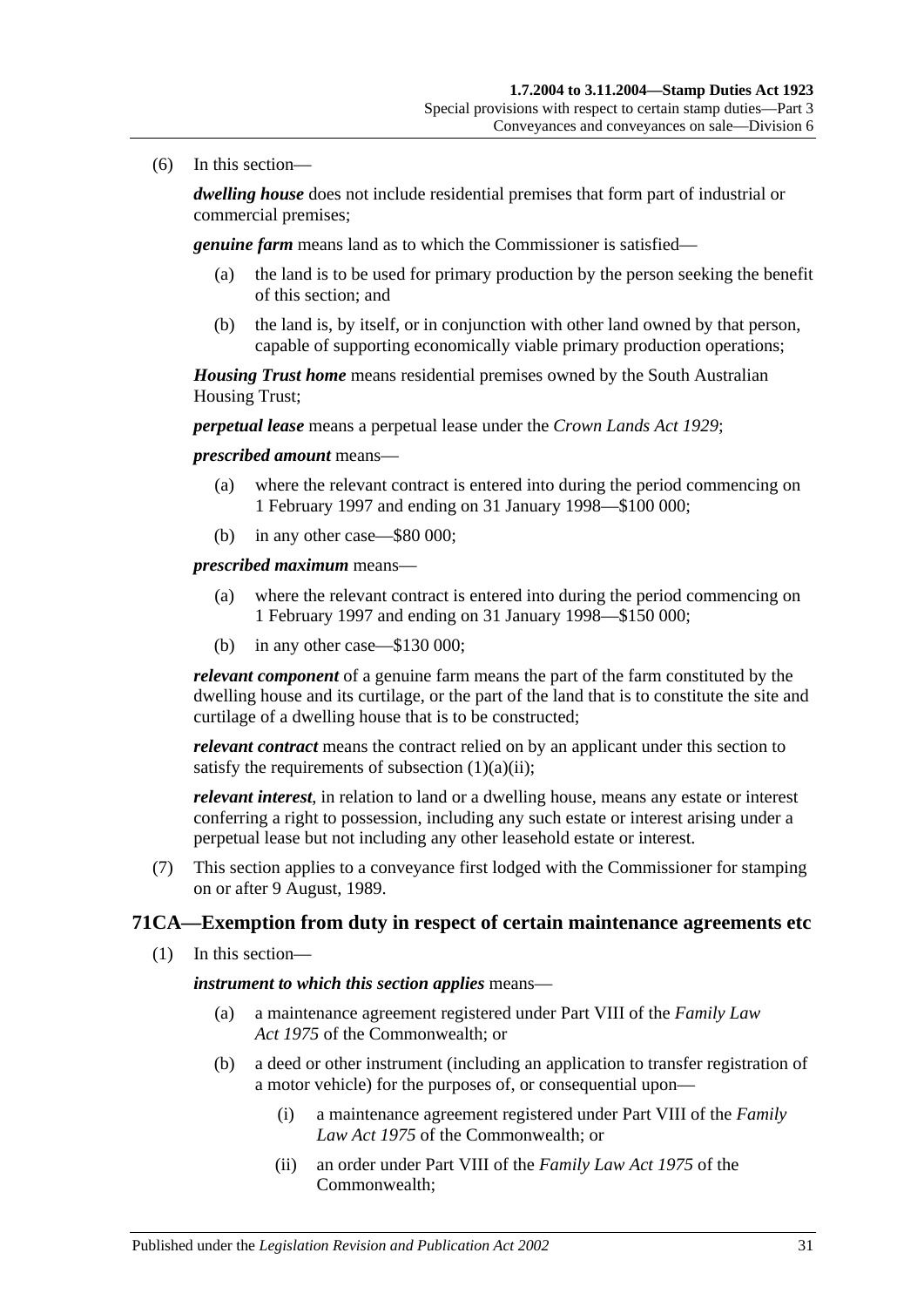*maintenance agreement* means a maintenance agreement as defined in the *Family Law Act 1975* of the Commonwealth;

*marriage* includes a marriage that is void and thus liable to annulment, and *married* has a corresponding meaning.

- (2) Where an instrument to which this section applies
	- provides for a disposition of property between two persons who, at the time of execution of the instrument, are or have been married to each other and no other person takes or is entitled to take an interest in property in pursuance of the instrument; or
	- (b) in the case of an application to transfer registration of a motor vehicle—is consequential on a disposition of property between two persons who, at the date of the application, are or have been married to each other,

the instrument is exempt from stamp duty if—

- (c) the marriage of the two persons referred to above has been dissolved or annulled; or
- (d) the Commissioner is satisfied that the marriage of the two persons has broken down irretrievably.
- (3) Where an instrument to which this section applies was not exempt from stamp duty under this section by reason only that—
	- (a) the marriage of the two persons had not been dissolved or annulled; and
	- (b) the Commissioner was not satisfied that the marriage of the two persons had broken down irretrievably,

a person by whom stamp duty was paid on the instrument is entitled to a refund of the duty—

- (c) if the marriage is subsequently dissolved or annulled; or
- (d) if the Commissioner is subsequently satisfied that the marriage has broken down irretrievably.

# **71CB—Exemption from duty in respect of certain transfers between spouses or former spouses**

(1) In this section—

*matrimonial home* means—

- (a) in relation to spouses—their principal place of residence of which both or either of them is owner;
- (b) in relation to former spouses—their last principal place of residence of which both or either of them was owner,

but does not include premises that form part of industrial or commercial premises;

*spouses* includes persons who have cohabited continuously as *de facto* husband and wife for at least three years.

- <span id="page-49-0"></span>(2) Subject to [subsection](#page-50-0) (3), an instrument of which the sole effect is to transfer—
	- (a) an interest in the matrimonial home; or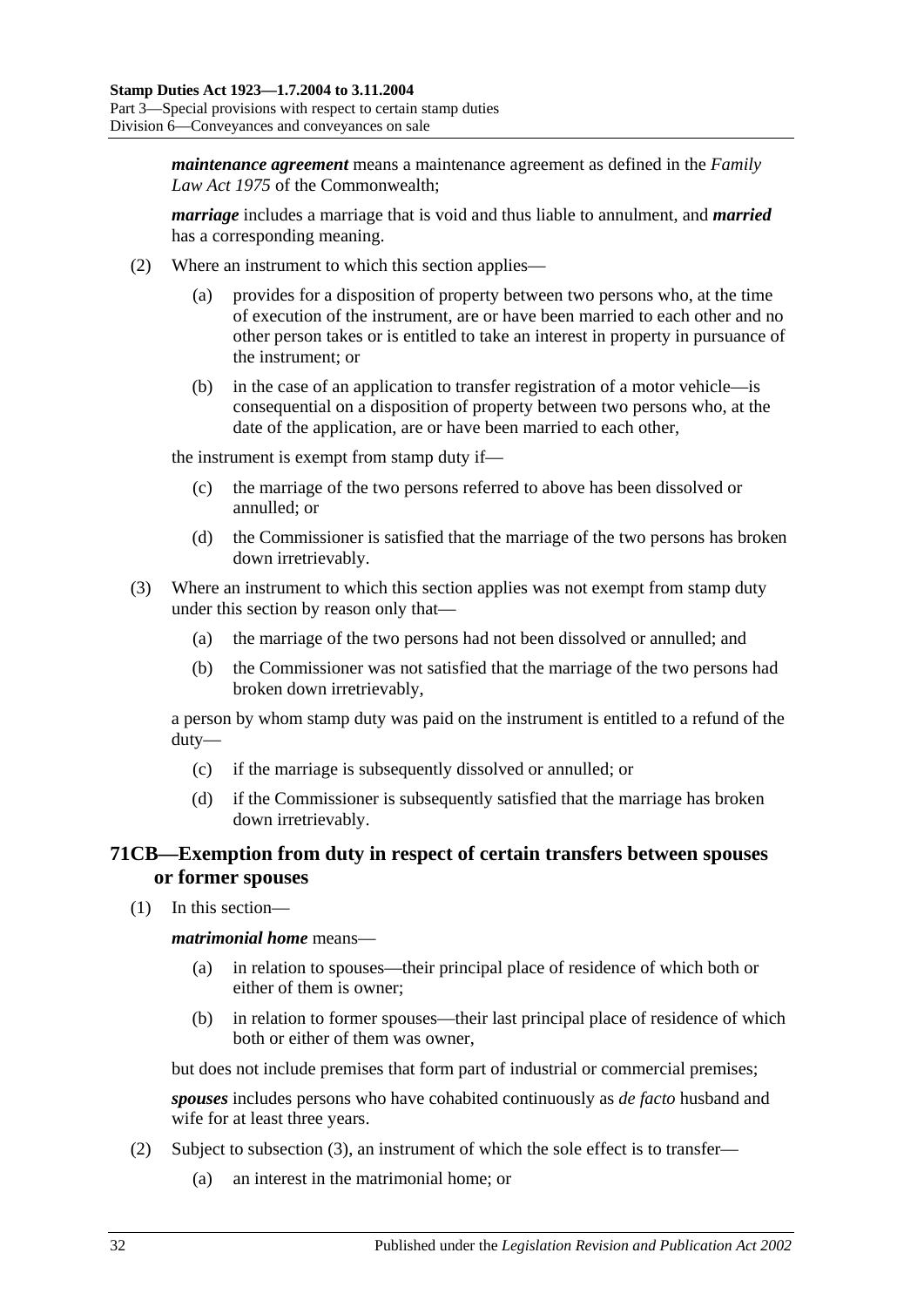(b) registration of a motor vehicle,

between parties who are spouses or former spouses is exempt from stamp duty.

- <span id="page-50-0"></span>(3) An instrument described in [subsection](#page-49-0) (2) between parties who are former spouses is only exempt from stamp duty if the Commissioner is satisfied that the instrument has been executed as a result of the irretrievable breakdown of the parties' marriage or *de facto* relationship.
- (4) Where an instrument was not exempt from stamp duty under this section by reason only that the Commissioner was not satisfied that the instrument had been executed as a result of the irretrievable breakdown of the parties' marriage or *de facto* relationship, the party by whom stamp duty was paid on the instrument is entitled to a refund of the duty if the Commissioner is subsequently satisfied that the instrument had been executed as a result of the irretrievable breakdown of the parties' marriage or *de facto* relationship.
- (5) The Commissioner may require a party to an instrument in respect of which an exemption is claimed under this section to provide such evidence (verified, if the Commissioner so requires, by statutory declaration) as the Commissioner may require for the purpose of determining whether the instrument is exempt from duty under this section.
- (6) This section applies in relation to instruments executed after its commencement.

#### <span id="page-50-1"></span>**71CC—Interfamilial transfer of farming property**

- (1) A transfer of an interest in land, or land and goods, referred to in [subsection](#page-51-0) (1a) from a natural person, or a trustee for a natural person, to a relative of the natural person, or a trustee for a relative of the natural person, is exempt from stamp duty if the Commissioner is satisfied—
	- (a) that the land to which the transfer relates is used wholly or mainly for the business of primary production and is not less than 0.8 hectares in area; and
	- (ab) that the sole or principal business of the natural person who, or whose trustee, is the transferor is (immediately before the instrument) the business of primary production; and
	- (b) that for a period of 12 months immediately before the instrument there was a business relationship between—
		- (i) the natural person (A) who, or whose trustee, is the transferor; and
		- (ii) the natural person (B) who, or whose trustee, is the transferee, or a lineal ancestor or spouse of B,

<span id="page-50-2"></span>with respect to the use of the property for the business of primary production; and

- (c) in the case of a transfer where either or both parties are trustees, that no person is a beneficiary of the trust or trusts other than—
	- (i) the natural person (A) who, or whose trustee, is transferor;
	- (ii) the natural person (B) who, or whose trustee, is transferee;
	- (iii) a relative (or relatives) of A or B; and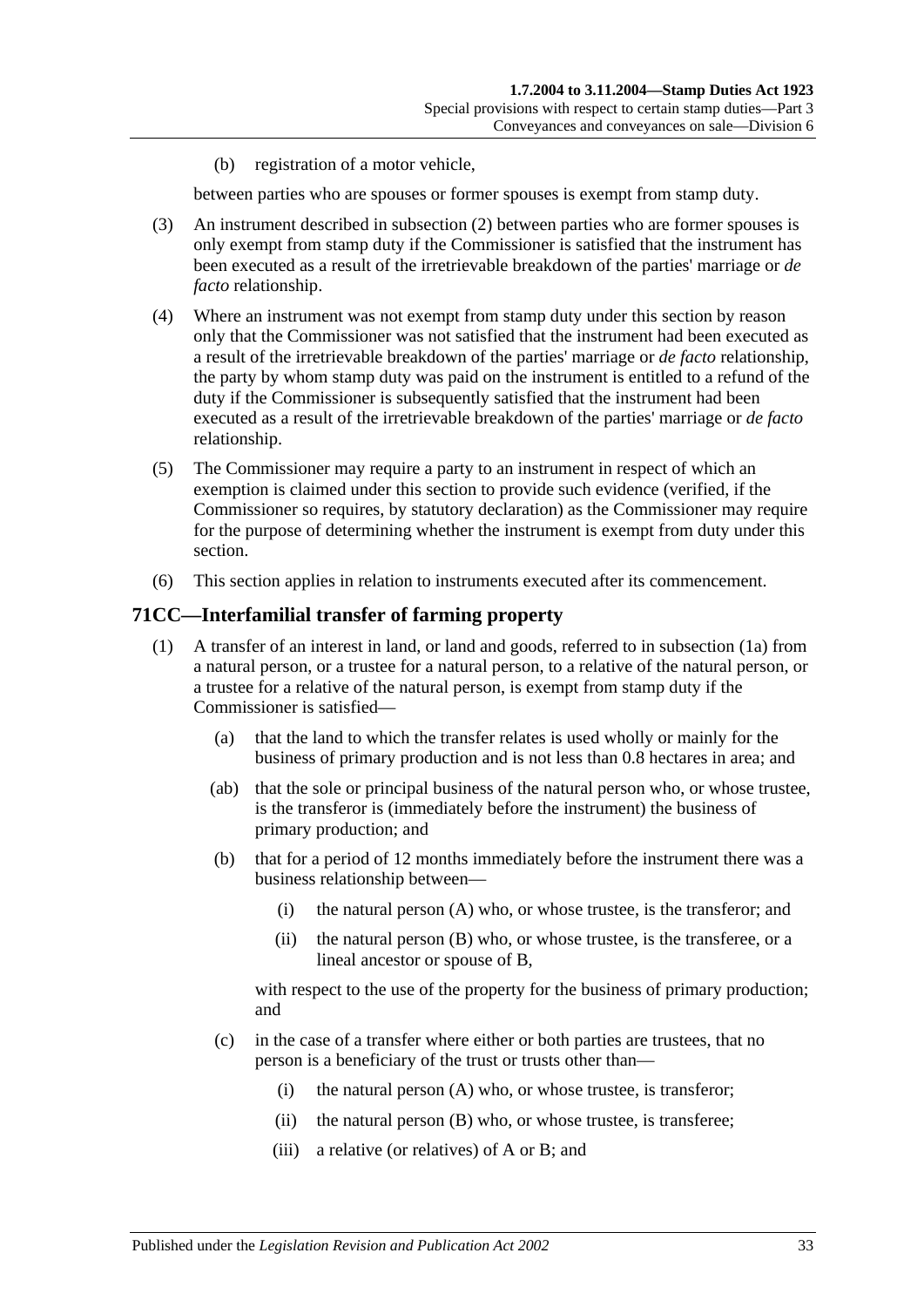- (d) that the transfer does not arise from arrangements or a scheme devised for the principal purpose of taking advantage of the benefit of this section.
- <span id="page-51-1"></span><span id="page-51-0"></span>(1a) [Subsection](#page-50-1) (1) applies to—
	- (a) land used for the business of primary production; and
	- (b) goods comprising livestock, machinery, implements and other goods used or acquired for the business of primary production conducted on the land referred to in [paragraph](#page-51-1) (a).
- (1b) In assessing the duty payable on an instrument, the Commissioner is to apply the following principles:
	- (a) if the instrument gives effect solely to a transaction, or part of a transaction, that is exempt from duty under this section, then no duty is payable on the instrument;
	- (b) if the instrument gives effect to a transaction, or part of a transaction, of which some of the elements are exempt from duty under this section and others not, the instrument will be assessed for duty as if it gave effect only to those elements of the transaction that are not exempt from duty under this section.
- (2) The Commissioner may, in deciding for the purposes of [subsection](#page-50-2) (1)(b) whether a business relationship existed between two persons, take into account any of the following;
	- (a) a previous employment relationship between them (regardless of the amount or form of remuneration);
	- (b) a share-farming arrangement;
	- (c) the provision of assistance in the running of the business;
	- (d) a partnership arrangement,

and may take into account such other matters (whether similar or dissimilar to those referred to above) as the Commissioner thinks fit.

- (3) The Commissioner may require a party to an instrument in respect of which an exemption is claimed under this section to provide such information or evidence as the Commissioner may require for the purpose of determining whether the instrument is exempt from duty under this section.
- (4) The Commissioner may require the information or evidence to be given on oath or verified by statutory declaration.
- (5) In this section—

*natural person* or *person* does not include a person who is deceased (as at the time of execution of the relevant instrument);

<span id="page-51-2"></span>*relative*, in relation to a natural person, means a person who is—

- (a) a child or remoter lineal descendant of the person or of the spouse of the person;
- <span id="page-51-3"></span>(b) a parent or remoter lineal ancestor of the person or of the spouse of the person;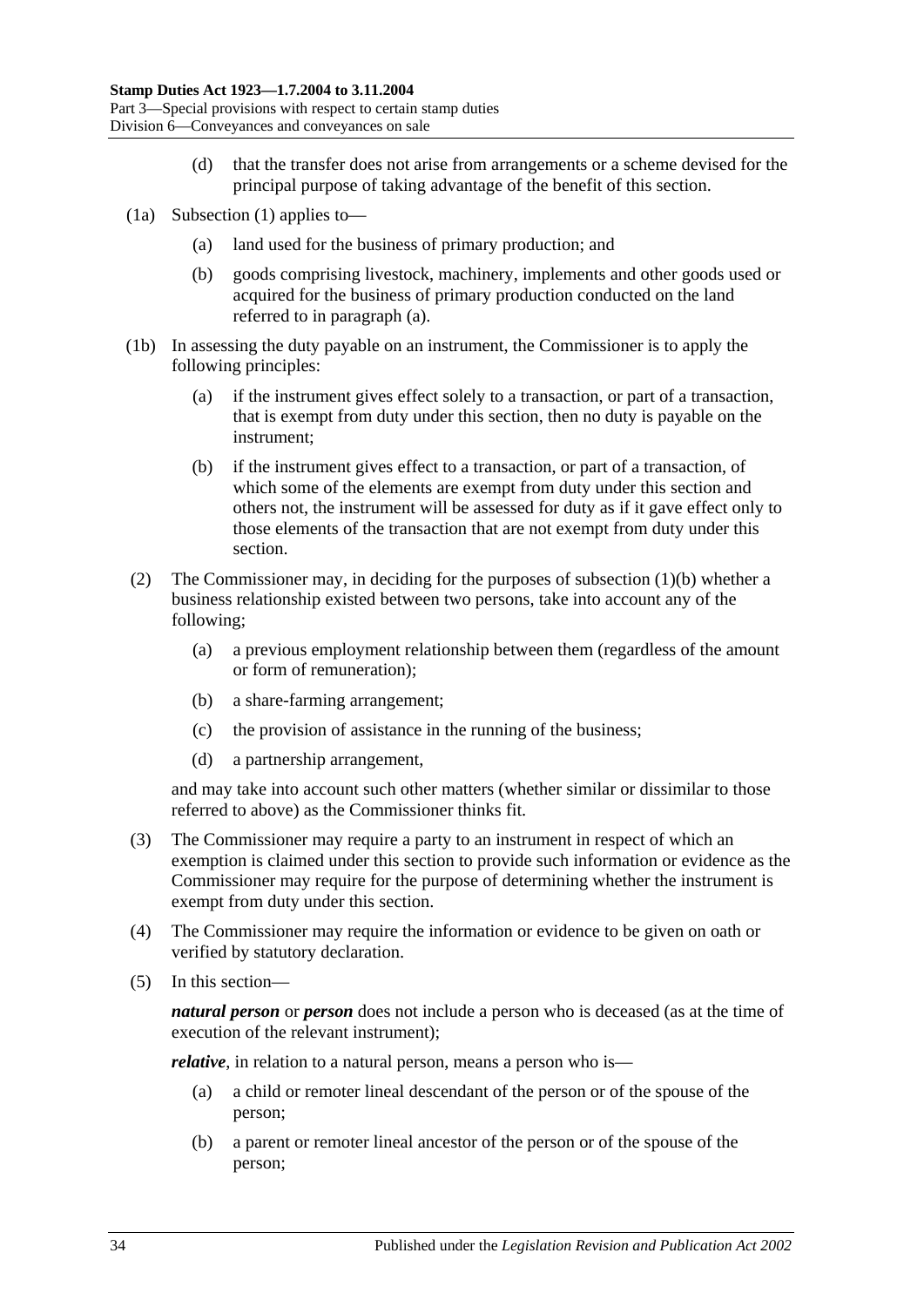- <span id="page-52-0"></span>(c) a brother or sister of the person or of the spouse of the person;
- (ca) a child or remoter lineal descendant of the brother or sister of the person or of the spouse of the person;
- (d) the spouse of the person or a spouse of any person referred to in [paragraphs](#page-51-2)  [\(a\),](#page-51-2) [\(b\)](#page-51-3) or [\(c\).](#page-52-0)
- (6) This section applies in relation to instruments executed after its commencement.

#### **71CD—Duty on conveyances by Official Trustee etc**

Where, on the bankruptcy of a debtor, property of the debtor is vested in the Official Trustee in Bankruptcy or a registered trustee under the *Bankruptcy Act 1966* of the Commonwealth—

- (a) a subsequent conveyance of the property by the Official Trustee or registered trustee to the bankrupt or former bankrupt is exempt from stamp duty;
- (b) a subsequent conveyance of the property by the Official Trustee or registered trustee to some other person will be assessed for stamp duty as though the conveyance were from the bankrupt or former bankrupt to that person.

## **71D—Concessional duty to encourage mineral or petroleum exploration activity**

- <span id="page-52-1"></span>(1) Where upon an application made under this section the Treasurer, after consultation with the Minister of Mines and Energy, is satisfied—
	- (a) that the applicants are parties to a conveyance of an exploration tenement or an interest in an exploration tenement; and
	- (b) that the consideration or a part of the consideration for the conveyance consists of an undertaking on the part of the person or persons acquiring an interest in the tenement by virtue of the conveyance—
		- (i) to engage in exploratory or investigatory operations (to be carried on after the date of the undertaking) within that part of the area of the tenement to which the conveyance relates; or
		- (ii) to contribute to the cost of exploratory or investigatory operations (to be carried on after the date of the undertaking) within that part of the area of the tenement to which the conveyance relates,

this section applies to the conveyance.

- (2) An application under this section must—
	- (a) be made in a manner and form determined by the Treasurer; and
	- (b) set out a statement of—
		- (i) the value of the interest being transferred by the conveyance; and
		- (ii) the value of the undertaking referred to in [subsection](#page-52-1)  $(1)(b)$ ; and
	- (c) be accompanied by such evidence as the Treasurer may require.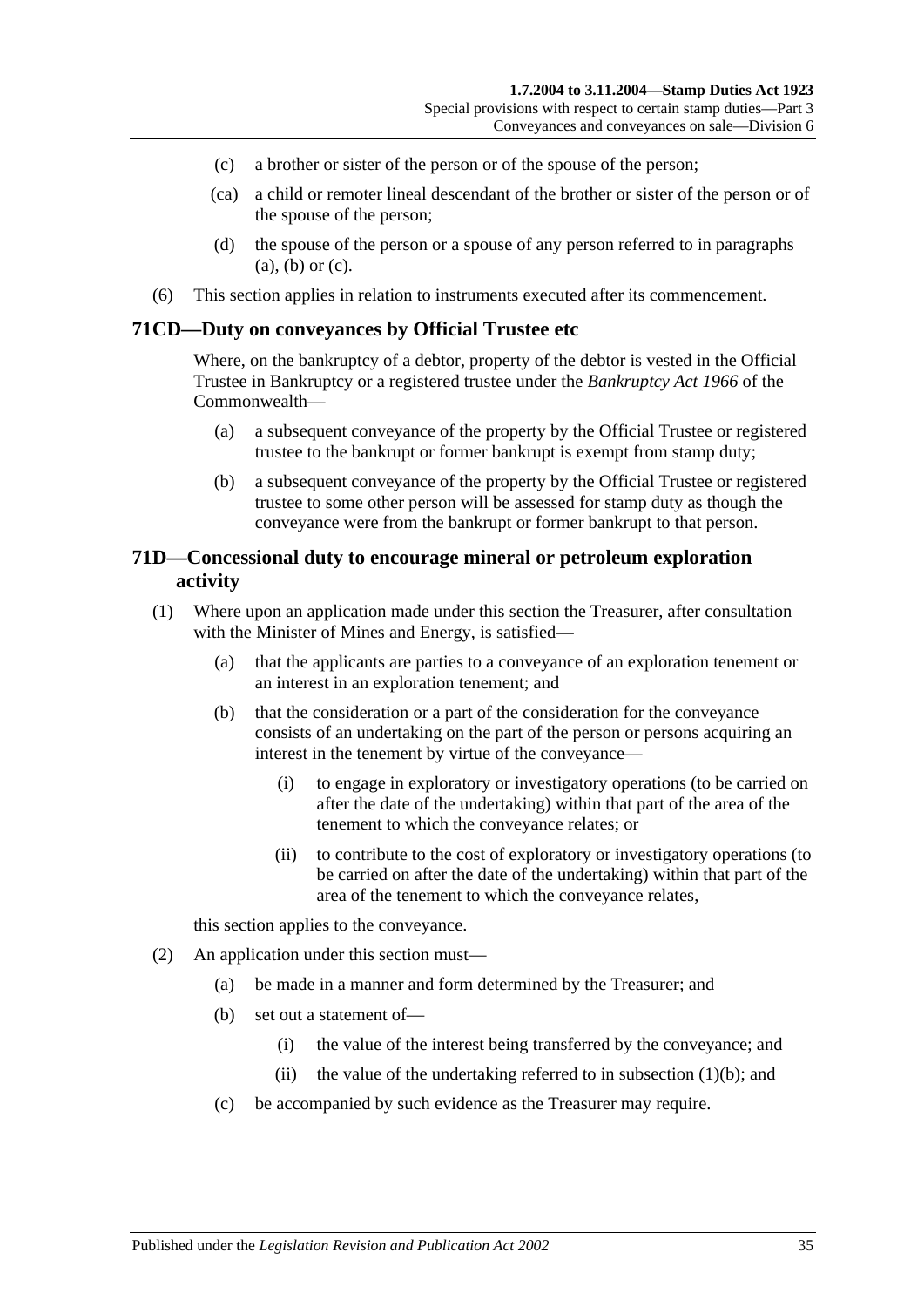- (2a) The duty payable upon a conveyance to which this section applies will be as follows:
	- (a) where the amount by reference to which the duty would, apart from this section, be calculated does not exceed the value of the undertaking referred to in [subsection](#page-52-1) (1)(b)—the duty will be \$1 000;
	- (b) where the amount by reference to which the duty would, apart from this section, be calculated exceeds the value of the undertaking referred to in [subsection](#page-52-1)  $(1)(b)$ —the duty will be an amount calculated in accordance with the following formula:

 $D = (A-V) + $1000$ 

where

*D* is the amount payable

*A* is the amount of duty payable apart from this section

*V* is the amount of duty payable on a conveyance of an interest in property the value of which equals the value of the undertaking referred to in [subsection](#page-52-1)  $(1)(b)$ .

(3) In this section—

*exploration tenement* means—

- (a) an exploration licence granted under the *[Mining Act](http://www.legislation.sa.gov.au/index.aspx?action=legref&type=act&legtitle=Mining%20Act%201971) 1971*; or
- (b) a petroleum exploration licence granted under the *[Petroleum Act](http://www.legislation.sa.gov.au/index.aspx?action=legref&type=act&legtitle=Petroleum%20Act%201940) 1940*; or
- (c) an exploration permit for petroleum granted under the *[Petroleum \(Submerged](http://www.legislation.sa.gov.au/index.aspx?action=legref&type=act&legtitle=Petroleum%20(Submerged%20Lands)%20Act%201982)  [Lands\) Act](http://www.legislation.sa.gov.au/index.aspx?action=legref&type=act&legtitle=Petroleum%20(Submerged%20Lands)%20Act%201982) 1982*; or
- (d) an exploration licence granted under the *[Offshore Minerals Act](http://www.legislation.sa.gov.au/index.aspx?action=legref&type=act&legtitle=Offshore%20Minerals%20Act%202000) 2000*.
- (4) A reference in this section to an exploration tenement includes a reference to a portion of an exploration tenement.
- (5) For the purposes of this section, the value of the undertaking referred to in [subsection](#page-52-1) (1)(b) will be taken to be equal to the costs for which the person or persons acquiring an interest in the tenement by virtue of the conveyance become liable, or for which that person or those persons are reasonably expected to become liable, by virtue of the undertaking (assessed as at the time that the undertaking was given).
- (6) This section applies to a conveyance first lodged with the Commissioner for stamping on or after the commencement of the *[Stamp Duties \(Concessional Duty and](http://www.legislation.sa.gov.au/index.aspx?action=legref&type=act&legtitle=Stamp%20Duties%20(Concessional%20Duty%20and%20Exemptions)%20Amendment%20Act%201991)  [Exemptions\) Amendment Act](http://www.legislation.sa.gov.au/index.aspx?action=legref&type=act&legtitle=Stamp%20Duties%20(Concessional%20Duty%20and%20Exemptions)%20Amendment%20Act%201991) 1991*.

# <span id="page-53-0"></span>**71DA—Duty on certain conveyances between superannuation funds etc**

- (1) If on an application made under this section the Commissioner is satisfied—
	- (a) that the applicant is a party to an instrument that constitutes—
		- (i) a conveyance of property between superannuation funds; or
		- (ii) an agreement to convey property between superannuation funds; and
	- (b) that the trustees of the respective funds are of the opinion that the funds will be complying superannuation funds for the year in which the conveyance occurs; and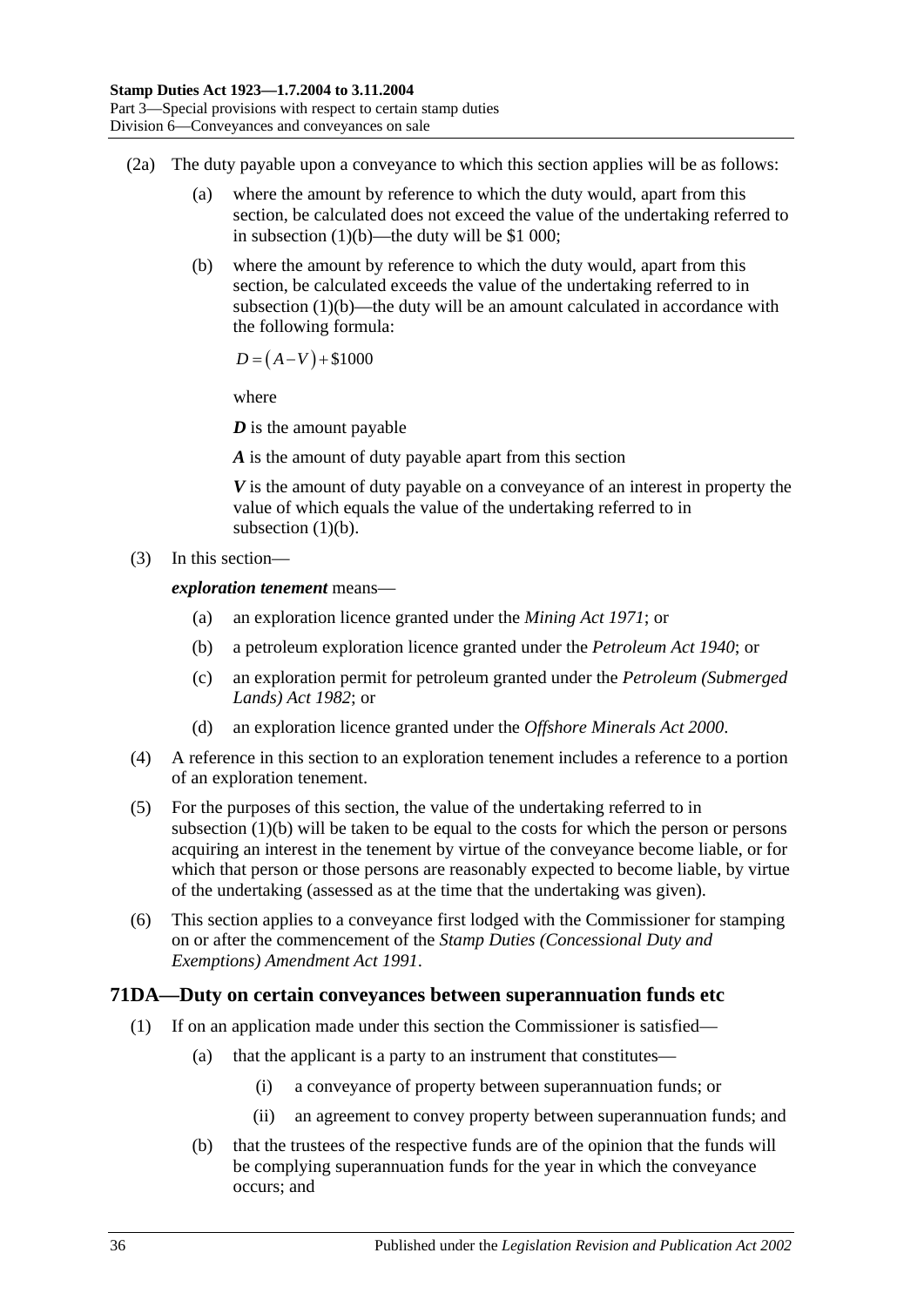(c) that the conveyance is in connection with a person ceasing to be a member of, or otherwise ceasing to be entitled to benefits in respect of, one superannuation fund and becoming a member of, or otherwise becoming entitled to benefits in respect of, the other superannuation fund,

this section applies to the instrument.

- <span id="page-54-0"></span>(1a) If on application made under this section the Commissioner is satisfied—
	- (a) that the applicant is a party to an instrument that is a conveyance of property, or an agreement to convey property, from a superannuation fund to a pooled superannuation trust; and
	- (b) that the purpose of the conveyance is to satisfy standards relating to the investment of assets of the superannuation fund prescribed by or under the SIS Act; and
	- (c) that the only consideration for the conveyance is the right to share in the income and assets of the pooled superannuation trust whether that right is in the form of units issued by the trust or some other form,

this section applies to the instrument.

- <span id="page-54-1"></span>(1b) If on application made under this section the Commissioner is satisfied—
	- (a) that the applicant is a party to an instrument that is a conveyance of property, or an agreement to convey property, from a pooled superannuation trust—
		- (i) to a superannuation fund; or
		- (ii) to another pooled superannuation trust at the direction of a superannuation fund; and
	- (b) that the only consideration passing from the superannuation fund to the firstmentioned pooled superannuation trust for the conveyance is the surrender by the superannuation fund of the whole or part of its right to share in the income and assets of the pooled superannuation trust,

this section applies to the instrument.

- (2) The duty payable on an instrument to which this section applies will be—
	- (a) the amount of *ad valorem* duty that would be payable on the instrument as a conveyance apart from this section; or
	- (b) \$200,

whichever is the lesser.

- (3) The Commissioner may require a party to an instrument that may be assessable under this section to provide such information or evidence as the Commissioner may require for the purpose of determining whether this section applies and, if so, the amount of duty payable on the instrument.
- (4) The Commissioner may require the information or evidence to be given on oath or verified by statutory declaration.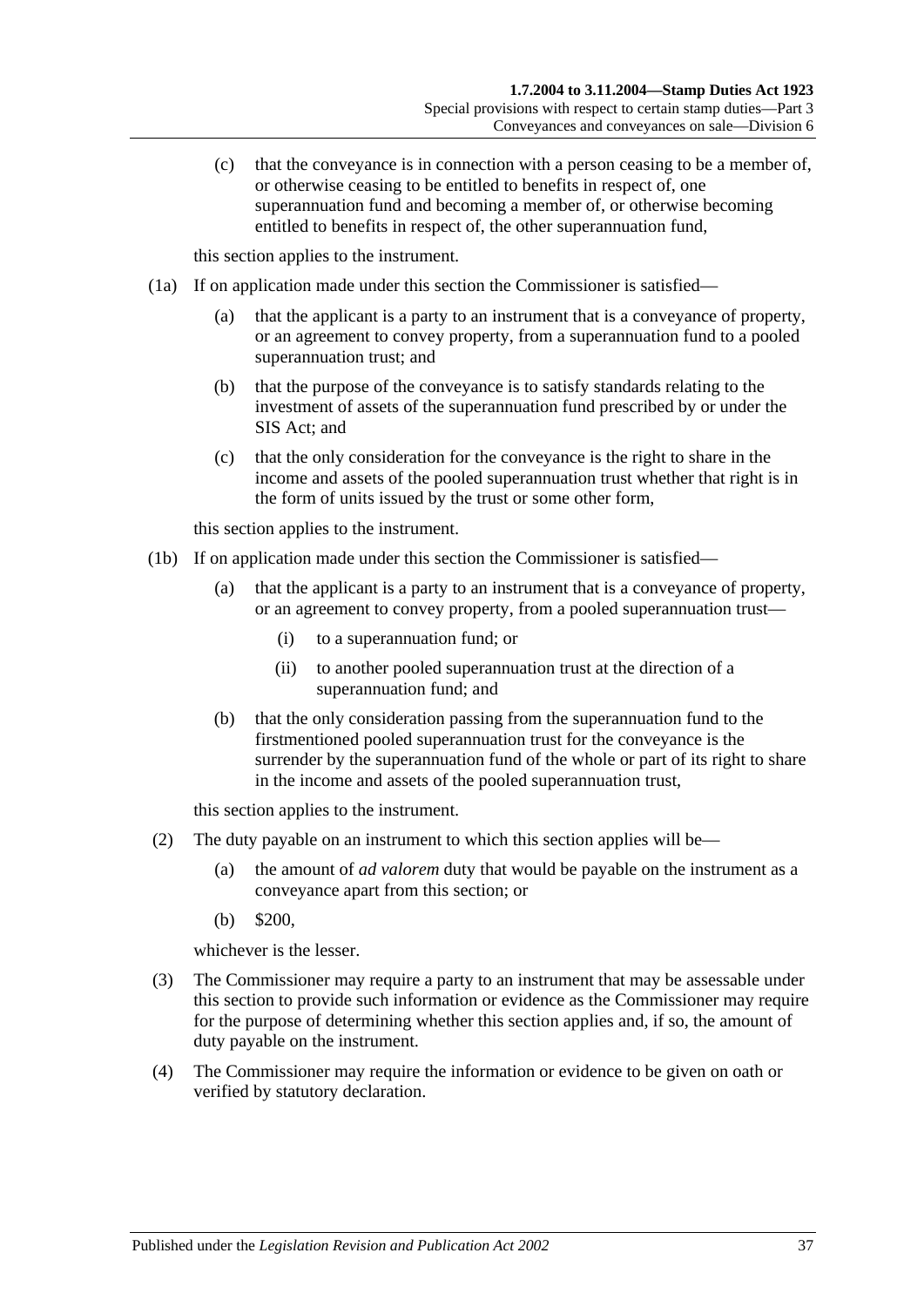(5) In this section—

#### *complying superannuation fund* means—

- (a) a fund which is a complying superannuation fund within the meaning of section 267 of the *Income Tax Assessment Act 1936* of the Commonwealth; or
- (b) a fund which is a complying approved deposit fund as defined by section 47 of the SIS Act;

*pooled superannuation trust* means a pooled superannuation trust as defined in the SIS Act;

*the SIS Act* means the *Superannuation Industry (Supervision) Act 1993* of the Commonwealth.

(6) This section applies to an instrument of a kind referred to in [subsection](#page-53-0) (1), [\(1a\)](#page-54-0) or [\(1b\)](#page-54-1) if it was first lodged for stamping with the Commissioner on or after the commencement of the subsection concerned.

# **Division 7—Gaming machine surcharge**

## **71EA—Interpretation**

(1) In this Division—

*direct interest*—see section [71EB\(1\);](#page-56-0)

*family group* means a group of persons connected by an unbroken series of relationships of consanguinity or affinity;

*gaming machine business* means a business conducted in pursuance of a gaming machine licence;

*gaming machine licence* means a gaming machine licence under the *[Gaming](http://www.legislation.sa.gov.au/index.aspx?action=legref&type=act&legtitle=Gaming%20Machines%20Act%201992)  [Machines Act](http://www.legislation.sa.gov.au/index.aspx?action=legref&type=act&legtitle=Gaming%20Machines%20Act%201992) 1992*;

*gaming machine surcharge* means the duty imposed under this Division;

*hold*—a person *holds* a share in a private entity if the person—

- (a) is registered as the holder; or
- (b) is beneficially entitled to the share; or
- (c) controls the exercise of rights attached to the share;

*indirect interest*—see section [71ED\(1\);](#page-57-0)

*net gambling revenue* means net gambling revenue as defined for the purposes of section 72 of the *[Gaming Machines Act](http://www.legislation.sa.gov.au/index.aspx?action=legref&type=act&legtitle=Gaming%20Machines%20Act%201992) 1992*;

*person* includes a private entity;

*private company* means—

- (a) a company that is limited by shares but whose shares are not quoted on a recognised financial market; or
- (b) a company that is not limited by shares,

but does not include a company that is excluded from the ambit of this definition by the regulations;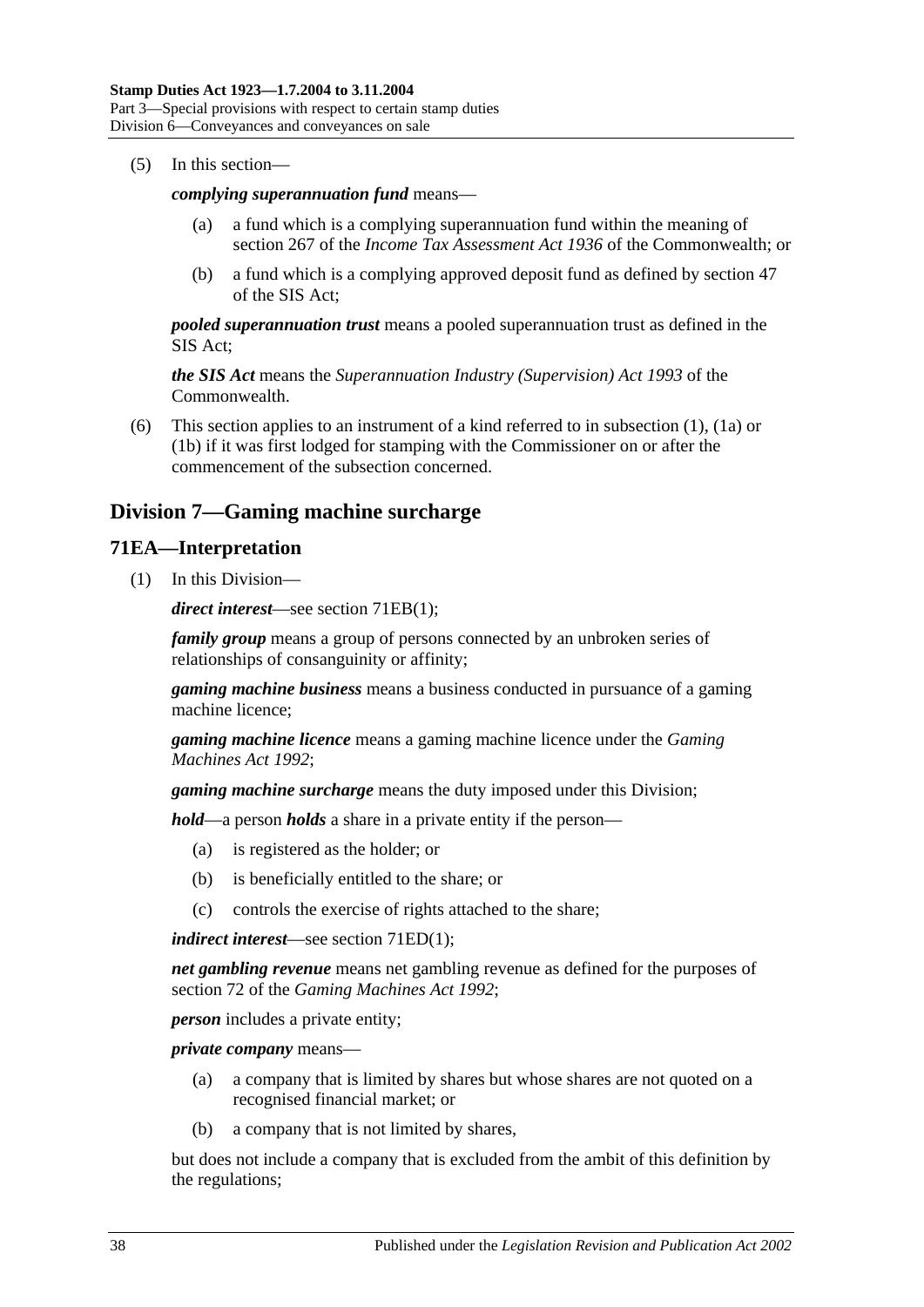*private entity* means a private company or a private unit trust scheme:

*private unit trust scheme* means—

- (a) a unit trust scheme in which less than 50 persons hold units; or
- (b) a unit trust scheme in which 50 or more persons hold units if 20 or fewer persons hold 75 per cent or more in number or value of the units on issue,

but does not include a unit trust scheme that is an approved deposit fund or a pooled superannuation trust within the meaning of the *Superannuation Industry (Supervision) Act 1993* (Cwth);

*proportionate interest*—see [sections 71EB\(3\),](#page-56-1) [71EC\(2\)](#page-57-1) and [71ED\(3\);](#page-57-2)

*related entity—see section 71EC(1):* 

*share* in a private entity means—

- (a) where the private entity is a private company—a share or other interest that—
	- (i) entitles the holder to vote at a general meeting of shareholders of the private company; or
	- (ii) entitles the holder to share in dividends or would entitle the holder to share in dividends assuming that there were profits out of which dividends could be declared; or
	- (iii) entitles the holder to share in the distribution of the assets of the company in the event of a winding up; or
	- (iv) confers entitlements of two or more kinds mentioned above;
- (b) where the private entity is a private unit trust—a unit in the trust.
- (2) Property is taken to be held beneficially by a private unit trust scheme if it is held by the trustees of the scheme in trust for the unitholders.
- (3) If an interest that is to be valued for the purposes of this Division is the potential interest of an object of a discretionary trust, the interest is to be valued as if it were the greatest beneficial interest in the property subject to the trust that could be conferred under the terms of the trust.

#### <span id="page-56-0"></span>**71EB—Direct interests**

- (1) A person has a *direct interest* in a private entity if the person holds a share in the private entity.
- (2) A direct interest is to be expressed as a proportionate interest.
- <span id="page-56-1"></span>(3) The *proportionate interest* is the highest of the following:
	- (a) a percentage representing the proportion of votes that the person would be entitled to exercise (or control) at a general meeting of shareholders or unitholders assuming that all shareholders or unitholders exercised their voting rights;
	- (b) a percentage representing the extent the person is entitled to participate in dividends or distributions of income;
	- (c) a percentage representing the extent to which the person would be entitled to participate in distribution of assets on a winding up of the private entity.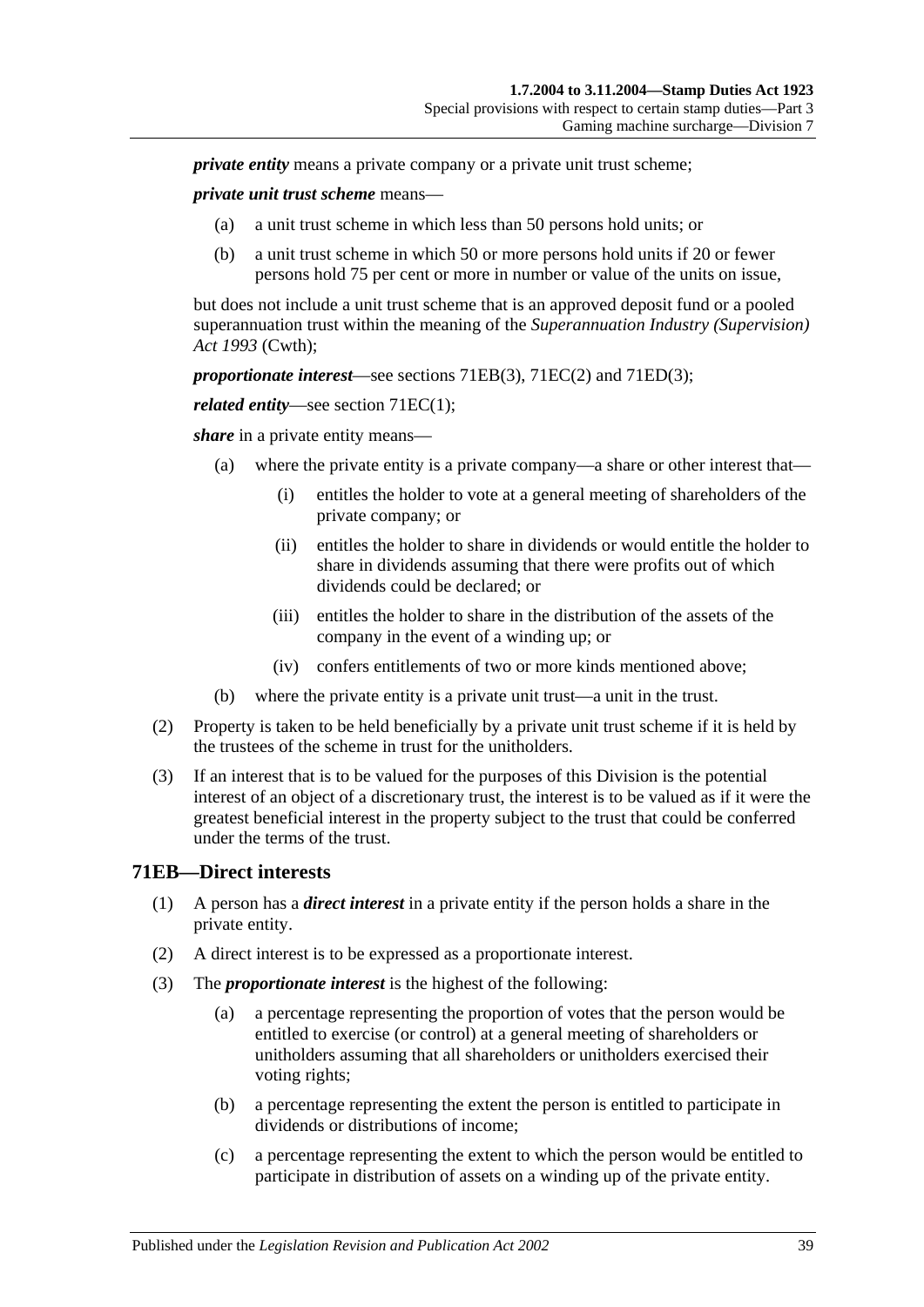(4) The proportionate interest of a person is to be determined as if any power that the person has to increase the extent of an interest (by varying the constituent documents of the private entity or in any other way) had been exercised so as to maximise the relevant interest in the private entity.

# <span id="page-57-3"></span>**71EC—Related entities**

- (1) Two private entities are *related entities* if—
	- (a) one has a direct interest in the other; or
	- (b) a series of such relationships can be traced between them through another or other related entities (*intermediate entities*).
- <span id="page-57-1"></span>(2) If a private entity is related to another private entity by a relationship traced through an intermediate entity or intermediate entities, the private entity's proportionate interest in the other is calculated by multiplying the relevant fractions together and expressing the result as a percentage.

#### **Example—**

Entity A (a private company) holds a 75% proportionate interest in entity B (a private unit trust scheme) which in turn holds a 50% proportionate interest in entity C (a private company). In this case, the proportionate interest of entity A in entity C (insofar as it is traced through entity B) is 37.5%.

# <span id="page-57-0"></span>**71ED—Indirect interests**

- (1) If a person has a direct interest in a private entity (entity A) which is related to another private entity (entity B), the person has an *indirect interest* in entity B.
- (2) An indirect interest is to be expressed as a proportionate interest.
- <span id="page-57-2"></span>(3) The proportionate interest is calculated by multiplying together—
	- (a) a fraction representing the person's proportionate interest in entity A; and
	- (b) a fraction representing entity A's proportionate interest in entity B,

and expressing the result as a percentage.

#### **Example—**

X holds a proportionate interest of 33⅓% in entity A (a private company) which in turn holds a 75% proportionate interest in entity B (a private unit trust scheme) which in turn holds a 50% proportionate interest in entity C (a private company). In this case X's indirect interest in entity C is to be expressed as a proportionate interest of 12.5%

# **71EE—Notional interests**

- (1) If a private entity owns a gaming machine business or an interest in a gaming machine business, a person who holds a direct or indirect interest in the private entity is taken to have a notional interest in the gaming machine business.
- (2) The value of the notional interest is calculated as follows:

 $V = p \times v_1$ 

where—

*p* is a fraction representing the person's proportionate interest in the private entity;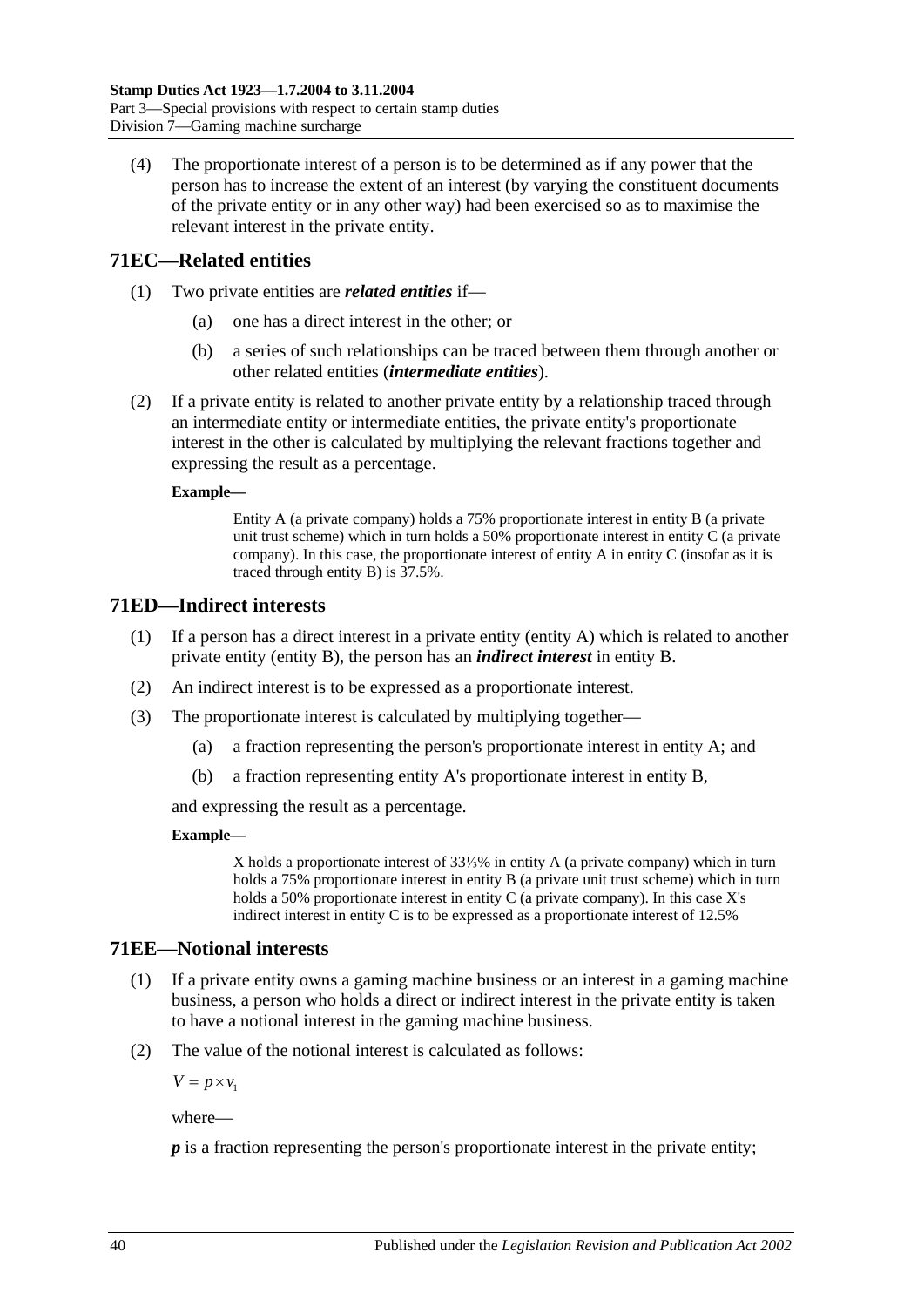$\nu_1$  is the value of the gaming machine business or the interest in the gaming machine business (as the case requires).

# **71EF—Application of this Division**

- (1) This Division applies to the following transactions—
	- (a) the transfer of an interest in a gaming machine business; or
	- (b) the transfer of a notional interest in a gaming machine business.
- (2) A transfer includes any transaction as a result of which the amount or value of the interest or notional interest of a person (the transferor) in a gaming machine business is diminished or extinguished and another person (the transferee) gains an interest or notional interest in the gaming machine business or the transferee's interest or notional interest increases in amount or value.

#### **Example—**

Suppose that a gaming machine business is operated by a private entity. The shares of a particular person in the private entity are redeemed or cancelled. This transaction is to be regarded as a transfer of the shareholder's notional interest to the remaining shareholders because their respective notional interests are increased by the value of the notional interest that has been extinguished by the redemption or cancellation.

- (3) However, a transfer does not include—
	- (a) a transaction by way of mortgage; or
	- (b) a transaction between members of the same family group by way of gift; or
	- (c) a transaction between members of the same family group for which there is no consideration of a commercial nature.

# **71EG—Imposition of surcharge**

- (1) A gaming machine surcharge is imposed on a transaction to which this Division applies.
- (2) The surcharge is in addition to any other duty payable under this Act in respect of the transaction.
- (3) The surcharge is calculated as follows:

 $A = p \times 0.05 \times NGR$ 

where—

*A* is the amount of the surcharge

 $p$  is  $-$ 

- (a) if the whole of the gaming machine business is transferred—1;
- (b) in any other case—a fraction representing the relationship between the value of the interest or notional interest transferred and the value of the gaming machine business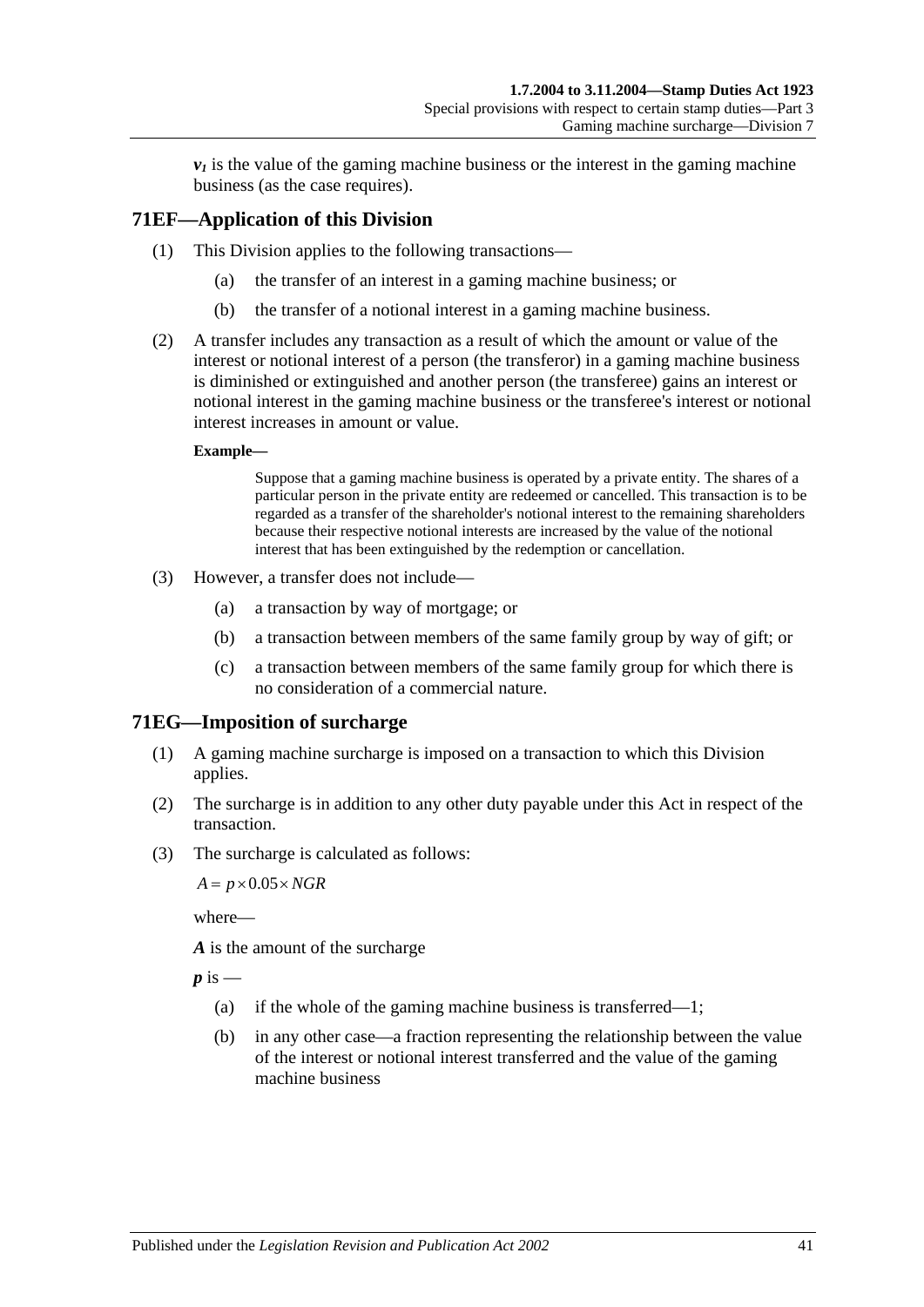*NGR* is the net gambling revenue derived from the business for the last 12 complete calendar months before the date of the transaction or, if the business was not carried on during that period or for the whole of that period, an amount determined by the Liquor and Gambling Commissioner to be reasonable having regard to net gambling revenue derived during that period from similar businesses.

# **71EH—Exempt transactions**

- (1) A transaction is exempt from the surcharge if—
	- (a) no liability to duty is imposed (apart from this Division) in respect of the transaction (or an instrument by which it is effected); or
	- (b) the transaction is effected by a conveyance that is exempt from *ad valorem* duty under this Act.
- (2) The regulations may exempt transactions of a specified class from the surcharge.

# **71EI—Notice of transaction to which this Division applies**

- (1) If a transaction to which this Division applies occurs, the parties to the transaction must within 2 months after the date of the transaction—
	- (a) lodge a return with the Commissioner; and
	- (b) pay the relevant amount of the surcharge.

Maximum penalty: \$10 000.

- (2) The return must be in a form approved by the Commissioner and contain the following information—
	- (a) the names and addresses of the parties to the transaction; and
	- (b) the date of the transaction; and
	- (c) particulars of the transaction and the interest or notional interest transferred as a result of the transaction; and
	- (d) sufficient details to enable the calculation of the fraction representing the relationship between the value of the interest or notional interest transferred and the value of the gaming machine business; and
	- (e) details of the net gambling revenue for the last 12 calendar months before the date of the transaction; and
	- (f) other information required by the Commissioner.

# **71EJ—Recovery of duty**

- (1) The Commissioner may recover a surcharge payable on a transaction to which this Division applies as a debt—
	- (a) from a party to the transaction; or
	- (b) if the relevant gaming machine business is owned by a private entity—from the private entity.
- (2) If the Commissioner recovers the surcharge from a private entity, the private entity may recover the relevant amount from the parties to the transaction.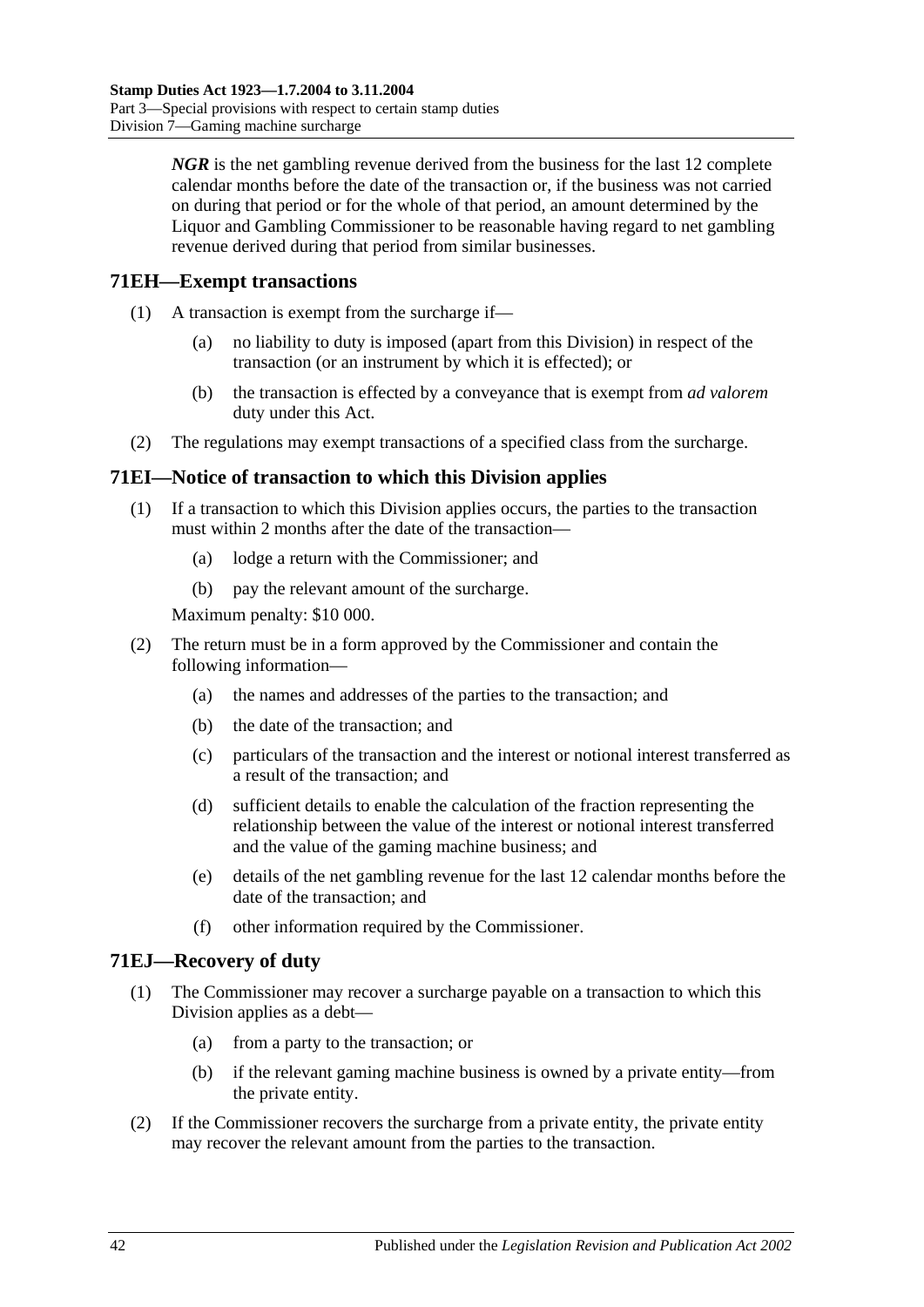# **Division 8—Transactions effected without creating dutiable instrument**

# <span id="page-60-0"></span>**71E—Transactions otherwise than by dutiable instrument**

- (1) Subject to [subsection](#page-60-1) (2), this section applies to a transaction in the following circumstances—
	- (a) the transaction results in a change in the ownership of a legal or equitable interest in—
		- (i) land; or

 $(ii)$ 

- (A) a business situated in the State; or
- (B) a part of a business (being a business situated in the State), excluding goods that are stock-in-trade of a business where the transaction occurs in the ordinary course of business, where the transaction is associated with, or is for the purposes of, a change in the ownership of a legal or equitable interest in the business (including a case where a business is being divided up into separate parts and then those parts are being transferred to one or more persons as part of one transaction or one series of transactions); or
- (iii) an interest in a partnership; and
- $(b)$
- (i) the transaction is not effected, or not wholly effected, by an instrument on which *ad valorem* duty is chargeable; but
- (ii) if the transaction had been effected, or wholly effected, by an instrument, the instrument would be chargeable with duty as a conveyance or as if it were a conveyance.
- (1a) For the purposes of this section (and for the calculation of the value of any property), a change in the ownership of a legal or equitable interest in a business will be taken to include a transfer of the goodwill of the business.
- <span id="page-60-1"></span>(2) This section does not apply to any of the following transactions—
	- (a) the appointment of a receiver or trustee in bankruptcy;
	- (b) the appointment of a liquidator;
	- (c) a compromise or arrangement under Part 5.1 of the *Corporations Act 2001* of the Commonwealth;
	- (e) any other transaction of a prescribed class.
- (3) Where a transaction to which this section applies is entered into, a statement in a form approved by the Commissioner must be lodged with the Commissioner setting out—
	- (a) the nature and effect of the transaction;
	- (b) a description of the property affected by the transaction;
	- (c) a statement of the value of any property to which the transaction relates;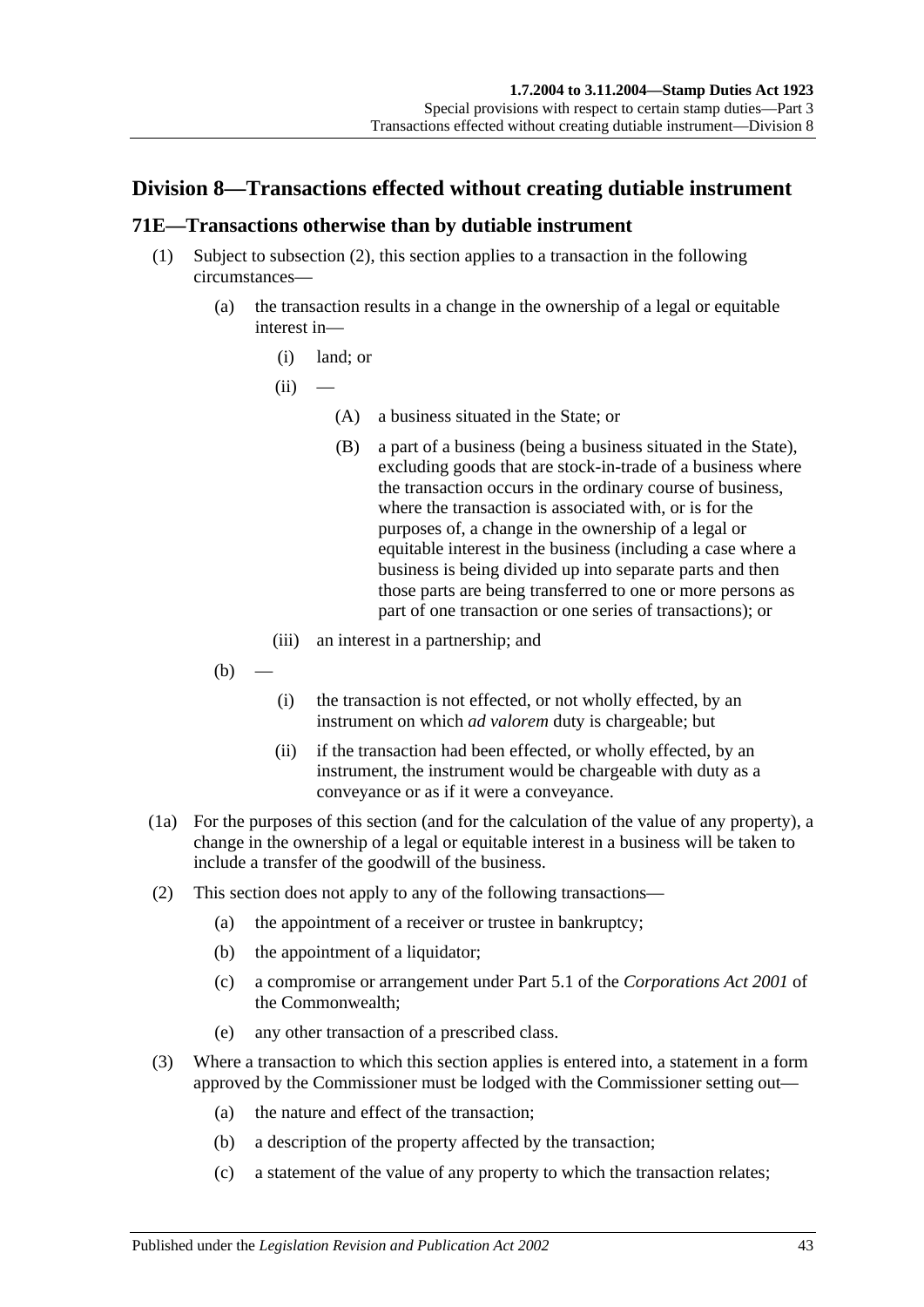- (d) a statement of any consideration that has passed or is to pass between the parties to the transaction.
- (4) Duty is payable on the statement as if it were a conveyance effecting the transaction to which it relates.
- (4a) A statement under this section will, for the purposes of this Act, be taken to be an instrument executed by the person required to lodge the statement on the date of the change in legal or equitable ownership of property effected by the transaction to which the statement relates.
- (5) Where a statement is lodged with the Commissioner under this section—
	- (a) any instrument that relates to the same transaction is not chargeable with duty to the extent to which duty has been paid on the statement; and
	- (b) the statement will not be charged with duty to the extent that duty has been paid on any instrument that relates to the same transaction.
- (6) If a statement relating to a transaction to which this section applies is not lodged with the Commissioner in accordance with this section within two months after a change in legal or equitable ownership of property is effected by the transaction—
	- (a) each party to the transaction is guilty of an offence; and
	- (b) the parties to the transaction are nevertheless jointly and severally liable to pay duty to the Commissioner as if such a statement had been lodged with the Commissioner immediately before the end of that period of two months.
- (7) A person who aids, abets, counsels or procures another person to enter into a transaction to which this section applies knowing that none of the parties to the transaction intends to lodge a statement under this section is guilty of an offence.
- (8) A person who is guilty of an offence against this section is liable to a fine not exceeding \$10 000.
- (9) If a statement relating to a transaction to which this section applies is lodged with the Commissioner but it is subsequently established to the satisfaction of the Commissioner that the transaction is not to be completed, the Commissioner may refund any duty paid on the statement.

# **71F—Statutory transfers**

- (1) A statutory transfer is a transfer or vesting of assets or liabilities that takes effect by or under the provisions of a special Act.
- (2) The parties to a statutory transfer must, within 2 months after a statutory transfer takes effect, lodge with the Commissioner a statement in a form approved by the Commissioner setting out—
	- (a) a description of the property subject to the statutory transfer; and
	- (b) the value of that property; and
	- (c) any other information required by the Commissioner.
- (3) Duty is payable on the statement as if it were a conveyance, executed by the parties to the statutory transfer, operating as a voluntary disposition *inter vivos* of the property subject to the statutory transfer.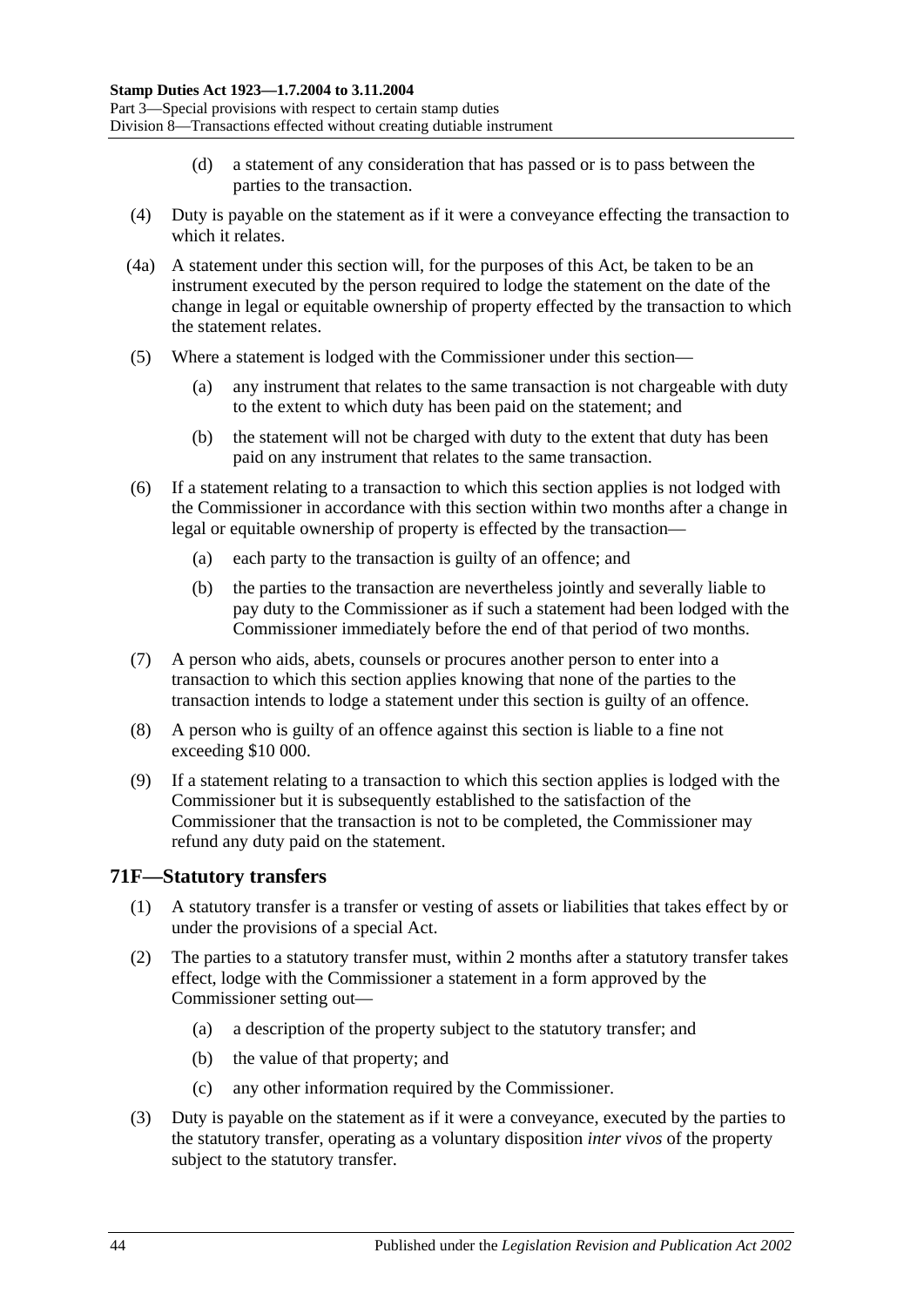- (4) If a statement is not lodged as required by this section within 2 months after the statutory transfer takes effect—
	- (a) each party to the transfer is guilty of an offence and liable to a penalty not exceeding \$10 000; and
	- (b) the parties to the transfer are jointly and severally liable to pay duty to the Commissioner as if such a statement had been lodged with the Commissioner immediately before the end of that period of 2 months.
- (5) A statutory transfer arising from the merger of credit unions, or transferring assets from one credit union to another, is exempt from this section.
- (6) In this section—

*special Act* means—

- (a) the *[Financial Sector \(Transfer of Business\) Act](http://www.legislation.sa.gov.au/index.aspx?action=legref&type=act&legtitle=Financial%20Sector%20(Transfer%20of%20Business)%20Act%201999) 1999*; or
- (b) the *Financial Sector (Transfer of Business) Act 1999* of the Commonwealth; or
- (c) any other Act of the State, another State, or the Commonwealth prescribed by regulation for the purposes of this section.

# **Division 9—Leases**

## **72—Agreement for lease to be charged as a lease**

An agreement for a lease or with respect to the letting of any lands shall be chargeable with the same duty as if it were an actual lease made for the term and consideration mentioned in the agreement.

# **73—Leases, how to be charged in respect of produce etc**

- (1) Where the consideration or any part of the consideration for which a lease is granted or agreed to be granted consists of any produce or other goods, the value of the produce or goods shall be deemed a consideration in respect of which the lease or agreement is chargeable with *ad valorem* duty.
- (2) Where it is stipulated in any lease or agreement for a lease that the value of the produce or goods shall amount at least to, or shall not exceed, a given sum or where the lessee is specially charged with, or has the option of paying after, any permanent rate of conversion, the value of the produce or goods shall, for the purpose of assessing the *ad valorem* duty, be estimated at the given sum or according to the permanent rate.
- (3) A lease or agreement for a lease made either wholly or partially for any such consideration, if it contains a statement of the value thereof and is stamped in accordance with the statement, shall, so far as regards the subject matter of the statement, be deemed duly stamped, unless or until it is otherwise shown that the statement is incorrect and that the lease or agreement is in fact not duly stamped.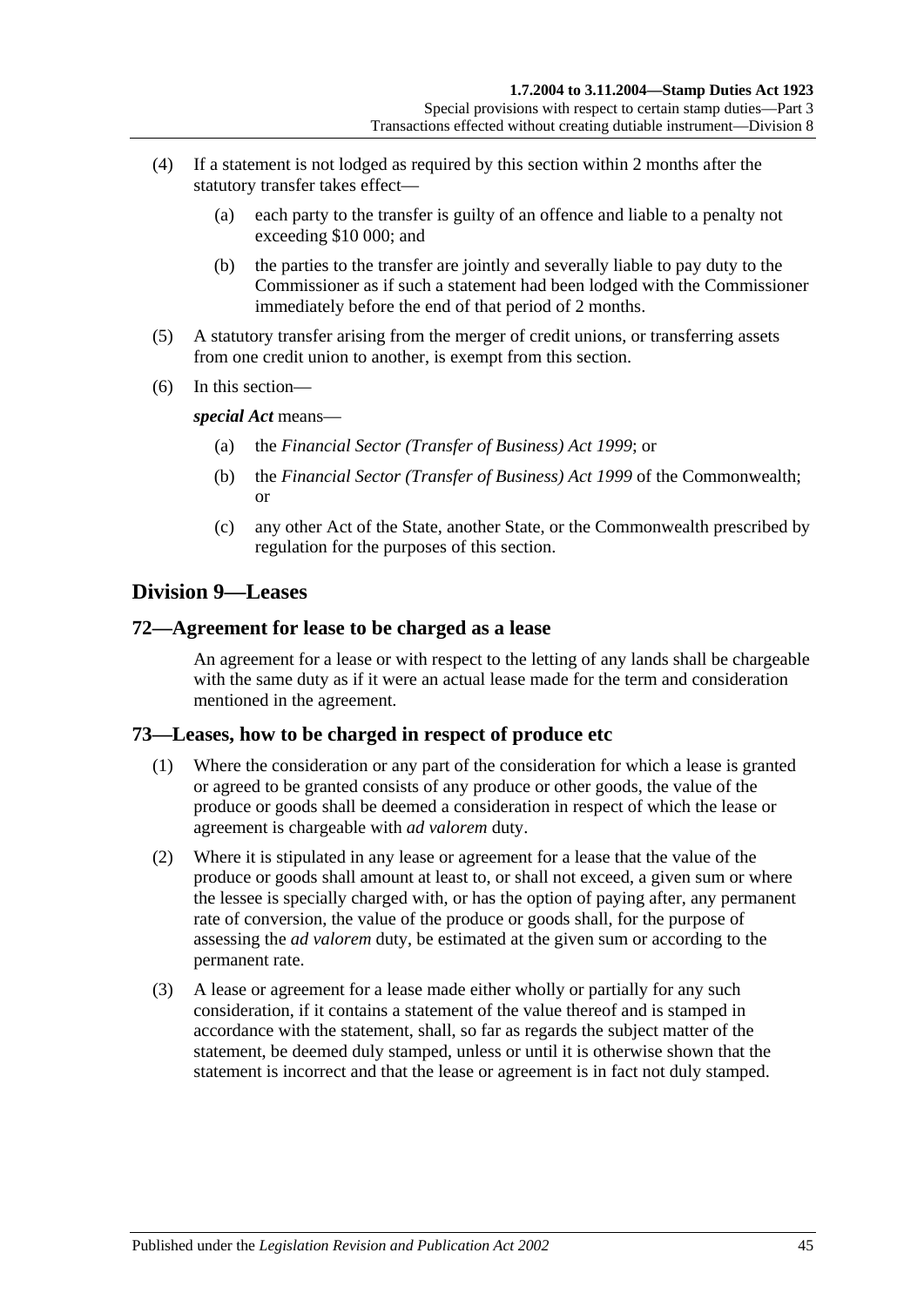## **74—Duty in respect of certain kinds of lease**

- (1) A lease or agreement for a lease or with respect to the letting of any lands shall not be chargeable with any duty in respect of any penal rent, or increased rent in the nature of a penal rent, thereby reserved or agreed to be reserved or made payable, or by reason of being made in consideration of the surrender or abandonment of any existing lease or agreement of, or relating to, the same subject matter.
- (2) A lease made for any consideration in respect of which it is chargeable with *ad valorem* duty and in further consideration either of a covenant by the lessee to make, or of his having previously made, any substantial improvement of, or addition to, the property demised to him, or of any covenant relating to the subject matter of the lease, shall not be chargeable with any duty in respect of the further consideration.

## **75—Consideration for lease**

(1) In this section—

*current market rent* for property means the consideration (including rent and any other form of valuable consideration) that a lessee might reasonably be expected to pay under a lease of the property, if it were unoccupied and offered for renting, expressed as a rate of rent per annum;

*lease* includes an agreement for a lease or any written document for the tenancy or occupancy of property;

*lessee* means the person who has the right to occupy property under a lease and includes a prospective lessee under an agreement for a lease;

*property* means land or a tenement.

- (2) If the rent or any other consideration payable by the lessee under a lease of property cannot be ascertained or estimated at the time that the lease is lodged with the Commissioner for stamping (whether because the consideration depends on some future contingency or for any other reason), the Commissioner may assess the duty payable based on the current market rent for the property as if the current market rent were the rate or average rate of rent per annum under the lease and there were no other consideration payable under the lease.
- (3) If the consideration payable by the lessee under a lease of property can be ascertained or estimated at the time that the lease is lodged with the Commissioner for stamping but the duty that may be charged on the instrument (whether as a lease or a conveyance on sale or both) apart from this section is less than the duty that would be payable based on the current market rent for the property, the Commissioner may assess the duty payable based on the current market rent as if the current market rent were the rate or average rate of rent per annum under the lease and there were no other consideration payable under the lease.
- (4) For the purposes of this section, the Commissioner may—
	- (a) cause a valuation to be made of any property that is the subject of a lease for the purpose of determining the current market rent for the property; and
	- (b) having regard to the merits of the case, charge the whole or a part of the expenses of, or incidental to, the making of the valuation to the person liable to pay the duty and may recover the amount charged as a debt due to the Crown.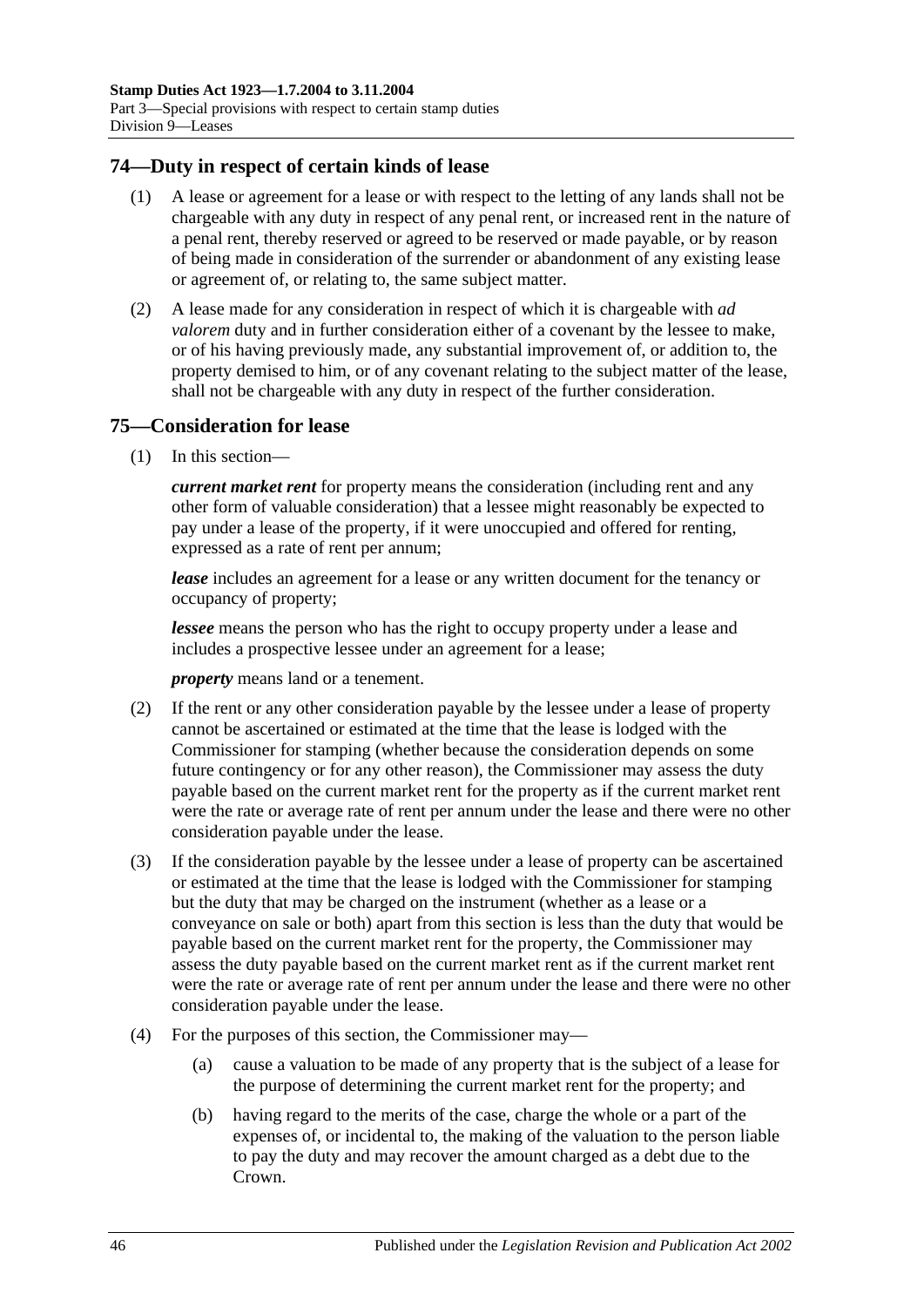## **75A—Abolition of duty on leases**

- (1) No liability to duty arises in relation to a lease entered into on or after 1 July 2004.
- <span id="page-64-0"></span>(2) After 1 July 2004, the Governor may, by proclamation, fix a date for the repeal of this Division and [Schedule 2](#page-98-0) clause 10.
- (3) On the date fixed under [subsection](#page-64-0) (2), this Division (including this section) and [Schedule 2](#page-98-0) clause 10 are repealed.
- (4) In this section—

*lease* includes an agreement for a lease or any other document for the tenancy or occupancy of land or a tenement.

# **Division 10—Mortgages**

#### **76—Interpretation**

In this Act—

*home* means any residential premises;

*home mortgage*—a mortgage is a home mortgage if—

- (a) the mortgagor is a natural person; and
- (b) the whole of the amount secured by the mortgage has been, is being, or is to be, used for any of the following purposes:
	- (i) purchasing land on which a home that the mortgagor (or, if there are two or more mortgagors, at least one of them) intends to occupy as his or her sole or principal place of residence has been, or is to be, built;
	- (ii) building, or making additions or improvements to, a home that the mortgagor (or, if there are two or more mortgagors, at least one of them) occupies or intends to occupy as his or her sole or principal place of residence;
	- (iii) repaying a loan previously taken out for one or more of the above purposes,

but if the amount secured by the mortgage is to be used for some purpose in addition to a purpose mentioned above, the mortgage is not a home mortgage;

#### **Examples—**

- 1 A person takes out a mortgage over his or her home to secure a loan which is to be used in part to finance home improvements and in part to finance the purchase of a motor vehicle. In this case, the mortgage is not a home mortgage.
- 2 A person takes out a mortgage to finance the purchase of shop premises with an attached residence, intending to occupy the residence as his or her principal place of residence. In this case, the mortgage is not a home mortgage.

*liability* means a present, future or contingent monetary liability;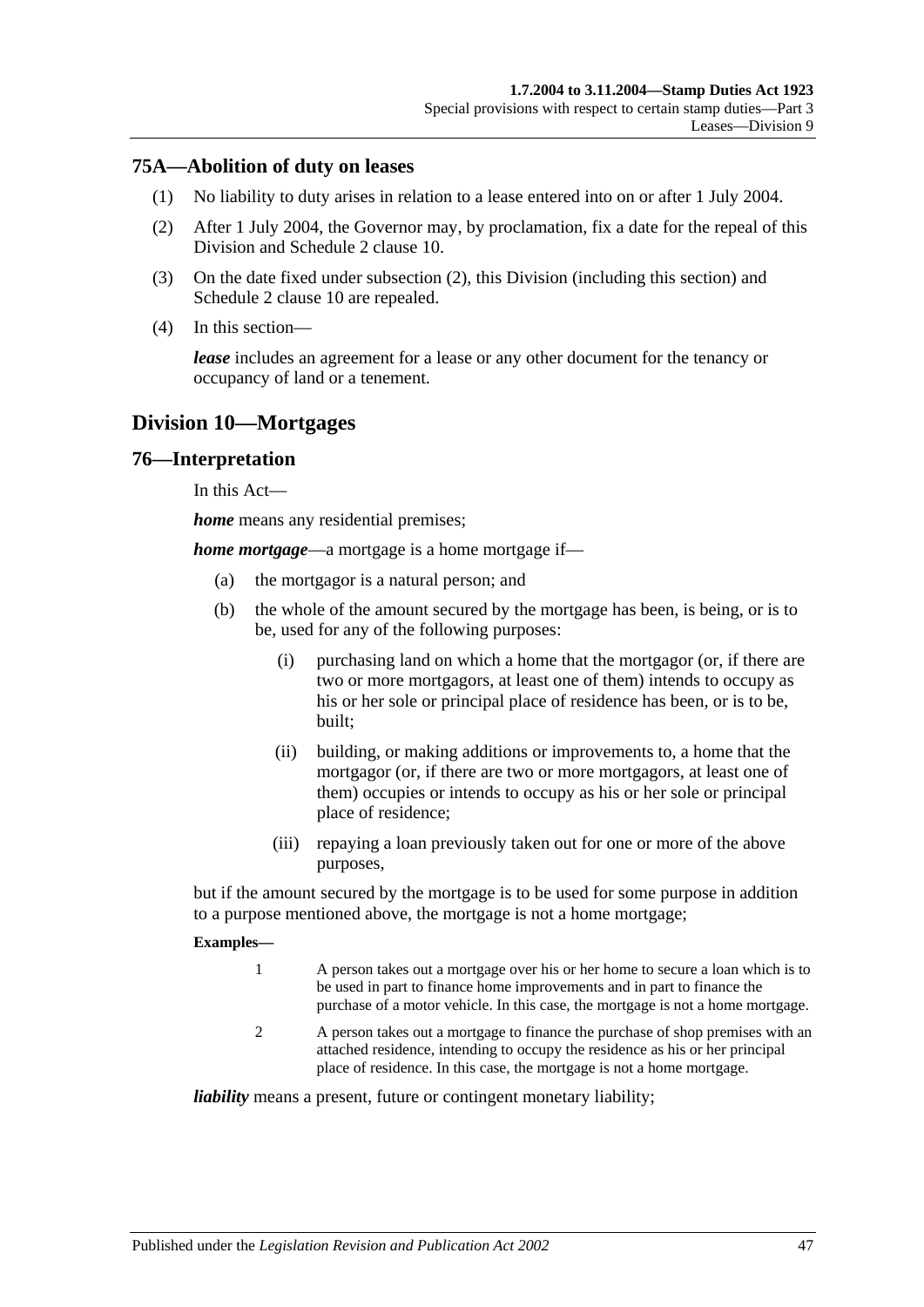#### *mortgage* means—

- (a) an instrument creating, acknowledging, evidencing or recording a legal or equitable interest in, or charge over, real or personal property by way of security for a liability; or
- (b) an instrument creating, acknowledging, evidencing or recording a liability in respect of which an instrument of title is or is to be pledged or deposited by way of security.
	- 1 A *mortgage* includes an instrument that would, assuming the fulfilment of a condition to which the instrument is subject, fall into one of the above categories.
	- 2 A *mortgage* includes an agreement that gives rise to a presumptive mortgage under section 10(3) of the *Consumer Credit (South Australia) Code*.

## **77—Where mortgage consists of several instruments**

If several instruments are necessary to make a mortgage and duty would, but for this section, be chargeable on more than one of those instruments, the duty shall be chargeable upon the principal instrument only and the other instruments shall not be liable to any duty, and the parties, with the approval of the Commissioner, may decide which is the principal instrument.

## **78—Security for stock, how to be charged**

A security for the transfer or retransfer of any stock shall be chargeable with the same duty as a similar security for a sum of money equal in amount to the value of the stock; and a transfer or assignment of any such security shall be chargeable with the same duty as an instrument of the same description relating to a sum of money equal in amount to the value of the stock.

# **79—Mortgage securing future and contingent liabilities**

- (1) A mortgage that extends to future or contingent liabilities is, if limited to a particular amount, chargeable with duty as if it were a security for that amount.
- <span id="page-65-1"></span><span id="page-65-0"></span>(2) A mortgage that extends to future or contingent liabilities is, if not limited to a particular amount, chargeable with duty as follows:
	- (a) the mortgage is chargeable, in the first instance, with duty on the basis of an estimate of the highest amount to be secured (to be made on the assumption that all contingencies to which the mortgage or the liability is subject will actually happen); and
	- (b) if the amount of the liability secured by the mortgage subsequently exceeds the amount for which the mortgage has been previously stamped, the mortgage becomes chargeable with further duty as from the date when the liability was first exceeded and the amount of that further duty is to be calculated as follows:
		- (i) a fresh estimate is to be made in accordance with this section of the highest amount to be secured; and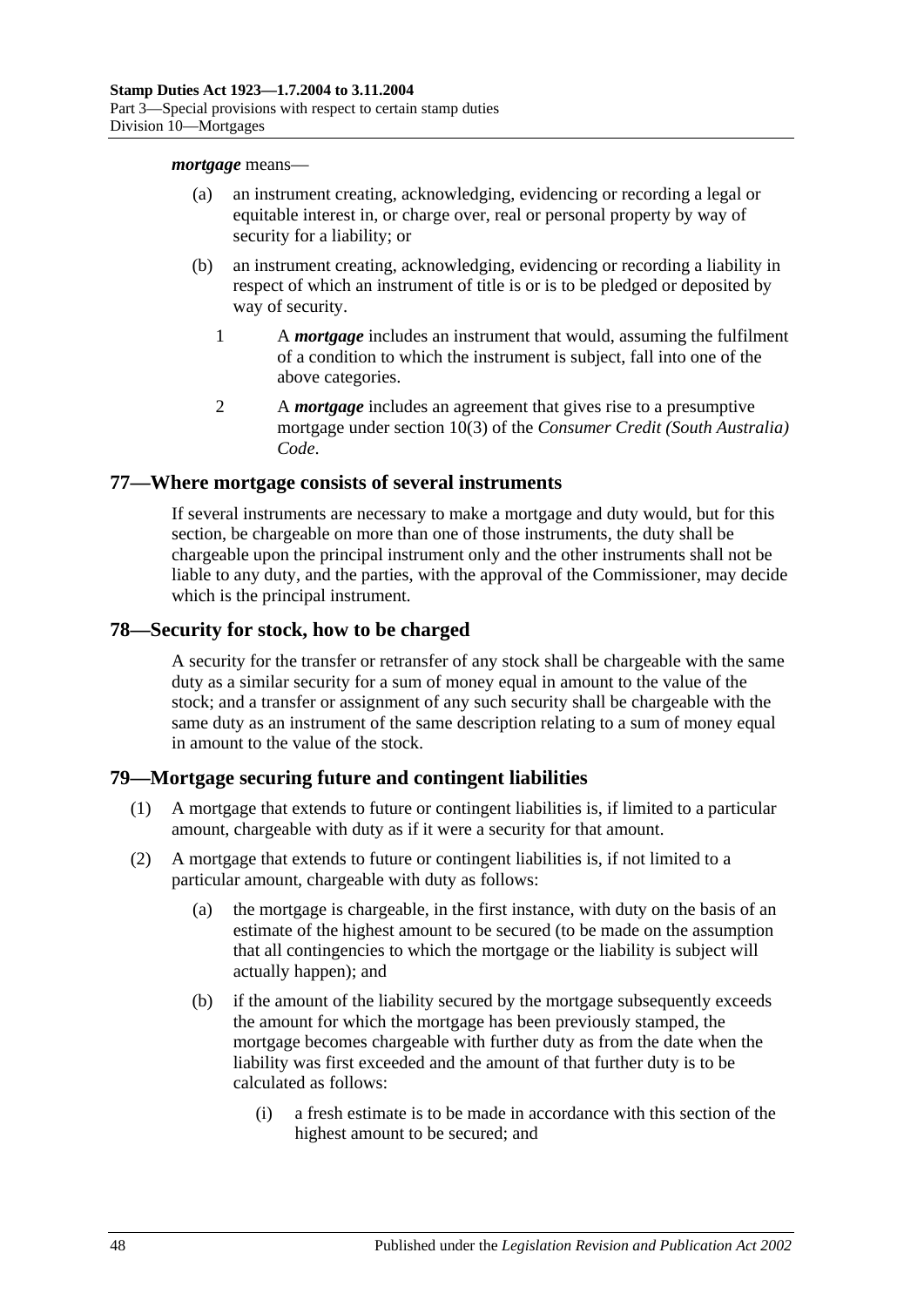- <span id="page-66-0"></span>(ii) duty is then to be calculated on the basis of that estimate and in all other respects as if the mortgage were a new and separate instrument made on the date when the liability was first exceeded; and
- (iii) the further duty is then to be calculated by subtracting the amount of duty already paid from the amount of duty calculated under [subparagraph](#page-66-0) (ii).

#### **Exceptions—**

- 1 [Paragraph](#page-65-0) (b) does not apply if the liability is wholly or partly denominated in a foreign currency and the amount for which the mortgage has been previously stamped is extended solely because of fluctuations in the rate of exchange.
- 2 If a mortgage becomes chargeable with further duty under [paragraph](#page-65-0) (b), and the rate of duty payable on the mortgage has increased since it was previously stamped, then the further duty is to be calculated by subtracting from the amount of duty calculated under [paragraph](#page-66-0) (b)(ii) the amount that would have been already paid if duty had then been calculated and paid at the higher rate.
- (3) If a mortgage is chargeable with duty under [subsection](#page-65-1) (2), the parties must, on submitting the mortgage for stamping or further stamping, make a fair estimate of the highest amount to be secured (to be made on the assumption that all contingencies to which the mortgage or the liability is subject will actually happen).
- (4) The Commissioner may accept the parties' estimate of the highest amount to be secured or, if dissatisfied with that estimate, substitute the Commissioner's own estimate of that amount, for the purposes of determining the amount of duty or further duty with which the mortgage is chargeable.
- <span id="page-66-1"></span>(5) The Commissioner has a discretion, in the case of a mortgage securing a contingent liability, to permit the mortgage to be stamped for an amount that is less than the full amount of that liability, but, if the contingency subsequently happens, further duty becomes chargeable on the mortgage as from the date of the happening of the contingency and the amount of that further duty is to be calculated as follows:
	- (a) duty is to be calculated on the mortgage on the basis of the full amount of the liability as if the mortgage were a new and separate instrument made on the date of the happening of the contingency; and
	- (b) the further duty is then to be calculated by subtracting the amount of duty already paid from the amount of duty calculated under [paragraph](#page-66-1) (a).
- <span id="page-66-2"></span>(6) If a mortgage for an unlimited amount is registered under the *[Real Property Act](http://www.legislation.sa.gov.au/index.aspx?action=legref&type=act&legtitle=Real%20Property%20Act%201886) 1886*, a discharge of the mortgage may not be registered unless the instrument of discharge is endorsed with a certificate by the mortgagee, an officer, agent or employee of the mortgagee, or some other person approved for the purposes of this subsection by the Commissioner—
	- (a) stating the highest amount that was secured during the currency of the mortgage; and
	- (b) stating that the mortgage has been duly stamped.
- (7) If a certificate under [subsection](#page-66-2) (6) is false, the mortgagee and the person by whom the certificate was signed are each guilty of an offence.

Penalty: Imprisonment for 2 years.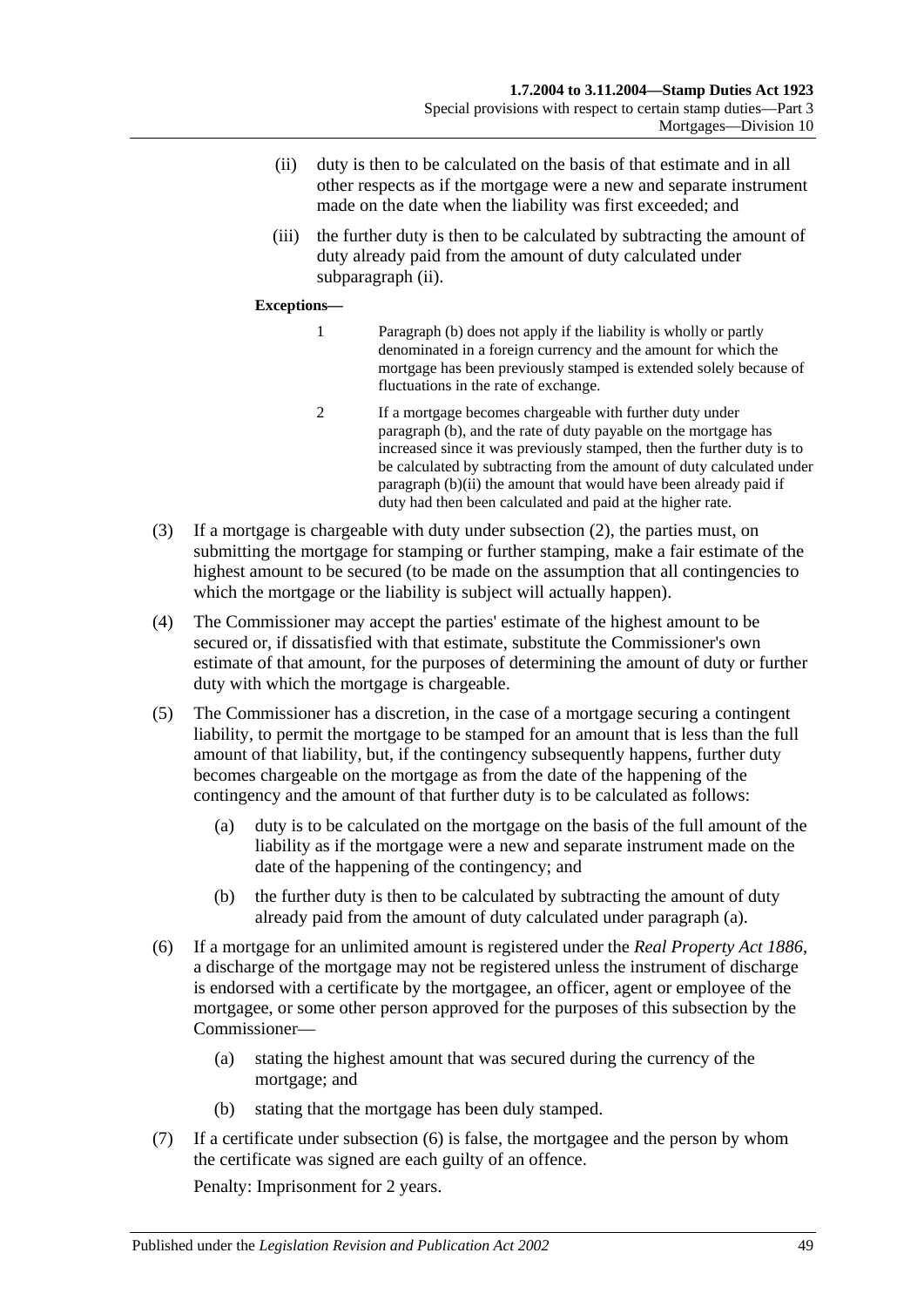(8) In this section references to an amount secured or to be secured by a mortgage are, if the mortgage secures both principal and interest or principal, interest, and rates taxes or other recurrent charges in respect of land, to be read as references to the principal only.

# **80—Security for repayment by periodical payments, how to be charged**

A security for the payment of any rentcharge, annuity or other periodical payment, by way of repayment or in satisfaction or discharge of any loan, advance or payment intended to be so repaid, satisfied or discharged, shall be chargeable with the same duty as a similar security for the payment of the sum of money so lent, advanced or paid.

# <span id="page-67-0"></span>**81—Transfers and further charges**

- (1) No transfer of a duly stamped security and no security by way of further charge for money or stock added to money or stock previously secured by a duly stamped instrument shall be chargeable with any duty by reason of containing any further or additional security for the money or stock transferred or previously secured, or the interest or dividends thereon, or any new covenant, proviso, power, stipulation or agreement in relation thereto or any further assurance of the property comprised in the transferred or previous security.
- (2) However, [subsection](#page-67-0) (1) does not apply if the security is over, or relates to, land that is subject to the provisions of the *[Real Property Act](http://www.legislation.sa.gov.au/index.aspx?action=legref&type=act&legtitle=Real%20Property%20Act%201886) 1886*.

# **81A—Duty may be denoted in certain cases by adhesive stamps**

- (1) Subject to [subsection](#page-67-1) (2), the duty on a security by way of mortgage, bond, debenture or covenant securing the payment or repayment of an amount not exceeding \$6 000 may be denoted by an adhesive stamp affixed in accordance with the regulations.
- <span id="page-67-1"></span>(2) This section does not apply in respect of a security by way of mortgage for the payment or repayment of moneys that may become due on an account current unless—
	- (a) where the total amount secured or to be ultimately recoverable is limited—the amount so limited does not exceed \$6 000; or
	- (b) where the total amount secured or to be ultimately recoverable is not limited—the total amount actually secured or recoverable does not exceed \$6 000.

# **81B—Duty chargeable proportioned to value of South Australian property**

- (1) A security that creates a charge on property in South Australia and property outside South Australia may, subject to this section, be stamped for less than the full amount *ad valorem* duty otherwise appropriate to the amount secured.
- (2) The amount for which the security is stamped must however be sufficient to satisfy the following formula:

$$
\frac{A_1}{A_2} \ge \frac{V_1}{V_2}
$$

Where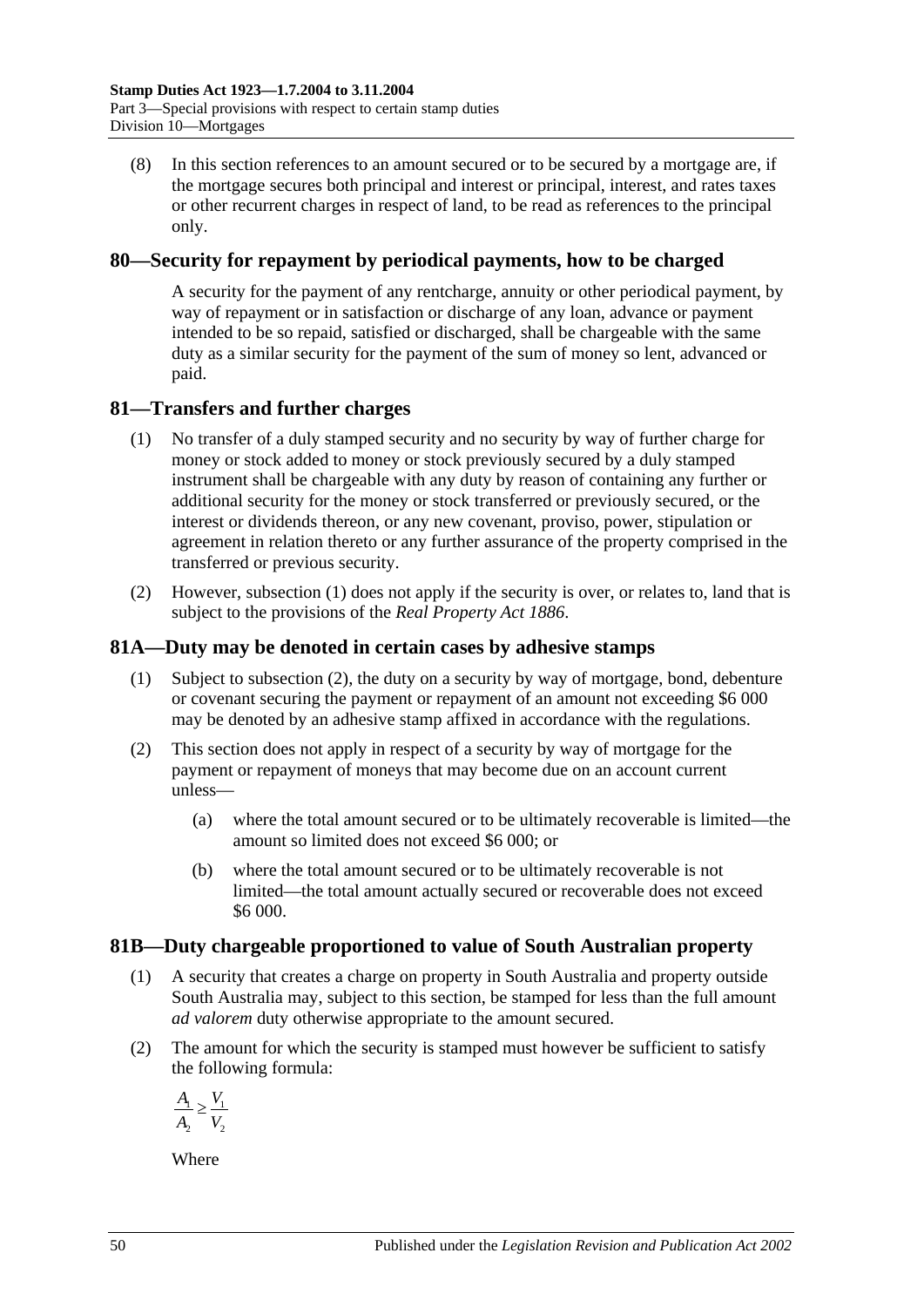$A<sub>i</sub>$  is the amount for which the security is stamped

*A2* is the amount on which *ad valorem* duty would, apart from this section, be chargeable

 $V_1$  is the value of property situated in South Australia

 $V_2$  is the total value of the property subject to the security.

- (3) A security stamped under this section is available as a security on property situated in South Australia for such amount only as the *ad valorem* duty denoted on the security extends to cover.
- (4) If a security does not create a charge on property in South Australia it may be stamped with a stamp indicating that no *ad valorem* duty is payable.

## **81C—Duty paid on one mortgage may be denoted as having been paid on another mortgage**

- <span id="page-68-0"></span>(1) The Commissioner may, upon the application of a party to a mortgage upon which duty has been paid, authorise the whole or a part of the duty paid upon the mortgage to be denoted as having been paid upon some other mortgage or mortgages if he is satisfied, upon the basis of such evidence as he may require—
	- (a) that the duty was paid upon the first mentioned mortgage instead of the other mortgage or mortgages as a result of an error on the part of a party to the mortgage or his agent; and
	- (b) that the parties to the first mentioned mortgage are the same as the parties to the other mortgage or mortgages; and
	- (c) that the first mentioned mortgage has not been acted upon or relied upon in any way as a security.
- (2) An application under [subsection](#page-68-0) (1) must—
	- (a) be made in a form approved by the Commissioner; and
	- (b) be made not later than three months after the date on which duty was paid upon the first mentioned mortgage; and
	- (c) be accompanied by the prescribed charge.
- (3) The Commissioner may, upon an application under [subsection](#page-68-0) (1), if he thinks it just to do so, waive payment of the prescribed charge.
- (4) The Commissioner may require any evidence given in support of an application under [subsection](#page-68-0) (1) to be verified by statutory declaration.
- (5) Duty shall not be denoted as having been paid upon the other mortgage or mortgages in pursuance of [subsection](#page-68-0) (1) unless the original and every copy of the first mentioned mortgage stamped under this Act has been produced to the Commissioner and dealt with in accordance with the regulations.
- (6) For the purposes of this section—
	- (a) mortgagees that are related corporations shall be regarded as one and the same person; and
	- (b) corporations are related if they are related for the purposes of the *Corporations Act 2001* of the Commonwealth.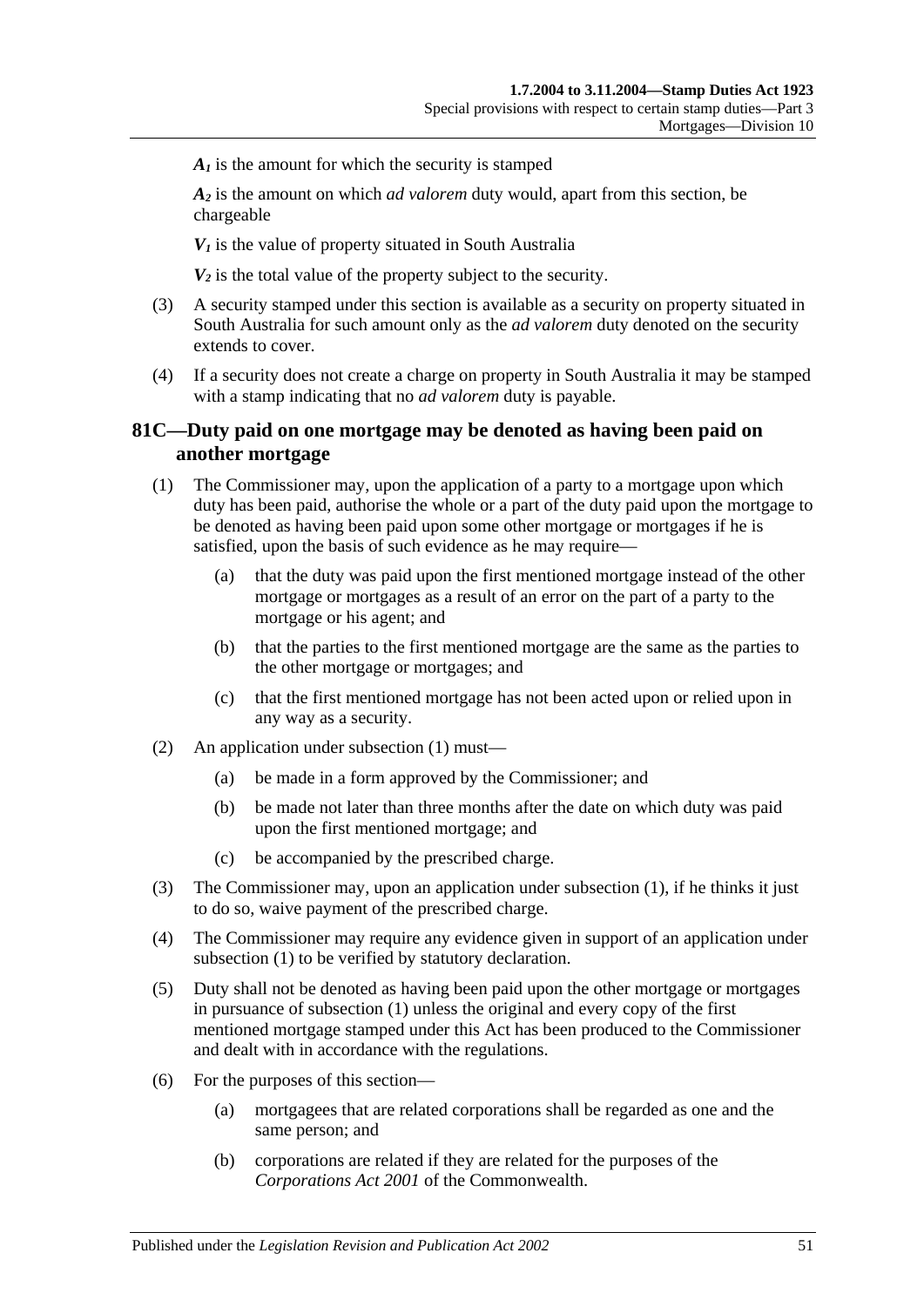# **81D—Refinancing of primary producers' loans**

- (1) If the Commissioner is satisfied—
	- (a) that a mortgage over land (the *new mortgage*) provides for the refinancing of a loan secured by a previous mortgage (whether or not with the same mortgagee) that is being fully discharged; and
	- (b) that both the new mortgage and the previous mortgage apply to the same, or substantially the same, land; and
	- (c) that the land is used wholly or mainly for the business of primary production and is not less than 0.8 hectares in area; and
	- (d) that the sole or principal business of the mortgagor is the business of primary production; and
	- (e) that the mortgagor under both mortgages is the same person, and is not a public company or a subsidiary of a public company,

duty is not chargeable on so much of the amount under the new mortgage as secures the balance outstanding under the previous mortgage.

- (2) The Commissioner may require a party to a mortgage in respect of which a benefit is claimed under this section to provide such information or evidence as the Commissioner may require for the purpose of determining whether the mortgage is entitled to that benefit.
- (3) The Commissioner may require the information or evidence to be given on oath or verified by statutory declaration.
- (4) In this section—

*subsidiary*, in relation to a public company, means a body corporate that is a subsidiary of the public company within the meaning of the *Corporations Act 2001* of the Commonwealth;

*public company* means a public company within the meaning of the *Corporations Act 2001* of the Commonwealth.

(5) This section applies in relation to mortgages executed after the commencement of section 5 of the *[Stamp Duties \(Miscellaneous No. 2\) Amendment Act](http://www.legislation.sa.gov.au/index.aspx?action=legref&type=act&legtitle=Stamp%20Duties%20(Miscellaneous%20No.%202)%20Amendment%20Act%201997) 1997*.

#### **81E—Refinancing of loan due to rural branch closure**

- (1) If the Commissioner is satisfied—
	- (a) that a mortgage over property with a financial institution as mortgagee (the *new mortgage*) provides for the refinancing of a loan secured by a previous mortgage (with another financial institution as mortgagee) that is being fully discharged; and
	- (b) that both the new mortgage and the previous mortgage apply to the same, or substantially the same, property; and
	- (c) that the sole or principal reason for refinancing the loan is the closure of a branch office (situated in a town, township or settlement outside Metropolitan Adelaide) of the financial institution that was the mortgagee under the previous mortgage; and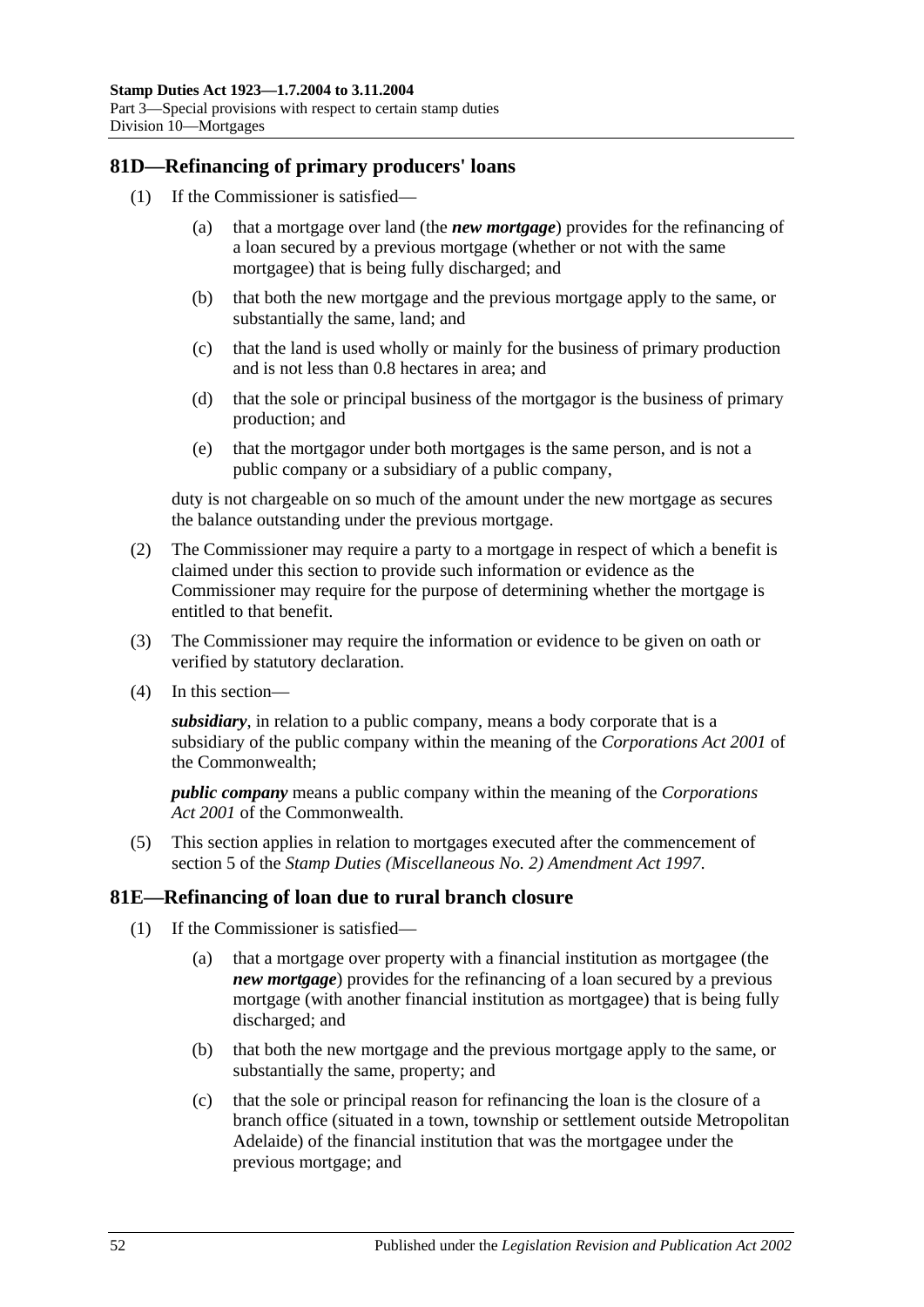- (d) that the financial institution that was the mortgagee under the previous mortgage does not have another branch office in the same town, township or settlement; and
- (e) that the mortgagee under the new mortgage is a financial institution with a branch office—
	- (i) in the same town, township or settlement as the closing branch office; or
	- (ii) if no financial institution has a branch office in that town, township or settlement—in the next closest town, township or settlement (outside Metropolitan Adelaide) in which a branch office of a financial institution is situated; and
- (f) that the mortgagor under both mortgages is the same person,

duty is not chargeable on so much of the amount under the new mortgage as was subjected to the payment of duty under the previous mortgage.

- (2) The Commissioner may require a party to a mortgage in respect of which a benefit is claimed under this section to provide such information or evidence as the Commissioner may require for the purpose of determining whether the mortgage is entitled to that benefit.
- (3) The Commissioner may require the information or evidence to be given on oath or verified by statutory declaration.
- (4) In this section—

*branch office* of a financial institution includes an agent of the financial institution who is authorised to act as a branch office of the financial institution:

*financial institution* means a financial institution within the meaning of the *[Financial](http://www.legislation.sa.gov.au/index.aspx?action=legref&type=act&legtitle=Financial%20Institutions%20Duty%20Act%201983)  [Institutions Duty Act](http://www.legislation.sa.gov.au/index.aspx?action=legref&type=act&legtitle=Financial%20Institutions%20Duty%20Act%201983) 1983*;

*Metropolitan Adelaide* means the part of the State that is comprised of Metropolitan Adelaide within the meaning of the *[Development Act](http://www.legislation.sa.gov.au/index.aspx?action=legref&type=act&legtitle=Development%20Act%201993) 1993*.

(5) This section applies in relation to mortgages executed after its commencement.

#### <span id="page-70-0"></span>**82—Unregistered mortgages protected by caveats**

- (1) A caveat under the *[Real Property Act](http://www.legislation.sa.gov.au/index.aspx?action=legref&type=act&legtitle=Real%20Property%20Act%201886) 1886* to protect an interest arising under an unregistered mortgage is chargeable with duty.
- (2) The amount of duty chargeable on a caveat to which [subsection](#page-70-0) (1) applies is—
	- (a) if the mortgage to which the caveat relates has been stamped—\$10;
	- (b) if the mortgage to which the caveat relates has not been stamped—\$10 plus the amount of duty that would be payable on the mortgage if produced for stamping.
- $(3)$  If—
	- (a) stamp duty is paid on a caveat in respect of a mortgage that has not been stamped; and
	- (b) the mortgage is subsequently produced for stamping,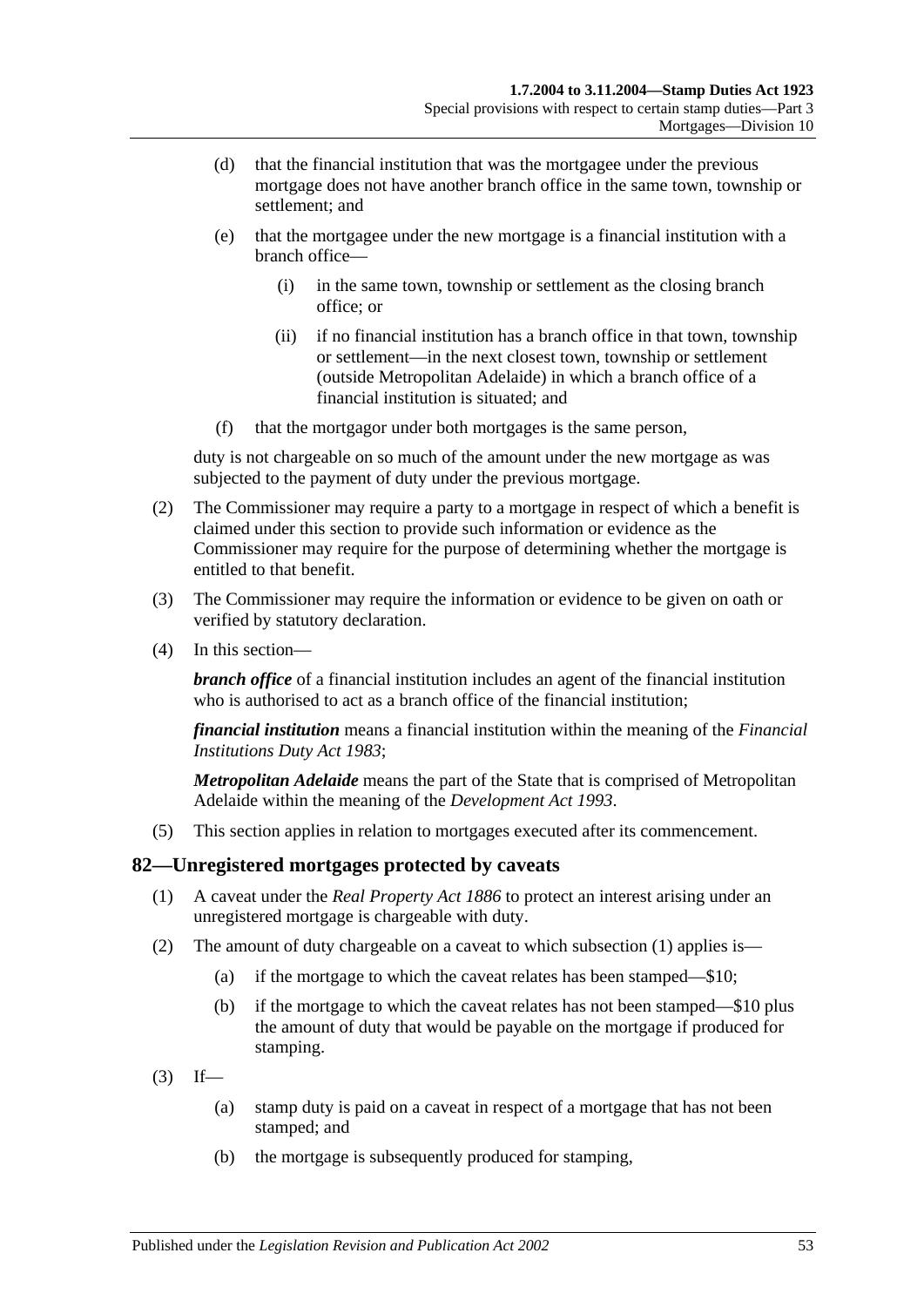the mortgage is not chargeable with duty to the extent to which duty in respect of the mortgage has been paid on the caveat.

# **83—Exemption from duty for first home owners**

- (1) If the Commissioner is satisfied that a mortgage secures a loan taken out to finance liabilities under an eligible first home owner transaction entered into on or after 27 May 2004, the following provisions apply:
	- (a) if the mortgage secures liabilities under the eligible first home owner transaction and no other liability—no stamp duty is payable in respect of the mortgage;
	- (b) if the mortgage secures liabilities under the eligible first home owner transaction and some other liability—the stamp duty otherwise payable is reduced by the amount of stamp duty that would, apart from this subsection, have been applicable if the mortgage—
		- (i) secured only liabilities under the eligible first home owner transaction; but
		- (ii) attracted no concessional rate of duty as a home mortgage.
- (2) A transaction is an eligible first home owner transaction if—
	- (a) the party or parties to the transaction who seek the benefit of this section have made an application for a first home owner grant under the *[First Home](http://www.legislation.sa.gov.au/index.aspx?action=legref&type=act&legtitle=First%20Home%20Owner%20Grant%20Act%202000)  [Owner Grant Act](http://www.legislation.sa.gov.au/index.aspx?action=legref&type=act&legtitle=First%20Home%20Owner%20Grant%20Act%202000) 2000* in relation to the transaction and comply with the eligibility criteria under that Act; and
	- (b) the transaction—
		- (i) is an eligible transaction; and
		- (ii) has been completed,

within the meaning of that Act.

- (3) The Commissioner may stamp a mortgage under this section in anticipation of the relevant conditions for an exemption or partial exemption as prescribed by this section being satisfied.
- (4) If the conditions are not in fact satisfied, the Commissioner may recover the amount of the exemption or partial exemption from any party to the mortgage as a debt.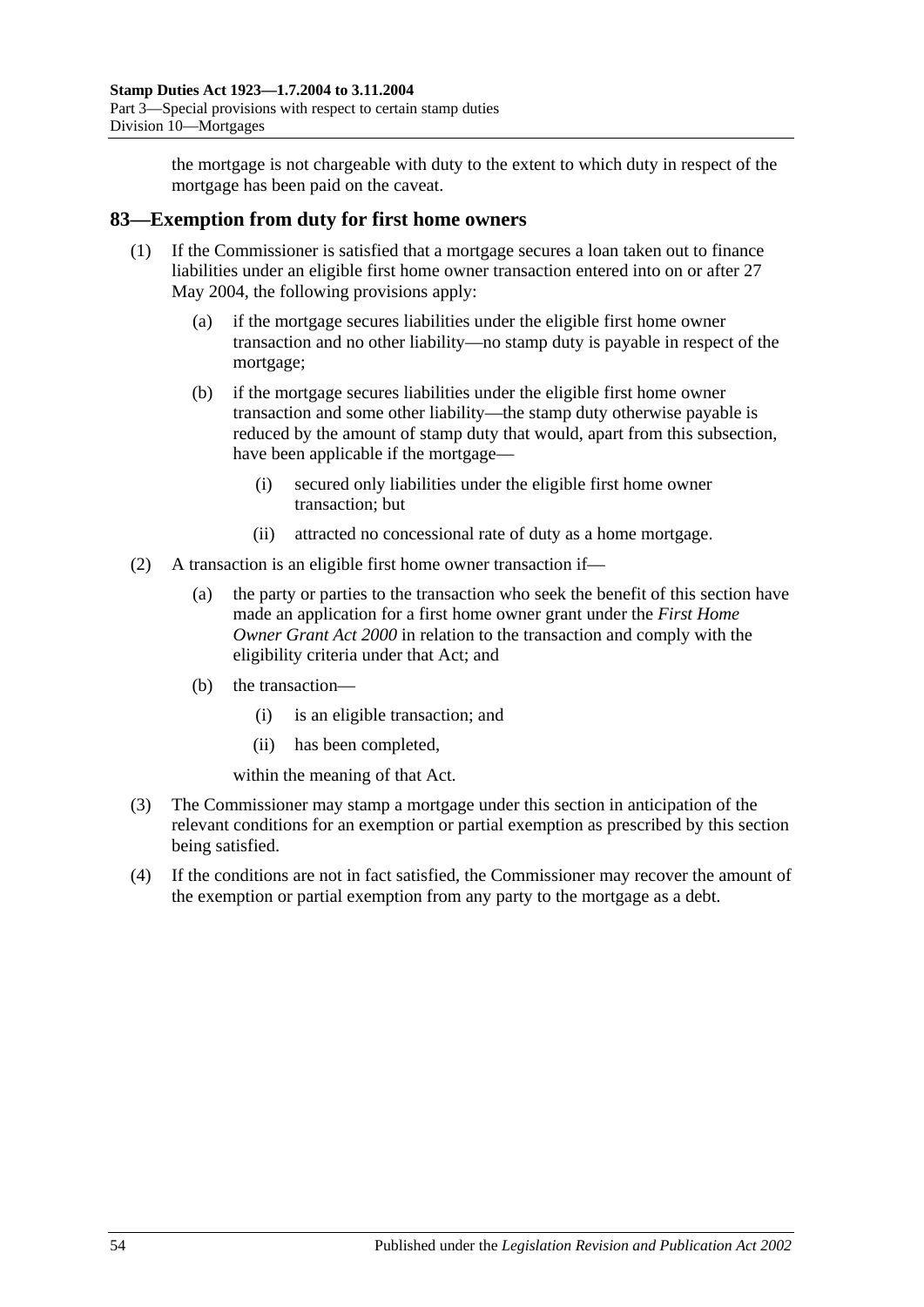# <span id="page-72-0"></span>**Part 3A—Special provisions relating to financial products**

# **Division 1—Interpretation**

## **90A—Interpretation**

In this Act, unless inconsistent with the context or some other meaning is clearly intended—

*Australian CS facility licensee* means the holder of an Australian CS facility licence under Chapter 7 of the *Corporations Act 2001* of the Commonwealth;

*broker* means a person who is a broker under the operating rules of a registered market licensee;

*broker's agent* means a person who is an agent or employee of a broker within the meaning of any corresponding Act and is carrying on business for, or on behalf of, that broker in this State;

*corresponding Act* means an enactment in force in a State other than this State or in a Territory of the Commonwealth that is declared by proclamation to be a corresponding Act for the purposes of this Part;

*CS facility* means a clearing and settlement facility within the meaning of Chapter 7 of the *Corporations Act 2001* of the Commonwealth operated by an Australian CS facility licensee;

*CSF identifier*, in relation to a CSF transaction, means a distinctive code assigned to, or in relation to, the transaction by, or under the operating rules of, the relevant CS facility;

*CSF participant* means a person who is a participant in relation to a CS facility within the meaning of section 761A of the *Corporations Act 2001* of the Commonwealth;

*CSF transaction* means—

- (a) a transaction that is conducted through a CS facility in order to allow parties to a transaction relating to financial products to meet obligations to each other that arise from entering into the transaction and that is of a kind prescribed by regulations made for the purposes of paragraph (b) of section 768A of the *Corporations Act 2001* of the Commonwealth; or
- (b) a transaction of a kind brought within the ambit of this definition by the regulations;

*dealer* means a broker or a broker's agent within the meaning of this Act or any corresponding Act;

*error transaction* means each of the following transfers:

- (a) a CSF transaction made to reverse a CSF transaction that was made mistakenly not more than seven days earlier;
- (b) the CSF transaction so reversed;

*exempt transaction* means a conveyance (including a sale or purchase) of a quoted financial product made after 30 June 2001;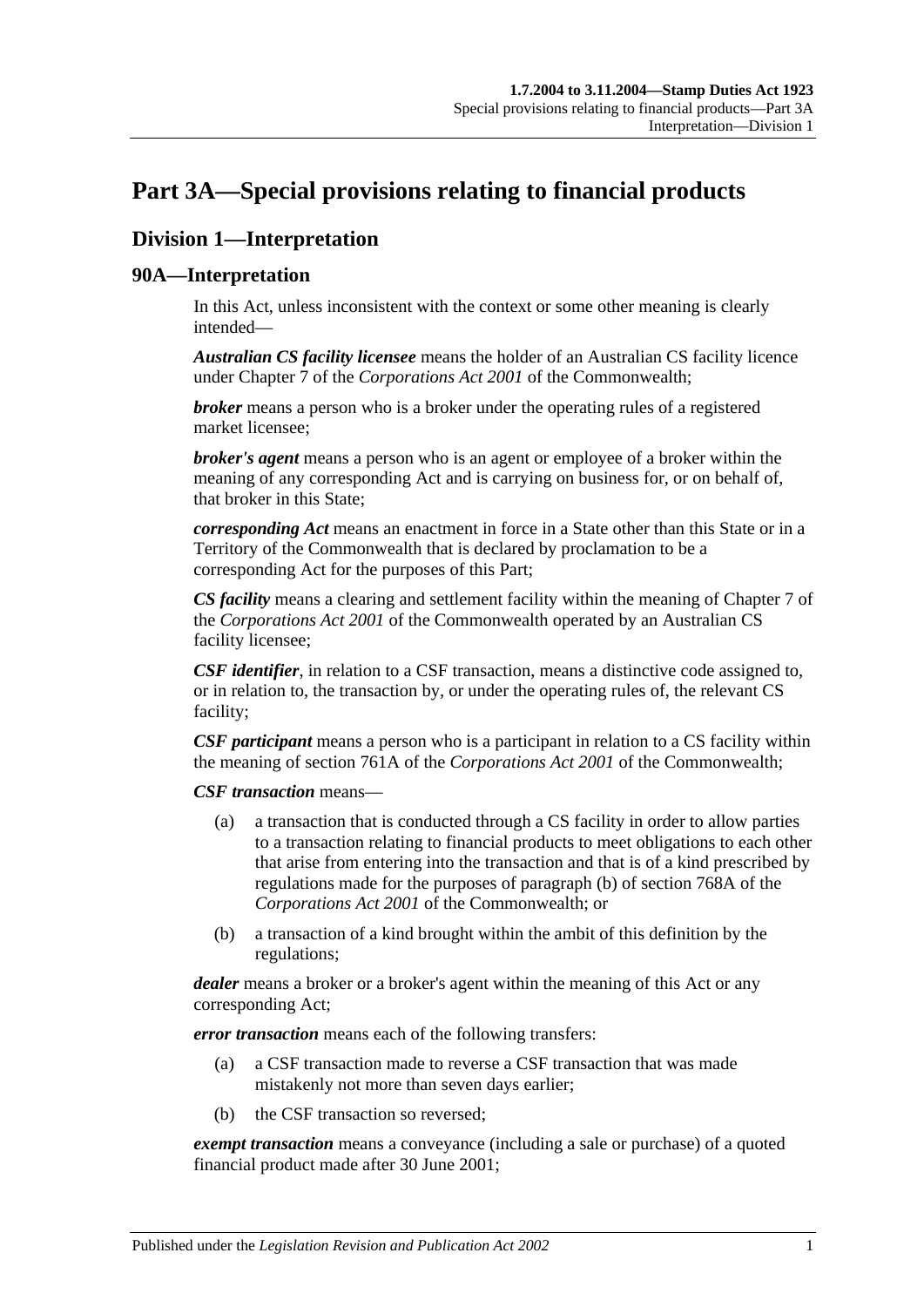*financial market* means a financial market within the meaning of Chapter 7 of the *Corporations Act 2001* of the Commonwealth;

*foreign company* has the same meaning as is assigned to the term by section 9 of the *Corporations Act 2001* of the Commonwealth;

*identification code*, in relation to a CSF participant, means a code that, for the purposes of the operating rules of the relevant CS facility, is the CSF participant's identification code, or one of the CSF participant's identification codes, as the case may be;

*operating rules* of a CS facility, or of a financial market, has the same meaning as is assigned to the term by section 761A of the *Corporations Act 2001* of the Commonwealth;

*proper CSF transaction* means—

- (a) a CSF transaction involving a financial product effected in accordance with the operating rules of the relevant CS facility; or
- (b) a CSF transaction involving a financial product that substantially complies with the operating rules of the relevant CS facility;

*quoted financial product* means a financial product that is quoted on a recognised financial market (see [section](#page-6-0) 2);

*registered CS facility licensee* means an Australian CS facility licensee registered by the Commissioner under [Division 4;](#page-82-0)

*registered market licensee* means an Australian market licensee registered by the Commissioner under [Division 4;](#page-82-0)

*relevant company* means—

- (a) a South Australian registered company; or
- (b) a foreign company with a registered office under the *Corporations Act 2001* of the Commonwealth that is situated in this State;

*relevant CSF participant*, in relation to a CSF transaction, means the CSF participant who is, according to [Division 3,](#page-79-0) liable to pay duty chargeable in respect of the transaction, or, if no duty is chargeable, the CSF participant who would be so liable if duty were chargeable;

*South Australian dealer* means a broker or a broker's agent;

*South Australian registered company* means a company incorporated or taken to be incorporated under the *Corporations Act 2001* of the Commonwealth that is taken to be registered in South Australia for the purposes of that Act;

*transfer document*, in relation to a CSF transaction, means a document that is used to effect the transfer of a financial product from one party to the transaction to the other party;

*transfer value*, in relation to a financial product involved in a CSF transaction, means—

(a) in a case involving the sale of the financial product—the total consideration for the sale or the unencumbered market value of the financial product as at the date of sale, whichever is the greater; or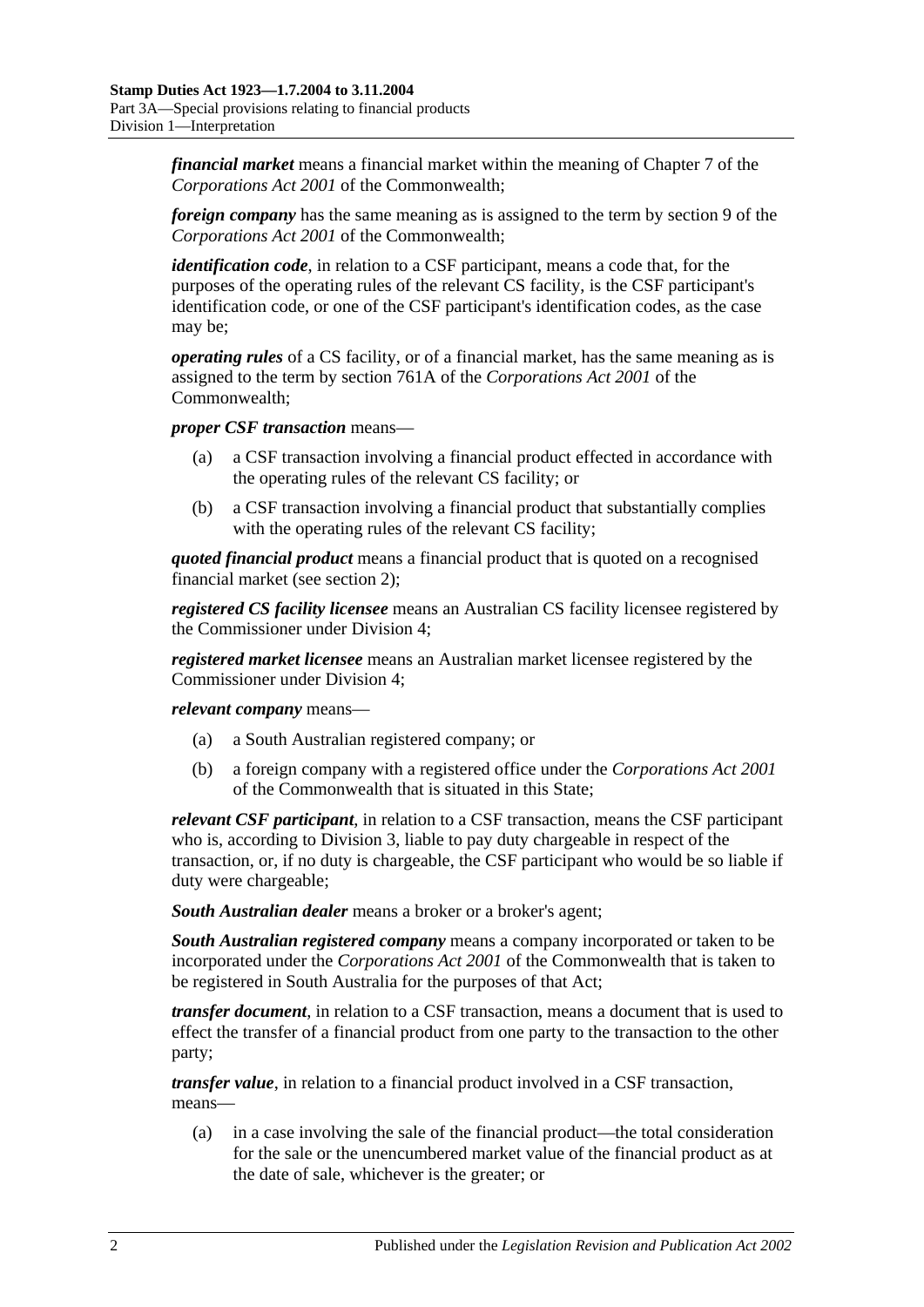(b) in any other case—the unencumbered market value of the financial product at the date of the transaction.

## **90AB—Share buy-back**

- (1) An instrument under which a shareholder transfers or divests shares to give effect to a transaction under which a company buys back its own shares is a conveyance of the shares.
- (2) This section—
	- (a) applies to an instrument whether created or executed before or after the commencement of this section; and
	- (b) applies whether the transfer or divestiture of shares occurred before, or occurs after, the commencement of this section; but
	- (c) does not apply in relation to redeemable preference shares unless they are bought back on terms other than those on which they were on issue.

## **90AC—Exempt transactions**

- (1) No duty is payable under this Part in relation to an exempt transaction.
- (2) No return is required under this Part in relation to an exempt transaction.

# <span id="page-74-0"></span>**Division 2—Duty on sales and purchases by brokers**

## **90B—Application of Division**

- (1) This Division and the duty chargeable in accordance with [Schedule 2](#page-98-0) on the return referred to in [section](#page-76-0) 90D apply and have effect to and in relation to a sale or purchase of a financial product only where—
	- (a) the sale or purchase of the financial product—
		- (i) is made by or through a South Australian dealer; or
		- (ii) is made by or through a dealer in a prescribed place and the financial product is—
			- (A) a financial product of a relevant company; or
			- (B) a unit of a unit trust scheme the principal register of which is situated in this State; and
	- (b) the consideration for the sale or purchase is in money or money's worth not less than the unencumbered market value of the financial product; and
	- (c) the financial product is quoted on, or permission to deal therein has been granted by, a financial market of a registered market licensee; and
	- (d) no duty is charged against the transferor or the transferee under [Schedule 2](#page-98-0) in respect of the conveyance or transfer of the financial products on the sale thereof.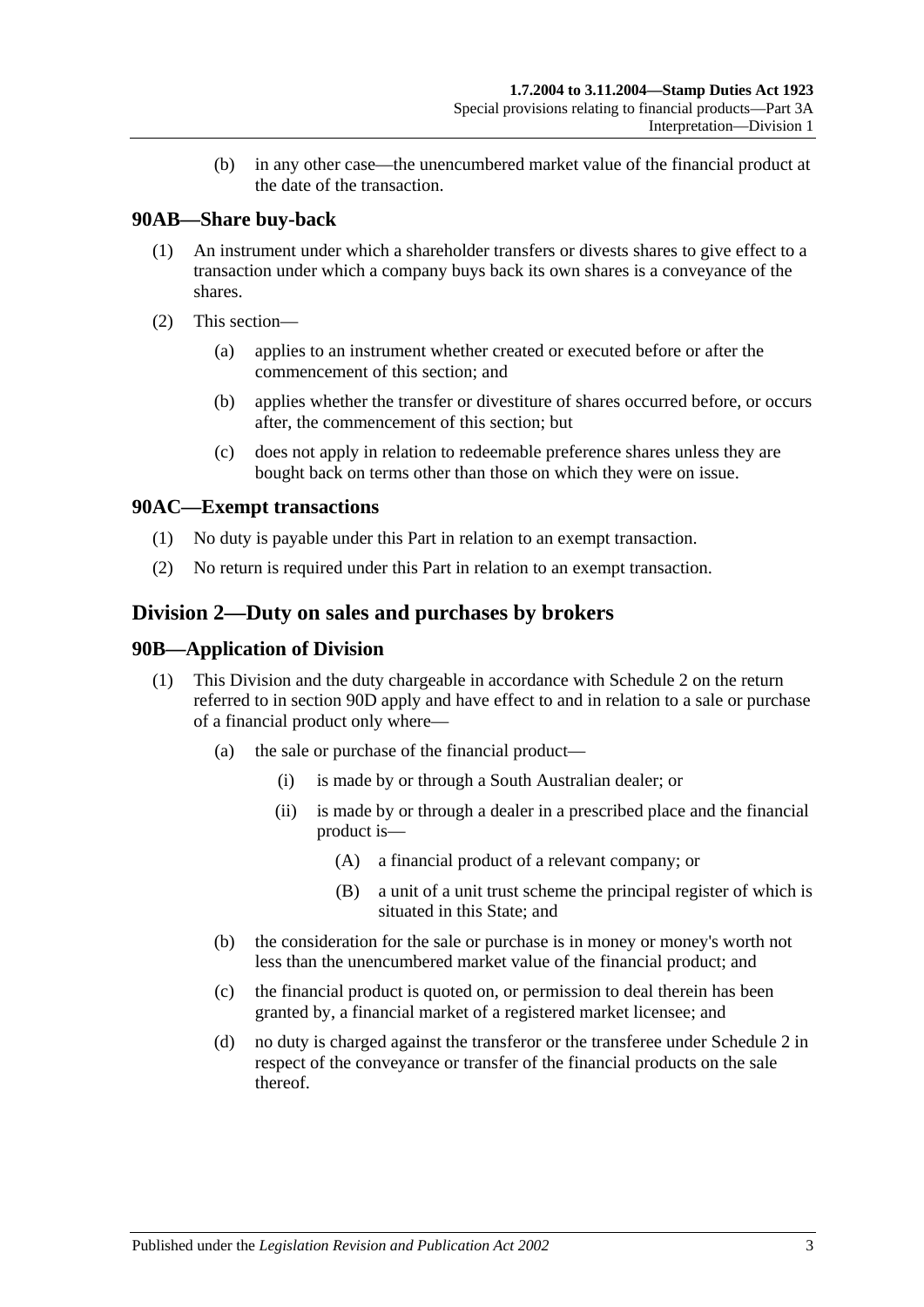- <span id="page-75-0"></span>(2) A sale or purchase of a financial product is only made by or through a South Australian dealer or a dealer in a prescribed place—
	- (a) in relation to a South Australian dealer—if the sale or purchase (wherever occurring) is made pursuant to an order to sell or an order to purchase lodged with him or her in the State; or
	- (b) in relation to a dealer in a prescribed place—if the sale or purchase (wherever occurring) is made pursuant to an order to sell or an order to purchase lodged with him or her in the prescribed place; or
	- (c) if the sale or purchase (wherever occurring) is made on the dealer's own account or behalf.
- (3) For the purposes of [subsection](#page-75-0) (2)—
	- (a) a South Australian dealer or a dealer in a prescribed place who makes a purchase of a financial product, whether on his or her own account or on behalf of another, from a person who is not a dealer will, despite the fact that no order to sell was lodged with the dealer, be taken to have also made a sale of the financial product pursuant to an order to sell lodged with him or her in the State or in the prescribed place (as the case may require) by the person from whom the purchase was made; and
	- (b) a South Australian dealer or a dealer in a prescribed place who makes a sale of a financial product, whether on his or her own account or on behalf of another, to a person who is not a dealer will, despite the fact that no order to purchase was lodged with the dealer, be taken to have also made a purchase of the financial product pursuant to an order to purchase lodged with him or her in the State or in the prescribed place (as the case may require) by the person to whom the sale was made.

## <span id="page-75-2"></span><span id="page-75-1"></span>**90C—Records of sales and purchases of financial products**

- (1) Subject to [subsections \(3\)](#page-76-1) and [\(4\),](#page-76-2) a dealer shall, forthwith on a sale or purchase being made or being deemed to have been made, being a sale or purchase to or in relation to which this Division applies, make a record relating to the sale or purchase showing—
	- (c) the date of the sale or purchase; and
	- (d) the name of the principal (if any) for whom such sale or purchase was made; and
	- (e) the name of the dealer (if any) with whom the sale or purchase was effected; and
	- (f) the quantity and full description of the financial product sold or purchased; and
	- (g) the selling or purchase price of such financial product or, if more than one, of each financial product and the total selling or purchase price of all; and
	- (h) the amount of stamp duty chargeable in accordance with [Schedule 2](#page-98-0) in respect of that sale or purchase on the return referred to in [section](#page-76-0) 90D which relates to that sale or purchase; and
	- (i) such other particulars as are prescribed for the purposes of this section.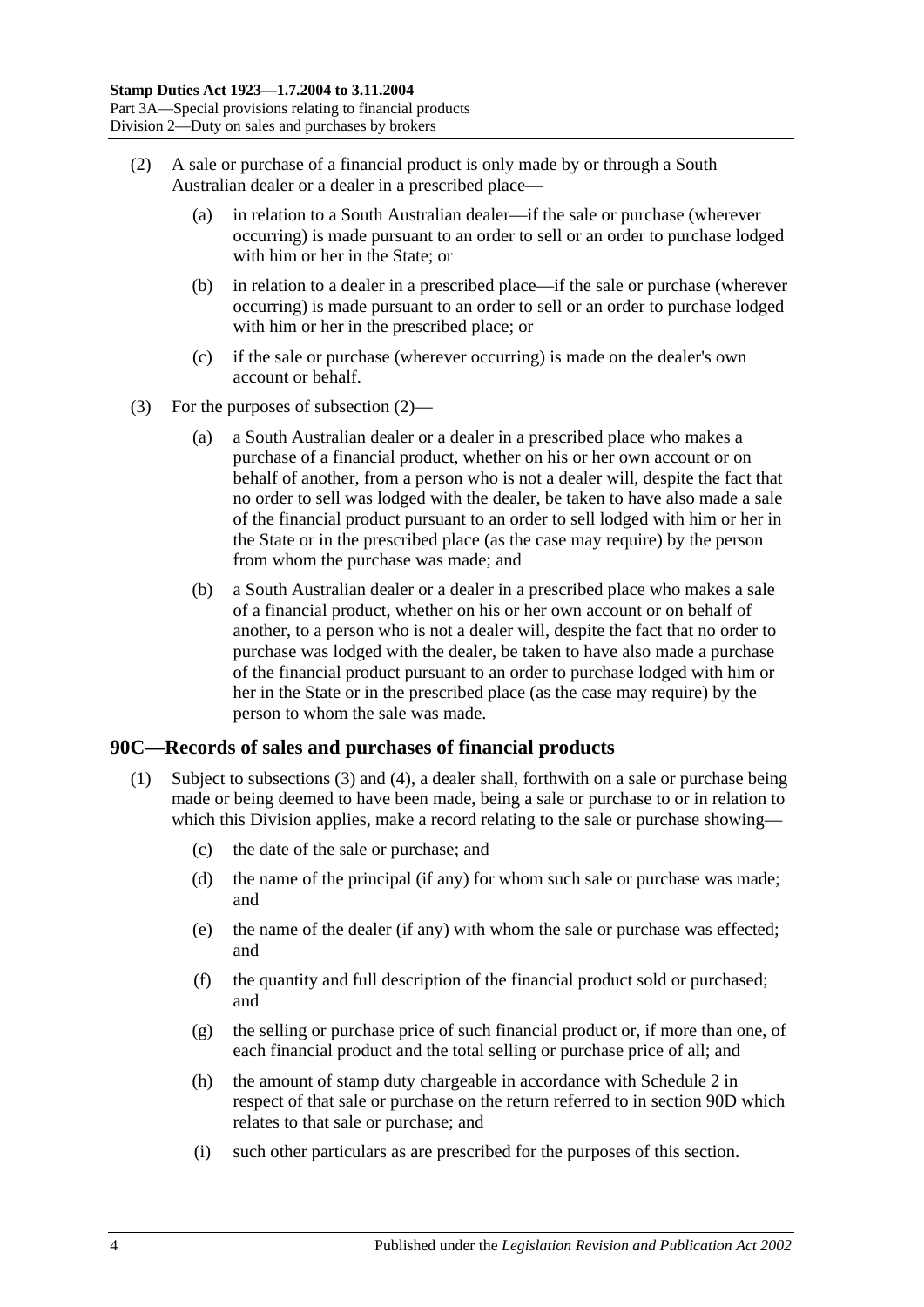- <span id="page-76-1"></span>(3) [Subsection](#page-75-1) (1) does not require a dealer to make a record—
	- (a) in respect of a sale of a financial product, where the sale is made pursuant to an order to sell lodged with him by, or on behalf of, another dealer; or
	- (b) in respect of the purchase of a financial product, where the purchase is made pursuant to an order to purchase lodged with him by, or on behalf of, another dealer; or
	- (c) in respect of any sale or purchase, where the sale or, as the case may be, the purchase is made in circumstances prescribed by the regulations for the purposes of this subsection.
- <span id="page-76-2"></span>(4) [Subsection \(1\)](#page-75-1) does not apply to the sale or purchase of a financial product, the conveyance or transfer in respect of which would be exempt from duty.
- (5) A dealer may, in any record kept by him pursuant to [subsection](#page-75-1) (1), incorporate therein additional information for his own use.
- (6) A dealer who fails to make a record as required under this section, or fails to keep the record, is guilty of an offence. Penalty: \$10 000.

#### <span id="page-76-0"></span>**90D—Returns to be lodged and duty paid**

- (a1) This section applies to—
	- (a) a South Australian dealer; and
	- (b) a dealer in a prescribed place.
- (1) Every dealer to which this section applies shall, not later than 2.30 p.m. on the Thursday of each week—
	- (a) lodge with the Commissioner a return in the approved form in accordance with this section; and
	- (b) if any stamp duty is payable, but not paid, in respect thereof, pay to the Commissioner the stamp duty in respect of each sale and each purchase to which the return relates as prescribed by [Schedule 2.](#page-98-0)
- (2) The return shall contain a certificate in the approved form relating to all sales and purchases, records relating to which have been made by the dealer under [section](#page-75-2) 90C, being sales and purchases made during the week ended on the Saturday preceding the day on which the return is lodged and the total stamp duty payable on the return in respect of those sales and purchases, and shall contain a certificate signed by the dealer that the record required by [section](#page-75-2) 90C has been duly made and such other particulars as are prescribed; but where there has been no sale or purchase made during that week, the dealer shall lodge with the Commissioner a "Nil" return.
- (3) A dealer who does not lodge a return as required under this section is nevertheless liable to pay duty to the Commissioner as if the dealer had lodged the return required under this section immediately before the time before which it was required to be lodged.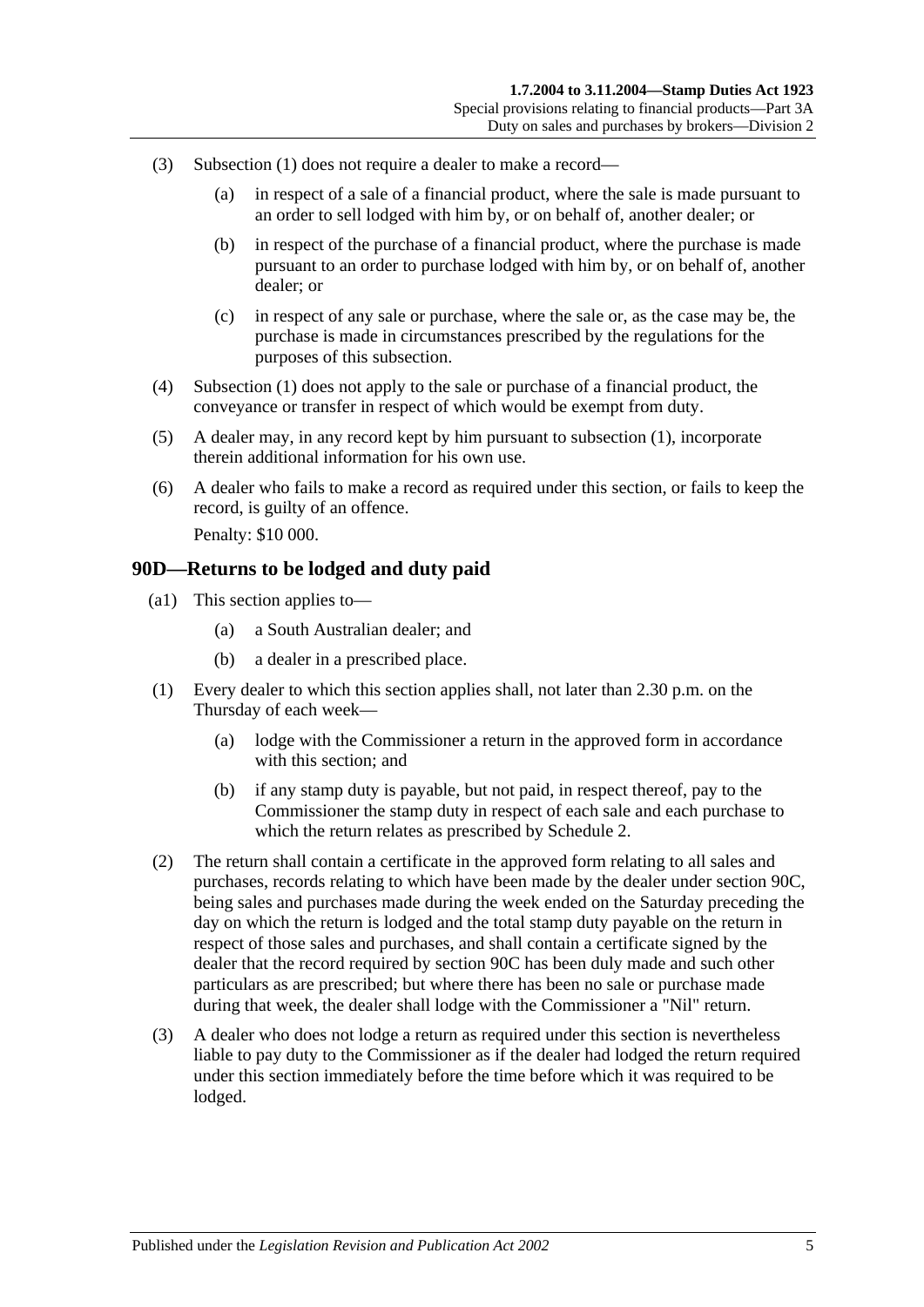## **90E—Endorsement of instrument of transfer as to payment of duty**

- (1) On making the record relating to a sale or purchase in accordance with [section](#page-75-1) 90C(1), or on the making of a sale or purchase to which [section](#page-75-1) 90C(1) does not apply by virtue of the operation of section [90C\(4\),](#page-76-2) the dealer shall, if the transfer on the sale or purchase is not a CSF transaction, either endorse the instrument of transfer in respect of the sale or purchase or ensure that it is endorsed with a statement to the effect that the stamp duty (if applicable) has been or will be paid, and shall affix his stamp and insert the date of the endorsement thereunder.
- (2) A dealer who affixes his or her stamp under such an endorsement without making the appropriate record under [section](#page-75-1) 90C(1) is guilty of an offence. Penalty: \$10 000.
- <span id="page-77-0"></span>(3) If an instrument of transfer of a financial product has affixed to it, in accordance with this section or a corresponding Act, the respective stamps of the dealers by whom the sale and purchase of that financial product has been effected, the instrument will be taken to be duly stamped with *ad valorem* duty.

## **90F—Power of dealer to recover paid duty**

Any dealer who, on lodging with the Commissioner a return pursuant to [section](#page-76-0) 90D, pays any duty under this Act in respect of any sale or purchase of a financial product to which the return relates may recover from the seller or purchaser for whom he made the sale or purchase, or is deemed to have made the sale or purchase, the amount of the duty so paid as a debt due to him and recoverable in a court of competent jurisdiction and may, in reimbursement of that amount, retain any moneys in his hands belonging to the seller or purchaser, as the case may be.

# <span id="page-77-1"></span>**90G—Transactions in S.A. financial products on U.K. stock exchange**

(1) In this section, unless the contrary intention appears—

*broker* means a person, firm or corporation who or which is a member of the U.K. and Ireland Stock Exchange;

*corporation* means a municipal or other corporation, company or society;

*financial product* means—

- (a) a financial product of a corporation that, under the *Corporations Act 2001* of the Commonwealth, is taken to be registered in the State; or
- (b) a financial product of a corporation incorporated outside Australia that is listed on a register of the corporation in the State;

*market maker* means a person, firm or corporation who or which is recognised as a market maker according to the rules and practices of the U.K. and Ireland Stock Exchange;

*relevant transaction* means a transaction effecting a transfer from one person to another of a beneficial interest in a financial product that is held in trust by a trustee;

*the U.K. and Ireland Stock Exchange* means The International Stock Exchange of the United Kingdom and the Republic of Ireland;

*trustee* means a person declared to be a trustee under [subsection](#page-78-0) (2).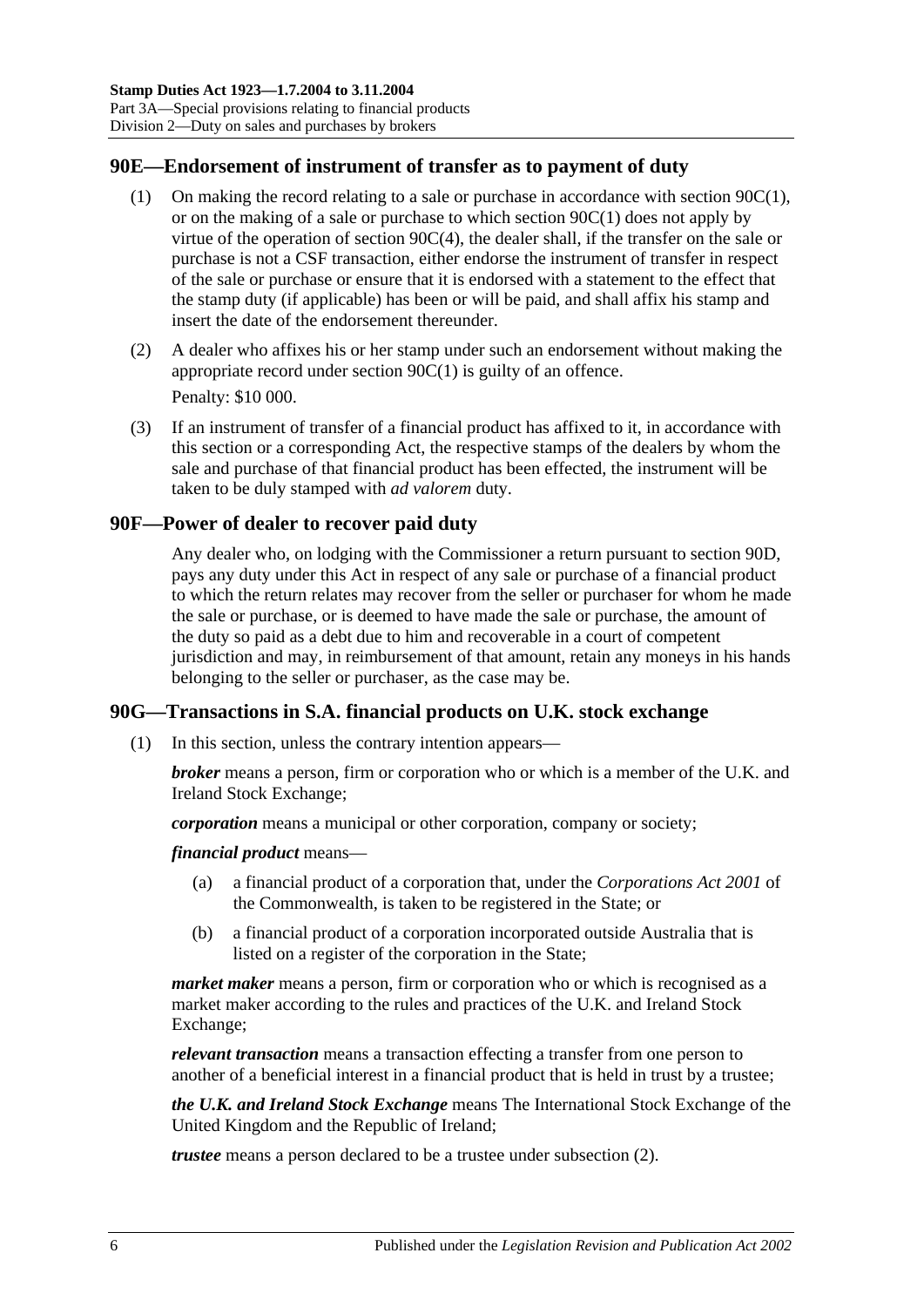- <span id="page-78-0"></span>(2) The Governor may, by notice published in the Gazette—
	- (a) declare a person to be a trustee; or
	- (b) vary or revoke a declaration previously made under this subsection.
- (3) Where a trustee—
	- (a) is notified of a disposition by a beneficiary of an interest in a financial product that the trustee holds in trust; or
	- (b) is directed by a beneficiary to hold a financial product on behalf of some other person,

the trustee shall be deemed to have effected a relevant transaction in relation to that financial product.

- <span id="page-78-1"></span>(4) A trustee shall on or before the twenty-eighth day of each month—
	- (a) furnish to the Commissioner in such manner and form as the Commissioner requires a return setting out particulars of relevant transactions effected by the trustee during the preceding month; and
	- (b) if any duty is payable, in respect of any such relevant transaction, pay to the Commissioner the duty in respect of each such relevant transaction prescribed by [Schedule 2.](#page-98-0)
- (5) A trustee who does not furnish a return as required under this section is nevertheless liable to pay duty to the Commissioner as if the trustee had furnished the return required under this section immediately before the end of the period allowed for furnishing such a return.
- (6) [Subsection](#page-78-1) (4) does not apply to or in respect of a relevant transaction where the disposition to which the relevant transaction relates—
	- (a) is made—
		- (i) by way of security otherwise than to secure the rights of a purchaser or intended purchaser under a contemplated sale; or
		- (ii) in consequence of such a security being no longer required; or
	- (b) is, in accordance with the rules of the U.K. and Ireland Stock Exchange, a stock loan transaction; or
	- (c) is made or effected by a market maker as agent to a broker who acquires a beneficial interest in the financial products as principal and who, within 10 clear days (not including any day on which the U.K. and Ireland Stock Exchange is closed for business) after acquisition, disposes of the beneficial interest in those financial products; or
	- (d) is made or effected by a broker as principal within 10 such clear days after the broker acquired a beneficial interest in those financial products as principal—
		- (i) to a market maker as agent; or
		- (ii) to another broker as principal who, within 10 such clear days after the acquisition, disposes of the beneficial interests in those financial products; or
	- (e) is made or effected by or to a person who is—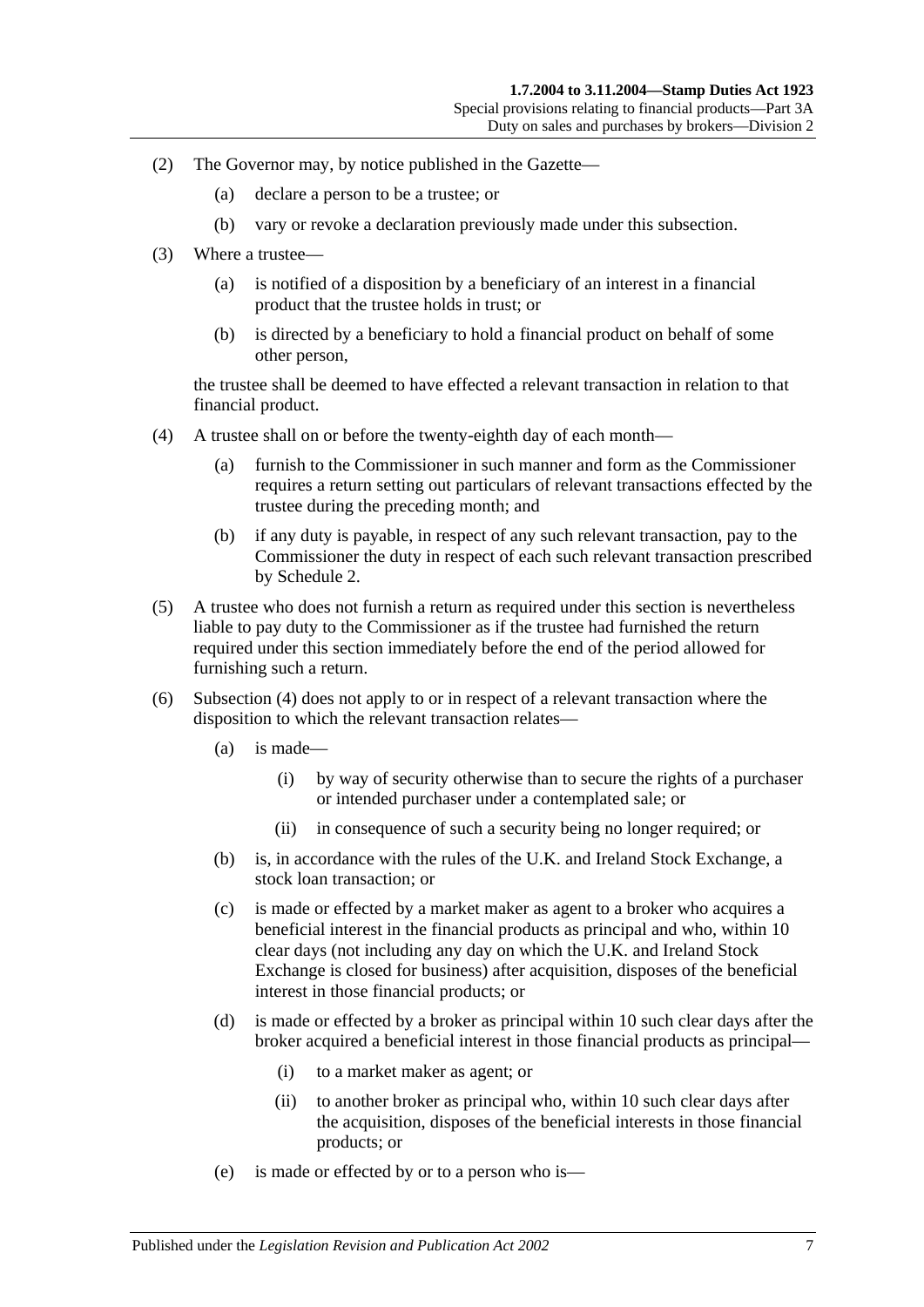- (i) a South Australian dealer; or
- (ii) a dealer in a prescribed place liable to pay duty in respect of the disposition; or
- (f) is made or effected by a market maker as agent to another market maker as agent.
- (7) Where in consequence of a relevant transaction—
	- (a) a beneficial interest in financial products is transferred from a broker to a market maker as agent or from a market maker as agent to a broker; or
	- (b) a beneficial interest in financial products is transferred from a broker to another broker who acquires the interest as principal and who, within 10 clear days after acquisition (not including any day on which the U.K. and Ireland Stock Exchange is closed for business) disposes of the beneficial interest; or
	- (c) a beneficial interest in financial products is transferred from a broker to another broker as principal within 10 such clear days after the acquisition of the beneficial interest by the firstmentioned broker,

the amount payable under [subsection](#page-78-1) (4) in respect of that relevant transaction shall be one-half of the amount that would otherwise be payable.

# <span id="page-79-0"></span>**Division 3—Duty on certain clearing and settlement transactions**

## **90H—Application of Division**

This Division applies to a CSF transaction relating to a financial product if (and only if)—

- (a) the transaction is a proper CSF transaction conducted through a CS facility operated by a registered CS facility licensee; and
- (b) the transaction is made otherwise than on a sale or purchase to which [Division 2](#page-74-0) applies; and
- (c) the financial product is—
	- (i) a share, or a right or CUFS in respect of a share, of a relevant company; or
	- (ii) a unit of a unit trust scheme, or a CUFS in respect of a unit of a unit trust scheme, the principal register of which is situated in this State; or
	- (iii) a unit of a unit trust scheme, or a CUFS in respect of a unit of a unit trust scheme, in relation to which no register exists in Australia and—
		- (A) having as the manager of the scheme a relevant company or a natural person principally resident in this State; or
		- (B) not having a manager but with a trustee that is a relevant company or a natural person principally resident in this State; or
	- (iv) a financial product of a class prescribed for the purposes of this section.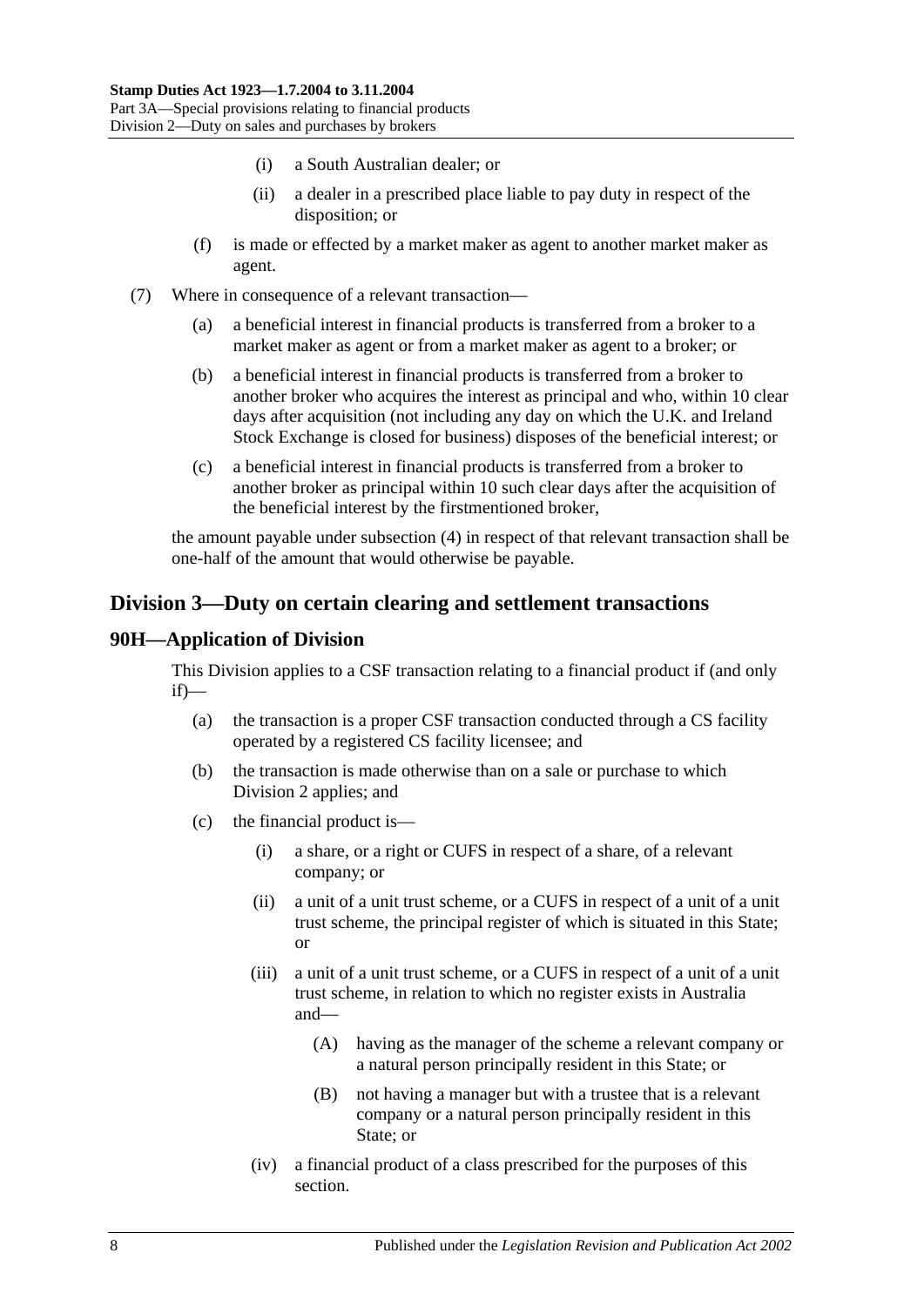#### <span id="page-80-0"></span>**90I—Requirement to make record of CSF transactions**

- (1) If a CSF transaction relating to a financial product to which this Division applies occurs, the CSF participant to the transaction or, if there is more than one of them, the CSF participant who is the transferee or controls the transferee's holding in relation to the transaction, must immediately make a record that complies with this section in a form determined or approved by the Commissioner.
- (2) The record must show—
	- (a) the date of the transaction; and
	- (b) a CSF identifier for the transaction; and
	- (c) the name of the transferee in relation to the transaction and, unless another CSF participant controls the transferor in relation to the transaction, the name of the transferor; and
	- (d) the identification code of the CSF participant making the record and the identification code of the other CSF participant party to the transaction (if any); and
	- (e) the quantity and full description of the financial product involved in the transaction; and
	- (f) the transfer value of the financial product or, if more than one of them, of each financial product involved in the transaction and the total transfer value of all; and
	- (g) the amount of duty chargeable under this Act in respect of the transaction; and
	- (h) if *ad valorem* duty it not chargeable in respect of the transaction, a statement of the grounds on which *ad valorem* duty is not chargeable; and
	- (i) in the case of an error transaction to reverse an earlier transaction that was made mistakenly, the CSF identifier of that earlier transaction; and
	- (j) any other particulars prescribed for the purposes of this section.
- (3) A CSF participant may, in any record made in accordance with this section, incorporate additional information for the participant's own use.
- (4) A CSF participant who fails to make a record as required by this section, or fails to keep the record, is guilty of an offence.

Maximum penalty: \$10 000.

#### <span id="page-80-1"></span>**90J—Transfer document or record to be treated as instrument of conveyance**

- (1) For the purposes of this Act—
	- (a) a transfer document for a CSF transaction of a financial product to which this Division applies; or
	- (b) if there is no such document for a CSF transaction of a financial product to which this Division applies, the record made under [section](#page-80-0) 90I in relation to the transaction,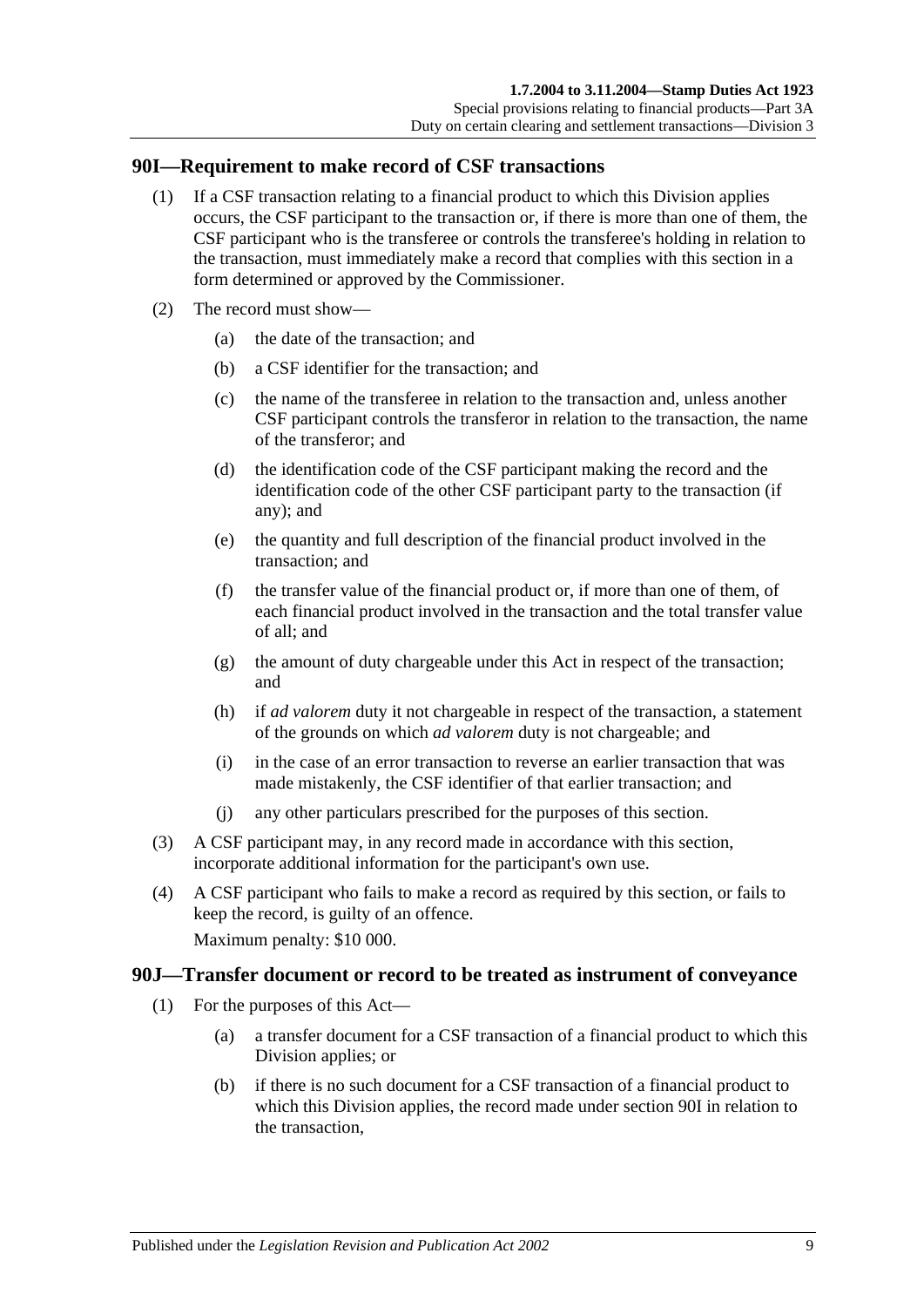will be taken to be an instrument of conveyance or conveyance on sale (as the case may require) of the financial product, subject to this Act, chargeable with duty accordingly.

- (2) The CSF participant to a CSF transaction of a financial product to which this Division applies or, if there is more than one of them, the CSF participant who is the transferee or controls the transferee's holding in relation to the transaction, is liable to pay the duty chargeable under [subsection](#page-80-1) (1).
- (3) If the CSF participant liable to pay duty in respect of a CSF transaction is not the transferee in relation to the transaction, the participant may recover from the transferee the amount of duty paid as a debt by action in a court of competent jurisdiction and may, in reimbursement of that amount, retain any money in the participant's hands belonging to the transferee.

## **90K—Particulars to be included in a transfer document**

The relevant CSF participant must include in any transfer document for a CSF transaction to which this Division applies the particulars required by the Commissioner under the conditions of registration of the registered CS facility licensee.

Maximum penalty: \$2 000.

## **90L—Relevant CSF participant's identification code equivalent to stamping**

When the relevant CSF participant's identification code is included in a transfer document for a CSF transaction to which this Division applies, the transfer document is to be taken to be duly stamped but without affecting the relevant CSF participant's liability to pay any duty chargeable under this Act.

## **90M—Returns to be lodged and duty paid**

- (1) The relevant CSF participant must, not later than seven days after the end of the month in which the participant has been involved in a CSF transaction to which this Division applies—
	- (a) make a report to the registered CS facility licensee through which the transaction was conducted; and
	- (b) if duty is chargeable in respect of the transaction, pay the duty to that registered CS facility licensee.
- (2) The provisions of the *[Taxation Administration Act](http://www.legislation.sa.gov.au/index.aspx?action=legref&type=act&legtitle=Taxation%20Administration%20Act%201996) 1996* apply in relation to the requirement for the making of a report, or the payment of duty, to a registered CS facility licensee as if the requirement were for the making of the report, or the payment of duty, to the Commissioner.

#### **90N—Monthly returns by registered CS facility licensees**

A registered CS facility licensee must, on or before the fifteenth day of each month—

(a) lodge with the Commissioner a return in the form and containing the particulars required by the Commissioner under the conditions of registration of the registered CS facility licensee; and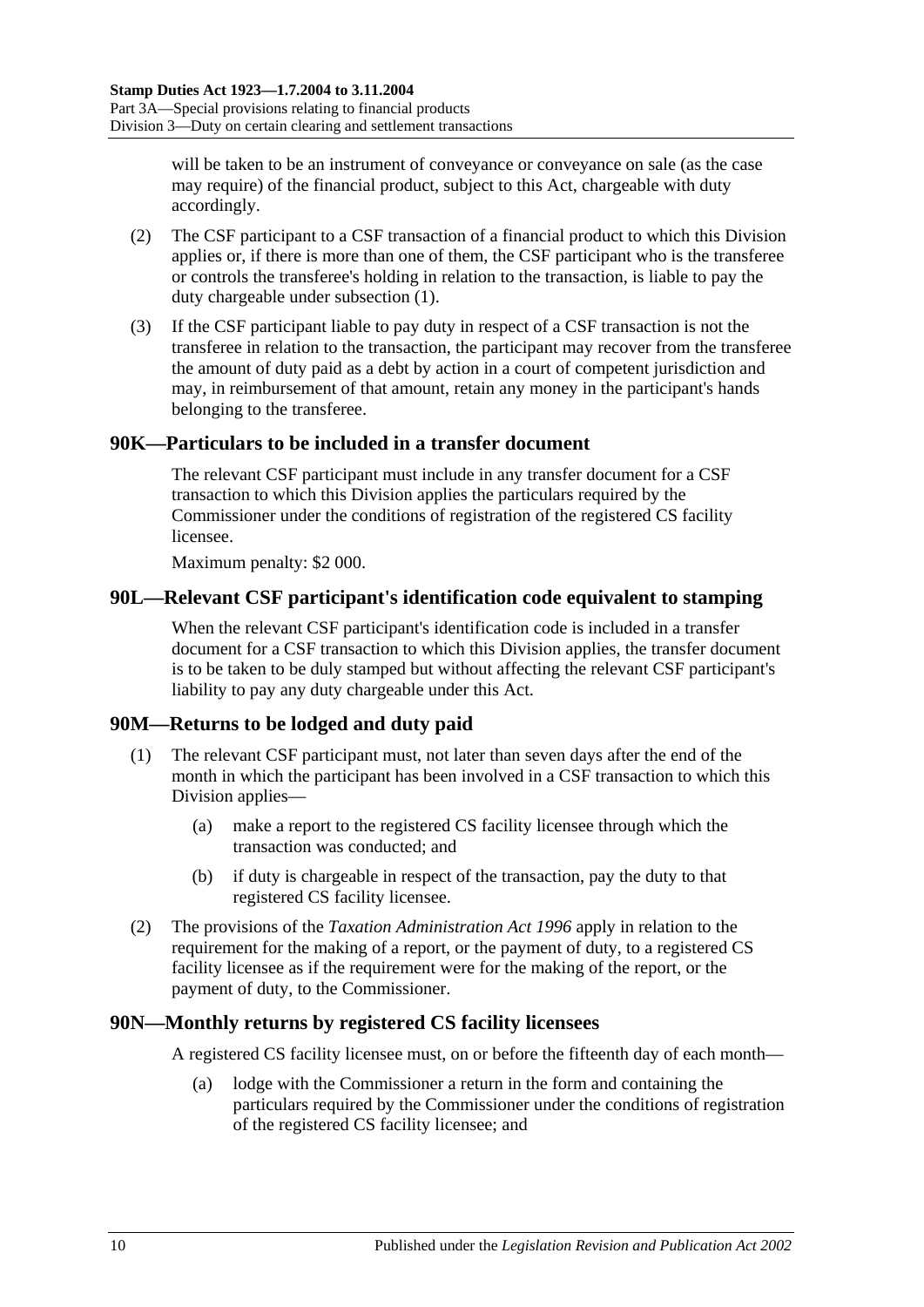(b) pay to the Commissioner any duty paid to the registered CS facility licensee under this Act in respect of a CSF transaction conducted in the preceding month.

# **90O—Particulars reported by participants to be kept by registered CS facility licensees**

The particulars reported to a registered CS facility licensee under this Division must be kept by the registered CS facility licensee in a legible form, or so as to be readily convertible into such a form, in accordance with any directions of the Commissioner, for a period of not less than five years from the date on which the report is made.

## **90P—Refund for error transaction**

The Commissioner must, on being satisfied that *ad valorem* duty has been paid to the Commissioner in respect of an error transaction to which this Division applies, refund the amount of the duty so paid.

# <span id="page-82-0"></span>**Division 4—Registration of Australian market licensees and CS facility licensees**

#### **90Q—Registration process**

- (1) The Commissioner may register an Australian market licensee or an Australian CS facility licensee for the purposes of this Part.
- (2) An application for registration must be made to the Commissioner in a form approved by the Commissioner.
- (3) An application must be accompanied by—
	- (a) such information as the Commissioner requires to determine the application; and
	- (b) the fee, if any, prescribed by the regulations.
- (4) The Commissioner may grant or refuse an application for registration.
- (5) A registration will be subject to conditions specified by the Commissioner at the time of registration or by subsequent written notice given to the Australian market licensee or the Australian CS facility licensee.
- <span id="page-82-1"></span>(6) The Commissioner may suspend or cancel the registration of an Australian market licensee or Australian CS facility licensee.
- <span id="page-82-2"></span>(7) However, the Commissioner may only take action under [subsection](#page-82-1) (6)—
	- (a) after having given to a person involved in the administration of the Australian market licensee or Australian CS facility licensee (as the case may be) determined by the Commissioner to be appropriate in the circumstances—
		- (i) written reasons of the Commissioner's intention to suspend or cancel the registration; and
		- (ii) an opportunity to make submissions; and
	- (b) after having considered any submissions made by that person.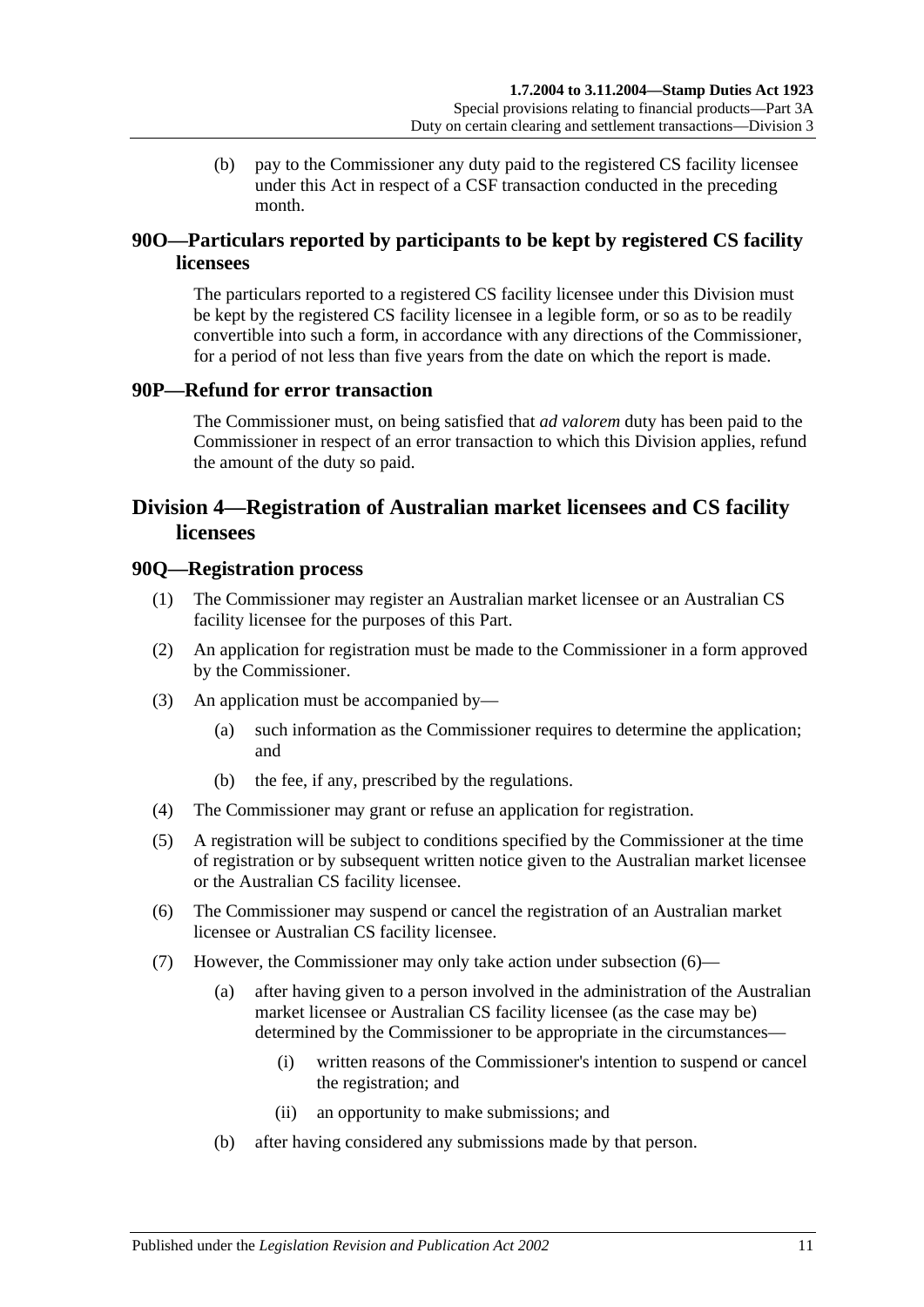(8) [Subsection \(7\)](#page-82-2) does not apply to the cancellation of a registration at the request of the relevant entity.

## **90R—Disclosure of information**

Nothing in the *[Taxation Administration Act](http://www.legislation.sa.gov.au/index.aspx?action=legref&type=act&legtitle=Taxation%20Administration%20Act%201996) 1996* prevents the disclosure to a registered market licensee or a registered CS facility licensee of information acquired in, or in connection with, the administration of this Part.

# <span id="page-83-1"></span>**Division 5—Duty on other conveyances**

## **90T—Application of Division**

This Division applies to a conveyance or conveyance on sale of a financial product only where—

- (a) the financial product is—
	- (i) a financial product of a company that, under the *Corporations Act 2001* of the Commonwealth, is taken to be registered in the State; or
	- (ii) a financial product of a foreign company; or
	- (iii) a unit of a unit trust scheme; and
- (b) the conveyance is made otherwise than on a sale or purchase to which [Division 2](#page-74-0) applies; and
- (c) the conveyance is not a CSF transaction to which [Division 3](#page-79-0) applies.

# **90U—Financial products liable to duty**

Subject to [section](#page-83-0) 90V, a conveyance or conveyance on sale of a financial product to which this Division applies is only liable to duty if the financial product is—

- (a) a financial product of a relevant company; or
- (b) a unit of a unit trust scheme the principal register of which is situated in this State; or
- (c) a unit of a unit trust scheme in relation to which no register exists in Australia and—
	- (i) having as the manager of the scheme a relevant company or a natural person principally resident in this State; or
	- (ii) not having a manager but with a trustee that is a relevant company or a natural person principally resident in this State.

## <span id="page-83-0"></span>**90V—Proclaimed countries**

- (1) No duty is payable under this Act in respect of a conveyance or conveyance on sale of a financial product that is registered on a register kept within a proclaimed country.
- (2) The Governor may, by proclamation, declare any country to be a proclaimed country for the purposes of this section and may, by subsequent proclamation, vary or revoke any such proclamation.
- (3) This section does not operate to exempt a transaction from duty under [Part 4.](#page-84-0)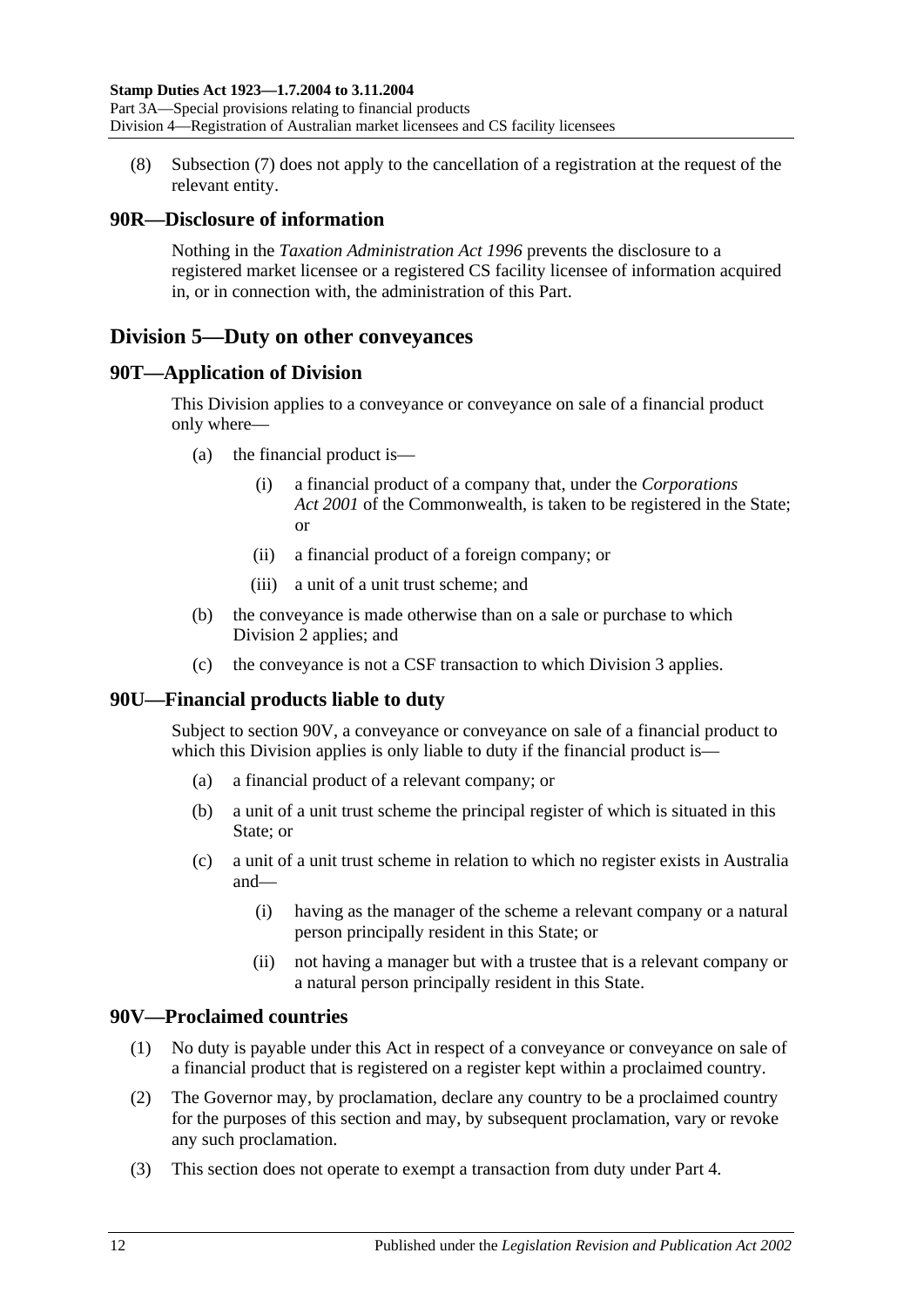# <span id="page-84-0"></span>**Part 4—Land rich entities**

# **Division 1—Preliminary**

## **91—Interpretation**

(1) In this Part—

*asset* includes any form of property;

*associate*—see [subsection](#page-86-0) (4);

*constituent documents* of a private entity means—

- (a) for a private company—its constitution; or
- (b) for a unit trust scheme—the instruments constituting or governing the administration of the scheme;

*corresponding law* means a law of another State, or a Territory, of the Commonwealth that imposes duties corresponding to those imposed by this Act;

*direct interest*—see [section](#page-86-1) 92(1);

*executive officer* of a company has the same meaning as in the *Corporations Act 2001* of the Commonwealth;

*group* means a group of associates;

*hold*—a person *holds* a share or unit in a private entity if the person—

- (a) is registered as the holder; or
- (b) is beneficially entitled to the share or unit; or
- (c) controls the exercise of rights attached to the share or unit;

*indirect interest*—see [section](#page-87-0) 92B;

*land asset* means an interest in land (including a right to explore for minerals, petroleum or other substances on land or to recover minerals, petroleum or any other substance from land) but does not include—

- (a) a mortgage, lien or charge; or
- (b) an interest under a warrant or writ;

*local land asset* means a land asset consisting of an interest in land in South Australia;

*majority interest* in a land rich entity means a proportionate interest in the entity of more than 50 per cent;

*notional interest*—see [section](#page-87-1) 93;

*private company* means—

- (a) a company that is limited by shares but whose shares are not quoted on a recognised financial market; or
- (b) a company that is not limited by shares,

but does not include a company excluded from the ambit of this definition by the regulations;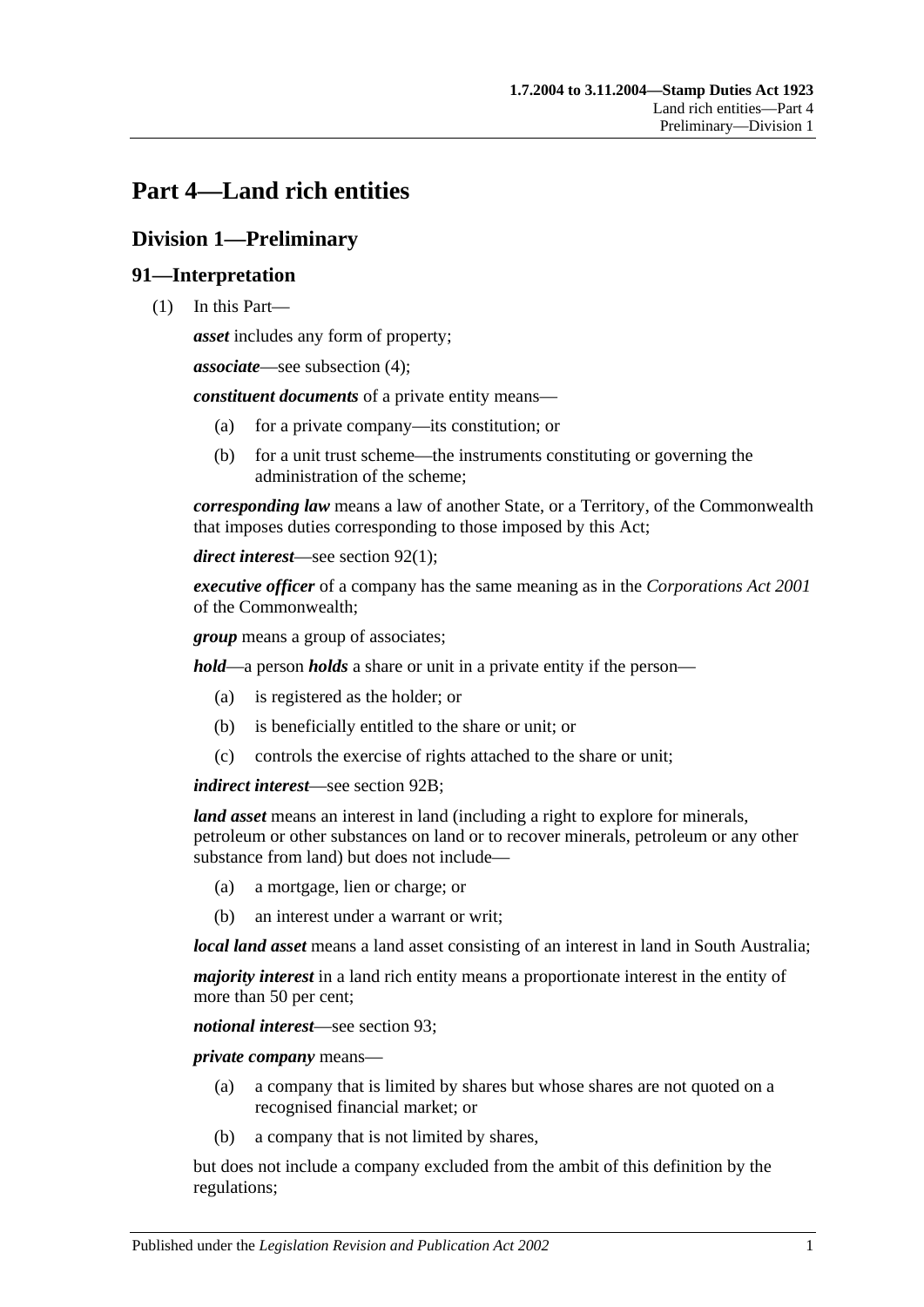*private entity* means a private company or a private unit trust scheme:

*private trust* means a trust other than one in which the public is (or has been) invited to invest;

*private unit trust scheme* means—

- (a) a unit trust scheme in which less than 50 persons hold units; or
- (b) a unit trust scheme in which 50 or more persons hold units if 20 or fewer persons hold 75 per cent or more in number or value of the units on issue,

but does not include a unit trust scheme that is an approved deposit fund or a pooled superannuation trust within the meaning of the *Superannuation Industry (Supervision) Act 1993* (Cwth);

*proportionate interest* in a private entity means—

- (a) for a person or group that has a direct or indirect interest in the entity—the percentage representing the extent of that interest; or
- (b) for a person or group that has both a direct and an indirect interest in the entity—an aggregate percentage representing the extent of both those interests;

*related*—see [section](#page-87-2) 92A;

*relative* of a person means a spouse, brother, sister, parent or child of the person;

*underlying*—the underlying assets (or a particular class of underlying assets) of a private entity include both the assets (or assets of the relevant class) held beneficially by the private entity and its notional interests in the assets (or assets of the relevant class) of related entities;

*unit* in a unit trust scheme means—

- (a) a right to participate in profits, income or distribution of assets under the scheme; or
- (b) a right to any such right of participation;

*unit trust scheme* means an arrangement under which investors may acquire rights to participate, as beneficiaries under a trust, in profits, income or distribution of assets arising from the acquisition, holding, management, use or disposal of property;

*winding up*—a unit trust scheme is wound up if the assets subject to the scheme are distributed in their entirety.

- (2) Property is taken to be held beneficially by a unit trust scheme if it is held by the trustees of the scheme in trust for the unitholders.
- (3) A private entity or other person that is an object of a discretionary trust is to be regarded, for the purposes of this Part, as beneficially entitled to the trust property unless—
	- (a) the private entity or other person satisfies the Commissioner that this subsection operates unreasonably in the circumstances of the particular case; and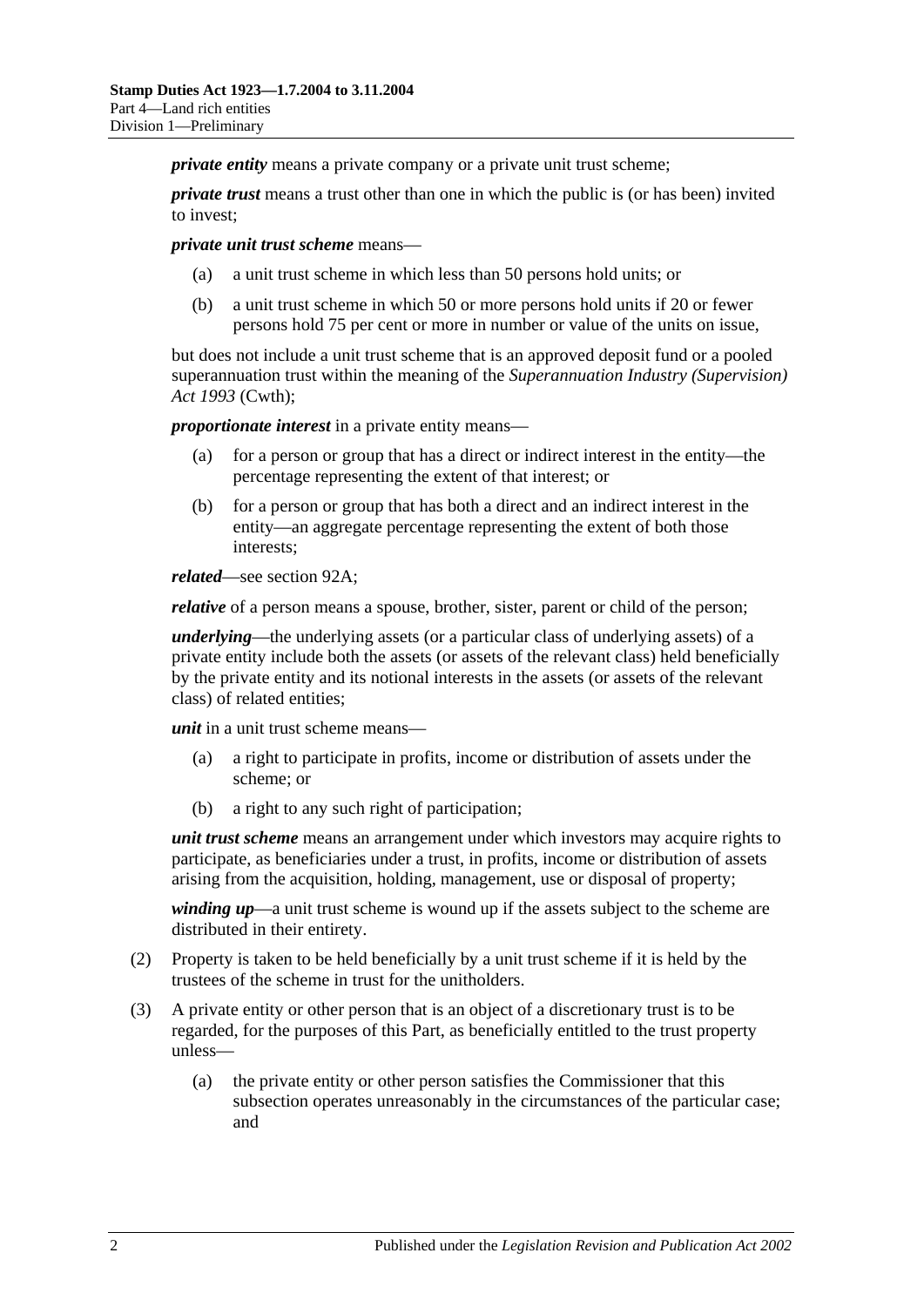- (b) the Commissioner determines that the private entity or other person is not, in the circumstances of the particular case, to be regarded as beneficially entitled to the trust property.
- <span id="page-86-0"></span>(4) A person is an *associate* of, or *associated* with, another if—
	- (a) they are married or in a relationship of de facto marriage; or
	- (b) one is the parent, child, brother or sister of the other; or
	- (c) they are in partnership; or
	- (d) they are private companies which are related bodies corporate for the purposes of the *Corporations Act 2001* of the Commonwealth; or
	- (e) one is a private company and the other is a director or executive officer of, or shareholder in, the company; or
	- (f) they are both trustees of a private trust or one is a trustee of a private trust and the other is a beneficiary of the private trust; or
	- (g) a chain of relationships can be traced between them under one or more of the above paragraphs,

(but a person is not to be regarded as an associate of another if the Commissioner is satisfied that the association has not arisen as a result of a common commercial interest or purpose and they will act entirely independently of each other).

- (5) An obligation or liability imposed under this Part on a unit trust scheme attaches to the trustees for the time being of the scheme jointly and severally.
- (6) An obligation or liability imposed under this Part on a group attaches to the members of the group jointly and severally.

#### <span id="page-86-1"></span>**92—Direct interests**

- (1) A person has a *direct interest* in a private entity if the person holds a share or unit in the private entity.
- (2) A direct interest that a person or group has in a private entity is to be expressed as a proportionate interest.
- (3) The *proportionate interest* is the highest of the following:
	- (a) a percentage representing the proportion of votes that the person or members of the group would be entitled to exercise (or control) at a general meeting of shareholders or unitholders assuming that all shareholders or unitholders exercised their voting rights;
	- (b) a percentage representing the extent the person or members of the group are entitled to participate in dividends or distributions of income;
	- (c) a percentage representing the extent to which the person or members of the group would be entitled to participate in the distribution of assets on a winding up of the private entity.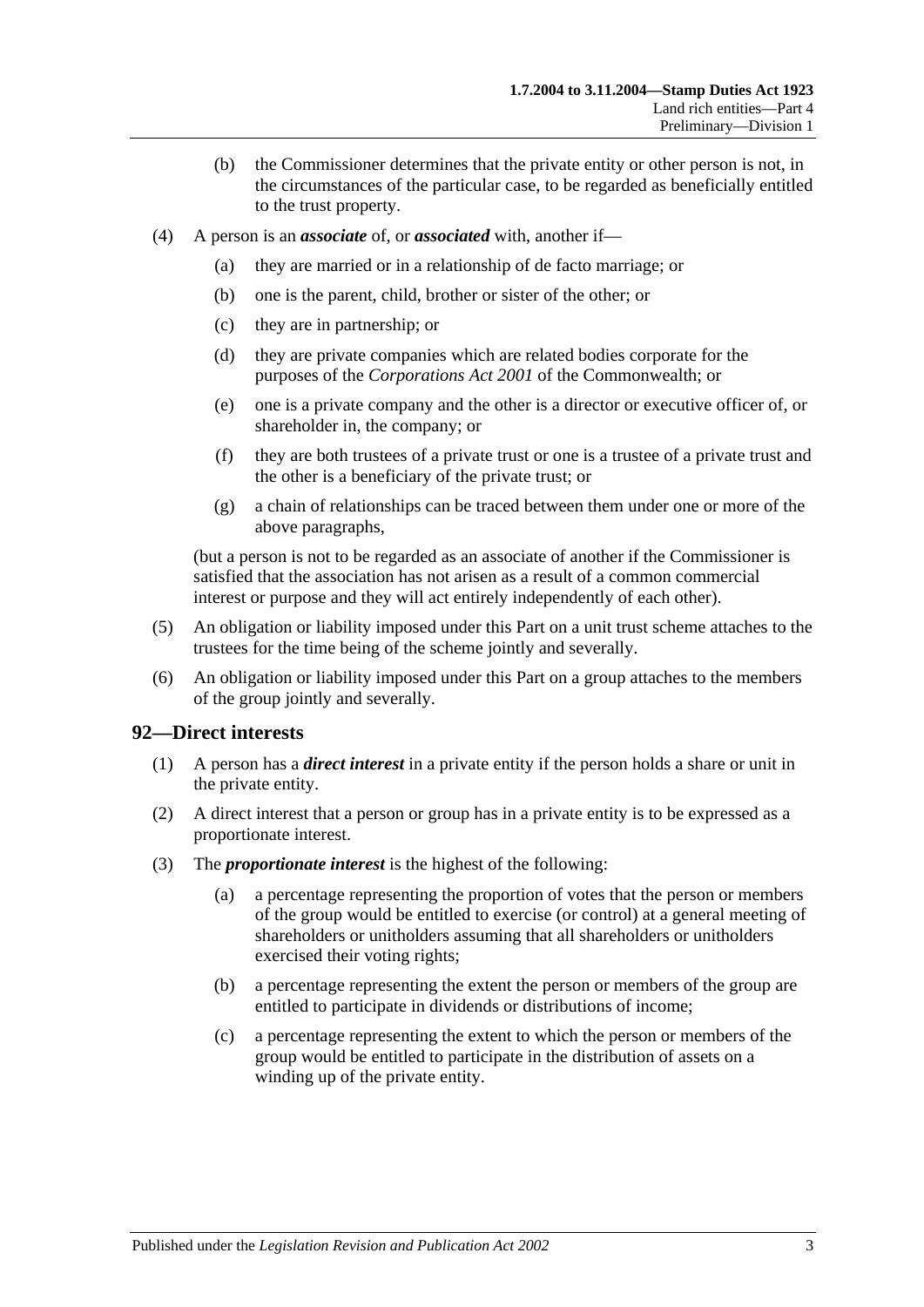(4) The proportionate interest of a person or group in a private entity is to be determined as if any power that the person has, or the members of the group or any of them have, to increase the extent of an interest (by varying the constituent documents of the private entity or in any other way) had been exercised so as to maximise the relevant interest in the private entity.

## <span id="page-87-2"></span>**92A—Related entities**

- (1) Two private entities are *related entities* if—
	- (a) one has a direct interest in the other; or
	- (b) a series of such relationships can be traced between them through another or other related entities (*intermediate entities*).
- (2) If a private entity is related to another private entity by a relationship traced through an intermediate entity or intermediate entities, the private entity's proportionate interest in the other is calculated by multiplying the relevant fractions together and expressing the result as a percentage.

#### **Example—**

Entity A (a private company) holds a 75 per cent proportionate interest in entity B (a private unit trust scheme) which in turn holds a 50% proportionate interest in entity C (a private company). In this case the proportionate interest of entity A in entity C (insofar as it is traced through entity B) is 37.5 per cent.

#### <span id="page-87-0"></span>**92B—Indirect interests**

- (1) If a person or group has a direct interest in a private entity (entity A) which is related to another private entity (entity B), the person or group has an *indirect interest* in entity B.
- (2) An indirect interest that a person or group has in a private entity is to be expressed as a proportionate interest.
- (3) The proportionate interest is calculated by multiplying together—
	- (a) a fraction representing the proportionate interest of the person or group in entity A; and
	- (b) a fraction representing entity A's proportionate interest in entity B,

and expressing the result as a percentage.

#### **Example—**

X holds a proportionate interest of 33⅓% in entity A (a private company) which in turn holds a 75% proportionate interest in entity B (a private unit trust scheme) which in turn holds a 50% proportionate interest in entity C (a private company). In this case the X's indirect interest in entity C is to be expressed as a proportionate interest of 12.5%.

## <span id="page-87-1"></span>**93—Notional interest in assets of related entity**

- (1) A private entity has a notional interest in an asset held beneficially by a related entity  $if$ —
	- (a) the private entity holds a majority interest in the related entity; or
	- (b) a chain of majority interests can be traced between the private entity and the related entity.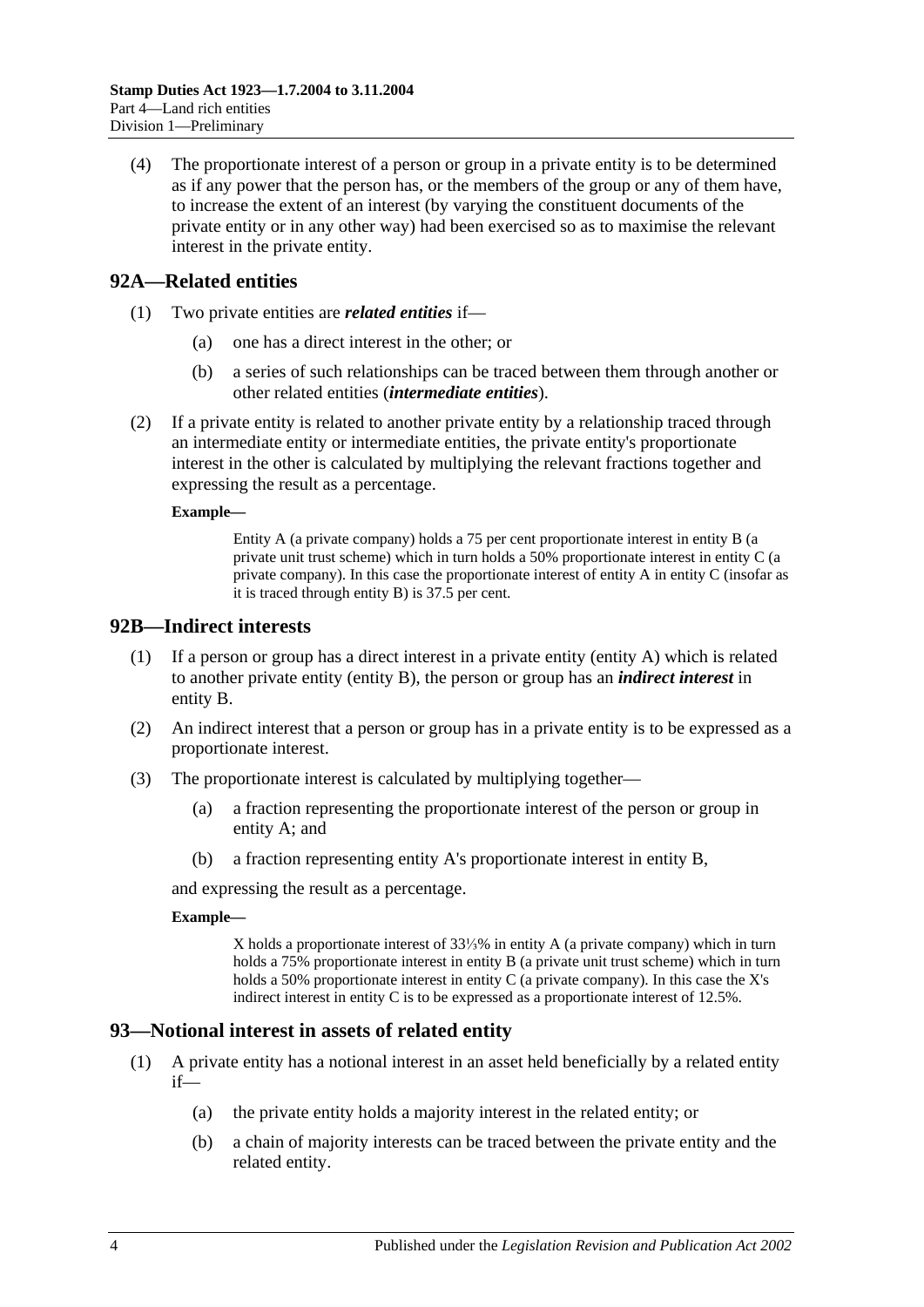#### **Example—**

Entity A holds a 75% proportionate interest in entity B which in turn holds a 60% proportionate interest in entity C which in turn holds a 40% proportionate interest in entity D. In this case entity A has a notional interest in the assets held beneficially by entity B and entity C but not in the assets held by entity D.

(2) The value of the notional interest is calculated as follows:

 $V = V_1 \times P$ 

Where—

 $V_1$  is the unencumbered value of the asset:

*P* is a fraction representing the proportionate interest of the private entity in the related entity.

# **Division 2—Land rich entity**

## **94—Land rich entity**

- (1) A private entity is a *land rich entity* if—
	- (a) the unencumbered value of the underlying local land assets of the private entity and associated private entities is \$1m or more; and
	- (b) the unencumbered value of the entity's underlying land assets comprises 80 per cent or more of the unencumbered value of the entity's total underlying assets.
- (2) In determining the unencumbered value of a private entity's total underlying assets, assets of the following classes are to be excluded from consideration—
	- (a) money in cash or on deposit with a financial institution;
	- (b) negotiable instruments;
	- (c) shares or units in a related private entity;
	- (d) contractual rights or interests other than—
		- (i) an interest in land arising from a contract or option to purchase the land; or
		- (ii) a right or interest under a loan transaction that is to be taken into account under [subsection](#page-89-0) (4);
	- (e) monetary entitlements from shareholders or unitholders under the terms on which shares or units were issued;
	- (f) an asset of a class that is, under the regulations, to be excluded from consideration.
- <span id="page-88-0"></span>(3) Further, in determining the value of a private entity's total underlying assets as at a particular time, any asset (other than a land asset) acquired by the entity or a related entity within the previous 2 years is to be excluded from consideration unless the private entity satisfies the Commissioner that the asset was not acquired solely or mainly for the purpose of avoiding duty under this Part.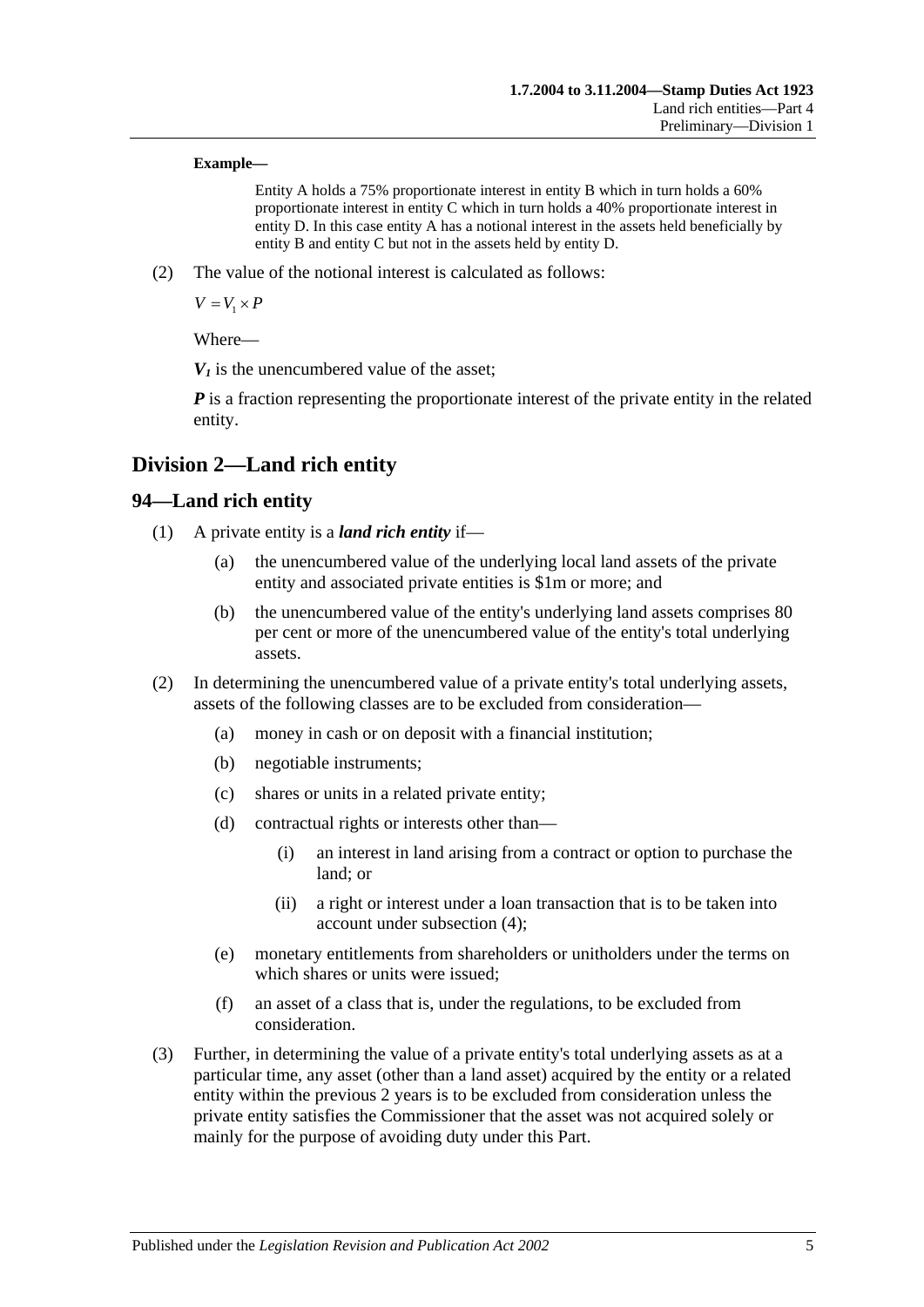- <span id="page-89-0"></span>(4) A loan transaction is to be taken into account for the purposes of [subsection](#page-88-0)  $(2)(d)(ii)$ unless—
	- (a) the loan is repayable on demand or within 12 months of the date of the loan; or
	- (b) the loan is to a director, shareholder, trustee or beneficiary, or a relative of a director, shareholder, trustee or beneficiary, of the private entity or an associated private entity.

# **Division 3—Dutiable transactions**

# **95—General principle of liability to duty**

- (1) A person or group that acquires a majority interest, or increases its majority interest, in a land rich entity notionally acquires an interest in the underlying local land assets of the entity and is liable to duty in respect of the notional acquisition.
- (2) The following transactions are therefore dutiable:
	- (a) a transaction as a result of which a person or group has a majority interest in a land rich entity; or
	- (b) a transaction as a result of which a person or group that has a majority interest in a land rich entity increases its majority interest in the entity.
- (3) A transaction is dutiable under this Part even though the person or group that has a majority interest, or increases its majority interest, in the land rich entity as a result of the transaction—
	- (a) is not a party to the transaction; or
	- (b) has a passive role in the transaction.
- (4) For example, any of the following is capable of being a dutiable transaction:
	- (a) an allotment of shares in a company or units in a unit trust scheme; or
	- (b) the variation or abrogation of rights attaching to shares in a company or units in a unit trust scheme; or
	- (c) the redemption, surrender or cancellation of shares in a company or units in a unit trust scheme.
- (5) However, if a private entity acquires a local land asset and, as a result of the acquisition, becomes a land rich entity, and conveyance duty is paid in respect of the transaction, the transaction is not dutiable under this Part.

## **96—Value of notional interest acquired as a result of dutiable transaction**

(1) If a person or group has, as a result of a dutiable transaction, a majority interest in a land rich entity the value of the notional interest acquired in the entity's underlying local land assets is determined as follows:

 $\overline{AV} = \overline{TV} \times \overline{P}$ 

Where—

*NV* is the value to be of the notional interest acquired.

*TV* is the total unencumbered value of all the entity's underlying local land assets.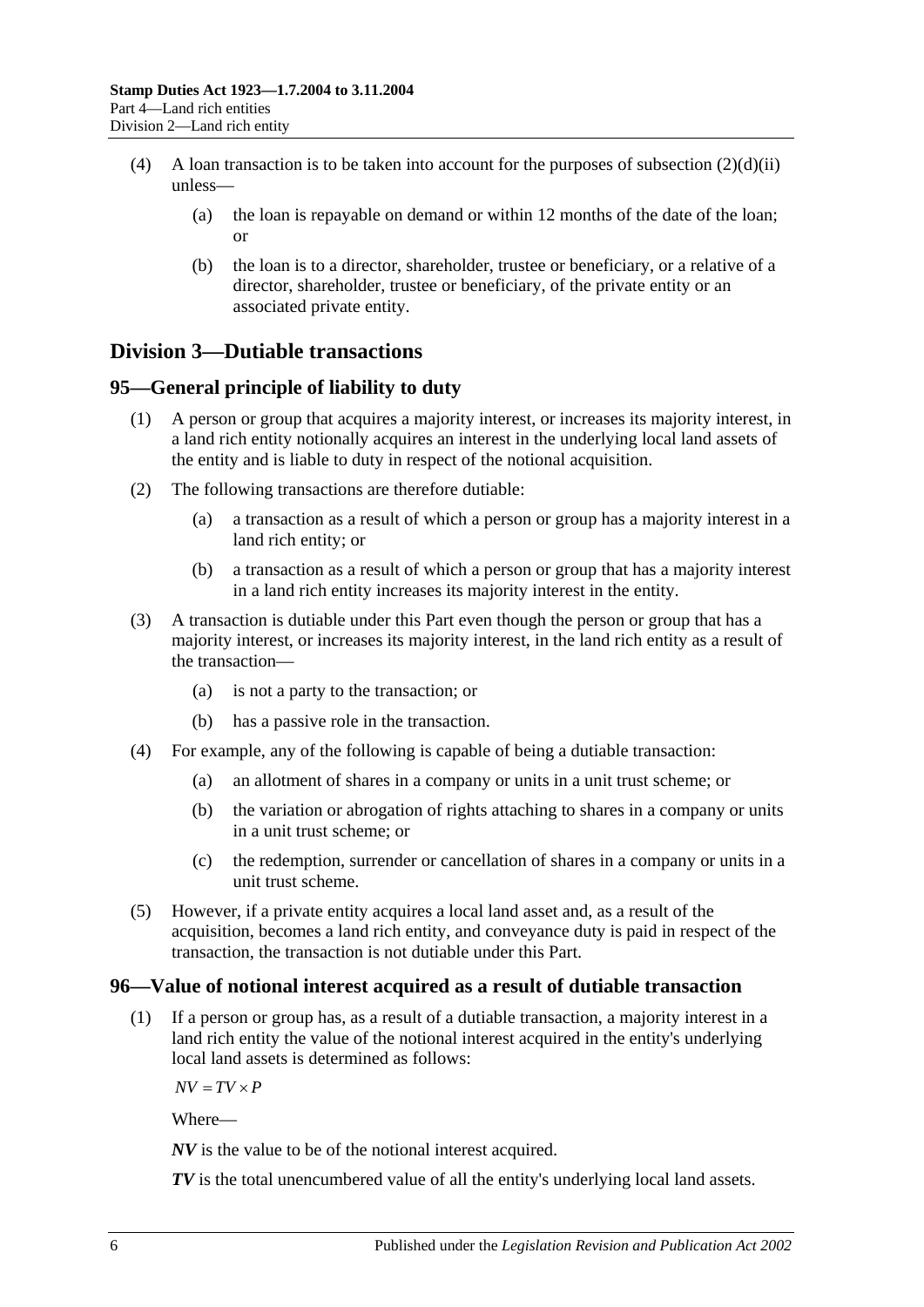*P* is the fraction representing the proportionate interest of the person or group in the entity.

(2) If a person or group that has a majority interest in a land rich entity increases its majority interest as a result of a dutiable transaction the value of the notional interest acquired in the entity's underlying local land assets is determined as follows:

 $\overline{NV} = \overline{TV} \times (P_2 - P_1)$ 

Where—

*NV* is the value to be ascertained.

*TV* is the total unencumbered value of all the entity's underlying local land assets.

 $P_1$  is the fraction representing the proportionate interest in the entity before the increase.

 $P_2$  is the fraction representing the proportionate interest in the entity after the increase.

## <span id="page-90-0"></span>**97—Calculation of duty**

- (1) If the total unencumbered value of the entity's underlying local land assets is \$1.5m or more, duty in respect of a transaction under which a person or group acquires a majority interest in a land rich entity is to be equivalent to the duty payable on a conveyance of land with an unencumbered value equivalent to the value of the acquirer's notional interest in the entity's underlying local land assets.
- (2) If the total unencumbered value of the entity's underlying local land assets is less than \$1.5m, duty is to be calculated in accordance with the following formula:

$$
D = \left[ \frac{(TV - \text{$\$}1m)}{\text{$\$}0.5m} \times d_1 \right] + \left[ \left( 1 - \frac{(TV - \text{$\$}1m)}{\text{$\$}0.5m} \right) \times d_2 \right]
$$

Where—

*D* is the amount of the duty.

*TV* is the total unencumbered value of all the entity's underlying local land assets.

 $d_1$  is the duty that would be payable if [subsection](#page-90-0)  $(1)$  were applicable.

*d2* is the duty that would be payable in respect of a transaction for the acquisition of financial products with a dutiable value equivalent to the value of the notional interest.

(3) Duty on a dutiable transaction under which a person or group increases its majority interest in a land rich entity is to be calculated as follows:

 $D = d_1 - d_2$ 

Where—

*D* is the amount of the duty.

 $d_1$  is the amount that would have been payable if the person or group had acquired the whole of its interest in a single transaction at the time of the increase.

*d<sub>2</sub>* is the amount that would have been payable if the person or group had acquired its pre-existing interest in a single transaction at the time of the increase.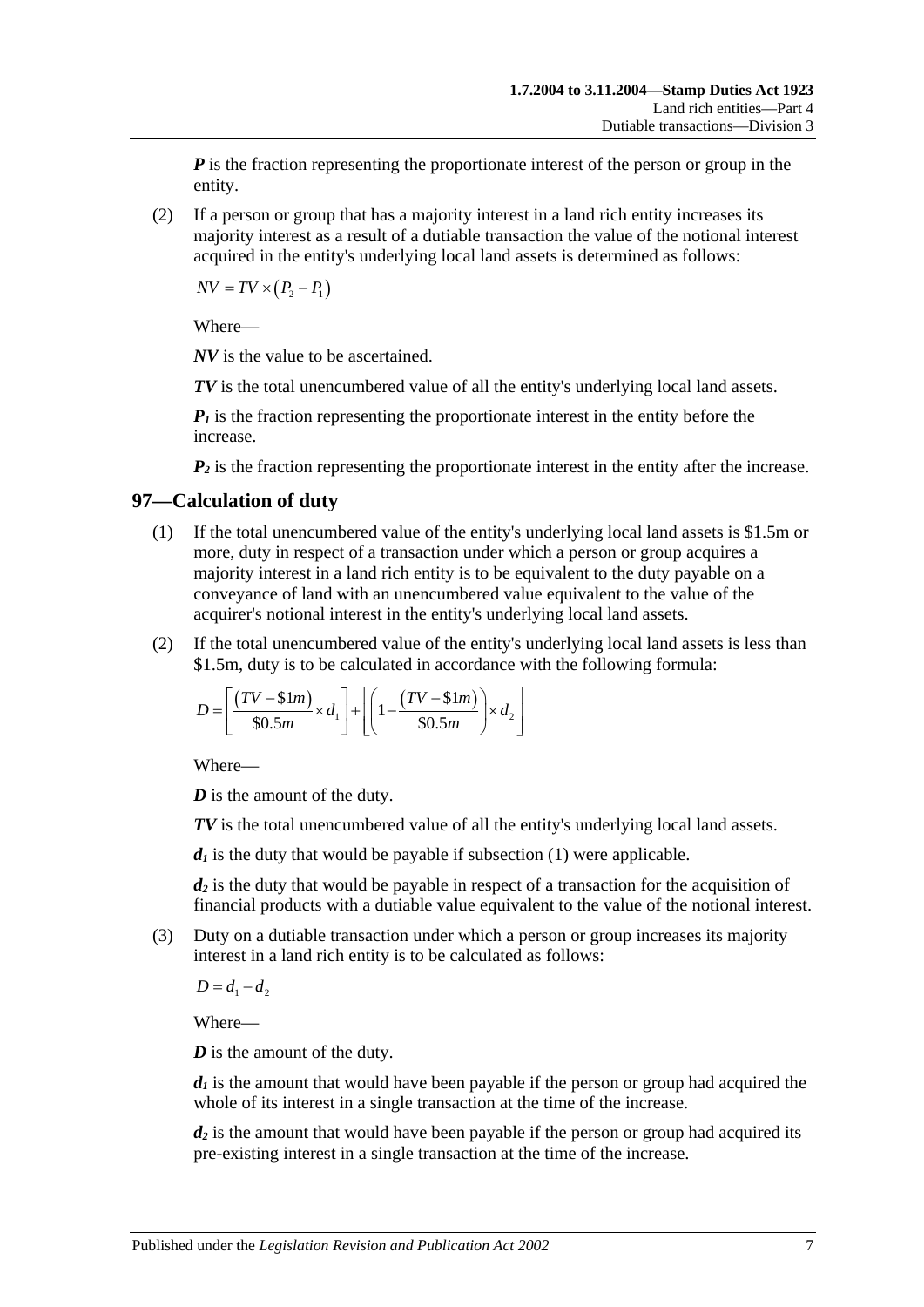- (4) However, if any part of a majority interest in a land rich entity was acquired by the relevant person or group more than 3 years before the date of a dutiable transaction (the *earlier acquisition*), the duty calculated under the above provisions is to be rebated by a percentage representing the extent of the earlier acquisition as a proportion of the majority interest as a whole.
- (5) If a person or group acquires or increases a majority interest in a land rich entity through the acquisition of financial products and duty has been paid under this Act or a corresponding law in respect of the transaction for the acquisition of the financial products, the duty calculated under this section is to be reduced by the amount of the duty paid.

# **Division 4—Payment and recovery of duty**

#### **98—Acquisition statement**

- (1) If a dutiable transaction occurs, the person or group that acquires or increases its majority interest in the land rich entity must, within 2 months after the date of the dutiable transaction—
	- (a) lodge a return with the Commissioner; and
	- (b) pay the relevant amount of duty.

Maximum penalty: \$10 000.

- (2) The return must contain the following information:
	- (a) the name and address of the person, or the name and address of each member of the group, that has the majority interest or has increased its majority interest as a result of the transaction; and
	- (b) the date of the transaction; and
	- (c) particulars of—
		- (i) the interest acquired as a result of the transaction; and
		- (ii) any other interests held and the dates and circumstances of their acquisition; and
		- (iii) the underlying land assets and the underlying local land assets of the land rich entity as at the date of the transaction; and
		- (iv) the underlying assets of the land rich entity as at the date of the transaction; and
		- (v) amounts of duty paid under this Act or a corresponding law in relation to the acquisition of the majority interest in the land rich entity; and
	- (d) other information required by the Commissioner.

#### **99—Recovery from entity**

(1) If a person or group fails to pay duty as required under this Part, the Commissioner may recover the duty, as a debt, from the relevant private entity.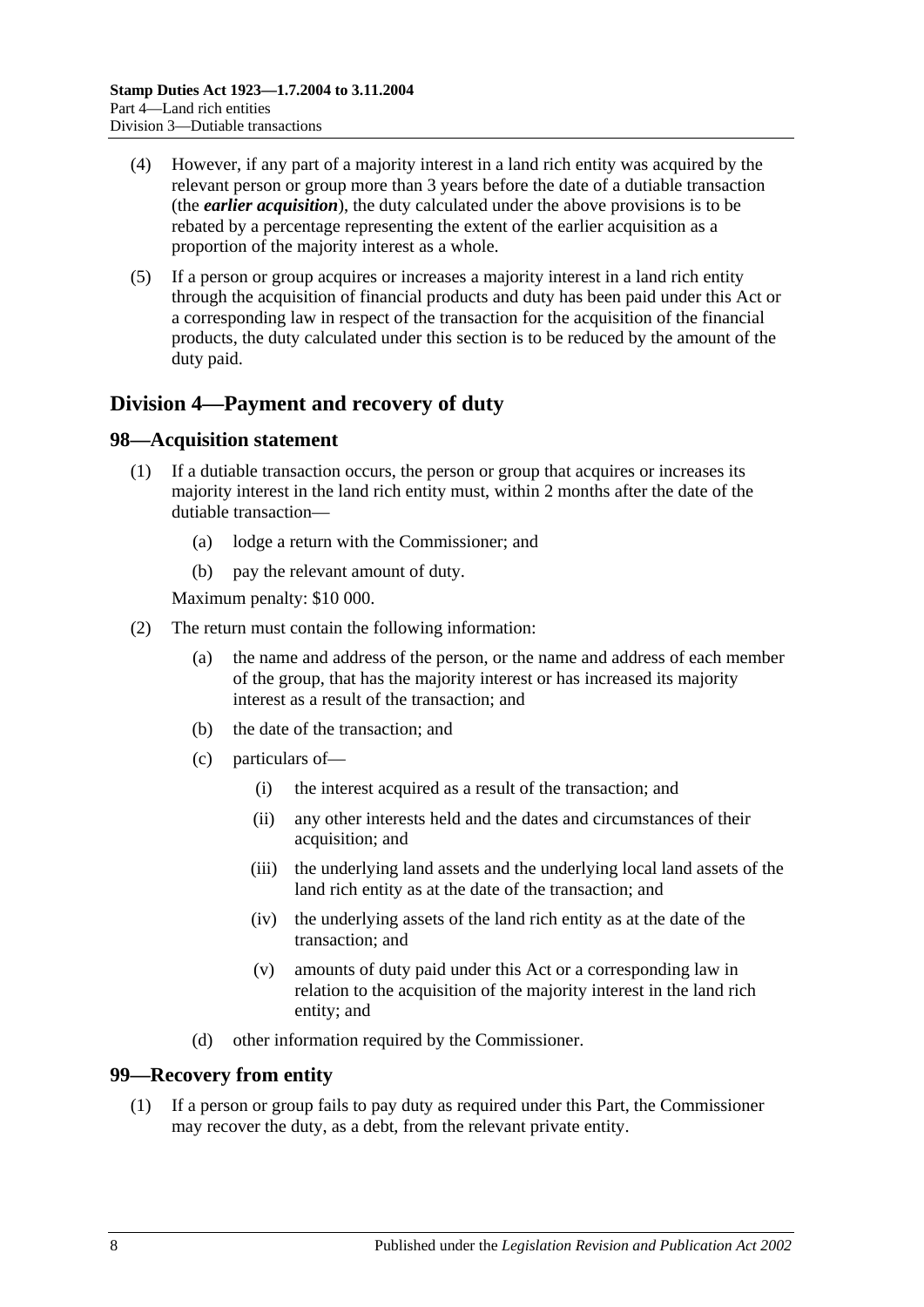- (2) Instead of, or as well as, proceeding against the private entity for recovery of duty as a debt, the Commissioner may register a charge on any of its land for the amount of the unpaid duty.
- (3) The Commissioner must give written notice of the registration of a charge under this section to—
	- (a) the registered proprietor of the land; and
	- (b) the person in default, or each member of the group in default.
- <span id="page-92-0"></span>(4) If the duty remains unpaid 6 months after the registration of the charge, the Commissioner may apply to the District Court for an order for the sale of the land.
- (5) On an application under [subsection](#page-92-0) (4), the Court may make an order for sale of the land by public auction and, in that event, the proceeds of sale are to be applied as follows:
	- (a) firstly—in payment of the costs of the sale and other costs of proceeding under this section; and
	- (b) secondly—in discharging liabilities secured by an instrument registered in priority to the registered charge; and
	- (c) thirdly—in discharging the liability to duty; and
	- (d) fourthly—in discharging other liabilities as directed by the Court; and
	- (e) fifthly—in payment to the registered proprietor of the land immediately before the completion of the sale.
- (6) If the Commissioner recovers duty under this section, the private entity may recover the amount paid to, or recovered from, the entity from the person or persons principally liable for the payment of the duty.

## **Division 5—Miscellaneous**

#### **100—Valuation of interest under contract or option to purchase land**

If an interest in land consists of an interest arising under a contract or option to purchase the land, the interest is to be valued, for the purposes of this Part, by subtracting from the market value of the land the amount that the purchaser under the contract or the holder of the option would be required to pay in order to complete the purchase.

#### **101—Exempt transactions**

(1) A transaction under which a person or a group acquires an interest in a land rich entity is exempt from duty under this Part if it takes place in circumstances in which a conveyance of an interest in the underlying local land assets would not attract *ad valorem* duty.

#### **Example—**

Suppose that A is entitled under the will of B to 60% of the shares in X Pty Ltd, a land rich entity, owning land in the State valued at \$2m. A's acquisition of the shares on distribution of the estate is exempt from duty because a conveyance of the land itself would, if it occurred in these circumstances (ie on distribution of the estate), be exempt from *ad valorem* duty.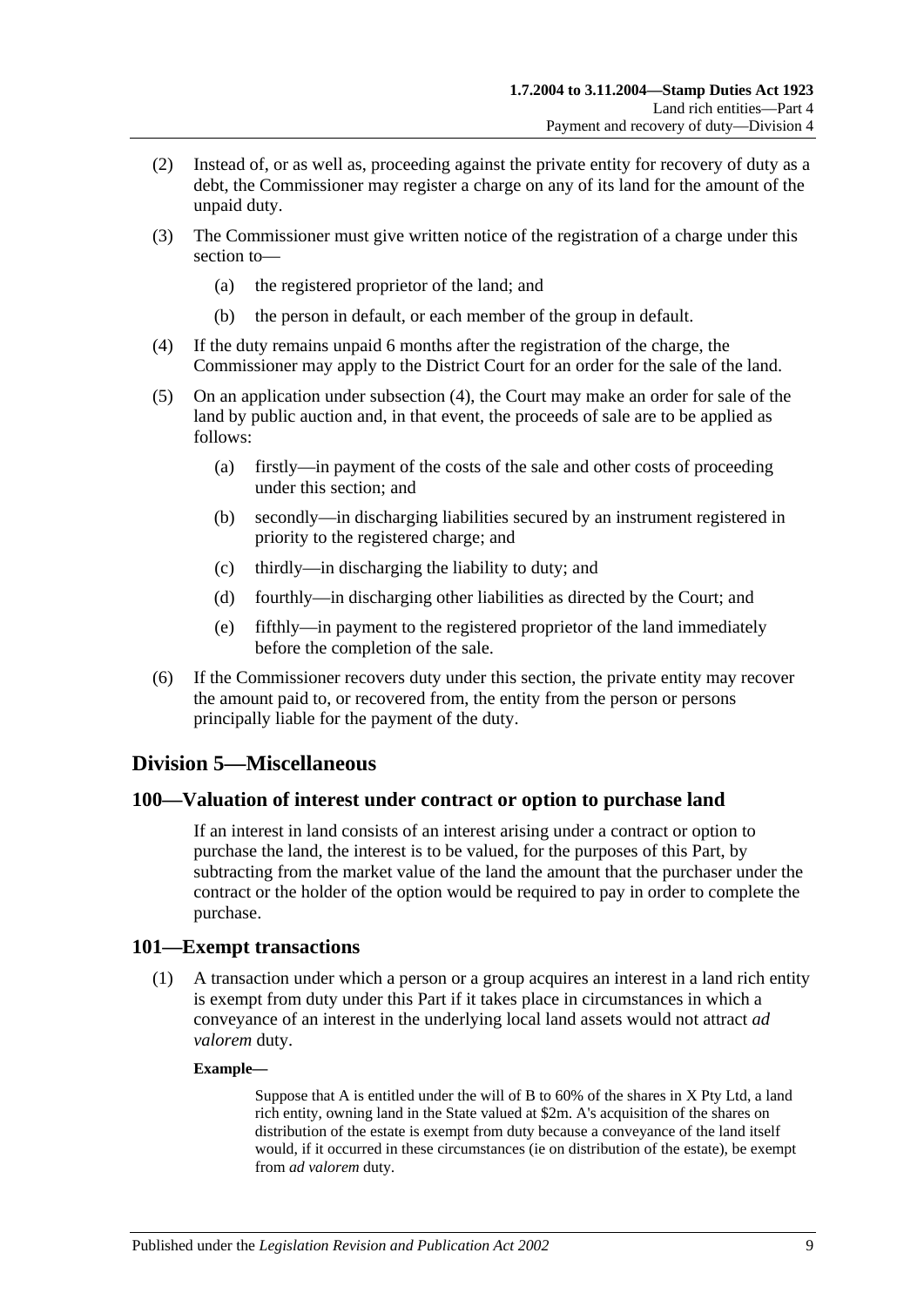- (2) The following transactions are exempt from duty under this Part:
	- (a) an acquisition of an interest in a land rich entity that takes place under a compromise or arrangement approved by a court under Part 5.1 of the *Corporations Act 2001* of the Commonwealth;
	- (b) a transaction exempted by regulation from duty under this Part.

#### **102—Multiple incidences of duty**

- (1) If it is possible under this Part to assess the incidence of duty in different ways in respect of the same transaction, duty will be assessed so as to maximise the return to the revenue but not so as to extend the incidence of duty beyond a single person or group identified in the assessment.
- (2) If a person or a group acquires a majority interest in a land rich entity, and another person or group later acquires a majority interest in the land rich entity without diminishing the former majority interest, the Commissioner may, if satisfied that it is just and equitable to do so, exempt the later acquisition, wholly or partly, from duty under this Part.

#### **Example—**

Suppose the shares of X Pty Ltd, a land rich entity, are divided into Class A and Class B. The Class A shares confer rights to dividends but no rights to share in the distribution of assets on winding up of the company. The Class B shares confer no rights to dividends but do confer rights to share in the distribution of assets on the winding up of the company. Suppose that A acquires all the Class A shares and pays duty under this Part on the acquisition of a majority interest in the company. Suppose that B then acquires all the Class B shares. In this case, the Commissioner could, if satisfied that it would be just and equitable to do so, grant relief under the above subsection.

(3) If a group acquires a majority interest in a land rich entity as a result of a dutiable transaction, and a person or group that is a member or subgroup of the group acquires that majority interest from the group, the Commissioner may, if satisfied that it is just and equitable to do so, exempt the later acquisition, wholly or partly, from duty under this Part.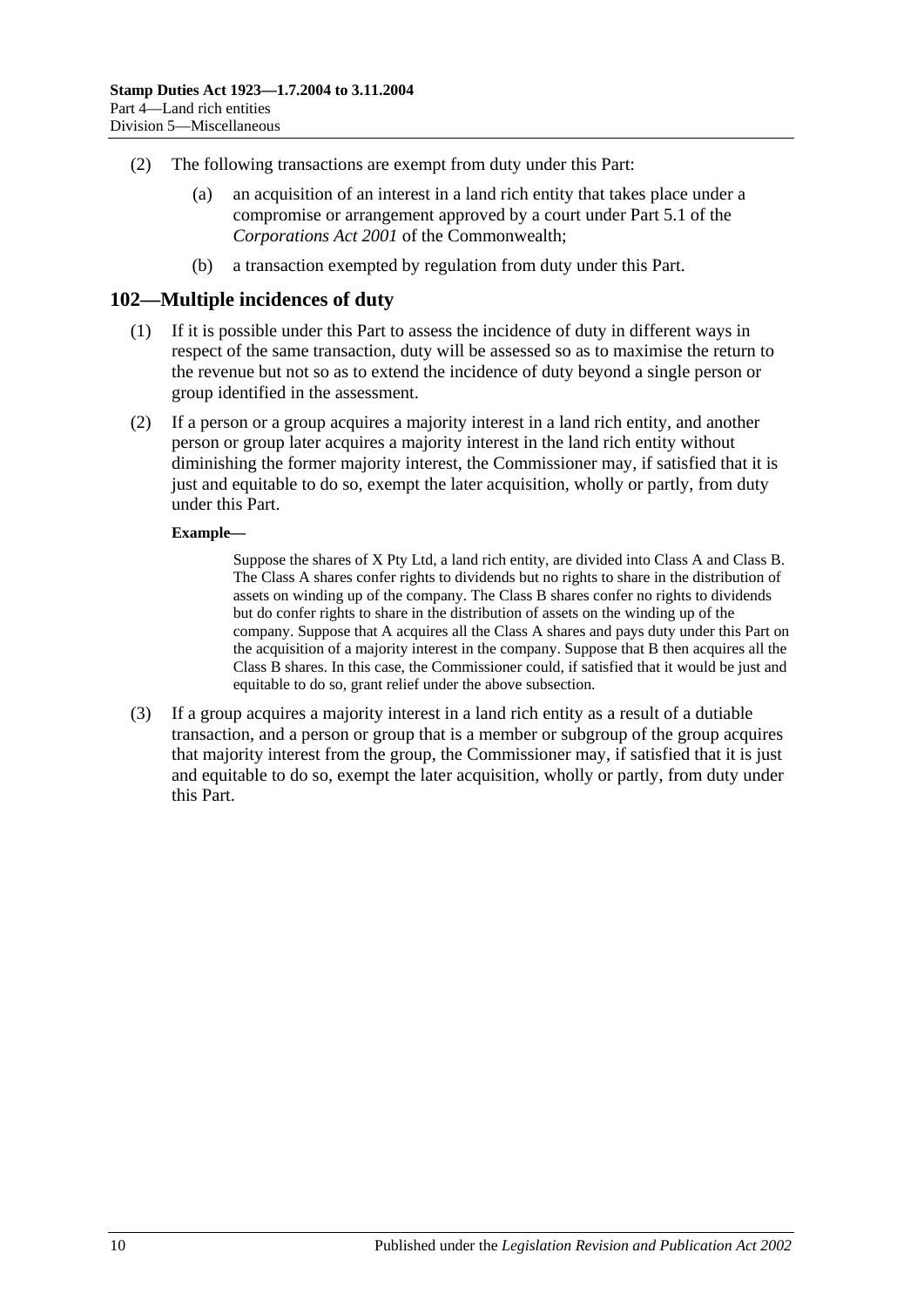# **Part 5—Miscellaneous provisions**

## **106—Spoiled or unused stamps**

- (1) Subject to any regulations made under this Act, the Commissioner may, on the application of any person in possession of stamps or stamped material unused or rendered useless by being inadvertently spoiled, give to that person, in lieu of the stamps or stamped material so spoiled or unused, other stamps (of the same or another denomination) of the same value or, at his discretion, money of the same value, deducting the proper allowance on purchase of stamps of the same description; but the Commissioner may, if he thinks it just to do so, refrain from making any such deduction.
- (2) For the purposes of Part 4 of the *[Taxation Administration Act](http://www.legislation.sa.gov.au/index.aspx?action=legref&type=act&legtitle=Taxation%20Administration%20Act%201996) 1996*
	- (a) an application under this section is to be taken to be an application for a refund; and
	- (b) the giving of stamps or money under this section is to be taken to be the making of a refund.

## **106A—Transfer of financial products not to be registered unless duly stamped**

- (1) A transfer of a financial product to which [Division 5](#page-83-1) of [Part 3A](#page-72-0) applies must not be registered by the corporation, company or society by which the financial product was issued—
	- (a) unless a proper instrument of transfer has been delivered to the corporation, company or society in which, in the case of a transfer by way of sale, the consideration therefor is expressed in terms of money and the actual date of sale and the date or dates of execution by the transferor and transferee are set out; and
	- (b) unless the instrument is duly stamped under this Act or is, under [subsection](#page-94-0) (1b), deemed to have been duly stamped.
- <span id="page-94-1"></span>(1a) Notwithstanding any other provision of this Act, where financial products are transferred pursuant to a takeover scheme, the Commissioner may, if he thinks it expedient to do so, upon payment of the duty payable in respect of the instruments of transfer, denote payment of the duty on a statement in the approved form.
- <span id="page-94-0"></span>(1b) Where payment of duty is denoted on a statement pursuant to [subsection](#page-94-1) (1a), each instrument of transfer to which the statement relates shall be deemed to have been duly stamped.
- (2) A transfer of a financial product (other than a CSF transaction within the meaning of [Part 3A\)](#page-72-0) on a sale or purchase to which [Division 2](#page-74-0) of [Part 3A](#page-72-0) applies must not be registered by the corporation, company or society by which the financial product was issued—
	- (a) unless a proper instrument of transfer has been delivered to the corporation, company or society; and
	- (b) unless the transfer is, under [section](#page-77-0) 90E(3), taken to have been duly stamped.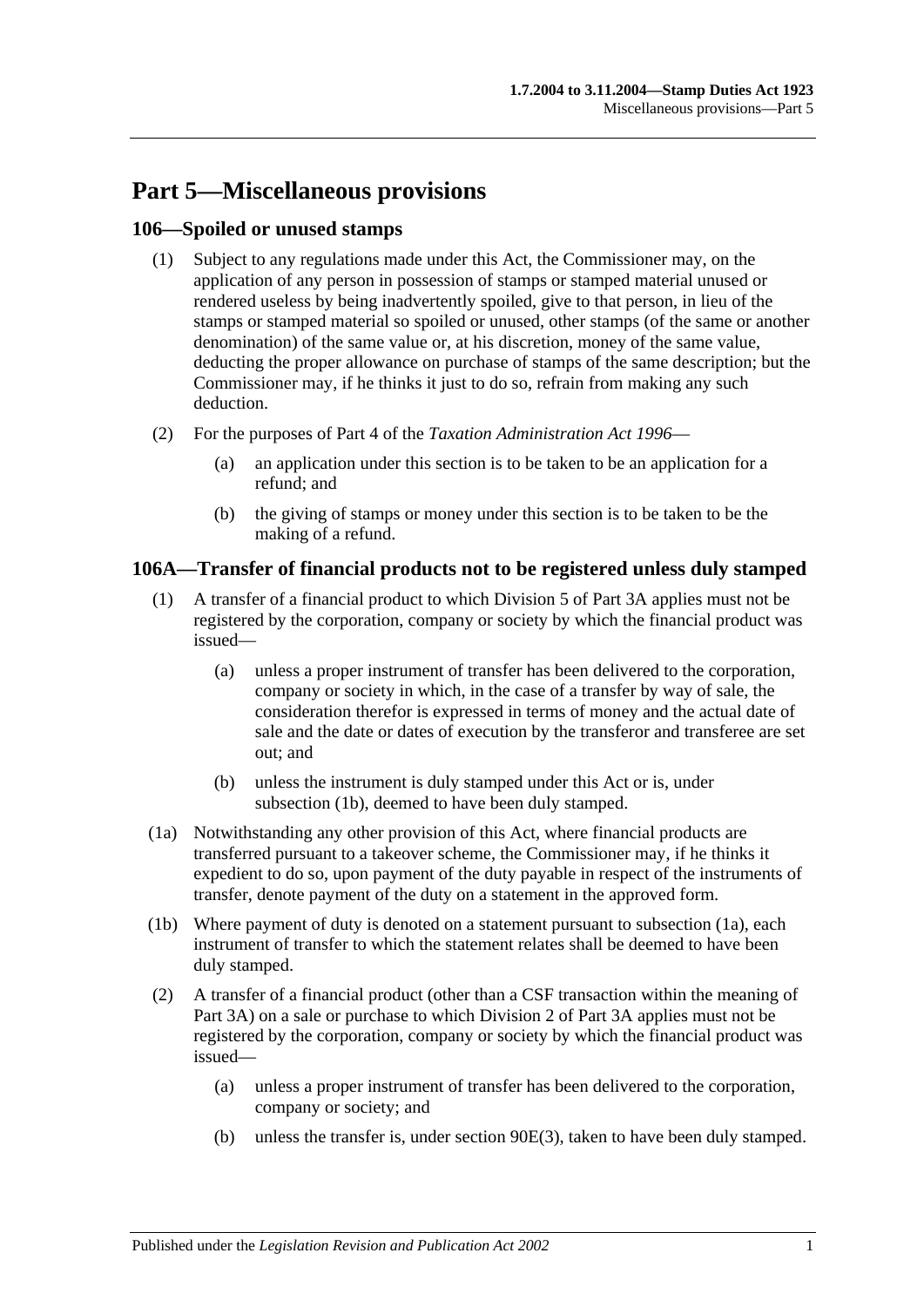- (3) After a transfer of any financial product has been registered by the corporation, company or society in this State, the instrument of transfer shall be retained in this State by the corporation, company or society for a period of not less than five years.
- (4) If a corporation, company or society contravenes or fails to comply with any of the provisions of this section, that corporation, company or society is guilty of an offence. Penalty: \$10 000.
- (5) The right or title of any transferee or subsequent holder of any financial product shall not be invalidated by reason only that the transfer of the financial product was registered by a corporation, company or society in contravention of the provisions of this section.

#### **107—Transfer of property to correct error**

- (1) If the Commissioner is satisfied, on application by a party to an instrument submitted for stamping, that the sole purpose of the instrument is to reverse or correct a disposition of property resulting from an error in an earlier instrument, the Commissioner may grant relief from stamp duty under this section.
- (2) The Commissioner may require the applicant to provide such information (verified if the Commissioner thinks fit by statutory declaration) as the Commissioner thinks necessary to decide the application.
- (3) If the Commissioner grants relief from stamp duty under this section, the duty chargeable on the instrument is ten dollars plus the amount (if any) by which the duty that would have been paid on the earlier instrument if it had been correctly made in the first instance exceeds the amount of duty actually paid on that instrument.

## **108—Penalties for certain offences**

- <span id="page-95-0"></span>(1) Any person who—
	- (a) forges any die or stamp;
	- (b) impresses any material with a forged die;
	- (c) cuts, tears or in any way removes from any material any stamp with intent to make fraudulent use of the stamp or of any part thereof;
	- (d) mutilates any stamp with intent to make fraudulent use of any part thereof;
	- (e) fraudulently fixes or places upon any material, or upon any stamp, any stamp or part of a stamp which has been cut, torn or in any way removed from any other material or out of or from any other stamp;
	- (f) erases or otherwise removes from any stamped material any name, sum, date or other matter or thing therein written with the intent that any fraudulent use should be made of the stamp upon the material;
	- (g) knowingly sells or exposes for sale, or utters or uses, any forged stamp;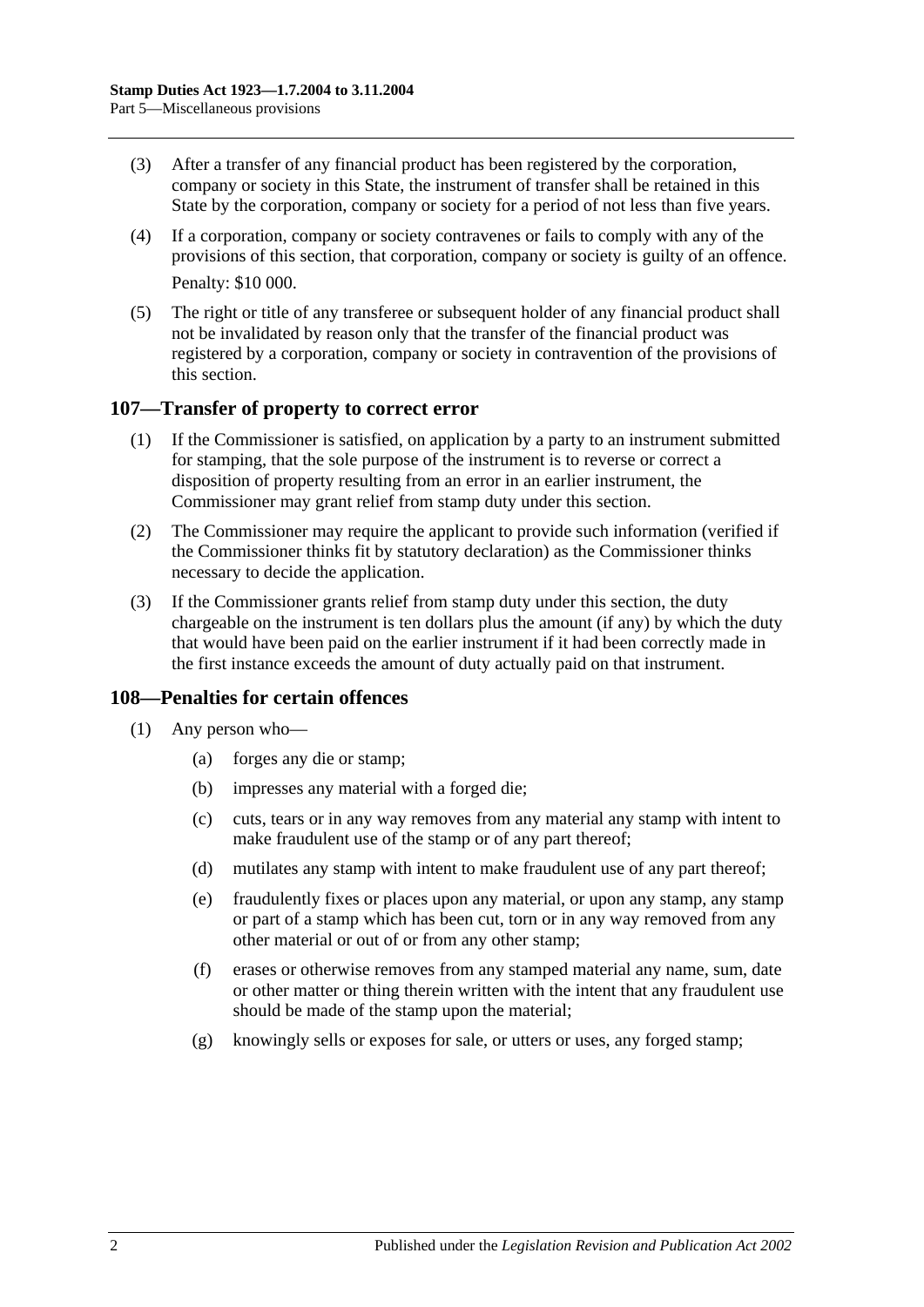<span id="page-96-0"></span>(h) knowingly and without lawful excuse (the proof of which lawful excuse shall lie on the person accused) has in his possession any forged die or stamp, or any stamp or part of a stamp which has been fraudulently cut, torn or otherwise removed from any material, or any stamp which has been fraudulently mutilated, or any stamped material out of which any name, sum, date or other matter or thing has been fraudulently erased or otherwise removed,

shall be guilty of an offence and liable to imprisonment, with or without hard labour, for a term of not less than one year and not more than seven years.

(2) Any person who causes to be done, or knowingly assists in doing, any of the acts mentioned in [subsection](#page-95-0)  $(1)(a)$  to  $(h)$  shall be deemed to be guilty of the principal offence and shall be punishable accordingly.

# **109—Penalty for fraud**

Any person who—

- (a) fraudulently removes or causes to be removed from any instrument any adhesive stamp, or fraudulently affixes to any instrument any adhesive stamp which has been removed from any other instrument, with intent that the stamp may be used again; or
- (b) knowingly sells, offers for sale or utters any adhesive stamp which has been removed from any instrument, or utters any instrument having thereon any adhesive stamp which to his knowledge has been so removed; or
- (c) practises or is concerned in any fraudulent act, contrivance or device with intent to evade any duty under this Act,

is guilty of an offence.

Penalty: \$10 000 plus an amount equal to twice the amount of any duty sought to be evaded.

## **111—Remedy for misappropriation**

- (1) The Supreme Court may, upon application by, or on behalf of, the Commissioner, grant a rule requiring any person who has received money payable by way of duty, or the executor or administrator of any such person, to show cause why he should not deliver to the Commissioner an account upon affidavit of any duty or sum of money received by that person, executor or administrator and why it should not be forthwith paid to the Commissioner.
- (2) The Court may make absolute such a rule and enforce by attachment or otherwise the payment of any such duty or sum of money as appears to be due, together with costs.

## **112—Regulations**

- (1) The Governor may make such regulations and may authorise such forms as may be necessary from time to time for carrying this Act into effect and may, by any such regulation, impose a penalty not exceeding \$2 000 for any breach thereof.
- (2) Every such regulation and form, when published in the Gazette, shall have the force of law.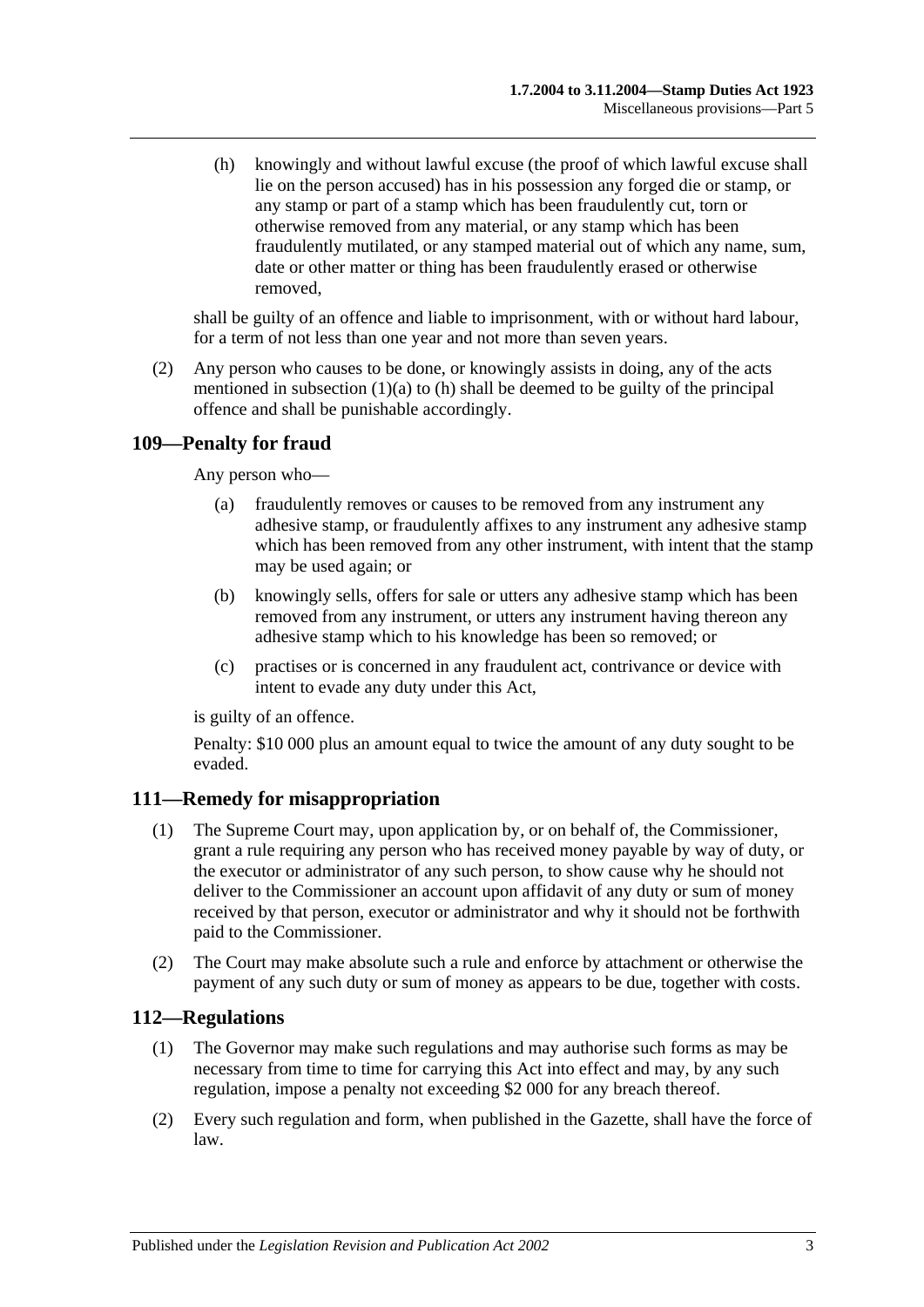- (3) Every such regulation shall be laid before both Houses of Parliament forthwith if Parliament is sitting and, if not, then within thirty days after the commencement of the next session.
- <span id="page-97-0"></span>(4) Regulations made under this section may prescribe any matters necessary or convenient to be prescribed or which are required or, expressly or by implication, authorised or permitted to be prescribed for the purposes of this Act.
- (5) Without limiting the generality of [subsection](#page-97-0) (4), the regulations may—
	- (a) be of general or limited application; and
	- (b) require the use of forms approved by the Commissioner for documents required or authorised to be used for the purposes of this Act or the regulations; and
	- (c) leave any other matter to be determined, varied or regulated according to the discretion of the Commissioner; and
	- (d) make different prescriptions according to prescribed circumstances.

#### **114—Exemption from stamp duty**

- (1) The Governor may, by proclamation, exempt any body or authority established by statute from the payment of duty under this Act.
- (2) The Governor may, by subsequent proclamation, vary or revoke a proclamation under this section.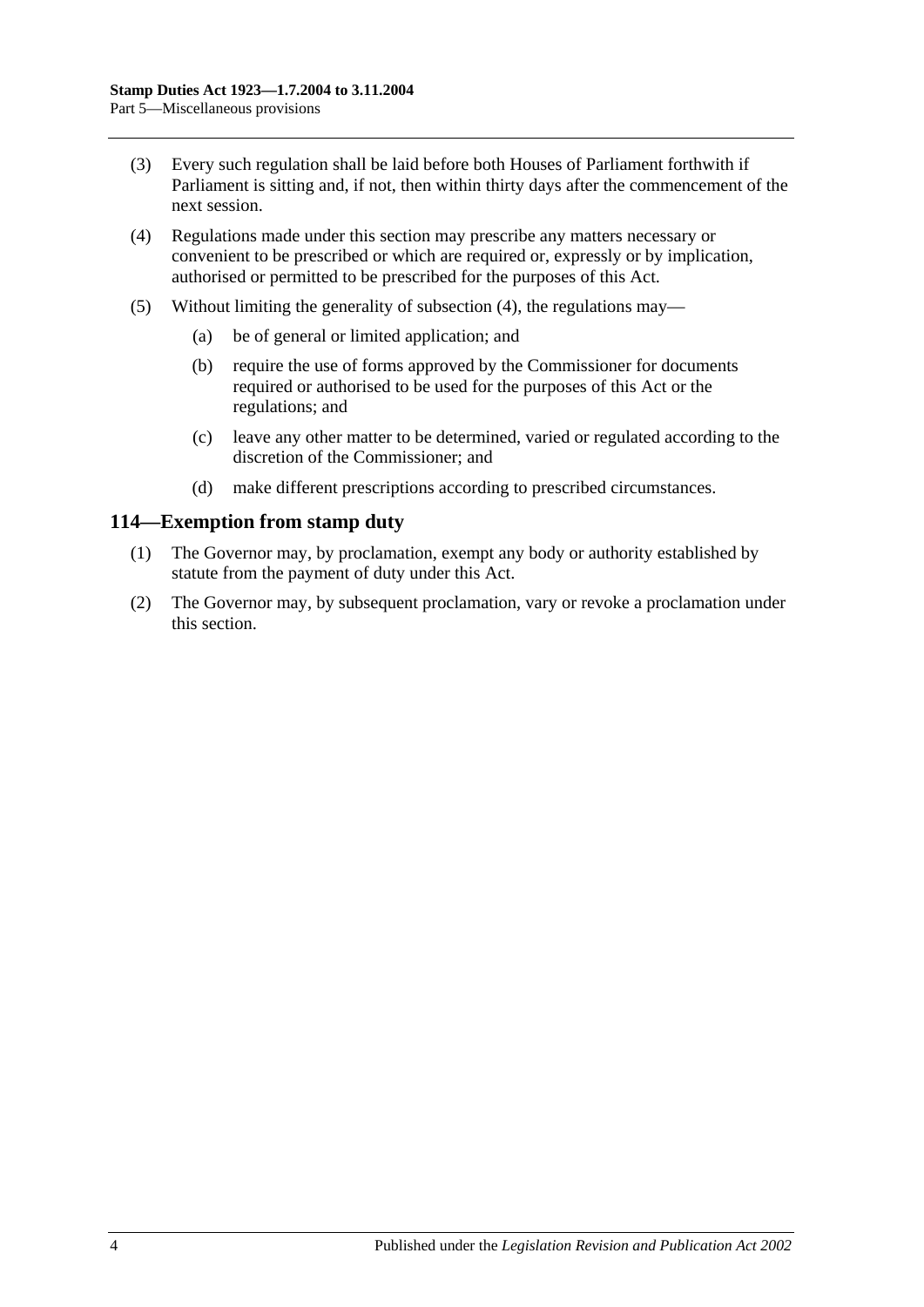# **Schedule 1—Transitional provisions**

#### **1—Commencement of consequential regulations**

Regulations under this Act that are consequential on the amendments made to this Act by the *[Statutes Amendment \(Financial Institutions\) Act](http://www.legislation.sa.gov.au/index.aspx?action=legref&type=act&legtitle=Statutes%20Amendment%20(Financial%20Institutions)%20Act%201999) 1999* or are consequential on the *Cheques and Payment Orders Amendment Act 1998* of the Commonwealth may come into operation on 1 December 1998 or on any subsequent day occurring before the regulations were made.

# <span id="page-98-0"></span>**Schedule 2—Stamp duties and exemptions Part 1—Specified instruments**

#### **1—Annual licence application or monthly return**

| (1) | Annual licence application or monthly return to be lodged by any company, person<br>or firm of persons, whether corporate or unincorporate, which carries on or<br>proposes to carry on in South Australia any life, personal accident, fire, fidelity,<br>guarantee, livestock, plate glass, marine or other assurance or insurance business<br>and whether the head office or principal place of business of that company, person<br>or firm is in South Australia or elsewhere- |                                                                                                                                                                                                                                                                                                                                                                                |                                                                                                                                                                                                                                                                                                                                                                                                  |          |  |
|-----|------------------------------------------------------------------------------------------------------------------------------------------------------------------------------------------------------------------------------------------------------------------------------------------------------------------------------------------------------------------------------------------------------------------------------------------------------------------------------------|--------------------------------------------------------------------------------------------------------------------------------------------------------------------------------------------------------------------------------------------------------------------------------------------------------------------------------------------------------------------------------|--------------------------------------------------------------------------------------------------------------------------------------------------------------------------------------------------------------------------------------------------------------------------------------------------------------------------------------------------------------------------------------------------|----------|--|
|     | (a)                                                                                                                                                                                                                                                                                                                                                                                                                                                                                | in the case of an annual licence application where the company, person<br>or firm has received or in any manner charged in account (whether<br>directly or by agents) premiums relating to life insurance within the<br>period of 12 months preceding the year for which the licence is to be<br>taken out—for every \$100 or fractional part of \$100 of those premiums       |                                                                                                                                                                                                                                                                                                                                                                                                  | \$1.50   |  |
|     | (ab)                                                                                                                                                                                                                                                                                                                                                                                                                                                                               |                                                                                                                                                                                                                                                                                                                                                                                | in the case of a monthly return where the company, person or firm has<br>received or in any manner charged in account (whether directly or by<br>agents) premiums relating to policies of any kind (other than life<br>insurance policies) within the month preceding the month in which the<br>return is required to be lodged—for every \$100 or fractional part of \$100<br>of those premiums | \$11.00  |  |
|     | (b)                                                                                                                                                                                                                                                                                                                                                                                                                                                                                |                                                                                                                                                                                                                                                                                                                                                                                | where the company, person or firm has not, prior to applying for an<br>annual licence, transacted any assurance or insurance business-                                                                                                                                                                                                                                                           |          |  |
|     |                                                                                                                                                                                                                                                                                                                                                                                                                                                                                    | (i)                                                                                                                                                                                                                                                                                                                                                                            | if the annual licence is required for the full period of twelve months                                                                                                                                                                                                                                                                                                                           | \$100.00 |  |
|     |                                                                                                                                                                                                                                                                                                                                                                                                                                                                                    | (ii)                                                                                                                                                                                                                                                                                                                                                                           | if the annual licence is required for a shorter period than<br>twelve months, a proportionate part of                                                                                                                                                                                                                                                                                            | \$100.00 |  |
| (2) | For the purposes of this item, subject to the exemptions in subclause $(3)$ —                                                                                                                                                                                                                                                                                                                                                                                                      |                                                                                                                                                                                                                                                                                                                                                                                |                                                                                                                                                                                                                                                                                                                                                                                                  |          |  |
|     | (a)                                                                                                                                                                                                                                                                                                                                                                                                                                                                                | the premiums referred to in subclause $(1)(a)$ are net premiums and shall<br>be counted so as to exclude any amount in respect of stamp duty on the<br>annual licence application received or charged on or after 1 January,<br>1986, any commission or discount and any portion of those premiums<br>actually paid by way of reinsurance effected in South Australia with any |                                                                                                                                                                                                                                                                                                                                                                                                  |          |  |

other such company, person or firm; and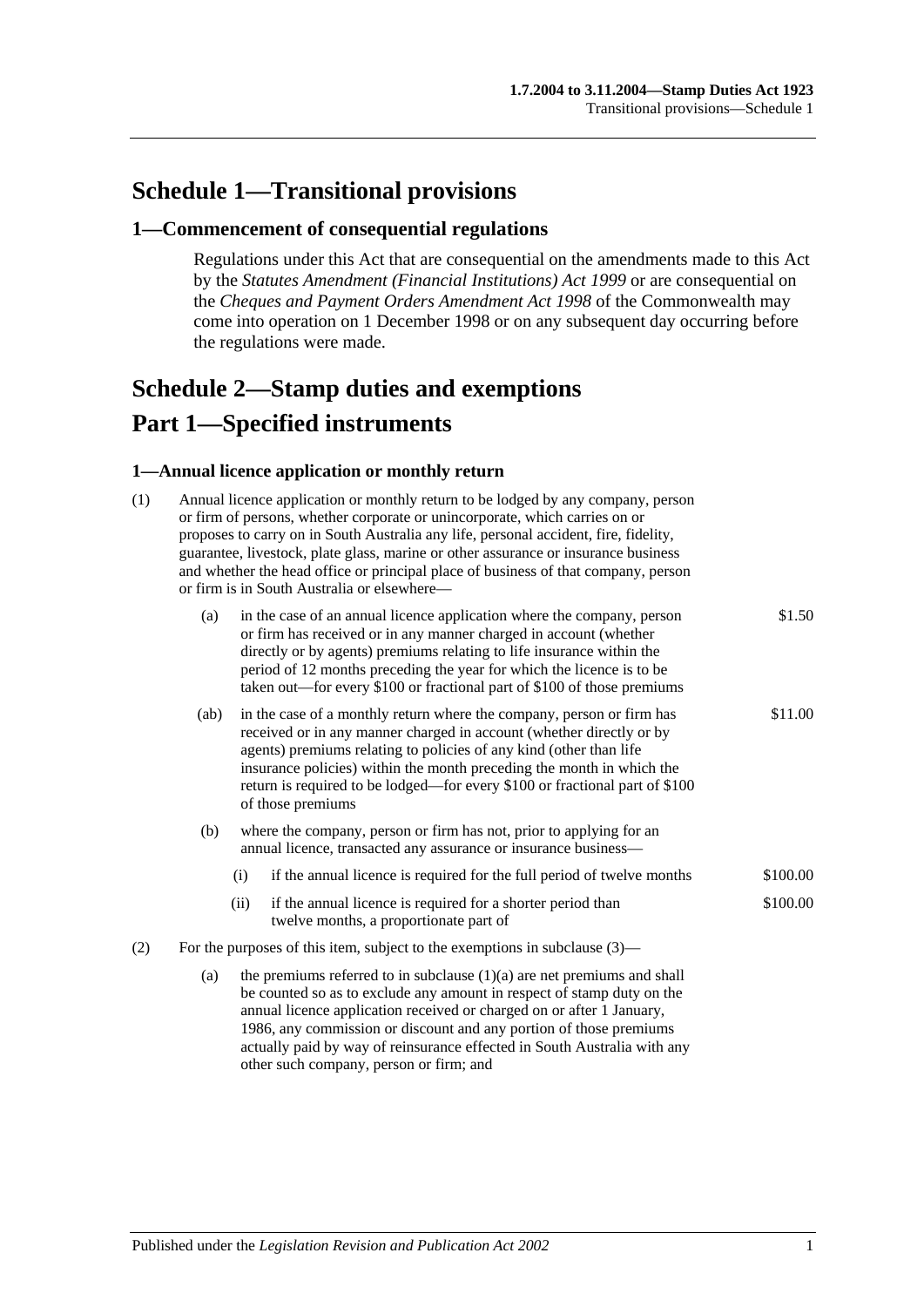- (b) in the case of an application for an annual licence to be taken out for the year commencing on 1 January, 1987, or a subsequent year, the amount of any premiums refunded during the period of 12 months preceding the year for which the annual licence is to be taken out (whether those premiums were received during that preceding period or earlier) shall be deducted from the amount of the premiums referred to in subclause  $(1)(a)$ ; and
- (c) the premiums referred to in subclause  $(1)(ab)$  must be counted so as to exclude any amount in respect of stamp duty received or charged on or after 1 January 1986, and any portion of those premiums actually paid by way of reinsurance effected in South Australia with any other such company, person or firm; and
- (d) in the case of a monthly return, there must be deducted from the amount of the premiums referred to in subclause  $(1)(ab)$  the amount of any refunds in respect of premiums (whenever received) made after the end of the month in respect of which duty was last paid under this item by the company, person or firm and before the commencement of the month in which the return is required to be lodged; and
- (e) no premiums received by any such company, person or firm for insurance risks outside South Australia, except life and personal accident insurance risks outside South Australia, shall be counted; and
- (f) in the case of a life insurance policy, any amount that is paid on or after 1 January, 1986, from an account established for investment to an account established for insurance of a risk shall be deemed to be a premium received under that policy for insurance of that risk; and
- (g) the duty in respect of any one licence under subclause  $(1)(a)$  shall not in any case be less than \$100.

#### (3) **Exemptions**

- 1. Premiums received or charged under any private guarantee fidelity insurance scheme promoted amongst and sustained solely for the benefit of the officers and servants of any particular public department, company, person or firm and not extended, either directly or indirectly, beyond such officers and servants.
- 2. Premiums received or charged under any scheme referred to in exemption 1 promoted amongst and sustained solely for the benefit of the officers and members of any friendly society or branch thereof and not extended, either directly or indirectly, beyond such officers and members.
- 3. Any premium or portion of a premium received or charged on or after 1 January, 1986, under a life insurance policy in respect of investment and not in respect of any risk insured by the policy.
- 4. Any premium received or charged under a policy in respect of a life or personal accident insurance risk where the principal place of residence of the policy owner is in the Northern Territory and the policy is registered in a registry kept in the Northern Territory pursuant to the *Life Insurance Act 1945* of the Commonwealth.
- 5. Any premium or portion of a premium received or charged on or after the first day of January, 1985, under a policy of workers compensation insurance where the premium or portion is referable to insurance against liability to pay workers compensation in respect of workers under the age of 25 years.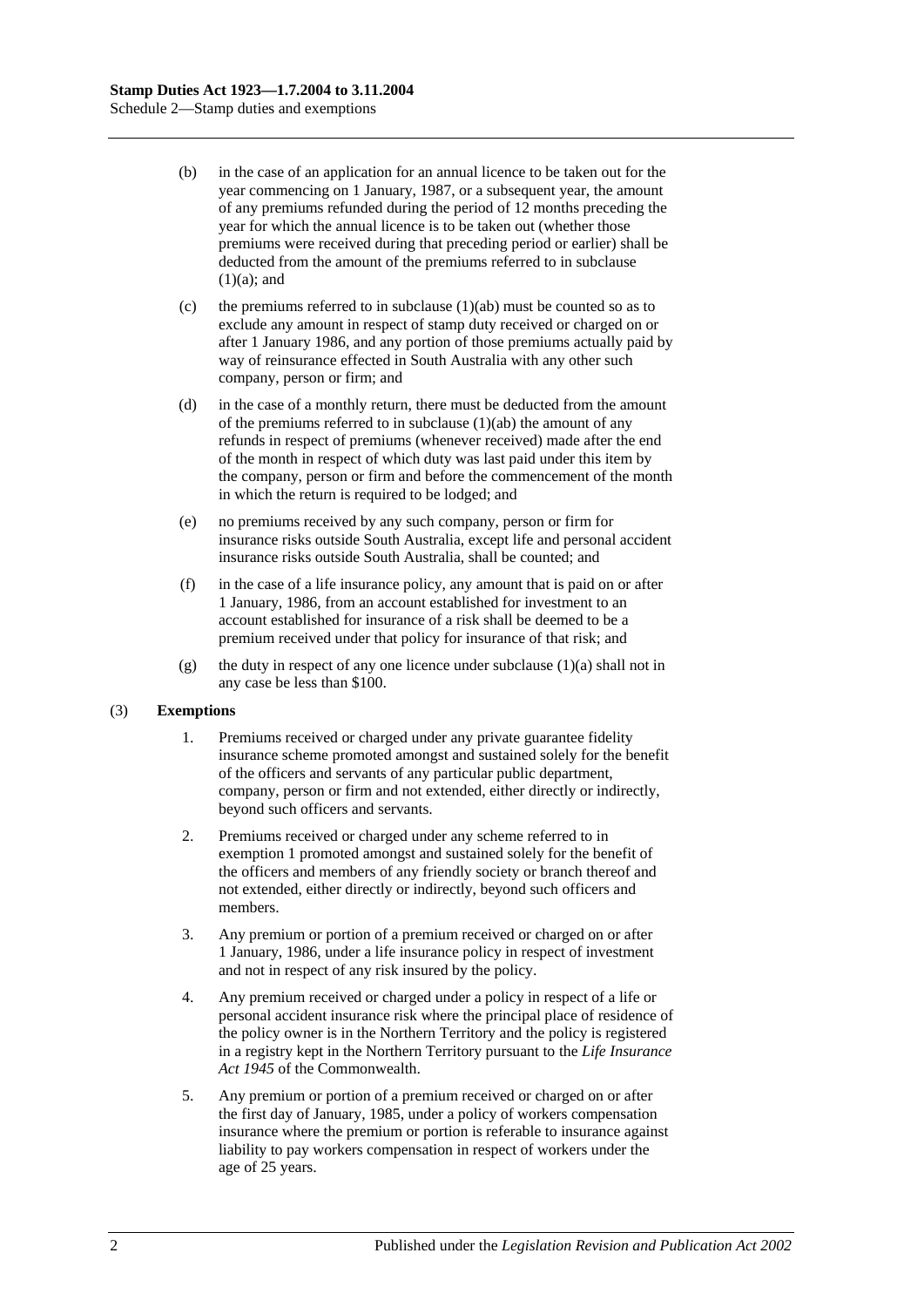|     | 6.                                                                                                                       |       | Any premium or portion of a premium received or charged on or after<br>the first day of January, 1985, under a policy of insurance by a registered<br>medical benefits organisation within the meaning of the National Health<br>Act 1953 of the Commonwealth where the premium or portion is<br>referable to insurance against medical, dental or hospital expenses. |                                                                                                                         |  |  |
|-----|--------------------------------------------------------------------------------------------------------------------------|-------|-----------------------------------------------------------------------------------------------------------------------------------------------------------------------------------------------------------------------------------------------------------------------------------------------------------------------------------------------------------------------|-------------------------------------------------------------------------------------------------------------------------|--|--|
|     | 7.                                                                                                                       |       | Any premium or portion of a premium received or charged on or after<br>1 January, 1986, under any life insurance policy, being a policy for the<br>payment of an annuity to the person insured.                                                                                                                                                                       |                                                                                                                         |  |  |
|     | 8.                                                                                                                       |       | Any premium or portion of a premium received or charged on or after<br>1 November, 1986, in respect of the insurance of the hull of a marine<br>craft used primarily for commercial purposes or in respect of the<br>insurance of goods carried by railway, road, air or sea or of the freight on<br>such goods.                                                      |                                                                                                                         |  |  |
|     |                                                                                                                          |       | 2—Application to register or transfer registration of motor vehicle                                                                                                                                                                                                                                                                                                   |                                                                                                                         |  |  |
| (1) | Application to register or transfer the registration of a motor vehicle—component<br>payable in respect of registration- |       |                                                                                                                                                                                                                                                                                                                                                                       |                                                                                                                         |  |  |
|     | (a)                                                                                                                      |       | where the value of the motor vehicle (not being a commercial motor<br>vehicle or a trailer)-                                                                                                                                                                                                                                                                          |                                                                                                                         |  |  |
|     |                                                                                                                          | (i)   | does not exceed \$1 000—for every \$100 or fractional part of \$100<br>of that value                                                                                                                                                                                                                                                                                  | \$1.00                                                                                                                  |  |  |
|     |                                                                                                                          | (ii)  | exceeds \$1 000, but does not exceed \$2 000                                                                                                                                                                                                                                                                                                                          | \$10.00 plus \$2.00<br>for every \$100 or<br>fractional part of<br>\$100 of the excess<br>over \$1 000 of<br>that value |  |  |
|     |                                                                                                                          | (iii) | exceeds \$2 000, but does not exceed \$3 000                                                                                                                                                                                                                                                                                                                          | \$30.00 plus \$3.00<br>for every \$100 or<br>fractional part of<br>\$100 of the excess<br>over \$2 000 of<br>that value |  |  |
|     |                                                                                                                          | (iv)  | exceeds \$3 000                                                                                                                                                                                                                                                                                                                                                       | \$60.00 plus \$4.00<br>for every \$100 or<br>fractional part of<br>\$100 of the excess<br>over \$3 000 of<br>that value |  |  |
|     | (b)                                                                                                                      |       | where the value of the motor vehicle (being a commercial motor vehicle<br>or a trailer)-                                                                                                                                                                                                                                                                              |                                                                                                                         |  |  |
|     |                                                                                                                          | (i)   | does not exceed \$1 000—for every \$100 or fractional part of \$100<br>of that value                                                                                                                                                                                                                                                                                  | \$1.00                                                                                                                  |  |  |
|     |                                                                                                                          | (ii)  | exceeds \$1 000, but does not exceed \$2 000                                                                                                                                                                                                                                                                                                                          | \$10.00 plus \$2.00<br>for every \$100 or<br>fractional part of<br>\$100 of the excess<br>over \$1 000 of<br>that value |  |  |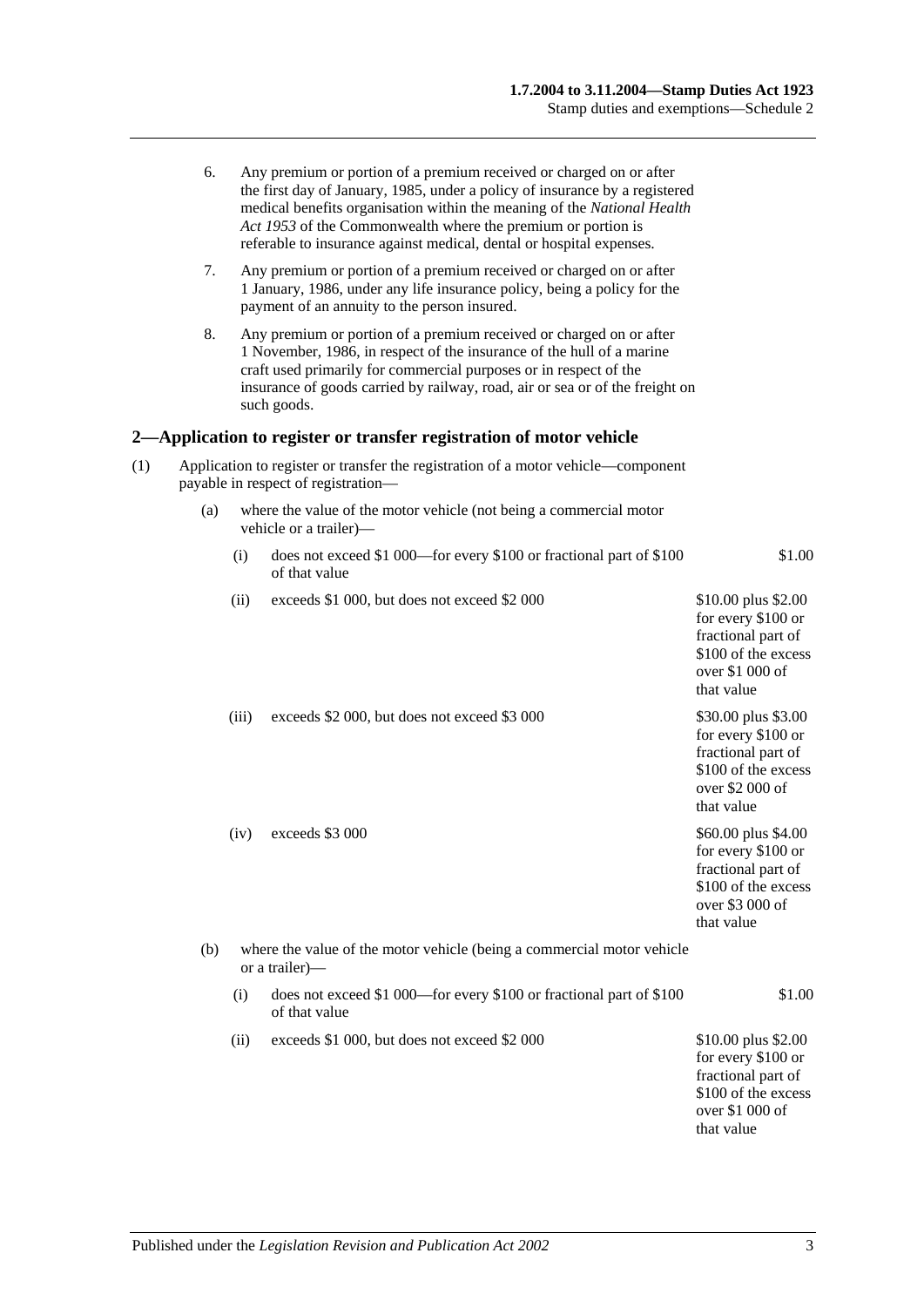(iii) exceeds  $$2\,000$   $$30.00 \text{ plus } $3.00$ 

for every \$100 or fractional part of \$100 of the excess over \$2 000 of that value

(c) the duty on an application by a person beneficially entitled under the will or on the intestacy of a deceased person to the motor vehicle to which the application relates shall, irrespective of the value of the motor vehicle, be \$4, but in any other case the duty in respect of any one application shall not be less than \$5.

#### (2) **Exemptions from component payable under subclause (1) in respect of registration**

- 1. Any application to register a motor vehicle made by a person who carries on the business of selling motor vehicles if the application is made by that person for the purpose of selling the motor vehicle to which the application relates to another person in the ordinary course of that business or for the purpose of demonstrating such motor vehicle to prospective purchasers thereof and such motor vehicle has not been previously registered (whether in this State or elsewhere in the Commonwealth).
- 2. Any application to register a motor vehicle that has been previously registered (whether in this State or elsewhere in Australia) or any application to transfer the registration of a motor vehicle that has been previously registered (whether in this State or elsewhere in Australia) to a dealer if the application is being made by that dealer for the purpose of the resale by him to another person of the motor vehicle to which the application relates and the resale is in the ordinary course of the business of the dealer.
- 3. Any application to register a motor vehicle or to transfer the registration of a motor vehicle made by a person or body who or which is entitled to registration, without fee, of the vehicle to which the application relates.
- 4. Any application to register or to transfer the registration of a trailer that is not a heavy vehicle.
- 5. Any application to register a motor vehicle or to transfer the registration of a motor vehicle made by the Crown or by any statutory body or authority which holds its assets for and on account of the Crown or by any person on behalf of the Crown or of any such body or authority.
- 5A. Any application to register a motor vehicle or to transfer the registration of a motor vehicle made under the scheme established for the registration of motor vehicles used for or in connection with Government or Government sponsored services and known as "the Continuous Government Registration Scheme".
- 6. Any application to register a motor vehicle or to transfer the registration of a motor vehicle to the extent that *ad valorem* stamp duty has already been paid on another instrument by which or by virtue of which the property in the motor vehicle was legally or equitably transferred to, or vested in, the applicant.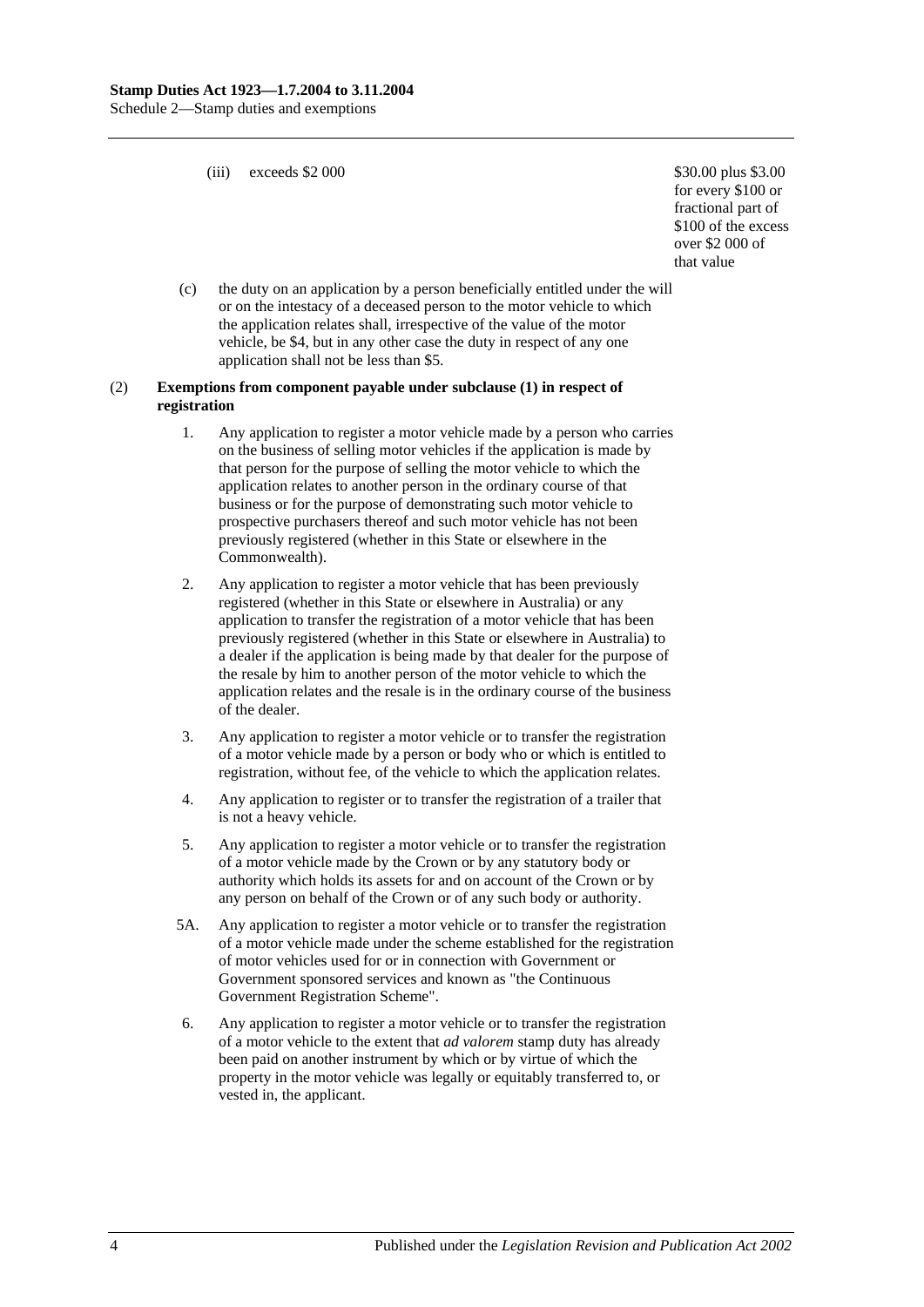- 7. Any application to register or to transfer the registration of a motor vehicle made by an executor or administrator of, or by any person administering the estate of, a deceased person if the application is made only for the purpose of the transfer of the motor vehicle to a person beneficially entitled thereto or for the purpose of the sale of the motor vehicle in the course of winding up the estate.
- 8. Any application to transfer the registration of a motor vehicle made by an owner who has repossessed that motor vehicle pursuant to a hire-purchase agreement or made by an owner in pursuance of the return of the motor vehicle to that owner by the hirer voluntarily where the vehicle is the subject of a hire-purchase agreement or upon the termination of a hiring agreement (not being a hire-purchase agreement).
- 9. Any application to register or to transfer the registration of a motor vehicle in which seating for not less than twelve adult passengers is provided and which is to be used solely or predominantly for the carriage of passengers for hire or reward.
- 10. Any application to register a motor vehicle in, or to transfer the registration of a motor vehicle to, the name of a council as defined in the *[Local Government Act](http://www.legislation.sa.gov.au/index.aspx?action=legref&type=act&legtitle=Local%20Government%20Act%201934) 1934* or a controlling authority as defined in Part 13 of that Act.
- 10A. Any application to register a motor vehicle where the vehicle is to be conditionally registered under section 25 of the *[Motor Vehicles Act](http://www.legislation.sa.gov.au/index.aspx?action=legref&type=act&legtitle=Motor%20Vehicles%20Act%201959) 1959* and the application is of a class declared by regulation under that Act to be exempt from stamp duty.
- 11. Any application to register a motor vehicle in, or to transfer the registration of a motor vehicle to, the name of a person entitled under section 38 of the *[Motor Vehicles Act](http://www.legislation.sa.gov.au/index.aspx?action=legref&type=act&legtitle=Motor%20Vehicles%20Act%201959) 1959* to have that motor vehicle registered at a reduced registration fee.
- 12. Any application to register a motor vehicle in, or to transfer the registration of a motor vehicle to, the name of a person who satisfies the Registrar of Motor Vehicles—
	- (a) that he is licensed under the law of another State or Territory of the Commonwealth to carry on the business of buying, selling or exchanging second-hand or used motor vehicles; and
	- (b) that the application is being made by that person for the purpose of the resale by him to another person of the motor vehicle to which the application relates; and
	- (c) that such resale is in the ordinary course of the business of that person.
- 13. Any application to register a motor vehicle in, or to transfer the registration of a motor vehicle to, the name of a person who satisfies the Registrar of Motor Vehicles—
	- (a) that he is the owner of the motor vehicle; and
	- (b) that, in consequence of the loss by him of the use of one or both of his legs, he is permanently unable to use public transport; and
	- (c) that the motor vehicle will be wholly or mainly used for transporting himself; and
	- (d) that he is not enjoying the benefit of this exemption in respect of any other motor vehicle currently owned by him.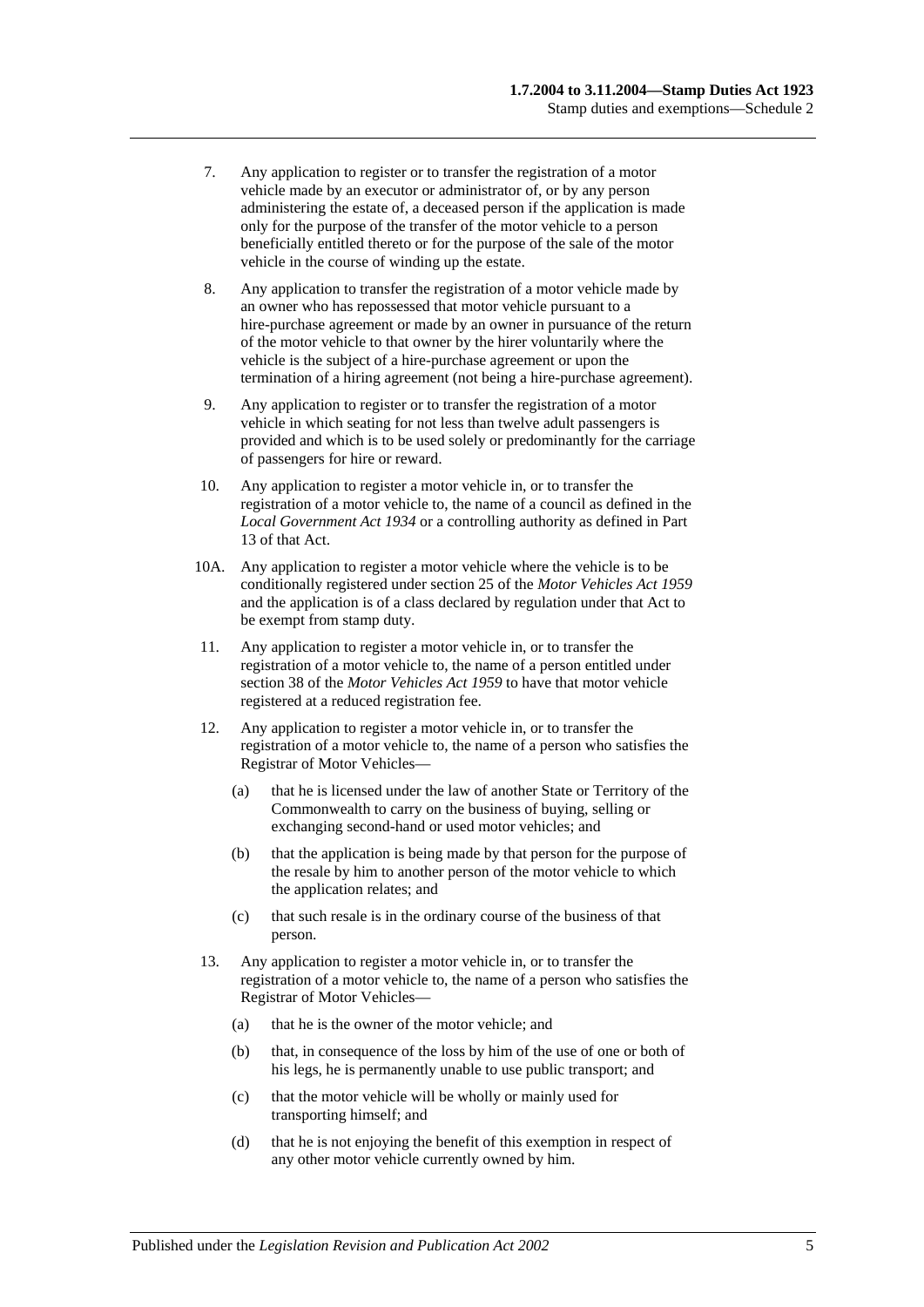- 14. Any application to register a motor vehicle in, or to transfer the registration of a motor vehicle to, the name of a person who satisfies the Registrar of Motor Vehicles—
	- (a) that the motor vehicle is the subject of a hire-purchase agreement; and
	- (b) that he is a person to whom the hirer's rights under the agreement have passed by assignment,

but, if *ad valorem* stamp duty has already been paid in respect of the assignment of such rights on the instrument by which, or by virtue of which, such rights were assigned, this exemption shall apply only to the extent of the amount of such duty so paid.

- 15. Any application to register a motor vehicle where—
	- (a) immediately before the date on which the application is made, the motor vehicle was registered in the name of the applicant (and not in the name of any other person) under the law of this State; or
	- (b) the applicant satisfies the Registrar of Motor Vehicles that, immediately before the date on which the application is made—
		- (i) the motor vehicle was registered in the name of the applicant (and not in the name of any other person) under the law of another State or a Territory of the Commonwealth; and
		- (ii) the applicant—
			- (A) was a resident of that State or Territory; or
			- (B) carried on a business in that State or Territory.
- 16. Any application to register a motor vehicle in, or to transfer the registration of a motor vehicle into, the name of the East Torrens County Board of Health constituted under the *[Health Act](http://www.legislation.sa.gov.au/index.aspx?action=legref&type=act&legtitle=Health%20Act%201935) 1935*.
- 17. Any application to transfer the registration of a motor vehicle made by a mortgagee—
	- (a) who has, in accordance with the *[Consumer Transactions Act](http://www.legislation.sa.gov.au/index.aspx?action=legref&type=act&legtitle=Consumer%20Transactions%20Act%201972) 1972*, taken possession of the motor vehicle in pursuance of a consumer mortgage; or
	- (b) to whom the motor vehicle has been voluntarily returned by the mortgagor in pursuance of the *[Consumer Transactions Act](http://www.legislation.sa.gov.au/index.aspx?action=legref&type=act&legtitle=Consumer%20Transactions%20Act%201972) 1972*.
- 18. Any application to register or to transfer the registration of a tractor or item of farm machinery owned by a primary producer.
- (3) Application to register or transfer the registration of a motor vehicle—component payable in respect of policy of insurance where the application is for registration of the vehicle for a period of—
	- (a) less than 12 months (for each 3 months or part of each 3 months in the period of registration) \$15.00
	- (b)  $12$  months  $\$60.00$

#### (4) **Exemptions from component payable under subclause (3) in respect of a policy of insurance**

1. Policy of insurance where the application for registration is made by a person or body who or which is entitled to registration of the motor vehicle to which the application relates without fee.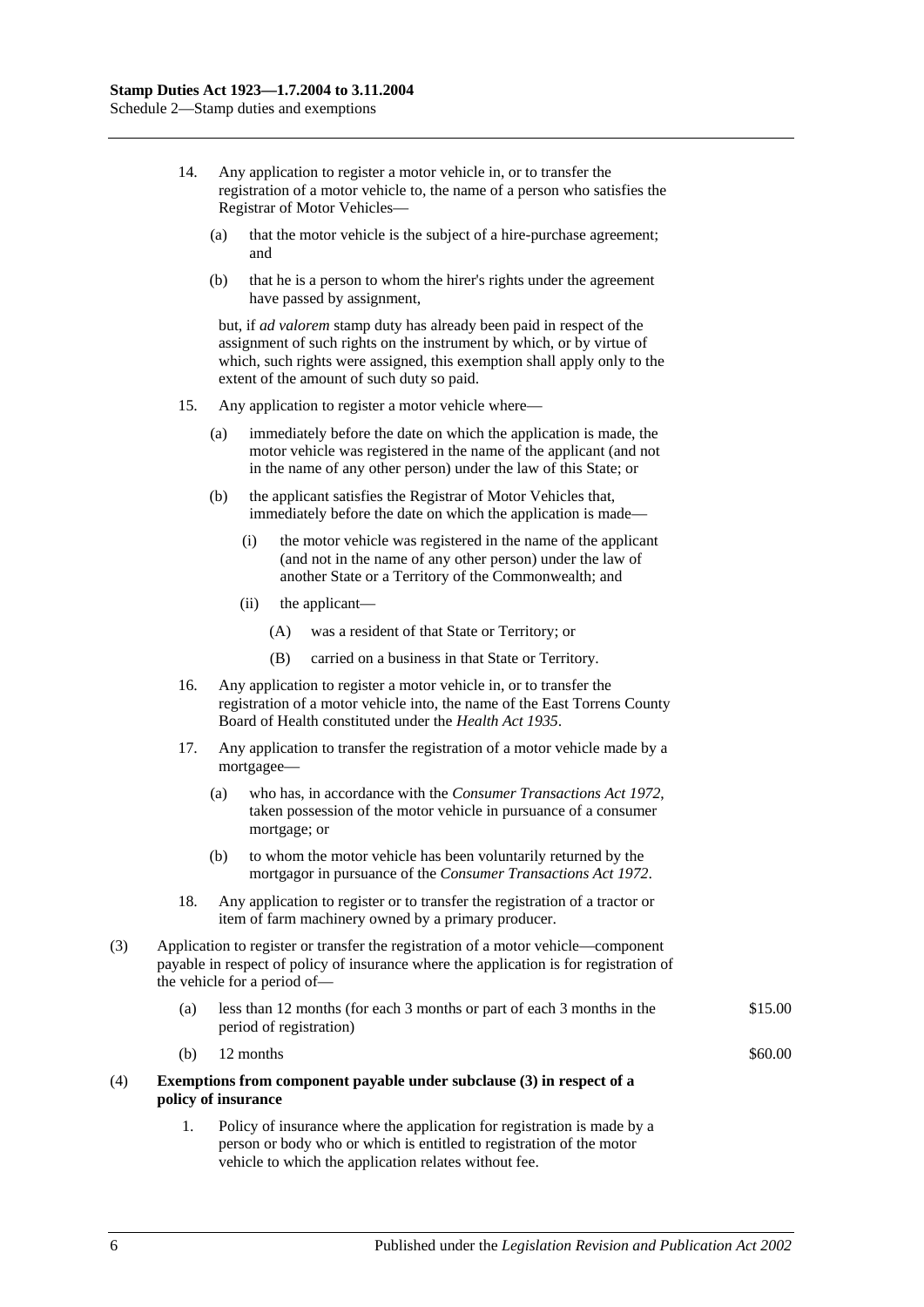- 2. Policy of insurance where the application is for registration of a trailer that is not a heavy vehicle.
- 3. Policy of insurance where the application for registration is made by the Crown or by any statutory body or authority which holds its assets for and on account of the Crown or by any person on behalf of the Crown or of any such body or authority.
- 3A. Policy of insurance where the motor vehicle is or is to be registered under the scheme established for the registration of motor vehicles used for or in connection with Government or Government sponsored services and known as "the Continuous Government Registration Scheme".
- 4. Policy of insurance where the application is for registration of a motor vehicle in which seating for not less than twelve adult passengers if provided and which is used solely or predominantly for the carriage of passengers for hire or reward.
- 5. Policy of insurance where the application for registration is made by a council as defined in the *[Local Government Act](http://www.legislation.sa.gov.au/index.aspx?action=legref&type=act&legtitle=Local%20Government%20Act%201934) 1934* or a controlling authority as defined in Part 13 of that Act.
- 5A. Policy of insurance where the motor vehicle is to be conditionally registered under section 25 of the *[Motor Vehicles Act](http://www.legislation.sa.gov.au/index.aspx?action=legref&type=act&legtitle=Motor%20Vehicles%20Act%201959) 1959* and the application for registration is of a class declared by regulation under that Act to be exempt from stamp duty.
- 6. Policy of insurance where the application for registration is made by a person entitled under section 38 of the *[Motor Vehicles Act](http://www.legislation.sa.gov.au/index.aspx?action=legref&type=act&legtitle=Motor%20Vehicles%20Act%201959) 1959* to have the motor vehicle in respect of which the application is made registered at a reduced fee.
- 7. Policy of insurance where the application for registration is made by a person who satisfies the Registrar of Motor Vehicles—
	- (a) that he is the owner of the motor vehicle; and
	- (b) that, in consequence of the loss by him of the use of one or both of his legs, he is permanently unable to use public transport; and
	- (c) that the motor vehicle will be wholly or mainly used for transporting himself; and
	- (d) that he is not enjoying the benefit of this exemption in respect of any other motor vehicle currently owned by him.
- 8. Policy of insurance where the application for registration is made by a person who satisfies the Registrar of Motor Vehicles—
	- (a) that he is the owner of the motor vehicle;
	- (b) that he is entitled as the holder of—
		- (i) a State concession card issued by the Department of Community Welfare; or
		- (ii) a pensioner entitlement card issued under any Act or law of the Commonwealth,

to travel on public transport in this State at reduced fares.

#### **3—Conveyance or transfer on sale of property not otherwise charged**

(1) Conveyance or transfer on sale of any property (not otherwise charged), including contract or agreement for sale—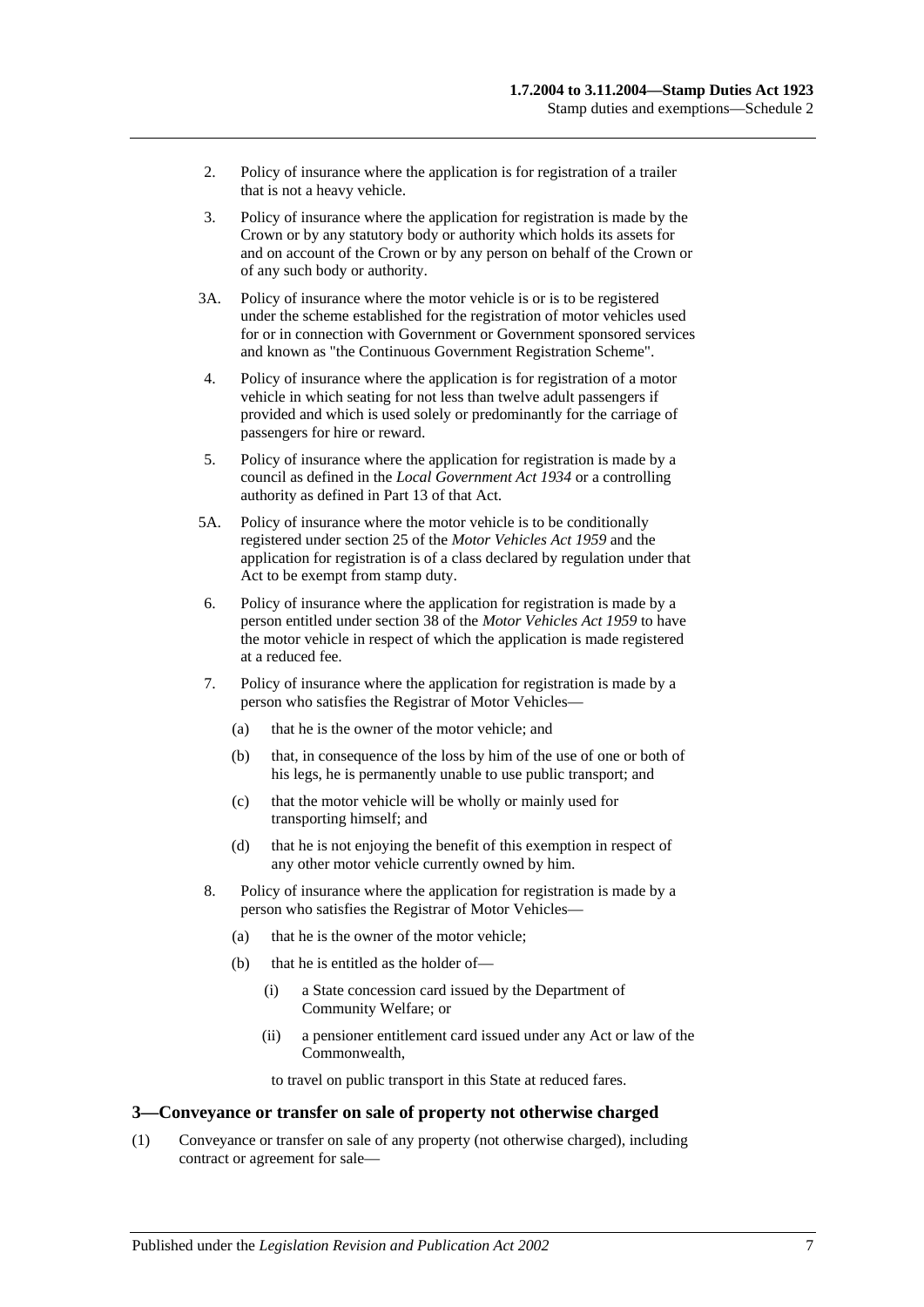|  | (a) | in the case of the sale of any financial product (where no return lodged<br>with the Commissioner under section 90D or furnished under<br>section 90G relates to the sale)— |                                                                                                                                                                      |                                                                                                                           |  |  |  |
|--|-----|-----------------------------------------------------------------------------------------------------------------------------------------------------------------------------|----------------------------------------------------------------------------------------------------------------------------------------------------------------------|---------------------------------------------------------------------------------------------------------------------------|--|--|--|
|  |     | (i)                                                                                                                                                                         | if the financial product is quoted on a recognised financial<br>market—for every \$100 and any fractional part of \$100 of the value<br>of the financial product     | \$0.30                                                                                                                    |  |  |  |
|  |     | (ii)                                                                                                                                                                        | if the financial product is not quoted on a recognised financial<br>market—for every \$100 and any fractional part of \$100 of the value<br>of the financial product | \$0.60                                                                                                                    |  |  |  |
|  | (b) | in any other case (not being a conveyance or transfer on sale of any<br>financial product)—where the value of the property conveyed—                                        |                                                                                                                                                                      |                                                                                                                           |  |  |  |
|  |     | (i)                                                                                                                                                                         | does not exceed \$12 000—for every \$100 or fractional part of \$100<br>of the value                                                                                 | \$1.00                                                                                                                    |  |  |  |
|  |     | (ii)                                                                                                                                                                        | exceeds \$12 000 but does not exceed \$30 000                                                                                                                        | \$120 plus \$2.00<br>for every \$100 or<br>fractional part of<br>\$100 of the excess<br>over \$12 000 of<br>that value    |  |  |  |
|  |     | (iii)                                                                                                                                                                       | exceeds \$30 000 but does not exceed \$50 000                                                                                                                        | \$480 plus \$3.00<br>for every \$100 or<br>fractional part of<br>\$100 of the excess<br>over \$30 000 of<br>that value    |  |  |  |
|  |     | (iv)                                                                                                                                                                        | exceeds \$50 000 but does not exceed \$100 000                                                                                                                       | \$1 080 plus \$3.50<br>for every \$100 or<br>fractional part of<br>\$100 of the excess<br>over \$50 000 of<br>that value  |  |  |  |
|  |     | (v)                                                                                                                                                                         | exceeds \$100 000 but does not exceed \$200 000                                                                                                                      | \$2 830 plus \$4.00<br>for every \$100 or<br>fractional part of<br>\$100 of the excess<br>over \$100 000 of<br>that value |  |  |  |
|  |     | (vi)                                                                                                                                                                        | exceeds \$200 000 but does not exceed \$250 000                                                                                                                      | \$6 830 plus \$4.25<br>for every \$100 or<br>fractional part of<br>\$100 of the excess<br>over \$200 000 of<br>that value |  |  |  |
|  |     | (vii)                                                                                                                                                                       | exceeds \$250 000 but does not exceed \$300 000                                                                                                                      | \$8 955 plus \$4.75<br>for every \$100 or<br>fractional part of<br>\$100 of the excess<br>over \$250 000 of<br>that value |  |  |  |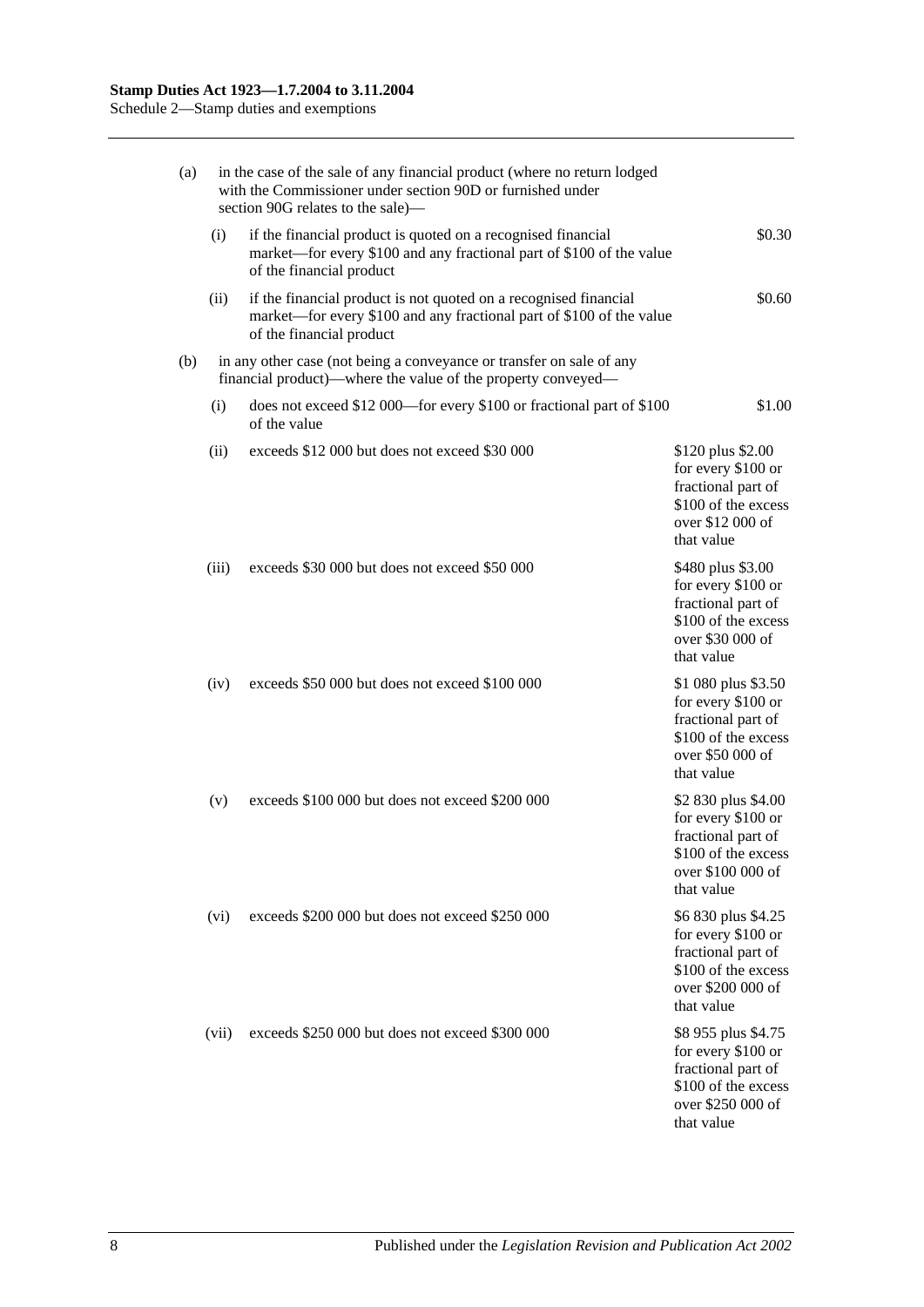#### **1.7.2004 to 3.11.2004—Stamp Duties Act 1923**

Stamp duties and exemptions—Schedule 2

|     |                                                                                                                             | (viii) | exceeds \$300 000 but does not exceed \$500 000                                                                                                                                                                                                                                                                                | \$11 330 plus<br>\$5.00 for every<br>\$100 or fractional<br>part of \$100 of the<br>excess over<br>\$300 000 of that<br>value |  |
|-----|-----------------------------------------------------------------------------------------------------------------------------|--------|--------------------------------------------------------------------------------------------------------------------------------------------------------------------------------------------------------------------------------------------------------------------------------------------------------------------------------|-------------------------------------------------------------------------------------------------------------------------------|--|
|     |                                                                                                                             | (ix)   | exceeds \$500 000                                                                                                                                                                                                                                                                                                              | \$21 330 plus<br>\$5.50 for every<br>\$100 or fractional<br>part of \$100 of the<br>excess over<br>\$500 000 of that<br>value |  |
| (2) | <b>Exemption</b>                                                                                                            |        |                                                                                                                                                                                                                                                                                                                                |                                                                                                                               |  |
|     | 1.                                                                                                                          |        | Conveyance or transfer of a mortgage or an interest in a mortgage<br>(including such a conveyance or transfer under which a chose in action<br>consisting of the debt secured by that mortgage or part of that debt is<br>also conveyed or transferred).                                                                       |                                                                                                                               |  |
|     | 2.                                                                                                                          |        | Conveyance or transfer of any debenture, debenture stock, bond, note or<br>other financial product of a government or of any municipal or other<br>corporation, company or society (whether constituting a charge on the<br>assets of the government, or of the municipal or other corporation,<br>company or society or not). |                                                                                                                               |  |
|     | 3.                                                                                                                          |        | Conveyance or transfer of a financial product to or by a person who is a<br>trustee under section 90G.                                                                                                                                                                                                                         |                                                                                                                               |  |
|     | 4.                                                                                                                          |        | In the case of an amalgamation under the Industrial and Employee<br>Relations Act 1994 any conveyance or transfer of property by an<br>amalgamating association to the association formed by the<br>amalgamation.                                                                                                              |                                                                                                                               |  |
|     | 5.                                                                                                                          |        | In the case of an amalgamation under Part IX of the Industrial Relations<br>Act 1988 of the Commonwealth, any conveyance or transfer of property<br>to an amalgamated organisation from a de-registered organisation.                                                                                                          |                                                                                                                               |  |
|     |                                                                                                                             |        | 4 Conveyance operating as voluntary disposition inter vivos                                                                                                                                                                                                                                                                    |                                                                                                                               |  |
| (1) | Conveyance operating as a voluntary disposition <i>inter vivos</i> of any property<br>(including a statement under Part 4)- |        |                                                                                                                                                                                                                                                                                                                                |                                                                                                                               |  |
|     | (a)                                                                                                                         |        | in the case of a CSF transaction relating to a financial product to which<br>Division 3 of Part 3A applies—for every \$100 and any fractional part of<br>\$100 of the value of the financial product                                                                                                                           | \$0.30                                                                                                                        |  |
|     | (aa)                                                                                                                        |        | in the case of the disposition of any financial product (excluding the<br>transfer of a financial product referred to in paragraph (a)) where no<br>return furnished under section 90G relates to the sale—                                                                                                                    |                                                                                                                               |  |
|     |                                                                                                                             | (i)    | if the financial product is quoted on a recognised financial<br>market—for every \$100 and any fractional part of \$100 of the value<br>of the financial product                                                                                                                                                               | \$0.30                                                                                                                        |  |
|     |                                                                                                                             | (ii)   | if the financial product is not quoted on a recognised financial<br>market—for every \$100 and any fractional part of \$100 of the value<br>of the financial product                                                                                                                                                           | \$0.60                                                                                                                        |  |
|     | (b)                                                                                                                         |        | in any other case—where the value of the property conveyed—                                                                                                                                                                                                                                                                    |                                                                                                                               |  |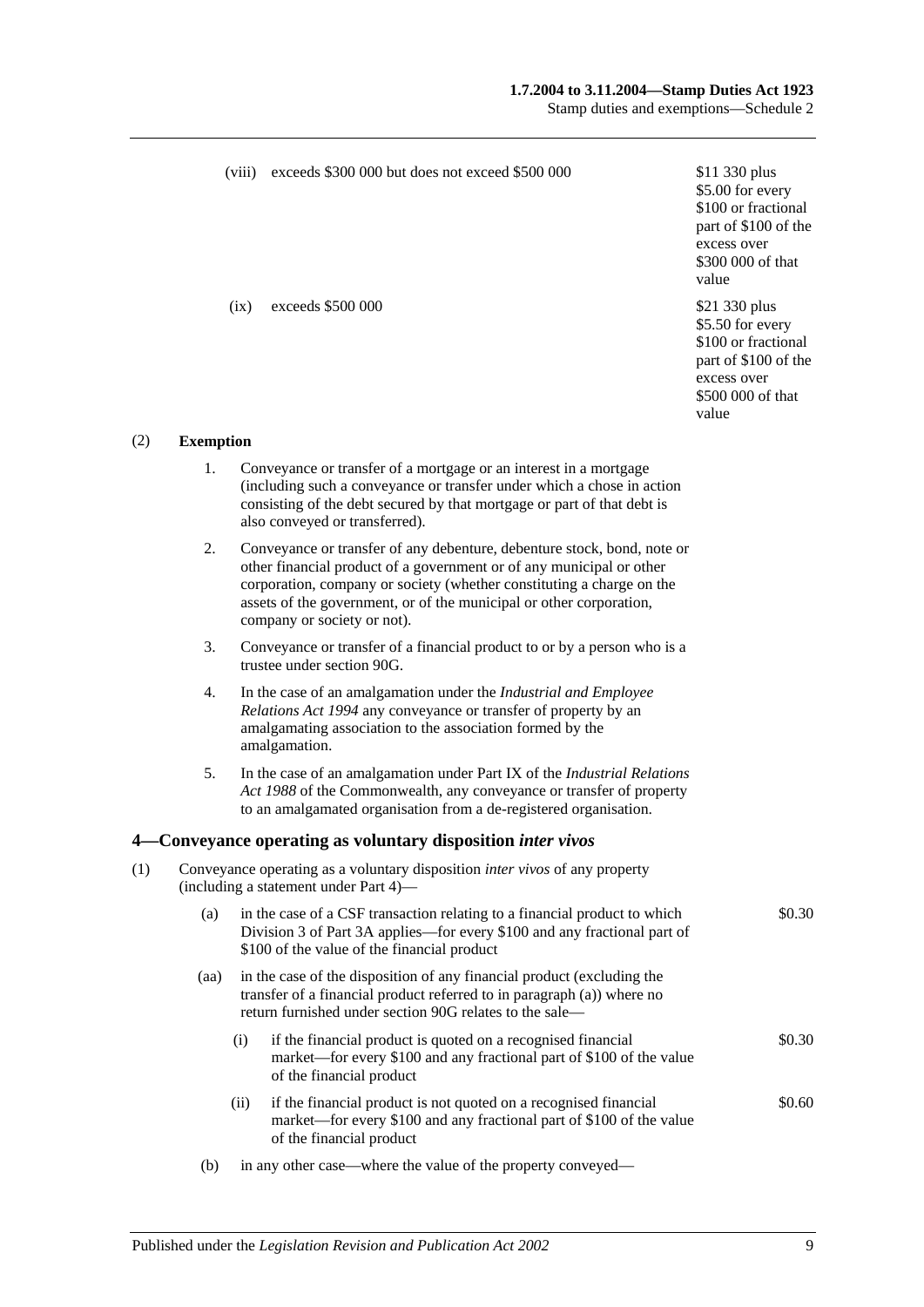#### **Stamp Duties Act 1923—1.7.2004 to 3.11.2004**

Schedule 2—Stamp duties and exemptions

| (i)    | does not exceed \$12 000—for every \$100 or fractional part of \$100<br>of the value | \$1.00                                                                                                                        |
|--------|--------------------------------------------------------------------------------------|-------------------------------------------------------------------------------------------------------------------------------|
| (ii)   | exceeds \$12 000 but does not exceed \$30 000                                        | \$120 plus \$2.00<br>for every \$100 or<br>fractional part of<br>\$100 of the excess<br>over \$12 000 of<br>that value        |
| (iii)  | exceeds \$30 000 but does not exceed \$50 000                                        | \$480 plus \$3.00<br>for every \$100 or<br>fractional part of<br>\$100 of the excess<br>over \$30 000 of<br>that value        |
| (iv)   | exceeds \$50 000 but does not exceed \$100 000                                       | \$1 080 plus \$3.50<br>for every \$100 or<br>fractional part of<br>\$100 of the excess<br>over \$50 000 of<br>that value      |
| (v)    | exceeds \$100 000 but does not exceed \$200 000                                      | \$2 830 plus \$4.00<br>for every \$100 or<br>fractional part of<br>\$100 of the excess<br>over \$100 000 of<br>that value     |
| (vi)   | exceeds \$200 000 but does not exceed \$250 000                                      | \$6 830 plus \$4.25<br>for every \$100 or<br>fractional part of<br>\$100 of the excess<br>over \$200 000 of<br>that value     |
| (vii)  | exceeds \$250 000 but does not exceed \$300 000                                      | \$8 955 plus \$4.75<br>for every \$100 or<br>fractional part of<br>\$100 of the excess<br>over \$250 000 of<br>that value     |
| (viii) | exceeds \$300 000 but does not exceed \$500 000                                      | \$11 330 plus<br>\$5.00 for every<br>\$100 or fractional<br>part of \$100 of the<br>excess over<br>\$300 000 of that<br>value |
| (ix)   | exceeds \$500 000                                                                    | \$21 330 plus<br>\$5.50 for every<br>\$100 or fractional<br>part of \$100 of the<br>excess over<br>\$500 000 of that<br>value |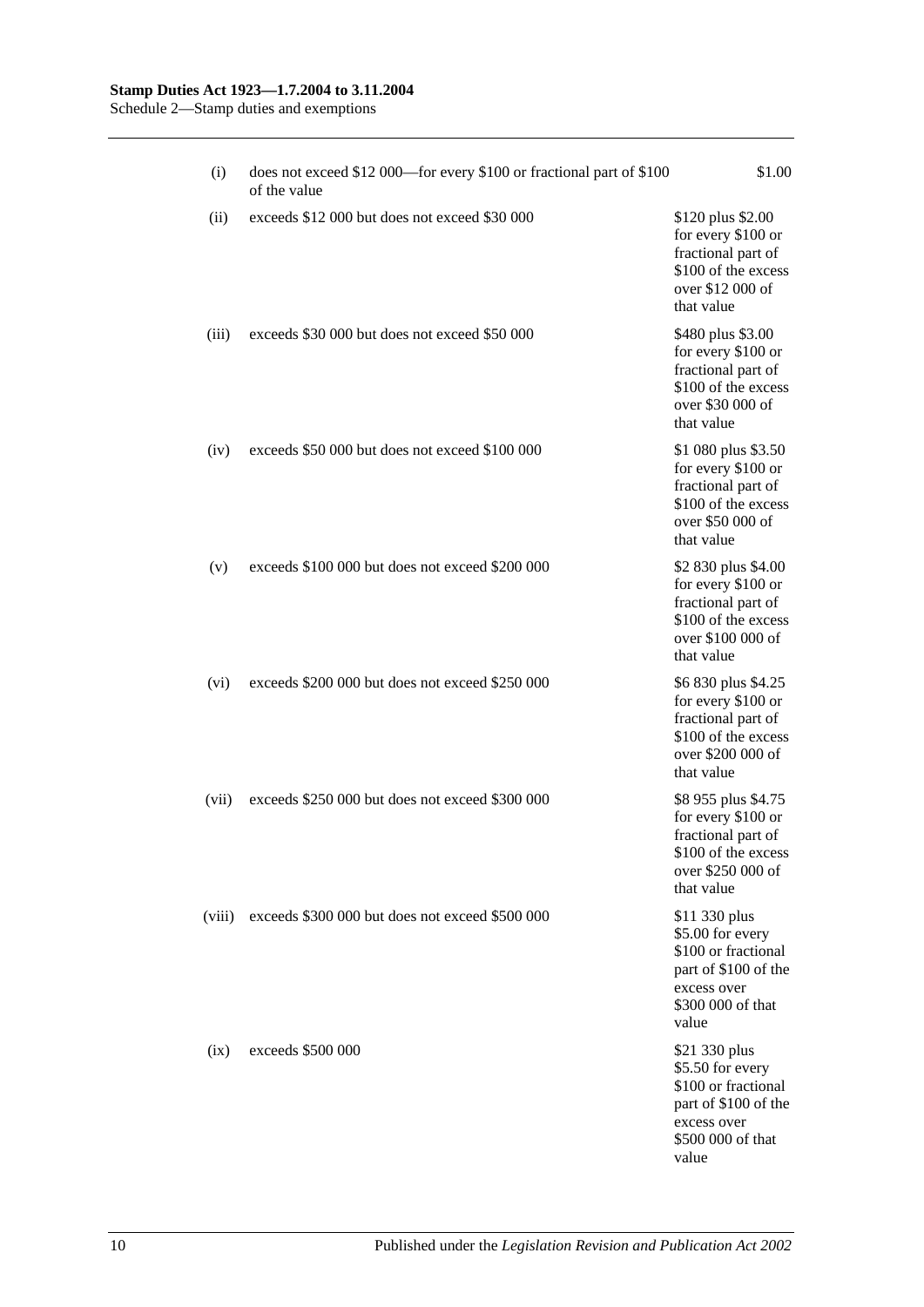### (2) **Exemption**

|     | 1.     |      | Conveyance operating as a voluntary disposition <i>inter vivos</i> by an<br>employer of any property for the purpose of providing individual<br>personal benefits, pensions or retiring allowances for his employees.                                    |         |
|-----|--------|------|----------------------------------------------------------------------------------------------------------------------------------------------------------------------------------------------------------------------------------------------------------|---------|
|     | 2.     |      | Conveyance or transfer of a mortgage or an interest in a mortgage<br>(including such a conveyance or transfer under which a chose in action<br>consisting of the debt secured by that mortgage or part of that debt is<br>also conveyed or transferred). |         |
|     | 3.     |      | Conveyance or transfer of a financial product to or by a person who is a<br>trustee under section 90G.                                                                                                                                                   |         |
|     | 4.     |      | In the case of an amalgamation under the Industrial and Employee<br>Relations Act 1994 any conveyance or transfer of property by an<br>amalgamating association to the association formed by the<br>amalgamation.                                        |         |
|     | 5.     |      | In the case of an amalgamation under Part IX of the <i>Industrial Relations</i><br>Act 1988 of the Commonwealth, any conveyance or transfer of property<br>to an amalgamated organisation from a de-registered organisation.                             |         |
|     |        |      | 5—Conveyance for partition or division of property                                                                                                                                                                                                       |         |
|     |        |      | Conveyance for the partition or division of any property, being a conveyance of<br>the kind referred to in section $71B(4)$ , where the consideration for equality does<br>not exceed \$200 or where there is no consideration for equality              | \$10.00 |
|     |        |      | 6—Conveyance for appointment of new trustee or retirement of trustee                                                                                                                                                                                     |         |
|     |        |      | Conveyance for effectuating the appointment of a new trustee or the retirement of<br>a trustee, not being a conveyance operating as a voluntary disposition inter vivos                                                                                  | \$10.00 |
|     |        |      | 7—Conveyance of any other kind                                                                                                                                                                                                                           |         |
|     |        |      | Conveyance of any other kind not before charged                                                                                                                                                                                                          | \$10.00 |
|     | 8-Deed |      |                                                                                                                                                                                                                                                          |         |
|     |        |      | Deed or transfer of any kind not otherwise specified in this Schedule                                                                                                                                                                                    | \$10.00 |
|     |        |      | 9—Instrument discharging mortgage or charge over land                                                                                                                                                                                                    |         |
|     |        |      | Instrument of discharge or partial discharge of a mortgage or charge over land or<br>an interest in land which duty may be denoted by an adhesive stamp                                                                                                  | \$10.00 |
|     |        |      | 10-Lease or agreement for lease                                                                                                                                                                                                                          |         |
| (1) |        |      | Lease or agreement for a lease or any other document for the tenancy or occupancy<br>of land or a tenement-                                                                                                                                              |         |
|     | (a)    |      | in the case of a lease made by way of an extension of an existing lease<br>where-                                                                                                                                                                        | \$10.00 |
|     |        | (i)  | the term of the extension is a period not exceeding one day; and                                                                                                                                                                                         |         |
|     |        | (ii) | the sole purpose of the extension is to vary a covenant (other than a<br>covenant specifying the rent payable) contained in the existing<br>lease,                                                                                                       |         |
|     | (b)    |      | in the case of a lease made subsequently to and in conformity with a duly<br>stamped agreement for a lease                                                                                                                                               | \$0.50  |

(c) in any other case—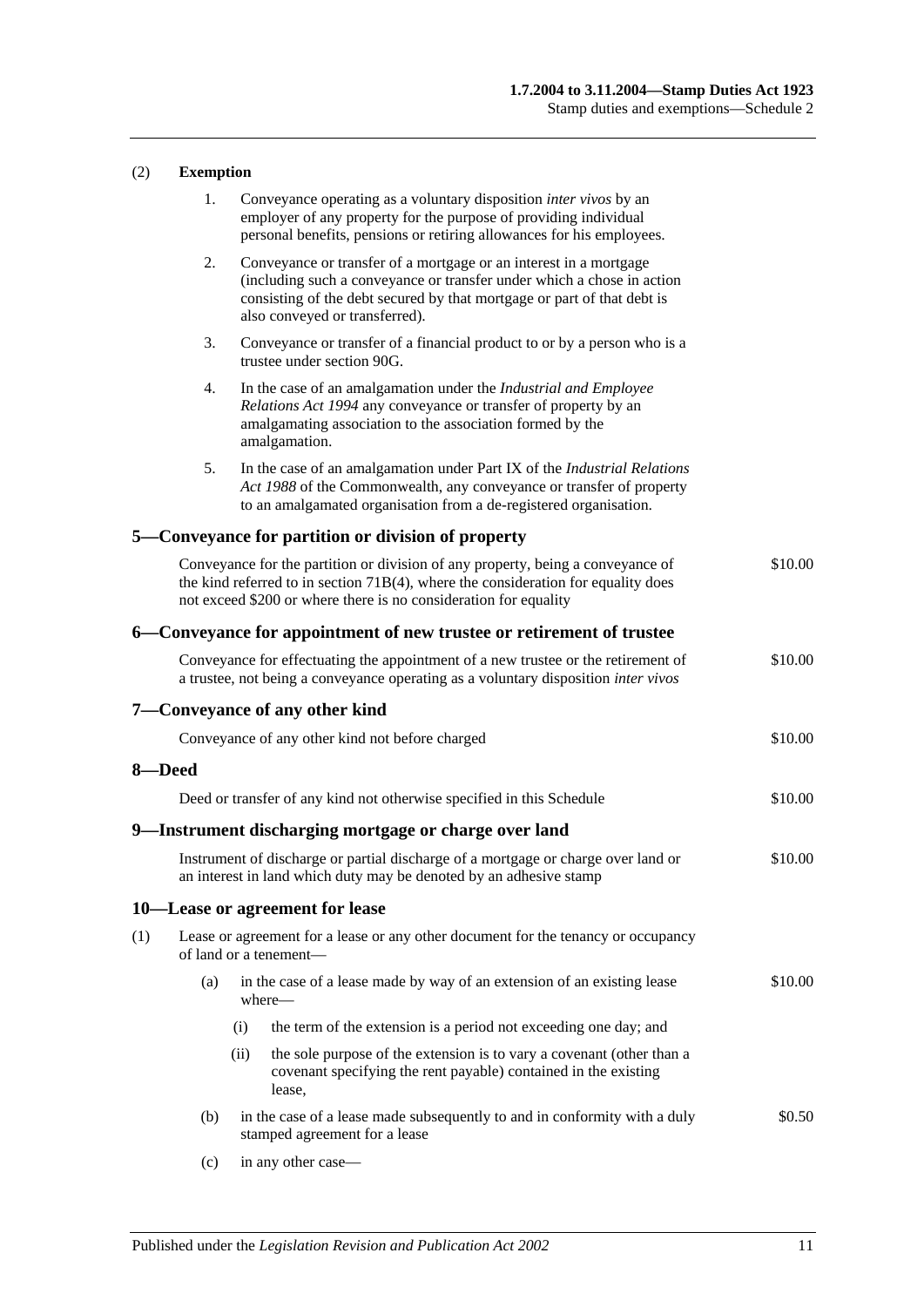For every \$100 or fractional part of \$100 of one years rent calculated at the rate of rent per annum or, if an average rate of rent per annum can be ascertained or estimated, at that average rate

\$1.00

#### **Note—**

Under [section](#page-63-0) 75 the rate or average rate of rent per annum used as a basis for calculating duty may be—

- (a) the actual or estimated rate of rent charged; or
- (b) if the consideration payable by the lessee cannot be ascertained or estimated or would result in a lower duty being payable—the current market rent.

#### (2) **Exemptions**

- 1. Lease or agreement for a lease or any written document for the tenancy or occupancy of land or a tenement where—
	- (a) the term of the lease, proposed lease, tenancy or occupancy commences on or after 1 January 2002; and
	- (b) the rent reserved, averaged over the term of the lease, proposed lease, tenancy or occupancy, does not exceed the rate of \$50 000 per annum.
- 2. Lease or agreement for a lease of residential premises that are or are to be occupied by the lessee or prospective lessee as a place of residence.

#### **11—Mortgage, bond, debenture, covenant or warrant of attorney**

- (1) Mortgage, bond, debenture, covenant or warrant of attorney to confess and enter up judgment—
	- (a) subject to paragraphs (b) and (c), the rate of duty is—
		- (i) if the secured liability does not exceed \$6 000—\$10.00;
		- (ii) if the security is a home mortgage and the secured liability exceeds \$6 000—\$10.00 plus \$0.35 for every \$100 or fractional part of \$100 over \$6 000;
		- (iii) in any other case in which the secured liability exceeds \$6 000—\$10.00 plus \$0.45 for every \$100 or fractional part of \$100 over \$6 000,

(but any amount representing the premium on an insurance policy over property subject to the security is to be excluded);

- (b) if a mortgage is a mortgage of an existing mortgage over land used or to be used solely as the site of a residential building, the duty is \$10.00;
- (c) a bond, debenture, or covenant securing a contingent liability is liable to *ad valorem* duty based on the amount presently secured at the time of stamping if the Commissioner is satisfied of the genuineness of the contingency.

#### (2) **Exemptions**

1. Every collateral or auxiliary or additional or substituted security, or security by way of further assurance for the above-mentioned purpose, where the principal or primary security is chargeable with duty as a mortgage, bond, debenture, covenant or warrant of attorney to confess and enter up judgment and is duly stamped as such.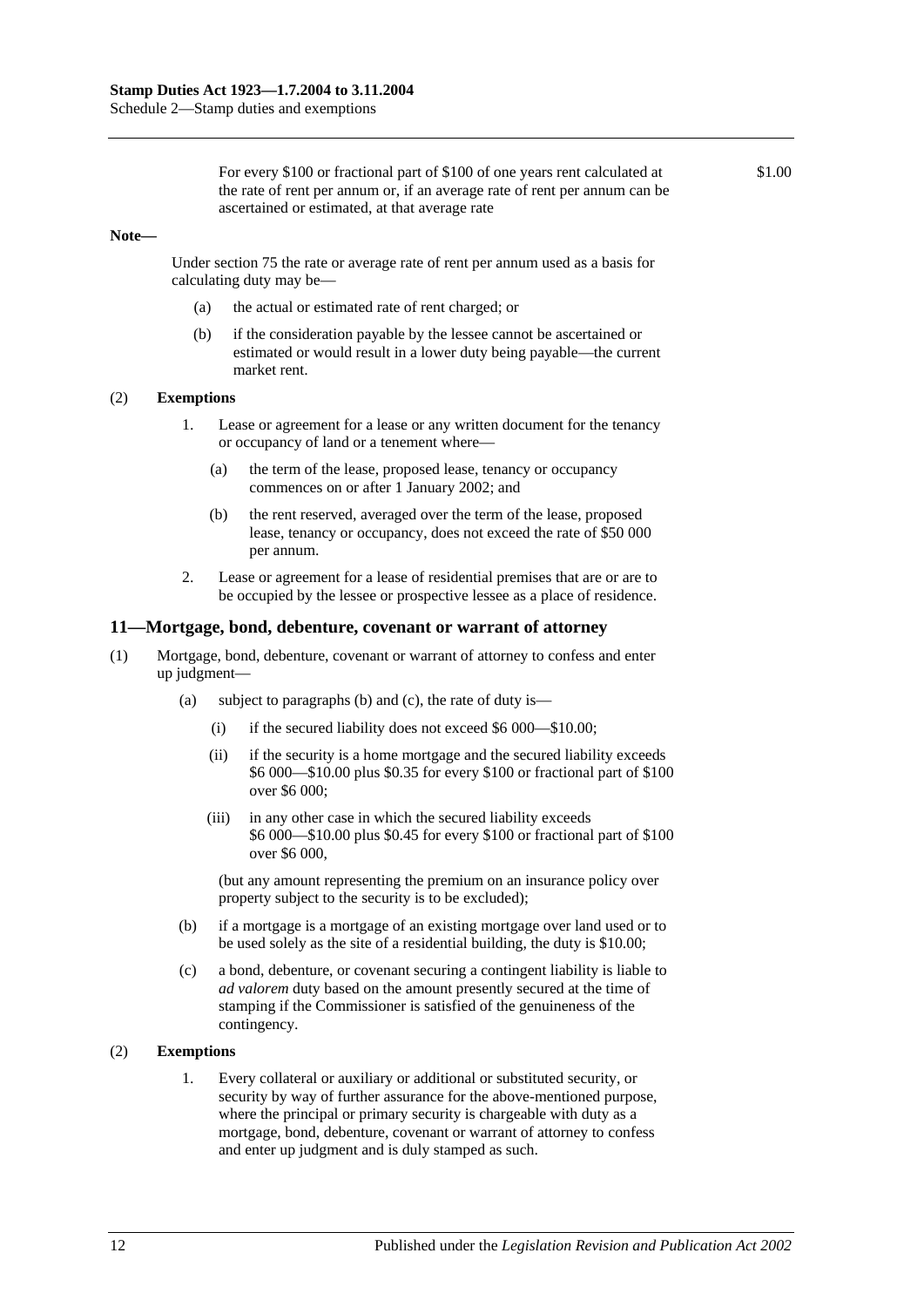- 2. Every mortgage, bond, debenture or covenant securing the payment or repayment of an amount not exceeding four hundred dollars.
- 3. A deed of cross guarantee entered into between a company and its subsidiaries in pursuance of a class order under section 341 of the *Corporations Act 2001* of the Commonwealth or a mortgage, bond, debenture or covenant securing a liability under such a deed of cross guarantee.
- 4. Charge over property imposed by order made under section 8(1) of the *[Enforcement of Judgments Act](http://www.legislation.sa.gov.au/index.aspx?action=legref&type=act&legtitle=Enforcement%20of%20Judgments%20Act%201991) 1991*.

### **12—Return under [section](#page-28-0) 42AA**

Return lodged with the Commissioner by a company, person or firm of persons unde[r section](#page-28-0) 42AA—

There shall be paid by the person lodging the return a duty at such rate per centum of the amount of the premiums paid or payable in respect of each class of assurance or insurance to which the return relates as would have been payable if the assurance or insurance had been effected under a policy issued in this State.

#### **13—Return under [section](#page-33-0) 44**

(1) Return lodged with the Commissioner by a financial institution under [section](#page-33-0) 44—

Duty is payable on each cheque form or cheque to which the return relates as follows:

For every cheque form or cheque  $\text{\$0.10}$ 

#### (2) **Exemptions**

- 1. A cheque form issued by a financial institution in respect of an account held with the financial institution—
	- (a) outside of South Australia; or
	- (b) by a part of the Public Service; or
	- (c) by or on behalf of a body established for a charitable, educational, benevolent, religious, sporting, community or philanthropic purpose; or
	- (d) by a friendly society or by or on behalf of a community or publicly subsidised hospital.
- 2. A cheque drawn (whether before or after the commencement of this provision) against an account held with a financial institution outside of South Australia.
- 3. A cheque drawn by any financial institution in South Australia upon any other financial institution in South Australia, not payable to bearer or to order and used solely for the purpose of settling or clearing any account between such financial institutions.

#### **14—Return under [section](#page-76-0) 90D**

(1) Return lodged with the Commissioner by a dealer pursuant to [section](#page-76-0) 90D—

Duty is payable on each sale and each purchase of financial products to which the return relates as follows:

For every \$100 and any fractional part of \$100 of the consideration for each sale or purchase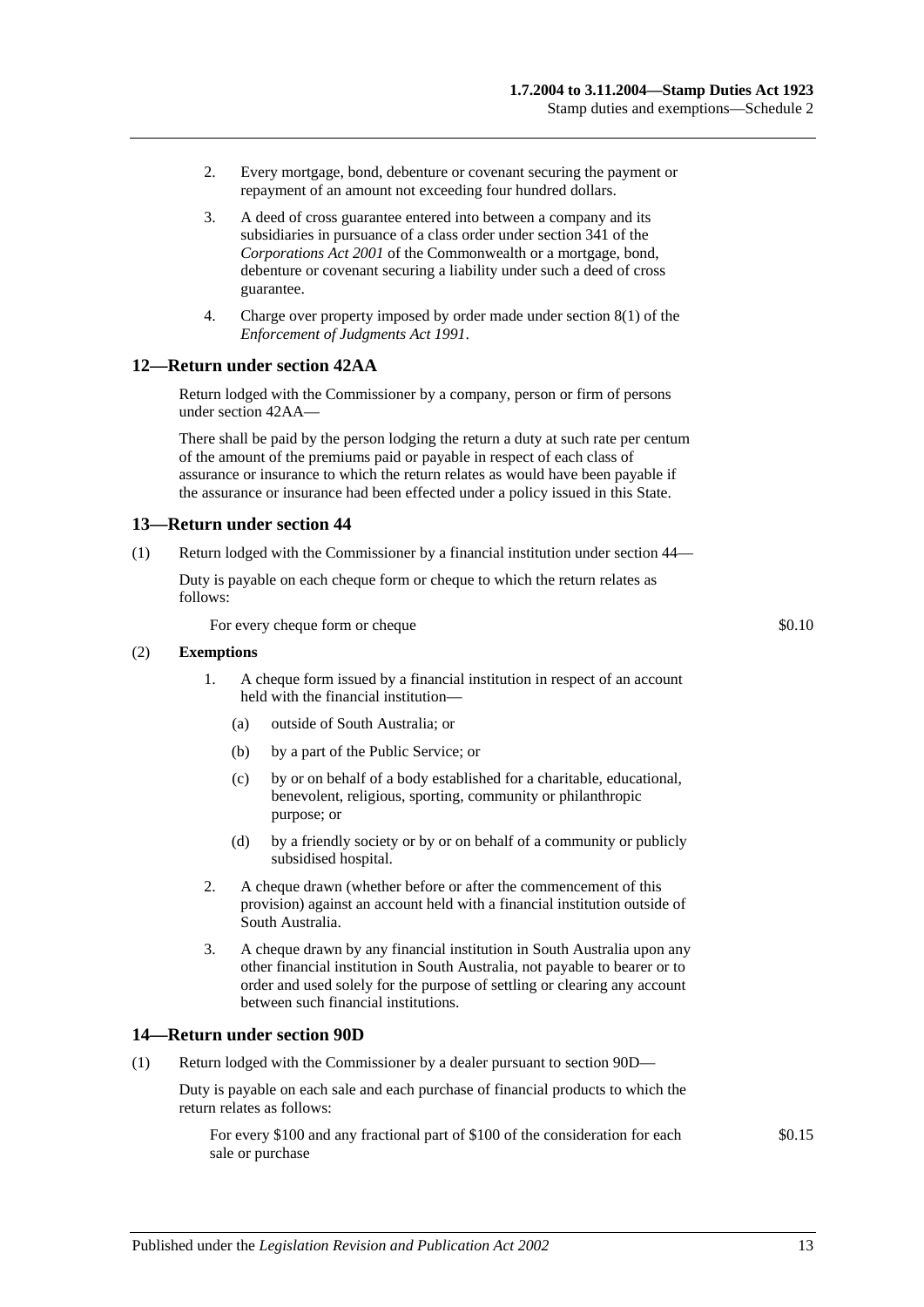#### (2) **Exemptions**

- 1. Any sale of financial products to which the return relates, which sale was made by a broker on his or her own account or behalf, where the financial products concerned were purchased by him or her on, or within 10 clear days (not including any day on which the market of which he or she is a member is closed) of, the day of the sale.
- 2. Any purchase of financial products to which the return relates, which purchase was made by a broker on his or her own account or behalf, where the financial products concerned were sold by him or her on, or within 10 clear days (not including any day on which the market of which he or she is a member is closed) of, the day of the purchase.

### **15—Return under [section](#page-77-0) 90G**

Return under [section](#page-77-0) 90G—

Duty is payable in respect of each relevant transaction as follows:

For every \$100 and any fractional part of \$100 of the value of the financial product comprised in the disposition

\$0.30

## **Part 2—General exemptions from all stamp duties**

### **16—General exemptions**

The following instruments are exempt from all stamp duties:

- 1 Wills, testamentary instruments and letters of administration and any instrument acknowledging, evidencing or recording any such instrument.
- 1A Agreement or memorandum of agreement made on or after 1 September 1992, not under seal, and not otherwise specifically charged with duty.
- 2 Certificates of title issued from the Lands Titles Office.
- 3 Customs bonds.
- 4 Administration bonds.
- 5 Bonds to the Crown.
- 6 Conveyances of bills, bonds, debentures or other securities issued by a public statutory body constituted under a law of the Commonwealth or of this or any other State or of any Territory of the Commonwealth, not being a prescribed statutory body or a statutory body of a prescribed class.
- 7 Bond on appointment of a special bailiff.
- 8 Memorandum of association, articles of association and rules and regulations of any incorporated company, association or society.
- 9 Marriage settlements.
- 10 Mortgage bonds guaranteed by the Government of South Australia.
- 11 Articles or indentures of apprenticeship and assignments of articles or indentures of apprenticeship.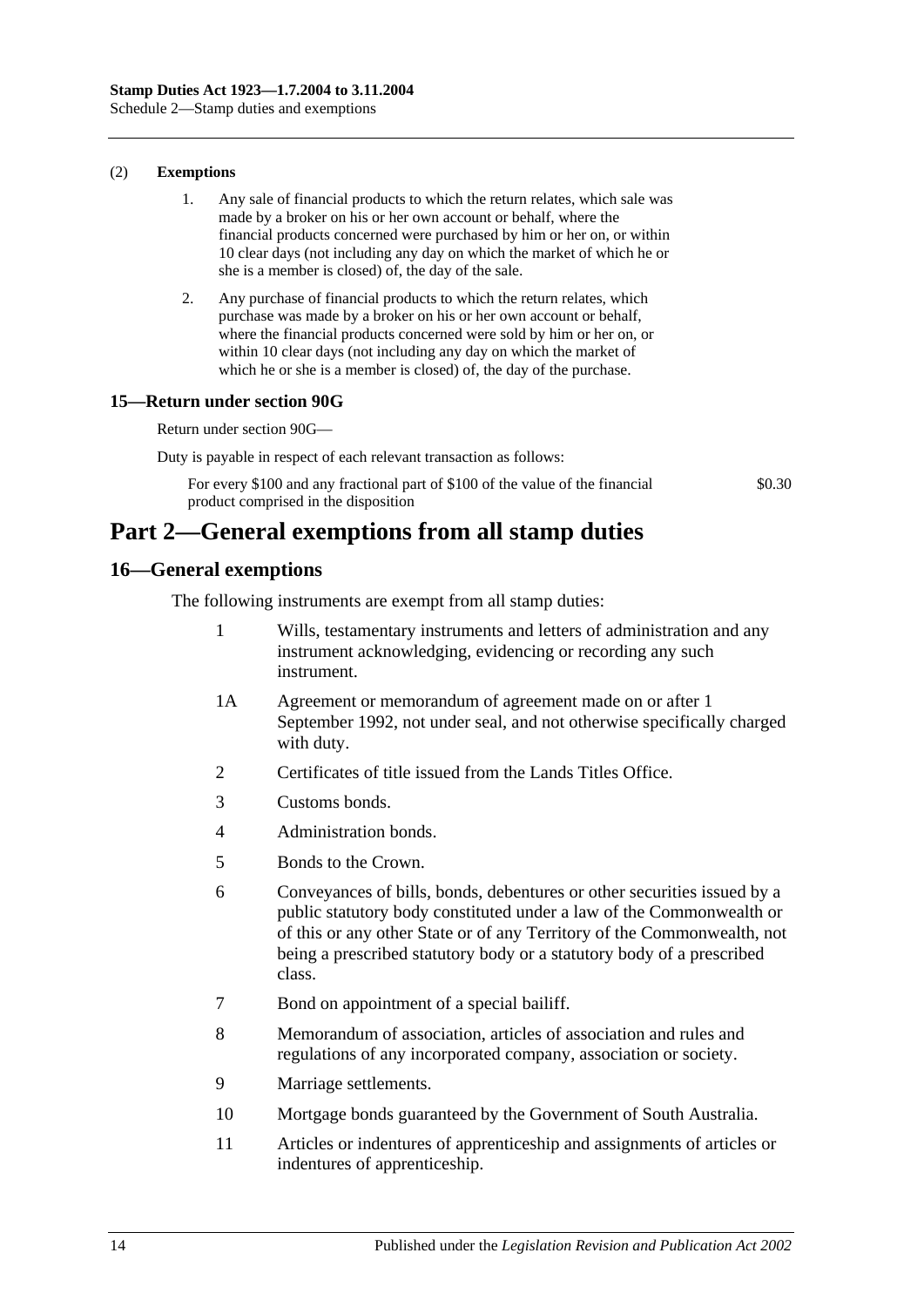- 12 Leases to the Crown and to any person on behalf of the Crown.
- 13 A power of attorney (or any other instrument in the nature of a power of attorney).
- 13A Grant of land from the Crown.
- 13B Conveyance, whether on sale or otherwise, to the Crown or to any person on behalf of the Crown (not being a surrender to the Crown, or any such person, of a lease or other interest in land in order that the Crown may grant to a person other than the surrenderor a lease of, or other interest in, the same land or any part thereof).
- 13C Acquisition by a municipal or district council of land for the purposes of providing a public park, being an acquisition enabled or assisted by an advance under the *[Public Parks Act](http://www.legislation.sa.gov.au/index.aspx?action=legref&type=act&legtitle=Public%20Parks%20Act%201943) 1943*.
- 14 Conveyance on sale of any goods, wares, merchandise, horses, cattle, sheep or other movable chattels when the value does not exceed \$40.
- 15 Any transfer of any fire, personal accident, fidelity, guarantee, livestock, plate glass or marine insurance or assurance policy.
- 16 Any cemetery leases.
- 18 Bills, bonds, inscribed stock, debentures, deposit receipts and other securities issued by the Government of the State, and coupons or interest warrants issued in connection with any such bills, bonds, stock, debentures, deposit receipts or other securities, and any transfer of, or document relating to, the purchase or sale of any such bills, bonds, stock, debentures, deposit receipts or other securities.
- 19 Conveyance or transfer of a financial product by the personal representative of a deceased person to another person entitled under the will of the deceased person, or on intestacy, to have the financial product conveyed or transferred to him or her.
- 20 Conveyance or transfer of a financial product if the conveyance or transfer is made for the purpose of effectuating the appointment of a new trustee or the retirement of a trustee and all duty chargeable on any instrument for the appointment of the new trustee or the retirement of the trustee, as the case may be, has been duly paid.
- 20A Conveyance or transfer of property if the Commissioner is satisfied that—
	- (a) the conveyance or transfer is made as a consequence of the conversion of an undertaking (for which a deed had been lodged under Division 5 of Part 7.12 of the *Corporations Law* as in force before the commencement of the *Managed Investments Act 1998* of the Commonwealth) to a managed investment scheme registered under Chapter 5C of the *Corporations Act 2001* of the Commonwealth; and
	- (b) the members have, after the conveyance or transfer, the same beneficial interests in the scheme property as they had prior to the conveyance or transfer.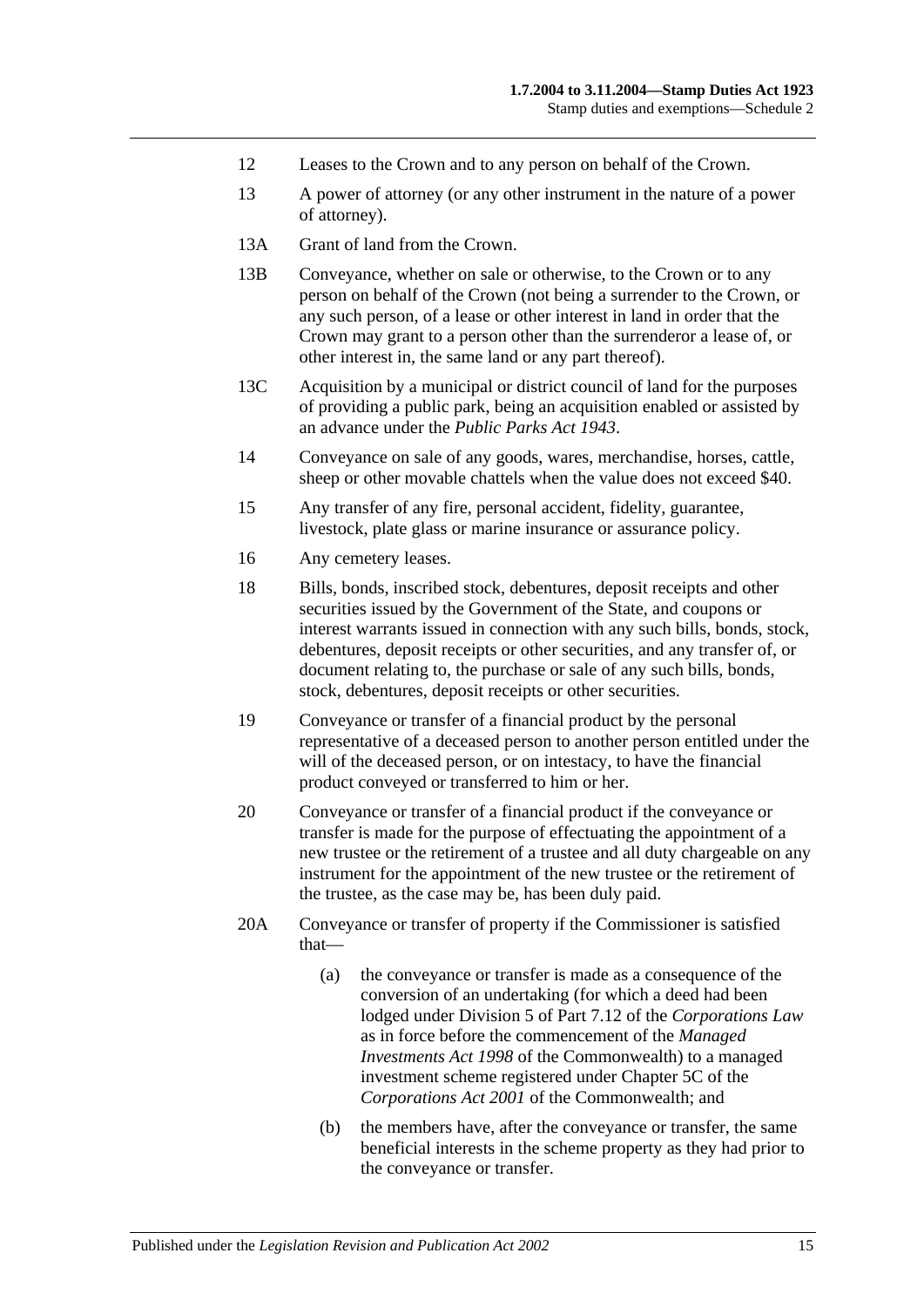- 21 Conveyance or transfer of a financial product if the conveyance of transfer is made in pursuance of any deed of settlement or deed of gift and all duty chargeable on the deed of settlement or deed of gift, as the case may be, has been duly paid.
- 22 Conveyance or transfer of American Depositary Shares or of American Depositary Receipts that relate to American Depositary Shares, that causes or results in a change in the beneficial ownership of an estate or interest in financial products of a South Australian registered company within the meaning of [section](#page-72-0) 90A (not being a CUFS).
- 23 (1) Any conveyance, transfer or mortgage to which a prescribed person is a party and which is executed or entered into in connection with the purchase or gift of any land on which the prescribed person resides or intends to reside shall be exempt from stamp duty on so much of the amount on which the duty is chargeable as does not exceed two thousand four hundred dollars, but a conveyance, transfer or mortgage shall not be exempt under this paragraph unless the Commissioner is satisfied by such evidence as he requires—
	- (a) that the purchase or gift is made for the purpose of enabling the prescribed person to become the owner, or lessee from the Crown, of a dwelling house in which he resides or intends to reside;
	- (b) that a conveyance, transfer or mortgage to which the prescribed person was a party and which was executed or entered into in connection with any other purchase or gift of land on which the prescribed person resided or intended to reside has not previously been exempt from stamp duty pursuant to this paragraph or any enactment relating to advances for homes.
	- (2) In this exemption—

### <span id="page-113-0"></span>*prescribed person* means—

- (a) a person who, during any war in which the Commonwealth is or was engaged, has served as a member of a naval, military or air force of the Commonwealth or of the United Kingdom or of any part of Her Majesty's dominions, whether or not he is still so serving at the time when he claims exemption under this paragraph;
- <span id="page-113-1"></span>(b) a person who, during any such war, was employed in seagoing service on a ship registered in any territory under the dominion of Her Majesty the Queen, whether or not he is still so employed at the time when he claims exemption under this paragraph;
- <span id="page-113-2"></span>(c) a person who has been on active service in the Korean war as a member of a naval, military or air force of the Commonwealth or of the United Kingdom or of any other part of Her Majesty's dominions, whether or not he is still on such service at the time when he claims exemption under this paragraph.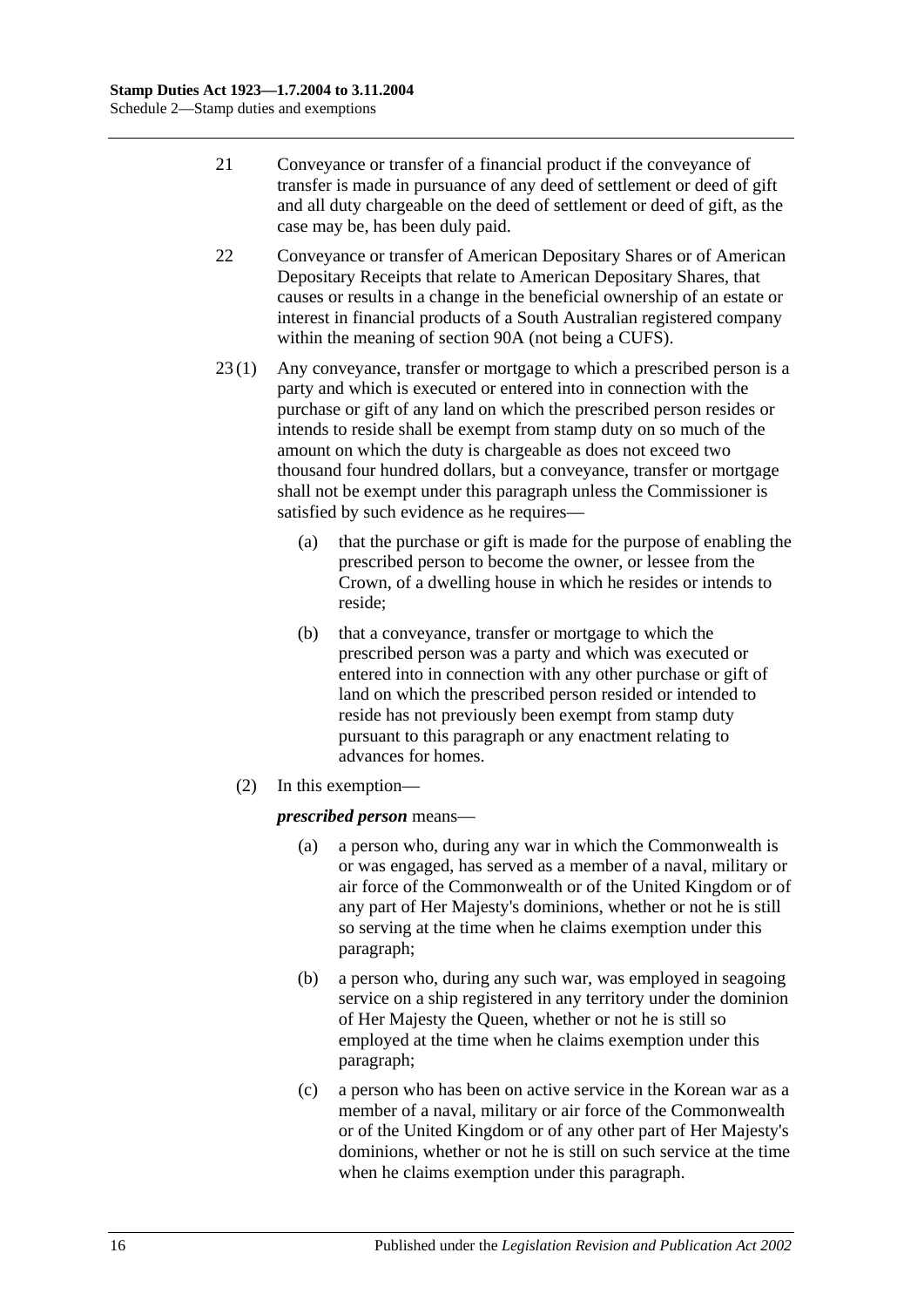The expression *Korean war* in this paragraph means the war in Korea which commenced on the twenty-fifth day of June, 1950. For the purposes of this paragraph that war shall be deemed to end on the day on which a proclamation is issued by the Governor declaring that the Korean war has ceased;

- <span id="page-114-0"></span>(d) a person who has been on active service as a member of a naval, military or air force of the Commonwealth or of the United Kingdom or of any other part of Her Majesty's dominions operating for the suppression of unlawful violence in Malaya, whether or not he is still on such service at the time when he claims exemption under this paragraph;
- <span id="page-114-1"></span>(d1) a person who (whether before or after the commencement of the *[Stamp Duties Act](http://www.legislation.sa.gov.au/index.aspx?action=legref&type=act&legtitle=Stamp%20Duties%20Act%20Amendment%20Act%201965) Amendment Act 1965*) has been on active service as a member of a naval, military or air force of the Commonwealth or of the United Kingdom or of any other part of Her Majesty's dominions in any area outside Australia or in any naval, military or air force operation that is proclaimed to be an area or (as the case may be) a naval, military or air force operation for the purposes of this paragraph, whether or not he is still on such service at the time when he claims exemption under this paragraph;
- (e) the widow of any deceased person who during his lifetime served or was employed as mentioned in [paragraph](#page-113-0) (a), [\(b\),](#page-113-1)  $(c)$ ,  $(d)$  or  $(d1)$ ;

*land* includes the fee simple of any land and the estate and interest of a lessee of land held under a Crown lease, and of a purchaser of land held under an agreement for sale and purchase granted by the Crown.

- (3) For the purposes of paragraphs (a) and (b) of the definition of *prescribed person*, a war shall be deemed to continue from the commencement thereof until the day declared by the Governor by proclamation to be the day on which the war shall be deemed to cease. Notwithstanding the provisions of this paragraph, or of any proclamation made in pursuance thereof, the war which commenced on the third day of September, 1939, shall, for the purposes of any conveyance, transfer or mortgage executed or entered into after the commencement of the *[Stamp Duties Act Amendment Act](http://www.legislation.sa.gov.au/index.aspx?action=legref&type=act&legtitle=Stamp%20Duties%20Act%20Amendment%20Act%201965) 1965* be deemed to have ceased on the thirty-first day of December, 1945.
- 24 A conveyance or transfer of a financial product to or from a nominee company established by a dealer or a CSF participant solely for the purpose of facilitating settlement of transactions relating to financial products entered into in the ordinary course of business.
- 24AA A conveyance or transfer of a financial product to or from CHESS Depositary Nominees Pty Ltd solely for the purpose of facilitating settlement of transactions relating to a CUFS entered into in the ordinary course of business.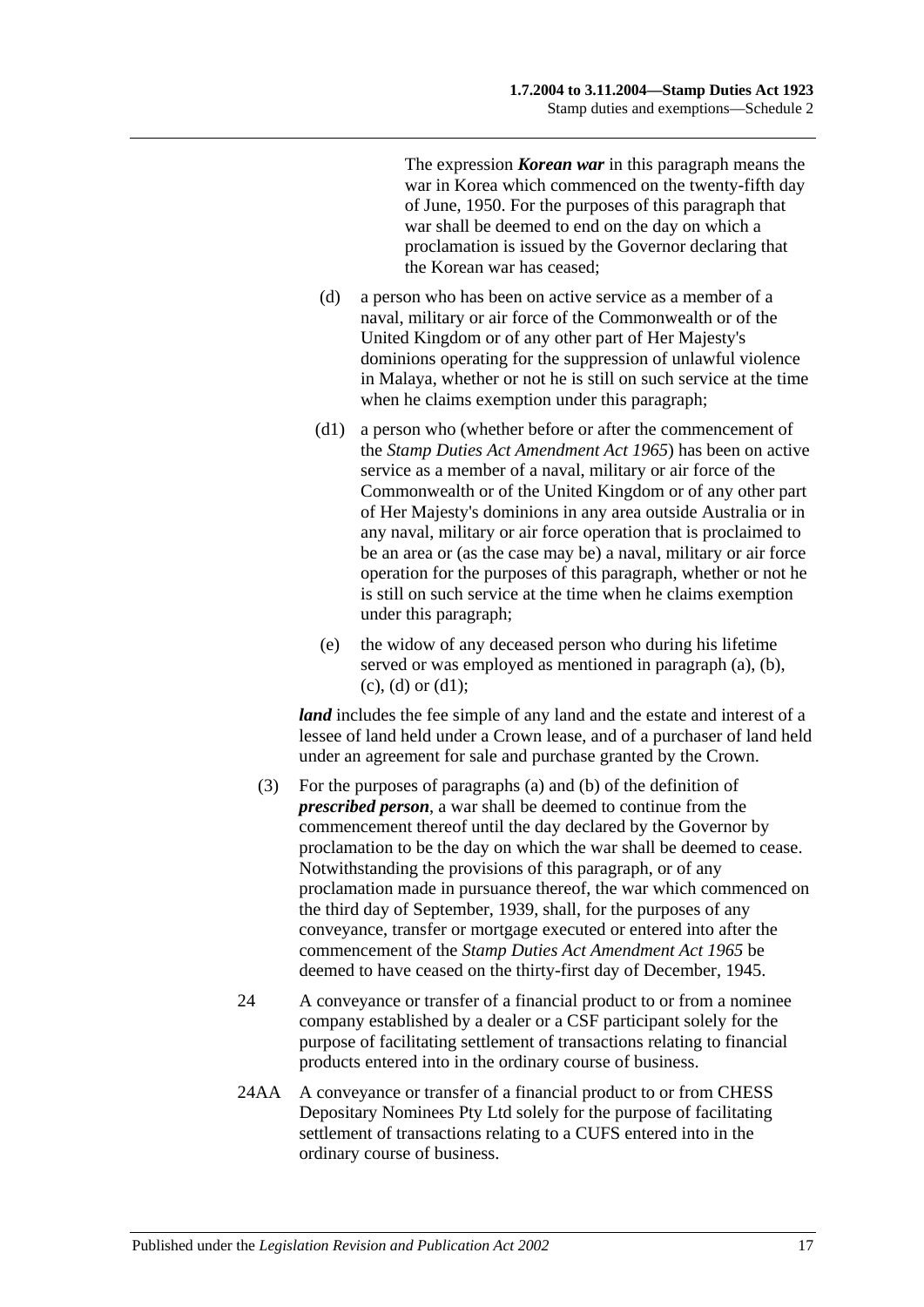- 24A An error transaction in respect of a financial product to which [Division](#page-79-0) 3 of [Part](#page-72-1) 3A applies.
- 24B A conveyance or transfer of a financial product made solely for the purpose of a security lending transaction of a kind that would qualify for relief under section 26BC(3) of the *Income Tax Assessment Act 1936* of the Commonwealth, as amended from time to time.
- 24C A proper CSF transaction of a financial product that—
	- (a) does not result in a change in beneficial ownership; and
	- (b) is not chargeable with duty as a conveyance operating as a voluntary disposition *inter vivos*.
- 24D A conveyance of a financial product that is an exempt transaction within the meaning of [section](#page-72-0) 90A.
- 25 A declaration of trust by the Public Trustee for the benefit of a child under the age of 18 years who has received a payment under the *[Victims of Crime Act](http://www.legislation.sa.gov.au/index.aspx?action=legref&type=act&legtitle=Victims%20of%20Crime%20Act%202001) 2001* or a corresponding previous law.
- 26 A transaction (or an instrument effecting or acknowledging, evidencing or recording a transaction) by a trustee of a regulated superannuation fund (within the meaning of the *Superannuation Industry (Supervision) Act 1993* (Cwlth)) in the ordinary course of administering the fund—
	- (a) creating an interest in the fund in favour of a beneficiary of the superannuation scheme; or
	- (b) redeeming, cancelling or extinguishing such an interest.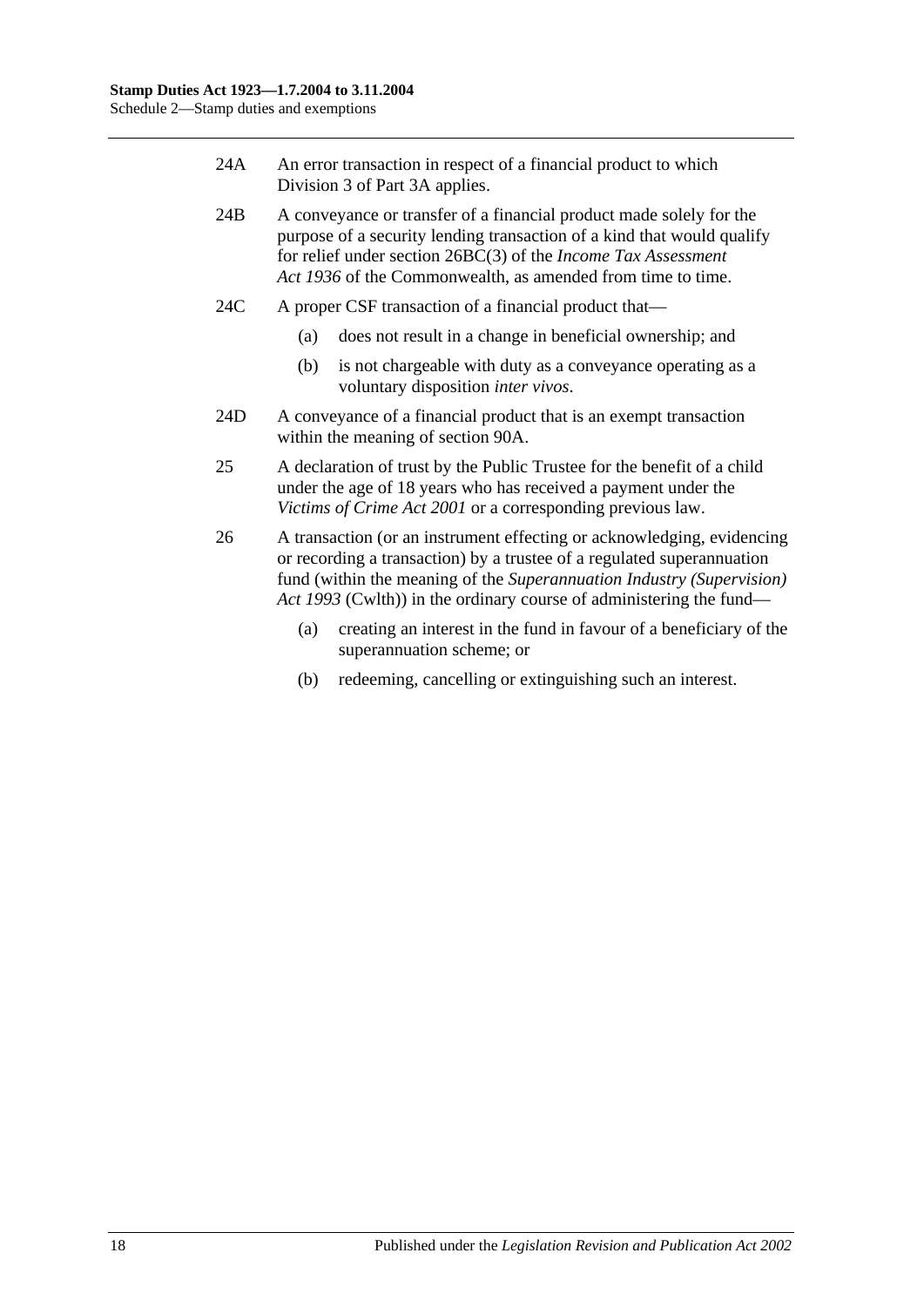# **Legislative history**

## **Notes**

• This version is comprised of the following:

| Part 1           | 1.8.2003 (Reprint No 33)   |
|------------------|----------------------------|
| Part 2           | 1.8.2003 (Reprint No 33)   |
| Part 3           | 1.7.2004                   |
| Part 3A          | 1.8.2003 (Reprint No 33)   |
| Part 4           | 1.8.2003 (Reprint No 33)   |
| Part 5           | 1.8.2003 (Reprint No 33)   |
| <b>Schedules</b> | 24.11.2003 (Reprint No 35) |

- Please note—References in the legislation to other legislation or instruments or to titles of bodies or offices are not automatically updated as part of the program for the revision and publication of legislation and therefore may be obsolete.
- Earlier versions of this Act (historical versions) are listed at the end of the legislative history.
- For further information relating to the Act and subordinate legislation made under the Act see the Index of South Australian Statutes or www.legislation.sa.gov.au.

## **Principal Act and amendments**

New entries appear in bold.

| Year    | No        | Title                                                               | Assent     | Commencement                              |
|---------|-----------|---------------------------------------------------------------------|------------|-------------------------------------------|
| 1923    | 1569      | <b>Stamp Duties Act 1923</b>                                        | 21.11.1923 | 21.11.1923                                |
| 1927    | 1822      | <b>Stamp Duties Act 1927</b>                                        | 21.12.1927 | 24.12.1927 (Gazette 22.12.1927 p1609)     |
| 1928    | 1860      | <b>Stamp Duties Amendment Act 1928</b>                              | 17.10.1928 | 17.10.1928                                |
| 1928    | 1877      | Lottery and Gaming Act Amendment<br>Act 1928                        | 1.11.1928  | 1.11.1928                                 |
| 1935    | 2246      | <b>Statute Law Revision Act 1935</b>                                | 19.12.1935 | 19.12.1935                                |
|         |           | 1936 2312 Stamp Duties Act Amendment<br>Act 1936                    | 19.11.1936 | 19.11.1936                                |
| 1937    | 2359      | <b>Stamp Duties Act Amendment</b><br>Act 1937                       | 19.11.1937 | 19.11.1937                                |
|         | 1938 2387 | <b>Stamp Duties Act Amendment</b><br>Act 1938                       | 25.8.1938  | 25.8.1938 except s $4(1)$ —16.1.1939: s 4 |
| 1941    | 48        | <b>Stamp Duties Act Amendment</b><br>Act 1941                       | 27.11.1941 | 27.11.1941                                |
| 1942 22 |           | <b>Stamp Duties Act Amendment</b><br>Act 1942                       | 12.11.1942 | 12.11.1942                                |
| 1944 30 |           | <b>Stamp Duties Act Amendment</b><br>Act 1944                       | 14.12.1944 | 14.12.1944                                |
| 1945    | 32        | <b>Stamp Duties Act Amendment</b><br>Act 1945 as amended by 41/1947 | 3.1.1946   | 3.1.1946 except s $3-3.9.1939$ : s $4(1)$ |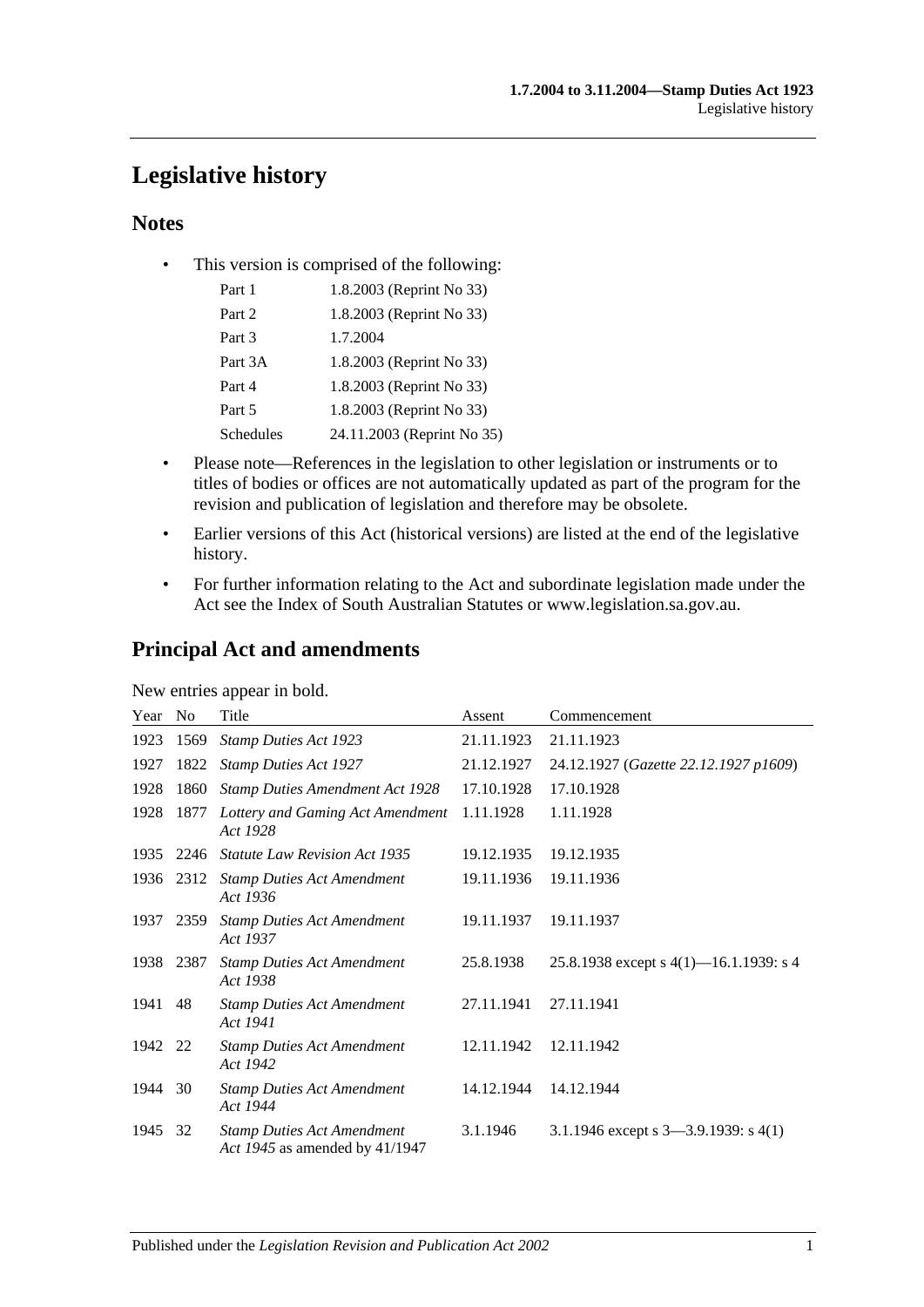| 1947 41 |     | <b>Stamp Duties Act Amendment Act</b><br>1947                                     | 11.12.1947 | 11.12.1947                                                                                      |
|---------|-----|-----------------------------------------------------------------------------------|------------|-------------------------------------------------------------------------------------------------|
| 1950    | -16 | <b>Stamp Duties Act Amendment</b><br>Act 1950                                     | 2.11.1950  | 2.11.1950                                                                                       |
| 1952 5  |     | <b>Stamp Duties Act Amendment</b><br>Act 1952                                     | 2.10.1952  | 2.10.1952                                                                                       |
| 1952    | 42  | <b>Statute Law Revision Act 1952</b>                                              | 4.12.1952  | 4.12.1952                                                                                       |
| 1952 55 |     | Stamp Duties Act Amendment Act (No. 8.1.1953<br>2) 1952                           |            | 8.1.1953 except ss 4 - 6 - 22.1.1953<br>(Gazette 22.1.1953 p72)                                 |
| 1953    | 30  | <b>Stamp Duties Act Amendment</b><br>Act 1953                                     | 10.12.1953 | 10.12.1953                                                                                      |
| 1954 29 |     | <b>Stamp Duties Act Amendment</b><br>Act 1954                                     | 2.12.1954  | 2.12.1954                                                                                       |
| 1956 8  |     | <b>Stamp Duties Act Amendment</b><br>Act 1956                                     | 11.10.1956 | 11.10.1956 except s $6-10.9.1956$ : s $6(3)$                                                    |
| 1959 45 |     | <b>Stamp Duties Act Amendment</b><br>Act 1959                                     | 17.12.1959 | 1.2.1960 (Gazette 7.1.1960 p1)                                                                  |
| 1960    | 7   | <b>Stamp Duties Act Amendment</b><br>Act 1960                                     | 19.5.1960  | 1.2.1960: s $3(2)$                                                                              |
| 1962 32 |     | <b>Banks Statutory Obligations</b><br>Amendment Act 1962 as amended by<br>77/1973 | 1.11.1962  | 1.11.1962                                                                                       |
| 1964 24 |     | <b>Statutes Amendment (Stamp Duties</b><br>and Motor Vehicles) Act 1964           | 9.10.1964  | 9.10.1964: s $2(1)$ except ss $3-8$ ,<br>9(b)-(l)-19.10.1964 (Gazette<br>15.10.1964 p1203)      |
| 1965 58 |     | <b>Stamp Duties Act Amendment</b><br>Act 1965 as amended by 59/1966               | 23.12.1965 | 23.12.1965 except ss 5, 7, 8, $10-13$ ,<br>$15((a), (c)$ —(k), 17 & 18—14.2.1966: s 3           |
| 1966    | 46  | Lottery and Gaming Act Amendment<br>Act (No. 2) 1966                              | 13.10.1966 | 8.12.1966: s 3A                                                                                 |
| 1966 59 |     | <b>Stamp Duties Act Amendment</b><br>Act 1966                                     | 10.11.1966 | 21.11.1966 (Gazette 19.11.1966 p1882)<br>except s 9(1)–14.2.1966: s 9(2)                        |
| 1967    | -14 | Marketable Securities Transfer<br>Act 1967                                        | 6.4.1967   | 1.7.1967 (Gazette 25.5.1967 p1657)                                                              |
| 1967    | 48  | <b>Stamp Duties Act Amendment</b><br>Act 1967                                     | 19.10.1967 | 19.10.1967                                                                                      |
| 1968    | 26  | Stamp Duties Act Amendment Act (No. 5.12.1968<br>2) 1968                          |            | 1.1.1969 (Gazette 5.12.1968 p2429)                                                              |
| 1968    | 32  | <b>Stamp Duties Act Amendment</b><br>Act 1968 as amended by 42/1974               | 12.12.1968 | 1.2.1969 (Gazette 12.12.1968 p2558)                                                             |
| 1968    | 56  | Stamp Duties Act Amendment Act (No. 19.12.1968<br>3) 1968                         |            | 1.2.1969 (Gazette 19.12.1968 p2670)                                                             |
| 1970    | 42  | <b>Stamp Duties Act Amendment</b><br>Act 1970                                     | 3.12.1970  | 3.12.1970                                                                                       |
| 1971    | 71  | <b>Stamp Duties Act Amendment</b><br>Act 1971 as amended by 103/1971              | 4.11.1971  | 1.12.1971 (Gazette 11.11.1971 p1928)<br>except s $13(3)$ —1.1.1972 (Gazette<br>3.12.1971 p2298) |
| 1971    | 80  | Stamp Duties Act Amendment Act (No. 18.11.1971<br>2) 1971                         |            | 1.1.1972 (Gazette 23.12.1971 p2627)                                                             |
| 1971    | 103 | <b>Stamp Duties Act Amendment Act</b><br>1971 Amending Act 1971                   | 3.11.1971  | $30.11.1971$ : s 1(1)                                                                           |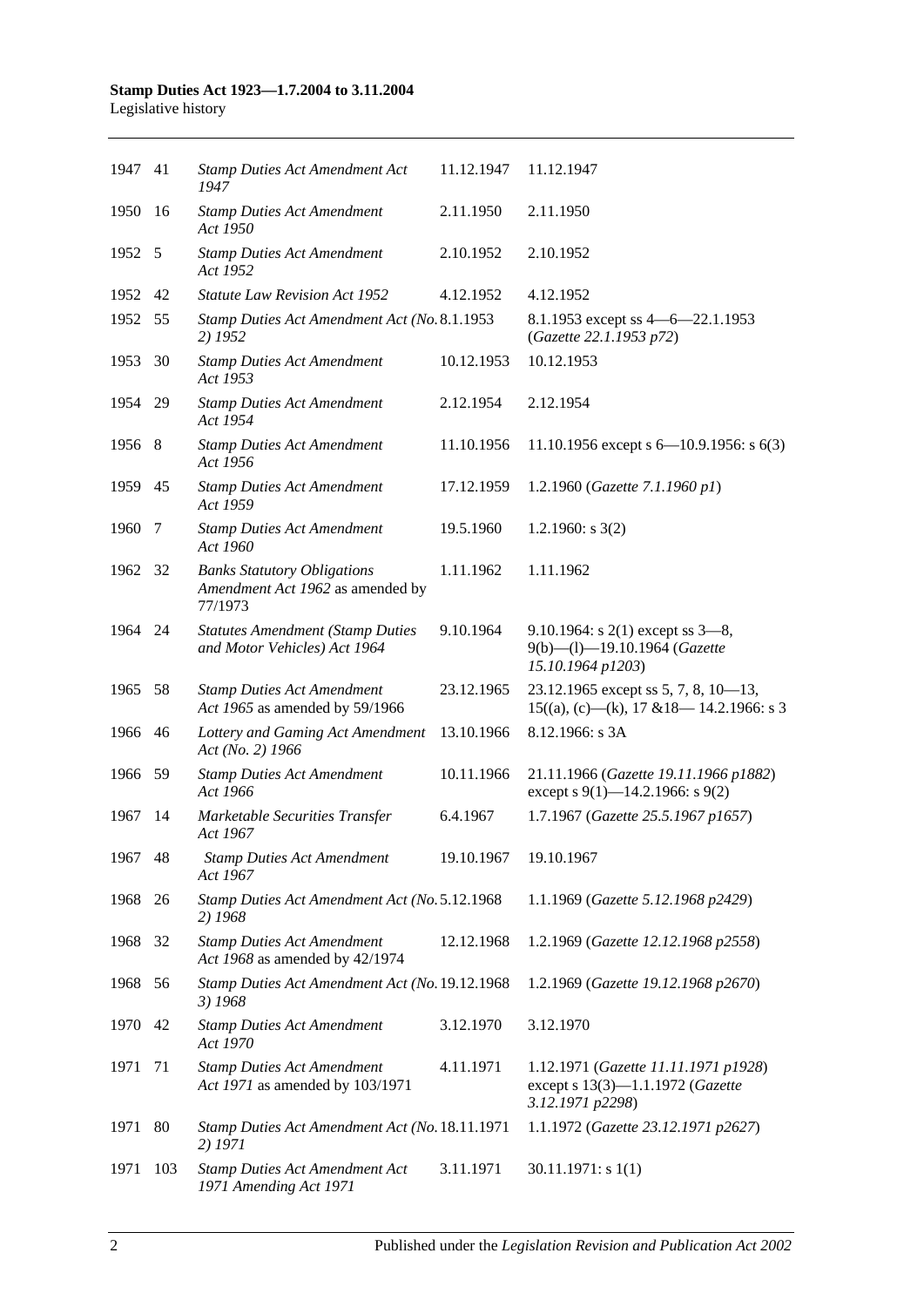| 1973    | 77  | <b>Statute Law Revision Act 1973</b>                        | 6.12.1973  | 6.12.1973                                                                                        |
|---------|-----|-------------------------------------------------------------|------------|--------------------------------------------------------------------------------------------------|
| 1974    | 42  | <b>Statute Law Revision Act 1974</b>                        | 11.4.1974  | 11.4.1974                                                                                        |
| 1974    | 90  | <b>Stamp Duties Act Amendment</b><br>Act 1974               | 2.12.1974  | 16.12.1974 except s 7-2.1.1975 (Gazette<br>2.12.1974 p3555)                                      |
| 1975    | 63  | <b>Stamp Duties Act Amendment</b><br>Act 1975               | 4.9.1975   | 18.9.1975 (Gazette 18.9.1975 p1574)                                                              |
| 1975    | 76  | Statutes Amendment (Gift Duty and<br>Stamp Duties) Act 1975 | 16.10.1975 | 14.7.1975: s 2                                                                                   |
| 1976 54 |     | Statutes Amendment (Gift Duty and<br>Stamp Duties) Act 1976 | 28.10.1976 | 14.7.1976: s 2                                                                                   |
| 1976    | 101 | <b>Stamp Duties Act Amendment</b><br>Act 1976               | 16.12.1976 | 16.12.1976 except s 2-16.6.1977<br>(Gazette 16.6.1977 p1708)                                     |
| 1976    | 104 | Racing Act 1976                                             | 16.12.1976 | Sch 2-1.1.1977 (Gazette 16.12.1976<br>p2252)                                                     |
| 1977    | 28  | <b>Stamp Duties Act Amendment</b><br>Act 1977               | 28.7.1977  | 28.7.1977                                                                                        |
| 1978    | -27 | <b>Stamp Duties Act Amendment</b><br>Act 1978               | 30.3.1978  | 30.3.1978: s 2 except ss $3-6 &$<br>9-uncommenced                                                |
| 1978    | 89  | Stamp Duties Act Amendment Act (No. 30.11.1978<br>2) 1978   |            | 18.1.1979 (Gazette 18.1.1979 p97)                                                                |
| 1979    | 66  | <b>Stamp Duties Act Amendment</b><br>Act 1979               | 15.11.1979 | 1.11.1979: s 2                                                                                   |
| 1980    | 111 | <b>Stamp Duties Act Amendment</b><br>Act 1980               | 18.12.1980 | $6.11.1980$ : s 2                                                                                |
| 1981    | 70  | <b>Stamp Duties Act Amendment</b><br>Act 1981               | 30.10.1981 | 2.11.1981 (Gazette 30.10.1981 p1423)                                                             |
| 1982    | 15  | <b>Stamp Duties Act Amendment</b><br>Act 1982               | 11.3.1982  | 22.3.1982 (Gazette 18.3.1982 p857)                                                               |
| 1982    | 30  | Stamp Duties Act Amendment Act (No. 8.4.1982<br>2) 1982     |            | 24.12.1981: s 2 except s 4-19.8.1982<br>(Gazette 19.8.1982 p512)                                 |
| 1982    | 95  | Stamp Duties Act Amendment Act (No. 23.12.1982<br>3) 1982   |            | 23.12.1982 (Gazette 23.12.1982 p1935)                                                            |
|         |     | 1982 (139) Gazette 8.7.1982 p95                             |            | 8.7.1982                                                                                         |
| 1983 65 |     | <b>Stamp Duties Act Amendment</b><br>Act 1983               | 29.9.1983  | 1.1.1984 (Gazette 24.11.1983 p1515)                                                              |
| 1983    | 89  | Stamp Duties Act Amendment Act (No. 1.12.1983<br>2) 1983    |            | 1.1.1984: s 2                                                                                    |
| 1984    | 50  | <b>Statute Law Revision Act 1984</b>                        | 24.5.1984  | Sch 6-1.11.1984 (Gazette 1.11.1984<br>p1398)                                                     |
| 1985    | 81  | <b>Stamp Duties Act Amendment</b><br>Act 1985               | 22.8.1985  | 5.8.1985: s 2                                                                                    |
| 1986 8  |     | <b>Stamp Duties Act Amendment</b><br>Act 1986               | 13.3.1986  | 13.3.1986                                                                                        |
| 1986    | 100 | Stamp Duties Act Amendment Act (No. 11.12.1986<br>2) 1986   |            | 18.12.1986 except ss 16(a), (b), (c), (d) &<br>18(h), (i)-1.2.1987 (Gazette 18.12.1986<br>p1877) |
| 1987    | 2   | <b>Statutes Amendment (Taxation)</b><br>Act 1987            | 5.3.1987   | 5.3.1987                                                                                         |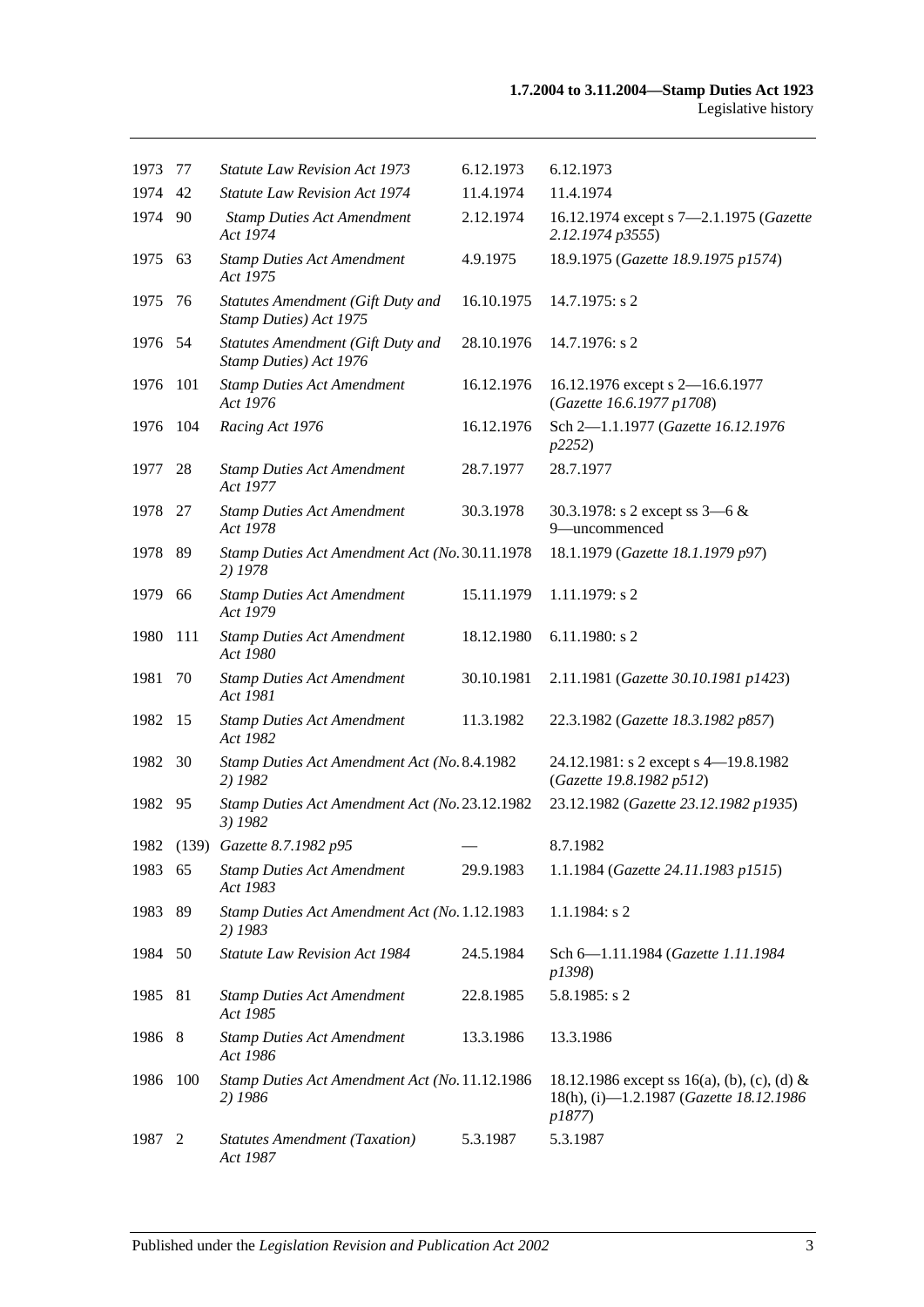| 1988 21 |     | <b>Stamp Duties Act Amendment</b><br>Act 1988                                                        | 14.4.1988  | 7.12.1987 except s 3-14.6.1988: s 2                                                                           |
|---------|-----|------------------------------------------------------------------------------------------------------|------------|---------------------------------------------------------------------------------------------------------------|
| 1989    | 8   | <b>Stamp Duties Act Amendment</b><br>Act 1989                                                        | 16.3.1989  | 1.2.1988: $s$ 2                                                                                               |
| 1989    | 52  | Stamp Duties Act Amendment Act (No. 14.9.1989<br>2) 1989                                             |            | 21.9.1989 (Gazette 21.9.1989 p915)<br>except ss $3 & 7 - 9.8.1989$ and except ss 4<br>$& 5 - 1.10.1989$ : s 2 |
| 1989    | 64  | Stamp Duties Act Amendment Act (No. 29.10.1989<br>3) 1989                                            |            | 28.3.1990 (Gazette 15.3.1990 p729)                                                                            |
| 1990 4  |     | <b>Stamp Duties Act Amendment</b><br>Act 1990                                                        | 29.3.1990  | 29.3.1990                                                                                                     |
| 1990    | 33  | Stamp Duties Act Amendment Act (No. 26.4.1990<br>2) 1990                                             |            | 26.4.1990                                                                                                     |
| 1990    | 36  | Stamp Duties Act Amendment Act (No. 3.5.1990<br>3) 1990                                              |            | 24.5.1990 (Gazette 17.5.1990 p1359)                                                                           |
| 1990    | 47  | Stamp Duties Act Amendment Act (No. 8.11.1990<br>4) 1990                                             |            | 1.7.1990 except s $5(2)$ —1.1.1991: s 2                                                                       |
| 1991    | 19  | Stamp Duties (Concessional Duty and 18.4.1991<br>Exemptions) Amendment Act 1991                      |            | 18.4.1991                                                                                                     |
| 1991    | 54  | Motor Vehicles (Historic Vehicles and 28.11.1991<br>Disabled Persons' Parking)<br>Amendment Act 1991 |            | 3.2.1992 (Gazette 23.1.1992 p200)                                                                             |
| 1991    | 74  | <b>Stamp Duties (Assessments and</b><br>Forms) Amendment Act 1991                                    | 12.12.1991 | 12.12.1991 (Gazette 12.12.1991 p1746)                                                                         |
| 1992 42 |     | <b>Stamp Duties (Rates) Amendment</b><br>Act 1992                                                    | 31.8.1992  | 1.9.1992: s2                                                                                                  |
| 1992    | 71  | <b>Statutes Amendment (Expiation of</b><br>Offences) Act 1992                                        | 19.11.1992 | 1.3.1993 (Gazette 18.2.1993 p600)                                                                             |
| 1992    | 88  | <b>Stamp Duties (Penalties,</b><br>Reassessments and Securities)<br>Amendment Act 1992               | 10.12.1992 | 14.12.1992 (Gazette 10.12.1992 p1754)                                                                         |
| 1994    | -14 | <b>Stamp Duties (Securities Clearing</b><br>House) Amendment Act 1994                                | 12.5.1994  | 1.9.1994 (Gazette 18.8.1994 p490)                                                                             |
| 1994 31 |     | <b>Stamp Duties (Concessions)</b><br>Amendment Act 1994                                              | 30.5.1994  | 30.5.1994 except ss 5, 6 & 10-1.6.1994:<br>s 2                                                                |
| 1994    | 59  | Criminal Law Consolidation (Felonies 27.10.1994<br>and Misdemeanours) Amendment<br>Act 1994          |            | 1.1.1995 (Gazette 8.12.1994 p1942)                                                                            |
| 1994    | 76  | Motor Vehicles (Conditional<br><b>Registration</b> ) Amendment Act 1994                              | 8.12.1994  | 2.3.1995 (Gazette 2.3.1995 p734)                                                                              |
| 1994 83 |     | <b>Stamp Duties (Miscellaneous)</b><br>Amendment Act 1994                                            | 8.12.1994  | 8.12.1994                                                                                                     |
| 1995    | 49  | <b>Stamp Duties (Marketable Securities) 13.7.1995</b><br>Amendment Act 1995                          |            | $1.7.1995$ : s 2                                                                                              |
| 1995    | 72  | <b>Stamp Duties (Miscellaneous)</b><br>Amendment Act 1995                                            | 2.11.1995  | 23.11.1995 (Gazette 23.11.1995 p1412)                                                                         |
| 1995    | 77  | Motor Vehicles (Heavy Vehicles<br><b>Registration Charges)</b> Amendment<br>Act 1995                 | 23.11.1995 | 1.7.1996 (Gazette 30.5.1996 p2637)                                                                            |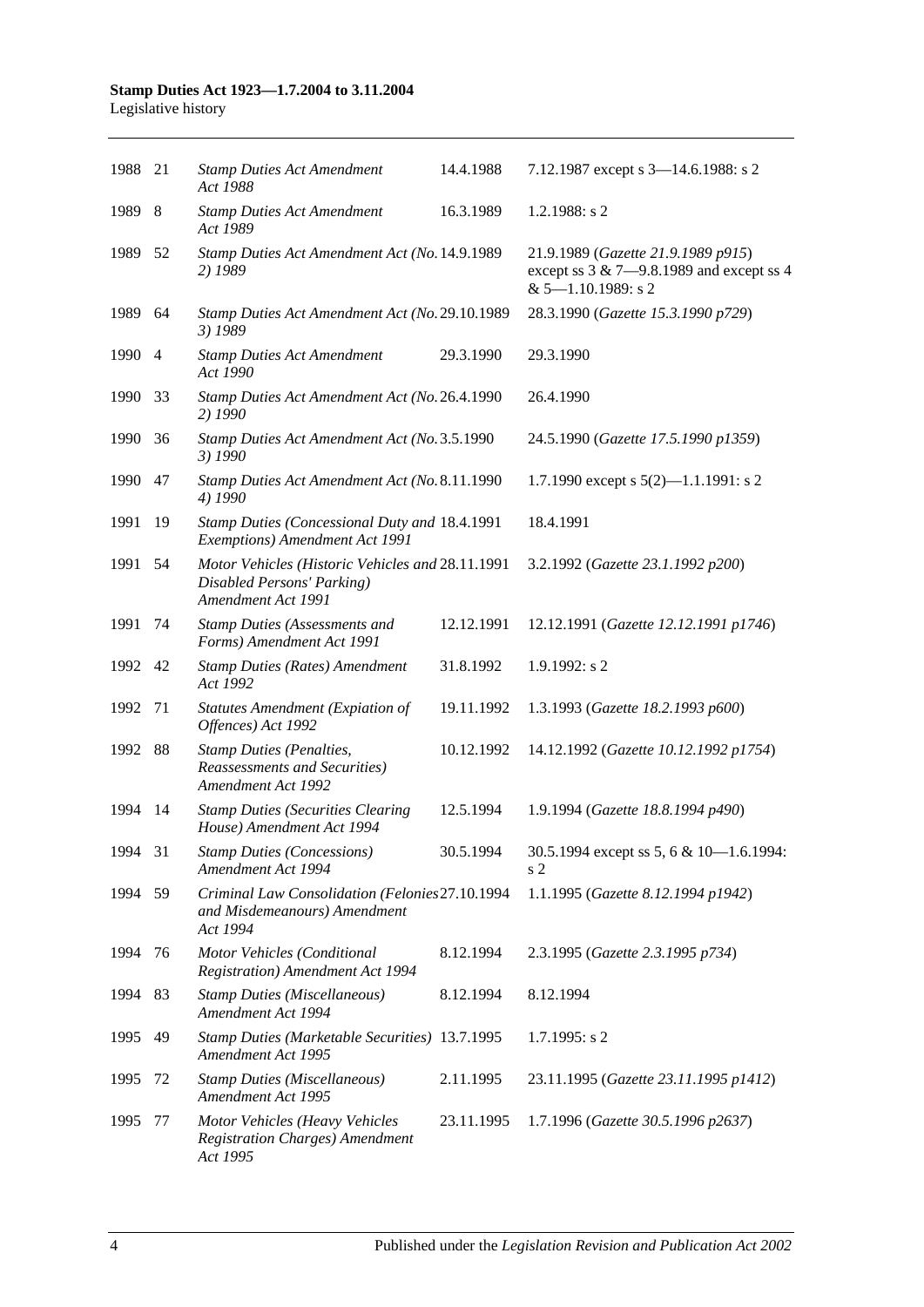| 1995 83 |     | Stamp Duties (Valuations-Objections 30.11.1995<br>and Appeals) Amendment Act 1995   |            | 30.11.1995                                                                                                                                                                                                                   |
|---------|-----|-------------------------------------------------------------------------------------|------------|------------------------------------------------------------------------------------------------------------------------------------------------------------------------------------------------------------------------------|
| 1996    | -18 | <b>Stamp Duties (Miscellaneous)</b><br>Amendment Act 1996                           | 24.4.1996  | 24.4.1996 (Gazette 24.4.1996 p2068)                                                                                                                                                                                          |
| 1996 30 |     | Motor Vehicles (Miscellaneous No. 2) 2.5.1996<br>Amendment Act 1996                 |            | s 43-1.7.1996 (Gazette 30.5.1996<br>p2637, erratum Gazette 6.6.1996 p2874)                                                                                                                                                   |
| 1996    | 38  | <b>Statutes Amendment (Community</b><br>Titles) Act 1996                            | 9.5.1996   | s 40-4.11.1996 (Gazette 31.10.1996<br>p1460)                                                                                                                                                                                 |
| 1996 82 |     | <b>Statutes Amendment (Taxation</b><br>Administration) Act 1996                     | 5.12.1996  | Pt 6 (ss 77-133)-1.7.1997 (Gazette<br>19.12.1996 p1924)                                                                                                                                                                      |
| 1997    | 20  | <b>Stamp Duties (Miscellaneous)</b><br>Amendment Act 1997                           | 27.3.1997  | 7.1.1997 except s 4-1.2.1997: s 2                                                                                                                                                                                            |
| 1997    | 42  | <b>Stamp Duties (Rates of Duty)</b><br>Amendment Act 1997                           | 17.7.1997  | 17.7.1997                                                                                                                                                                                                                    |
| 1997    | 82  | Stamp Duties (Miscellaneous No. 2)<br>Amendment Act 1997                            | 24.12.1997 | $1.1.1998$ : s 2                                                                                                                                                                                                             |
| 1998    | 36  | <b>Stamp Duties (Miscellaneous)</b><br>Amendment Act 1998                           | 23.7.1998  | 1.6.1998 except ss $3(c)$ &<br>4(3)–27.7.1998 and except ss 3(b) $&$<br>$4(2)$ -1.9.1998: s 2                                                                                                                                |
| 1998    | 71  | <b>Stamp Duties (Share Buy-backs)</b><br>Amendment Act 1998                         | 3.12.1998  | 3.12.1998                                                                                                                                                                                                                    |
| 1999    | 11  | <b>Stamp Duties (Miscellaneous)</b><br>Amendment Act 1999                           | 18.3.1999  | 18.3.1999                                                                                                                                                                                                                    |
| 1999    | 40  | <b>Stamp Duties (Conveyance Rates)</b><br>Amendment Act 1999                        | 5.8.1999   | 5.8.1999                                                                                                                                                                                                                     |
| 1999    | 41  | Statutes Amendment (Financial<br>Institutions) Act 1999                             | 5.8.1999   | Pt 4 (ss $16 - 23$ )-1.12.1998: s 2                                                                                                                                                                                          |
| 2000    | 11  | Offshore Minerals Act 2000                                                          | 4.5.2000   | 4.5.2002 (s $7(5)$ Acts Interpretation<br>Act 1915)                                                                                                                                                                          |
| 2000    | 21  | National Tax Reform (State<br>Provisions) Act 2000                                  | 8.6.2000   | 8.6.2000                                                                                                                                                                                                                     |
| 2000    | 80  | Stamp Duties (Land Rich Entities and 14.12.2000<br>Redemption) Amendment Act 2000   |            | 14.12.2000 (Gazette 14.12.2000 p3520)                                                                                                                                                                                        |
| 2000 94 |     | TAB (Disposal) Act 2000                                                             | 21.12.2000 | Sch 4 (cl 3)-14.12.2001 (Gazette<br>6.12.2001 p5267)                                                                                                                                                                         |
| 2001    | 23  | <b>Statutes Amendment (Corporations)</b><br>Act 2001                                | 14.6.2001  | Pt 30 (ss $105 - 117$ ) -15.7.2001 being the<br>day on which the Corporations Act 2001<br>of the Commonwealth came into<br>operation: Commonwealth of Australia<br>Gazette No. S 285, 13.7.2001 (Gazette<br>21.6.2001 p2270) |
| 2001    | 27  | <b>Statutes Amendment (Taxation</b><br>Measures) Act 2001                           | 26.7.2001  | Pt 4 (ss $10-13$ )-26.7.2001 except Pt 4<br>$(s 14)$ —1.1.2002: s 2                                                                                                                                                          |
| 2001    | 58  | Victims of Crime Act 2001                                                           | 15.11.2001 | Sch 2 (cl 6)-1.1.2003 (Gazette<br>19.12.2002 p4736)                                                                                                                                                                          |
| 2002    | -15 | <b>Stamp Duties (Rental Business and</b><br>Conveyance Rates) Amendment<br>Act 2002 | 5.9.2002   | 5.9.2002 except ss $5 & 6 - 1.1.2003$ : s 2                                                                                                                                                                                  |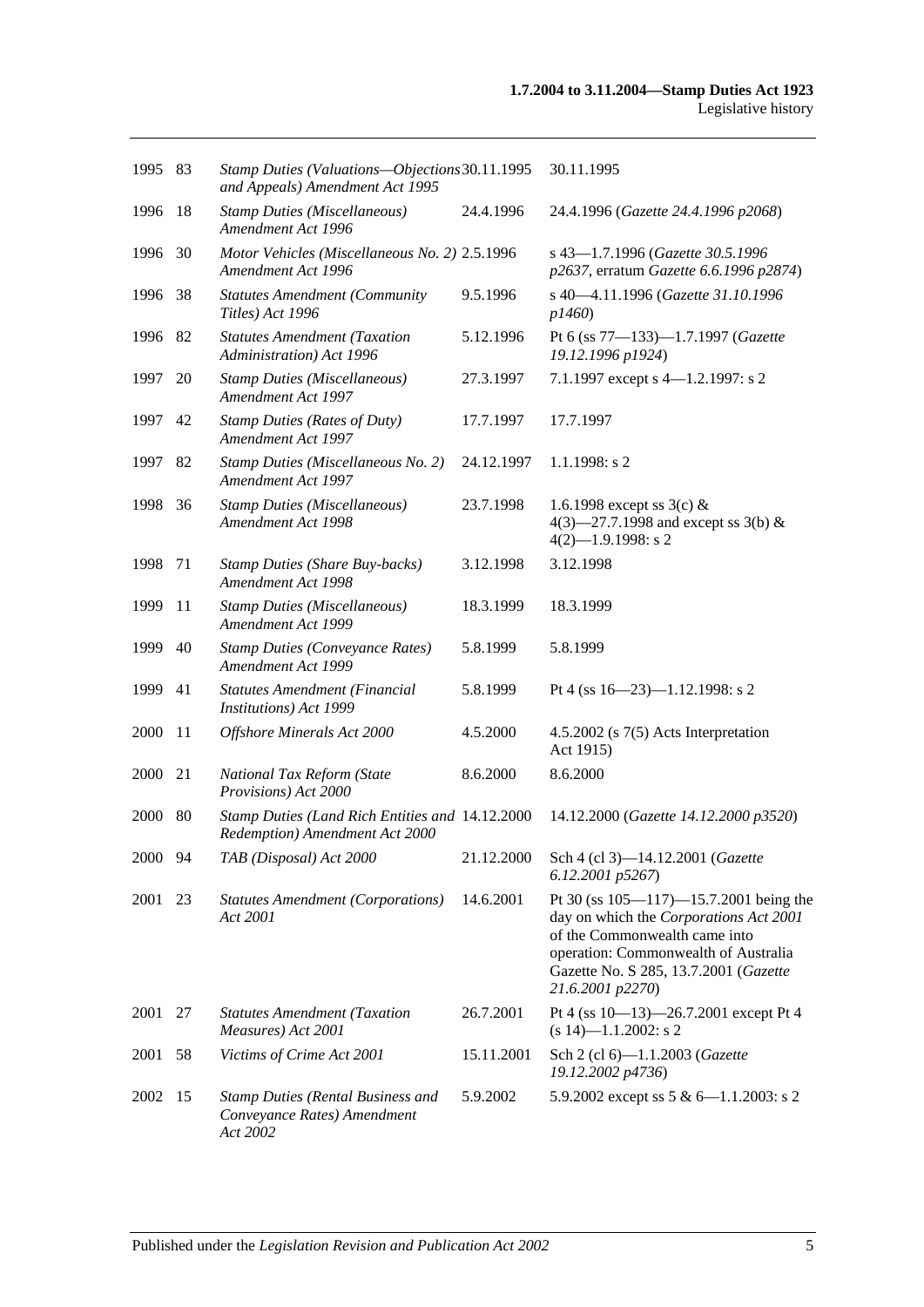| 2002 | -34 | Statutes Amendment<br>(Corporations—Financial Services<br>Reform) Act 2002 | 28.11.2002 | Pt 11 (ss $26 - 46$ )-1.8.2003 ( <i>Gazette</i><br>$10.7,2003$ $p2913$ |
|------|-----|----------------------------------------------------------------------------|------------|------------------------------------------------------------------------|
| 2002 | -35 | <b>Statutes Amendment (Stamp Duties)</b><br>and Other Measures) Act 2002   | 28.11.2002 | Pt 6 (ss $15-27$ )-28.11.2002: s 2(1)                                  |
| 2002 | 39  | <b>Stamp Duties (Gaming Machine</b><br>Surcharge) Amendment Act 2002       | 28.11.2002 | 28.11.2002 (Gazette 28.11.2002 p4293)                                  |
| 2003 | -31 | <b>Stamp Duties (Rental and Mortgage)</b><br>Duty) Amendment Act 2003      | 24.7.2003  | $1.10.2003$ : s 2                                                      |
| 2003 | 44  | <i>Statute Law Revision Act 2003</i>                                       | 23.10.2003 | Sch 1-24.11.2003 ( <i>Gazette 13.11.2003</i><br><i>p4048</i> )         |
| 2004 | 21  | <b>Statutes Amendment (Budget 2004)</b><br>Act 2004                        | 1.7.2004   | Pt 4 (ss 9–12)–1.7.2004: s 2(1)                                        |

## **Provisions amended since 3 February 1976**

- Legislative history prior to 3 February 1976 appears in marginal notes and footnotes included in the consolidation of this Act contained in Volume 10 of The Public General Acts of South Australia 1837-1975 at page 369.
- Certain textual alterations were made to this Act by the Commissioner of Statute Revision when preparing the reprint of the Act that incorporated all amendments in force as at 1 November 1984. A Schedule of these alterations was laid before Parliament on 13 November 1984.

New entries appear in bold.

Entries that relate to provisions that have been deleted appear in italics.

| Provision                     | How varied                                                                                                    | Commencement |
|-------------------------------|---------------------------------------------------------------------------------------------------------------|--------------|
| Long title                    | amended by 44/2003 s 3(1) (Sch 1)                                                                             |              |
| Pt 1 Div 1 heading            | inserted by $80/2000$ s 3                                                                                     |              |
| Pt 1 Div 2 heading            | inserted by 80/2000 s 4                                                                                       |              |
| s <sub>2</sub>                | deleted in pursuance of the Acts Republication<br>Act 1967                                                    |              |
| s <sub>3</sub>                | deleted in pursuance of the <i>Acts Republication</i><br>Act 1967 as its function is now exhausted            |              |
|                               | s 2(1) (previously s 4) redesignated as s 2 by 82/1996 s 77(2);<br>redesignated as $s$ 2(1) by 80/2000 s 5(g) |              |
| adhesive stamp                | inserted by $8/1986$ s $2(a)$                                                                                 |              |
| approved form                 | inserted by 35/2002 s 15                                                                                      |              |
| assessment                    | inserted by 82/1996 s $77(1)(a)$                                                                              |              |
| Australian market<br>licensee | inserted by $34/2002$ s $26(a)$                                                                               |              |
| authorised officer            | inserted by $100/1986$ s $3(a)$ ; deleted by $82/1996$<br>s $77(1)(a)$                                        |              |
| beneficial interest           | inserted by $80/2000$ s $5(a)$                                                                                |              |
| production                    | business of primary inserted by 31/1994 s 3                                                                   |              |
| Commissioner                  | substituted by $82/1996$ s $77(1)(b)$                                                                         |              |
| <b>CUFS</b>                   | inserted by $18/1996$ s $3(a)$                                                                                |              |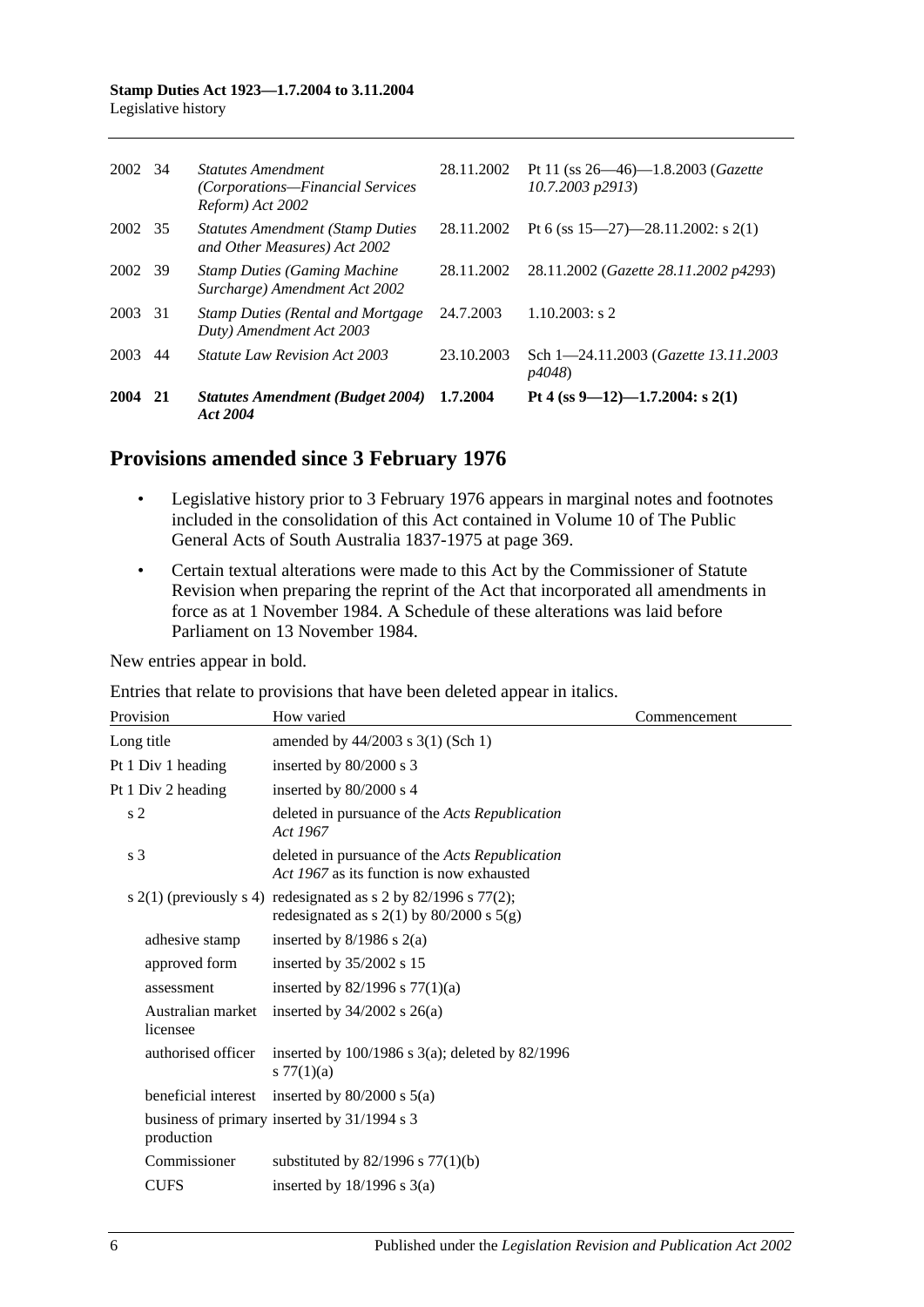| die                                                                        | substituted by $8/1986$ s $2(b)$                                                                                                                                      |
|----------------------------------------------------------------------------|-----------------------------------------------------------------------------------------------------------------------------------------------------------------------|
| discretionary trust                                                        | inserted by $36/1990$ s $3(a)$                                                                                                                                        |
| duty                                                                       | substituted by 88/1992 s 3(a); 82/1996 s 77(1)(c)                                                                                                                     |
| financial product                                                          | inserted by $34/2002$ s $26(b)$                                                                                                                                       |
| fixed interest<br>security                                                 | inserted by $111/1980$ s $3(a)$ ; deleted by $81/1985$<br>s 3                                                                                                         |
| <b>GST</b>                                                                 | inserted by $21/2000$ s $22(a)$                                                                                                                                       |
| <b>GST</b> law                                                             | inserted by $21/2000$ s $22(a)$                                                                                                                                       |
| impressed stamp                                                            | inserted by $8/1986$ s $2(c)$                                                                                                                                         |
|                                                                            | intellectual property inserted by 80/2000 s 5(b)                                                                                                                      |
| interest                                                                   | inserted by $80/2000$ s $5(b)$                                                                                                                                        |
| jurisdiction                                                               | inserted by $80/2000$ s $5(b)$                                                                                                                                        |
|                                                                            | marketable security amended by $111/1980$ s $3(b)$ ; $50/1984$ s $3(1)$<br>(Sch 6); 88/1992 s 3(b); 18/1996 s 3(b); 23/2001<br>s 105(a); deleted by $34/2002$ s 26(c) |
| money                                                                      | substituted by $50/1984$ s $3(1)$ (Sch 6)                                                                                                                             |
| interest                                                                   | potential beneficial inserted by $80/2000$ s $5(c)$                                                                                                                   |
| property                                                                   | inserted by $80/2000$ s $5(c)$                                                                                                                                        |
| market                                                                     | recognised financial inserted by 34/2002 s 26(d)                                                                                                                      |
| recognised stock<br>exchange                                               | inserted by $80/2000$ s $5(c)$ ; deleted by $34/2002$<br>$s \; 26(d)$                                                                                                 |
| records                                                                    | inserted by $100/1986$ s $3(b)$                                                                                                                                       |
| rent                                                                       | inserted by $21/2000$ s $22(b)$                                                                                                                                       |
| marketable security                                                        | right in respect of a deleted by $34/2002$ s $26(e)$                                                                                                                  |
| financial product                                                          | right in respect of a inserted by $34/2002$ s $26(e)$                                                                                                                 |
| sale                                                                       | inserted by $80/2000$ s $5(d)$                                                                                                                                        |
| spouse                                                                     | inserted by $80/2000$ s $5(d)$                                                                                                                                        |
| savings bank                                                               | substituted by $50/1984$ s $3(1)$ (Sch 6); deleted by<br>41/1999 s 16                                                                                                 |
| stamp                                                                      | substituted by $8/1986$ s $2(d)$                                                                                                                                      |
| stamped                                                                    | substituted by $8/1986$ s $2(d)$                                                                                                                                      |
| <b>State</b>                                                               | inserted by $80/2000$ s $5(f)$                                                                                                                                        |
| stock                                                                      | amended by 50/1984 s 3(1) (Sch 6); 23/2001<br>s 105(b)                                                                                                                |
| transfer                                                                   | inserted by $80/2000$ s $5(e)$                                                                                                                                        |
| unit                                                                       | inserted by $36/1990$ s $3(b)$                                                                                                                                        |
| unit trust scheme                                                          | inserted by $36/1990$ s $3(b)$                                                                                                                                        |
| $s(2(2)$ and $(3)$                                                         | inserted by $80/2000$ s $5(g)$                                                                                                                                        |
| s <sub>3</sub>                                                             | inserted by 82/1996 s 78                                                                                                                                              |
| Div 3 of Pt 1 comprising inserted by $80/2000$ s 6<br>ss 3A-3D and heading |                                                                                                                                                                       |
| s $3C(4)$                                                                  | amended by 23/2001 s 106                                                                                                                                              |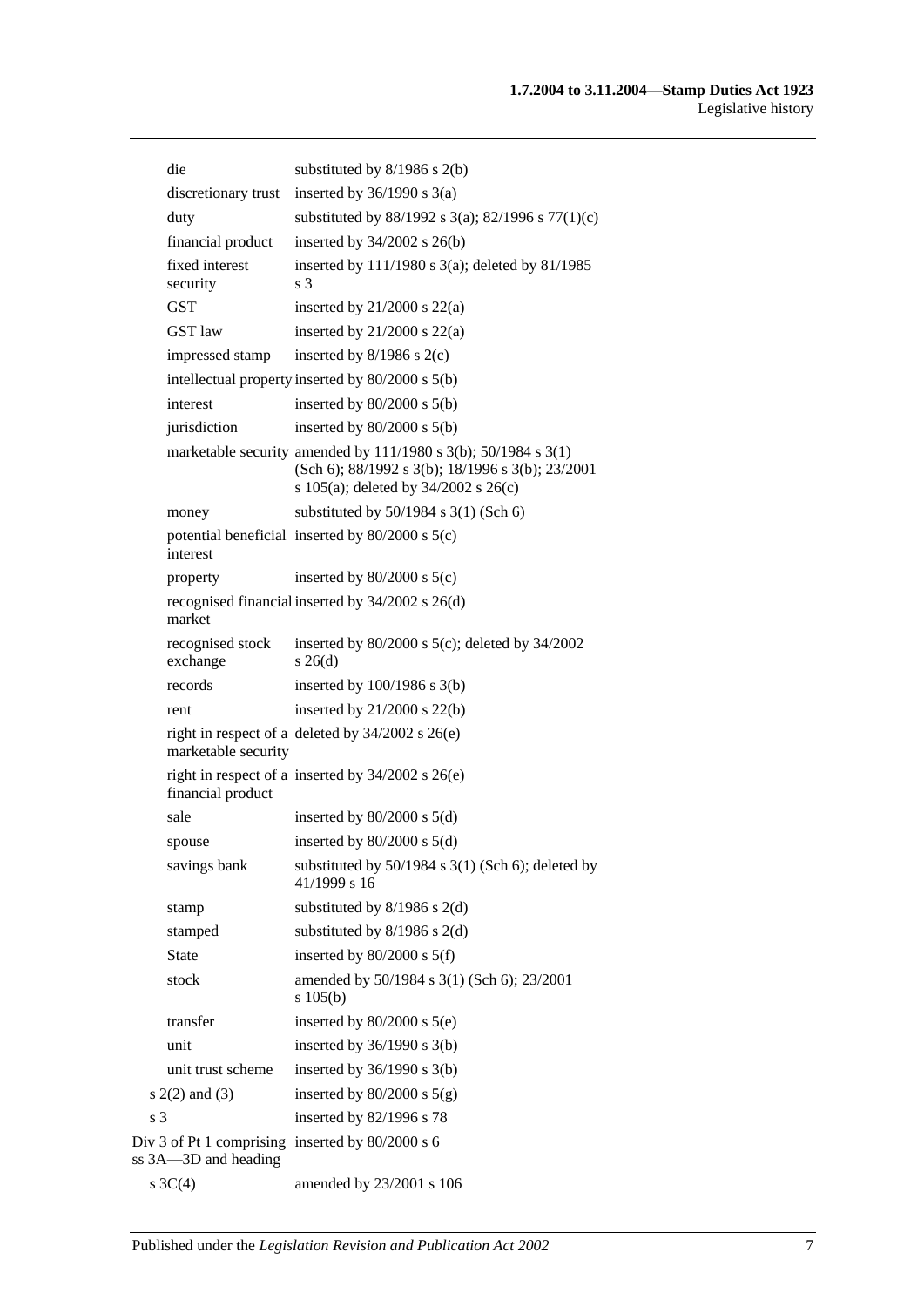| New Pt 2 heading      | inserted by 82/1996 s 78                                                                                                         |
|-----------------------|----------------------------------------------------------------------------------------------------------------------------------|
| s <sub>4</sub>        | inserted by 82/1996 s 78                                                                                                         |
| s <sub>5</sub>        | amended by $50/1984$ s $3(1)$ (Sch 6); deleted by<br>82/1996 s 78                                                                |
| s 5A                  | inserted by 111/1980 s 4; deleted by 82/1996<br>s 78                                                                             |
| s 5AB                 | inserted by 81/1985 s 4; substituted by 52/1989<br>s 3; deleted by 82/1996 s 78                                                  |
| s 5 (previously s 5B) | inserted by 111/1980 s 4; amended by 50/1984<br>s $3(1)$ (Sch 6); redesignated as s 5 by 82/1996<br>s 79; deleted by 80/2000 s 7 |
| s <sub>6</sub>        | amended by 50/1984 s 3(1) (Sch 6); substituted<br>by 100/1986 s 4; 82/1996 s 80                                                  |
| s 6AA                 | inserted by 100/1986 s 4; deleted by 82/1996<br>s 80                                                                             |
| s <sub>6A</sub>       | inserted by 8/1986 s 3; amended by 2/1987<br>s 6(a); deleted by 82/1996 s 80                                                     |
| s 6B                  | inserted by $2/1987$ s $6(b)$ ; deleted by $82/1996$<br>s 80                                                                     |
| s(7(3)                | substituted by 82/1997 s 3; amended by 41/1999<br>s <sub>17</sub>                                                                |
| s7(4)                 | amended by $50/1984$ s $3(1)$ (Sch 6); deleted by<br>82/1997 s 3                                                                 |
| Old Pt 2 heading      | deleted by 82/1996 s 81                                                                                                          |
| s <sub>9</sub>        | deleted by 82/1996 s 81                                                                                                          |
| s 10                  | amended by 88/1992 s 4; deleted by 82/1996<br>s 81                                                                               |
| s 12(3)               | substituted by 88/1992 s 5                                                                                                       |
| s 15                  | deleted by 82/1996 s 82                                                                                                          |
| $s$ 15 $A$            | substituted by 21/2000 s 23                                                                                                      |
| s 17                  | deleted by 111/1980 s 5; inserted by 4/1990 s 2                                                                                  |
| s 19                  | amended by 50/1984 s 3(1) (Sch 6); substituted<br>by 88/1992 s 6; deleted by 82/1996 s 83                                        |
| s 19A                 | inserted by $111/1980$ s 6                                                                                                       |
| s 19A(1)              | amended by 88/1992 s 7; 82/1996 s 84                                                                                             |
| $s \, 20(1)$          | substituted by 111/1980 s 7(a); 82/1996 s 85(a)                                                                                  |
| $s\,20(1aa)$          | inserted by $88/1992$ s $8(a)$ ; deleted by $82/1996$<br>s 85(a)                                                                 |
| $s \, 20(1a)$         | inserted by $111/1980$ s $7(a)$ ; amended by<br>88/1992 s 8(b), (c); deleted by 82/1996 s 85(a)                                  |
| $\pm 20(2)$           | amended by 111/1980 s 7(b); 88/1992 s 8(d);<br>substituted by $82/1996$ s $85(a)$                                                |
| $s\,20(3)$            | substituted by 88/1992 s 8(e); 82/1996 s 85(a)                                                                                   |
| $s \ 20(4)$           | inserted by $21/1988$ s 3; amended by $88/1992$<br>s 8(f); 82/1996 s 85(b)                                                       |
| $s\,20(5)$ —(7)       | inserted by $21/1988$ s 3                                                                                                        |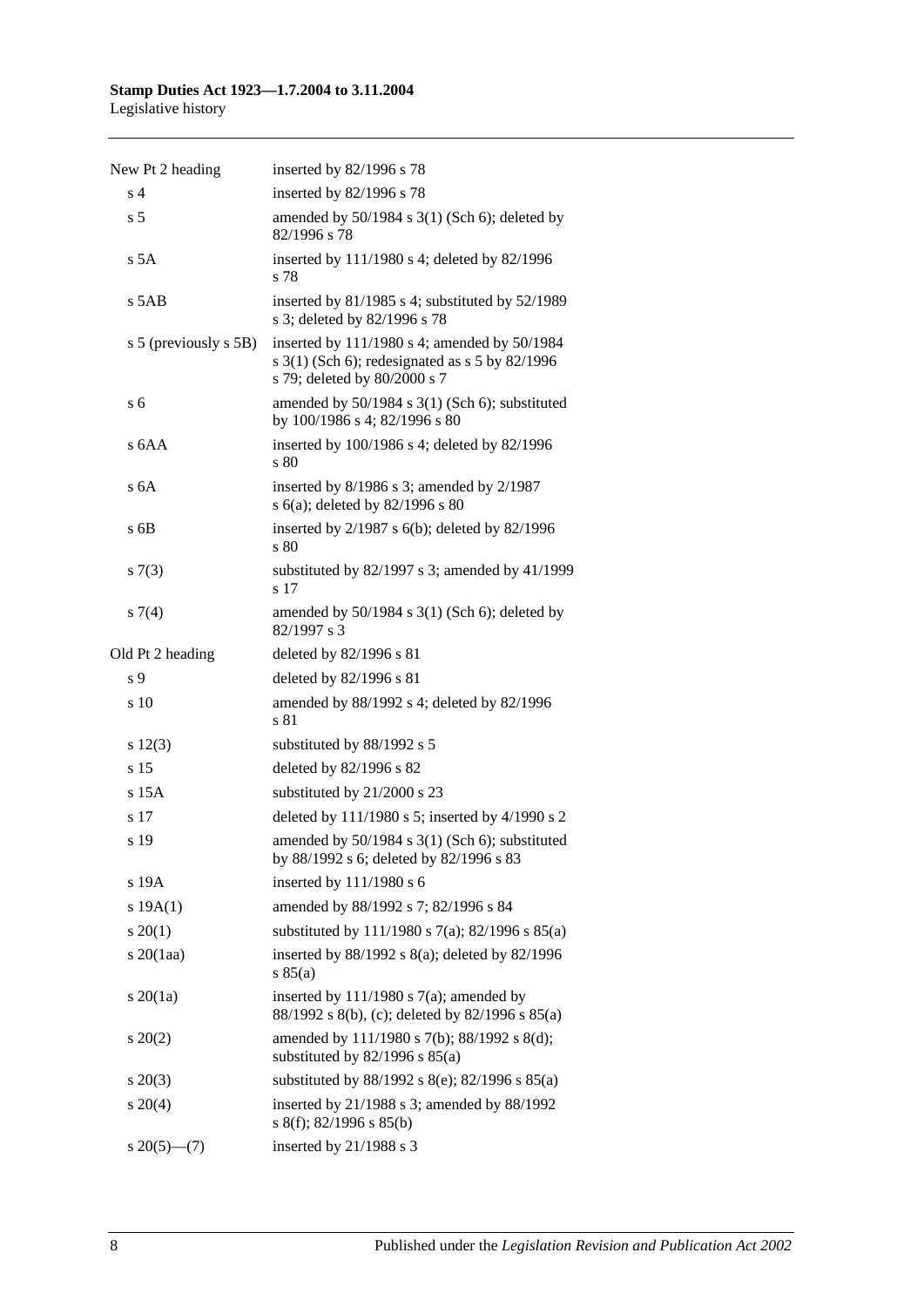| $s\,20(8)$                        | inserted by $21/1988$ s 3; deleted by $82/1996$<br>s 85(c)                                                                                        |
|-----------------------------------|---------------------------------------------------------------------------------------------------------------------------------------------------|
| s 21(1)                           | redesignated as s 21 in pursuance of the Acts<br>Republication Act 1967                                                                           |
| $s\ 21(2)$ —(4)                   | deleted by 50/1984 s 3(1) (Sch 6)                                                                                                                 |
| s 22                              | amended by $50/1984$ s $3(1)$ (Sch 6)                                                                                                             |
| $s\,23(1)$                        | substituted by 100/1986 s 5(a); 82/1996 s 86(a)                                                                                                   |
| s $23(1a)$ and $(1b)$             | inserted by $100/1986$ s $5(a)$ ; deleted by 82/1996<br>s86(a)                                                                                    |
| $s\,23(2)$                        | amended by $100/1986$ s $5(b)$ ; substituted by<br>$82/1996$ s $86(a)$                                                                            |
| $s\,23(3)$                        | amended by $100/1986$ s $5(c)$ ; substituted by<br>$82/1996$ s $86(a)$                                                                            |
| $s\,23(4)$                        | amended by 82/1996 s 86(b)                                                                                                                        |
| $s\,23(5)$                        | substituted by 88/1992 s 9                                                                                                                        |
| s 23A                             | inserted by 88/1992 s 10; deleted by 82/1996<br>s 87                                                                                              |
| s 24                              | amended by 21/1988 s 4; 88/1992 s 11; 83/1995<br>s 2; deleted by 82/1996 s 87                                                                     |
| s <sub>25</sub>                   | amended by 50/1984 s 3(1) (Sch 6); deleted by<br>$100/1986$ s 6                                                                                   |
| s 26                              | amended by $50/1984$ s $3(1)$ (Sch 6); deleted by<br>82/1996 s 87                                                                                 |
| s 27A                             | substituted by $100/1986$ s 7; deleted by 82/1996<br>s 88                                                                                         |
| s 27B                             | substituted by 100/1986 s 7; amended by<br>14/1994 s 3; deleted by 82/1996 s 88                                                                   |
| s 27C                             | amended by $50/1984$ s $3(1)$ (Sch 6); substituted<br>by 100/1986 s 7; deleted by 82/1996 s 88                                                    |
| s 27D                             | substituted by 100/1986 s 7; amended by<br>88/1992 s 12; deleted by 82/1996 s 88                                                                  |
| s 27E                             | deleted by 82/1996 s 88                                                                                                                           |
| s 28 and heading                  | deleted by 81/1985 s 5                                                                                                                            |
| Heading preceding s 29            | deleted by $44/2003$ s 3(1) (Sch 1)                                                                                                               |
| Pt 3 Div 1 heading                | inserted by 44/2003 s 3(1) (Sch 1)                                                                                                                |
| $s \ 31(1)$                       | amended by 34/2002 s 27                                                                                                                           |
| s $31(2)$ - (4)                   | amended by 50/1984 s 3(1) (Sch 6)                                                                                                                 |
| s 31A                             | amended by 31/1994 s 4                                                                                                                            |
|                                   | Heading preceding s 31B amended by 50/1984 s 3(1) (Sch 6); deleted by<br>$44/2003$ s 3(1) (Sch 1)                                                 |
| Pt 3 Div 2 heading                | inserted by 44/2003 s 3(1) (Sch 1)                                                                                                                |
| s 31B (previously<br>s $31B(1)$ ) | amended by 50/1984 s 3(1) (Sch 6); redesignated<br>as s 31B in pursuance of the Acts Republication<br>Act 1967; amended by 44/2003 s 3(1) (Sch 1) |
| bailee                            | inserted by $88/1992$ s $13(a)$                                                                                                                   |
| bailment plant                    | inserted by $88/1992$ s $13(a)$                                                                                                                   |
| bailor                            | inserted by $88/1992$ s $13(a)$                                                                                                                   |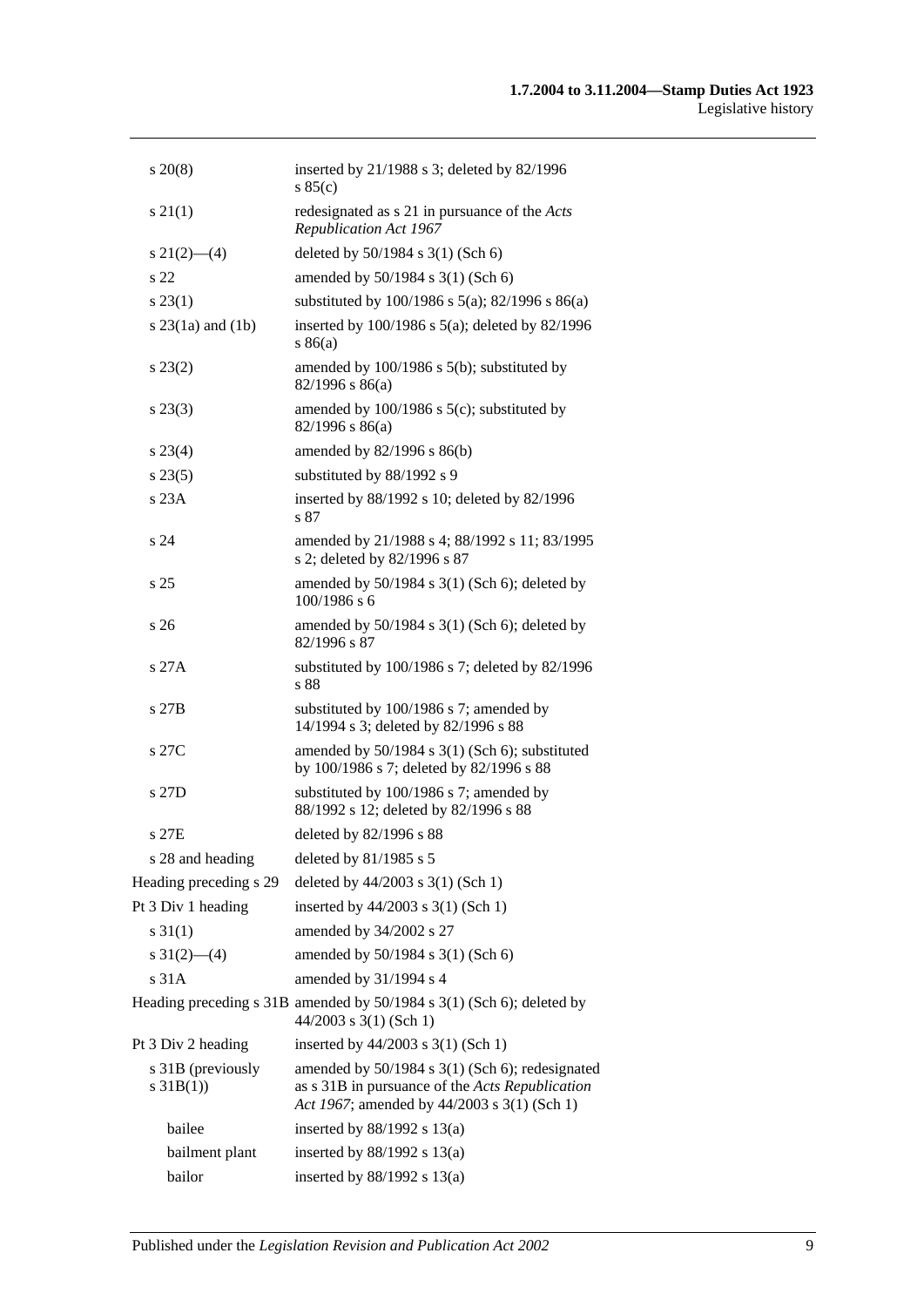| bank                                  | deleted by $50/1984$ s $3(1)$ (Sch 6)                                                                                    |
|---------------------------------------|--------------------------------------------------------------------------------------------------------------------------|
|                                       | contractual bailmentinserted by 88/1992 s 13(a); substituted by<br>$15/2002$ s 3(a)                                      |
| corresponding law                     | inserted by 31/1994 s 5; amended by 44/2003<br>$s \; 3(1)$ (Sch 1)                                                       |
| dutiable rental<br>business           | inserted by $31/2003$ s $4(1)$                                                                                           |
| equipment<br>financing<br>arrangement | inserted by $31/2003$ s $4(1)$                                                                                           |
|                                       | credit arrangement deleted by $50/1984$ s 3(1) (Sch 6)                                                                   |
| credit business                       | deleted by 50/1984 s 3(1) (Sch 6)                                                                                        |
|                                       | discount transaction deleted by $50/1984$ s $3(1)$ (Sch 6)                                                               |
| goods                                 | amended by 88/1992 s 13(b)                                                                                               |
| guarantee                             | deleted by 50/1984 s 3(1) (Sch 6)                                                                                        |
| guarantor                             | deleted by 50/1984 s 3(1) (Sch 6)                                                                                        |
| hire-purchase<br>agreement            | inserted by $15/2002$ s $3(b)$                                                                                           |
| interest                              | deleted by 50/1984 s 3(1) (Sch 6)                                                                                        |
| loan                                  | amended by $101/1976$ s $2(1)(a)$ ; deleted by<br>50/1984 s 3(1) (Sch 6)                                                 |
| prescribed rate                       | substituted by $95/1982$ s $3(a)$ ; deleted by $50/1984$<br>$s \; 3(1)$ (Sch 6)                                          |
| principal                             | deleted by 50/1984 s 3(1) (Sch 6)                                                                                        |
| rate of interest                      | deleted by 50/1984 s 3(1) (Sch 6)                                                                                        |
| registered credit<br>union            | substituted by $101/1976$ s $2(1)(b)$ ; deleted by<br>50/1984 s 3(1) (Sch 6)                                             |
| registered person                     | deleted by $31/2003$ s $4(2)$                                                                                            |
| registered                            | inserted by $31/2003$ s $4(2)$                                                                                           |
| related corporation                   | amended by 50/1984 s 3(1) (Sch 6); 88/1992<br>s 13(c); substituted by 23/2001 s 107                                      |
| rental business                       | substituted by 88/1992 s 13(d)                                                                                           |
| s 31B(1a)                             | substituted by $95/1982$ s $3(b)$ ; deleted by<br>50/1984 s 3(1) (Sch 6)                                                 |
| s $31B(2)$ — $(10)$                   | deleted by 50/1984 s 3(1) (Sch 6)                                                                                        |
| s 31C                                 | substituted by 89/1983 s 3; deleted by 50/1984<br>s 3(1) (Sch 6); inserted by 15/2002 s 4;<br>substituted by 31/2003 s 5 |
| s 31D                                 | amended by 89/1983 s 4; 71/1992 s 3(1) (Sch);<br>88/1992 s 14; 82/1996 s 89; substituted by<br>31/2003 s 5               |
| s 31E(1)                              | amended by $35/2002$ s 16(a)                                                                                             |
| s31E(2)                               | substituted by $89/1983$ s 5; amended by $35/2002$<br>s16(b)                                                             |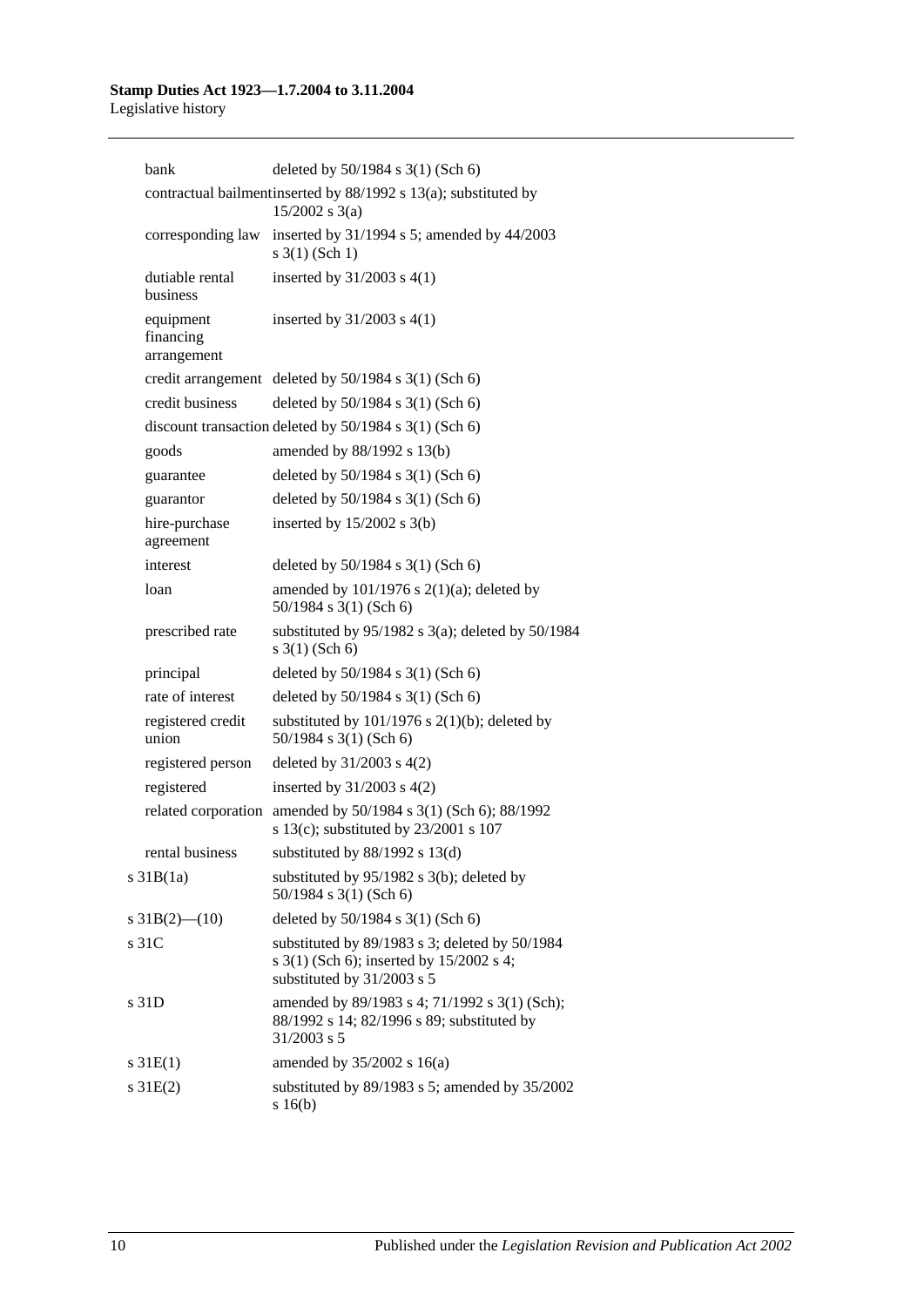| s 31F                                  | amended by 101/1976 s 3; 89/1983 s 6; 50/1984<br>s 3(1) (Sch 6); 81/1985 s 6; 100/1986 s 8;<br>52/1989 s 4; 74/1991 s 3; 88/1992 s 15; 82/1996<br>s 90; 21/2000 s 24; 15/2002 s 5; 35/2002 s 17;<br>substituted by 31/2003 s 6 |
|----------------------------------------|--------------------------------------------------------------------------------------------------------------------------------------------------------------------------------------------------------------------------------|
| s 31G                                  | amended by 50/1984 s 3(1) (Sch 6); 74/1991 s 4;<br>deleted by 88/1992 s 16                                                                                                                                                     |
| s 31H                                  | amended by 82/1996 s 91                                                                                                                                                                                                        |
| $s \, 31I(1)$                          | amended by 50/1984 s 3(1) (Sch 6); 74/1991 s 5;<br>31/1994 s 6(a); 83/1994 s 12 (Sch); 82/1996<br>s 92(a)—(c); 15/2002 s 6(a); 31/2003 s 7(1)                                                                                  |
| s $31I(1)(d)$ and (e)                  | deleted by 50/1984 s 3(1) (Sch 6)                                                                                                                                                                                              |
| s $31I(1)(f)$                          | deleted by $81/1985$ s $7(a)$                                                                                                                                                                                                  |
| s $31I(1)(h)$                          | deleted by 31/2003 s 7(2)                                                                                                                                                                                                      |
| $s \frac{31I(1a)}{2}$                  | inserted by $31/1994$ s $6(b)$ ; amended by $31/2003$<br>s 7(3); 44/2003 s 3(1) (Sch 1)                                                                                                                                        |
| $s \frac{31I(1b)}{2}$                  | inserted by $31/1994$ s $6(b)$ ; amended by $44/2003$<br>$s \; 3(1)$ (Sch 1)                                                                                                                                                   |
| s $31I(1b)(a)$                         | deleted by $31/2003$ s $6(4)$                                                                                                                                                                                                  |
| s $31I(1c)$ (previously<br>s $31I(1a)$ | inserted by $81/1985$ s $7(b)$ ; amended by $52/1989$<br>s 5; redesignated as s $31I(1c)$ by $31/1994$ s $6(b)$ ;<br>amended by 82/1996 s 92(d); 15/2002 s 6(b);<br>$31/2003$ s $7(5)$                                         |
| s $31I(2)$                             | deleted by $82/1996$ s $92(e)$                                                                                                                                                                                                 |
| s <sub>31J</sub>                       | amended by $71/1992$ s $3(1)$ (Sch); deleted by<br>82/1996 s 93                                                                                                                                                                |
| $s \, 31K(3)$                          | amended by 82/1996 s 94                                                                                                                                                                                                        |
| s <sub>31L</sub>                       | deleted by 70/1981 s 3; inserted by 15/1982 s 3                                                                                                                                                                                |
| s31L(1)                                | amended by 50/1984 s 3(1) (Sch 6); 100/1986<br>s 9(1)(a); 71/1992 s 3(1) (Sch); 82/1996 s 95                                                                                                                                   |
| s31L(3)                                | deleted by $50/1984$ s $3(1)$ (Sch 6); inserted by<br>$100/1986$ s $9(1)(b)$                                                                                                                                                   |
| s $31L(4)$ and $(5)$                   | deleted by 50/1984 s 3(1) (Sch 6)                                                                                                                                                                                              |
|                                        | Heading preceding s 31M deleted by 50/1984 s 3(1) (Sch 6)                                                                                                                                                                      |
| s 31M                                  | deleted by $50/1984$ s $3(1)$ (Sch 6); inserted by<br>100/1986 s 10; substituted by 74/1991 s 6;<br>amended by 88/1992 s 17; deleted by 82/1996<br>s 96; inserted by 31/2003 s 8                                               |
| s 31MA                                 | inserted by 89/1983 s 7; deleted by 50/1984<br>$s \; 3(1)$ (Sch 6)                                                                                                                                                             |
| s 31N                                  | amended by 89/1983 s 8; 50/1984 s 3(1) (Sch 6);<br>100/1986 s 10; 74/1991 s 7; 88/1992 s 18;<br>82/1996 s 97; deleted by 31/2003 s 9                                                                                           |
| s 310                                  | deleted by 50/1984 s 3(1) (Sch 6)                                                                                                                                                                                              |
| s 31P                                  | deleted by 70/1981 s 4; inserted by 15/1982 s 4;<br>deleted by 50/1984 s 3(1) (Sch 6)                                                                                                                                          |
| $ss 31Q - 31T$                         | deleted by 50/1984 s 3(1) (Sch 6)                                                                                                                                                                                              |
| Heading preceding s 32                 | deleted by $44/2003$ s 3(1) (Sch 1)                                                                                                                                                                                            |
| Pt 3 Div 3 heading                     | inserted by 44/2003 s 3(1) (Sch 1)                                                                                                                                                                                             |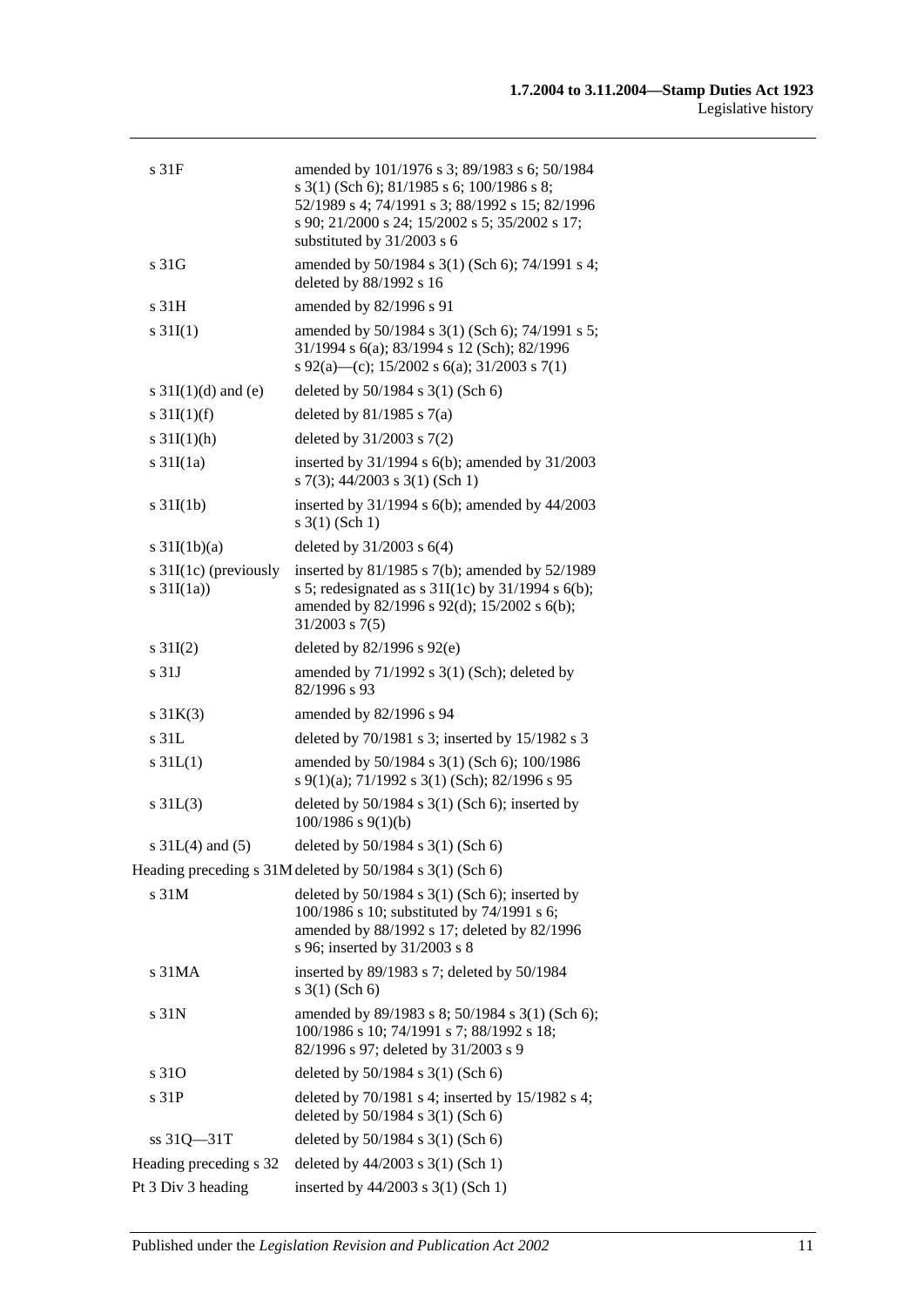| s 32                               |                                                                                               |
|------------------------------------|-----------------------------------------------------------------------------------------------|
| assurance or<br>insurance business | amended by $50/1984$ s $3(1)$ (Sch 6)                                                         |
| general insurance<br>business      | inserted by $47/1990$ s 3                                                                     |
|                                    | life insurance policy inserted by 47/1990 s 3                                                 |
| policy                             | amended by 50/1984 s 3(1) (Sch 6)                                                             |
| premium                            | inserted by 74/1991 s 8; substituted by 21/2000<br>s <sub>25</sub>                            |
| s 33                               | substituted by 47/1990 s 4                                                                    |
| s 34                               | amended by 50/1984 s 3(1) (Sch 6); substituted<br>by 47/1990 s 4                              |
| $s \; 34(3)$                       | amended by $82/1996$ s $98(a)$                                                                |
| $s \; 34(4)$                       | deleted by $82/1996$ s $98(b)$                                                                |
| s 34A                              | deleted by 47/1990 s 4                                                                        |
| s <sub>35</sub>                    | amended by 111/1980 s 8; 50/1984 s 3(1)<br>(Sch 6); substituted by $47/1990$ s 4              |
| $s \, 35(1)$                       | amended by 82/1996 s 99                                                                       |
| $\sqrt{36}$                        | substituted by 50/1984 s 3(1) (Sch 6); 47/1990<br>s <sub>4</sub>                              |
| $s \; 36(4)$                       | deleted by 82/1996 s 100                                                                      |
| s36A                               | inserted by 82/1996 s 101                                                                     |
| s 37                               | deleted by 100/1986 s 11; inserted by 47/1990<br>s 4; amended by 82/1996 s 102                |
| s 38                               | amended by $50/1984$ s $3(1)$ (Sch 6); deleted by<br>100/1986 s 11; inserted by 47/1990 s 4   |
| s 39                               | substituted by $47/1990$ s 4; deleted by $82/1996$<br>s 103                                   |
| $s\,40$                            | inserted by 47/1990 s 4; deleted by 82/1996<br>s 103                                          |
| s <sub>41</sub>                    | substituted by 47/1990 s 4; amended by 74/1991<br>s 9; 88/1992 s 19; deleted by 82/1996 s 103 |
| s 42                               | substituted by 47/1990 s 4; deleted by 82/1996<br>s 103                                       |
| $s$ 42AA $(1)$                     | amended by 35/2002 s 18                                                                       |
| $s$ 42AA $(4)$                     | substituted by 88/1992 s 20; substituted by<br>82/1996 s 104                                  |
| s $42AA(4a)$ and $(4b)$            | inserted by 88/1992 s 20; deleted by 82/1996<br>s 104                                         |
| $s$ 42AB                           | inserted by 8/1986 s 4                                                                        |
| $s$ 42AB $(3)$                     | amended by 82/1996 s 105                                                                      |
|                                    | Heading preceding s 42A deleted by 44/2003 s 3(1) (Sch 1)                                     |
| Pt 3 Div 4 heading                 | inserted by $44/2003$ s 3(1) (Sch 1)                                                          |
| $s$ 42 $A$                         |                                                                                               |
| applicant                          | substituted by $100/1986$ s $12(a)$                                                           |
| commercial motor<br>vehicle        | inserted by $64/1989$ s $3(a)$                                                                |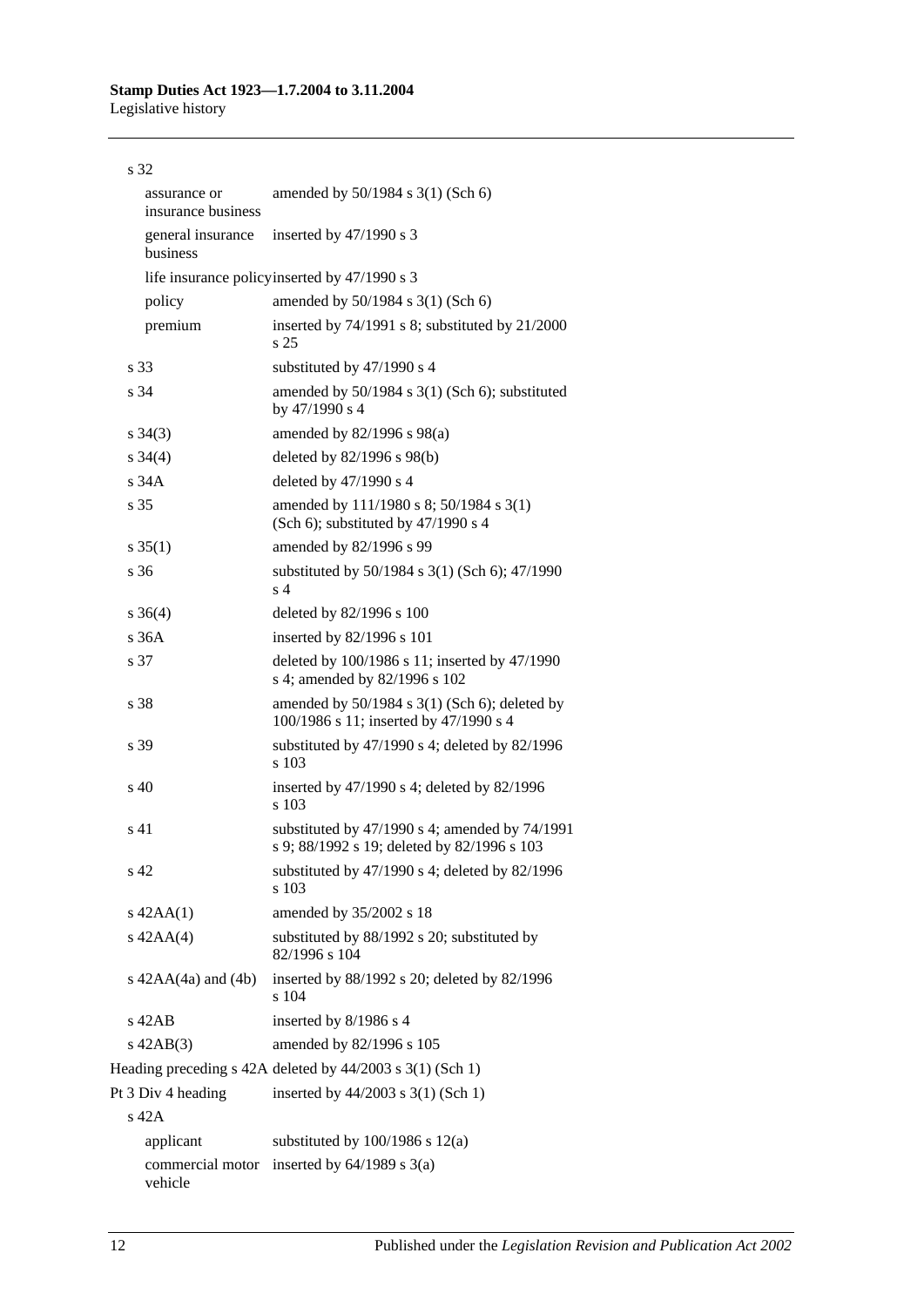| dealer                                           | substituted by $100/1986$ s $12(b)$                                                                                        |
|--------------------------------------------------|----------------------------------------------------------------------------------------------------------------------------|
| list price                                       | inserted by 100/1986 s 12(b); substituted by<br>$21/2000$ s $26(a)$                                                        |
| market value                                     | inserted by 100/1986 s 12(b); substituted by<br>$21/2000$ s $26(b)$                                                        |
|                                                  | new motor vehicle inserted by 100/1986 s 12(c)                                                                             |
|                                                  | optional equipment inserted by $100/1986$ s $12(c)$                                                                        |
| primary producer                                 | inserted by $64/1989$ s $3(b)$                                                                                             |
| vehicle                                          | second-hand motor inserted by 100/1986 s 12(d)                                                                             |
| $s\ 42B(1)$                                      | substituted by $100/1986$ s $13(a)$ ; amended by<br>21/2000 s 27                                                           |
| $s\ 42B(1aa)$                                    | inserted by $100/1986$ s $13(a)$                                                                                           |
| $s$ 42B $(1a)$                                   | amended by 28/1977 s 2(a); 83/1994 s 2(a)                                                                                  |
| $s$ 42B $(1b)$                                   | inserted by $28/1977$ s $2(b)$ ; substituted by<br>33/1990 s 2(a); deleted by 83/1994 s 2(b)                               |
| $s\ 42B(1c)$                                     | inserted by $33/1990$ s $2(a)$ ; deleted by $83/1994$<br>s(2(b)                                                            |
| $s\ 42B(2)$                                      | amended by 28/1977 s 2(c); 83/1994 s 2(c)                                                                                  |
| $s\ 42B(3a)$                                     | deleted by 94/2000 Sch 4 cl 3                                                                                              |
| s $42B(4)$ (6)                                   | substituted by 100/1986 s 13(b); 82/1996 s 106                                                                             |
| $s\ 42B(6a)$ and $(6b)$                          | deleted by 82/1996 s 106                                                                                                   |
| $s\ 42B(7)$                                      | amended by $83/1994$ s 2(d)                                                                                                |
| $s\ 42B(6a)$ and $(6b)$                          | inserted by 74/1991 s 10; substituted by 88/1992<br>s 21                                                                   |
| $s\ 42B(7)$                                      | deleted by 100/1986 s 13(b); inserted by 33/1990<br>s(2(b)                                                                 |
| $s\ 42B(8)$                                      | deleted by $50/1984$ s $3(1)$ (Sch 6)                                                                                      |
| $s$ 42BA                                         | inserted by 72/1995 s 3                                                                                                    |
| s 42C                                            | deleted by 33/1990 s 3; inserted by 74/1991 s 11;<br>amended by 88/1992 s 22; 72/1995 s 4;<br>substituted by 82/1996 s 107 |
| s 42D                                            | amended by 50/1984 s 3(1) (Sch 6); 100/1986<br>s 14; 33/1990 s 4; substituted by 82/1996 s 107                             |
| s 42E                                            | amended by 33/1990 s 5; 82/1996 s 108; 44/2003<br>$s \; 3(1)$ (Sch 1)                                                      |
| $ss 43 - 45A$ and<br>heading                     | deleted by 111/1980 s 9                                                                                                    |
| Heading preceding s 43                           | inserted by $82/1997$ s 4; deleted by $44/2003$<br>$s \; 3(1)$ (Sch 1)                                                     |
| Pt 3 Div 5 heading                               | inserted by 44/2003 s 3(1) (Sch 1)                                                                                         |
| s 43                                             | inserted by $82/1997$ s 4                                                                                                  |
| bank                                             | deleted by $41/1999$ s $18(a)$                                                                                             |
| cheque                                           | amended by 41/1999 s 18(b)                                                                                                 |
| Cheques and<br><b>Payment Orders</b><br>Act 1986 | deleted by $41/1999$ s $18(c)$                                                                                             |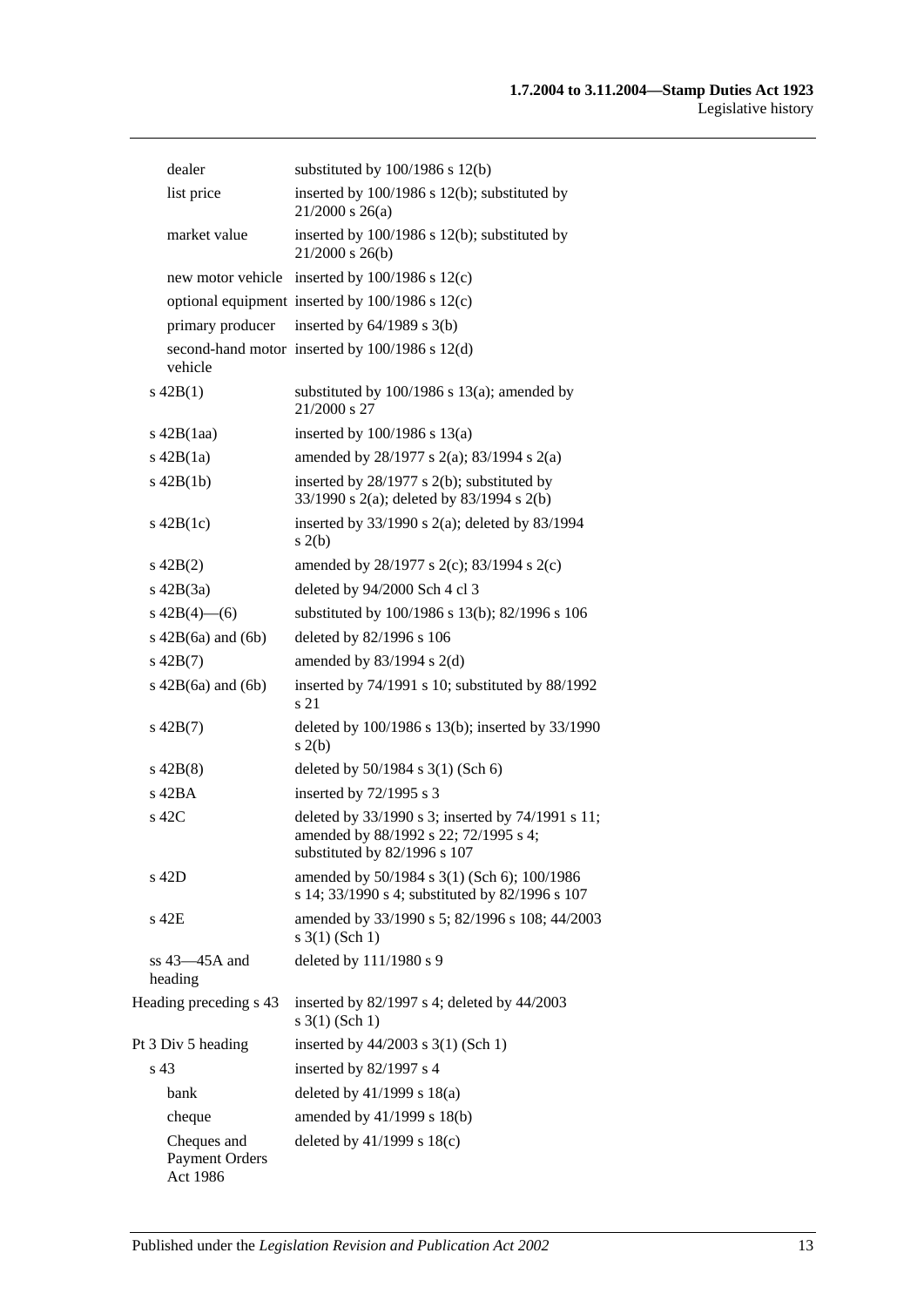|                              | financial institution inserted by $41/1999$ s $18(c)$                                                                                           |          |
|------------------------------|-------------------------------------------------------------------------------------------------------------------------------------------------|----------|
|                              | unstamped cheque amended by $41/1999$ s $18(d)$                                                                                                 |          |
| s <sub>44</sub>              | inserted by 82/1997 s 4                                                                                                                         |          |
| $s\,44(1)$                   | amended by 41/1999 s 19(a), (b)                                                                                                                 |          |
| $s\ 44(2)$ and (3)           | amended by 41/1999 s 19(c)                                                                                                                      |          |
| $s\,44(4)$                   | amended by 41/1999 s 19(d)                                                                                                                      |          |
| $s\,44(5)$                   | amended by 41/1999 s 19(e)                                                                                                                      |          |
| s 45                         |                                                                                                                                                 |          |
| $s\,45(1)$                   | s 45 inserted by 82/1997 s 4                                                                                                                    |          |
|                              | s 45 amended by 41/1999 s 20                                                                                                                    |          |
|                              | s 45 amended and redesignated as $s$ 45(1) by<br>$21/2004$ s $9(1)$ , (2)                                                                       | 1.7.2004 |
| $s\,45(2)$ —(4)              | inserted by $21/2004$ s $9(2)$                                                                                                                  | 1.7.2004 |
| Heading preceding s 46       | deleted by 82/1997 s 4                                                                                                                          |          |
| s 46                         | amended by 19/1991 s 2; substituted by 82/1997<br>s 4; amended by 41/1999 s 21                                                                  |          |
| s 46A                        | inserted by 89/1983 s 9; amended by 19/1991<br>s 3; deleted by 82/1997 s 4                                                                      |          |
| s 47                         | amended by $50/1984$ s $3(1)$ (Sch 6); deleted by<br>82/1997 s 4                                                                                |          |
| s 47A                        | deleted by $82/1997$ s 4                                                                                                                        |          |
| ss 47B-47D                   | deleted by 70/1981 s 5                                                                                                                          |          |
| s 48                         | amended by 70/1981 s 6; 50/1984 s 3(1) (Sch 6);<br>deleted by 82/1997 s 4                                                                       |          |
| s 48A                        | amended by 101/1976 s 4; 70/1981 s 7; 95/1982<br>s 4; 19/1991 s 4; 82/1996 s 109; deleted by 82,<br>1997 s 4                                    |          |
| s 49                         | amended by 88/1992 s 23; deleted by 82/1997<br>s <sub>4</sub>                                                                                   |          |
| s <sub>50</sub>              | deleted by $82/1997$ s 4                                                                                                                        |          |
| s 51                         | amended by 88/1992 s 24; deleted by 82/1997<br>s 4                                                                                              |          |
| s <sub>52</sub>              | deleted by 82/1997 s 4                                                                                                                          |          |
| s 53 and heading             | deleted by $81/1985$ s 8                                                                                                                        |          |
| $ss 54 - 59A$ and<br>heading | deleted by 50/1984 s 3(1) (Sch 6)                                                                                                               |          |
|                              | Heading preceding s 59B inserted by 27/1978 s 7; deleted in pursuance of<br>the Acts Republication Act 1967 as its function is<br>now exhausted |          |
| s 59B                        | inserted by 27/1978 s 7; amended by 50/1984<br>s 3(1) (Sch 6); 52/1989 s 6; 88/1992 s 25; deleted<br>by 83/1994 s 3                             |          |
| Heading preceding s 60       | deleted by $44/2003$ s 3(1) (Sch 1)                                                                                                             |          |
| Pt 3 Div 6 heading           | inserted by $44/2003$ s $3(1)$ (Sch 1)                                                                                                          |          |
| s 60                         |                                                                                                                                                 |          |
| conveyance                   | amended by 38/1996 s 40; 80/2000 s 8                                                                                                            |          |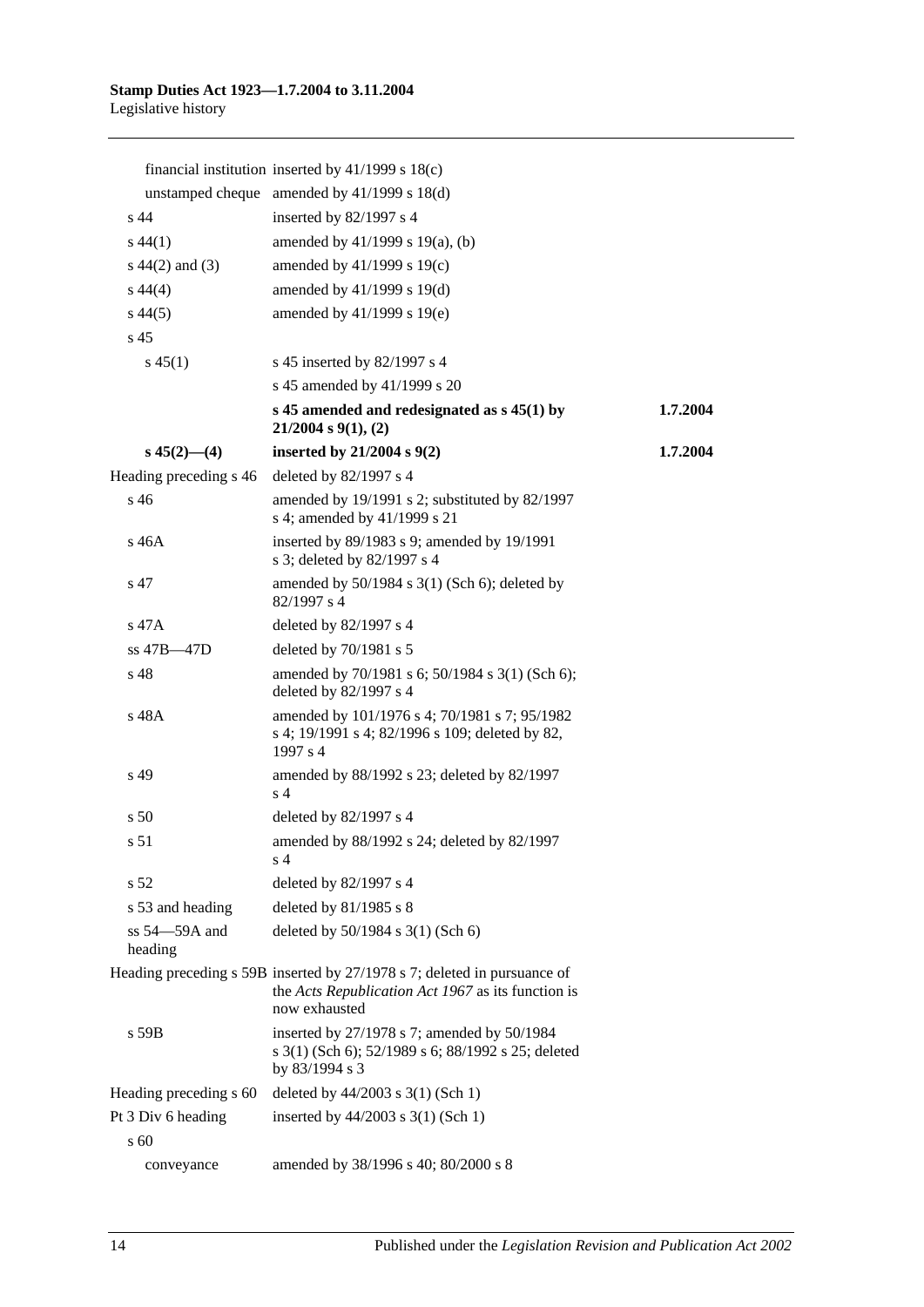| s60A                    | substituted by 95/1982 s 5                                                                              |
|-------------------------|---------------------------------------------------------------------------------------------------------|
| s 60A(1)                | amended by 36/1990 s 4                                                                                  |
| s 60A(4)                | amended by 50/1984 s 3(1) (Sch 6)                                                                       |
| s $60A(4a)$ and $(4b)$  | inserted by $20/1997$ s $3(a)$                                                                          |
| s 60A(6)                | inserted by $20/1997$ s $3(b)$ ; amended by $23/2001$<br>s $108(a)$ —(c)                                |
| s 60A(7)                | inserted by $20/1997$ s $3(b)$                                                                          |
| s 60A(8)                | inserted by $20/1997$ s $3(b)$                                                                          |
| majority<br>shareholder | substituted by $23/2001$ s $108(d)$                                                                     |
| spouse                  | deleted by 80/2000 s 9                                                                                  |
| $s$ 60B(1)              | amended by 35/2002 s 19                                                                                 |
| $s$ 60 $C$              | inserted by 80/2000 s 10                                                                                |
| s 61                    | amended by 95/1982 s 6                                                                                  |
| s 62                    | inserted by 80/2000 s 11                                                                                |
| s $62(2)$ and $(3)$     | substituted by 27/2001 s 10                                                                             |
| s 63                    | deleted by 95/1982 s 7                                                                                  |
| s <sub>65</sub>         | amended by 95/1982 s 8                                                                                  |
| s 66(1)                 | amended by $95/1982$ s $9(a)$ ; redesignated as s 66<br>in pursuance of the Acts Republication Act 1967 |
| $s\,66(2)$ and (3)      | substituted by 28/1977 s 3; deleted by 95/1982<br>$s \theta(b)$                                         |
| s 66(4)                 | deleted by $95/1982$ s $9(b)$                                                                           |
| s66A                    | deleted by 33/1990 s 6                                                                                  |
| s 66AB                  | amended by 101/1976 s 5; 111/1980 s 10;<br>70/1981 s 8; deleted by 33/1990 s 6                          |
| s 66B                   | amended by 28/1977 s 4; deleted by 95/1982<br>s 10                                                      |
| s 67                    | deleted by 95/1982 s 10; inserted by 33/1990 s 6                                                        |
| s 67(2)                 | amended by 34/2002 s 28                                                                                 |
| $s 67(5)$ and $(6)$     | deleted by 82/1996 s 110                                                                                |
| $s\,67(8)$              | deleted by 27/2001 s 11                                                                                 |
| s 68(1)                 | amended by $95/1982$ s $11(a)$ ; $50/1984$ s $3(1)$<br>(Sch 6); deleted by 33/1990 s 7                  |
| s68(2)                  | amended by 95/1982 s 11(b); deleted by 33/1990<br>s 7                                                   |
| s68(3)                  | amended by 95/1982 s 11(c)                                                                              |
| s 68(4)                 | amended by 95/1982 s 11(d)                                                                              |
| s68(5)                  | amended by $95/1982$ s $11(e)$                                                                          |
| s 69                    | deleted by 33/1990 s 8                                                                                  |
| s 70                    | substituted by $50/1984$ s $3(1)$ (Sch 6)                                                               |
| s 71(2)                 | substituted by 82/1996 s 111; deleted by 35/2002<br>s 20                                                |
| $s \, 71(3)$            | substituted by 111/1980 s 11; amended by<br>$80/2000$ s $12(a)$                                         |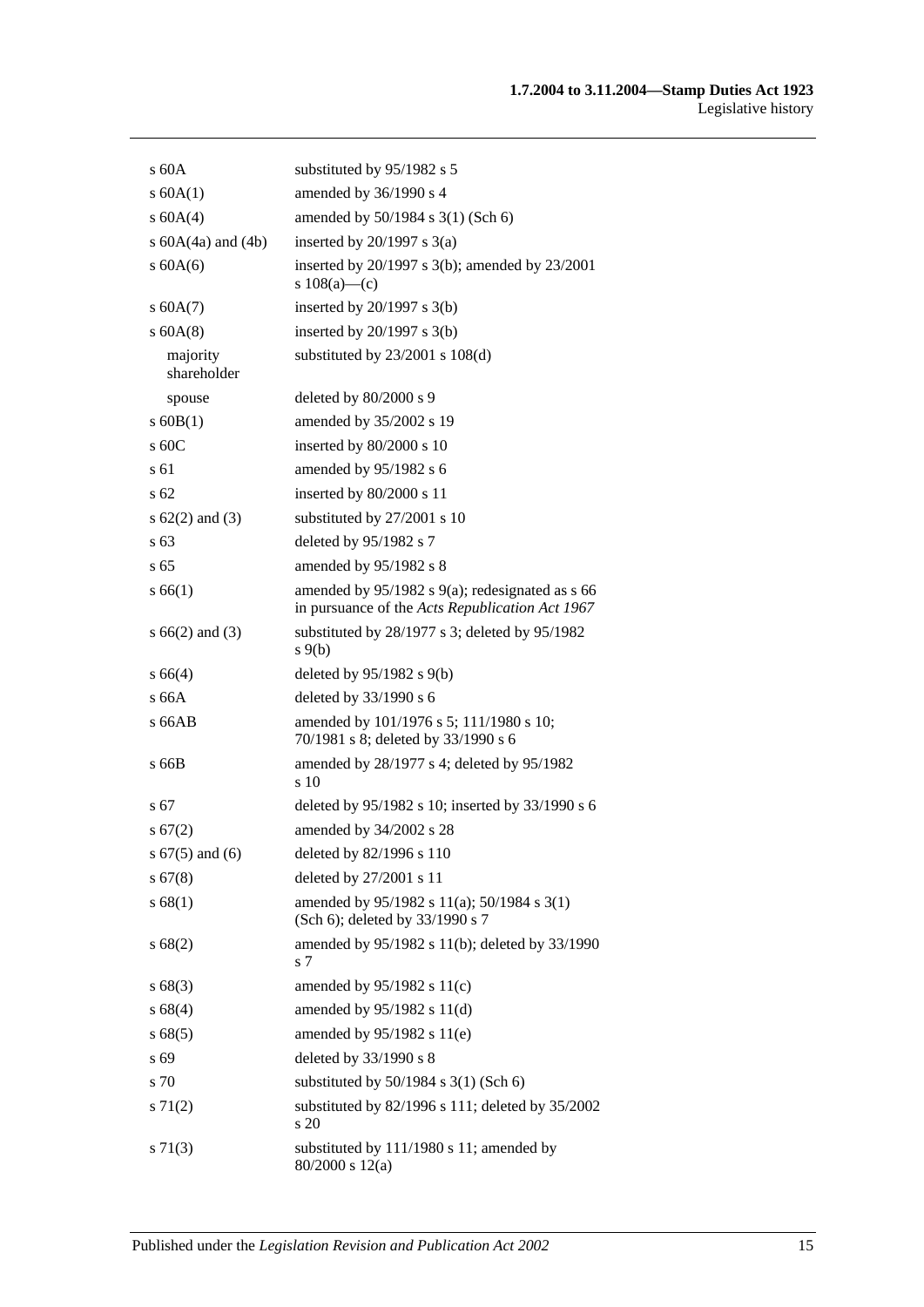| $s \, 71(4)$          | substituted by 111/1980 s 11; amended by<br>80/2000 s 12(b); 34/2002 s 29(a)                                                                   |
|-----------------------|------------------------------------------------------------------------------------------------------------------------------------------------|
| $s \, 71(4a)$         | inserted by $36/1990$ s $5(a)$ ; amended by $88/1992$<br>s $26(a)$ ; substituted by $18/1996$ s 4; amended by<br>$23/2001$ s $109(a)$          |
| $s \, 71(5)$          | deleted by 66/1979 s 3; inserted by 111/1980<br>s 11; amended by 95/1982 s 12(a); 21/1988 s 5;<br>80/2000 s 12(d)—(f); 34/2002 s 29(b)         |
| s $71(5)(a)$          | deleted by $80/2000$ s $12(c)$                                                                                                                 |
| $s \, 71(6)$          | amended by 54/1976 s 7; deleted by 66/1979 s 3;<br>inserted by 111/1980 s 11; amended by 80/2000<br>s $12(g)$                                  |
| $s \, 71(7)$          | deleted by $66/1979$ s 3; inserted by $111/1980$<br>s 11                                                                                       |
| $s \, 71(8)$          | deleted by 66/1979 s 3; inserted by 111/1980<br>s 11; amended by 95/1982 s 12(b)                                                               |
| s $71(9)$ and $(10)$  | inserted by 111/1980 s 11                                                                                                                      |
| $s \, 71(11)$         | inserted by 111/1980 s 11; amended by 36/1990<br>s 5(b); $34/2002$ s 29(c)                                                                     |
| $s \, 71(11a)$        | inserted by $36/1990$ s $5(c)$                                                                                                                 |
| s $71(12)$ and $(13)$ | inserted by 111/1980 s 11                                                                                                                      |
| $s \, 71(14)$         | inserted by 111/1980 s 11; amended by 42/1992<br>s 3                                                                                           |
| $s \, 71(15)$         | inserted by 111/1980 s 11;                                                                                                                     |
| discretionary trust   | deleted by $36/1990$ s $5(d)$                                                                                                                  |
| interest              | potential beneficial deleted by 80/2000 s 12(h)                                                                                                |
| public company        | amended by 50/1984 s 3(1) (Sch 6); 88/1992<br>s 26(b); 23/2001 s 109(b)                                                                        |
| transfer              | deleted by $80/2000$ s $12(h)$                                                                                                                 |
| unit                  | deleted by $36/1990$ s $5(d)$                                                                                                                  |
| unit trust scheme     | amended by $50/1984$ s $3(1)$ (Sch 6); deleted by<br>$36/1990$ s $5(d)$                                                                        |
| $s$ 71 $AA$           | inserted by 80/2000 s 13                                                                                                                       |
| s <sub>71A</sub>      | amended by 111/1980 s 12; 50/1984 s 3(1)<br>(Sch 6)                                                                                            |
| s 71B                 | amended and redesignated as s 71B(1) by<br>95/1982 s 13                                                                                        |
| s $71B(2)$ and $(3)$  | inserted by 95/1982 s 13(b); deleted by 82/1996<br>s 112                                                                                       |
| s $71B(4)$ and $(5)$  | inserted by $95/1982$ s 13(b)                                                                                                                  |
| s 71C                 | inserted by 66/1979 s 4                                                                                                                        |
| $s \, 71C(1)$         | amended by 81/1985 s 9(a), (b); 8/1989 s 3(a),<br>(b); $52/1989$ s $7(a)$ ; $42/1992$ s $4(a)$ ; $20/1997$<br>s 4(a); $44/2003$ s 3(1) (Sch 1) |
| $s$ 71 $C(1a)$        | inserted by $8/1989$ s $3(c)$                                                                                                                  |
| $s$ 71 $C(1b)$        | inserted by $35/2002$ s $21(a)$                                                                                                                |
| $s \, 71C(2)$         | amended by 95/1982 s 14                                                                                                                        |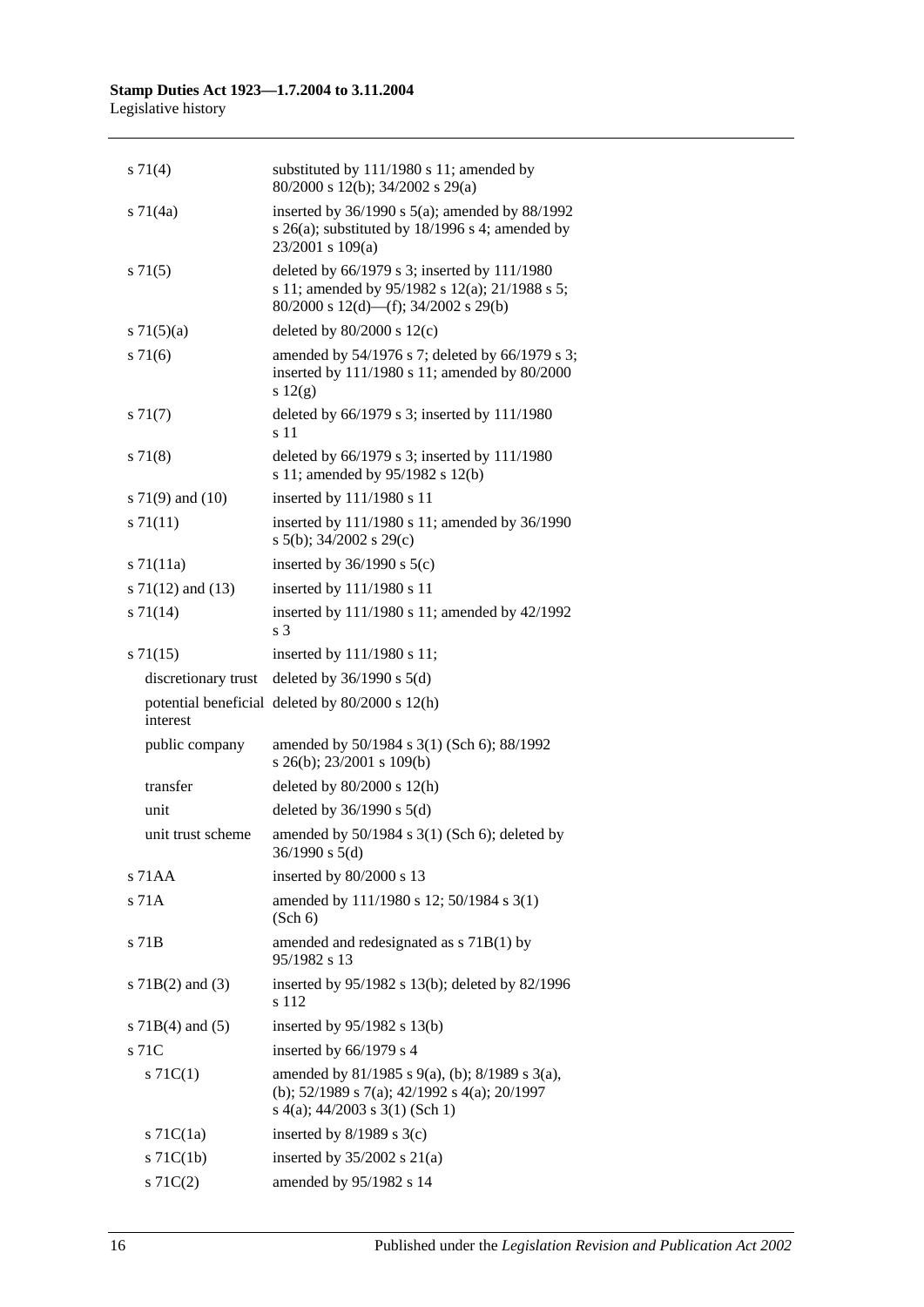|                              | amended by 81/1985 s 9(c)-(e)                                       |          |
|------------------------------|---------------------------------------------------------------------|----------|
|                              | substituted by $52/1989$ s $7(b)$                                   |          |
|                              | amended by 42/1992 s 4(b)                                           |          |
|                              | amended by $20/1997$ s $4(b)$ —(d)                                  |          |
|                              | amended by 35/2002 s 21(b)                                          |          |
|                              | amended by 21/2004 s 10(1)                                          | 1.7.2004 |
| $s\,71C(3)$                  | inserted by $21/2004$ s $10(2)$                                     | 1.7.2004 |
| $s \, 71C(4)$                | s 71C (2a) inserted by 81/1985 s 9(f)                               |          |
|                              | s 71C(2a) substituted by $35/2002$ s 21(c)                          |          |
|                              | s 71 $C(2a)$ redesignated as s 71 $C(4)$ by 21/2004<br>$s\ 10(3)$   | 1.7.2004 |
| $s \, 71C(5)$                | s 71C(2b) inserted by $52/1989$ s 7(c)                              |          |
|                              | s 71C(2b) deleted by 14/1994 s 4                                    |          |
|                              | s 71C(2b) inserted by 35/2002 s 21(d)                               |          |
|                              | s 71 $C(2b)$ redesignated as s 71 $C(5)$ by 21/2004<br>s 10(3)      | 1.7.2004 |
| $s\,71C(6)$                  | s 71 $C(3)$ redesignated as s 71 $C(6)$ by 21/2004<br>$s\ 10(3)$    | 1.7.2004 |
| genuine farm                 | inserted by $35/2002$ s $21(e)$                                     |          |
| <b>Housing Trust</b><br>home | inserted by $8/1989$ s 3(d)                                         |          |
|                              | prescribed amount inserted by $20/1997$ s $4(e)$                    |          |
| prescribed<br>maximum        | inserted by $20/1997$ s $4(e)$                                      |          |
|                              | relevant component inserted by $35/2002$ s $21(f)$                  |          |
| relevant contract            | inserted by $42/1992$ s $4(c)$                                      |          |
| $s \, 71C(7)$                | s 71C(4) substituted by $52/1989$ s 7(d)                            |          |
|                              | s 71 $C(4)$ redesignated as s 71 $C(7)$ by 21/2004<br>s 10(3)       | 1.7.2004 |
| s 71CA                       | inserted by 30/1982 s 3                                             |          |
|                              | s 71CA(2) and (3) substituted by 83/1994 s 4                        |          |
| s 71CB                       | inserted by 21/1988 s 6; substituted by 83/1994<br>s <sub>5</sub>   |          |
| $s$ 71 $CB(1)$               |                                                                     |          |
| spouses                      | amended by 80/2000 s 14                                             |          |
| s 71CC                       | inserted by 31/1994 s 7                                             |          |
| $s$ 71CC(1)                  | amended by 18/1996 s 5(a)—(c); 11/1999 s 2(a);<br>35/2002 s $22(a)$ |          |
| s $71CC(1a)$                 | inserted by $11/1999$ s $2(b)$                                      |          |
| $s$ 71CC(1b)                 | inserted by $35/2002$ s $22(b)$                                     |          |
| $s$ 71CC(5)                  |                                                                     |          |
| natural person               | inserted by $18/1996$ s $5(d)$                                      |          |
| person                       | inserted by $18/1996$ s $5(d)$                                      |          |
| relative                     | amended by $11/1999$ s $2(c)$                                       |          |
| spouse                       | deleted by 80/2000 s 15                                             |          |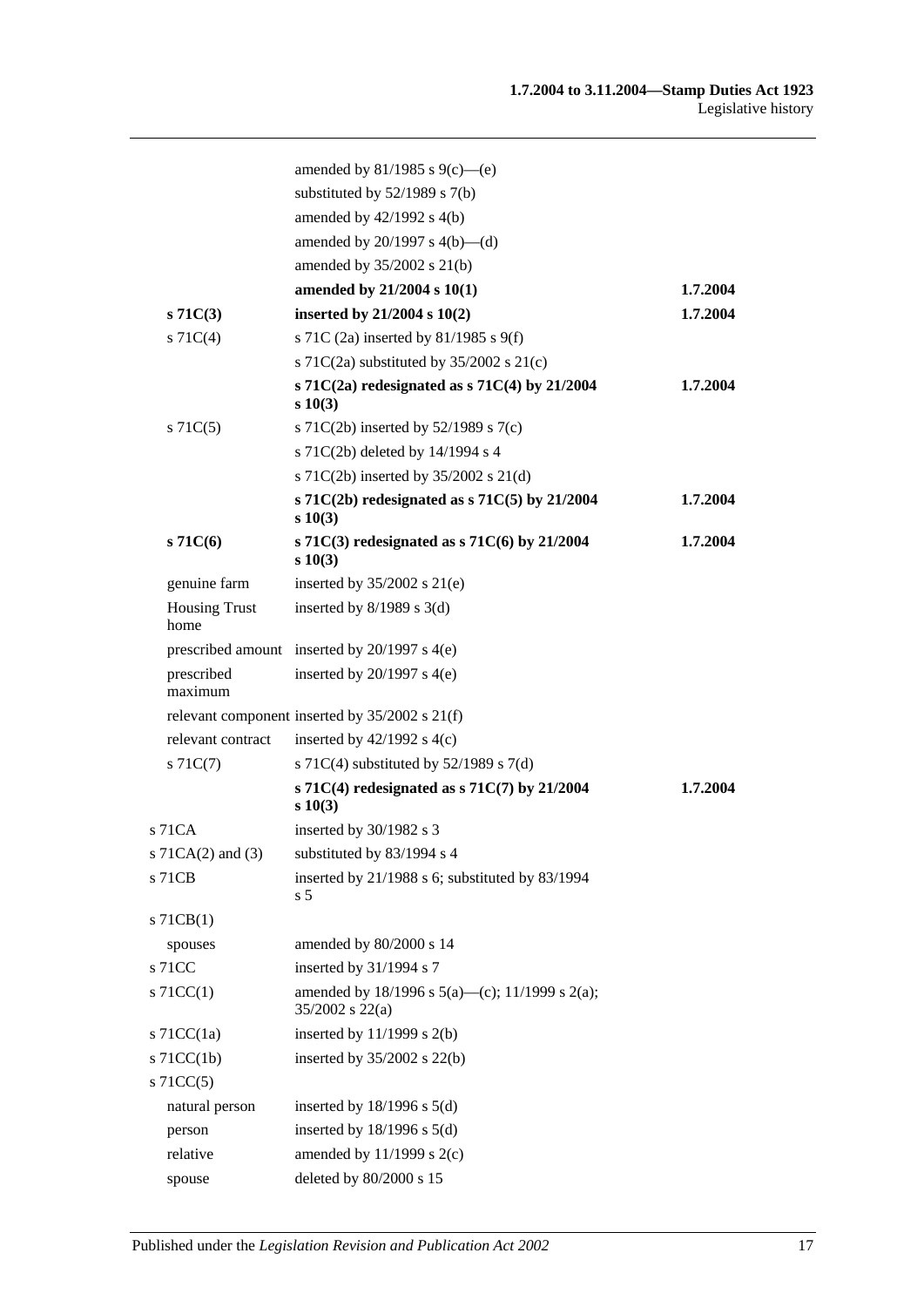| s 71CD                           | inserted by 42/1997 s 2                                                                      |          |
|----------------------------------|----------------------------------------------------------------------------------------------|----------|
| s 71D                            | inserted by 111/1980 s 13                                                                    |          |
| s $71D(1)$ and $(2)$             | substituted by $19/1991$ s $5(a)$                                                            |          |
| $s$ 71D $(2a)$                   | inserted by $19/1991$ s $5(a)$                                                               |          |
| $s$ 71D(3)                       |                                                                                              |          |
| exploration<br>tenement          | amended by 83/1994 s 12 (Sch); 11/2000 Sch 2                                                 |          |
| s $71D(4)$                       | substituted by $19/1991$ s $5(b)$                                                            |          |
| s $71D(5)$ and $(6)$             | inserted by $19/1991$ s $5(b)$                                                               |          |
| s 71DA                           | inserted by $83/1994$ s 6                                                                    |          |
| s $71DA(1a)$ and $(1b)$          | inserted by $42/1997$ s $3(a)$                                                               |          |
| $s$ 71DA $(5)$                   |                                                                                              |          |
| complying<br>superannuation fund | amended by $42/1997$ s $3(b)$                                                                |          |
| pooled<br>superannuation trust   | inserted by $42/1997$ s $3(c)$                                                               |          |
| the SIS Act                      | inserted by $42/1997$ s 3(c)                                                                 |          |
| $s$ 71DA $(6)$                   | substituted by $42/1997$ s 3(d)                                                              |          |
| Heading preceding<br>$s$ 71 $EA$ | inserted by 39/2002 s 3; deleted by 44/2003<br>$s \; 3(1)$ (Sch 1)                           |          |
| Pt 3 Div 7 heading               | inserted by 44/2003 s 3(1) (Sch 1)                                                           |          |
| s 71EA                           | inserted by 39/2002 s 3                                                                      |          |
| $s$ 71EA $(1)$                   |                                                                                              |          |
| this Division                    | deleted by $44/2003$ s 3(1) (Sch 1)                                                          |          |
| ss 71EB-71EJ                     | inserted by 39/2002 s 3                                                                      |          |
|                                  | Heading preceding s 71E inserted by 21/1988 s 7; deleted by 44/2003<br>$s \; 3(1)$ (Sch 1)   |          |
| Pt 3 Div 8 heading               | inserted by $44/2003$ s $3(1)$ (Sch 1)                                                       |          |
| s 71E                            | inserted by 21/1988 s 7                                                                      |          |
| s 71E(1)                         | amended by $18/1996$ s $6(a)$ , (b)                                                          |          |
| $s$ 71 $E(1a)$                   | inserted by $18/1996$ s $6(c)$                                                               |          |
| s 71E(2)                         | amended by 88/1992 s 27; 23/2001 s 110                                                       |          |
| s $71E(2)(d)$                    | deleted by 80/2000 s 16                                                                      |          |
| $s$ 71E(4a)                      | inserted by 74/1991 s 12                                                                     |          |
| s 71E(6)                         | amended by 82/1996 s 113                                                                     |          |
| $s$ 71E(10)                      | deleted by 33/1990 s 9                                                                       |          |
| s 71F                            | inserted by 35/2002 s 23                                                                     |          |
| Heading preceding s 72           | deleted by $44/2003$ s 3(1) (Sch 1)                                                          |          |
| Pt 3 Div 9 heading               | inserted by 44/2003 s 3(1) (Sch 1)                                                           |          |
| Heading preceding s 75           | deleted by 81/1985 s 10                                                                      |          |
| s 75                             | deleted by 81/1985 s 10; inserted by 72/1995 s 5                                             |          |
| $s\,75A$                         | inserted by 21/2004 s 11                                                                     | 1.7.2004 |
| Heading preceding<br>s 75 A A    | deleted in pursuance of the Acts Republication<br>Act 1967, as its function is now exhausted |          |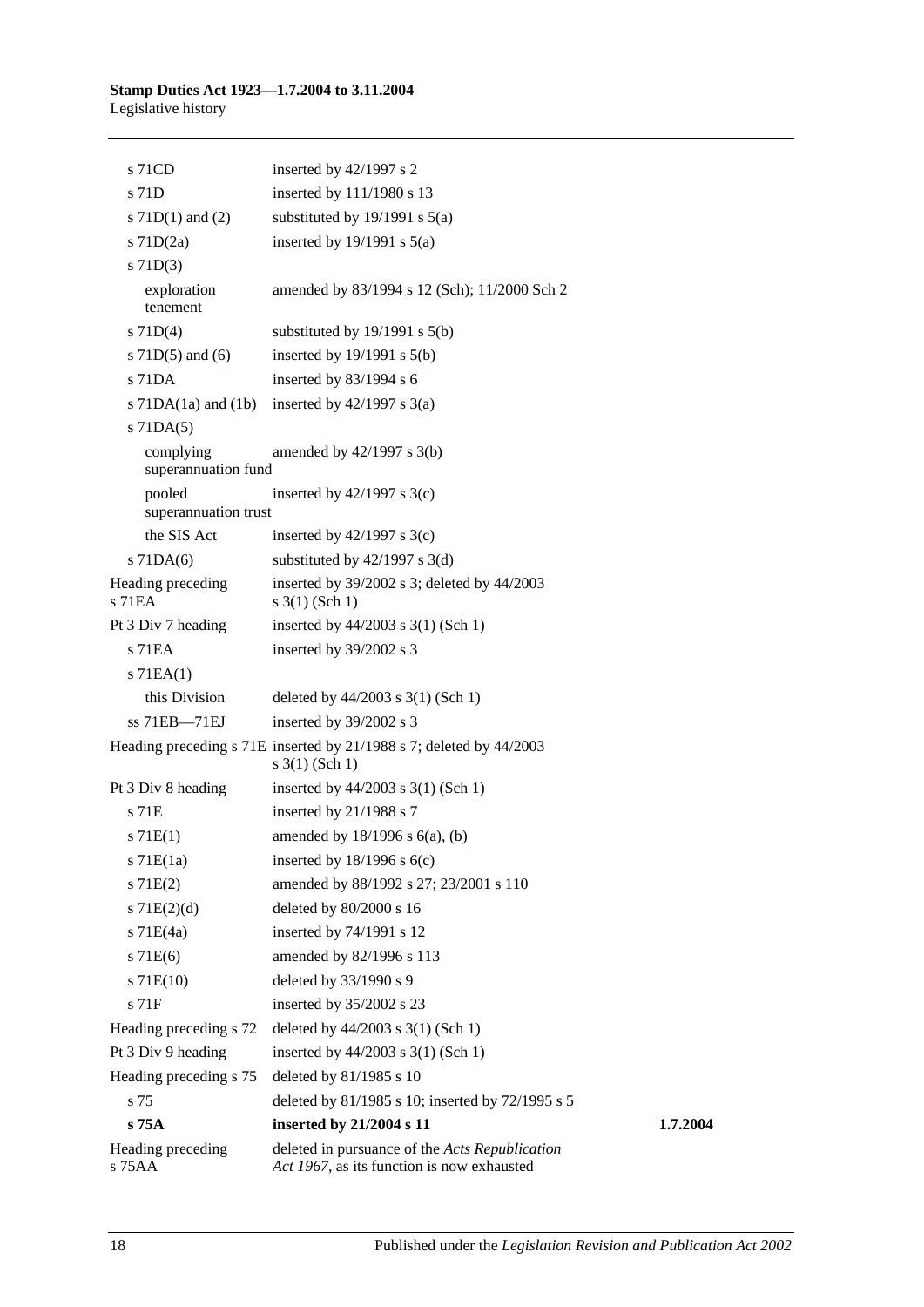| s 75 A A                                  | deleted by 50/1984 s 3(1) (Sch 6)                                 |          |
|-------------------------------------------|-------------------------------------------------------------------|----------|
| Heading preceding s 76                    | deleted by $44/2003$ s 3(1) (Sch 1)                               |          |
| Pt 3 Div 10 heading                       | inserted by 44/2003 s 3(1) (Sch 1)                                |          |
| s 76                                      |                                                                   |          |
| home                                      | inserted by $31/2003$ s $10(1)$                                   |          |
| home mortgage                             | inserted by $31/2003$ s $10(1)$                                   |          |
| liability                                 | inserted by 88/1992 s 28                                          |          |
| mortgage                                  | substituted by 88/1992 s 28; amended by<br>$31/2003$ s $10(2)$    |          |
| s 76A                                     | inserted by 8/1986 s 5; deleted by 88/1992 s 29                   |          |
| s 79                                      | substituted by 88/1992 s 30                                       |          |
| $s\,79(2)$                                | amended by 31/2003 s 11                                           |          |
| s 80                                      | amended by 95/1982 s 15                                           |          |
| s 81                                      | redesignated as $s 81(1)$ by 18/1996 s 7                          |          |
| s 81(2)                                   | inserted by 18/1996 s 7                                           |          |
| s 81A                                     | inserted by 101/1976 s 6                                          |          |
| s $81A(1)$ and $(2)$                      | amended by 31/2003 s 12                                           |          |
| s 81B                                     | inserted by 111/1980 s 14; substituted by<br>88/1992 s 31         |          |
| s 81C                                     | inserted by $95/1982$ s 16                                        |          |
| $s \, 81C(6)$                             | amended by 83/1994 s 12 (Sch); 23/2001 s 111                      |          |
| s 81D                                     | inserted by $31/1994$ s 8                                         |          |
| $s$ 81D(1)                                | amended by $82/1997$ s $5(a)$                                     |          |
| s $81D(4)$                                |                                                                   |          |
| subsidiary                                | amended by $23/2001$ s $112(a)$                                   |          |
| public company                            | amended by 23/2001 s 112(b)                                       |          |
| $s$ 81D(5)                                | amended by $82/1997$ s $5(b)$                                     |          |
| $s$ 81D(6)                                | deleted by $82/1997$ s $5(c)$                                     |          |
| s 81E                                     | inserted by $82/1997$ s 6                                         |          |
|                                           | Heading preceding s 82 deleted by 50/1984 s 3(1) (Sch 6)          |          |
| s 82                                      | deleted by $50/1984$ s $3(1)$ (Sch 6); inserted by<br>21/1988 s 8 |          |
| $s\,82(2)$                                | amended by 42/1992 s 5                                            |          |
| s 82A                                     | deleted by 50/1984 s 3(1) (Sch 6)                                 |          |
| s 83                                      | deleted by 50/1984 s 3(1) (Sch 6)                                 |          |
|                                           | inserted by 21/2004 s 12                                          | 1.7.2004 |
| ss 84–84J                                 | deleted by 50/1984 s 3(1) (Sch 6)                                 |          |
|                                           | ss $85-90$ and heading deleted by $104/1976$ s $4(2)$ (Sch 2)     |          |
| Pt 3A heading                             | substituted by 14/1994 s 5; amended by 34/2002<br>s 30            |          |
| Pt 3A Div 1 heading                       | inserted by 14/1994 s 5                                           |          |
| s 90A                                     | amended by $14/1994$ s $6(a)$                                     |          |
| <b>Australian CS</b><br>facility licensee | inserted by $34/2002$ s $31(a)$                                   |          |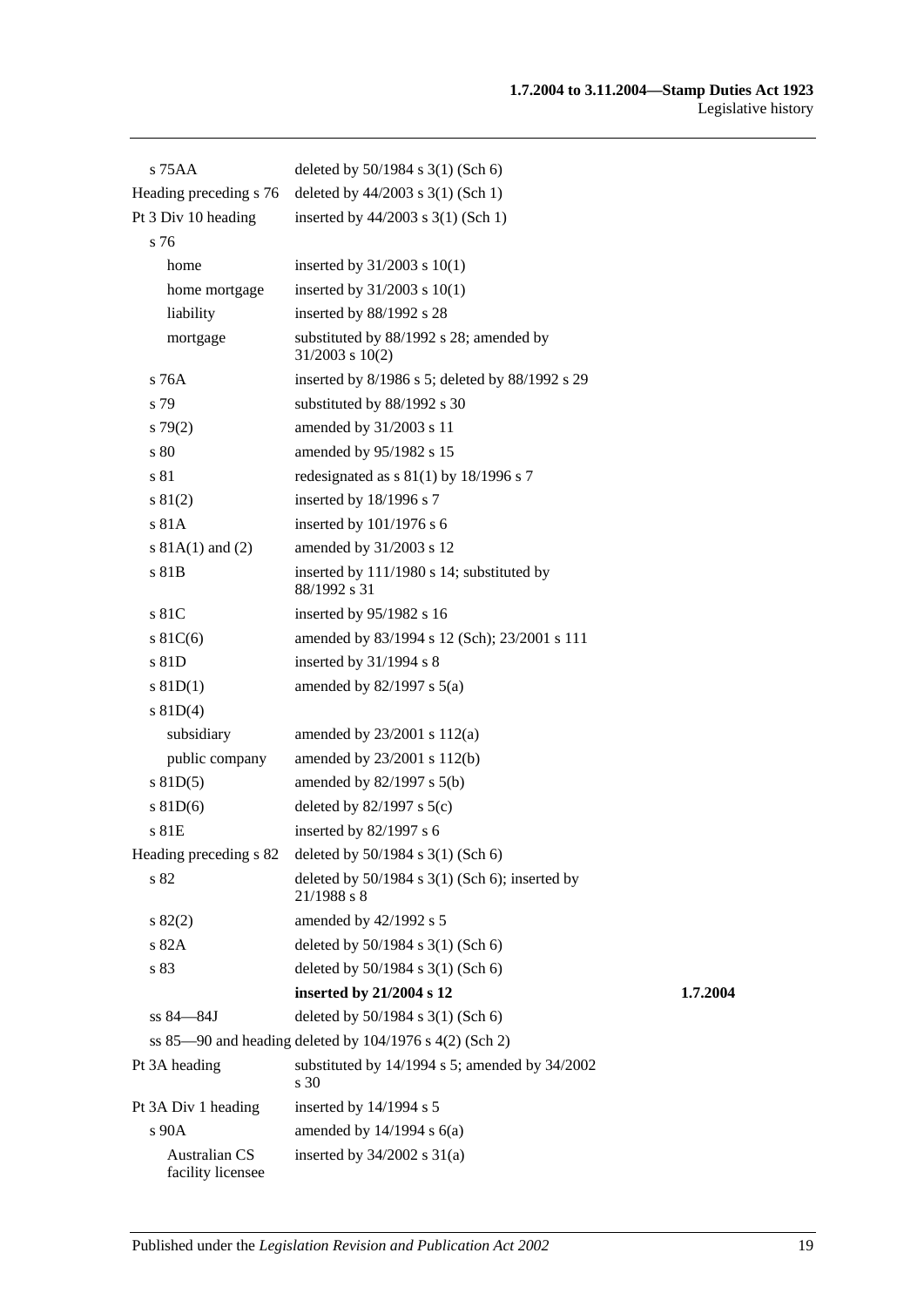| broker                             | amended by 52/1989 s 8(a); 14/1994 s 6(b);<br>substituted by 11/1999 s 3; 34/2002 s 31(a)        |
|------------------------------------|--------------------------------------------------------------------------------------------------|
| CS facility                        | inserted by $34/2002$ s $31(b)$                                                                  |
| CSF identifier                     | inserted by $34/2002$ s $31(b)$                                                                  |
| CSF participant                    | inserted by $34/2002$ s $31(b)$                                                                  |
| CSF transaction                    | inserted by $34/2002$ s $31(b)$                                                                  |
| error transaction                  | inserted by $14/1994$ s $6(c)$ ; substituted by<br>$34/2002$ s $31(c)$                           |
| exempt transaction                 | inserted by $21/2000$ s $28(a)$ ; substituted by<br>27/2001 s 12; substituted by 34/2002 s 31(c) |
| financial market                   | inserted by $34/2002$ s $31(c)$                                                                  |
| foreign company                    | inserted by $14/1994$ s $6(c)$ ; amended by $23/2001$<br>s 113(a)                                |
| identification code                | inserted by $14/1994$ s $6(c)$ ; substituted by<br>34/2002 s 31(d)                               |
| odd lot                            | inserted by 70/1981 s 9; deleted by 34/2002<br>$s \, 31(e)$                                      |
| odd lot specialist                 | inserted by 70/1981 s 9; amended by 52/1989<br>s 8(b); deleted by 34/2002 s 31(e)                |
| operating rules                    | inserted by $34/2002$ s $31(e)$                                                                  |
| proper CSF<br>transaction          | inserted by $34/2002$ s $31(e)$                                                                  |
|                                    | proper SCH transfer inserted by 14/1994 s 6(d); deleted by 34/2002<br>$s \, 31(e)$               |
| quoted financial<br>product        | inserted by $34/2002$ s $31(e)$                                                                  |
| quoted marketable<br>security      | inserted by 21/2000 s 28(b); deleted by 34/2002<br>$s \, 31(e)$                                  |
| recognised stock<br>exchange       | inserted by $21/2000$ s $28(b)$ ; deleted by $80/2000$<br>s 17                                   |
| registered CS<br>facility licensee | inserted by $34/2002$ s $31(e)$                                                                  |
| registered market<br>licensee      | inserted by 34/2002 s 31(e)                                                                      |
| relevant company                   | inserted by $14/1994$ s $6(d)$ ; amended by $23/2001$<br>s 113(b)                                |
| relevant CSF<br>participant        | inserted by $34/2002$ s $31(f)$                                                                  |
| relevant SCH<br>participant        | inserted by 14/1994 s 6(d); deleted by 34/2002<br>$s \frac{31(f)}{f}$                            |
| <b>SCH</b>                         | inserted by 14/1994 s 6(d); deleted by 34/2002<br>$s \frac{31(f)}{f}$                            |
|                                    | SCH business rules inserted by 14/1994 s 6(d); deleted by 34/2002<br>$s \frac{31(f)}{f}$         |
| SCH participant                    | inserted by 14/1994 s 6(d); deleted by 34/2002<br>$s \frac{31(f)}{f}$                            |
| SCH-regulated<br>transfer          | inserted by 14/1994 s 6(d); deleted by 34/2002<br>$s \frac{31(f)}{f}$                            |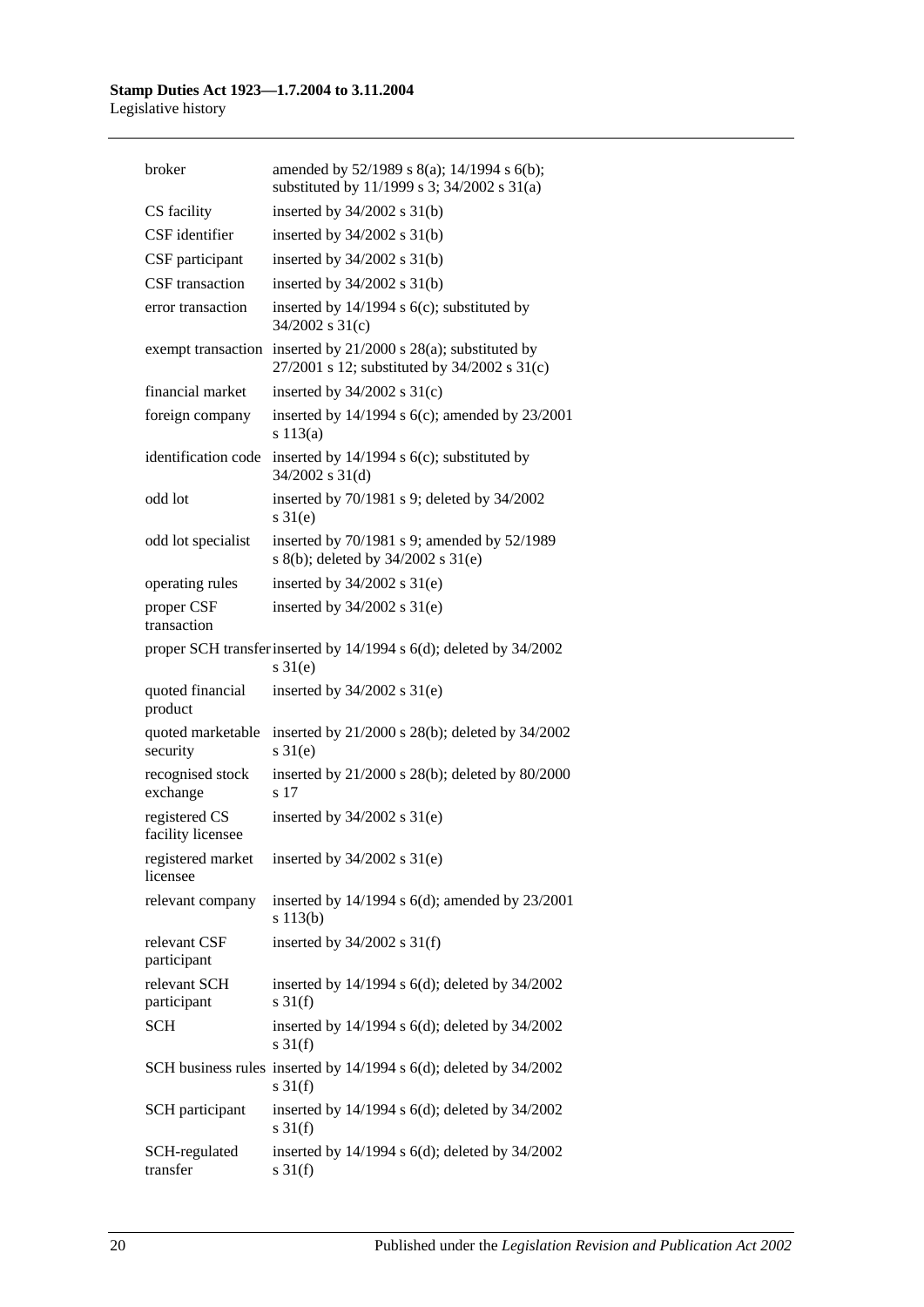| South Australian<br>registered company 23/2001 s 113(c) | inserted by $14/1994$ s $6(e)$ ; substituted by                                                                                           |
|---------------------------------------------------------|-------------------------------------------------------------------------------------------------------------------------------------------|
| transfer document                                       | inserted by $14/1994$ s $6(e)$ ; substituted by<br>$34/2002$ s $31(g)$                                                                    |
| transfer identifier                                     | inserted by 14/1994 s 6(e); deleted by 34/2002<br>s $31(g)$                                                                               |
| transfer value                                          | inserted by $14/1994$ s $6(e)$ ; substituted by<br>$34/2002$ s $31(g)$                                                                    |
| $s$ 90 $AB$                                             | inserted by 71/1998 s 2                                                                                                                   |
| $s$ 90AC                                                | inserted by $21/2000$ s $28(c)$                                                                                                           |
| Pt 3A Div 2 heading                                     | inserted by 14/1994 s 7                                                                                                                   |
| s $90B(1)$ (previously<br>s 90B)                        | amended by 50/1984 s 3(1) (Sch 6); 14/1994 s 8;<br>amended and redesignated as s 90B(1) by<br>49/1995 s 3; amended by 34/2002 s 32(a)—(d) |
| $s\ 90B(2)$                                             | inserted by $49/1995$ s $3(b)$ ; amended by $34/2002$<br>$s \frac{32(a)}{a}$                                                              |
| $s\ 90B(3)$                                             | inserted by 49/1995 s 3(b); amended by 34/2002<br>$s \, 32(a), (b)$                                                                       |
| $s \ 90C(1)$                                            | amended by 14/1994 s 9(a); 49/1995 s 4(a), (b);<br>$34/2002$ s $33(a)$                                                                    |
| s $90C(1)(a)$ and (b)                                   | deleted by $49/1995$ s $4(c)$                                                                                                             |
| $s \ 90C(2)$                                            | deleted by $49/1995$ s $4(d)$                                                                                                             |
| $s \ 90C(3)$                                            | amended by 70/1981 s 10; 49/1995 s 4(e);<br>$34/2002$ s $33(a)$ , (b)                                                                     |
| $s \ 90C(4)$                                            | amended by $34/2002$ s $33(a)$                                                                                                            |
| $s \ 90C(5)$                                            | amended by $49/1995$ s $4(f)$                                                                                                             |
| s $90C(6)$                                              | substituted by 14/1994 s 9(b); amended by<br>49/1995 s 4(g); substituted by 82/1996 s 114                                                 |
| $s \ 90C(7)$                                            | amended by 49/1995 s 4(h); deleted by 82/1996<br>s 114                                                                                    |
| $s \ 90C(8)$                                            | amended by 71/1992 s 3(1) (Sch 6); 14/1994<br>s 9(c), (d); 49/1995 s 4(i); deleted by 82/1996<br>s 114                                    |
| $s \ 90C(9)$                                            | deleted by 100/1986 s 15                                                                                                                  |
| s $90D(a1)$                                             | inserted by $49/1995$ s $5(a)$                                                                                                            |
| $s \, 90D(1)$                                           | amended by 49/1995 s 5(b); 35/2002 s 24(a)                                                                                                |
| $s \ 90D(2)$                                            | amended by 49/1995 s 5(c); 35/2002 s 24(b)                                                                                                |
| $s \ 90D(3)$                                            | substituted by 88/1992 s 32; 14/1994 s 10(a);<br>amended by $49/1995$ s $5(d)$ ; substituted by<br>82/1996 s 115                          |
| $s \ 90D(4)$                                            | substituted by 88/1992 s 32; amended by<br>49/1995 s 5(e); deleted by 82/1996 s 115                                                       |
| $s \ 90D(5)$                                            | inserted by 88/1992 s 32; deleted by 82/1996<br>s 115                                                                                     |
| $s$ 90D(6)                                              | inserted by 88/1992 s 32; amended by 14/1994<br>s 10(b); deleted by 82/1996 s 115                                                         |
| s $90D(7)$ and $(8)$                                    | inserted by 88/1992 s 32; deleted by 82/1996<br>s 115                                                                                     |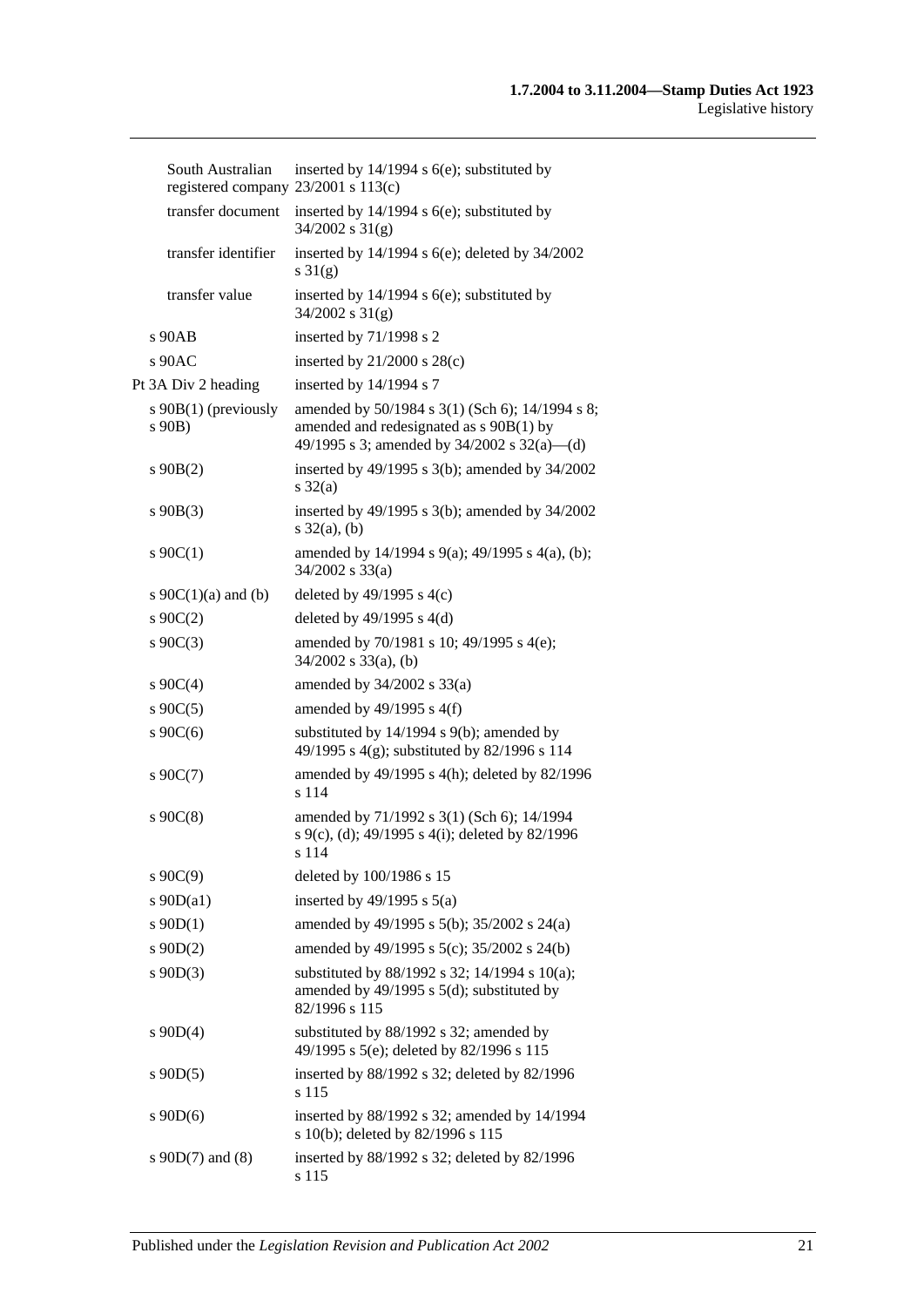Legislative history

| $s$ 90 $E(1)$                                          | amended by 14/1994 s 11; 49/1995 s 6(a);<br>$34/2002$ s $34(a)$                                                                                                                                                       |
|--------------------------------------------------------|-----------------------------------------------------------------------------------------------------------------------------------------------------------------------------------------------------------------------|
| $s \ 90E(2)$                                           | substituted by 88/1992 s 33; amended by<br>49/1995 s 6(b); 82/1996 s 116                                                                                                                                              |
| $s \ 90E(3)$                                           | amended by 36/1990 s 6; substituted by 34/2002<br>$s \frac{34(b)}{b}$                                                                                                                                                 |
| s90F                                                   | amended by 49/1995 s 7; 34/2002 s 35                                                                                                                                                                                  |
| s 90G                                                  | inserted by $8/1986$ s 6                                                                                                                                                                                              |
| $s \ 90G(1)$                                           |                                                                                                                                                                                                                       |
| broker                                                 | amended by $52/1989$ s $9(c)$                                                                                                                                                                                         |
| jobber                                                 | deleted                                                                                                                                                                                                               |
| market maker                                           | inserted in its place by $52/1989$ s $9(a)$                                                                                                                                                                           |
|                                                        | marketable security amended by 23/2001 s 114; renamed                                                                                                                                                                 |
| financial product                                      | by $34/2002$ s $36(a)$                                                                                                                                                                                                |
|                                                        | relevant transaction amended by 34/2002 s 36(a)                                                                                                                                                                       |
| the U.K. Stock<br>Exchange                             | deleted                                                                                                                                                                                                               |
| <b>Stock Exchange</b>                                  | the U.K. and Irelandinserted in its place by $52/1989$ s $9(b)$                                                                                                                                                       |
| $s \ 90G(3)$                                           | amended by $34/2002$ s $36(a)$                                                                                                                                                                                        |
| $s\ 90G(5)$                                            | substituted by 88/1992 s 34; 82/1996 s 117(a)                                                                                                                                                                         |
| s 90G(5a) and (5b)                                     | inserted by 99/1992 s 34; deleted by 82/1996<br>s 117(a)                                                                                                                                                              |
| $s\,90G(6)$                                            | amended by 100/1986 s 16(a), (b); 52/1989<br>s 9(c)—(f); 49/1995 s 8; 34/2002 s 36(b)—(d)                                                                                                                             |
| $s\ 90G(7)$                                            | amended by 100/1986 s 16(c), (d); 52/1989<br>s 9(c), (g); $34/2002$ s 36(b)                                                                                                                                           |
| $s\,90G(8)$                                            | substituted by 100/1986 s 16(e); deleted by<br>82/1996 s 117(b)                                                                                                                                                       |
| Div 3 of Pt 3A<br>and heading                          | inserted by 14/1994 s 12; amended by 83/1994<br>comprising ss 90H—90O s 7; 18/1996 s 8; 82/1996 ss 118, 119; deleted<br>and ss 90H-90P and heading inserted in its<br>place by 34/2002 s 37                           |
| Div 4 of Pt 3A<br>and heading                          | inserted by 14/1994 s 12; amended by 82/1996<br>comprising ss 90P—90S ss 120, 121; deleted and ss 90Q, 90R and<br>heading inserted in its place by 34/2002 s 37                                                       |
| Div 5 of Pt 3A<br>comprising ss 90T-90V<br>and heading | inserted by $83/1994$ s 8                                                                                                                                                                                             |
| s 90T                                                  | amended by 23/2001 s 115; 34/2002 s 38                                                                                                                                                                                |
| s 90U                                                  | amended by 34/2002 s 39                                                                                                                                                                                               |
| s 90V(1)                                               | amended by 34/2002 s 40                                                                                                                                                                                               |
| $s\ 90V(3)$                                            | inserted by 80/2000 s 18                                                                                                                                                                                              |
| Pt 4 comprising                                        | inserted by 36/1990 s 7; amended by 88/1992<br>ss 91—105C and heading ss 35—41; 83/1994 s 9; 18/1996 s 9; 82/1996<br>ss $122 - 127$ ; deleted and ss $91 - 102$ and<br>headings inserted in its place by 80/2000 s 19 |
|                                                        |                                                                                                                                                                                                                       |

s 91(1)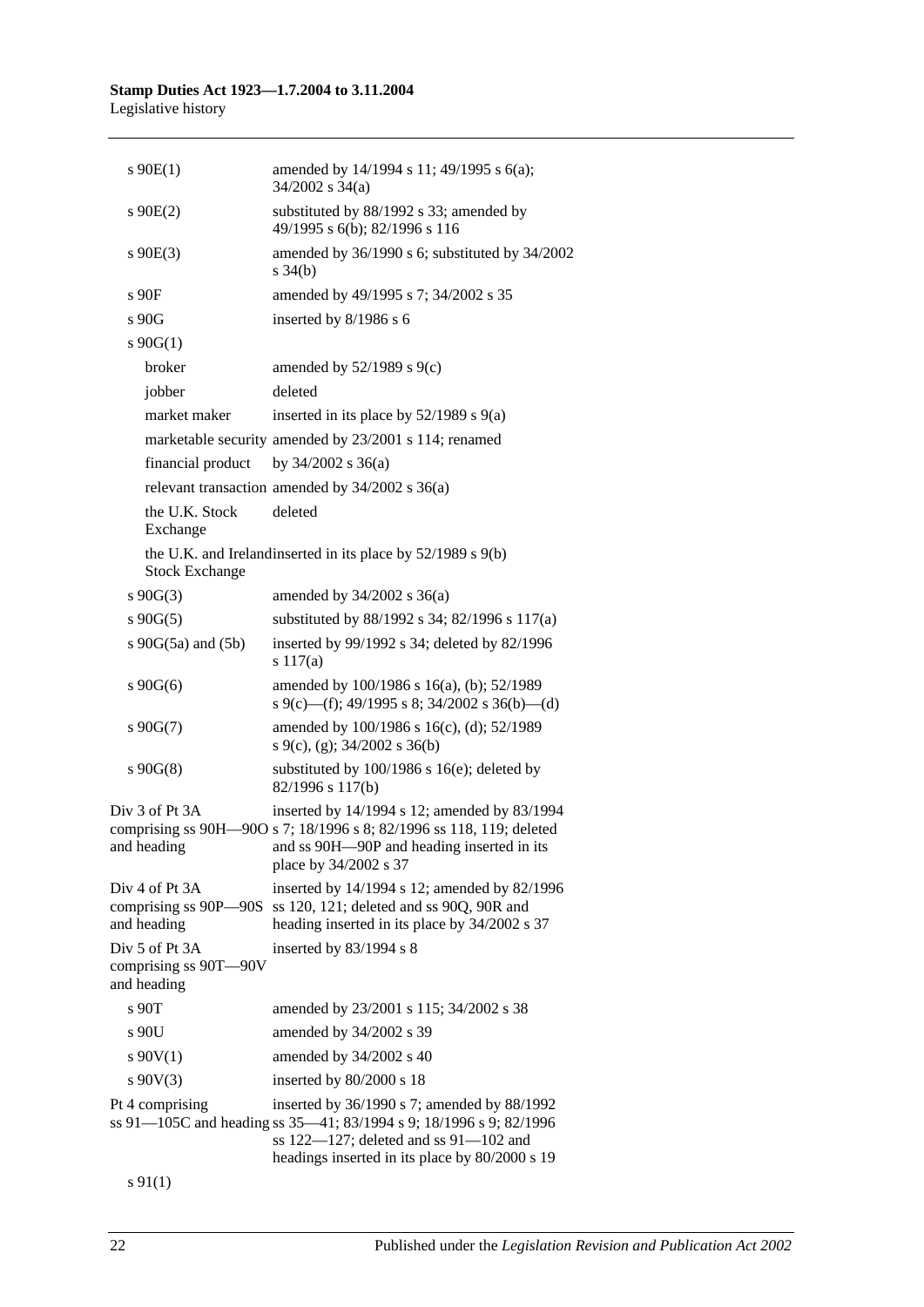| executive officer   | amended by $23/2001$ s $116(a)$                                                                                           |
|---------------------|---------------------------------------------------------------------------------------------------------------------------|
| private company     | substituted by 34/2002 s 41                                                                                               |
| $s\,91(4)$          | amended by 23/2001 s 116(b)                                                                                               |
| s $97(2)$ and $(5)$ | amended by 34/2002 s 42                                                                                                   |
| s 101(2)            | substituted by 27/2001 s 13; amended by<br>34/2002 s 43                                                                   |
| s 106               | amended by $50/1984$ s $3(1)$ (Sch 6); redesignated<br>as s 106(1) by 82/1996 s 128                                       |
| $s\ 106(2)$         | inserted by 82/1996 s 128                                                                                                 |
| s $106A(1)$         | amended by 70/1981 s 11(a); 83/1994 s 10(a);<br>$34/2002$ s $44(a)$ , (b)                                                 |
| s $106A(1a)$        | inserted by $70/1981$ s $11(b)$ ; amended by<br>35/2002 s 25; 34/2002 s 44(c)                                             |
| s $106A(1b)$        | inserted by 70/1981 s 11(b)                                                                                               |
| $s\ 106A(2)$        | amended by 14/1994 s 13; 83/1994 s 10(b);<br>$34/2002$ s $44(d)$ —(f)                                                     |
| s 106A(3)           | amended by 83/1994 s 10(c); 82/1996 s 129(a);<br>$34/2002$ s $44(g)$                                                      |
| s 106A(4)           | substituted by $83/1994$ s $10(d)$ ; amended by<br>82/1996 s 129(b)                                                       |
| s 106A(5)           | amended by 83/1994 s 10(e); 34/2002 s 44(h), (i)                                                                          |
| s 107               | substituted by 14/1994 s 14; deleted by 82/1996<br>s 130; inserted by 35/2002 s 26                                        |
| $s\ 108(1)$         | amended by 59/1994 Sch 2                                                                                                  |
| s 109               | amended by 88/1992 s 42                                                                                                   |
| s 110               | deleted by 88/1992 s 43                                                                                                   |
| s 110A              | amended by 100/1986 s 17; deleted by 82/1996<br>s 131                                                                     |
| s 111               | amended by 82/1996 s 132                                                                                                  |
| s 112(1)            | amended by $74/1991$ s $13(a)$                                                                                            |
| s 112(5)            | inserted by 74/1991 s 13(b)                                                                                               |
| s 113               | deleted by 50/1984 s 3(1) (Sch 6)                                                                                         |
| s 114               | inserted by 27/1978 s 8                                                                                                   |
| Sch 1               | deleted in pursuance of the Acts Republication<br>Act 1967, as its function is now exhausted;<br>inserted by 41/1999 s 22 |
| Sch 2               |                                                                                                                           |
| Heading             | substituted by $44/2003$ s 3(1) (Sch 1)                                                                                   |
| Pt 1 heading        | inserted by 44/2003 s 3(1) (Sch 1)                                                                                        |
| <b>MEMORANDUM</b>   | AGREEMENT or any amended by 42/1992 s 6(a); deleted by 88/1992<br>$s\ 44(a)$                                              |
| <b>AFFIDAVIT OR</b> | amended by $50/1984$ s $3(1)$ (Sch 6); deleted by                                                                         |

| DECLARATION | $81/1985$ s 11(a)                                             |
|-------------|---------------------------------------------------------------|
|             | ANNUAL LICENCE amended by $65/1983$ s 3; $8/1986$ s $7(a)$ ;  |
|             | $100/1986$ s $18(a)$ , (b); $47/1990$ s $5(1)(a)$ , (b), (d); |
|             | 82/1996 s 133; $36/1998$ s $3(a)$ ; amended and               |
|             | redesignated as cl 1 by $44/2003$ s 3(1) (Sch 1)              |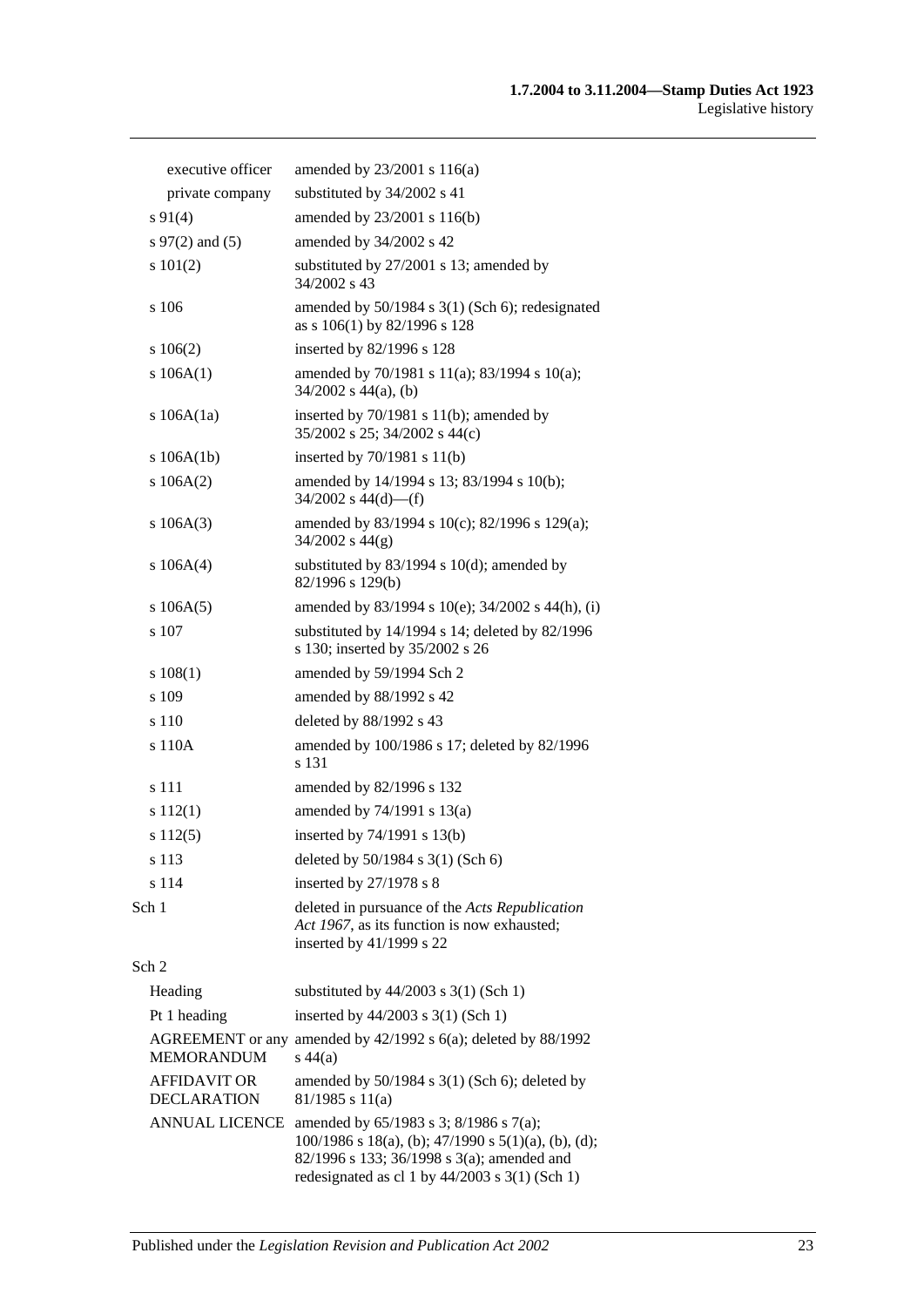| Paragraph (1)                                        | deleted by $47/1990$ s $5(1)(c)$                                                                      |
|------------------------------------------------------|-------------------------------------------------------------------------------------------------------|
| Exemption No. 2                                      | amended by 41/1999 s 23(a)                                                                            |
| Exemption No. 3                                      | inserted by $111/1980$ s $15(a)$ ; substituted by<br>100/1986 s 18(c)                                 |
| Exemption No. 4                                      | inserted by $111/1980$ s $15(a)$                                                                      |
| 6                                                    | Exemption Nos. 5 and inserted by 81/1985 s 11(b)                                                      |
| Exemption No. 7                                      | inserted by $8/1986$ s $7(b)$                                                                         |
| Exemption No. 8                                      | inserted by 100/1986 s 18(d)                                                                          |
| <b>APPLICATION</b> to<br>Register a Motor<br>Vehicle | amended and redesignated as cl 2 by 44/2003<br>$s \; 3(1)$ (Sch 1)                                    |
|                                                      | APPLICATION—(A) amended by $64/1989$ s $4(a)$ , (b); $31/1994$ s $9(a)$                               |
| Exemption No. 2                                      | amended by 100/1986 s 18(e)                                                                           |
| Exemption No. 4                                      | substituted by 64/1989 s 4(c); 30/1996 s 43(a)                                                        |
|                                                      | Exemption No. 5A inserted by $8/1986$ s $7(c)$                                                        |
| Exemption No. 10                                     | substituted by 83/1994 s 12 (Sch)                                                                     |
|                                                      | Exemption No. 10A inserted by $76/1994$ s $7(a)$ ; substituted by<br>77/1995 s 17(a); 30/1996 s 43(b) |
|                                                      | Exemption No. 10B inserted by $77/1995$ s $17(a)$ ; deleted by $30/1996$<br>$s\,43(b)$                |
|                                                      | Exemption No. 11A inserted by $54/1991$ s $5(a)$ ; deleted by $30/1996$<br>$s\ 43(c)$                 |
| Exemption No. 12                                     | amended by $19/1991$ s $6(a)$                                                                         |
| Exemption No. 13                                     | amended by 19/1991 s 6(b)                                                                             |
| Exemption No. 14                                     | amended by $19/1991$ s $6(c)$                                                                         |
| Exemption No. 15                                     | substituted by 19/1991 s 6(d); amended by<br>72/1995 s $6(a)$ —(c)                                    |
| paragraph (ab)                                       | deleted by $36/1998$ s $3(b)$                                                                         |
| Exemption No. 16                                     | substituted by 28/1977 s 5                                                                            |
| Exemption No. 17                                     | inserted by r 139/1982; substituted by 81/1985<br>s11(c)                                              |
| Exemption No. 18                                     | inserted by $31/1994$ s $9(b)$                                                                        |
| APPLICATION-(B)                                      | amended by 47/1990 s 5(2); 77/1995 s 17(b);<br>$36/1998$ s 3(c)                                       |
| Exemption No. 2                                      | substituted by 64/1989 s 4(d); 30/1996 s 43(d)                                                        |
| Exemption No. 3A                                     | inserted by $8/1986$ s $7(d)$                                                                         |
| Exemption No. 5                                      | substituted by 83/1994 s 12 (Sch)                                                                     |
| Exemption No. 5A                                     | inserted by $76/1994$ s $7(b)$ ; substituted by<br>77/1995 s 17(c); 30/1996 s 43(e)                   |
| Exemption No. 5B                                     | inserted by 77/1995 s 17(c); deleted by 30/1996<br>$s\ 43(e)$                                         |
|                                                      | Exemption No. 6A inserted by $54/1991$ s $5(b)$ ; deleted by $30/1996$<br>$s\ 43(f)$                  |
| Exemption No. 8                                      | amended by 89/1978 s 3                                                                                |
|                                                      | Exemption No. 8(c) deleted by 89/1978 s 3                                                             |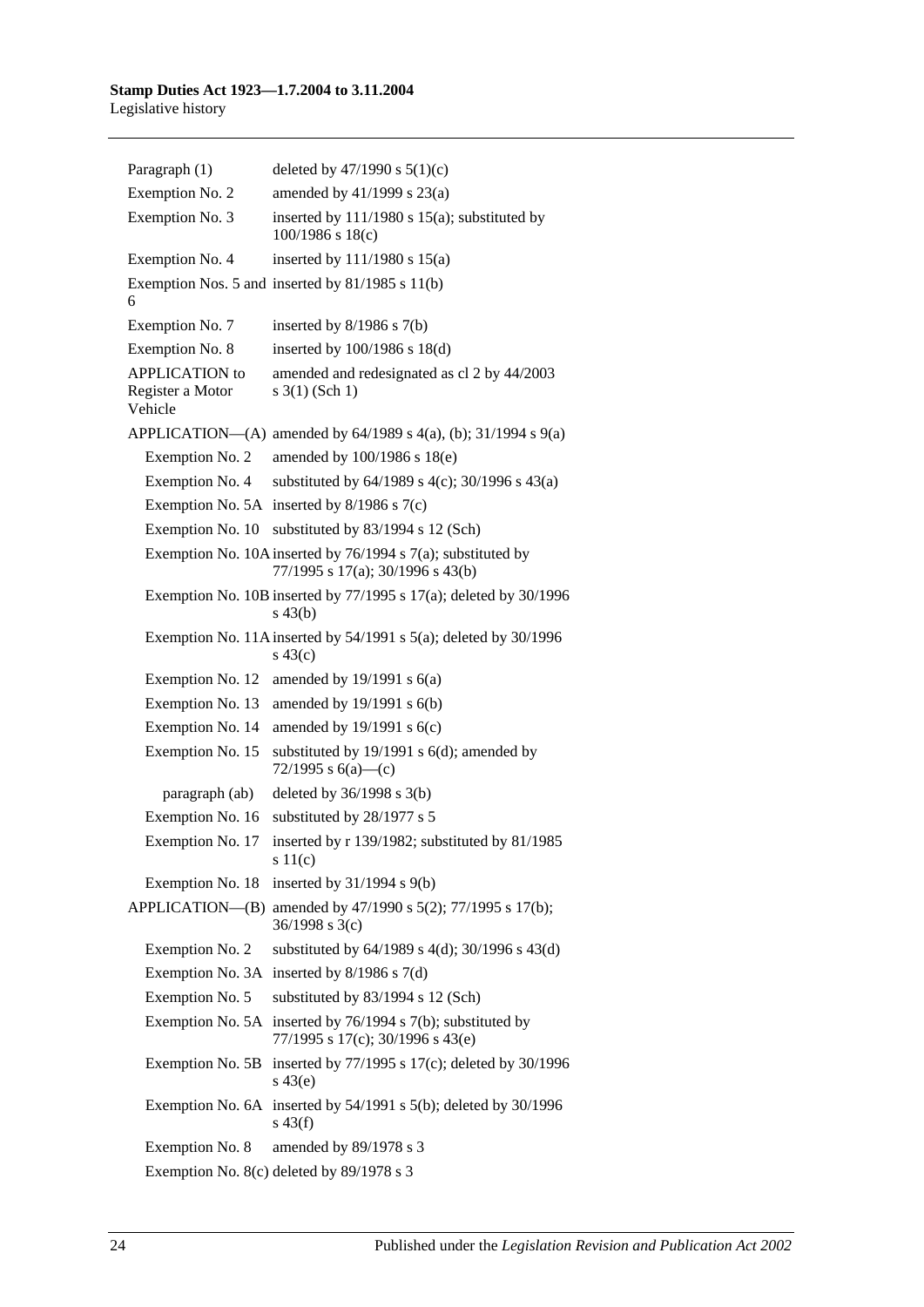BANK NOTE deleted by 111/1980 s 15(b) BILL OF EXCHANGE payable 89/1983 s 10(a); 19/1991 s 6(e); deleted by on demand... amended by 70/1981 s 12(a); substituted by 82/1997 s 7(a) BILL OF EXCHANGE, being a 50/1984 s 3(1) (Sch 6); deleted by 82/1997 s 7(a) cheque... inserted by 89/1983 s 10(a); amended by BILL OF EXCHANGE, being a s 7(a) payment order inserted by 19/1991 s 6(f); deleted by 82/1997 BILL OF EXCHANGE and PROMISSORY NOTE drawn or made... amended by 70/1981 s 12(b); deleted by 82/1997  $s(7(a)$ BILL OF EXCHANGE and PROMISSORY NOTE (not being a bill or note... deleted by 82/1997 s 7(a) BILL OF EXCHANGE and PROMISSORY NOTE of any other kind (except a bank note) amended by 19/1991 s 6(g); 83/1994 s 12 (Sch); deleted by 82/1997 s 7(a) BILL OF LADING OR SHIPPING NOTE deleted by 81/1985 s 11(d) CONTRACT NOTE deleted by 50/1984 s 3(1) (Sch 6) (not otherwise charged) CONTRACT NOTE deleted by 50/1984 s 3(1) (Sch 6) CONTRACT deleted by 50/1984 s 3(1) (Sch 6) CONVEYANCE or TRANSFER amended by 101/1976 s 7; 111/1980 s 15(c), (d); 95/1982 s 17(a)—(d); 89/1983 s 10(c); 50/1984 s 3(1) (Sch 6); 81/1985 s 11(e), (g); 8/1986 s 7(e); 42/1992 s 6(b); 88/1992 s 44(b), (c); 49/1995 s 9(a); 40/1999 s 2(a); 15/2002 s 7(a); 34/2002 s 45(a), (b); amended and redesignated as cl 3 by 44/2003 s 3(1) (Sch 1) paragraph (aab) deleted by 81/1985 s 11(f) paragraph (ab) deleted by 89/1983 s 10(b) Exemption No. 1 substituted by 81/1985 s 11(h); 80/2000 s 20(a) Exemption No. 2 inserted by 81/1985 s 11(h); amended by 34/2002 s 45(c) Exemption No. 3 inserted by 100/1986 s 18(f); amended by 34/2002 s 45(d) Exemption No. 4 inserted by 100/1986 s 18(f); amended by 83/1994 s 12 (Sch) Exemption No. 5 inserted by 100/1986 s 18(f); substituted by 83/1994 s 12 (Sch)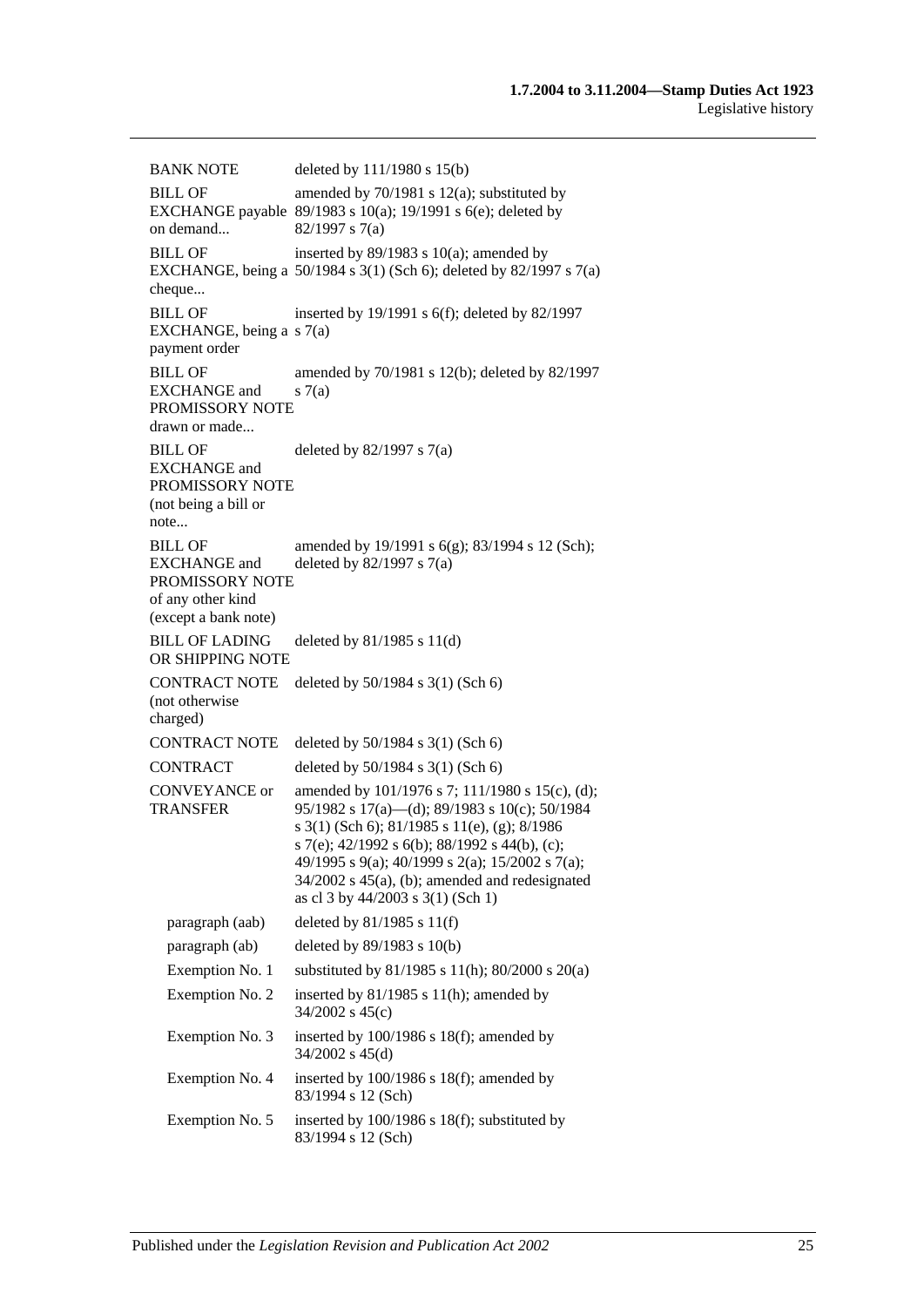| <b>CONVEYANCE</b><br>operating                           | substituted by 101/1976 s 8; amended by<br>81/1985 s 11(i); 36/1990 s 8; 88/1992 s 44(d),<br>(e); 14/1994 s 15(a); 49/1995 s 9(b); 42/1997 s 4;<br>40/1999 s 2(b); 15/2002 s 7(b); 34/2002 s 45(e);<br>amended and redesignated as cl 4 by 44/2003<br>$s \; 3(1)$ (Sch 1) |
|----------------------------------------------------------|---------------------------------------------------------------------------------------------------------------------------------------------------------------------------------------------------------------------------------------------------------------------------|
| Exemption No. 2                                          | inserted by $81/1985$ s $11(j)$ ; substituted by<br>80/2000 s 20(b)                                                                                                                                                                                                       |
| Exemption No. 3                                          | inserted by $100/1986$ s $18(g)$ ; amended by<br>$34/2002$ s $45(f)$                                                                                                                                                                                                      |
| Exemption No. 4                                          | inserted by $100/1986$ s $18(g)$ ; amended by<br>83/1994 s 12 (Sch)                                                                                                                                                                                                       |
| Exemption No. 5                                          | inserted by $100/1986$ s $18(g)$ ; substituted by<br>83/1994 s 12 (Sch)                                                                                                                                                                                                   |
| <b>CONVEYANCE</b> for<br>the partition                   | amended by 95/1982 s 17(e); 42/1992 s 6(c);<br>redesignated as cl 5 by $44/2003$ s 3(1) (Sch 1)                                                                                                                                                                           |
| <b>CONVEYANCE</b> for<br>effectuating                    | amended by 111/1980 s 15(e); 42/1992 s 6(d);<br>redesignated as cl 6 by $44/2003$ s 3(1) (Sch 1)                                                                                                                                                                          |
| <b>CONVEYANCE</b> to<br>which s 71D applies              | inserted by 111/1980 s 15(f); deleted by 19/1991<br>s(6h)                                                                                                                                                                                                                 |
| <b>CONVEYANCE of</b><br>any other kind                   | amended by $42/1992$ s $6(e)$ ; redesignated as cl 7<br>by 44/2003 s 3(1) (Sch 1)                                                                                                                                                                                         |
| <b>DEED</b>                                              | substituted by $42/1992$ s $6(f)$ ; redesignated as<br>cl 8 by $44/2003$ s 3(1) (Sch 1)                                                                                                                                                                                   |
| <b>INSTRUMENT</b>                                        | DOCUMENT or other deleted by 95/1982 s 17(f)                                                                                                                                                                                                                              |
| <b>INSTALMENT</b><br><b>PURCHASE</b><br><b>AGREEMENT</b> | deleted by 50/1984 s 3(1) (Sch 6)                                                                                                                                                                                                                                         |
| <b>INSTRUMENT</b>                                        | amended by $42/1992$ s $6(g)$ ; redesignated as cl 9<br>by $44/2003$ s $3(1)$ (Sch 1)                                                                                                                                                                                     |
| LEASE (not being a<br>lease)                             | amended by 111/1980 s 15(g); 81/1985 s 11(k);<br>deleted by $72/1995$ s $6(d)$                                                                                                                                                                                            |
| LEASE or<br><b>AGREEMENT FOR</b><br><b>LEASE</b>         | inserted by 72/1995 s 6(d); amended and<br>redesignated as cl 10 by $44/2003$ s 3(1) (Sch 1)                                                                                                                                                                              |
| Exemption No. 1                                          | substituted by 27/2001 s 14                                                                                                                                                                                                                                               |
| <b>LEASE</b> made<br>subsequently                        | deleted by $72/1995$ s $6(e)$                                                                                                                                                                                                                                             |
| <b>LETTER OF</b><br><b>ALLOTMENT</b>                     | deleted by 81/1985 s 11(l)                                                                                                                                                                                                                                                |
| <b>MORTGAGE</b>                                          | amended by 101/1976 s 9; 88/1992 s 44(f)(i);<br>31/2003 s 13; amended and redesignated as cl 11<br>by $44/2003$ s $3(1)$ (Sch 1)                                                                                                                                          |
| Exemption No. 3                                          | inserted by $88/1992$ s $44(f)(ii)$ ; amended by<br>23/2001 s 117(a)                                                                                                                                                                                                      |
| Exemption No. 4                                          | inserted by $72/1995$ s $6(f)$                                                                                                                                                                                                                                            |
| POWER OF<br><b>ATTORNEY</b>                              | deleted by $42/1992$ s $6(h)$                                                                                                                                                                                                                                             |
| <b>RECEIPTS</b>                                          | deleted by 50/1984 s 3(1) (Sch 6)                                                                                                                                                                                                                                         |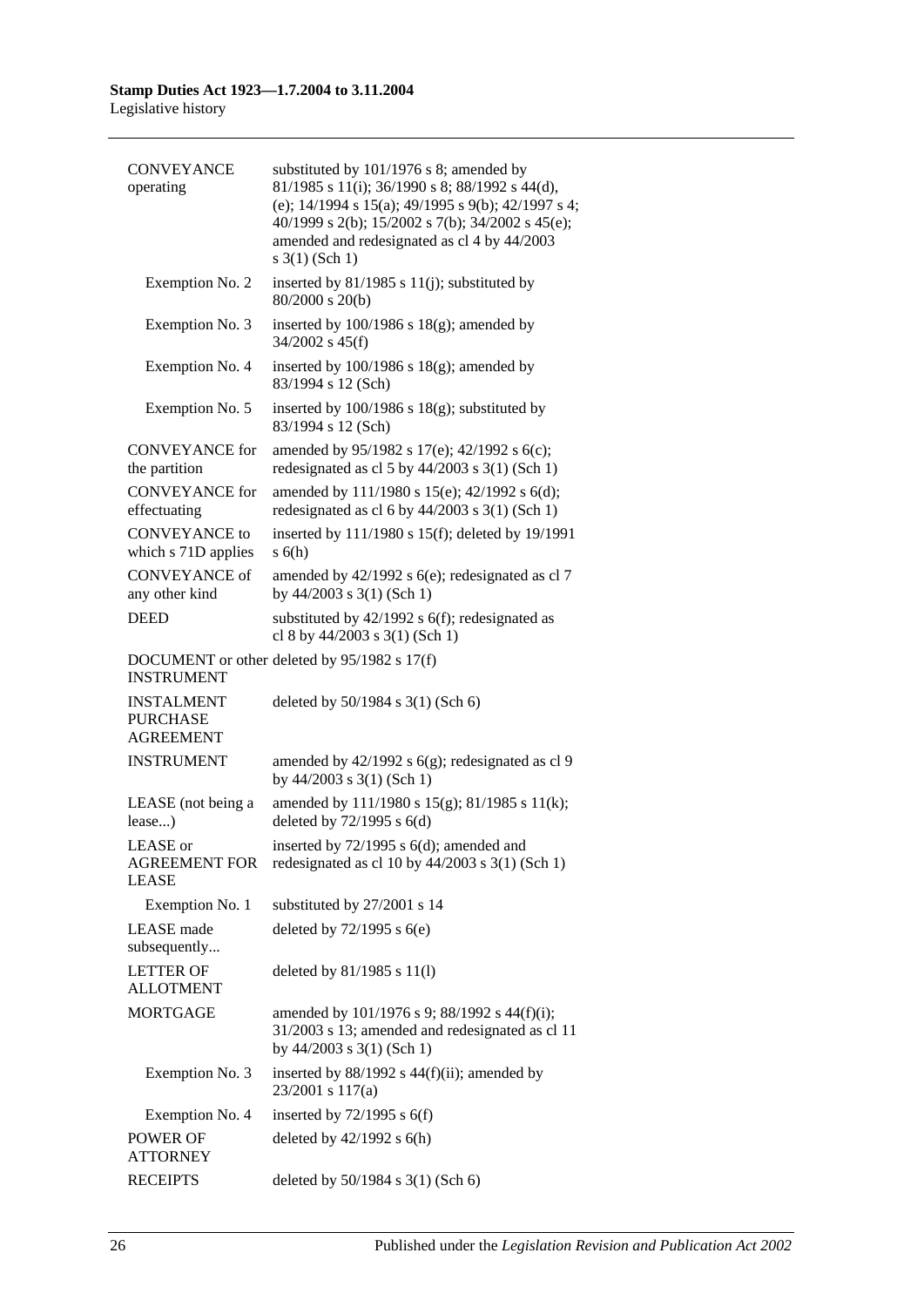RETURN lodged with redesignated as cl 12 by 44/2003 s 3(1) (Sch 1) the Commissioner by a company RETURN lodged with inserted by 82/1997 s 7(b); amended by 41/1999 the Commissioner by as 23(b); amended and redesignated as cl 13 by financial institution under s 44 44/2003 s 3(1) (Sch 1) Exemption No. 1 amended by  $41/1999$  s  $23(c)$ , (d) Exemption No. 2 amended by 41/1999 s 23(e) Exemption No. 3 amended by  $41/1999$  s  $23(f)$ , (g) RETURN lodged with amended by 111/1980 s 15(h); 42/1992 s 6(i); the Commissioner by a 49/1995 s 9(c), (d); 34/2002 s 44(g); amended dealer and redesignated as cl 14 by 44/2003 s 3(1) (Sch 1) Exemption No. 1 amended by 100/1986 s 18(h); substituted by 34/2002 s 45(h) Exemption No. 2 amended by 100/1986 s 18(i); substituted by 34/2002 s 45(h) RETURN under s 90G inserted by 8/1986 s 7(f); substituted by 42/1992 s 6(j); amended by 49/1995 s 9(e); 34/2002 s 45(i); redesignated as cl 15 by  $44/2003$  s 3(1) (Sch 1) TOTALIZATOR deleted by 104/1976 s 4(2) (Sch 2) TOTALIZATOR AGENCY BOARD deleted by 104/1976 s 4(2) (Sch 2) Pt 2 heading inserted by  $44/2003$  s 3(1) (Sch 1) GENERAL EXEMPTIONS FROM ALL STAMP DUTIES amended and redesignated as cl 16 by 44/2003 s 3(1) (Sch 1) Exemption No. 1 substituted by  $111/1980$  s  $15(i)$ Exemption No. 1A inserted by  $88/1992$  s  $44(g)$ Exemption No. 6 substituted by 101/1976 s 10; 30/1982 s 4; 95/1982 s 17(g) Exemption No. 13 substituted by  $42/1992$  s  $6(k)$ Exemption No. 13C inserted by 8/1986 s 7(g) Exemption Nos. 14A and 14B deleted by 50/1984 s 3(1) (Sch 6) Exemption No. 19 substituted by 14/1994 s 15(b); amended by 34/2002 s 45(j) Exemption No. 20 amended by 14/1994 s 15(c); 34/2002 s 45(k) Exemption No. 20A inserted by 11/1999 s 4; amended by 23/2001 s 117(b) Exemption No. 21 amended by 14/1994 s 15(c); 34/2002 s 45(l) Exemption No. 22 inserted by 83/1994 s 11; amended by 18/1996 s 10(a); 23/2001 s 117(c); 34/2002 s 45(m) Exemption No. 23 amended by  $50/1984$  s  $3(1)$  (Sch 6) prescribed personamended by 50/1984 s 3(1) (Sch 6)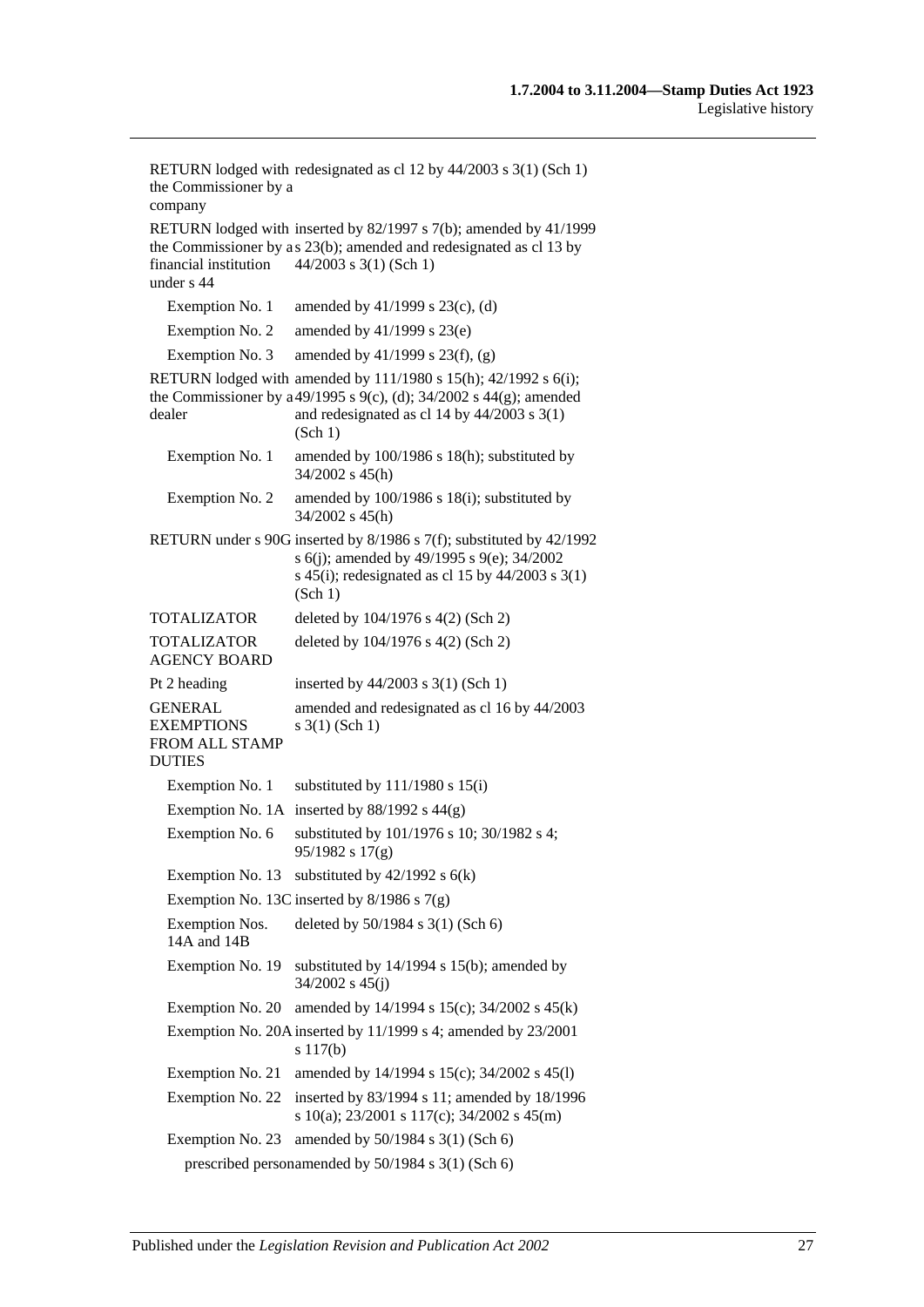|                       | Exemption No. 24 inserted by 52/1989 s 10; substituted by 14/1994<br>s 15(d); amended by 49/1995 s 9(f); substituted<br>by $34/2002$ s $45(n)$ |
|-----------------------|------------------------------------------------------------------------------------------------------------------------------------------------|
| Exemption No.<br>24AA | inserted by $18/1996$ s $10(b)$ ; amended by<br>$34/2002$ s $45(0)$                                                                            |
|                       | Exemption No. 24A inserted by $14/1994$ s $15(d)$ ; amended by<br>$34/2002$ s $45(p)$                                                          |
|                       | Exemption No. 24B inserted by $14/1994$ s $15(d)$ ; amended by<br>$34/2002$ s $45(q)$                                                          |
|                       | Exemption No. 24C inserted by $72/1995$ s $6(g)$ ; amended by $34/2002$<br>s $45(r)$                                                           |
|                       | Exemption No. 24D inserted by $21/2000$ s $28(d)$ ; amended by<br>$34/2002$ s $45(s)$                                                          |
|                       | Exemption No. 25 inserted by $74/1991$ s 14; amended by $58/2001$<br>Sch $2$ cl $6$                                                            |
|                       | Exemption No. 26 inserted by $80/2000$ s $20(c)$                                                                                               |
| Form A                | deleted by $72/1995$ s $6(h)$                                                                                                                  |
| Sch 3                 | deleted by $47/1990$ s 6                                                                                                                       |
|                       |                                                                                                                                                |

## **Transitional etc provisions associated with Act or amendments**

### *Stamp Duties Act Amendment Act 1988*

### **9—Transitional provision**

Section 71E of the principal Act applies in relation to transactions entered into on or after 7th December, 1987, but no offence arises under subsection (6)(a) of that section in relation to a transaction entered into before the date of assent to this Act if the required statement is lodged with the Commissioner within two months after assent.

### *Stamp Duties Act Amendment Act 1989*

### **4—Application of Act**

The amendments effected by this Act apply to conveyances lodged with the Commissioner of Stamps for stamping on or after 1 February, 1988.

### *Stamp Duties Act Amendment Act (No. 4) 1990*

### **7—Transitional provisions**

Where a company, person or firm of persons carried on general insurance business before the enactment of this Act, the company, person or firm—

- (a) is required to lodge monthly returns only in relation to general insurance business carried on by it on or after 1 July, 1990; and
- (b) will be taken to have complied with the requirements of section 36(1) of the principal Act, as amended by this Act, in relation to the period from 1 July, 1990, until the enactment of this Act if the monthly returns required in relation to that period are lodged with the Commissioner not later than the fifteenth day of the month commencing after the enactment of this Act.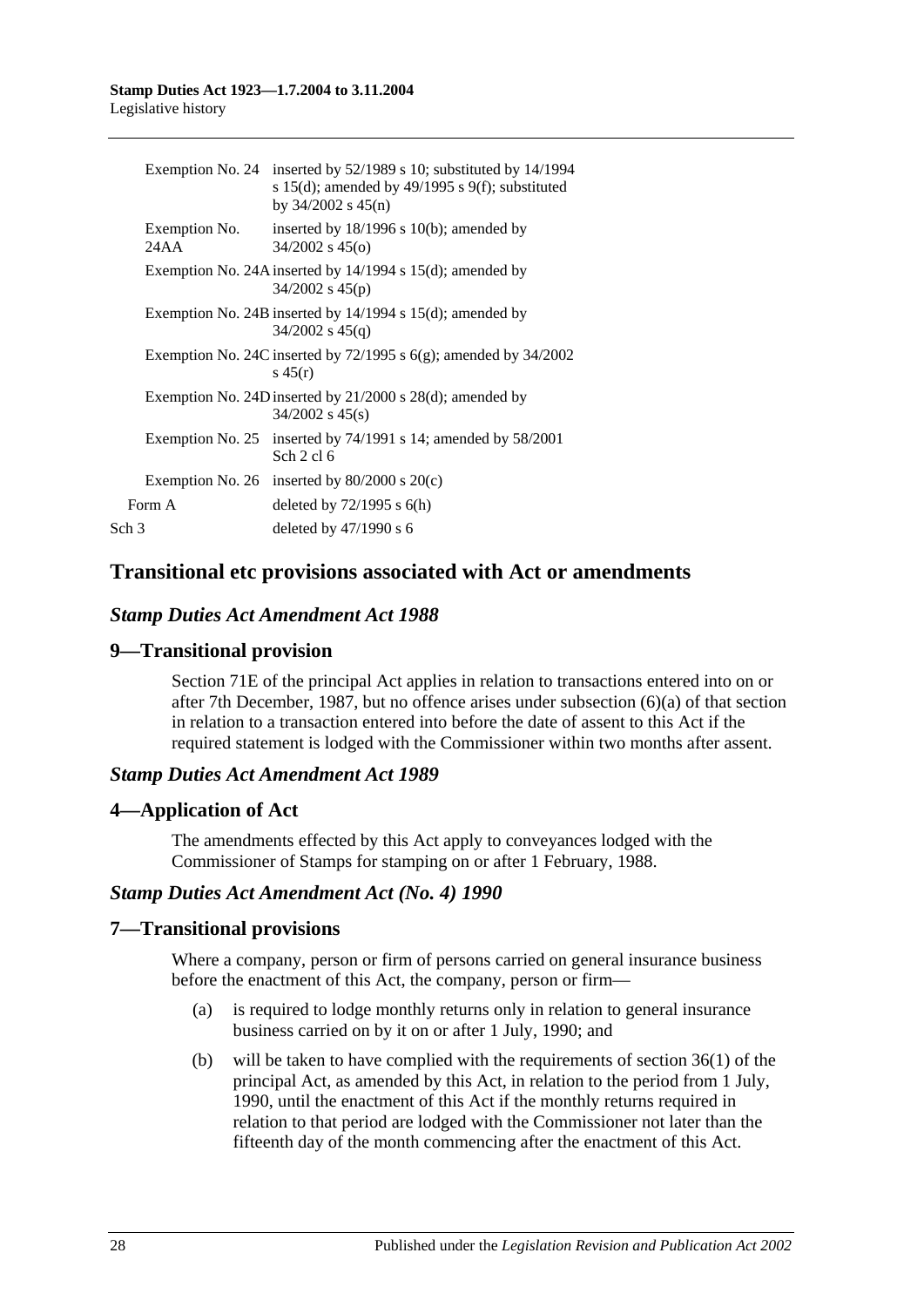# *Stamp Duties (Rates) Amendment Act 1992*

### **7—Application of amendments**

The amendments made by sections 5 and 6 of this Act apply to instruments executed on or after the commencement of this Act (with the effect that instruments executed before that commencement will be chargeable with duty as if those provisions had not been enacted).

#### *Stamp Duties (Penalties, Reassessments and Securities) Amendment Act 1992*

#### **45—Transitional provision**

- (1) Subject to this section, the amendments made by this Act do not affect the amount of duty chargeable on an instrument executed, or a transaction completed, before the commencement of this Act.
- $(2)$  If—
	- (a) a mortgage executed before the commencement of this Act is extended or renewed after the commencement of this Act; or
	- (b) a liability that is secured by a mortgage executed before the commencement of this Act is incurred after the commencement of this Act (except a liability that accrues in respect of a liability that was incurred before the commencement of this Act, or a liability that takes effect in substitution for an earlier liability and does not-when incurred-exceed the amount of the earlier liability); or
	- (c) after the commencement of this Act the time for payment or repayment of a liability secured by a mortgage executed before the commencement of this Act is extended or deferred,

duty is chargeable under the principal Act as amended by this Act as if the mortgage were a new and separate instrument executed on the date of the extension or renewal, the date when the fresh liability was incurred, or the date when the time for payment or repayment of the liability was extended or deferred (as the case requires), but allowance must be made for duty paid on the mortgage before that date.

#### *Stamp Duties (Concessions) Amendment Act 1994*

#### **10—Transitional provision**

The amendments made by sections 5 and 6 of this Act apply in relation to rental business transacted on or after 1 June 1994.

#### *Stamp Duties (Miscellaneous) Amendment Act 1996*

# **11—Transitional provision**

The amendments made by this Act do not affect the amount of duty chargeable on an instrument executed before the commencement of this Act.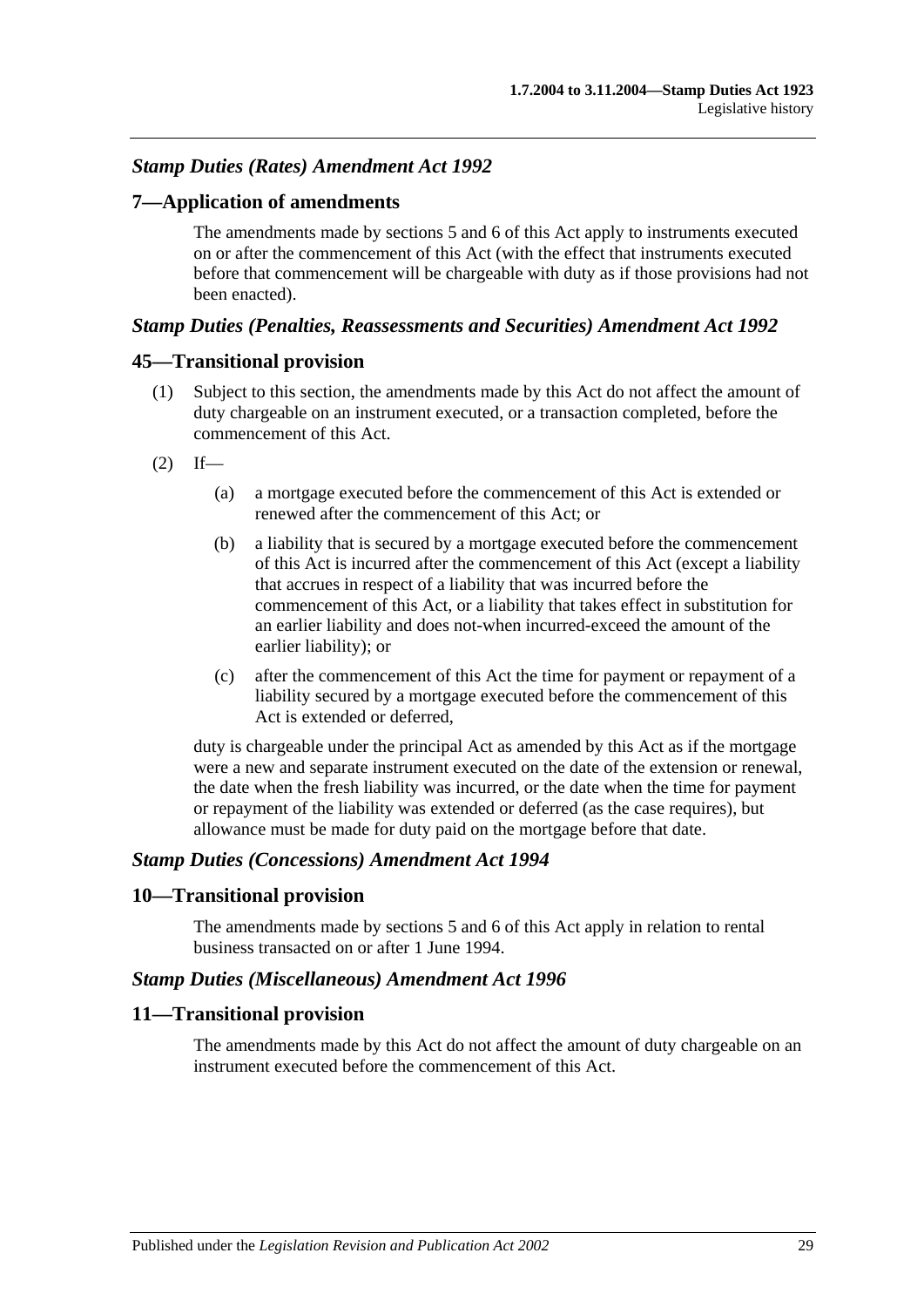# *Stamp Duties (Miscellaneous No. 2) Amendment Act 1997*

# **8—Transitional provision**

A bank is not required to pay duty on a cheque form or cheque under the principal Act as amended by this Act if duty has already been paid in relation to the cheque form or cheque under the repealed provisions of the principal Act.

# *Stamp Duties (Miscellaneous) Amendment Act 1998*

# **4—Transitional provision**

- (1) The amendment made by section 3(a) of this Act does not apply in relation to—
	- (a) insurance premiums received or charged in account (whether directly or by agents) before 1 June 1998; or
	- (b) insurance premiums received or charged in account (whether directly or by agents) before 1 August 1998 relating to policies to be in force for 12 months or less commencing before 1 September 1998,

with the effect that those insurance premiums will be chargeable with duty as if section 3(a) had not been enacted.

- (2) The amendment made by section 3(b) of this Act does not apply in relation to applications made before the commencement of section 3(b).
- (3) The amendment made by section 3(c) of this Act does not apply in relation to applications where the term of the registration is to take effect before 1 September 1998, with the effect that those applications will be charged with duty as if section 3(c) had not been enacted.

# *Stamp Duties (Conveyance Rates) Amendment Act 1999*

# **3—Application of amendments**

- (1) The amendments made by section 2 of this Act apply to instruments first lodged with the Commissioner of State Taxation for stamping on or after the commencement of this Act.
- (2) However, if on application under this subsection the Commissioner of State Taxation is satisfied that an instrument lodged for stamping gives effect to a written agreement entered into before 27 May 1999, the amendments made by section 2 of this Act will not apply to the instrument (and the instrument will be chargeable with duty as if those amendments had not been enacted).

# *Commonwealth Places (Mirror Taxes Administration) (Modification of State Taxing Laws) Regulations 2000 (No. 8 of 2000)*

#### **4—Prescribed modification of State taxing laws (s. 7(1))**

Each State taxing law is modified under section  $7(1)$  of the Act by the addition of a provision to the following effect:

(1) "This State taxing law is to be read together with its corresponding applied law as a single body of law.".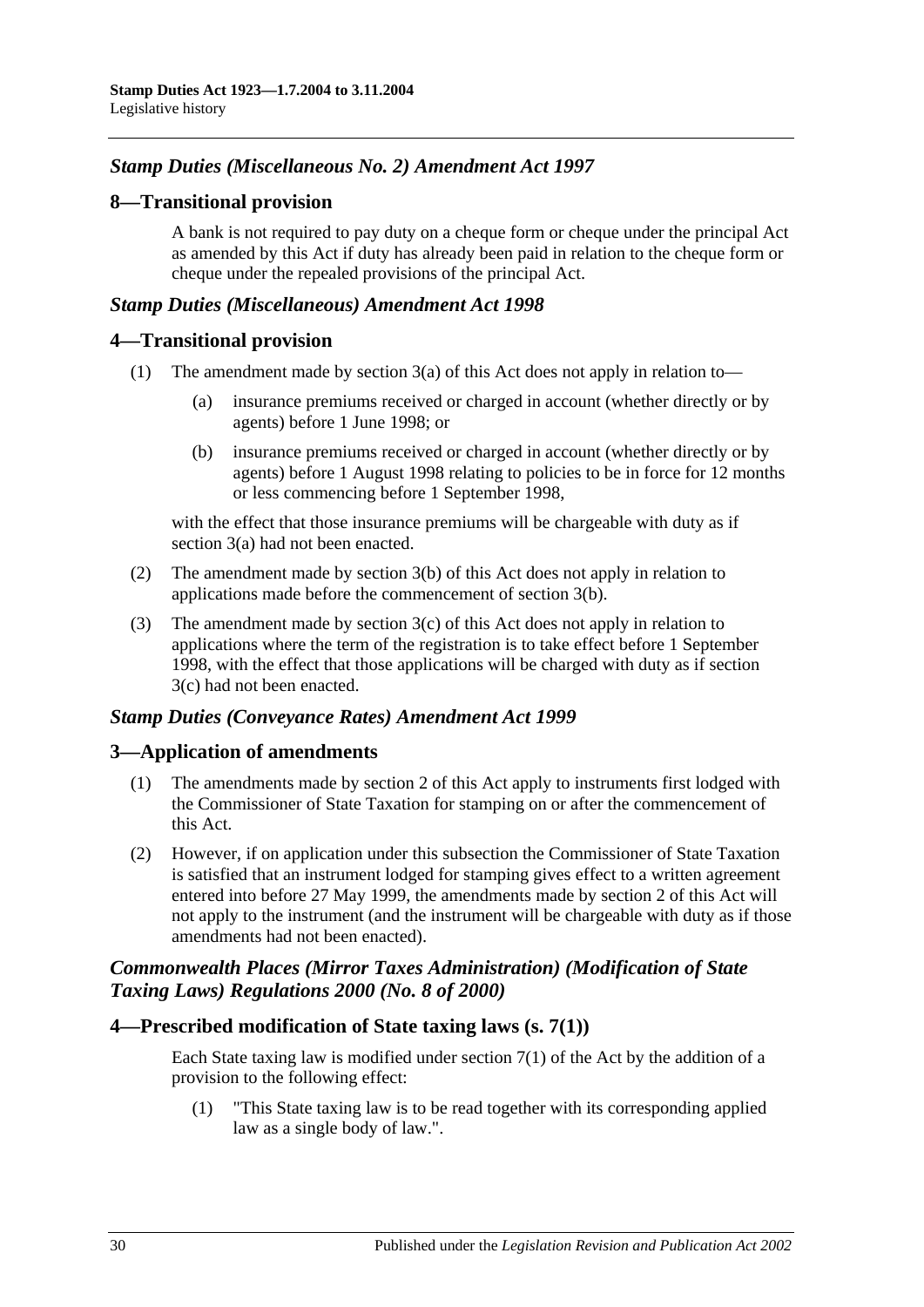(2) The principle in subregulation (1) is subject to any express exceptions and qualifications prescribed under the Act and the *Commonwealth Places (Mirror Taxes) Act 1998* of the Commonwealth.

# *Stamp Duties (Land Rich Entities and Redemption) Amendment Act 2000*

# **21—Amendments relating to redemption to operate retrospectively and prospectively**

- (1) The MSP amendments operate both prospectively and retrospectively.
- (2) However—
	- (a) the MSP amendments do not operate retrospectively in respect of an instrument or transaction made or occurring before the relevant date but on or after 30 September 1999; and
	- (b) the MSP amendments only operate to impose a liability in respect of an instrument or transaction made or occurring before 30 September 1999 if—
		- (i) no assessment of duty in respect of the instrument or transaction had been made before the relevant date; or
		- (ii) an assessment of duty in respect of the instrument or transaction had been made before the relevant date but—
			- no objection to the assessment was made within 60 days after the date of the assessment; or
			- an objection to the assessment was made and the objection was disallowed; and
	- (c) the MSP amendments do not validate the assessment of duty made in relation to the transaction that was the subject of the High Court's judgment in the case of MSP Nominees Pty Ltd and another v Commissioner of Stamps<sup>1</sup> or authorise a reassessment of duty in that case.
- (3) In this section—

*MSP amendments* means the amendments made by sections 5, 6, 7 and 12 of this Act insofar as they are applicable to the redemption, cancellation or extinguishment of an interest in a unit trust scheme;

*relevant date* means the date of the introduction of the Bill for this Act into the Parliament.

**Note—**

1 (1999) 166 ALR 149.

# *Stamp Duties (Rental Business and Conveyance Rates) Amendment Act 2002*

# **8—Application of amendments**

(1) The amendments made by section 7 of this Act apply to instruments first lodged with the Commissioner of State Taxation for stamping on or after the commencement of that section.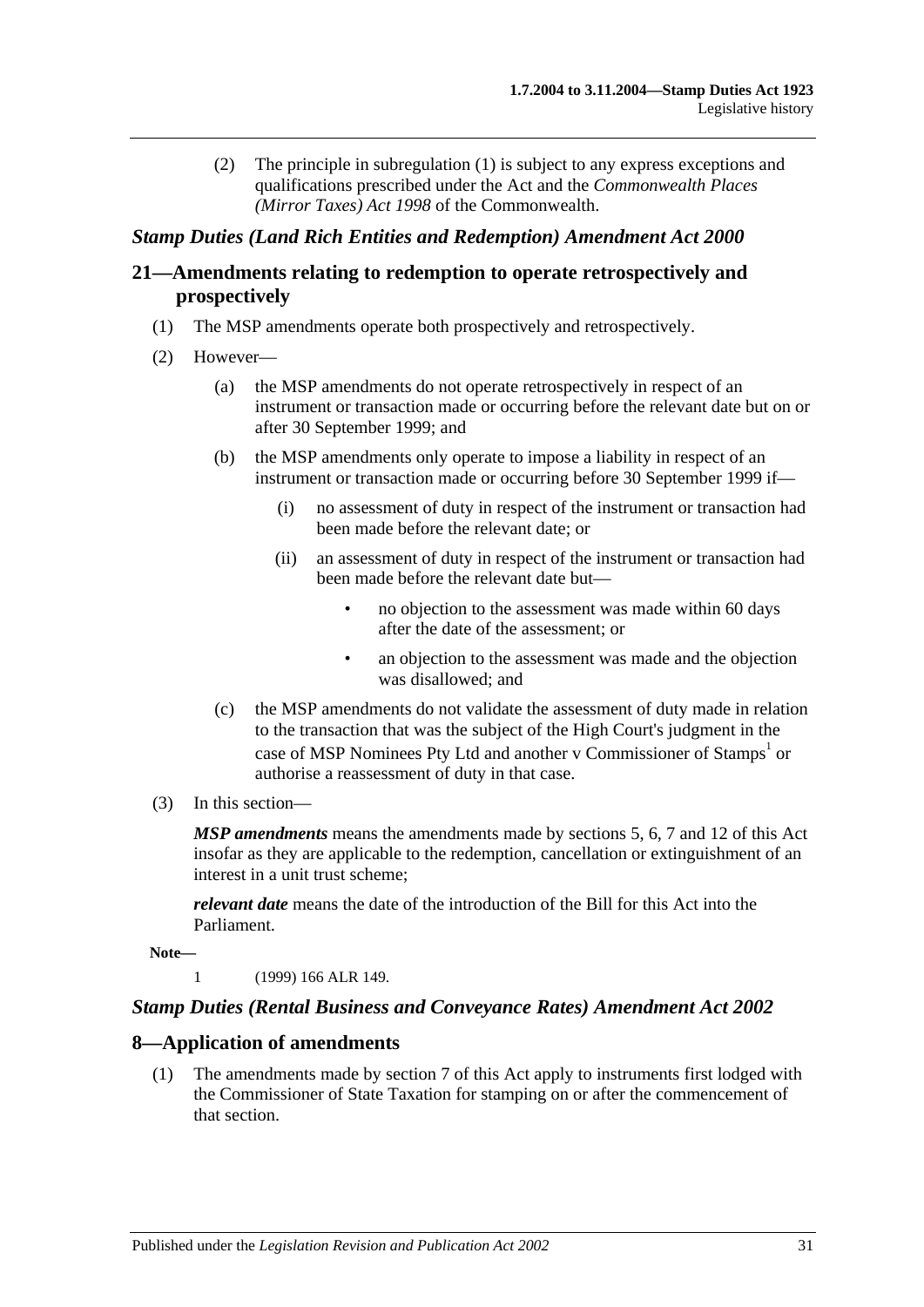(2) However, if on application under this subsection the Commissioner of State Taxation is satisfied that an instrument lodged for stamping gives effect to a written agreement entered into on or before 11 July 2002, the amendments made by section 7 of this Act will not apply to the instrument (and the instrument will be chargeable with duty as if those amendments had not been enacted).

# *Statutes Amendment (Stamp Duties and Other Measures) Act 2002*

#### **27—Transitional provision**

The amendment made to the principal Act by section 21(c) of this Act does not apply in relation to stamp duty paid before the commencement of that section.

#### *Stamp Duties (Gaming Machine Surcharge) Amendment Act 2002*

#### **4—Application of amendments**

The amendments made by this Act do not apply to a transaction entered into before the commencement of this Act.

#### *Statutes Amendment (Corporations—Financial Services Reform) Act 2002*

#### **46—Transitional provisions**

- (1) The Australian Stock Exchange Limited will, on the commencement of this section, be taken to be a registered market licensee under Part 3A of the principal Act without the need for an application under Division 4 of that Part (as enacted by this Act).
- (2) The body registered by the Commissioner of State Taxation under Division 4 of Part 3A of the principal Act immediately before the commencement of this section will, on that commencement, be taken to be a registered CS facility licensee under Part 3A of the principal Act without the need for an application under Division 4 of that Part (as enacted by this Act).

# *Stamp Duties (Rental and Mortgage Duty) Amendment Act 2003, Sch—Transitional provision*

1 Part 3 Division 2 of the *[Stamp Duties Act](http://www.legislation.sa.gov.au/index.aspx?action=legref&type=act&legtitle=Stamp%20Duties%20Act%201923) 1923* (the Act) is to be read subject to the following qualification:

> An amount received under or in respect of a contract, agreement or arrangement entered into before 1 October 2003 is required to be included in a statement to be lodged under section 31F of the Act if (and only if) it was required to be brought into account for the calculation of rental duty under the relevant provisions of the Act, as in force immediately before 1 October 2003.

# **Historical versions**

Reprint—1.11.1984 Reprint No 1—12.12.1991 Reprint No 2—3.2.1992 Reprint No 3—1.9.1992 Reprint No 4—14.12.1992 Reprint No 5—1.3.1993 Reprint No 6—1.6.1994